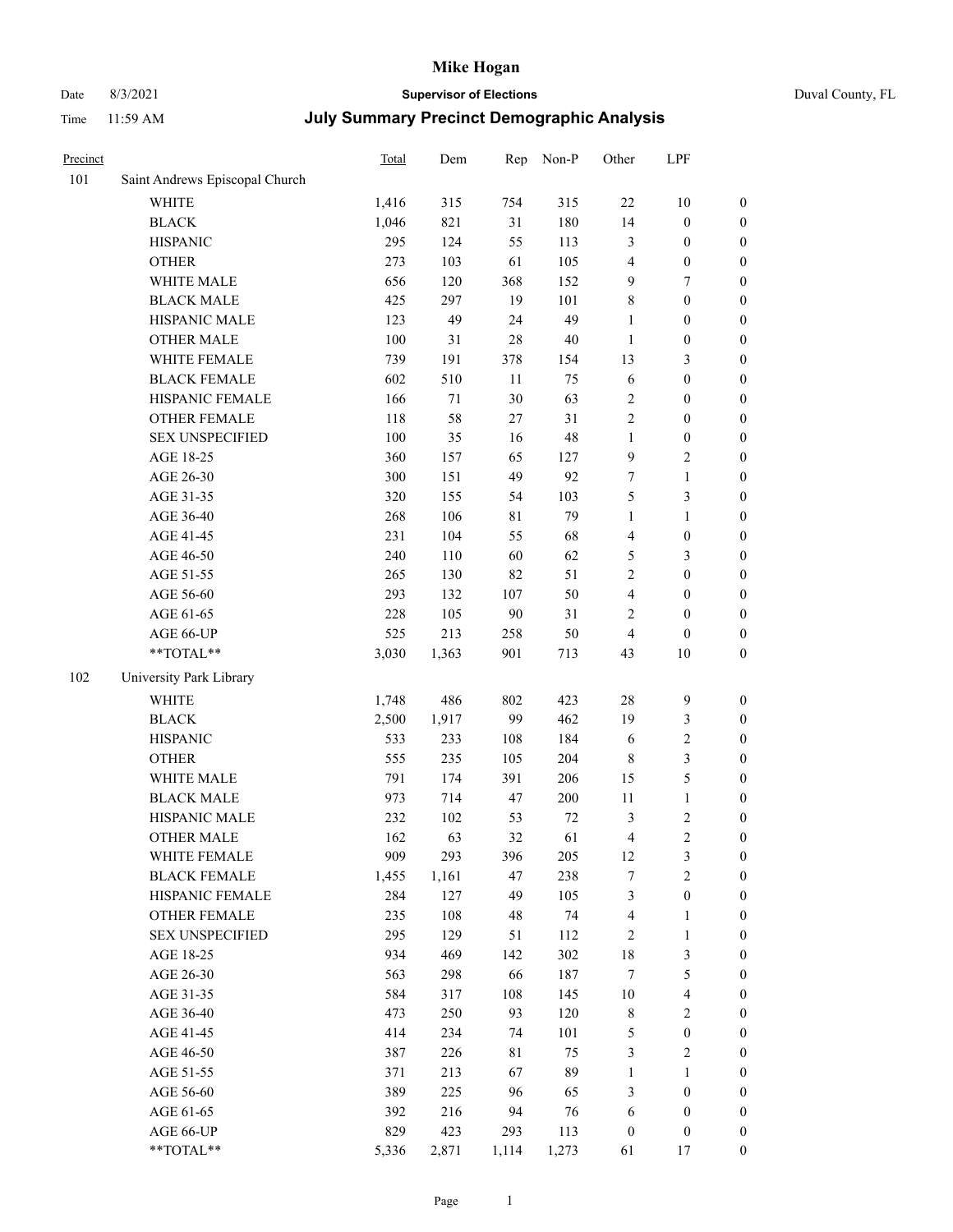# Date 8/3/2021 **Supervisor of Elections** Duval County, FL

| Precinct |                            | Total | Dem    | Rep    | Non-P  | Other                   | LPF              |                  |
|----------|----------------------------|-------|--------|--------|--------|-------------------------|------------------|------------------|
| 103      | River Reach Baptist Church |       |        |        |        |                         |                  |                  |
|          | <b>WHITE</b>               | 970   | 198    | 529    | 215    | 21                      | $\boldsymbol{7}$ | 0                |
|          | <b>BLACK</b>               | 517   | 390    | 23     | 94     | $10\,$                  | $\boldsymbol{0}$ | $\boldsymbol{0}$ |
|          | <b>HISPANIC</b>            | 163   | 55     | 38     | 69     | $\mathbf{1}$            | $\boldsymbol{0}$ | $\boldsymbol{0}$ |
|          | <b>OTHER</b>               | 222   | 58     | 62     | 97     | 3                       | $\sqrt{2}$       | $\boldsymbol{0}$ |
|          | WHITE MALE                 | 470   | 74     | 272    | 114    | 7                       | $\mathfrak{Z}$   | $\boldsymbol{0}$ |
|          | <b>BLACK MALE</b>          | 233   | 167    | 10     | 49     | 7                       | $\boldsymbol{0}$ | $\boldsymbol{0}$ |
|          | HISPANIC MALE              | 73    | 23     | $18\,$ | 32     | $\boldsymbol{0}$        | $\boldsymbol{0}$ | $\boldsymbol{0}$ |
|          | <b>OTHER MALE</b>          | 86    | 24     | 26     | 35     | $\boldsymbol{0}$        | $\mathbf{1}$     | $\boldsymbol{0}$ |
|          | WHITE FEMALE               | 485   | 119    | 251    | 98     | 14                      | $\mathfrak{Z}$   | $\boldsymbol{0}$ |
|          | <b>BLACK FEMALE</b>        | 275   | 216    | 12     | $44\,$ | 3                       | $\boldsymbol{0}$ | $\boldsymbol{0}$ |
|          | HISPANIC FEMALE            | 86    | 30     | $20\,$ | 35     | $\mathbf{1}$            | $\boldsymbol{0}$ | 0                |
|          | OTHER FEMALE               | 104   | 26     | 31     | 43     | 3                       | $\mathbf{1}$     | $\boldsymbol{0}$ |
|          | <b>SEX UNSPECIFIED</b>     | 60    | 22     | 12     | 25     | $\boldsymbol{0}$        | $\mathbf{1}$     | $\boldsymbol{0}$ |
|          | AGE 18-25                  | 195   | 73     | 43     | $70\,$ | 7                       | $\sqrt{2}$       | $\boldsymbol{0}$ |
|          | AGE 26-30                  | 189   | 56     | 59     | 67     | 7                       | $\boldsymbol{0}$ | $\boldsymbol{0}$ |
|          | AGE 31-35                  | 209   | 82     | 64     | 59     | $\sqrt{2}$              | $\sqrt{2}$       | $\boldsymbol{0}$ |
|          | AGE 36-40                  | 187   | 59     | 56     | 69     | 3                       | $\boldsymbol{0}$ | $\boldsymbol{0}$ |
|          | AGE 41-45                  | 140   | 59     | 38     | 39     | $\overline{c}$          | $\overline{2}$   | $\boldsymbol{0}$ |
|          | AGE 46-50                  | 154   | 72     | 46     | 34     | $\overline{c}$          | $\boldsymbol{0}$ | $\boldsymbol{0}$ |
|          | AGE 51-55                  | 170   | 67     | 66     | 33     | 3                       | $\mathbf{1}$     | $\boldsymbol{0}$ |
|          | AGE 56-60                  | 170   | 56     | 71     | 41     | $\overline{c}$          | $\boldsymbol{0}$ | 0                |
|          | AGE 61-65                  | 135   | 54     | 59     | 17     | 4                       | $\mathbf{1}$     | 0                |
|          | AGE 66-UP                  | 323   | 123    | 150    | 46     | 3                       | $\mathbf{1}$     | $\boldsymbol{0}$ |
|          | **TOTAL**                  | 1,872 | 701    | 652    | 475    | 35                      | $\boldsymbol{9}$ | $\boldsymbol{0}$ |
| 104      | Arlington Christian Church |       |        |        |        |                         |                  |                  |
|          | <b>WHITE</b>               | 1,452 | 305    | 783    | 334    | 25                      | 5                | $\boldsymbol{0}$ |
|          | <b>BLACK</b>               | 940   | 732    | 54     | 142    | $10\,$                  | $\sqrt{2}$       | $\boldsymbol{0}$ |
|          | <b>HISPANIC</b>            | 340   | 125    | 78     | 130    | 5                       | $\sqrt{2}$       | $\boldsymbol{0}$ |
|          | <b>OTHER</b>               | 326   | 100    | 97     | 127    | $\sqrt{2}$              | $\boldsymbol{0}$ | $\boldsymbol{0}$ |
|          | WHITE MALE                 | 707   | 126    | 387    | 177    | 12                      | $\mathfrak{S}$   | $\boldsymbol{0}$ |
|          | <b>BLACK MALE</b>          | 397   | 285    | 26     | 79     | 5                       | $\overline{2}$   | $\boldsymbol{0}$ |
|          | HISPANIC MALE              | 149   | 49     | 34     | 62     | 3                       | $\mathbf{1}$     | $\boldsymbol{0}$ |
|          | <b>OTHER MALE</b>          | 128   | 34     | 47     | 45     | $\overline{c}$          | $\boldsymbol{0}$ | $\boldsymbol{0}$ |
|          | WHITE FEMALE               | 720   | 176    | 379    | 152    | 13                      | $\boldsymbol{0}$ | 0                |
|          | <b>BLACK FEMALE</b>        | 528   | 436    | 28     | 59     | 5                       | $\boldsymbol{0}$ | $\boldsymbol{0}$ |
|          | HISPANIC FEMALE            | 182   | $71\,$ | 40     | 68     | $\overline{c}$          | $\mathbf{1}$     | $\overline{0}$   |
|          | <b>OTHER FEMALE</b>        | 153   | 52     | 43     | 58     | $\boldsymbol{0}$        | $\boldsymbol{0}$ | $\overline{0}$   |
|          | <b>SEX UNSPECIFIED</b>     | 94    | 33     | 28     | 33     | $\boldsymbol{0}$        | $\boldsymbol{0}$ | 0                |
|          | AGE 18-25                  | 337   | 142    | 72     | 113    | 9                       | $\mathbf{1}$     | 0                |
|          | AGE 26-30                  | 303   | 118    | 72     | 106    | 5                       | $\sqrt{2}$       | 0                |
|          | AGE 31-35                  | 321   | 135    | 79     | 98     | 6                       | $\mathfrak{Z}$   | 0                |
|          | AGE 36-40                  | 297   | 103    | 90     | 99     | 5                       | $\boldsymbol{0}$ | 0                |
|          | AGE 41-45                  | 238   | 111    | 64     | 58     | $\overline{\mathbf{4}}$ | 1                | 0                |
|          | AGE 46-50                  | 265   | 108    | 90     | 61     | 6                       | $\boldsymbol{0}$ | 0                |
|          | AGE 51-55                  | 244   | 105    | 87     | 49     | 3                       | $\boldsymbol{0}$ | 0                |
|          | AGE 56-60                  | 271   | 120    | 111    | 38     | $\overline{c}$          | $\boldsymbol{0}$ | $\overline{0}$   |
|          | AGE 61-65                  | 266   | 107    | 108    | 49     | $\mathbf{1}$            | 1                | $\boldsymbol{0}$ |
|          | AGE 66-UP                  | 516   | 213    | 239    | 62     | $\mathbf{1}$            | $\mathbf{1}$     | 0                |
|          | $**TOTAL**$                | 3,058 | 1,262  | 1,012  | 733    | 42                      | 9                | $\boldsymbol{0}$ |
|          |                            |       |        |        |        |                         |                  |                  |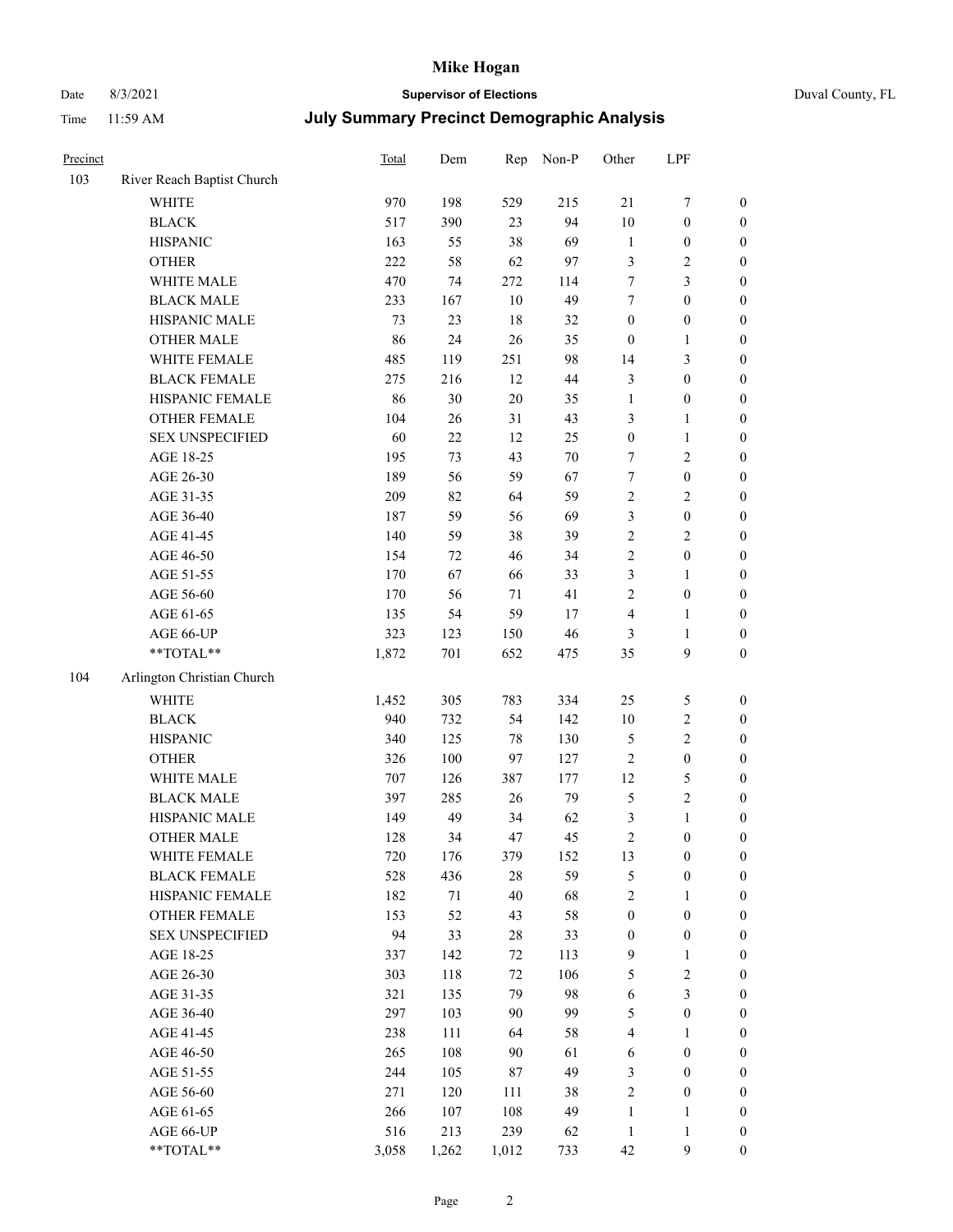# Date 8/3/2021 **Supervisor of Elections** Duval County, FL

| Precinct |                               | Total | Dem    | Rep    | Non-P | Other                   | LPF                     |                  |
|----------|-------------------------------|-------|--------|--------|-------|-------------------------|-------------------------|------------------|
| 105      | Terry Parker Baptist Church   |       |        |        |       |                         |                         |                  |
|          | <b>WHITE</b>                  | 2,409 | 567    | 1,268  | 530   | 31                      | 13                      | 0                |
|          | <b>BLACK</b>                  | 1,133 | 859    | 56     | 201   | 15                      | $\sqrt{2}$              | $\boldsymbol{0}$ |
|          | <b>HISPANIC</b>               | 385   | 134    | 112    | 135   | 4                       | $\boldsymbol{0}$        | $\boldsymbol{0}$ |
|          | <b>OTHER</b>                  | 405   | 123    | 113    | 164   | $\overline{c}$          | $\mathfrak{Z}$          | $\boldsymbol{0}$ |
|          | WHITE MALE                    | 1,111 | 211    | 591    | 281   | 17                      | 11                      | $\boldsymbol{0}$ |
|          | <b>BLACK MALE</b>             | 499   | 357    | 30     | 103   | $\,$ $\,$               | $\mathbf{1}$            | $\boldsymbol{0}$ |
|          | HISPANIC MALE                 | 155   | 46     | 53     | 53    | 3                       | $\boldsymbol{0}$        | $\boldsymbol{0}$ |
|          | <b>OTHER MALE</b>             | 155   | 38     | 50     | 66    | $\boldsymbol{0}$        | $\mathbf{1}$            | $\boldsymbol{0}$ |
|          | WHITE FEMALE                  | 1,260 | 348    | 655    | 241   | 14                      | $\sqrt{2}$              | $\boldsymbol{0}$ |
|          | <b>BLACK FEMALE</b>           | 603   | 484    | 24     | 87    | 7                       | $\mathbf{1}$            | $\boldsymbol{0}$ |
|          | HISPANIC FEMALE               | 222   | 84     | 58     | 79    | $\mathbf{1}$            | $\boldsymbol{0}$        | 0                |
|          | OTHER FEMALE                  | 170   | 62     | 50     | 54    | $\sqrt{2}$              | $\sqrt{2}$              | $\boldsymbol{0}$ |
|          | <b>SEX UNSPECIFIED</b>        | 157   | 53     | 38     | 66    | $\boldsymbol{0}$        | $\boldsymbol{0}$        | $\boldsymbol{0}$ |
|          | AGE 18-25                     | 499   | 198    | 113    | 177   | $10\,$                  | $\mathbf{1}$            | $\boldsymbol{0}$ |
|          | AGE 26-30                     | 375   | 127    | 100    | 139   | 6                       | $\mathfrak{Z}$          | $\boldsymbol{0}$ |
|          | AGE 31-35                     | 453   | 159    | 117    | 164   | 7                       | 6                       | $\boldsymbol{0}$ |
|          | AGE 36-40                     | 372   | 142    | 103    | 119   | 4                       | $\overline{\mathbf{4}}$ | $\boldsymbol{0}$ |
|          | AGE 41-45                     | 334   | 131    | 104    | 96    | $\mathbf{1}$            | $\overline{2}$          | $\boldsymbol{0}$ |
|          | AGE 46-50                     | 290   | 109    | 111    | 67    | 2                       | $\mathbf{1}$            | $\boldsymbol{0}$ |
|          | AGE 51-55                     | 348   | 131    | 152    | 59    | 6                       | $\boldsymbol{0}$        | $\boldsymbol{0}$ |
|          | AGE 56-60                     | 407   | 160    | 168    | 73    | 6                       | $\boldsymbol{0}$        | 0                |
|          | AGE 61-65                     | 391   | 160    | 178    | 48    | 5                       | $\boldsymbol{0}$        | 0                |
|          | AGE 66-UP                     | 863   | 366    | 403    | 88    | 5                       | $\mathbf{1}$            | $\boldsymbol{0}$ |
|          | **TOTAL**                     | 4,332 | 1,683  | 1,549  | 1,030 | 52                      | $18\,$                  | $\boldsymbol{0}$ |
| 106      | Blue Cypress Community Center |       |        |        |       |                         |                         |                  |
|          | <b>WHITE</b>                  | 2,268 | 548    | 1,240  | 439   | 28                      | 13                      | $\boldsymbol{0}$ |
|          | <b>BLACK</b>                  | 2,002 | 1,619  | 71     | 292   | 18                      | $\sqrt{2}$              | $\boldsymbol{0}$ |
|          | <b>HISPANIC</b>               | 287   | 109    | $71\,$ | 104   | $\sqrt{2}$              | $\mathbf{1}$            | $\boldsymbol{0}$ |
|          | <b>OTHER</b>                  | 457   | 140    | 139    | 171   | 5                       | $\sqrt{2}$              | $\boldsymbol{0}$ |
|          | WHITE MALE                    | 1,061 | 217    | 622    | 205   | $\mathbf{9}$            | $8\,$                   | $\boldsymbol{0}$ |
|          | <b>BLACK MALE</b>             | 754   | 571    | 32     | 141   | 9                       | $\mathbf{1}$            | $\boldsymbol{0}$ |
|          | HISPANIC MALE                 | 129   | 45     | 34     | 47    | 2                       | 1                       | $\boldsymbol{0}$ |
|          | <b>OTHER MALE</b>             | 159   | 45     | 62     | 50    | $\mathbf{1}$            | $\mathbf{1}$            | $\boldsymbol{0}$ |
|          | WHITE FEMALE                  | 1,173 | 321    | 602    | 227   | 18                      | 5                       | 0                |
|          | <b>BLACK FEMALE</b>           | 1,213 | 1,020  | 37     | 147   | 8                       | $\mathbf{1}$            | $\boldsymbol{0}$ |
|          | HISPANIC FEMALE               | 154   | 62     | 37     | 55    | $\boldsymbol{0}$        | $\boldsymbol{0}$        | 0                |
|          | OTHER FEMALE                  | 215   | $71\,$ | 67     | 73    | 4                       | $\boldsymbol{0}$        | 0                |
|          | <b>SEX UNSPECIFIED</b>        | 156   | 64     | 28     | 61    | 2                       | $\mathbf{1}$            | 0                |
|          | AGE 18-25                     | 602   | 302    | 118    | 167   | 11                      | $\overline{\mathbf{4}}$ | 0                |
|          | AGE 26-30                     | 531   | 275    | 91     | 158   | 5                       | $\sqrt{2}$              | 0                |
|          | AGE 31-35                     | 506   | 266    | 105    | 125   | 7                       | $\mathfrak{Z}$          | 0                |
|          | AGE 36-40                     | 436   | 220    | 94     | 116   | $\overline{\mathbf{4}}$ | $\sqrt{2}$              | 0                |
|          | AGE 41-45                     | 374   | 195    | 80     | 95    | 2                       | $\sqrt{2}$              | 0                |
|          | AGE 46-50                     | 372   | 175    | 123    | 63    | 9                       | $\sqrt{2}$              | 0                |
|          | AGE 51-55                     | 386   | 183    | 135    | 65    | 2                       | $\mathbf{1}$            | 0                |
|          | AGE 56-60                     | 440   | 212    | 158    | 63    | 6                       | $\mathbf{1}$            | 0                |
|          | AGE 61-65                     | 389   | 168    | 161    | 57    | 2                       | $\mathbf{1}$            | 0                |
|          | AGE 66-UP                     | 978   | 420    | 456    | 97    | 5                       | $\boldsymbol{0}$        | 0                |
|          | **TOTAL**                     | 5,014 | 2,416  | 1,521  | 1,006 | 53                      | 18                      | $\boldsymbol{0}$ |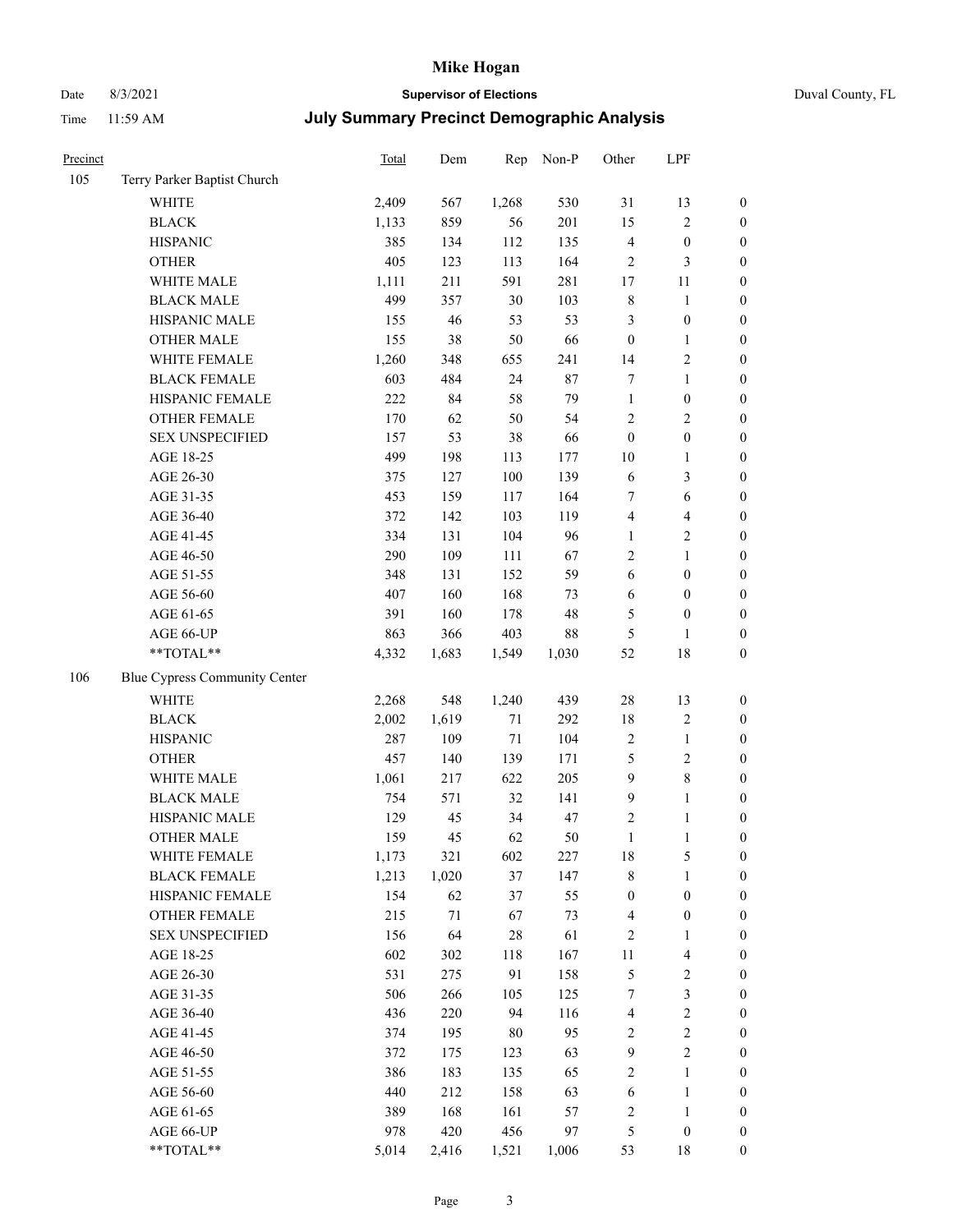# Date 8/3/2021 **Supervisor of Elections** Duval County, FL

| Precinct |                                    | Total | Dem         | Rep         | Non-P  | Other                   | LPF                                     |                                      |
|----------|------------------------------------|-------|-------------|-------------|--------|-------------------------|-----------------------------------------|--------------------------------------|
| 107      | Arlington Baptist Church           |       |             |             |        |                         |                                         |                                      |
|          | <b>WHITE</b>                       | 644   | 188         | 291         | 156    | 8                       | $\mathbf{1}$                            | 0                                    |
|          | <b>BLACK</b>                       | 780   | 605         | 37          | 129    | $\tau$                  | $\sqrt{2}$                              | 0                                    |
|          | <b>HISPANIC</b>                    | 110   | 46          | 24          | 38     | $\sqrt{2}$              | $\boldsymbol{0}$                        | $\boldsymbol{0}$                     |
|          | <b>OTHER</b>                       | 148   | 63          | 24          | 59     | 1                       | 1                                       | $\boldsymbol{0}$                     |
|          | WHITE MALE                         | 310   | 82          | 149         | 76     | 3                       | $\boldsymbol{0}$                        | $\boldsymbol{0}$                     |
|          | <b>BLACK MALE</b>                  | 322   | 239         | 19          | 58     | 5                       | $\mathbf{1}$                            | $\boldsymbol{0}$                     |
|          | HISPANIC MALE                      | 50    | 19          | 12          | 18     | $\mathbf{1}$            | $\boldsymbol{0}$                        | $\boldsymbol{0}$                     |
|          | <b>OTHER MALE</b>                  | 54    | 18          | 15          | $20\,$ | $\boldsymbol{0}$        | $\mathbf{1}$                            | $\boldsymbol{0}$                     |
|          | WHITE FEMALE                       | 328   | 105         | 138         | 79     | 5                       | $\mathbf{1}$                            | $\boldsymbol{0}$                     |
|          | <b>BLACK FEMALE</b>                | 444   | 356         | 17          | 68     | $\sqrt{2}$              | $\mathbf{1}$                            | 0                                    |
|          | HISPANIC FEMALE                    | 58    | $27\,$      | 11          | 19     | $\mathbf{1}$            | $\boldsymbol{0}$                        | 0                                    |
|          | OTHER FEMALE                       | 61    | 30          | $\tau$      | 23     | $\mathbf{1}$            | $\boldsymbol{0}$                        | $\boldsymbol{0}$                     |
|          | <b>SEX UNSPECIFIED</b>             | 55    | $26\,$      | $\,$ 8 $\,$ | 21     | $\boldsymbol{0}$        | $\boldsymbol{0}$                        | $\boldsymbol{0}$                     |
|          | AGE 18-25                          | 165   | 91          | 25          | 47     | $\sqrt{2}$              | $\boldsymbol{0}$                        | $\boldsymbol{0}$                     |
|          | AGE 26-30                          | 159   | 90          | 26          | 41     | $\sqrt{2}$              | $\boldsymbol{0}$                        | $\boldsymbol{0}$                     |
|          | AGE 31-35                          | 174   | 101         | 17          | 55     | $\mathbf{1}$            | $\boldsymbol{0}$                        | $\boldsymbol{0}$                     |
|          | AGE 36-40                          | 139   | $78\,$      | 18          | 39     | 4                       | $\boldsymbol{0}$                        | $\boldsymbol{0}$                     |
|          | AGE 41-45                          | 132   | 72          | 25          | 33     | $\mathbf{2}$            | $\boldsymbol{0}$                        | $\boldsymbol{0}$                     |
|          | AGE 46-50                          | 131   | 69          | 28          | 32     | $\mathbf{1}$            | $\mathbf{1}$                            | $\boldsymbol{0}$                     |
|          | AGE 51-55                          | 147   | 74          | 39          | 30     | $\sqrt{2}$              | $\sqrt{2}$                              | $\boldsymbol{0}$                     |
|          | AGE 56-60                          | 154   | 90          | 39          | 24     | $\mathbf{1}$            | $\boldsymbol{0}$                        |                                      |
|          | AGE 61-65                          | 158   | 84          | 41          | 32     | $\mathbf{1}$            | $\boldsymbol{0}$                        | 0<br>0                               |
|          | AGE 66-UP                          | 323   |             |             | 49     | $\sqrt{2}$              |                                         |                                      |
|          | **TOTAL**                          | 1,682 | 153<br>902  | 118<br>376  | 382    | 18                      | $\mathbf{1}$<br>$\overline{\mathbf{4}}$ | $\boldsymbol{0}$<br>$\boldsymbol{0}$ |
|          |                                    |       |             |             |        |                         |                                         |                                      |
| 108      | The Central Church of the Nazarene |       |             |             |        |                         |                                         |                                      |
|          | <b>WHITE</b>                       | 1,452 | 349         | 750         | 328    | $20\,$                  | $\mathfrak{S}$                          | $\boldsymbol{0}$                     |
|          | <b>BLACK</b>                       | 577   | 463         | $21\,$      | 87     | 5                       | $\mathbf{1}$                            | $\boldsymbol{0}$                     |
|          | <b>HISPANIC</b>                    | 191   | 84          | 41          | 66     | $\boldsymbol{0}$        | $\boldsymbol{0}$                        | $\boldsymbol{0}$                     |
|          | <b>OTHER</b>                       | 194   | $8\sqrt{1}$ | 46          | 65     | $\sqrt{2}$              | $\boldsymbol{0}$                        | $\boldsymbol{0}$                     |
|          | WHITE MALE                         | 663   | 130         | 357         | 167    | 5                       | $\overline{\mathbf{4}}$                 | $\boldsymbol{0}$                     |
|          | <b>BLACK MALE</b>                  | 233   | 174         | 13          | 42     | 3                       | $\mathbf{1}$                            | $\boldsymbol{0}$                     |
|          | HISPANIC MALE                      | 92    | 36          | 23          | 33     | $\boldsymbol{0}$        | $\boldsymbol{0}$                        | 0                                    |
|          | <b>OTHER MALE</b>                  | 63    | 25          | 21          | 17     | $\boldsymbol{0}$        | $\boldsymbol{0}$                        | $\boldsymbol{0}$                     |
|          | WHITE FEMALE                       | 780   | 216         | 390         | 158    | 15                      | 1                                       | 0                                    |
|          | <b>BLACK FEMALE</b>                | 328   | 275         | $\,$ 8 $\,$ | 43     | 2                       | $\boldsymbol{0}$                        | $\overline{0}$                       |
|          | HISPANIC FEMALE                    | 95    | 47          | 18          | 30     | $\boldsymbol{0}$        | $\boldsymbol{0}$                        | $\overline{0}$                       |
|          | OTHER FEMALE                       | 90    | 42          | 18          | $28\,$ | 2                       | $\boldsymbol{0}$                        | $\overline{0}$                       |
|          | <b>SEX UNSPECIFIED</b>             | 70    | 32          | 10          | $28\,$ | $\boldsymbol{0}$        | $\boldsymbol{0}$                        | 0                                    |
|          | AGE 18-25                          | 252   | 112         | 56          | 77     | 6                       | $\mathbf{1}$                            | $\theta$                             |
|          | AGE 26-30                          | 207   | 89          | 43          | $70\,$ | $\overline{\mathbf{4}}$ | $\mathbf{1}$                            | 0                                    |
|          | AGE 31-35                          | 235   | 103         | 67          | 59     | 6                       | $\boldsymbol{0}$                        | 0                                    |
|          | AGE 36-40                          | 217   | 85          | 55          | 75     | $\mathbf{1}$            | $\mathbf{1}$                            | 0                                    |
|          | AGE 41-45                          | 178   | 72          | 46          | 56     | 3                       | $\mathbf{1}$                            | 0                                    |
|          | AGE 46-50                          | 171   | 62          | 65          | 42     | $\mathbf{2}$            | $\boldsymbol{0}$                        | 0                                    |
|          | AGE 51-55                          | 193   | 87          | 77          | $28\,$ | $\mathbf{1}$            | $\boldsymbol{0}$                        | 0                                    |
|          | AGE 56-60                          | 270   | 113         | 116         | 38     | $\mathbf{2}$            | $\mathbf{1}$                            | $\overline{0}$                       |
|          | AGE 61-65                          | 222   | 84          | 98          | 40     | $\boldsymbol{0}$        | $\boldsymbol{0}$                        | $\overline{0}$                       |
|          | AGE 66-UP                          | 469   | 170         | 235         | 61     | 2                       | $\mathbf{1}$                            | $\boldsymbol{0}$                     |
|          | **TOTAL**                          | 2,414 | 977         | 858         | 546    | 27                      | 6                                       | $\boldsymbol{0}$                     |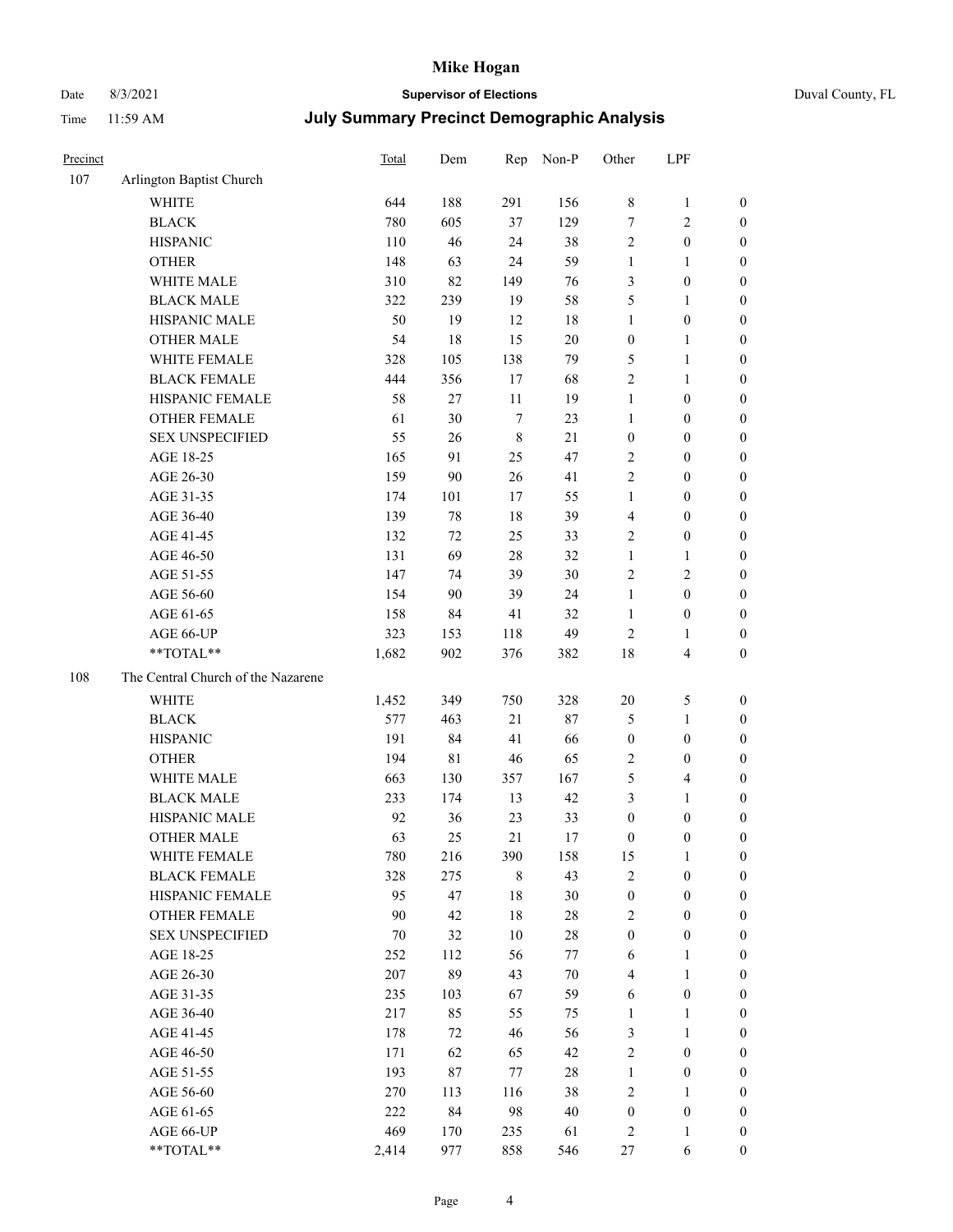# Date 8/3/2021 **Supervisor of Elections** Duval County, FL

| Precinct |                                 | <b>Total</b> | Dem    | Rep            | Non-P   | Other            | LPF              |                  |
|----------|---------------------------------|--------------|--------|----------------|---------|------------------|------------------|------------------|
| 109      | Arlington Congregational Church |              |        |                |         |                  |                  |                  |
|          | <b>WHITE</b>                    | 861          | 233    | 452            | 157     | 12               | $\boldsymbol{7}$ | 0                |
|          | <b>BLACK</b>                    | 434          | 314    | $20\,$         | 94      | 5                | $\mathbf{1}$     | $\boldsymbol{0}$ |
|          | <b>HISPANIC</b>                 | 116          | 58     | 25             | 29      | 3                | $\mathbf{1}$     | $\boldsymbol{0}$ |
|          | <b>OTHER</b>                    | 106          | 38     | 29             | 37      | $\overline{c}$   | $\boldsymbol{0}$ | $\boldsymbol{0}$ |
|          | WHITE MALE                      | 409          | 93     | 220            | $87\,$  | 4                | 5                | $\boldsymbol{0}$ |
|          | <b>BLACK MALE</b>               | 177          | 120    | 11             | 42      | 3                | $\mathbf{1}$     | $\boldsymbol{0}$ |
|          | HISPANIC MALE                   | 48           | 26     | $\,$ 8 $\,$    | 13      | $\boldsymbol{0}$ | $\mathbf{1}$     | $\boldsymbol{0}$ |
|          | <b>OTHER MALE</b>               | 39           | $10\,$ | 13             | 15      | $\mathbf{1}$     | $\boldsymbol{0}$ | $\boldsymbol{0}$ |
|          | WHITE FEMALE                    | 446          | 140    | 227            | 69      | 8                | $\sqrt{2}$       | $\boldsymbol{0}$ |
|          | <b>BLACK FEMALE</b>             | 245          | 187    | $\,$ 8 $\,$    | 48      | 2                | $\boldsymbol{0}$ | $\boldsymbol{0}$ |
|          | HISPANIC FEMALE                 | 62           | $30\,$ | 16             | 13      | 3                | $\boldsymbol{0}$ | $\boldsymbol{0}$ |
|          | <b>OTHER FEMALE</b>             | 48           | 25     | 11             | 11      | $\mathbf{1}$     | $\boldsymbol{0}$ | $\boldsymbol{0}$ |
|          | <b>SEX UNSPECIFIED</b>          | 43           | 12     | 12             | 19      | $\boldsymbol{0}$ | $\boldsymbol{0}$ | $\boldsymbol{0}$ |
|          | AGE 18-25                       | 171          | 72     | 38             | 57      | 2                | $\sqrt{2}$       | $\boldsymbol{0}$ |
|          | AGE 26-30                       | 160          | $70\,$ | 40             | 46      | 4                | $\boldsymbol{0}$ | $\boldsymbol{0}$ |
|          | AGE 31-35                       | 197          | 90     | 50             | 53      | $\overline{c}$   | $\sqrt{2}$       | $\boldsymbol{0}$ |
|          | AGE 36-40                       | 127          | 71     | 22             | 32      | $\mathbf{1}$     | $\mathbf{1}$     | $\boldsymbol{0}$ |
|          | AGE 41-45                       | 105          | 55     | $28\,$         | 19      | 3                | $\boldsymbol{0}$ | $\boldsymbol{0}$ |
|          | AGE 46-50                       | 90           | 36     | $28\,$         | 24      | $\overline{c}$   | $\boldsymbol{0}$ | $\boldsymbol{0}$ |
|          | AGE 51-55                       | 130          | 45     | 59             | $22\,$  | $\overline{c}$   | $\sqrt{2}$       | $\boldsymbol{0}$ |
|          | AGE 56-60                       | 107          | 36     | 53             | 16      | $\overline{c}$   | $\boldsymbol{0}$ | 0                |
|          | AGE 61-65                       | 125          | 48     | 57             | 17      | $\overline{c}$   | $\mathbf{1}$     | $\boldsymbol{0}$ |
|          | AGE 66-UP                       | 305          | 120    | 151            | 31      | $\sqrt{2}$       | $\mathbf{1}$     | $\boldsymbol{0}$ |
|          | $**TOTAL**$                     | 1,517        | 643    | 526            | 317     | $22\,$           | $\boldsymbol{9}$ | $\boldsymbol{0}$ |
| 110      | St. Pauls Episcopal Church      |              |        |                |         |                  |                  |                  |
|          | <b>WHITE</b>                    | 1,732        | 451    | 939            | 312     | $20\,$           | $10\,$           | $\boldsymbol{0}$ |
|          | <b>BLACK</b>                    | 240          | 173    | $10\,$         | 54      | 3                | $\boldsymbol{0}$ | $\boldsymbol{0}$ |
|          | <b>HISPANIC</b>                 | 112          | 43     | 37             | 31      | $\mathbf{1}$     | $\boldsymbol{0}$ | $\boldsymbol{0}$ |
|          | <b>OTHER</b>                    | 166          | 48     | 52             | 61      | 4                | $\mathbf{1}$     | $\boldsymbol{0}$ |
|          | WHITE MALE                      | 819          | 177    | 458            | 169     | $10\,$           | 5                | $\boldsymbol{0}$ |
|          | <b>BLACK MALE</b>               | 106          | 69     | 6              | 29      | $\overline{2}$   | $\boldsymbol{0}$ | $\boldsymbol{0}$ |
|          | HISPANIC MALE                   | 48           | 18     | $22\,$         | $\,8\,$ | $\boldsymbol{0}$ | $\boldsymbol{0}$ | $\boldsymbol{0}$ |
|          | <b>OTHER MALE</b>               | 53           | 15     | 20             | 15      | 2                | $\mathbf{1}$     | $\boldsymbol{0}$ |
|          | WHITE FEMALE                    | 894          | 265    | 473            | 141     | 10               | 5                | 0                |
|          | <b>BLACK FEMALE</b>             | 128          | 100    | $\overline{4}$ | 23      | $\mathbf{1}$     | $\boldsymbol{0}$ | $\overline{0}$   |
|          | HISPANIC FEMALE                 | 63           | 25     | 15             | $22\,$  | $\mathbf{1}$     | $\boldsymbol{0}$ | $\overline{0}$   |
|          | <b>OTHER FEMALE</b>             | $80\,$       | $28\,$ | 25             | 26      | $\mathbf{1}$     | $\boldsymbol{0}$ | $\overline{0}$   |
|          | <b>SEX UNSPECIFIED</b>          | 59           | 18     | 15             | 25      | $\mathbf{1}$     | $\boldsymbol{0}$ | 0                |
|          | AGE 18-25                       | 187          | 49     | 82             | 54      | 2                | $\boldsymbol{0}$ | $\theta$         |
|          | AGE 26-30                       | 174          | 62     | 60             | 51      | $\mathbf{1}$     | $\boldsymbol{0}$ | 0                |
|          | AGE 31-35                       | 180          | 53     | 66             | 52      | 5                | $\overline{4}$   | 0                |
|          | AGE 36-40                       | 184          | 55     | 68             | 56      | 3                | $\sqrt{2}$       | 0                |
|          | AGE 41-45                       | 159          | 44     | 68             | 44      | 2                | $\mathbf{1}$     | 0                |
|          | AGE 46-50                       | 162          | 50     | 77             | 30      | 3                | $\sqrt{2}$       | 0                |
|          | AGE 51-55                       | 192          | 54     | 93             | 42      | 3                | $\boldsymbol{0}$ | 0                |
|          | AGE 56-60                       | 217          | 66     | 110            | 38      | 3                | $\boldsymbol{0}$ | $\overline{0}$   |
|          | AGE 61-65                       | 218          | 77     | 113            | 27      | $\boldsymbol{0}$ | $\mathbf{1}$     | $\overline{0}$   |
|          | AGE 66-UP                       | 577          | 205    | 301            | 64      | 6                | $\mathbf{1}$     | 0                |
|          | **TOTAL**                       | 2,250        | 715    | 1,038          | 458     | 28               | 11               | $\boldsymbol{0}$ |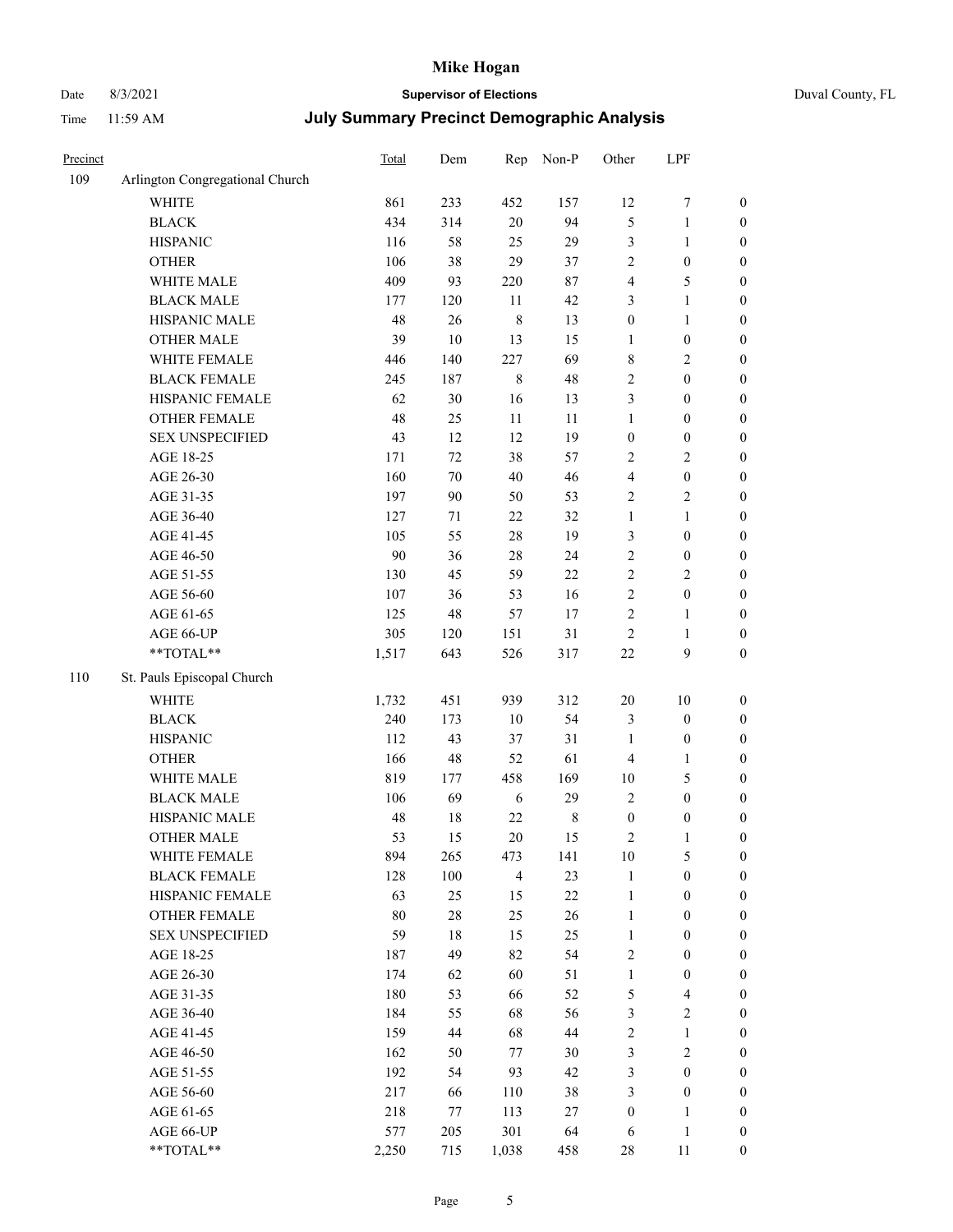# Date 8/3/2021 **Supervisor of Elections** Duval County, FL

| Precinct |                                   | <b>Total</b> | Dem    | Rep         | Non-P  | Other            | LPF              |                  |
|----------|-----------------------------------|--------------|--------|-------------|--------|------------------|------------------|------------------|
| 111      | Fort Caroline Presbyterian Church |              |        |             |        |                  |                  |                  |
|          | <b>WHITE</b>                      | 1,143        | 258    | 658         | 203    | 16               | $\,$ 8 $\,$      | 0                |
|          | <b>BLACK</b>                      | 331          | 258    | 14          | 58     | $\mathbf{1}$     | $\boldsymbol{0}$ | $\boldsymbol{0}$ |
|          | <b>HISPANIC</b>                   | 113          | 44     | 28          | 39     | $\mathbf{1}$     | 1                | $\boldsymbol{0}$ |
|          | <b>OTHER</b>                      | 124          | 36     | 38          | 49     | $\mathbf{1}$     | $\boldsymbol{0}$ | $\boldsymbol{0}$ |
|          | WHITE MALE                        | 548          | 104    | 332         | 96     | 10               | 6                | $\boldsymbol{0}$ |
|          | <b>BLACK MALE</b>                 | 151          | 108    | $\,$ 8 $\,$ | 34     | $\mathbf{1}$     | $\boldsymbol{0}$ | $\boldsymbol{0}$ |
|          | HISPANIC MALE                     | 44           | 15     | 14          | 15     | $\boldsymbol{0}$ | $\boldsymbol{0}$ | $\boldsymbol{0}$ |
|          | OTHER MALE                        | 44           | $10\,$ | 15          | 19     | $\boldsymbol{0}$ | $\boldsymbol{0}$ | $\boldsymbol{0}$ |
|          | WHITE FEMALE                      | 584          | 152    | 321         | 103    | 6                | $\sqrt{2}$       | $\boldsymbol{0}$ |
|          | <b>BLACK FEMALE</b>               | 177          | 148    | 6           | 23     | $\boldsymbol{0}$ | $\boldsymbol{0}$ | 0                |
|          | HISPANIC FEMALE                   | 64           | 25     | 14          | 23     | $\mathbf{1}$     | $\mathbf{1}$     | $\boldsymbol{0}$ |
|          | OTHER FEMALE                      | 65           | 24     | 16          | 24     | $\mathbf{1}$     | $\boldsymbol{0}$ | $\boldsymbol{0}$ |
|          | <b>SEX UNSPECIFIED</b>            | 34           | $10\,$ | 12          | 12     | $\boldsymbol{0}$ | $\boldsymbol{0}$ | $\boldsymbol{0}$ |
|          | AGE 18-25                         | 165          | 63     | 55          | 44     | 2                | $\mathbf{1}$     | $\boldsymbol{0}$ |
|          | AGE 26-30                         | 141          | 42     | 45          | 51     | 2                | $\mathbf{1}$     | $\boldsymbol{0}$ |
|          | AGE 31-35                         | 135          | 44     | 45          | 42     | 4                | $\boldsymbol{0}$ | $\boldsymbol{0}$ |
|          | AGE 36-40                         | 141          | 52     | 47          | $40\,$ | $\mathbf{1}$     | $\mathbf{1}$     | $\boldsymbol{0}$ |
|          | AGE 41-45                         | 135          | 49     | 47          | 34     | $\boldsymbol{0}$ | $\mathfrak{S}$   | $\boldsymbol{0}$ |
|          | AGE 46-50                         | 117          | 45     | 50          | $20\,$ | 2                | $\boldsymbol{0}$ | $\boldsymbol{0}$ |
|          | AGE 51-55                         | 129          | 47     | 59          | 23     | $\boldsymbol{0}$ | $\boldsymbol{0}$ | 0                |
|          | AGE 56-60                         | 155          | 40     | $87\,$      | 24     | 4                | $\boldsymbol{0}$ | $\boldsymbol{0}$ |
|          | AGE 61-65                         | 166          | 45     | 91          | $27\,$ | 2                | 1                | $\boldsymbol{0}$ |
|          | AGE 66-UP                         | 427          | 169    | 212         | 44     | $\mathbf{2}$     | $\boldsymbol{0}$ | $\boldsymbol{0}$ |
|          | **TOTAL**                         | 1,711        | 596    | 738         | 349    | 19               | 9                | $\boldsymbol{0}$ |
| 112      | Regency Square Regional Library   |              |        |             |        |                  |                  |                  |
|          | <b>WHITE</b>                      | 923          | 236    | 410         | 255    | 16               | 6                | $\boldsymbol{0}$ |
|          | <b>BLACK</b>                      | 841          | 630    | 35          | 165    | 11               | $\boldsymbol{0}$ | $\boldsymbol{0}$ |
|          | <b>HISPANIC</b>                   | 204          | 81     | 37          | 82     | 4                | $\boldsymbol{0}$ | $\boldsymbol{0}$ |
|          | <b>OTHER</b>                      | 235          | 97     | 49          | 82     | 5                | $\sqrt{2}$       | $\boldsymbol{0}$ |
|          | WHITE MALE                        | 436          | 86     | 209         | 130    | 7                | $\overline{4}$   | $\boldsymbol{0}$ |
|          | <b>BLACK MALE</b>                 | 326          | 233    | 17          | 71     | 5                | $\boldsymbol{0}$ | $\boldsymbol{0}$ |
|          | HISPANIC MALE                     | 79           | 23     | 14          | 39     | 3                | $\boldsymbol{0}$ | 0                |
|          | <b>OTHER MALE</b>                 | 85           | 29     | 17          | 36     | $\mathbf{1}$     | $\mathbf{2}$     | $\boldsymbol{0}$ |
|          | WHITE FEMALE                      | 480          | 148    | 200         | 122    | 8                | $\overline{c}$   | $\overline{0}$   |
|          | <b>BLACK FEMALE</b>               | 503          | 389    | 18          | 90     | 6                | $\boldsymbol{0}$ | $\overline{0}$   |
|          | HISPANIC FEMALE                   | 121          | 56     | 23          | 41     | $\mathbf{1}$     | $\boldsymbol{0}$ | $\overline{0}$   |
|          | <b>OTHER FEMALE</b>               | 109          | 57     | 22          | $28\,$ | 2                | $\boldsymbol{0}$ | $\overline{0}$   |
|          | <b>SEX UNSPECIFIED</b>            | 64           | 23     | $11\,$      | $27\,$ | 3                | $\boldsymbol{0}$ | 0                |
|          | AGE 18-25                         | 308          | 138    | 52          | 108    | 9                | $\mathbf{1}$     | 0                |
|          | AGE 26-30                         | 313          | 151    | 48          | 107    | 6                | $\mathbf{1}$     | 0                |
|          | AGE 31-35                         | 243          | 130    | 37          | 73     | 3                | $\boldsymbol{0}$ | 0                |
|          | AGE 36-40                         | 183          | 85     | 38          | 53     | 5                | $\mathbf{2}$     | 0                |
|          | AGE 41-45                         | 153          | 76     | 34          | 39     | 4                | $\boldsymbol{0}$ | 0                |
|          | AGE 46-50                         | 156          | 75     | 33          | 46     | 1                | $\mathbf{1}$     | 0                |
|          | AGE 51-55                         | 156          | 82     | 35          | 35     | 4                | $\boldsymbol{0}$ | $\boldsymbol{0}$ |
|          | AGE 56-60                         | 163          | 85     | 41          | 36     | $\boldsymbol{0}$ | $\mathbf{1}$     | $\boldsymbol{0}$ |
|          | AGE 61-65                         | 149          | 63     | 57          | 27     | $\mathbf{1}$     | $\mathbf{1}$     | 0                |
|          | AGE 66-UP                         | 379          | 159    | 156         | 60     | 3                | $\mathbf{1}$     | 0                |
|          | **TOTAL**                         | 2,203        | 1,044  | 531         | 584    | 36               | $8\,$            | $\boldsymbol{0}$ |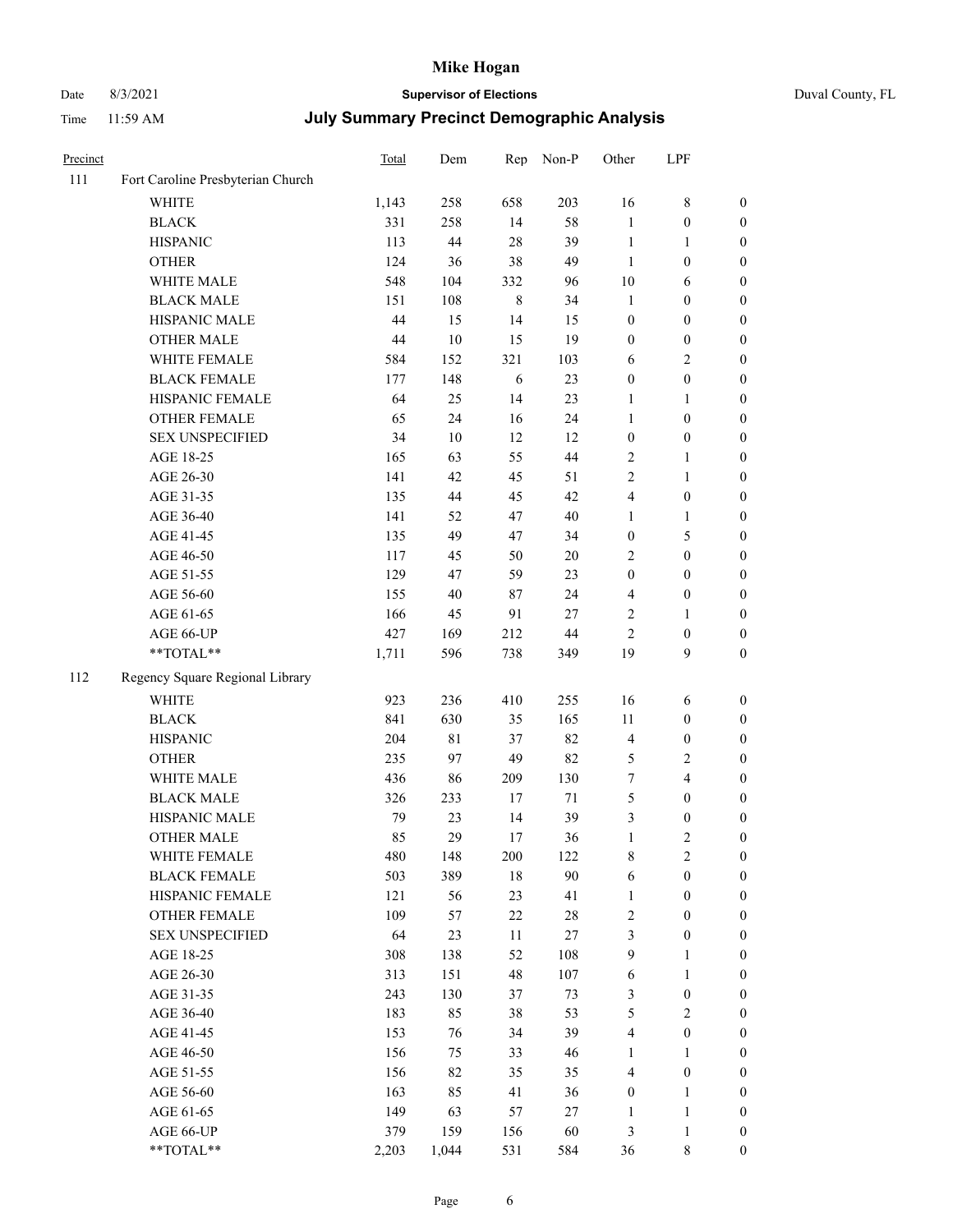# Date 8/3/2021 **Supervisor of Elections** Duval County, FL

| Precinct |                                    | <b>Total</b> | Dem    | Rep   | Non-P | Other            | LPF                     |                  |
|----------|------------------------------------|--------------|--------|-------|-------|------------------|-------------------------|------------------|
| 113      | Fort Caroline Christian Church     |              |        |       |       |                  |                         |                  |
|          | <b>WHITE</b>                       | 3,052        | 726    | 1,598 | 665   | 47               | 16                      | 0                |
|          | <b>BLACK</b>                       | 2,040        | 1,595  | 73    | 345   | 25               | $\sqrt{2}$              | 0                |
|          | <b>HISPANIC</b>                    | 480          | 193    | 114   | 167   | $\mathfrak{S}$   | $\mathbf{1}$            | $\boldsymbol{0}$ |
|          | <b>OTHER</b>                       | 632          | 214    | 142   | 262   | $10\,$           | $\overline{\mathbf{4}}$ | $\boldsymbol{0}$ |
|          | WHITE MALE                         | 1,377        | 265    | 749   | 329   | 23               | 11                      | $\boldsymbol{0}$ |
|          | <b>BLACK MALE</b>                  | 843          | 631    | 45    | 156   | 11               | $\boldsymbol{0}$        | $\boldsymbol{0}$ |
|          | HISPANIC MALE                      | 223          | 85     | 59    | 75    | 3                | $\mathbf{1}$            | $\boldsymbol{0}$ |
|          | <b>OTHER MALE</b>                  | 242          | $78\,$ | 60    | 98    | 3                | $\mathfrak{Z}$          | $\boldsymbol{0}$ |
|          | WHITE FEMALE                       | 1,639        | 450    | 835   | 327   | 23               | $\overline{4}$          | $\boldsymbol{0}$ |
|          | <b>BLACK FEMALE</b>                | 1,149        | 932    | 27    | 174   | 14               | $\sqrt{2}$              | 0                |
|          | HISPANIC FEMALE                    | 244          | 103    | 53    | 86    | $\sqrt{2}$       | $\boldsymbol{0}$        | 0                |
|          | OTHER FEMALE                       | 289          | 108    | 66    | 108   | $\sqrt{6}$       | $\mathbf{1}$            | 0                |
|          | <b>SEX UNSPECIFIED</b>             | 197          | 76     | 33    | 85    | $\sqrt{2}$       | $\mathbf{1}$            | $\boldsymbol{0}$ |
|          | AGE 18-25                          | 769          | 325    | 180   | 236   | 21               | $\boldsymbol{7}$        | $\boldsymbol{0}$ |
|          | AGE 26-30                          | 634          | 278    | 143   | 197   | $11\,$           | $\mathfrak{S}$          | $\boldsymbol{0}$ |
|          | AGE 31-35                          | 565          | 267    | 127   | 162   | $\,$ 8 $\,$      | $\mathbf{1}$            | $\boldsymbol{0}$ |
|          | AGE 36-40                          | 552          | 252    | 125   | 157   | 14               | $\overline{\mathbf{4}}$ | $\boldsymbol{0}$ |
|          | AGE 41-45                          | 482          | 220    | 122   | 131   | $\tau$           | $\sqrt{2}$              | $\overline{0}$   |
|          | AGE 46-50                          | 526          | 236    | 163   | 121   | $\overline{4}$   | $\overline{2}$          | $\boldsymbol{0}$ |
|          | AGE 51-55                          | 540          | 249    | 170   | 112   | 8                | $\mathbf{1}$            | 0                |
|          | AGE 56-60                          | 545          | 223    | 208   | 107   | 6                | $\mathbf{1}$            | 0                |
|          | AGE 61-65                          | 486          | 220    | 193   | 69    | 4                | $\boldsymbol{0}$        | 0                |
|          | AGE 66-UP                          | 1,105        | 458    | 496   | 147   | $\overline{4}$   | $\boldsymbol{0}$        | $\boldsymbol{0}$ |
|          | **TOTAL**                          | 6,204        | 2,728  | 1,927 | 1,439 | 87               | 23                      | $\boldsymbol{0}$ |
| 114      | Destination Church Assembly of God |              |        |       |       |                  |                         |                  |
|          | <b>WHITE</b>                       | 1,001        | 239    | 448   | 288   | 21               | 5                       | $\boldsymbol{0}$ |
|          | <b>BLACK</b>                       | 1,284        | 971    | 51    | 244   | 14               | $\overline{\mathbf{4}}$ | $\boldsymbol{0}$ |
|          | <b>HISPANIC</b>                    | 267          | 122    | 39    | 99    | 6                | $\mathbf{1}$            | $\boldsymbol{0}$ |
|          | <b>OTHER</b>                       | 273          | 109    | 39    | 121   | 3                | $\mathbf{1}$            | $\boldsymbol{0}$ |
|          | WHITE MALE                         | 498          | 99     | 242   | 145   | 8                | $\overline{\mathbf{4}}$ | $\boldsymbol{0}$ |
|          | <b>BLACK MALE</b>                  | 454          | 317    | 19    | 110   | $\sqrt{6}$       | $\overline{2}$          | $\boldsymbol{0}$ |
|          | HISPANIC MALE                      | 113          | 57     | 17    | 38    | $\mathbf{1}$     | $\boldsymbol{0}$        | $\boldsymbol{0}$ |
|          | <b>OTHER MALE</b>                  | 90           | 41     | 13    | 35    | $\mathbf{1}$     | $\boldsymbol{0}$        | $\boldsymbol{0}$ |
|          | WHITE FEMALE                       | 484          | 137    | 195   | 138   | 13               | 1                       | 0                |
|          | <b>BLACK FEMALE</b>                | 788          | 618    | 30    | 130   | 8                | $\sqrt{2}$              | $\overline{0}$   |
|          | HISPANIC FEMALE                    | 144          | 59     | 21    | 58    | 5                | $\mathbf{1}$            | $\overline{0}$   |
|          | <b>OTHER FEMALE</b>                | 104          | 47     | 15    | 39    | 2                | $\mathbf{1}$            | $\overline{0}$   |
|          | <b>SEX UNSPECIFIED</b>             | 150          | 66     | 25    | 59    | $\boldsymbol{0}$ | $\boldsymbol{0}$        | 0                |
|          | AGE 18-25                          | 412          | 201    | 46    | 156   | $\,$ 8 $\,$      | $\mathbf{1}$            | 0                |
|          | AGE 26-30                          | 373          | 189    | 56    | 115   | 9                | $\overline{4}$          | 0                |
|          | AGE 31-35                          | 395          | 205    | 50    | 134   | 5                | $\mathbf{1}$            | 0                |
|          | AGE 36-40                          | 274          | 142    | 42    | 82    | 6                | $\sqrt{2}$              | 0                |
|          | AGE 41-45                          | 211          | 106    | 46    | 51    | 8                | $\boldsymbol{0}$        | 0                |
|          | AGE 46-50                          | 221          | 118    | 51    | 47    | 3                | $\sqrt{2}$              | 0                |
|          | AGE 51-55                          | 222          | 113    | 64    | 42    | 2                | $\mathbf{1}$            | 0                |
|          | AGE 56-60                          | 227          | 113    | 65    | 46    | 3                | $\boldsymbol{0}$        | $\overline{0}$   |
|          | AGE 61-65                          | 175          | 91     | 48    | 36    | $\boldsymbol{0}$ | $\boldsymbol{0}$        | $\overline{0}$   |
|          | AGE 66-UP                          | 315          | 163    | 109   | 43    | $\boldsymbol{0}$ | $\boldsymbol{0}$        | 0                |
|          | **TOTAL**                          | 2,825        | 1,441  | 577   | 752   | 44               | 11                      | $\boldsymbol{0}$ |
|          |                                    |              |        |       |       |                  |                         |                  |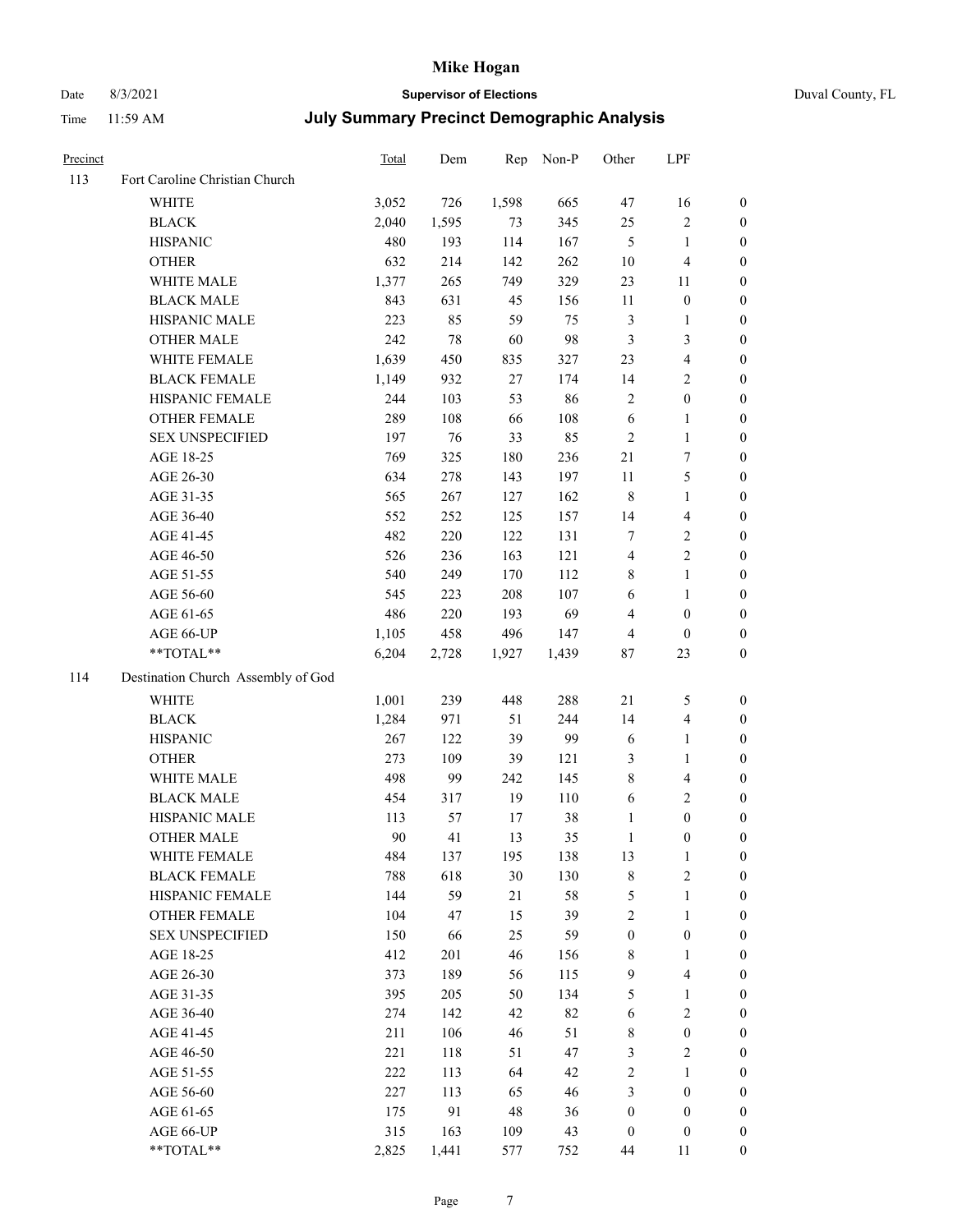# Date 8/3/2021 **Supervisor of Elections** Duval County, FL

| Precinct |                        | Total | Dem    | Rep    | Non-P       | Other            | LPF                     |                  |
|----------|------------------------|-------|--------|--------|-------------|------------------|-------------------------|------------------|
| 201      | New Berlin Elementary  |       |        |        |             |                  |                         |                  |
|          | <b>WHITE</b>           | 2,125 | 349    | 1,300  | 418         | 39               | 19                      | $\boldsymbol{0}$ |
|          | <b>BLACK</b>           | 1,111 | 830    | 52     | 205         | 20               | 4                       | $\bf{0}$         |
|          | <b>HISPANIC</b>        | 330   | 104    | 91     | 131         | $\mathfrak{Z}$   | 1                       | $\boldsymbol{0}$ |
|          | <b>OTHER</b>           | 365   | 116    | 118    | 125         | $\mathfrak{S}$   | $\mathbf{1}$            | $\boldsymbol{0}$ |
|          | WHITE MALE             | 1,039 | 140    | 652    | 217         | 18               | 12                      | $\boldsymbol{0}$ |
|          | <b>BLACK MALE</b>      | 502   | 347    | 29     | 112         | $11\,$           | 3                       | $\boldsymbol{0}$ |
|          | HISPANIC MALE          | 150   | 37     | 52     | 58          | $\sqrt{2}$       | $\mathbf{1}$            | $\boldsymbol{0}$ |
|          | <b>OTHER MALE</b>      | 154   | 45     | 51     | 57          | $\boldsymbol{0}$ | $\mathbf{1}$            | $\boldsymbol{0}$ |
|          | WHITE FEMALE           | 1,064 | 206    | 636    | 195         | 20               | 7                       | $\boldsymbol{0}$ |
|          | <b>BLACK FEMALE</b>    | 593   | 474    | 23     | 86          | 9                | $\mathbf{1}$            | $\boldsymbol{0}$ |
|          | HISPANIC FEMALE        | 172   | 64     | 37     | 70          | $\mathbf{1}$     | $\boldsymbol{0}$        | $\boldsymbol{0}$ |
|          | <b>OTHER FEMALE</b>    | 167   | 60     | 56     | 47          | $\overline{4}$   | $\boldsymbol{0}$        | $\boldsymbol{0}$ |
|          | <b>SEX UNSPECIFIED</b> | 90    | $26\,$ | 25     | 37          | $\overline{2}$   | $\boldsymbol{0}$        | $\boldsymbol{0}$ |
|          | AGE 18-25              | 418   | 150    | 126    | 129         | 10               | 3                       | $\boldsymbol{0}$ |
|          | AGE 26-30              | 426   | 138    | 137    | 135         | 10               | 6                       | $\boldsymbol{0}$ |
|          | AGE 31-35              | 489   | 161    | 197    | 119         | $\,$ 8 $\,$      | 4                       | $\boldsymbol{0}$ |
|          | AGE 36-40              | 424   | 154    | 132    | 124         | $\,$ 8 $\,$      | 6                       | $\boldsymbol{0}$ |
|          | AGE 41-45              | 360   | 131    | 133    | $87\,$      | $\boldsymbol{7}$ | 2                       | $\boldsymbol{0}$ |
|          | AGE 46-50              | 370   | 144    | 140    | 79          | $\mathfrak{S}$   | 2                       | $\boldsymbol{0}$ |
|          | AGE 51-55              | 352   | 140    | 149    | 58          | 5                | $\boldsymbol{0}$        | $\boldsymbol{0}$ |
|          | AGE 56-60              | 331   | 127    | 154    | 41          | $\,$ 8 $\,$      | 1                       | $\boldsymbol{0}$ |
|          | AGE 61-65              | 275   | 91     | 137    | 45          | $\overline{2}$   | $\boldsymbol{0}$        | $\boldsymbol{0}$ |
|          | AGE 66-UP              | 486   | 163    | 256    | 62          | $\overline{4}$   | 1                       | $\boldsymbol{0}$ |
|          | **TOTAL**              | 3,931 | 1,399  | 1,561  | 879         | 67               | 25                      | $\boldsymbol{0}$ |
| 202      | Faith Bridge Church    |       |        |        |             |                  |                         |                  |
|          | <b>WHITE</b>           | 3,605 | 747    | 1,949  | 824         | 66               | 19                      | $\boldsymbol{0}$ |
|          | <b>BLACK</b>           | 859   | 621    | 64     | 164         | $10\,$           | $\boldsymbol{0}$        | $\boldsymbol{0}$ |
|          | <b>HISPANIC</b>        | 455   | 151    | 137    | 160         | $\mathfrak s$    | 2                       | $\boldsymbol{0}$ |
|          | <b>OTHER</b>           | 1,008 | 267    | 330    | 396         | 14               | $\mathbf{1}$            | $\boldsymbol{0}$ |
|          | WHITE MALE             | 1,734 | 296    | 962    | 433         | 30               | 13                      | $\boldsymbol{0}$ |
|          | <b>BLACK MALE</b>      | 411   | 269    | 37     | 101         | $\overline{4}$   | $\boldsymbol{0}$        | $\boldsymbol{0}$ |
|          | HISPANIC MALE          | 215   | 62     | 68     | $8\sqrt{1}$ | $\overline{4}$   | $\boldsymbol{0}$        | $\boldsymbol{0}$ |
|          | <b>OTHER MALE</b>      | 419   | 111    | 144    | 159         | 4                | 1                       | $\boldsymbol{0}$ |
|          | WHITE FEMALE           | 1,832 | 442    | 967    | 381         | 36               | 6                       | $\boldsymbol{0}$ |
|          | <b>BLACK FEMALE</b>    | 431   | 338    | $27\,$ | 61          | $\mathfrak{S}$   | $\boldsymbol{0}$        | $\boldsymbol{0}$ |
|          | HISPANIC FEMALE        | 232   | $88\,$ | 67     | 74          | $\mathbf{1}$     | $\overline{\mathbf{c}}$ | $\boldsymbol{0}$ |
|          | <b>OTHER FEMALE</b>    | 491   | 136    | 166    | 180         | $\overline{9}$   | $\boldsymbol{0}$        | $\boldsymbol{0}$ |
|          | <b>SEX UNSPECIFIED</b> | 162   | $44\,$ | 42     | 74          | $\sqrt{2}$       | $\boldsymbol{0}$        | $\boldsymbol{0}$ |
|          | AGE 18-25              | 737   | 246    | 259    | 207         | $22\,$           | 3                       | $\boldsymbol{0}$ |
|          | AGE 26-30              | 603   | 184    | 223    | 177         | 17               | $\mathbf{2}$            | $\boldsymbol{0}$ |
|          | AGE 31-35              | 655   | 190    | 233    | 215         | 10               | $\boldsymbol{7}$        | $\boldsymbol{0}$ |
|          | AGE 36-40              | 591   | 158    | 225    | 195         | $10\,$           | 3                       | $\boldsymbol{0}$ |
|          | AGE 41-45              | 531   | 152    | 204    | 161         | 11               | 3                       | $\boldsymbol{0}$ |
|          | AGE 46-50              | 554   | 161    | 257    | 130         | $\overline{4}$   | $\mathbf{2}$            | $\boldsymbol{0}$ |
|          | AGE 51-55              | 504   | 152    | 237    | 111         | $\mathfrak z$    | 1                       | $\boldsymbol{0}$ |
|          | AGE 56-60              | 525   | 147    | 268    | 105         | $\mathfrak s$    | $\boldsymbol{0}$        | $\boldsymbol{0}$ |
|          | AGE 61-65              | 391   | 130    | 175    | 79          | $\boldsymbol{7}$ | $\boldsymbol{0}$        | $\boldsymbol{0}$ |
|          | AGE 66-UP              | 836   | 266    | 399    | 164         | 6                | 1                       | $\boldsymbol{0}$ |
|          | **TOTAL**              | 5,927 | 1,786  | 2,480  | 1,544       | 95               | 22                      | $\boldsymbol{0}$ |
|          |                        |       |        |        |             |                  |                         |                  |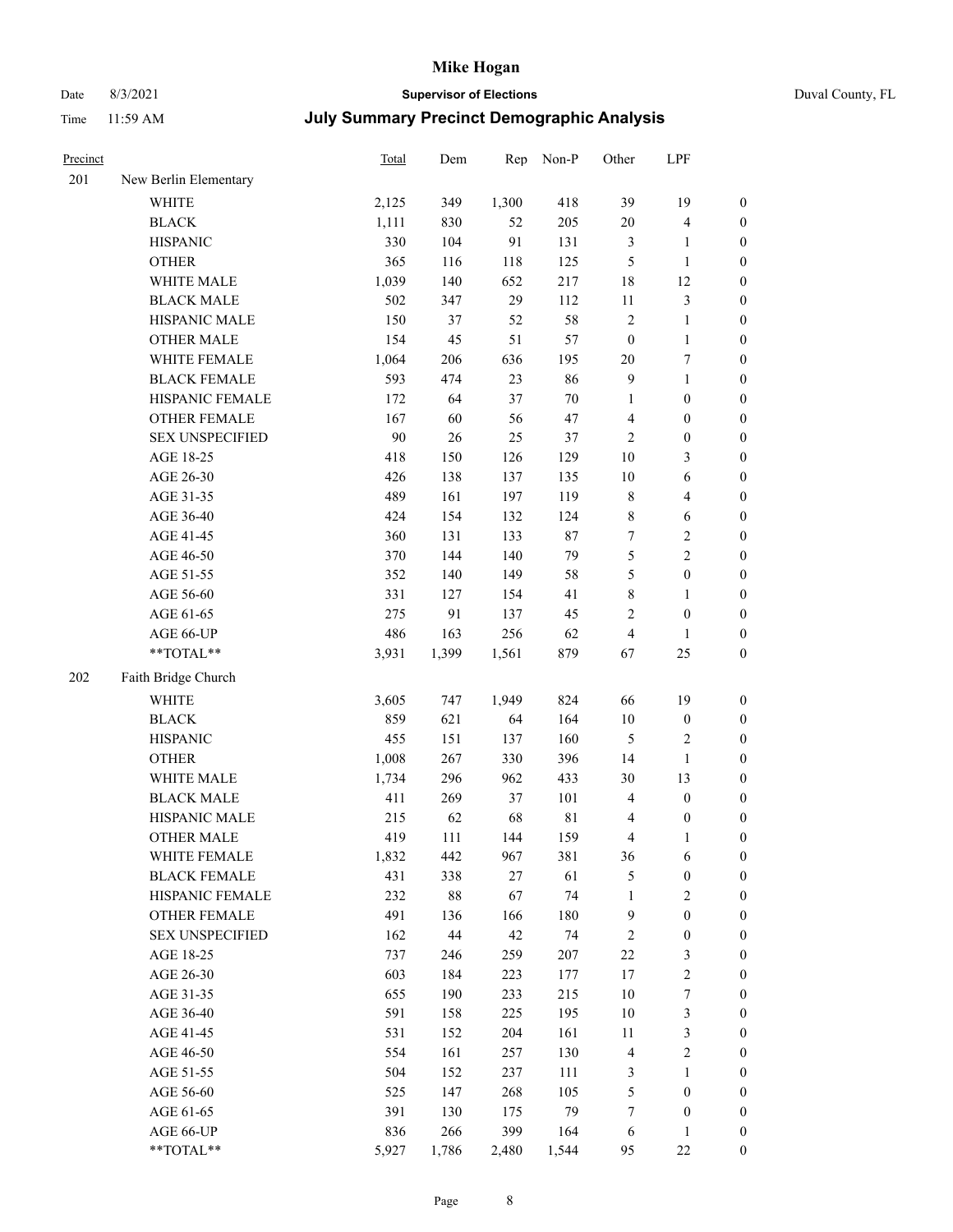# Date 8/3/2021 **Supervisor of Elections** Duval County, FL

| Precinct |                                                           | Total | Dem    | Rep    | Non-P  | Other                   | LPF                     |                  |
|----------|-----------------------------------------------------------|-------|--------|--------|--------|-------------------------|-------------------------|------------------|
| 203      | Faith Chapel Free Will Baptist Church                     |       |        |        |        |                         |                         |                  |
|          | <b>WHITE</b>                                              | 2,678 | 576    | 1,464  | 574    | 38                      | $26\,$                  | $\boldsymbol{0}$ |
|          | <b>BLACK</b>                                              | 1,371 | 1,018  | 53     | 282    | 15                      | $\mathfrak{Z}$          | $\boldsymbol{0}$ |
|          | <b>HISPANIC</b>                                           | 400   | 171    | $70\,$ | 153    | 6                       | $\boldsymbol{0}$        | $\boldsymbol{0}$ |
|          | <b>OTHER</b>                                              | 472   | 146    | 124    | 189    | $\,$ 8 $\,$             | 5                       | $\boldsymbol{0}$ |
|          | WHITE MALE                                                | 1,300 | 240    | 719    | 303    | 21                      | 17                      | $\boldsymbol{0}$ |
|          | <b>BLACK MALE</b>                                         | 542   | 352    | 29     | 150    | 8                       | $\mathfrak{Z}$          | $\boldsymbol{0}$ |
|          | HISPANIC MALE                                             | 188   | 77     | 40     | $70\,$ | $\mathbf{1}$            | $\boldsymbol{0}$        | $\boldsymbol{0}$ |
|          | <b>OTHER MALE</b>                                         | 177   | 55     | 57     | 59     | $\overline{\mathbf{4}}$ | $\overline{2}$          | 0                |
|          | WHITE FEMALE                                              | 1,345 | 324    | 731    | 264    | 17                      | $\boldsymbol{9}$        | 0                |
|          | <b>BLACK FEMALE</b>                                       | 806   | 653    | 24     | 122    | 7                       | $\boldsymbol{0}$        | $\boldsymbol{0}$ |
|          | HISPANIC FEMALE                                           | 201   | 90     | 28     | $78\,$ | 5                       | $\boldsymbol{0}$        | $\boldsymbol{0}$ |
|          | OTHER FEMALE                                              | 229   | 76     | 55     | 91     | 4                       | $\mathfrak{Z}$          | $\boldsymbol{0}$ |
|          | <b>SEX UNSPECIFIED</b>                                    | 133   | $44\,$ | 28     | 61     | $\boldsymbol{0}$        | $\boldsymbol{0}$        | $\boldsymbol{0}$ |
|          | AGE 18-25                                                 | 568   | 209    | 149    | 193    | 12                      | $\mathfrak{S}$          | $\boldsymbol{0}$ |
|          | AGE 26-30                                                 | 556   | 230    | 120    | 189    | $10\,$                  | $\boldsymbol{7}$        | $\boldsymbol{0}$ |
|          | AGE 31-35                                                 | 534   | 229    | 129    | 161    | $10\,$                  | $\mathfrak s$           | $\boldsymbol{0}$ |
|          | AGE 36-40                                                 | 480   | 193    | 128    | 152    | 3                       | $\overline{\mathbf{4}}$ | $\boldsymbol{0}$ |
|          | AGE 41-45                                                 | 417   | 147    | 144    | 116    | 3                       | $\tau$                  | 0                |
|          | AGE 46-50                                                 | 384   | 144    | 139    | 89     | 9                       | $\mathfrak{Z}$          | 0                |
|          | AGE 51-55                                                 | 392   | 140    | 166    | 76     | 10                      | $\boldsymbol{0}$        | $\boldsymbol{0}$ |
|          | AGE 56-60                                                 | 409   | 141    | 194    | $70\,$ | 4                       | $\boldsymbol{0}$        | $\boldsymbol{0}$ |
|          | AGE 61-65                                                 | 371   | 136    | 173    | 57     | 3                       | $\sqrt{2}$              | $\boldsymbol{0}$ |
|          | AGE 66-UP                                                 | 810   | 342    | 369    | 95     | 3                       | $\mathbf{1}$            | $\boldsymbol{0}$ |
|          | $\mathrm{*}\mathrm{*}\mathrm{TOTAL} \mathrm{*}\mathrm{*}$ | 4,921 | 1,911  | 1,711  | 1,198  | 67                      | 34                      | $\boldsymbol{0}$ |
|          |                                                           |       |        |        |        |                         |                         |                  |
| 204      | Cedar Bay Baptist Church                                  |       |        |        |        |                         |                         |                  |
|          | WHITE                                                     | 2,096 | 408    | 1,310  | 339    | 32                      | $\boldsymbol{7}$        | $\boldsymbol{0}$ |
|          | <b>BLACK</b>                                              | 326   | 249    | 16     | 56     | $\overline{4}$          | $\mathbf{1}$            | $\boldsymbol{0}$ |
|          | <b>HISPANIC</b>                                           | 93    | 30     | 39     | 24     | $\boldsymbol{0}$        | $\boldsymbol{0}$        | $\boldsymbol{0}$ |
|          | <b>OTHER</b>                                              | 166   | 35     | 68     | 60     | 3                       | $\boldsymbol{0}$        | $\boldsymbol{0}$ |
|          | WHITE MALE                                                | 929   | 153    | 591    | 168    | 14                      | 3                       | 0                |
|          | <b>BLACK MALE</b>                                         | 142   | 97     | 10     | 33     | $\mathbf{1}$            | $\mathbf{1}$            | 0                |
|          | HISPANIC MALE                                             | 51    | 18     | $22\,$ | 11     | $\boldsymbol{0}$        | $\boldsymbol{0}$        | 0                |
|          | <b>OTHER MALE</b>                                         | 67    | 8      | 28     | $30\,$ | $\mathbf{1}$            | $\boldsymbol{0}$        | $\boldsymbol{0}$ |
|          | WHITE FEMALE                                              | 1,148 | 253    | 709    | 165    | 18                      | 3                       | $\boldsymbol{0}$ |
|          | <b>BLACK FEMALE</b>                                       | 183   | 151    | 6      | 23     | 3                       | $\boldsymbol{0}$        | $\overline{0}$   |
|          | HISPANIC FEMALE                                           | 42    | 12     | 17     | 13     | $\boldsymbol{0}$        | $\boldsymbol{0}$        | $\overline{0}$   |
|          | <b>OTHER FEMALE</b>                                       | 65    | $20\,$ | 28     | 15     | $\sqrt{2}$              | $\boldsymbol{0}$        | $\theta$         |
|          | <b>SEX UNSPECIFIED</b>                                    | 54    | $10\,$ | $22\,$ | 21     | $\boldsymbol{0}$        | $\mathbf{1}$            | $\overline{0}$   |
|          | AGE 18-25                                                 | 266   | 74     | 110    | 75     | 7                       | $\boldsymbol{0}$        | 0                |
|          | AGE 26-30                                                 | 247   | 55     | 109    | 75     | 6                       | $\sqrt{2}$              | 0                |
|          | AGE 31-35                                                 | 231   | 58     | 103    | 65     | $\sqrt{2}$              | $\mathfrak{Z}$          | 0                |
|          | AGE 36-40                                                 | 204   | 58     | 103    | 37     | 5                       | $\mathbf{1}$            | $\boldsymbol{0}$ |
|          | AGE 41-45                                                 | 213   | 56     | 99     | 56     | 2                       | $\boldsymbol{0}$        | $\overline{0}$   |
|          | AGE 46-50                                                 | 203   | 70     | 88     | 40     | 5                       | $\boldsymbol{0}$        | $\boldsymbol{0}$ |
|          | AGE 51-55                                                 | 207   | 50     | 122    | 32     | 2                       | $\mathbf{1}$            | $\boldsymbol{0}$ |
|          | AGE 56-60                                                 | 257   | 64     | 152    | 36     | 5                       | $\boldsymbol{0}$        | $\overline{0}$   |
|          | AGE 61-65                                                 | 218   | 51     | 146    | 20     | $\mathbf{1}$            | $\boldsymbol{0}$        | $\overline{0}$   |
|          | AGE 66-UP                                                 | 635   | 186    | 401    | 43     | $\overline{4}$          | $\mathbf{1}$            | $\overline{0}$   |
|          | **TOTAL**                                                 | 2,681 | 722    | 1,433  | 479    | 39                      | $\,$ 8 $\,$             | $\boldsymbol{0}$ |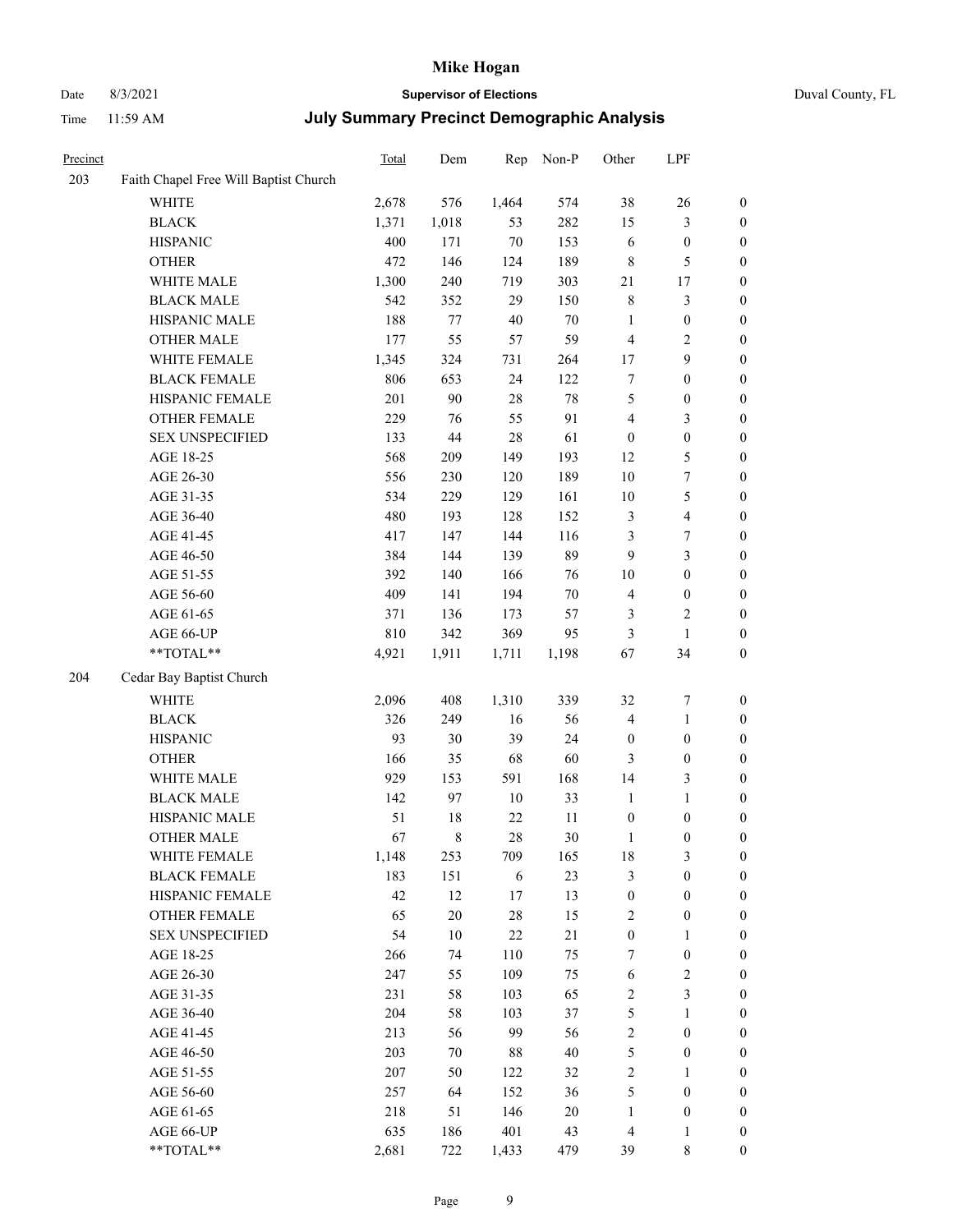# Date 8/3/2021 **Supervisor of Elections** Duval County, FL

| Precinct |                               | Total | Dem    | Rep         | Non-P  | Other            | LPF                     |                  |
|----------|-------------------------------|-------|--------|-------------|--------|------------------|-------------------------|------------------|
| 205      | Dunns Creek Baptist Church    |       |        |             |        |                  |                         |                  |
|          | <b>WHITE</b>                  | 5,398 | 956    | 3,208       | 1,113  | $80\,$           | 41                      | $\boldsymbol{0}$ |
|          | <b>BLACK</b>                  | 2,726 | 2,131  | 106         | 447    | 39               | $\mathfrak{Z}$          | $\boldsymbol{0}$ |
|          | <b>HISPANIC</b>               | 620   | 216    | 171         | 226    | 7                | $\boldsymbol{0}$        | $\boldsymbol{0}$ |
|          | <b>OTHER</b>                  | 823   | 227    | 270         | 313    | 9                | $\overline{\mathbf{4}}$ | $\boldsymbol{0}$ |
|          | WHITE MALE                    | 2,555 | 364    | 1,559       | 573    | 32               | $27\,$                  | $\boldsymbol{0}$ |
|          | <b>BLACK MALE</b>             | 1,218 | 892    | 66          | 240    | 17               | $\mathfrak{Z}$          | $\boldsymbol{0}$ |
|          | HISPANIC MALE                 | 299   | 89     | 97          | 109    | 4                | $\boldsymbol{0}$        | $\boldsymbol{0}$ |
|          | <b>OTHER MALE</b>             | 317   | 78     | 110         | 124    | $\overline{2}$   | 3                       | $\boldsymbol{0}$ |
|          | WHITE FEMALE                  | 2,786 | 585    | 1,611       | 529    | 47               | 14                      | $\boldsymbol{0}$ |
|          | <b>BLACK FEMALE</b>           | 1,472 | 1,215  | 39          | 196    | 22               | $\boldsymbol{0}$        | 0                |
|          | HISPANIC FEMALE               | 313   | 123    | $71\,$      | 116    | 3                | $\boldsymbol{0}$        | $\boldsymbol{0}$ |
|          | OTHER FEMALE                  | 371   | 118    | 120         | 128    | 4                | $\mathbf{1}$            | $\boldsymbol{0}$ |
|          | <b>SEX UNSPECIFIED</b>        | 236   | 66     | 82          | 84     | 4                | $\boldsymbol{0}$        | $\boldsymbol{0}$ |
|          | AGE 18-25                     | 1,083 | 404    | 321         | 326    | 29               | $\mathfrak{Z}$          | $\boldsymbol{0}$ |
|          | AGE 26-30                     | 904   | 316    | 301         | 258    | 18               | 11                      | $\boldsymbol{0}$ |
|          | AGE 31-35                     | 1,045 | 321    | 372         | 334    | 12               | 6                       | $\boldsymbol{0}$ |
|          | AGE 36-40                     | 951   | 345    | 322         | 260    | 13               | 11                      | $\boldsymbol{0}$ |
|          | AGE 41-45                     | 899   | 357    | 295         | 223    | 15               | $\mathbf{9}$            | $\boldsymbol{0}$ |
|          | AGE 46-50                     | 911   | 401    | 324         | 175    | $\tau$           | $\overline{4}$          | $\boldsymbol{0}$ |
|          | AGE 51-55                     | 893   | 313    | 406         | 162    | 12               | $\boldsymbol{0}$        | 0                |
|          | AGE 56-60                     | 861   | 326    | 386         | 136    | $11\,$           | $\sqrt{2}$              | $\boldsymbol{0}$ |
|          | AGE 61-65                     | 655   | 239    | 330         | $78\,$ | $\tau$           | $\mathbf{1}$            | $\boldsymbol{0}$ |
|          | AGE 66-UP                     | 1,365 | 508    | 698         | 147    | $11\,$           | $\mathbf{1}$            | $\boldsymbol{0}$ |
|          | **TOTAL**                     | 9,567 | 3,530  | 3,755       | 2,099  | 135              | 48                      | $\boldsymbol{0}$ |
| 206      | Resurrection Episcopal Church |       |        |             |        |                  |                         |                  |
|          | <b>WHITE</b>                  | 3,941 | 699    | 2,527       | 642    | 59               | 14                      | $\boldsymbol{0}$ |
|          | $\operatorname{BLACK}$        | 321   | 248    | 20          | 48     | $\sqrt{2}$       | $\mathfrak{Z}$          | $\boldsymbol{0}$ |
|          | <b>HISPANIC</b>               | 192   | 53     | $8\sqrt{1}$ | 56     | $\sqrt{2}$       | $\boldsymbol{0}$        | $\boldsymbol{0}$ |
|          | <b>OTHER</b>                  | 350   | 98     | 134         | 115    | 3                | $\boldsymbol{0}$        | $\boldsymbol{0}$ |
|          | WHITE MALE                    | 1,914 | 278    | 1,248       | 350    | 28               | $10\,$                  | $\boldsymbol{0}$ |
|          | <b>BLACK MALE</b>             | 156   | 113    | 12          | 27     | $\mathbf{1}$     | $\mathfrak{Z}$          | $\boldsymbol{0}$ |
|          | HISPANIC MALE                 | 75    | 14     | 32          | $28\,$ | $\mathbf{1}$     | $\boldsymbol{0}$        | 0                |
|          | <b>OTHER MALE</b>             | 138   | 30     | 56          | 50     | $\sqrt{2}$       | $\boldsymbol{0}$        | $\boldsymbol{0}$ |
|          | WHITE FEMALE                  | 1,997 | 418    | 1,257       | 287    | 31               | $\overline{\mathbf{4}}$ | $\overline{0}$   |
|          | <b>BLACK FEMALE</b>           | 164   | 134    | $\,$ 8 $\,$ | 21     | $\mathbf{1}$     | $\boldsymbol{0}$        | $\boldsymbol{0}$ |
|          | HISPANIC FEMALE               | 111   | 37     | 48          | 25     | $\mathbf{1}$     | $\boldsymbol{0}$        | $\overline{0}$   |
|          | OTHER FEMALE                  | 163   | 54     | 63          | 46     | $\boldsymbol{0}$ | $\boldsymbol{0}$        | 0                |
|          | <b>SEX UNSPECIFIED</b>        | 86    | $20\,$ | 38          | 27     | $\mathbf{1}$     | $\boldsymbol{0}$        | 0                |
|          | AGE 18-25                     | 428   | 105    | 197         | 111    | 12               | $\mathfrak{Z}$          | 0                |
|          | AGE 26-30                     | 317   | 79     | 149         | $80\,$ | 7                | $\boldsymbol{2}$        | 0                |
|          | AGE 31-35                     | 387   | 102    | 196         | $78\,$ | 9                | $\sqrt{2}$              | 0                |
|          | AGE 36-40                     | 374   | 82     | 186         | 97     | 6                | $\mathfrak{Z}$          | 0                |
|          | AGE 41-45                     | 340   | 85     | 160         | 90     | 5                | $\boldsymbol{0}$        | 0                |
|          | AGE 46-50                     | 341   | 73     | 188         | 70     | 7                | $\mathfrak{Z}$          | 0                |
|          | AGE 51-55                     | 432   | 82     | 265         | $80\,$ | 3                | $\sqrt{2}$              | $\boldsymbol{0}$ |
|          | AGE 56-60                     | 547   | 111    | 364         | 68     | 3                | $\mathbf{1}$            | $\boldsymbol{0}$ |
|          | AGE 61-65                     | 456   | 102    | 296         | 57     | $\mathbf{1}$     | $\boldsymbol{0}$        | 0                |
|          | AGE 66-UP                     | 1,182 | 277    | 761         | 130    | 13               | $\mathbf{1}$            | 0                |
|          | **TOTAL**                     | 4,804 | 1,098  | 2,762       | 861    | 66               | 17                      | $\boldsymbol{0}$ |
|          |                               |       |        |             |        |                  |                         |                  |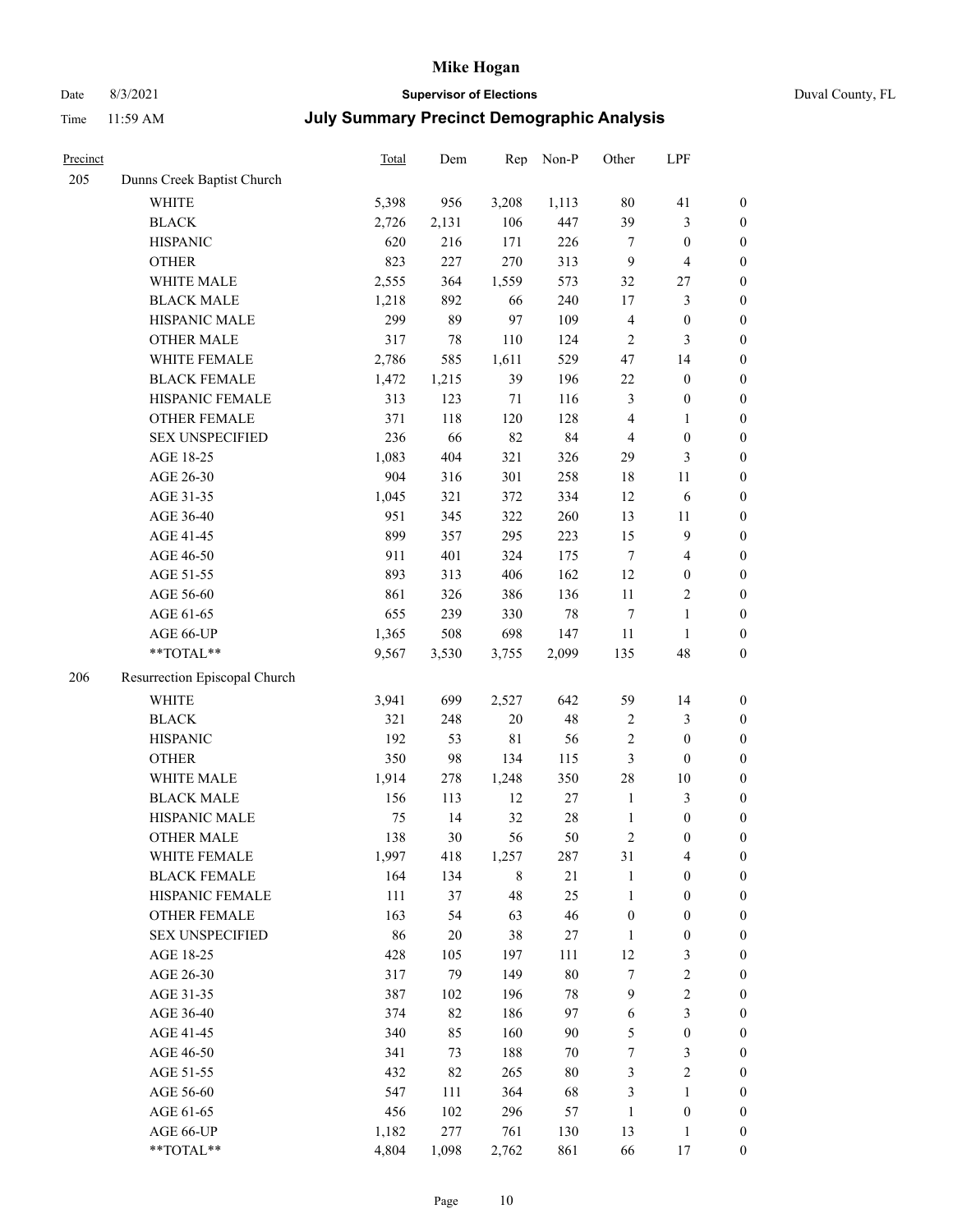# Date 8/3/2021 **Supervisor of Elections** Duval County, FL

| Precinct |                                   | Total | Dem    | Rep            | Non-P  | Other            | LPF              |                  |
|----------|-----------------------------------|-------|--------|----------------|--------|------------------|------------------|------------------|
| 207      | Police Athletic League            |       |        |                |        |                  |                  |                  |
|          | <b>WHITE</b>                      | 3,590 | 742    | 1,969          | 801    | 61               | 17               | $\boldsymbol{0}$ |
|          | <b>BLACK</b>                      | 1,126 | 881    | $30\,$         | 198    | 16               | $\mathbf{1}$     | $\boldsymbol{0}$ |
|          | <b>HISPANIC</b>                   | 443   | 160    | 106            | 171    | 5                | $\mathbf{1}$     | $\boldsymbol{0}$ |
|          | <b>OTHER</b>                      | 591   | 154    | 195            | 231    | 8                | $\mathfrak{Z}$   | $\boldsymbol{0}$ |
|          | WHITE MALE                        | 1,699 | 286    | 996            | 379    | 31               | $\boldsymbol{7}$ | $\boldsymbol{0}$ |
|          | <b>BLACK MALE</b>                 | 470   | 339    | 18             | 103    | $\overline{9}$   | $\mathbf{1}$     | $\boldsymbol{0}$ |
|          | HISPANIC MALE                     | 187   | 55     | 49             | $80\,$ | $\overline{c}$   | $\mathbf{1}$     | $\boldsymbol{0}$ |
|          | <b>OTHER MALE</b>                 | 249   | 53     | 89             | 102    | $\overline{4}$   | $\mathbf{1}$     | $\boldsymbol{0}$ |
|          | WHITE FEMALE                      | 1,858 | 450    | 962            | 406    | 30               | $10\,$           | 0                |
|          | <b>BLACK FEMALE</b>               | 639   | 529    | 11             | 92     | 7                | $\boldsymbol{0}$ | 0                |
|          | HISPANIC FEMALE                   | 243   | 99     | 57             | 84     | 3                | $\boldsymbol{0}$ | $\boldsymbol{0}$ |
|          | OTHER FEMALE                      | 257   | 86     | 83             | 83     | 4                | $\mathbf{1}$     | $\boldsymbol{0}$ |
|          | <b>SEX UNSPECIFIED</b>            | 148   | 40     | 35             | $72\,$ | $\boldsymbol{0}$ | $\mathbf{1}$     | $\boldsymbol{0}$ |
|          | AGE 18-25                         | 534   | 183    | 138            | 195    | 17               | $\mathbf{1}$     | $\boldsymbol{0}$ |
|          | AGE 26-30                         | 529   | 167    | 160            | 181    | 15               | 6                | $\boldsymbol{0}$ |
|          | AGE 31-35                         | 618   | 221    | 191            | 192    | $\,$ 8 $\,$      | $\sqrt{6}$       | $\boldsymbol{0}$ |
|          | AGE 36-40                         | 554   | 179    | 185            | 178    | 7                | 5                | $\boldsymbol{0}$ |
|          | AGE 41-45                         | 464   | 174    | 154            | 127    | $\boldsymbol{9}$ | $\boldsymbol{0}$ | $\boldsymbol{0}$ |
|          | AGE 46-50                         | 417   | 132    | 169            | 108    | 6                | $\sqrt{2}$       | $\boldsymbol{0}$ |
|          | AGE 51-55                         | 455   | 168    | 176            | 107    | 3                | $\mathbf{1}$     | 0                |
|          | AGE 56-60                         | 553   | 178    | 274            | 93     | 7                | $\mathbf{1}$     | $\boldsymbol{0}$ |
|          | AGE 61-65                         | 503   | 189    | 225            | 80     | 9                | $\boldsymbol{0}$ | $\boldsymbol{0}$ |
|          | AGE 66-UP                         | 1,123 | 346    | 628            | 140    | 9                | $\boldsymbol{0}$ | $\boldsymbol{0}$ |
|          | $**TOTAL**$                       | 5,750 | 1,937  | 2,300          | 1,401  | 90               | $22\,$           | $\boldsymbol{0}$ |
| 208      | Christ's Church River City Campus |       |        |                |        |                  |                  |                  |
|          | <b>WHITE</b>                      | 1,992 | 273    | 1,383          | 310    | $21\,$           | $\mathfrak{S}$   | $\boldsymbol{0}$ |
|          | <b>BLACK</b>                      | 182   | 129    | 16             | 33     | $\overline{4}$   | $\boldsymbol{0}$ | $\boldsymbol{0}$ |
|          | <b>HISPANIC</b>                   | 56    | $10\,$ | $30\,$         | 15     | $\mathbf{1}$     | $\boldsymbol{0}$ | $\boldsymbol{0}$ |
|          | <b>OTHER</b>                      | 107   | 30     | 38             | 37     | $\mathbf{2}$     | $\boldsymbol{0}$ | $\boldsymbol{0}$ |
|          | WHITE MALE                        | 953   | 118    | 667            | 156    | $10\,$           | $\sqrt{2}$       | $\boldsymbol{0}$ |
|          | <b>BLACK MALE</b>                 | 91    | 55     | 9              | 23     | $\overline{4}$   | $\boldsymbol{0}$ | $\boldsymbol{0}$ |
|          | HISPANIC MALE                     | 28    | 3      | 19             | 6      | $\boldsymbol{0}$ | $\boldsymbol{0}$ | 0                |
|          | <b>OTHER MALE</b>                 | 32    | 8      | 11             | 13     | $\boldsymbol{0}$ | $\boldsymbol{0}$ | $\boldsymbol{0}$ |
|          | WHITE FEMALE                      | 1,012 | 151    | 699            | 149    | $10\,$           | $\mathfrak{Z}$   | $\boldsymbol{0}$ |
|          | <b>BLACK FEMALE</b>               | 89    | 73     | $\overline{7}$ | 9      | $\boldsymbol{0}$ | $\boldsymbol{0}$ | $\overline{0}$   |
|          | HISPANIC FEMALE                   | 26    | 7      | $10\,$         | 9      | $\boldsymbol{0}$ | $\boldsymbol{0}$ | $\overline{0}$   |
|          | <b>OTHER FEMALE</b>               | 47    | 16     | $20\,$         | 11     | $\boldsymbol{0}$ | $\boldsymbol{0}$ | 0                |
|          | <b>SEX UNSPECIFIED</b>            | 59    | 11     | 25             | 19     | 4                | $\boldsymbol{0}$ | $\overline{0}$   |
|          | AGE 18-25                         | 202   | 41     | 105            | 52     | 4                | $\boldsymbol{0}$ | 0                |
|          | AGE 26-30                         | 128   | 27     | 59             | 38     | 4                | $\boldsymbol{0}$ | 0                |
|          | AGE 31-35                         | 136   | 23     | 70             | 42     | $\boldsymbol{0}$ | $\mathbf{1}$     | 0                |
|          | AGE 36-40                         | 166   | 16     | 105            | 41     | $\sqrt{2}$       | $\sqrt{2}$       | 0                |
|          | AGE 41-45                         | 158   | 30     | 95             | 31     | $\mathbf{1}$     | $\mathbf{1}$     | 0                |
|          | AGE 46-50                         | 181   | 21     | 129            | $28\,$ | 3                | $\boldsymbol{0}$ | 0                |
|          | AGE 51-55                         | 235   | 45     | 155            | 31     | 4                | $\boldsymbol{0}$ | $\boldsymbol{0}$ |
|          | AGE 56-60                         | 271   | 61     | 167            | 40     | 3                | $\boldsymbol{0}$ | $\overline{0}$   |
|          | AGE 61-65                         | 255   | 53     | 168            | 29     | $\overline{4}$   | $\mathbf{1}$     | 0                |
|          | AGE 66-UP                         | 605   | 125    | 414            | 63     | 3                | $\boldsymbol{0}$ | 0                |
|          | **TOTAL**                         | 2,337 | 442    | 1,467          | 395    | $28\,$           | 5                | $\boldsymbol{0}$ |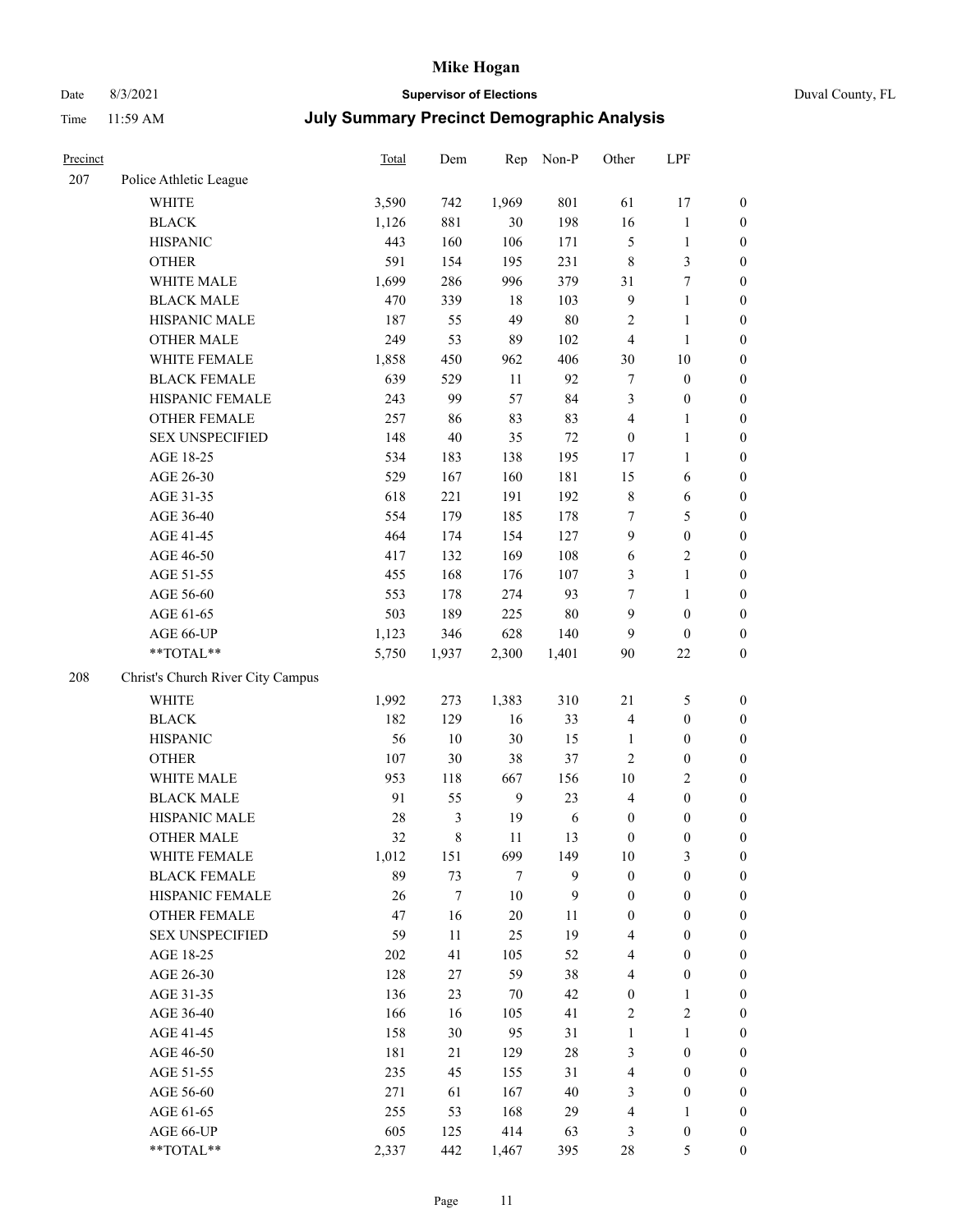# Date 8/3/2021 **Supervisor of Elections** Duval County, FL

| Precinct |                            | <b>Total</b> | Dem            | Rep              | Non-P          | Other                   | LPF                     |                  |
|----------|----------------------------|--------------|----------------|------------------|----------------|-------------------------|-------------------------|------------------|
| 209      | Monument Pointe Fellowship |              |                |                  |                |                         |                         |                  |
|          | <b>WHITE</b>               | 2,218        | 422            | 1,381            | 376            | 30                      | $\mathbf{9}$            | $\boldsymbol{0}$ |
|          | <b>BLACK</b>               | 132          | 96             | 17               | 19             | $\boldsymbol{0}$        | $\boldsymbol{0}$        | $\boldsymbol{0}$ |
|          | <b>HISPANIC</b>            | 104          | 41             | 40               | 22             | 1                       | $\boldsymbol{0}$        | $\boldsymbol{0}$ |
|          | <b>OTHER</b>               | 189          | 33             | 92               | 59             | 4                       | 1                       | $\boldsymbol{0}$ |
|          | WHITE MALE                 | 1,095        | 172            | 697              | 200            | 18                      | $\,8\,$                 | $\boldsymbol{0}$ |
|          | <b>BLACK MALE</b>          | 70           | 44             | 12               | 14             | $\boldsymbol{0}$        | $\boldsymbol{0}$        | $\boldsymbol{0}$ |
|          | HISPANIC MALE              | 50           | 13             | 23               | 13             | $\mathbf{1}$            | $\boldsymbol{0}$        | $\boldsymbol{0}$ |
|          | <b>OTHER MALE</b>          | 63           | 11             | 28               | 23             | $\mathbf{1}$            | $\boldsymbol{0}$        | $\boldsymbol{0}$ |
|          | WHITE FEMALE               | 1,096        | 246            | 666              | 171            | 12                      | 1                       | $\boldsymbol{0}$ |
|          | <b>BLACK FEMALE</b>        | 62           | 52             | $\mathfrak{H}$   | 5              | $\boldsymbol{0}$        | $\boldsymbol{0}$        | 0                |
|          | HISPANIC FEMALE            | 53           | $28\,$         | $17\,$           | $\,$ 8 $\,$    | $\boldsymbol{0}$        | $\boldsymbol{0}$        | $\boldsymbol{0}$ |
|          | OTHER FEMALE               | 90           | $18\,$         | 51               | 17             | 3                       | $\mathbf{1}$            | $\boldsymbol{0}$ |
|          | <b>SEX UNSPECIFIED</b>     | 64           | $\,$ 8 $\,$    | 31               | 25             | $\boldsymbol{0}$        | $\boldsymbol{0}$        | $\boldsymbol{0}$ |
|          | AGE 18-25                  | 218          | 51             | 112              | 47             | 7                       | $\mathbf{1}$            | $\boldsymbol{0}$ |
|          | AGE 26-30                  | 174          | 51             | 75               | 43             | $\overline{\mathbf{4}}$ | $\mathbf{1}$            | $\boldsymbol{0}$ |
|          | AGE 31-35                  | 231          | 39             | 115              | 72             | 5                       | $\boldsymbol{0}$        | $\boldsymbol{0}$ |
|          | AGE 36-40                  | 232          | 47             | 110              | 69             | $\overline{c}$          | $\overline{\mathbf{4}}$ | $\boldsymbol{0}$ |
|          | AGE 41-45                  | 189          | 37             | 100              | 50             | $\mathbf{1}$            | $\mathbf{1}$            | $\boldsymbol{0}$ |
|          | AGE 46-50                  | 178          | 31             | 110              | 31             | 5                       | $\mathbf{1}$            | $\boldsymbol{0}$ |
|          | AGE 51-55                  | 225          | 49             | 138              | 32             | 5                       | $\mathbf{1}$            | 0                |
|          | AGE 56-60                  | 259          | 46             | 175              | 35             | $\mathbf{2}$            | $\mathbf{1}$            | 0                |
|          | AGE 61-65                  | 292          | 76             | 187              | $28\,$         | $\mathbf{1}$            | $\boldsymbol{0}$        | $\boldsymbol{0}$ |
|          | AGE 66-UP                  | 645          | 165            | 408              | 69             | 3                       | $\boldsymbol{0}$        | $\boldsymbol{0}$ |
|          | **TOTAL**                  | 2,643        | 592            | 1,530            | 476            | 35                      | $10\,$                  | $\boldsymbol{0}$ |
| 210      | Sisters Creek Marina       |              |                |                  |                |                         |                         |                  |
|          | WHITE                      | 1,303        | 232            | 855              | 186            | 19                      | 11                      | $\boldsymbol{0}$ |
|          | <b>BLACK</b>               | 65           | 52             | $\sqrt{2}$       | $10\,$         | $\mathbf{1}$            | $\boldsymbol{0}$        | $\boldsymbol{0}$ |
|          | <b>HISPANIC</b>            | 45           | 11             | 17               | 17             | $\boldsymbol{0}$        | $\boldsymbol{0}$        | $\boldsymbol{0}$ |
|          | <b>OTHER</b>               | 80           | $20\,$         | 37               | $22\,$         | $\mathbf{1}$            | $\boldsymbol{0}$        | $\boldsymbol{0}$ |
|          | WHITE MALE                 | 652          | 103            | 443              | 94             | 7                       | $\mathfrak{S}$          | $\boldsymbol{0}$ |
|          | <b>BLACK MALE</b>          | 37           | 29             | $\boldsymbol{0}$ | $\,8\,$        | $\boldsymbol{0}$        | $\boldsymbol{0}$        | $\boldsymbol{0}$ |
|          | HISPANIC MALE              | 20           | 3              | $\,$ 8 $\,$      | $\overline{9}$ | $\boldsymbol{0}$        | $\boldsymbol{0}$        | 0                |
|          | <b>OTHER MALE</b>          | 34           | 6              | 17               | 11             | $\boldsymbol{0}$        | $\boldsymbol{0}$        | $\boldsymbol{0}$ |
|          | WHITE FEMALE               | 636          | 127            | 404              | $87\,$         | 12                      | 6                       | $\overline{0}$   |
|          | <b>BLACK FEMALE</b>        | $27\,$       | $22\,$         | $\mathbf{2}$     | $\sqrt{2}$     | $\mathbf{1}$            | $\boldsymbol{0}$        | $\overline{0}$   |
|          | HISPANIC FEMALE            | 24           | $\tau$         | 9                | $\,8\,$        | $\boldsymbol{0}$        | $\boldsymbol{0}$        | $\overline{0}$   |
|          | <b>OTHER FEMALE</b>        | 38           | 14             | 15               | $8\,$          | $\mathbf{1}$            | $\boldsymbol{0}$        | $\overline{0}$   |
|          | <b>SEX UNSPECIFIED</b>     | 25           | $\overline{4}$ | 13               | $\,8\,$        | $\boldsymbol{0}$        | $\boldsymbol{0}$        | 0                |
|          | AGE 18-25                  | 104          | 23             | 56               | 24             | $\mathbf{1}$            | $\boldsymbol{0}$        | 0                |
|          | AGE 26-30                  | 75           | 15             | 37               | 19             | 3                       | $\mathbf{1}$            | 0                |
|          | AGE 31-35                  | 91           | 13             | 49               | 27             | $\mathbf{1}$            | $\mathbf{1}$            | 0                |
|          | AGE 36-40                  | 74           | 11             | 41               | 17             | $\overline{4}$          | $\mathbf{1}$            | 0                |
|          | AGE 41-45                  | 94           | 16             | 56               | 18             | $\mathbf{1}$            | $\mathfrak{Z}$          | 0                |
|          | AGE 46-50                  | 110          | 19             | 70               | 16             | $\mathbf{2}$            | $\mathfrak{Z}$          | $\overline{0}$   |
|          | AGE 51-55                  | 126          | 17             | 87               | 21             | $\mathbf{1}$            | $\boldsymbol{0}$        | $\overline{0}$   |
|          | AGE 56-60                  | 174          | 34             | 124              | 13             | 3                       | $\boldsymbol{0}$        | $\boldsymbol{0}$ |
|          | AGE 61-65                  | 207          | $40\,$         | 132              | 33             | 2                       | $\boldsymbol{0}$        | 0                |
|          | AGE 66-UP                  | 438          | 127            | 259              | 47             | 3                       | $\sqrt{2}$              | 0                |
|          | **TOTAL**                  | 1,493        | 315            | 911              | 235            | 21                      | 11                      | $\boldsymbol{0}$ |
|          |                            |              |                |                  |                |                         |                         |                  |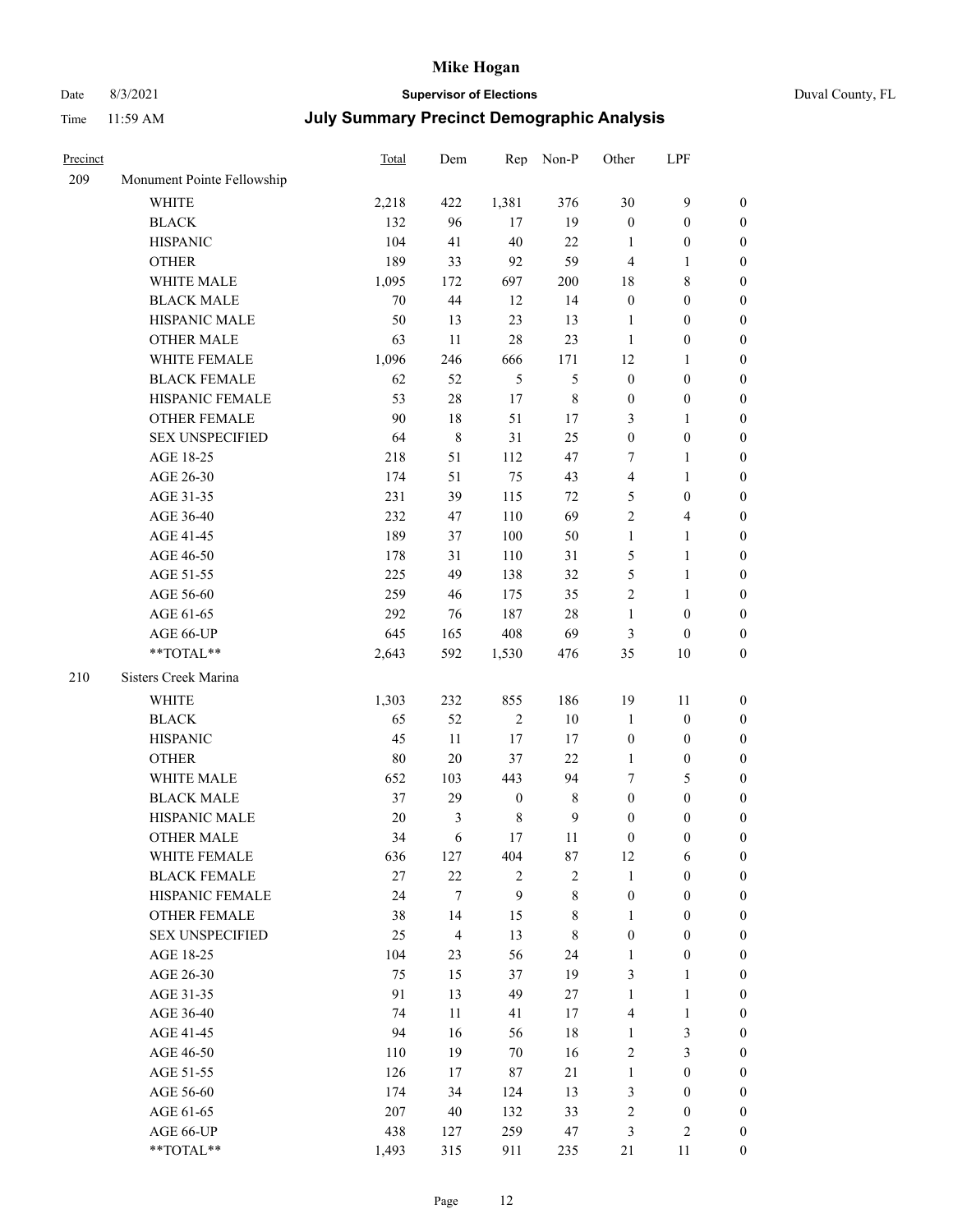# Date 8/3/2021 **Supervisor of Elections** Duval County, FL

| Precinct |                                       | <b>Total</b>   | Dem            | Rep              | Non-P            | Other            | LPF                     |                  |
|----------|---------------------------------------|----------------|----------------|------------------|------------------|------------------|-------------------------|------------------|
| 211      | Spirit of Life Lutheran Church        |                |                |                  |                  |                  |                         |                  |
|          | <b>WHITE</b>                          | 3,246          | 558            | 1,930            | 699              | 43               | 16                      | 0                |
|          | <b>BLACK</b>                          | 1,499          | 1,105          | 72               | 297              | 24               | $\mathbf{1}$            | $\boldsymbol{0}$ |
|          | <b>HISPANIC</b>                       | 340            | 126            | 99               | 112              | 3                | $\boldsymbol{0}$        | $\boldsymbol{0}$ |
|          | <b>OTHER</b>                          | 513            | 140            | 154              | 212              | $\mathbf{2}$     | $\mathfrak{S}$          | $\boldsymbol{0}$ |
|          | WHITE MALE                            | 1,592          | 220            | 973              | 369              | 18               | 12                      | $\boldsymbol{0}$ |
|          | <b>BLACK MALE</b>                     | 687            | 471            | 37               | 164              | 14               | $\mathbf{1}$            | $\boldsymbol{0}$ |
|          | HISPANIC MALE                         | 166            | 62             | 56               | 47               | $\mathbf{1}$     | $\boldsymbol{0}$        | $\boldsymbol{0}$ |
|          | <b>OTHER MALE</b>                     | 209            | 54             | $70\,$           | $8\sqrt{1}$      | $\mathbf{1}$     | $\mathfrak{Z}$          | $\boldsymbol{0}$ |
|          | WHITE FEMALE                          | 1,619          | 332            | 935              | 323              | 25               | $\overline{4}$          | $\boldsymbol{0}$ |
|          | <b>BLACK FEMALE</b>                   | 786            | 612            | 35               | 129              | $10\,$           | $\boldsymbol{0}$        | 0                |
|          | HISPANIC FEMALE                       | 171            | 62             | 43               | 64               | $\mathbf{2}$     | $\boldsymbol{0}$        | $\boldsymbol{0}$ |
|          | OTHER FEMALE                          | 212            | 74             | 61               | 76               | $\boldsymbol{0}$ | $\mathbf{1}$            | $\boldsymbol{0}$ |
|          | <b>SEX UNSPECIFIED</b>                | 156            | 42             | 45               | 67               | 1                | $\mathbf{1}$            | $\boldsymbol{0}$ |
|          | AGE 18-25                             | 669            | 226            | 183              | 246              | 9                | $\mathfrak s$           | $\boldsymbol{0}$ |
|          | AGE 26-30                             | 486            | 161            | 168              | 142              | 11               | $\overline{4}$          | $\boldsymbol{0}$ |
|          | AGE 31-35                             | 615            | 191            | 242              | 167              | 11               | $\overline{\mathbf{4}}$ | $\boldsymbol{0}$ |
|          | AGE 36-40                             | 643            | 218            | 219              | 196              | $\overline{4}$   | $\sqrt{6}$              | $\boldsymbol{0}$ |
|          | AGE 41-45                             | 597            | 213            | 222              | 151              | $\mathbf{9}$     | $\overline{2}$          | $\boldsymbol{0}$ |
|          | AGE 46-50                             | 600            | 249            | 225              | 119              | 7                | $\boldsymbol{0}$        | $\boldsymbol{0}$ |
|          | AGE 51-55                             | 522            | 209            | 204              | 101              | 8                | $\boldsymbol{0}$        | 0                |
|          | AGE 56-60                             | 445            | 132            | 239              | 70               | 4                | $\boldsymbol{0}$        | $\boldsymbol{0}$ |
|          | AGE 61-65                             | 357            | 113            | 192              | 47               | 5                | $\boldsymbol{0}$        | $\boldsymbol{0}$ |
|          | AGE 66-UP                             | 664            | 217            | 361              | 81               | 4                | $\mathbf{1}$            | $\boldsymbol{0}$ |
|          | **TOTAL**                             | 5,598          | 1,929          | 2,255            | 1,320            | 72               | $22\,$                  | $\boldsymbol{0}$ |
| 212      | Black Hammock Island Community Center |                |                |                  |                  |                  |                         |                  |
|          | <b>WHITE</b>                          | 722            | 117            | 474              | 122              | $\,$ 8 $\,$      | $\mathbf{1}$            | $\boldsymbol{0}$ |
|          | <b>BLACK</b>                          | $\overline{7}$ | 5              | $\boldsymbol{0}$ | $\mathbf{1}$     | $\mathbf{1}$     | $\boldsymbol{0}$        | $\boldsymbol{0}$ |
|          | <b>HISPANIC</b>                       | 6              | $\overline{4}$ | $\overline{2}$   | $\boldsymbol{0}$ | $\boldsymbol{0}$ | $\boldsymbol{0}$        | $\boldsymbol{0}$ |
|          | <b>OTHER</b>                          | 28             | 5              | 14               | 9                | $\boldsymbol{0}$ | $\boldsymbol{0}$        | $\boldsymbol{0}$ |
|          | WHITE MALE                            | 352            | 47             | 237              | 63               | 4                | 1                       | $\boldsymbol{0}$ |
|          | <b>BLACK MALE</b>                     | $\overline{4}$ | $\overline{4}$ | $\boldsymbol{0}$ | $\boldsymbol{0}$ | $\boldsymbol{0}$ | $\boldsymbol{0}$        | $\boldsymbol{0}$ |
|          | HISPANIC MALE                         | 3              | $\overline{c}$ | $\mathbf{1}$     | $\boldsymbol{0}$ | $\boldsymbol{0}$ | $\boldsymbol{0}$        | 0                |
|          | <b>OTHER MALE</b>                     | 12             | $\overline{c}$ | 7                | 3                | $\boldsymbol{0}$ | $\boldsymbol{0}$        | $\boldsymbol{0}$ |
|          | WHITE FEMALE                          | 358            | 69             | 227              | 58               | 4                | $\boldsymbol{0}$        | $\overline{0}$   |
|          | <b>BLACK FEMALE</b>                   | 3              | $\mathbf{1}$   | $\boldsymbol{0}$ | $\mathbf{1}$     | $\mathbf{1}$     | $\boldsymbol{0}$        | $\overline{0}$   |
|          | HISPANIC FEMALE                       | $\overline{c}$ | $\overline{c}$ | $\boldsymbol{0}$ | $\boldsymbol{0}$ | $\boldsymbol{0}$ | $\boldsymbol{0}$        | $\overline{0}$   |
|          | <b>OTHER FEMALE</b>                   | 9              | 3              | $\overline{4}$   | $\sqrt{2}$       | $\boldsymbol{0}$ | $\boldsymbol{0}$        | $\overline{0}$   |
|          | <b>SEX UNSPECIFIED</b>                | 20             | $\mathbf{1}$   | 14               | 5                | $\boldsymbol{0}$ | $\boldsymbol{0}$        | $\overline{0}$   |
|          | AGE 18-25                             | 60             | $\tau$         | 34               | 17               | 2                | $\boldsymbol{0}$        | $\theta$         |
|          | AGE 26-30                             | 45             | $\overline{c}$ | 29               | 13               | $\boldsymbol{0}$ | $\mathbf{1}$            | 0                |
|          | AGE 31-35                             | 62             | 8              | 35               | 19               | $\boldsymbol{0}$ | $\boldsymbol{0}$        | 0                |
|          | AGE 36-40                             | 51             | 9              | 33               | 9                | $\boldsymbol{0}$ | $\boldsymbol{0}$        | 0                |
|          | AGE 41-45                             | 39             | 5              | 23               | 11               | $\boldsymbol{0}$ | $\boldsymbol{0}$        | 0                |
|          | AGE 46-50                             | 70             | 9              | 45               | 14               | 2                | $\boldsymbol{0}$        | $\overline{0}$   |
|          | AGE 51-55                             | 76             | 16             | 47               | 13               | $\boldsymbol{0}$ | $\boldsymbol{0}$        | $\overline{0}$   |
|          | AGE 56-60                             | 103            | 13             | 77               | 13               | $\boldsymbol{0}$ | $\boldsymbol{0}$        | $\overline{0}$   |
|          | AGE 61-65                             | 103            | $28\,$         | 66               | $\sqrt{6}$       | 3                | $\boldsymbol{0}$        | 0                |
|          | AGE 66-UP                             | 154            | 34             | 101              | 17               | 2                | $\boldsymbol{0}$        | 0                |
|          | **TOTAL**                             | 763            | 131            | 490              | 132              | 9                | $\mathbf{1}$            | $\boldsymbol{0}$ |
|          |                                       |                |                |                  |                  |                  |                         |                  |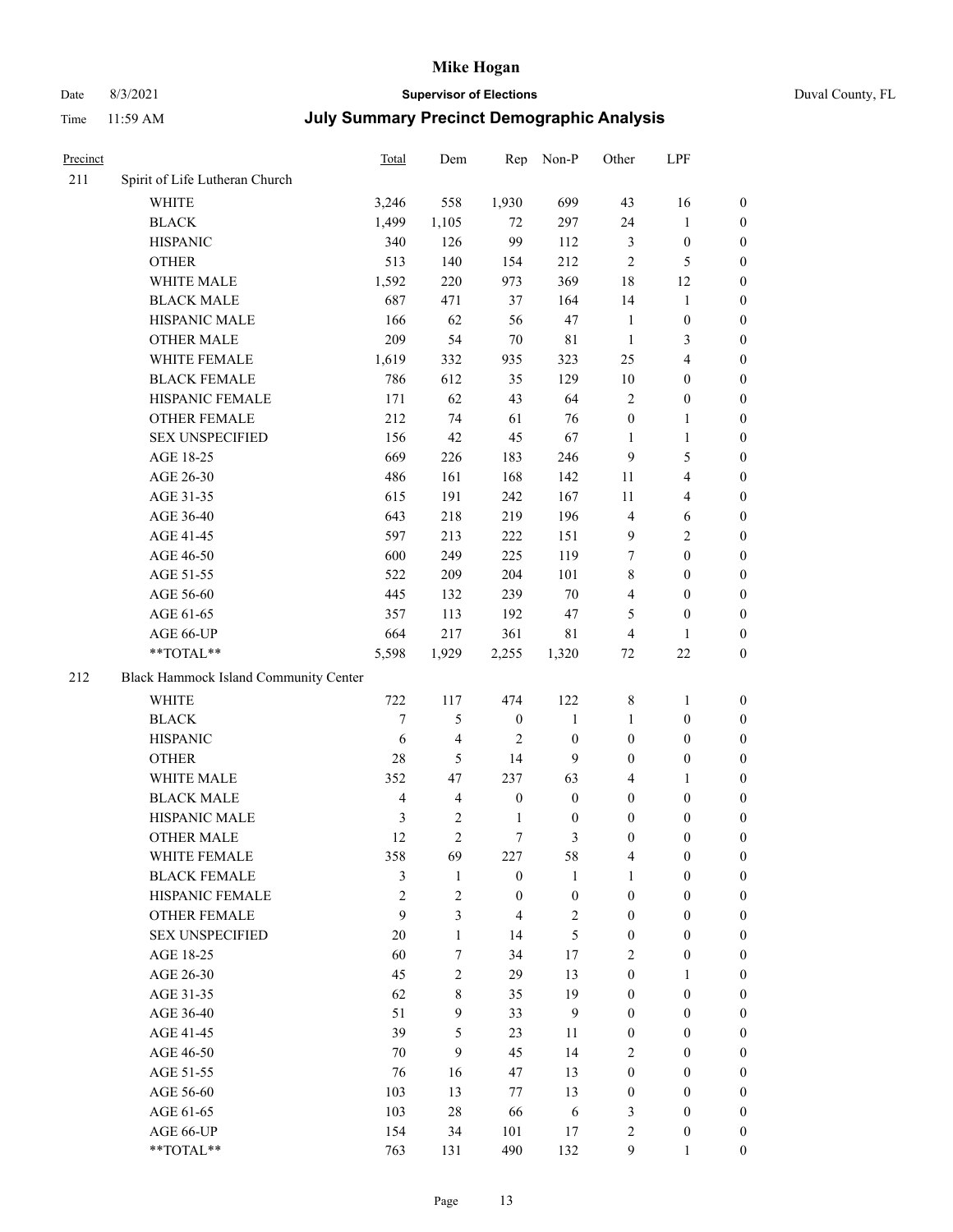# Date 8/3/2021 **Supervisor of Elections** Duval County, FL

| Precinct |                                     | Total | Dem       | Rep            | Non-P          | Other            | LPF              |                  |
|----------|-------------------------------------|-------|-----------|----------------|----------------|------------------|------------------|------------------|
| 213      | Hidden Hills Country Club           |       |           |                |                |                  |                  |                  |
|          | <b>WHITE</b>                        | 984   | 178       | 659            | 134            | 12               | $\mathbf{1}$     | 0                |
|          | <b>BLACK</b>                        | 206   | 171       | 14             | 19             | $\overline{c}$   | $\boldsymbol{0}$ | $\boldsymbol{0}$ |
|          | <b>HISPANIC</b>                     | 50    | $18\,$    | 20             | 10             | 2                | $\boldsymbol{0}$ | $\boldsymbol{0}$ |
|          | <b>OTHER</b>                        | 136   | 29        | 67             | 40             | $\boldsymbol{0}$ | $\boldsymbol{0}$ | $\boldsymbol{0}$ |
|          | WHITE MALE                          | 486   | 81        | 329            | 68             | 8                | $\boldsymbol{0}$ | $\boldsymbol{0}$ |
|          | <b>BLACK MALE</b>                   | 97    | 74        | 10             | 12             | $\mathbf{1}$     | $\boldsymbol{0}$ | $\boldsymbol{0}$ |
|          | HISPANIC MALE                       | 24    | $\,$ $\,$ | 9              | 6              | 1                | $\boldsymbol{0}$ | $\boldsymbol{0}$ |
|          | <b>OTHER MALE</b>                   | 50    | $10\,$    | 26             | 14             | $\boldsymbol{0}$ | $\boldsymbol{0}$ | $\boldsymbol{0}$ |
|          | WHITE FEMALE                        | 489   | 96        | 326            | 62             | 4                | 1                | $\boldsymbol{0}$ |
|          | <b>BLACK FEMALE</b>                 | 103   | 92        | $\overline{4}$ | $\sqrt{6}$     | $\mathbf{1}$     | $\boldsymbol{0}$ | $\boldsymbol{0}$ |
|          | HISPANIC FEMALE                     | 25    | 10        | 10             | $\overline{4}$ | $\mathbf{1}$     | $\boldsymbol{0}$ | 0                |
|          | <b>OTHER FEMALE</b>                 | 66    | 14        | 34             | 18             | $\boldsymbol{0}$ | $\boldsymbol{0}$ | $\boldsymbol{0}$ |
|          | <b>SEX UNSPECIFIED</b>              | 36    | 11        | 12             | 13             | $\boldsymbol{0}$ | $\boldsymbol{0}$ | $\boldsymbol{0}$ |
|          | AGE 18-25                           | 138   | 50        | 58             | $27\,$         | 3                | $\boldsymbol{0}$ | $\boldsymbol{0}$ |
|          | AGE 26-30                           | 69    | 21        | 26             | 18             | 3                | $\mathbf{1}$     | $\boldsymbol{0}$ |
|          | AGE 31-35                           | 62    | 17        | 33             | 12             | $\boldsymbol{0}$ | $\boldsymbol{0}$ | $\boldsymbol{0}$ |
|          | AGE 36-40                           | 47    | 11        | 21             | 13             | 2                | $\boldsymbol{0}$ | $\boldsymbol{0}$ |
|          | AGE 41-45                           | 94    | 36        | 39             | 19             | $\boldsymbol{0}$ | $\boldsymbol{0}$ | $\boldsymbol{0}$ |
|          | AGE 46-50                           | 103   | 33        | 45             | 24             | $\mathbf{1}$     | $\boldsymbol{0}$ | $\boldsymbol{0}$ |
|          | AGE 51-55                           | 131   | 39        | 67             | 24             | $\mathbf{1}$     | $\boldsymbol{0}$ | $\boldsymbol{0}$ |
|          | AGE 56-60                           | 159   | 33        | 105            | 19             | 2                | $\boldsymbol{0}$ | 0                |
|          | AGE 61-65                           | 166   | 55        | 95             | 14             | $\mathbf{2}$     | $\boldsymbol{0}$ | $\boldsymbol{0}$ |
|          | AGE 66-UP                           | 407   | 101       | 271            | 33             | $\overline{2}$   | $\boldsymbol{0}$ | $\boldsymbol{0}$ |
|          | **TOTAL**                           | 1,376 | 396       | 760            | 203            | 16               | $\mathbf{1}$     | $\boldsymbol{0}$ |
| 301      | Queen's Harbor Yacht & Country Club |       |           |                |                |                  |                  |                  |
|          | <b>WHITE</b>                        | 1,795 | 289       | 1,182          | 294            | 27               | $\mathfrak{Z}$   | $\boldsymbol{0}$ |
|          | <b>BLACK</b>                        | 137   | 106       | 11             | 19             | $\mathbf{1}$     | $\boldsymbol{0}$ | $\boldsymbol{0}$ |
|          | <b>HISPANIC</b>                     | 55    | 11        | 33             | 11             | $\boldsymbol{0}$ | $\boldsymbol{0}$ | $\boldsymbol{0}$ |
|          | <b>OTHER</b>                        | 182   | 35        | $8\sqrt{1}$    | 65             | $\mathbf{1}$     | $\boldsymbol{0}$ | $\boldsymbol{0}$ |
|          | WHITE MALE                          | 886   | 117       | 600            | 152            | 16               | $\mathbf{1}$     | $\boldsymbol{0}$ |
|          | <b>BLACK MALE</b>                   | 66    | 49        | $\overline{9}$ | $8\,$          | $\boldsymbol{0}$ | $\boldsymbol{0}$ | $\boldsymbol{0}$ |
|          | HISPANIC MALE                       | 24    | 5         | 15             | $\overline{4}$ | $\boldsymbol{0}$ | $\boldsymbol{0}$ | $\boldsymbol{0}$ |
|          | OTHER MALE                          | 66    | 8         | 30             | $28\,$         | $\boldsymbol{0}$ | $\boldsymbol{0}$ | $\boldsymbol{0}$ |
|          | WHITE FEMALE                        | 891   | 169       | 575            | 134            | 11               | 2                | 0                |
|          | <b>BLACK FEMALE</b>                 | 69    | 56        | 2              | $10\,$         | $\mathbf{1}$     | $\boldsymbol{0}$ | $\boldsymbol{0}$ |
|          | HISPANIC FEMALE                     | 29    | 6         | 18             | 5              | $\boldsymbol{0}$ | $\boldsymbol{0}$ | $\overline{0}$   |
|          | OTHER FEMALE                        | 88    | $20\,$    | 38             | 29             | $\mathbf{1}$     | $\boldsymbol{0}$ | $\overline{0}$   |
|          | <b>SEX UNSPECIFIED</b>              | 50    | 11        | 20             | 19             | $\boldsymbol{0}$ | $\boldsymbol{0}$ | 0                |
|          | AGE 18-25                           | 204   | 49        | 106            | 41             | 8                | $\boldsymbol{0}$ | $\theta$         |
|          | AGE 26-30                           | 112   | 36        | 55             | 19             | $\mathbf{1}$     | $\mathbf{1}$     | 0                |
|          | AGE 31-35                           | 70    | 15        | 36             | 19             | $\boldsymbol{0}$ | $\boldsymbol{0}$ | 0                |
|          | AGE 36-40                           | 108   | 21        | 48             | 38             | $\mathbf{1}$     | $\boldsymbol{0}$ | 0                |
|          | AGE 41-45                           | 116   | $22\,$    | 64             | 29             | $\mathbf{1}$     | $\boldsymbol{0}$ | 0                |
|          | AGE 46-50                           | 159   | 32        | 89             | 36             | $\mathbf{1}$     | 1                | 0                |
|          | AGE 51-55                           | 201   | 41        | 124            | 32             | 4                | $\boldsymbol{0}$ | 0                |
|          | AGE 56-60                           | 222   | 30        | 159            | 33             | $\boldsymbol{0}$ | $\boldsymbol{0}$ | $\overline{0}$   |
|          | AGE 61-65                           | 253   | 50        | 149            | 43             | 10               | 1                | $\boldsymbol{0}$ |
|          | AGE 66-UP                           | 724   | 145       | 477            | 99             | 3                | $\boldsymbol{0}$ | 0                |
|          | **TOTAL**                           | 2,169 | 441       | 1,307          | 389            | 29               | $\mathfrak{Z}$   | $\boldsymbol{0}$ |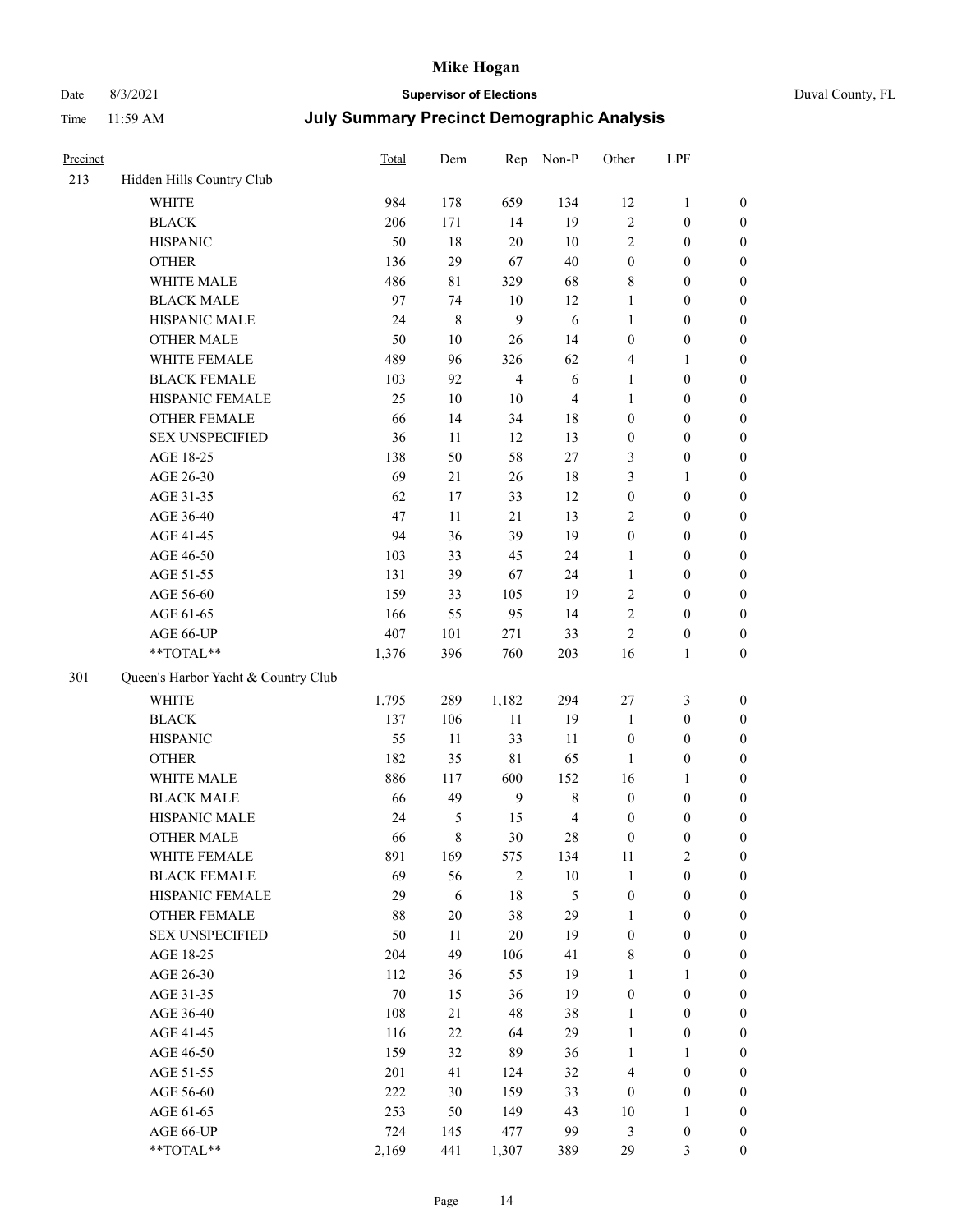# Date 8/3/2021 **Supervisor of Elections** Duval County, FL

| Precinct |                                       | <b>Total</b> | Dem    | Rep         | Non-P | Other            | LPF                     |                  |
|----------|---------------------------------------|--------------|--------|-------------|-------|------------------|-------------------------|------------------|
| 302      | Abess Elementary                      |              |        |             |       |                  |                         |                  |
|          | <b>WHITE</b>                          | 1,645        | 369    | 850         | 399   | 18               | $\mathbf{9}$            | 0                |
|          | <b>BLACK</b>                          | 238          | 174    | 15          | 48    | $\mathbf{1}$     | $\boldsymbol{0}$        | 0                |
|          | <b>HISPANIC</b>                       | 168          | 49     | 55          | 58    | 5                | $\mathbf{1}$            | 0                |
|          | <b>OTHER</b>                          | 313          | 72     | 128         | 108   | 5                | $\boldsymbol{0}$        | $\boldsymbol{0}$ |
|          | WHITE MALE                            | 822          | 149    | 457         | 199   | 9                | $8\,$                   | $\boldsymbol{0}$ |
|          | <b>BLACK MALE</b>                     | 113          | 73     | 10          | 29    | $\mathbf{1}$     | $\boldsymbol{0}$        | $\boldsymbol{0}$ |
|          | HISPANIC MALE                         | 82           | 18     | 25          | 36    | 2                | $\mathbf{1}$            | $\boldsymbol{0}$ |
|          | <b>OTHER MALE</b>                     | 126          | 29     | 51          | 43    | 3                | $\boldsymbol{0}$        | $\boldsymbol{0}$ |
|          | WHITE FEMALE                          | 805          | 217    | 387         | 193   | 7                | $\mathbf{1}$            | $\boldsymbol{0}$ |
|          | <b>BLACK FEMALE</b>                   | 122          | 99     | 5           | 18    | $\boldsymbol{0}$ | $\boldsymbol{0}$        | 0                |
|          | HISPANIC FEMALE                       | 82           | 28     | 30          | 21    | 3                | $\boldsymbol{0}$        | 0                |
|          | <b>OTHER FEMALE</b>                   | 138          | 29     | 64          | 43    | $\mathbf{2}$     | $\boldsymbol{0}$        | $\boldsymbol{0}$ |
|          | <b>SEX UNSPECIFIED</b>                | 74           | 22     | 19          | 31    | $\sqrt{2}$       | $\boldsymbol{0}$        | $\boldsymbol{0}$ |
|          | AGE 18-25                             | 207          | 60     | 69          | 74    | 3                | $\mathbf{1}$            | $\boldsymbol{0}$ |
|          | AGE 26-30                             | 250          | 77     | 87          | 80    | 4                | $\sqrt{2}$              | $\boldsymbol{0}$ |
|          | AGE 31-35                             | 244          | 55     | 99          | 85    | 3                | $\sqrt{2}$              | $\boldsymbol{0}$ |
|          | AGE 36-40                             | 207          | 45     | $88\,$      | 66    | 6                | $\sqrt{2}$              | $\boldsymbol{0}$ |
|          | AGE 41-45                             | 225          | 67     | 86          | 68    | 3                | $\mathbf{1}$            | $\boldsymbol{0}$ |
|          | AGE 46-50                             | 189          | 48     | 93          | 44    | 4                | $\boldsymbol{0}$        | $\boldsymbol{0}$ |
|          | AGE 51-55                             | 165          | 47     | 78          | 40    | $\boldsymbol{0}$ | $\boldsymbol{0}$        | 0                |
|          | AGE 56-60                             | 209          | 52     | 106         | 48    | 2                | $\mathbf{1}$            | 0                |
|          | AGE 61-65                             | 220          | 71     | 109         | 37    | 3                | $\boldsymbol{0}$        | 0                |
|          | AGE 66-UP                             | 448          | 142    | 233         | 71    | $\mathbf{1}$     | 1                       | $\boldsymbol{0}$ |
|          | $**TOTAL**$                           | 2,364        | 664    | 1,048       | 613   | 29               | $10\,$                  | $\boldsymbol{0}$ |
| 303      | Isle of Faith United Methodist Church |              |        |             |       |                  |                         |                  |
|          |                                       |              |        |             |       |                  |                         |                  |
|          | <b>WHITE</b>                          | 2,827        | 640    | 1,534       | 598   | 42               | 13                      | $\boldsymbol{0}$ |
|          | <b>BLACK</b>                          | 156          | 113    | $\,$ 8 $\,$ | 31    | $\overline{4}$   | $\boldsymbol{0}$        | $\boldsymbol{0}$ |
|          | <b>HISPANIC</b>                       | 144          | 43     | 56          | 43    | $\mathbf{1}$     | $\mathbf{1}$            | $\boldsymbol{0}$ |
|          | <b>OTHER</b>                          | 289          | 76     | 113         | 98    | $\overline{c}$   | $\boldsymbol{0}$        | $\boldsymbol{0}$ |
|          | WHITE MALE                            | 1,340        | 241    | 764         | 304   | 23               | $8\,$                   | $\boldsymbol{0}$ |
|          | <b>BLACK MALE</b>                     | 75           | 44     | 3           | 25    | 3                | $\boldsymbol{0}$        | $\boldsymbol{0}$ |
|          | HISPANIC MALE                         | 65           | 16     | 24          | 23    | $\mathbf{1}$     | 1                       | 0                |
|          | <b>OTHER MALE</b>                     | 104          | 24     | 37          | 43    | $\boldsymbol{0}$ | $\boldsymbol{0}$        | 0                |
|          | WHITE FEMALE                          | 1,451        | 391    | 754         | 282   | 19               | 5                       | 0                |
|          | <b>BLACK FEMALE</b>                   | 77           | 65     | 5           | 6     | $\mathbf{1}$     | $\boldsymbol{0}$        | $\boldsymbol{0}$ |
|          | HISPANIC FEMALE                       | 74           | 26     | 31          | 17    | $\boldsymbol{0}$ | $\boldsymbol{0}$        | $\overline{0}$   |
|          | <b>OTHER FEMALE</b>                   | 142          | 43     | 57          | 40    | 2                | $\boldsymbol{0}$        | $\overline{0}$   |
|          | <b>SEX UNSPECIFIED</b>                | 88           | $22\,$ | 36          | 30    | $\boldsymbol{0}$ | $\boldsymbol{0}$        | 0                |
|          | AGE 18-25                             | 322          | 88     | 137         | 87    | 9                | $\mathbf{1}$            | $\overline{0}$   |
|          | AGE 26-30                             | 309          | 85     | 142         | 74    | 7                | $\mathbf{1}$            | $\overline{0}$   |
|          | AGE 31-35                             | 317          | 86     | 119         | 106   | 5                | $\mathbf{1}$            | 0                |
|          | AGE 36-40                             | 313          | 72     | 121         | 115   | 3                | $\sqrt{2}$              | 0                |
|          | AGE 41-45                             | 271          | 65     | 125         | 76    | $\mathbf{2}$     | $\mathfrak{Z}$          | 0                |
|          | AGE 46-50                             | 270          | 62     | 137         | 63    | 4                | $\overline{\mathbf{4}}$ | 0                |
|          | AGE 51-55                             | 264          | 62     | 150         | 46    | 4                | $\overline{2}$          | $\overline{0}$   |
|          | AGE 56-60                             | 302          | 69     | 184         | 44    | 5                | $\boldsymbol{0}$        | $\overline{0}$   |
|          | AGE 61-65                             | 301          | 69     | 178         | 52    | $\overline{c}$   | $\boldsymbol{0}$        | $\overline{0}$   |
|          | AGE 66-UP                             | 747          | 214    | 418         | 107   | 8                | $\boldsymbol{0}$        | $\boldsymbol{0}$ |
|          | **TOTAL**                             | 3,416        | 872    | 1,711       | 770   | 49               | 14                      | $\boldsymbol{0}$ |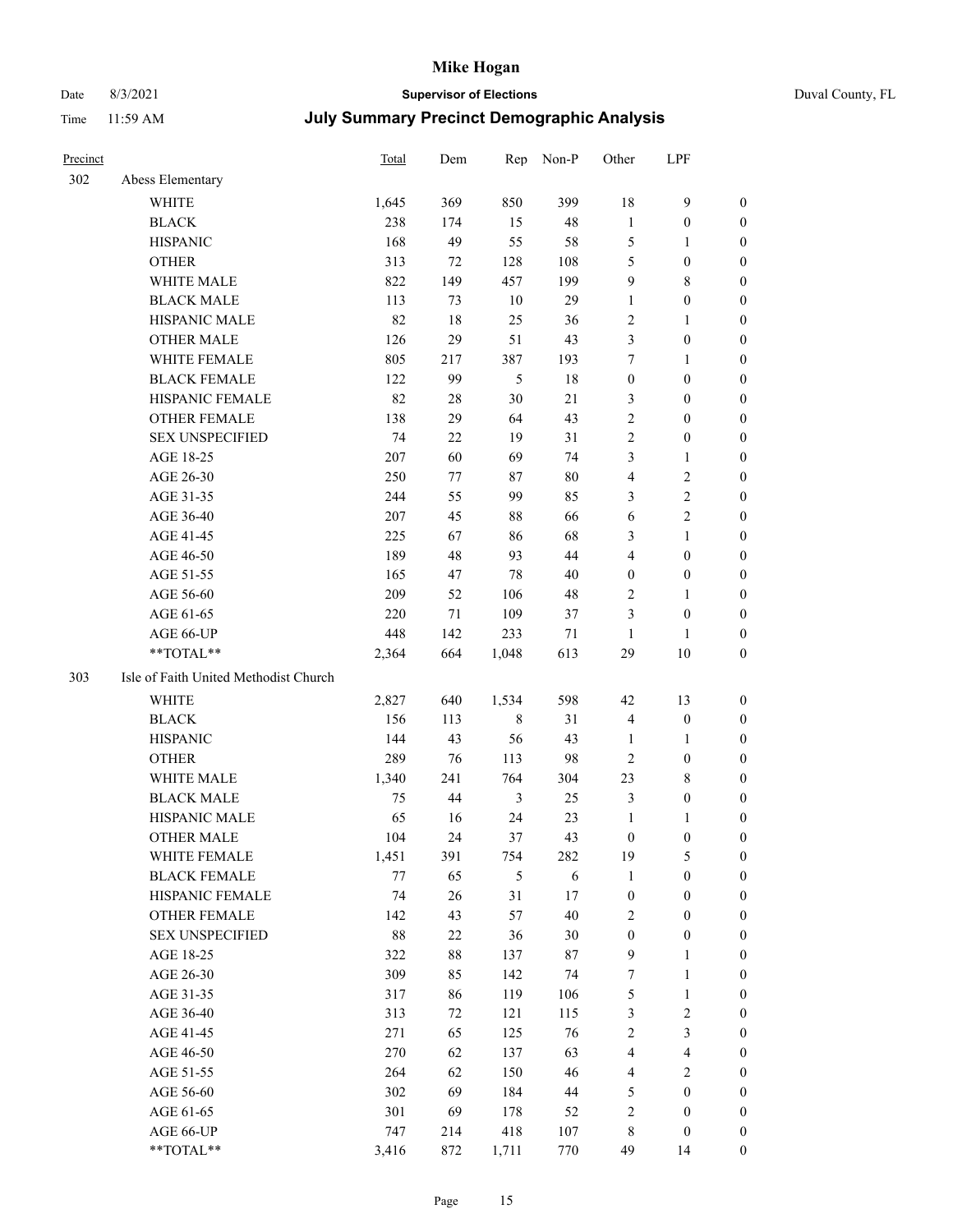# Date 8/3/2021 **Supervisor of Elections** Duval County, FL

| Precinct |                                    | Total | Dem         | Rep            | Non-P        | Other            | LPF                     |                  |
|----------|------------------------------------|-------|-------------|----------------|--------------|------------------|-------------------------|------------------|
| 304      | Jacksonville Golf and Country Club |       |             |                |              |                  |                         |                  |
|          | <b>WHITE</b>                       | 1,830 | 289         | 1,166          | 347          | 24               | $\overline{\mathbf{4}}$ | $\boldsymbol{0}$ |
|          | <b>BLACK</b>                       | 54    | 39          | 7              | $\,$ 8 $\,$  | $\boldsymbol{0}$ | $\boldsymbol{0}$        | $\boldsymbol{0}$ |
|          | <b>HISPANIC</b>                    | 58    | 11          | 29             | 16           | 2                | $\boldsymbol{0}$        | $\boldsymbol{0}$ |
|          | <b>OTHER</b>                       | 182   | 36          | 60             | 86           | $\boldsymbol{0}$ | $\boldsymbol{0}$        | $\boldsymbol{0}$ |
|          | WHITE MALE                         | 889   | 101         | 600            | 177          | 9                | $\sqrt{2}$              | $\boldsymbol{0}$ |
|          | <b>BLACK MALE</b>                  | 26    | 15          | $\mathfrak s$  | 6            | $\boldsymbol{0}$ | $\boldsymbol{0}$        | $\boldsymbol{0}$ |
|          | HISPANIC MALE                      | 30    | $\,$ 8 $\,$ | 13             | $\,$ 8 $\,$  | $\mathbf{1}$     | $\boldsymbol{0}$        | $\boldsymbol{0}$ |
|          | <b>OTHER MALE</b>                  | 76    | 14          | 27             | 35           | $\boldsymbol{0}$ | $\boldsymbol{0}$        | $\boldsymbol{0}$ |
|          | WHITE FEMALE                       | 924   | 185         | 558            | 166          | 13               | $\sqrt{2}$              | 0                |
|          | <b>BLACK FEMALE</b>                | 27    | 24          | $\overline{2}$ | $\mathbf{1}$ | $\boldsymbol{0}$ | $\boldsymbol{0}$        | 0                |
|          | HISPANIC FEMALE                    | 26    | 3           | 16             | $\tau$       | $\boldsymbol{0}$ | $\boldsymbol{0}$        | $\boldsymbol{0}$ |
|          | OTHER FEMALE                       | 78    | $17\,$      | 23             | 38           | $\boldsymbol{0}$ | $\boldsymbol{0}$        | $\boldsymbol{0}$ |
|          | <b>SEX UNSPECIFIED</b>             | 48    | $\,$ $\,$   | 18             | 19           | 3                | $\boldsymbol{0}$        | $\boldsymbol{0}$ |
|          | AGE 18-25                          | 227   | 46          | 123            | 53           | 5                | $\boldsymbol{0}$        | $\boldsymbol{0}$ |
|          | AGE 26-30                          | 112   | 25          | 50             | 35           | $\sqrt{2}$       | $\boldsymbol{0}$        | $\boldsymbol{0}$ |
|          | AGE 31-35                          | 101   | 14          | 59             | 27           | $\mathbf{1}$     | $\boldsymbol{0}$        | $\boldsymbol{0}$ |
|          | AGE 36-40                          | 130   | 27          | 65             | 36           | 2                | $\boldsymbol{0}$        | $\boldsymbol{0}$ |
|          | AGE 41-45                          | 148   | 21          | 79             | 43           | 4                | $\mathbf{1}$            | $\boldsymbol{0}$ |
|          | AGE 46-50                          | 159   | $28\,$      | 91             | 39           | $\boldsymbol{0}$ | $\mathbf{1}$            | 0                |
|          | AGE 51-55                          | 184   | 28          | 129            | 25           | 1                | $\mathbf{1}$            | 0                |
|          | AGE 56-60                          | 241   | $40\,$      | 152            | 46           | 3                | $\boldsymbol{0}$        | $\boldsymbol{0}$ |
|          | AGE 61-65                          | 233   | 32          | 148            | 50           | $\mathfrak{2}$   | $\mathbf{1}$            | $\boldsymbol{0}$ |
|          | AGE 66-UP                          | 589   | 114         | 366            | 103          | 6                | $\boldsymbol{0}$        | $\boldsymbol{0}$ |
|          | **TOTAL**                          | 2,124 | 375         | 1,262          | 457          | 26               | $\overline{\mathbf{4}}$ | $\boldsymbol{0}$ |
| 305      | Chets Creek Church                 |       |             |                |              |                  |                         |                  |
|          | WHITE                              | 4,349 | 987         | 2,231          | 1,019        | 83               | 29                      | $\boldsymbol{0}$ |
|          | <b>BLACK</b>                       | 387   | 263         | 33             | 84           | 7                | $\boldsymbol{0}$        | $\boldsymbol{0}$ |
|          | <b>HISPANIC</b>                    | 311   | 111         | 88             | 104          | 6                | $\sqrt{2}$              | $\boldsymbol{0}$ |
|          | <b>OTHER</b>                       | 513   | 148         | 164            | 195          | 5                | $\mathbf{1}$            | $\boldsymbol{0}$ |
|          | WHITE MALE                         | 2,023 | 360         | 1,084          | 517          | 39               | 23                      | $\boldsymbol{0}$ |
|          | <b>BLACK MALE</b>                  | 188   | 118         | 23             | 44           | 3                | $\boldsymbol{0}$        | $\boldsymbol{0}$ |
|          | HISPANIC MALE                      | 129   | 43          | 38             | 44           | 3                | 1                       | 0                |
|          | <b>OTHER MALE</b>                  | 182   | 53          | 57             | 72           | $\boldsymbol{0}$ | $\boldsymbol{0}$        | $\boldsymbol{0}$ |
|          | WHITE FEMALE                       | 2,282 | 613         | 1,131          | 491          | 43               | $\overline{\mathbf{4}}$ | $\boldsymbol{0}$ |
|          | <b>BLACK FEMALE</b>                | 195   | 142         | 10             | 39           | 4                | $\boldsymbol{0}$        | $\boldsymbol{0}$ |
|          | HISPANIC FEMALE                    | 178   | 68          | 49             | 58           | 3                | $\boldsymbol{0}$        | $\overline{0}$   |
|          | <b>OTHER FEMALE</b>                | 237   | 76          | 76             | 81           | 4                | $\boldsymbol{0}$        | $\overline{0}$   |
|          | <b>SEX UNSPECIFIED</b>             | 146   | 36          | 48             | 56           | 2                | $\overline{\mathbf{4}}$ | $\overline{0}$   |
|          | AGE 18-25                          | 674   | 198         | 233            | 206          | 27               | $10\,$                  | 0                |
|          | AGE 26-30                          | 552   | 156         | 220            | 163          | $10\,$           | $\mathfrak{Z}$          | 0                |
|          | AGE 31-35                          | 536   | 156         | 194            | 174          | $\,$ 8 $\,$      | $\overline{\mathbf{4}}$ | 0                |
|          | AGE 36-40                          | 466   | 125         | 170            | 162          | 7                | $\boldsymbol{2}$        | 0                |
|          | AGE 41-45                          | 420   | 118         | 176            | 120          | $\overline{4}$   | $\sqrt{2}$              | 0                |
|          | AGE 46-50                          | 495   | 116         | 222            | 140          | 14               | $\mathfrak{Z}$          | $\boldsymbol{0}$ |
|          | AGE 51-55                          | 476   | 111         | 264            | 95           | $\mathfrak{Z}$   | $\mathfrak{Z}$          | $\boldsymbol{0}$ |
|          | AGE 56-60                          | 449   | 107         | 235            | 86           | 18               | $\mathfrak{Z}$          | $\boldsymbol{0}$ |
|          | AGE 61-65                          | 399   | 115         | 208            | 71           | 4                | $\mathbf{1}$            | 0                |
|          | AGE 66-UP                          | 1,093 | 307         | 594            | 185          | 6                | $\mathbf{1}$            | $\boldsymbol{0}$ |
|          | **TOTAL**                          | 5,560 | 1,509       | 2,516          | 1,402        | 101              | 32                      | $\boldsymbol{0}$ |
|          |                                    |       |             |                |              |                  |                         |                  |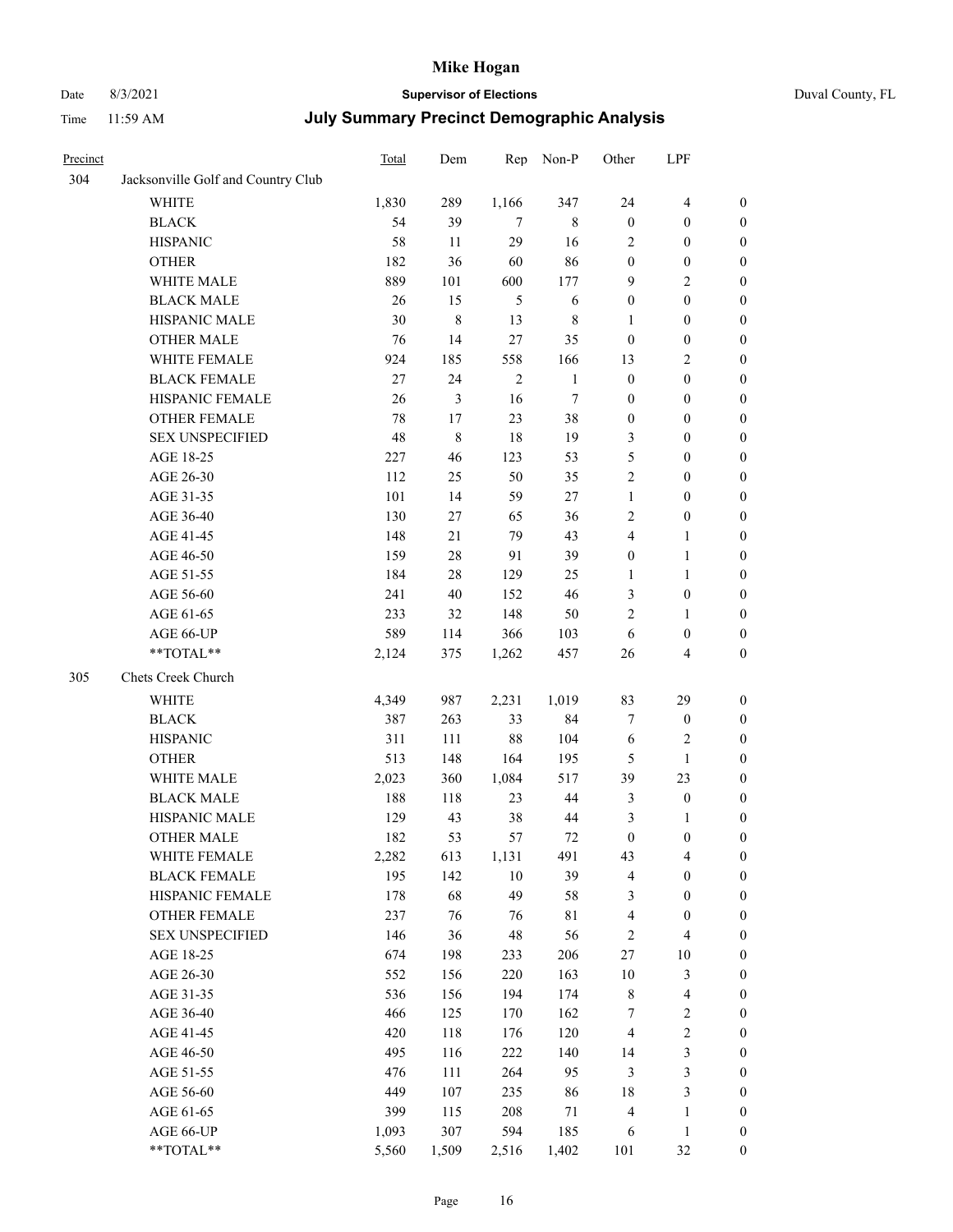# Date 8/3/2021 **Supervisor of Elections** Duval County, FL

| Precinct |                              | Total  | Dem   | Rep    | Non-P  | Other            | LPF                     |                  |
|----------|------------------------------|--------|-------|--------|--------|------------------|-------------------------|------------------|
| 306      | East Pointe Baptist Church   |        |       |        |        |                  |                         |                  |
|          | <b>WHITE</b>                 | 2,267  | 567   | 1,058  | 594    | 32               | 16                      | $\boldsymbol{0}$ |
|          | <b>BLACK</b>                 | 783    | 562   | 37     | 175    | 7                | $\sqrt{2}$              | $\boldsymbol{0}$ |
|          | <b>HISPANIC</b>              | 439    | 151   | 121    | 158    | $\overline{9}$   | $\boldsymbol{0}$        | $\boldsymbol{0}$ |
|          | <b>OTHER</b>                 | 1,072  | 306   | 324    | 423    | 17               | $\mathbf{2}$            | $\boldsymbol{0}$ |
|          | WHITE MALE                   | 1,089  | 241   | 536    | 287    | 14               | 11                      | $\boldsymbol{0}$ |
|          | <b>BLACK MALE</b>            | 375    | 251   | 24     | 94     | $\mathfrak{S}$   | $\mathbf{1}$            | $\boldsymbol{0}$ |
|          | HISPANIC MALE                | 199    | 53    | 64     | 75     | 7                | $\boldsymbol{0}$        | $\boldsymbol{0}$ |
|          | <b>OTHER MALE</b>            | 471    | 127   | 149    | 184    | $\overline{9}$   | $\sqrt{2}$              | 0                |
|          | WHITE FEMALE                 | 1,146  | 322   | 507    | 294    | 18               | $\mathfrak s$           | 0                |
|          | <b>BLACK FEMALE</b>          | 398    | 304   | 13     | $78\,$ | $\sqrt{2}$       | $\mathbf{1}$            | $\boldsymbol{0}$ |
|          | HISPANIC FEMALE              | 223    | 93    | 53     | 75     | $\sqrt{2}$       | $\boldsymbol{0}$        | $\boldsymbol{0}$ |
|          | OTHER FEMALE                 | 496    | 154   | 160    | 176    | 6                | $\boldsymbol{0}$        | $\boldsymbol{0}$ |
|          | <b>SEX UNSPECIFIED</b>       | 164    | 41    | 34     | 87     | 2                | $\boldsymbol{0}$        | $\boldsymbol{0}$ |
|          | AGE 18-25                    | 581    | 210   | 134    | 221    | 13               | $\mathfrak{Z}$          | $\boldsymbol{0}$ |
|          | AGE 26-30                    | 436    | 141   | 134    | 150    | $\mathbf{9}$     | $\sqrt{2}$              | $\boldsymbol{0}$ |
|          | AGE 31-35                    | 480    | 180   | 143    | 146    | 6                | $\mathfrak{S}$          | $\boldsymbol{0}$ |
|          | AGE 36-40                    | 463    | 143   | 152    | 154    | $10\,$           | $\overline{\mathbf{4}}$ | $\boldsymbol{0}$ |
|          | AGE 41-45                    | 482    | 157   | 155    | 162    | 7                | $\mathbf{1}$            | $\boldsymbol{0}$ |
|          | AGE 46-50                    | 432    | 161   | 140    | 122    | 8                | $\mathbf{1}$            | 0                |
|          | AGE 51-55                    | 397    | 158   | 151    | 86     | $\mathbf{1}$     | $\mathbf{1}$            | 0                |
|          | AGE 56-60                    | 392    | 132   | 146    | 109    | 4                | $\mathbf{1}$            | $\boldsymbol{0}$ |
|          | AGE 61-65                    | 304    | 98    | 127    | 75     | 2                | $\sqrt{2}$              | $\boldsymbol{0}$ |
|          | AGE 66-UP                    | 594    | 206   | 258    | 125    | 5                | $\boldsymbol{0}$        | $\boldsymbol{0}$ |
|          | $**TOTAL**$                  | 4,561  | 1,586 | 1,540  | 1,350  | 65               | $20\,$                  | $\boldsymbol{0}$ |
| 307      | Pablo Creek Regional Library |        |       |        |        |                  |                         |                  |
|          | <b>WHITE</b>                 | 2,034  | 449   | 954    | 580    | 35               | 16                      | $\boldsymbol{0}$ |
|          | <b>BLACK</b>                 | 326    | 222   | 29     | $72\,$ | $\mathfrak{Z}$   | $\boldsymbol{0}$        | $\boldsymbol{0}$ |
|          | <b>HISPANIC</b>              | 388    | 151   | 77     | 152    | 7                | $\mathbf{1}$            | $\boldsymbol{0}$ |
|          | <b>OTHER</b>                 | 309    | 77    | 87     | 137    | $\,$ 8 $\,$      | $\boldsymbol{0}$        | $\boldsymbol{0}$ |
|          | WHITE MALE                   | 937    | 162   | 478    | 276    | 10               | 11                      | $\boldsymbol{0}$ |
|          | <b>BLACK MALE</b>            | 158    | 98    | 19     | 38     | 3                | $\boldsymbol{0}$        | 0                |
|          | HISPANIC MALE                | 175    | 62    | 37     | $72\,$ | 3                | $\mathbf{1}$            | 0                |
|          | <b>OTHER MALE</b>            | 117    | 33    | 36     | 46     | $\sqrt{2}$       | $\boldsymbol{0}$        | $\boldsymbol{0}$ |
|          | WHITE FEMALE                 | 1,073  | 282   | 461    | 300    | 25               | $\mathfrak s$           | $\boldsymbol{0}$ |
|          | <b>BLACK FEMALE</b>          | 164    | 121   | $10\,$ | 33     | $\boldsymbol{0}$ | $\boldsymbol{0}$        | $\overline{0}$   |
|          | HISPANIC FEMALE              | 207    | 87    | 38     | 78     | 4                | $\boldsymbol{0}$        | $\overline{0}$   |
|          | <b>OTHER FEMALE</b>          | 156    | 39    | 45     | 66     | 6                | $\boldsymbol{0}$        | $\overline{0}$   |
|          | <b>SEX UNSPECIFIED</b>       | $70\,$ | 15    | 23     | 32     | $\boldsymbol{0}$ | $\boldsymbol{0}$        | $\overline{0}$   |
|          | AGE 18-25                    | 406    | 119   | 118    | 155    | 13               | $\mathbf{1}$            | 0                |
|          | AGE 26-30                    | 392    | 113   | 114    | 155    | 5                | $\mathfrak{S}$          | 0                |
|          | AGE 31-35                    | 354    | 107   | 109    | 123    | $11\,$           | $\overline{\mathbf{4}}$ | 0                |
|          | AGE 36-40                    | 301    | 84    | 92     | 119    | 3                | $\mathfrak{Z}$          | 0                |
|          | AGE 41-45                    | 222    | 74    | 74     | 69     | 3                | $\sqrt{2}$              | $\overline{0}$   |
|          | AGE 46-50                    | 251    | 74    | 102    | 72     | 3                | $\boldsymbol{0}$        | $\boldsymbol{0}$ |
|          | AGE 51-55                    | 231    | 60    | 97     | 68     | 5                | $\mathbf{1}$            | $\boldsymbol{0}$ |
|          | AGE 56-60                    | 269    | 68    | 136    | 63     | $\overline{c}$   | $\boldsymbol{0}$        | $\boldsymbol{0}$ |
|          | AGE 61-65                    | 219    | 66    | 97     | 50     | 5                | $\mathbf{1}$            | $\overline{0}$   |
|          | AGE 66-UP                    | 412    | 134   | 208    | 67     | 3                | $\boldsymbol{0}$        | $\overline{0}$   |
|          | **TOTAL**                    | 3,057  | 899   | 1,147  | 941    | 53               | 17                      | $\boldsymbol{0}$ |
|          |                              |        |       |        |        |                  |                         |                  |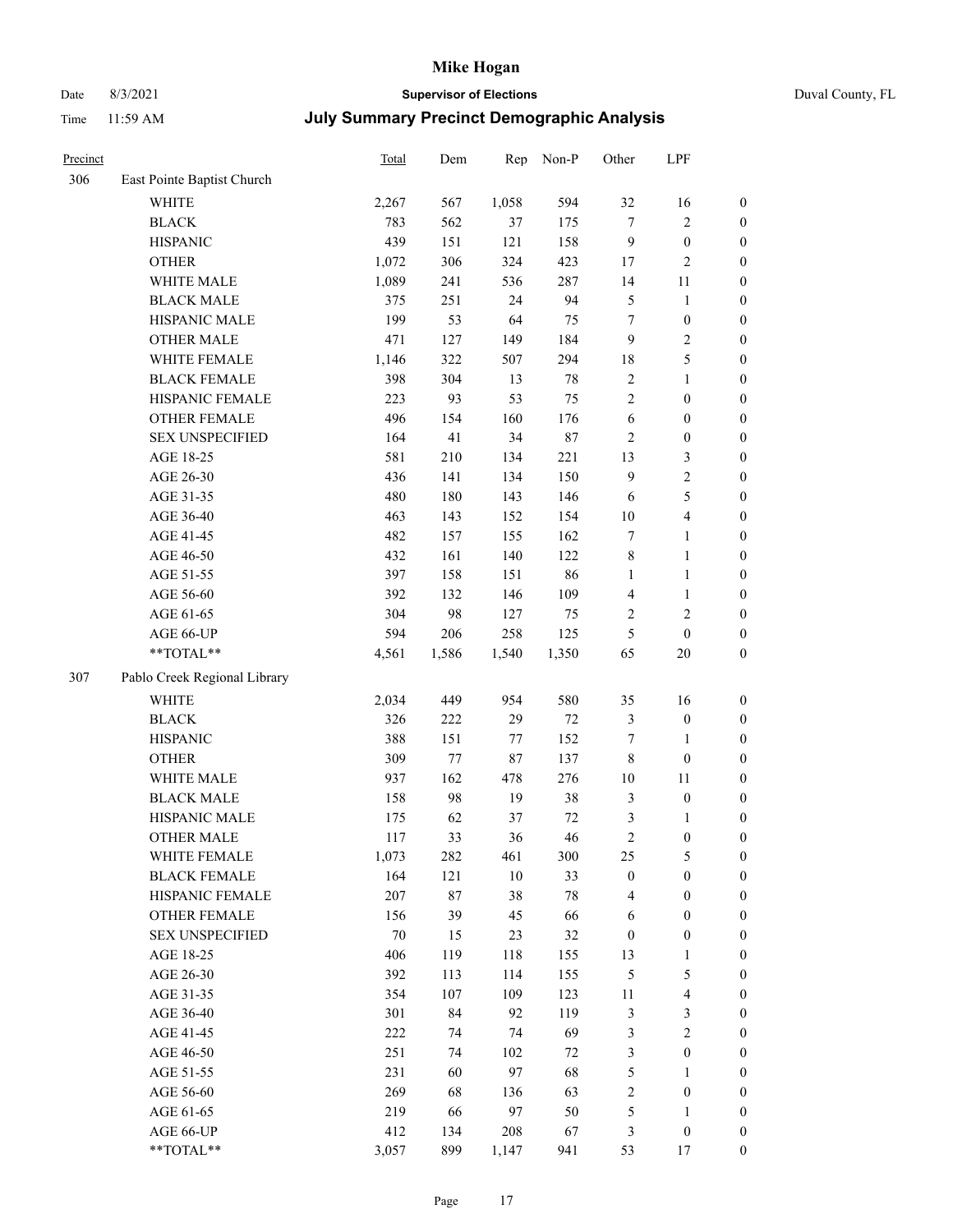# Date 8/3/2021 **Supervisor of Elections** Duval County, FL

| Precinct |                                     | Total        | Dem        | Rep            | Non-P       | Other                            | LPF                                  |                                      |
|----------|-------------------------------------|--------------|------------|----------------|-------------|----------------------------------|--------------------------------------|--------------------------------------|
| 308      | The Woods Community Center          |              |            |                |             |                                  |                                      |                                      |
|          | <b>WHITE</b>                        | 1,436        | 310        | 816            | 276         | 20                               | 14                                   | $\boldsymbol{0}$                     |
|          | <b>BLACK</b>                        | 95           | 69         | $\,8\,$        | 17          | $\mathbf{1}$                     | $\boldsymbol{0}$                     | $\boldsymbol{0}$                     |
|          | <b>HISPANIC</b>                     | 72           | 26         | 29             | 16          | $\mathbf{1}$                     | $\boldsymbol{0}$                     | $\boldsymbol{0}$                     |
|          | <b>OTHER</b>                        | 141          | 35         | $42\,$         | 58          | 3                                | 3                                    | $\boldsymbol{0}$                     |
|          | WHITE MALE                          | 686          | 116        | 399            | 152         | 10                               | 9                                    | $\boldsymbol{0}$                     |
|          | <b>BLACK MALE</b>                   | 47           | 35         | $\overline{4}$ | $\,$ 8 $\,$ | $\boldsymbol{0}$                 | $\boldsymbol{0}$                     | $\boldsymbol{0}$                     |
|          | HISPANIC MALE                       | 29           | $10\,$     | 12             | 6           | $\mathbf{1}$                     | $\boldsymbol{0}$                     | $\boldsymbol{0}$                     |
|          | <b>OTHER MALE</b>                   | 57           | 11         | 21             | 21          | $\mathbf{2}$                     | $\overline{2}$                       | $\boldsymbol{0}$                     |
|          | WHITE FEMALE                        | 737          | 192        | 412            | 119         | 9                                | 5                                    | $\boldsymbol{0}$                     |
|          | <b>BLACK FEMALE</b>                 | 45           | 33         | $\mathfrak{Z}$ | $\,$ 8 $\,$ | $\mathbf{1}$                     | $\boldsymbol{0}$                     | $\boldsymbol{0}$                     |
|          | HISPANIC FEMALE                     | 43           | 16         | 17             | $10\,$      | $\boldsymbol{0}$                 | $\boldsymbol{0}$                     | 0                                    |
|          | <b>OTHER FEMALE</b>                 | 68           | 22         | $18\,$         | 27          | $\boldsymbol{0}$                 | $\mathbf{1}$                         | $\boldsymbol{0}$                     |
|          | <b>SEX UNSPECIFIED</b>              | 32           | 5          | 9              | 16          | $\sqrt{2}$                       | $\boldsymbol{0}$                     | $\boldsymbol{0}$                     |
|          | AGE 18-25                           | 164          | 51         | 55             | 51          | 5                                | $\sqrt{2}$                           | $\boldsymbol{0}$                     |
|          | AGE 26-30                           | 93           | 22         | 42             | 26          | $\boldsymbol{0}$                 | $\mathfrak{Z}$                       | $\boldsymbol{0}$                     |
|          | AGE 31-35                           | 137          | 35         | 58             | 40          | $\sqrt{2}$                       | $\sqrt{2}$                           | $\boldsymbol{0}$                     |
|          | AGE 36-40                           | 192          | 28         | 114            | 41          | 4                                | $\mathfrak s$                        | $\boldsymbol{0}$                     |
|          | AGE 41-45                           | 170          | 46         | $78\,$         | 43          | $\mathfrak{2}$                   | $\mathbf{1}$                         | $\boldsymbol{0}$                     |
|          | AGE 46-50                           | 150          | 29         | 79             | 38          | $\overline{c}$                   | $\overline{c}$                       | $\boldsymbol{0}$                     |
|          | AGE 51-55                           | 141          | 32         | 77             | 30          | $\mathbf{1}$                     | $\mathbf{1}$                         | $\boldsymbol{0}$                     |
|          | AGE 56-60                           | 150          | 38         | 94             | 18          | $\boldsymbol{0}$                 | $\boldsymbol{0}$                     | 0                                    |
|          | AGE 61-65                           | 142          | 38         | 75             | 26          | $\overline{2}$                   | $\mathbf{1}$                         | 0                                    |
|          | AGE 66-UP                           | 405          | 121        | 223            | 54          | $\tau$                           | $\boldsymbol{0}$                     | $\boldsymbol{0}$                     |
|          | $**TOTAL**$                         | 1,744        | 440        | 895            | 367         | 25                               | 17                                   | $\boldsymbol{0}$                     |
| 309      | Watson Realty Corporation           |              |            |                |             |                                  |                                      |                                      |
|          | <b>WHITE</b>                        | 2,250        | 495        | 1,106          | 593         | 38                               | $18\,$                               | $\boldsymbol{0}$                     |
|          | <b>BLACK</b>                        | 522          | 406        | $22\,$         | 90          |                                  | $\mathbf{1}$                         | $\boldsymbol{0}$                     |
|          | <b>HISPANIC</b>                     | 260          | 101        | $80\,$         | 76          | 3<br>3                           | $\boldsymbol{0}$                     | $\boldsymbol{0}$                     |
|          | <b>OTHER</b>                        | 479          |            | 147            | 164         |                                  | $\boldsymbol{0}$                     |                                      |
|          | WHITE MALE                          |              | 165        |                | 283         | 3<br>18                          | 16                                   | $\boldsymbol{0}$                     |
|          | <b>BLACK MALE</b>                   | 1,039<br>214 | 170<br>154 | 552<br>12      | 46          | $\mathbf{1}$                     | $\mathbf{1}$                         | $\boldsymbol{0}$<br>$\boldsymbol{0}$ |
|          | HISPANIC MALE                       | 111          | 39         | 38             | 32          |                                  |                                      |                                      |
|          | <b>OTHER MALE</b>                   | 205          | 59         | 65             | 79          | $\overline{c}$<br>$\overline{c}$ | $\boldsymbol{0}$<br>$\boldsymbol{0}$ | $\boldsymbol{0}$<br>$\boldsymbol{0}$ |
|          |                                     |              | 317        |                |             |                                  | 1                                    | 0                                    |
|          | WHITE FEMALE<br><b>BLACK FEMALE</b> | 1,181<br>307 | 251        | 545<br>10      | 300<br>44   | 18<br>$\sqrt{2}$                 |                                      | $\boldsymbol{0}$                     |
|          | HISPANIC FEMALE                     | 144          | 60         | 40             | 43          | $\mathbf{1}$                     | $\boldsymbol{0}$<br>$\boldsymbol{0}$ | $\overline{0}$                       |
|          | <b>OTHER FEMALE</b>                 | 224          | 88         | 73             | 62          | $\mathbf{1}$                     | $\boldsymbol{0}$                     | $\overline{0}$                       |
|          | <b>SEX UNSPECIFIED</b>              | 86           | 29         | 20             | 34          | $\sqrt{2}$                       | $\mathbf{1}$                         | 0                                    |
|          | AGE 18-25                           | 403          | 154        | 123            | 113         | 13                               | $\boldsymbol{0}$                     | $\overline{0}$                       |
|          | AGE 26-30                           | 357          | 120        | 114            | 112         | 7                                | $\overline{\mathbf{4}}$              | 0                                    |
|          | AGE 31-35                           | 378          | 135        | 108            | 126         | 5                                | $\overline{\mathbf{4}}$              | 0                                    |
|          | AGE 36-40                           | 363          | 105        | 130            | 117         | 3                                | $8\,$                                | 0                                    |
|          | AGE 41-45                           | 285          | 101        | 82             | 99          | 3                                | $\boldsymbol{0}$                     | 0                                    |
|          | AGE 46-50                           | 239          | 82         | 94             | 59          | 3                                | $\mathbf{1}$                         | 0                                    |
|          | AGE 51-55                           | 252          | 75         | 125            | 51          | $\mathbf{1}$                     | $\boldsymbol{0}$                     | $\boldsymbol{0}$                     |
|          | AGE 56-60                           | 299          | 81         | 144            | $72\,$      | 2                                | $\boldsymbol{0}$                     | $\boldsymbol{0}$                     |
|          | AGE 61-65                           | 301          | 103        | 138            | 58          | $\mathbf{1}$                     | 1                                    | $\boldsymbol{0}$                     |
|          | AGE 66-UP                           | 634          | 211        | 297            | 116         | $\overline{9}$                   | $\mathbf{1}$                         | $\boldsymbol{0}$                     |
|          | **TOTAL**                           | 3,511        | 1,167      | 1,355          | 923         | 47                               | 19                                   | $\boldsymbol{0}$                     |
|          |                                     |              |            |                |             |                                  |                                      |                                      |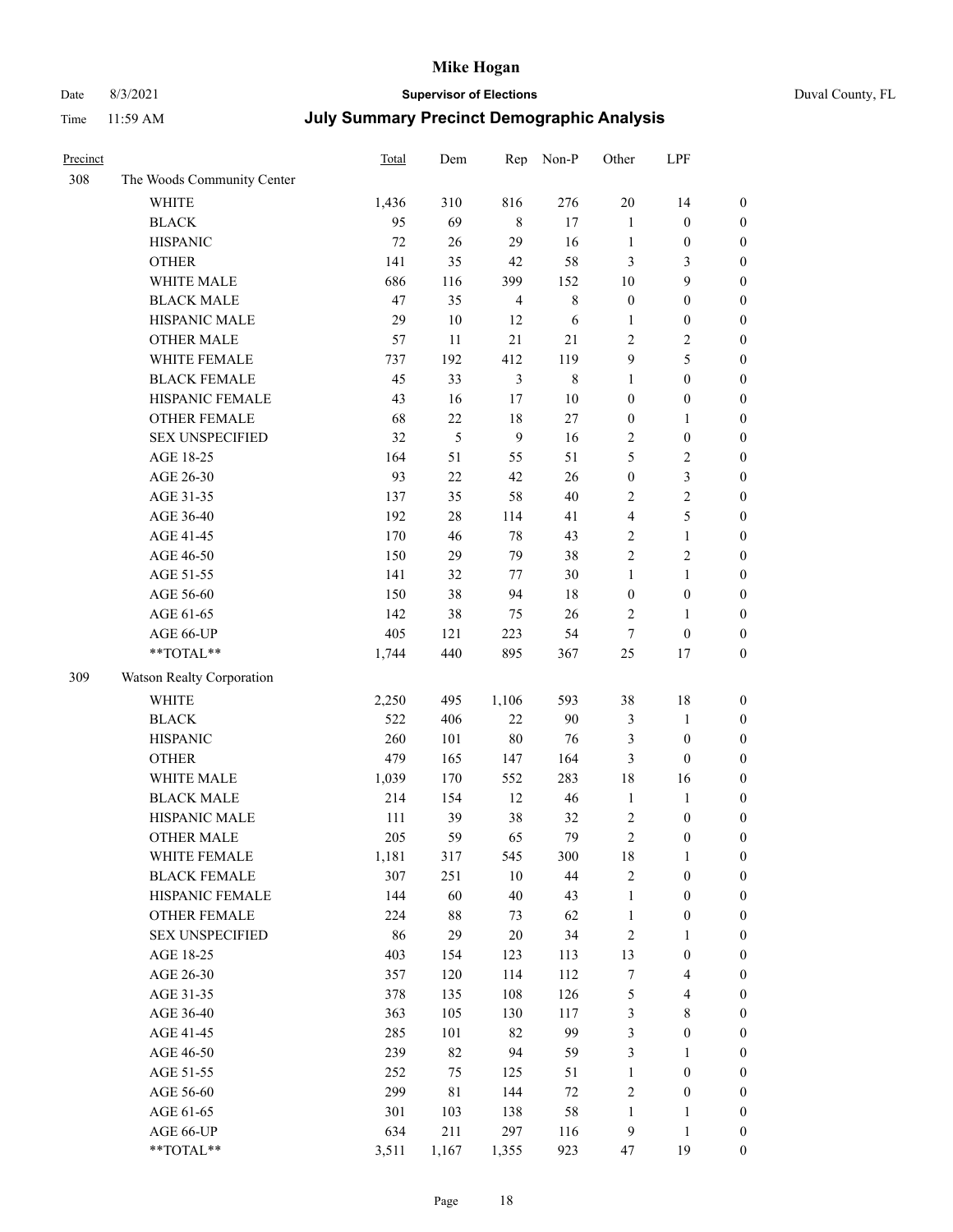# Date 8/3/2021 **Supervisor of Elections** Duval County, FL

| Precinct |                                       | Total       | Dem       | Rep                   | Non-P          | Other             | LPF                          |                  |
|----------|---------------------------------------|-------------|-----------|-----------------------|----------------|-------------------|------------------------------|------------------|
| 310      | Fire Station #59                      |             |           |                       |                |                   |                              |                  |
|          | WHITE                                 | 2,529       | 483       | 1,527                 | 477            | 34                | $8\,$                        | 0                |
|          | <b>BLACK</b>                          | 94          | 74        | 3                     | 16             | $\mathbf{1}$      | $\boldsymbol{0}$             | 0                |
|          | <b>HISPANIC</b>                       | 99          | 25        | 37                    | 36             | $\mathbf{1}$      | $\boldsymbol{0}$             | 0                |
|          | <b>OTHER</b>                          | 233         | 76        | 78                    | 73             | 4                 | $\sqrt{2}$                   | $\boldsymbol{0}$ |
|          | WHITE MALE                            | 1,122       | 162       | 694                   | 245            | 14                | $\tau$                       | $\boldsymbol{0}$ |
|          | <b>BLACK MALE</b>                     | 48          | 37        | $\mathbf{1}$          | $\overline{9}$ | $\mathbf{1}$      | $\boldsymbol{0}$             | 0                |
|          | HISPANIC MALE                         | 37          | 10        | 15                    | 12             | $\boldsymbol{0}$  | $\boldsymbol{0}$             | $\boldsymbol{0}$ |
|          | <b>OTHER MALE</b>                     | $88\,$      | 22        | 35                    | 28             | $\mathfrak{2}$    | $\mathbf{1}$                 | 0                |
|          | WHITE FEMALE                          | 1,389       | 314       | 824                   | 230            | $20\,$            | $\mathbf{1}$                 | 0                |
|          | <b>BLACK FEMALE</b>                   | 46          | 37        | $\overline{2}$        | $\tau$         | $\boldsymbol{0}$  | $\boldsymbol{0}$             | 0                |
|          | HISPANIC FEMALE                       | 62          | 15        | 22                    | 24             | 1                 | $\boldsymbol{0}$             | 0                |
|          | OTHER FEMALE                          | 117         | 49        | 34                    | 31             | $\mathfrak{2}$    | $\mathbf{1}$                 | 0                |
|          | <b>SEX UNSPECIFIED</b>                | 46          | 12        | 18                    | 16             | $\boldsymbol{0}$  | $\boldsymbol{0}$             | $\boldsymbol{0}$ |
|          | AGE 18-25                             | 178         | 47        | 71                    | 54             | 5                 | $\mathbf{1}$                 | $\boldsymbol{0}$ |
|          | AGE 26-30                             | 135         | $22\,$    | 72                    | 36             | 4                 | $\mathbf{1}$                 | $\boldsymbol{0}$ |
|          | AGE 31-35                             | 190         | 34        | 99                    | 53             | $\mathbf{1}$      | $\mathfrak{Z}$               | $\boldsymbol{0}$ |
|          | AGE 36-40                             | 271         | 71        | 117                   | 77             | 4                 | $\mathfrak{2}$               | $\boldsymbol{0}$ |
|          | AGE 41-45                             | 242         | 54        | 120                   | 63             | 5                 | $\boldsymbol{0}$             | $\boldsymbol{0}$ |
|          | AGE 46-50                             | 221         | 49        | 120                   | 50             | $\overline{c}$    | $\boldsymbol{0}$             | 0                |
|          | AGE 51-55                             | 206         | 34        | 123                   | 47             | $\mathbf{1}$      | $\mathbf{1}$                 | 0                |
|          | AGE 56-60                             | 201         | 35        | 125                   | 38             | $\sqrt{2}$        | $\mathbf{1}$                 | 0                |
|          | AGE 61-65                             | 187         | 49        | 111                   | 25             | $\mathfrak{2}$    | $\boldsymbol{0}$             | 0                |
|          | AGE 66-UP                             | 1,124       | 263       | 687                   | 159            | 14                | 1                            | 0                |
|          | **TOTAL**                             | 2,955       | 658       | 1,645                 | 602            | 40                | $10\,$                       | $\boldsymbol{0}$ |
| 311      | Isle of Faith United Methodist Church |             |           |                       |                |                   |                              |                  |
|          | <b>WHITE</b>                          | 2,543       | 488       | 1,460                 | 549            | 34                | 12                           | $\boldsymbol{0}$ |
|          | <b>BLACK</b>                          | 103         | 76        | $\tau$                | $18\,$         | $\sqrt{2}$        | $\boldsymbol{0}$             | $\boldsymbol{0}$ |
|          | <b>HISPANIC</b>                       | 102         | 32        | 43                    | 26             | $\mathbf{1}$      | $\boldsymbol{0}$             | $\boldsymbol{0}$ |
|          | <b>OTHER</b>                          | 200         | 60        | 78                    | 60             | $\mathbf{1}$      | $\mathbf{1}$                 | $\boldsymbol{0}$ |
|          | WHITE MALE                            | 1,203       | 165       | 737                   | 273            | 19                | 9                            | $\boldsymbol{0}$ |
|          | <b>BLACK MALE</b>                     | 51          | 36        | $\mathfrak s$         | $10\,$         | $\boldsymbol{0}$  | $\boldsymbol{0}$             | 0                |
|          | HISPANIC MALE                         | 43          | 15        | 15                    | 13             | $\boldsymbol{0}$  | $\boldsymbol{0}$             | 0                |
|          | <b>OTHER MALE</b>                     | 81          | 23        | 38                    | 20             | $\boldsymbol{0}$  | $\boldsymbol{0}$             | 0                |
|          |                                       |             |           |                       |                |                   | 3                            | 0                |
|          | WHITE FEMALE<br><b>BLACK FEMALE</b>   | 1,321<br>50 | 319<br>38 | 712<br>$\mathfrak{2}$ | 272<br>$8\,$   | 15<br>$\sqrt{2}$  | $\boldsymbol{0}$             | $\boldsymbol{0}$ |
|          | HISPANIC FEMALE                       | 57          | 16        | 28                    | 12             | $\mathbf{1}$      | $\boldsymbol{0}$             | $\overline{0}$   |
|          | OTHER FEMALE                          | 87          | $28\,$    | 33                    | 25             | $\mathbf{1}$      | $\boldsymbol{0}$             | $\overline{0}$   |
|          | <b>SEX UNSPECIFIED</b>                | 55          | 16        | 18                    | $20\,$         | $\boldsymbol{0}$  | $\mathbf{1}$                 | 0                |
|          | AGE 18-25                             | 274         | 65        | 128                   | 72             | 6                 | $\mathfrak{Z}$               | 0                |
|          | AGE 26-30                             | 290         | 69        | 122                   | 96             | 2                 | $\mathbf{1}$                 | 0                |
|          | AGE 31-35                             | 271         | 60        | 123                   | 79             | 5                 | $\overline{\mathbf{4}}$      | 0                |
|          | AGE 36-40                             | 258         |           | 113                   |                |                   | $\sqrt{2}$                   |                  |
|          | AGE 41-45                             | 183         | 63<br>42  | 80                    | 75<br>60       | 5<br>$\mathbf{1}$ | $\boldsymbol{0}$             | 0<br>0           |
|          |                                       | 201         |           |                       | 43             |                   |                              |                  |
|          | AGE 46-50                             |             | 40        | 116                   |                | $\mathbf{1}$      | $\mathbf{1}$                 | 0                |
|          | AGE 51-55                             | 241<br>263  | 43<br>47  | 143                   | 49<br>42       | 5                 | $\mathbf{1}$<br>$\mathbf{1}$ | 0<br>0           |
|          | AGE 56-60                             | 264         |           | 170<br>165            | 43             | 3<br>4            | $\boldsymbol{0}$             | $\overline{0}$   |
|          | AGE 61-65<br>AGE 66-UP                | 703         | 52<br>175 | 428                   | 94             | 6                 | $\boldsymbol{0}$             | 0                |
|          | **TOTAL**                             |             |           |                       |                |                   |                              | $\boldsymbol{0}$ |
|          |                                       | 2,948       | 656       | 1,588                 | 653            | 38                | 13                           |                  |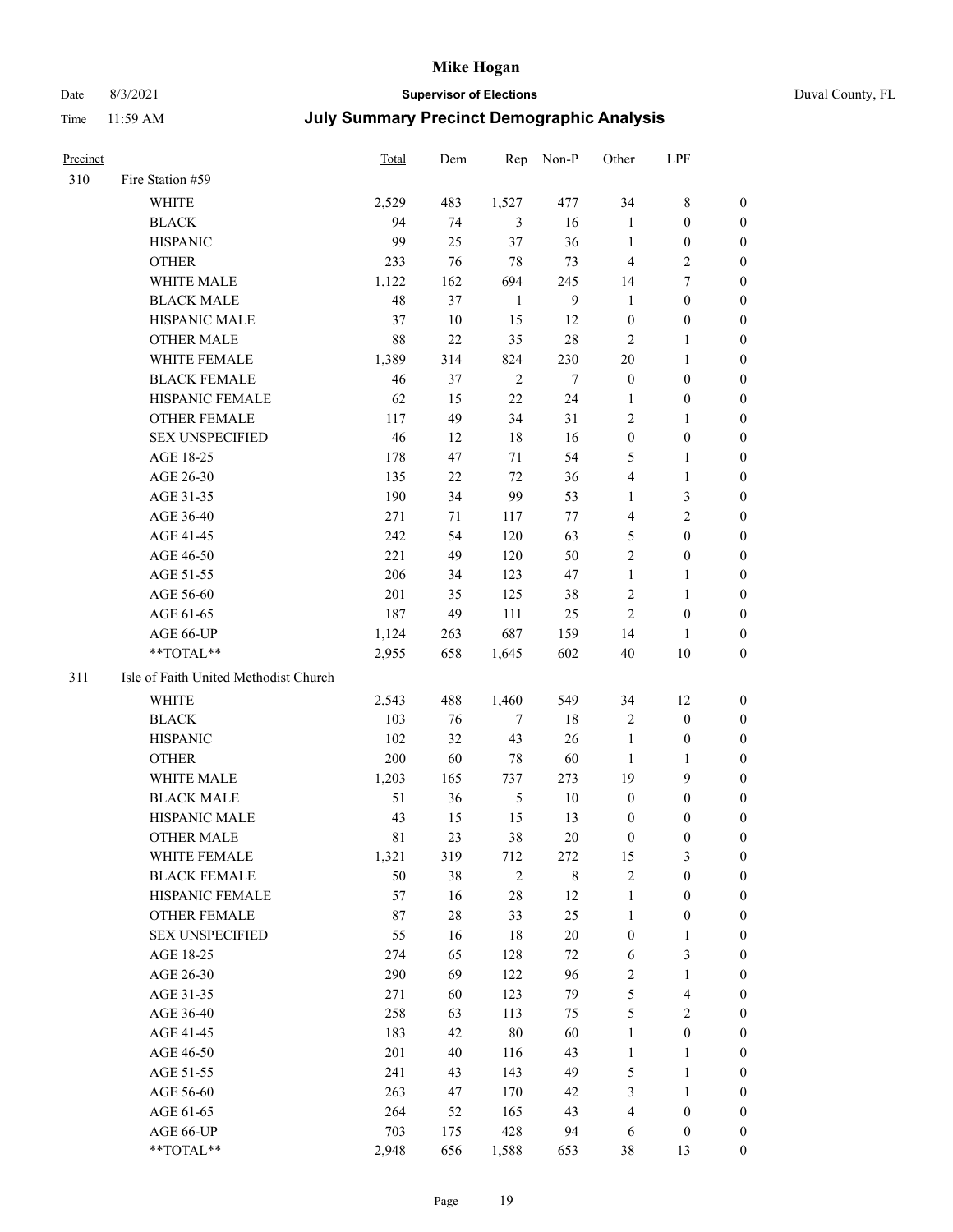# Date 8/3/2021 **Supervisor of Elections** Duval County, FL

| Precinct |                              | Total | Dem   | Rep   | Non-P  | Other                   | LPF                     |                  |
|----------|------------------------------|-------|-------|-------|--------|-------------------------|-------------------------|------------------|
| 312      | Pablo Creek Regional Library |       |       |       |        |                         |                         |                  |
|          | WHITE                        | 6,389 | 1,361 | 3,402 | 1,469  | 112                     | 45                      | 0                |
|          | <b>BLACK</b>                 | 882   | 618   | 43    | 205    | 16                      | $\boldsymbol{0}$        | $\boldsymbol{0}$ |
|          | <b>HISPANIC</b>              | 652   | 229   | 169   | 236    | 16                      | $\overline{c}$          | $\boldsymbol{0}$ |
|          | <b>OTHER</b>                 | 1,483 | 434   | 434   | 597    | 9                       | 9                       | $\boldsymbol{0}$ |
|          | WHITE MALE                   | 2,969 | 494   | 1,687 | 700    | 54                      | 34                      | $\boldsymbol{0}$ |
|          | <b>BLACK MALE</b>            | 421   | 266   | 26    | 119    | 10                      | $\boldsymbol{0}$        | $\boldsymbol{0}$ |
|          | HISPANIC MALE                | 284   | 82    | 75    | 118    | $\,$ 8 $\,$             | $\mathbf{1}$            | $\boldsymbol{0}$ |
|          | <b>OTHER MALE</b>            | 606   | 171   | 175   | 250    | 5                       | $\mathfrak{S}$          | $\boldsymbol{0}$ |
|          | WHITE FEMALE                 | 3,350 | 848   | 1,684 | 750    | 57                      | $11\,$                  | $\boldsymbol{0}$ |
|          | <b>BLACK FEMALE</b>          | 449   | 344   | 15    | 84     | 6                       | $\boldsymbol{0}$        | $\boldsymbol{0}$ |
|          | HISPANIC FEMALE              | 352   | 144   | 90    | 110    | 8                       | $\boldsymbol{0}$        | 0                |
|          | OTHER FEMALE                 | 711   | 224   | 217   | 264    | 3                       | $\mathfrak{Z}$          | $\boldsymbol{0}$ |
|          | <b>SEX UNSPECIFIED</b>       | 264   | 69    | 79    | 112    | $\sqrt{2}$              | $\sqrt{2}$              | $\boldsymbol{0}$ |
|          | AGE 18-25                    | 1,047 | 337   | 340   | 333    | 28                      | 9                       | $\boldsymbol{0}$ |
|          | AGE 26-30                    | 977   | 270   | 357   | 320    | 16                      | 14                      | $\boldsymbol{0}$ |
|          | AGE 31-35                    | 896   | 232   | 338   | 303    | 13                      | $10\,$                  | $\boldsymbol{0}$ |
|          | AGE 36-40                    | 836   | 240   | 312   | 257    | 19                      | $\,$ 8 $\,$             | $\boldsymbol{0}$ |
|          | AGE 41-45                    | 785   | 208   | 300   | 264    | $10\,$                  | $\mathfrak{Z}$          | $\boldsymbol{0}$ |
|          | AGE 46-50                    | 834   | 255   | 353   | 210    | 14                      | $\sqrt{2}$              | $\boldsymbol{0}$ |
|          | AGE 51-55                    | 831   | 216   | 402   | 203    | $\tau$                  | $\mathfrak{Z}$          | $\boldsymbol{0}$ |
|          | AGE 56-60                    | 805   | 192   | 412   | 186    | 12                      | $\mathfrak{Z}$          | 0                |
|          | AGE 61-65                    | 763   | 224   | 365   | 151    | $20\,$                  | $\mathfrak{Z}$          | $\boldsymbol{0}$ |
|          | AGE 66-UP                    | 1,632 | 468   | 869   | 280    | 14                      | $\mathbf{1}$            | $\boldsymbol{0}$ |
|          | **TOTAL**                    | 9,406 | 2,642 | 4,048 | 2,507  | 153                     | 56                      | $\boldsymbol{0}$ |
| 313      | Coastal Baptist Church       |       |       |       |        |                         |                         |                  |
|          | <b>WHITE</b>                 | 2,968 | 621   | 1,621 | 675    | 35                      | 16                      | $\boldsymbol{0}$ |
|          | <b>BLACK</b>                 | 772   | 591   | 33    | 144    | $\overline{\mathbf{4}}$ | $\boldsymbol{0}$        | $\boldsymbol{0}$ |
|          | <b>HISPANIC</b>              | 394   | 149   | 115   | 123    | 7                       | $\boldsymbol{0}$        | $\boldsymbol{0}$ |
|          | <b>OTHER</b>                 | 1,015 | 244   | 353   | 405    | 11                      | $\mathbf{2}$            | $\boldsymbol{0}$ |
|          | WHITE MALE                   | 1,462 | 239   | 856   | 339    | 18                      | $10\,$                  | $\boldsymbol{0}$ |
|          | <b>BLACK MALE</b>            | 368   | 261   | 18    | 87     | $\mathbf{2}$            | $\boldsymbol{0}$        | $\boldsymbol{0}$ |
|          | HISPANIC MALE                | 168   | 50    | 61    | 57     | $\boldsymbol{0}$        | $\boldsymbol{0}$        | 0                |
|          | <b>OTHER MALE</b>            | 415   | 91    | 146   | 173    | 4                       | $\mathbf{1}$            | $\boldsymbol{0}$ |
|          | WHITE FEMALE                 | 1,467 | 380   | 747   | 318    | 16                      | 6                       | 0                |
|          | <b>BLACK FEMALE</b>          | 387   | 322   | 14    | 49     | 2                       | $\boldsymbol{0}$        | $\boldsymbol{0}$ |
|          | HISPANIC FEMALE              | 219   | 96    | 54    | 62     | 7                       | $\boldsymbol{0}$        | $\boldsymbol{0}$ |
|          | OTHER FEMALE                 | 494   | 128   | 188   | 171    | 6                       | $\mathbf{1}$            | $\overline{0}$   |
|          | <b>SEX UNSPECIFIED</b>       | 168   | 38    | 38    | $90\,$ | $\overline{c}$          | $\boldsymbol{0}$        | 0                |
|          | AGE 18-25                    | 547   | 182   | 172   | 179    | 13                      | $\mathbf{1}$            | 0                |
|          | AGE 26-30                    | 494   | 151   | 166   | 161    | 12                      | $\overline{\mathbf{4}}$ | 0                |
|          | AGE 31-35                    | 559   | 166   | 216   | 172    | 4                       | $\mathbf{1}$            | 0                |
|          | AGE 36-40                    | 546   | 153   | 218   | 169    | 5                       | $\mathbf{1}$            | 0                |
|          | AGE 41-45                    | 488   | 146   | 179   | 156    | $\overline{\mathbf{c}}$ | $\mathfrak s$           | 0                |
|          | AGE 46-50                    | 413   | 116   | 187   | 105    | 3                       | $\sqrt{2}$              | 0                |
|          | AGE 51-55                    | 433   | 148   | 191   | 86     | 5                       | $\mathfrak{Z}$          | $\boldsymbol{0}$ |
|          | AGE 56-60                    | 508   | 157   | 236   | 110    | 5                       | $\boldsymbol{0}$        | $\boldsymbol{0}$ |
|          | AGE 61-65                    | 453   | 152   | 205   | 93     | 3                       | $\boldsymbol{0}$        | $\boldsymbol{0}$ |
|          | AGE 66-UP                    | 708   | 234   | 352   | 116    | 5                       | $\mathbf{1}$            | $\boldsymbol{0}$ |
|          | **TOTAL**                    | 5,149 | 1,605 | 2,122 | 1,347  | 57                      | 18                      | $\boldsymbol{0}$ |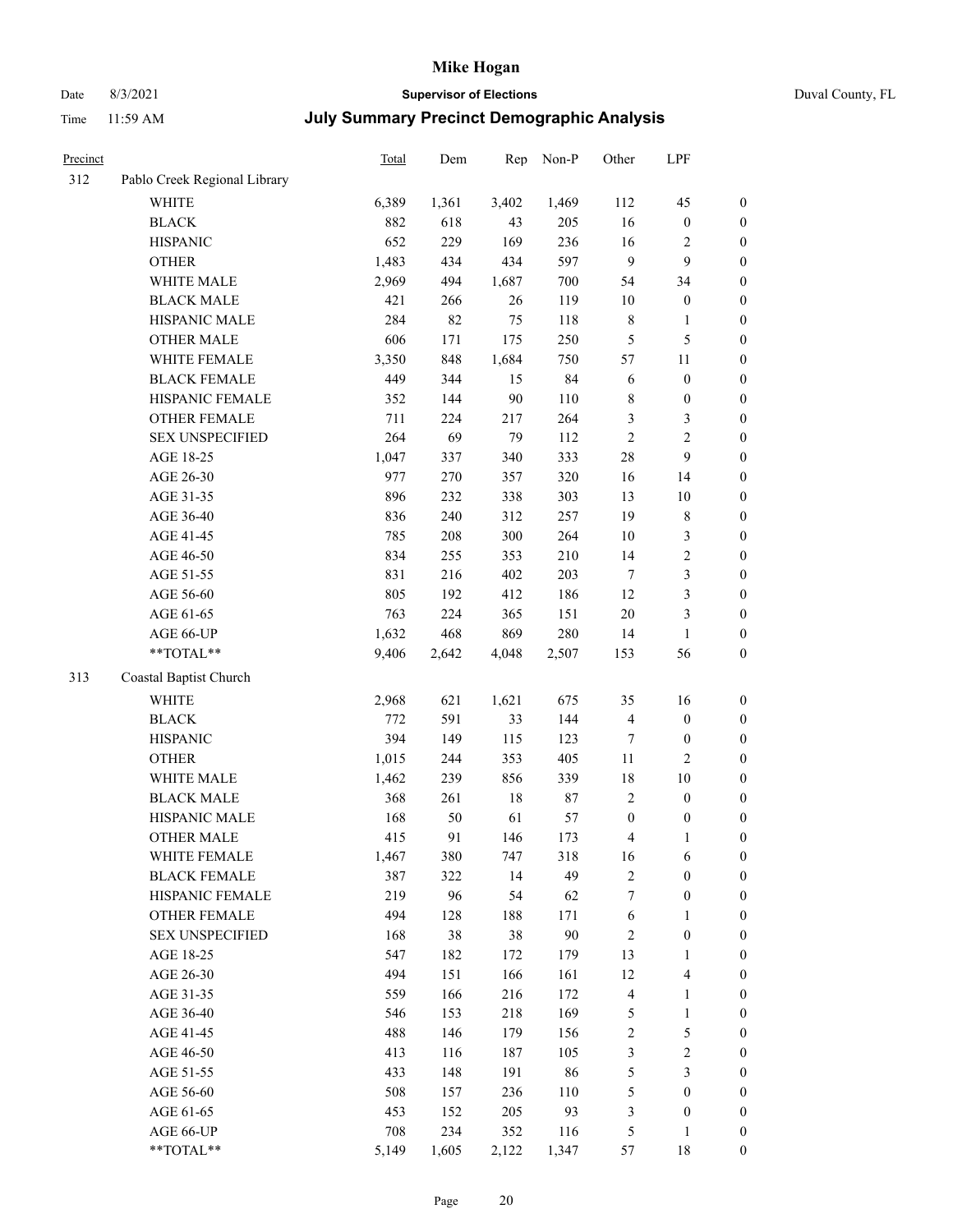# Date 8/3/2021 **Supervisor of Elections** Duval County, FL

| Precinct |                                   | <b>Total</b> | Dem            | Rep            | Non-P  | Other            | LPF              |                  |
|----------|-----------------------------------|--------------|----------------|----------------|--------|------------------|------------------|------------------|
| 315      | Lighthouse Church of the Nazarene |              |                |                |        |                  |                  |                  |
|          | <b>WHITE</b>                      | 1,244        | 237            | 692            | 293    | 17               | $\mathfrak s$    | 0                |
|          | <b>BLACK</b>                      | 258          | 207            | 15             | 35     | $\mathbf{1}$     | $\boldsymbol{0}$ | 0                |
|          | <b>HISPANIC</b>                   | 111          | 26             | 42             | 42     | $\boldsymbol{0}$ | 1                | $\boldsymbol{0}$ |
|          | <b>OTHER</b>                      | 227          | 59             | $70\,$         | 93     | 5                | $\boldsymbol{0}$ | $\boldsymbol{0}$ |
|          | WHITE MALE                        | 607          | 89             | 355            | 152    | 7                | $\overline{4}$   | $\boldsymbol{0}$ |
|          | <b>BLACK MALE</b>                 | 123          | 93             | 10             | 19     | $\mathbf{1}$     | $\boldsymbol{0}$ | $\boldsymbol{0}$ |
|          | HISPANIC MALE                     | 50           | 11             | 18             | 21     | $\boldsymbol{0}$ | $\boldsymbol{0}$ | $\boldsymbol{0}$ |
|          | <b>OTHER MALE</b>                 | 97           | 25             | 29             | 41     | 2                | $\boldsymbol{0}$ | $\boldsymbol{0}$ |
|          | WHITE FEMALE                      | 618          | 146            | 323            | 138    | $10\,$           | 1                | $\boldsymbol{0}$ |
|          | <b>BLACK FEMALE</b>               | 133          | 113            | $\overline{4}$ | 16     | $\boldsymbol{0}$ | $\boldsymbol{0}$ | 0                |
|          | HISPANIC FEMALE                   | 58           | 14             | 23             | 20     | $\boldsymbol{0}$ | 1                | 0                |
|          | <b>OTHER FEMALE</b>               | 103          | 25             | 36             | 39     | 3                | $\boldsymbol{0}$ | $\boldsymbol{0}$ |
|          | <b>SEX UNSPECIFIED</b>            | 51           | 13             | 21             | 17     | $\boldsymbol{0}$ | $\boldsymbol{0}$ | $\boldsymbol{0}$ |
|          | AGE 18-25                         | 174          | 54             | 60             | 58     | 2                | $\boldsymbol{0}$ | $\boldsymbol{0}$ |
|          | AGE 26-30                         | 171          | 45             | 63             | 58     | 3                | $\sqrt{2}$       | $\boldsymbol{0}$ |
|          | AGE 31-35                         | 166          | 50             | 61             | 54     | $\mathbf{1}$     | $\boldsymbol{0}$ | $\boldsymbol{0}$ |
|          | AGE 36-40                         | 188          | 49             | 74             | 61     | 2                | $\sqrt{2}$       | $\boldsymbol{0}$ |
|          | AGE 41-45                         | 138          | 35             | 65             | 35     | 3                | $\boldsymbol{0}$ | $\boldsymbol{0}$ |
|          | AGE 46-50                         | 157          | 37             | $80\,$         | 36     | $\overline{c}$   | $\mathfrak{2}$   | $\boldsymbol{0}$ |
|          | AGE 51-55                         | 168          | 51             | 75             | 37     | 5                | $\boldsymbol{0}$ | $\boldsymbol{0}$ |
|          | AGE 56-60                         | 206          | 55             | 110            | 41     | $\boldsymbol{0}$ | $\boldsymbol{0}$ | 0                |
|          | AGE 61-65                         | 179          | 60             | 86             | 30     | 3                | $\boldsymbol{0}$ | 0                |
|          | AGE 66-UP                         | 293          | 93             | 145            | 53     | $\mathfrak{2}$   | $\boldsymbol{0}$ | $\boldsymbol{0}$ |
|          | **TOTAL**                         | 1,840        | 529            | 819            | 463    | 23               | 6                | $\boldsymbol{0}$ |
| 401      | Glendale Community Church         |              |                |                |        |                  |                  |                  |
|          | <b>WHITE</b>                      | 1,041        | 242            | 585            | 190    | 17               | $\boldsymbol{7}$ | $\boldsymbol{0}$ |
|          | <b>BLACK</b>                      | 257          | 191            | 15             | 49     | 2                | $\boldsymbol{0}$ | $\boldsymbol{0}$ |
|          | <b>HISPANIC</b>                   | 88           | $30\,$         | 22             | 36     | $\boldsymbol{0}$ | $\boldsymbol{0}$ | $\boldsymbol{0}$ |
|          | <b>OTHER</b>                      | 109          | 23             | 31             | 53     | 2                | $\boldsymbol{0}$ | $\boldsymbol{0}$ |
|          | WHITE MALE                        | 491          | 107            | 273            | 98     | 9                | $\overline{4}$   | $\boldsymbol{0}$ |
|          | <b>BLACK MALE</b>                 | 102          | 66             | 5              | 29     | $\overline{2}$   | $\boldsymbol{0}$ | $\boldsymbol{0}$ |
|          | HISPANIC MALE                     | 42           | 14             | $10\,$         | 18     | $\boldsymbol{0}$ | $\boldsymbol{0}$ | 0                |
|          | <b>OTHER MALE</b>                 | 34           | $\mathfrak{2}$ | 12             | 18     | 2                | $\boldsymbol{0}$ | $\boldsymbol{0}$ |
|          | WHITE FEMALE                      | 538          | 133            | 308            | 86     | 8                | 3                | 0                |
|          | <b>BLACK FEMALE</b>               | 151          | 122            | $10\,$         | 19     | $\boldsymbol{0}$ | $\boldsymbol{0}$ | $\overline{0}$   |
|          | HISPANIC FEMALE                   | 44           | 15             | 12             | 17     | $\boldsymbol{0}$ | $\boldsymbol{0}$ | $\overline{0}$   |
|          | <b>OTHER FEMALE</b>               | 55           | 17             | $18\,$         | $20\,$ | $\boldsymbol{0}$ | $\boldsymbol{0}$ | $\overline{0}$   |
|          | <b>SEX UNSPECIFIED</b>            | 38           | 10             | $\mathfrak{S}$ | 23     | $\boldsymbol{0}$ | $\boldsymbol{0}$ | 0                |
|          | AGE 18-25                         | 166          | 56             | 47             | 57     | 5                | $\mathbf{1}$     | 0                |
|          | AGE 26-30                         | 121          | 44             | 37             | 35     | 2                | 3                | 0                |
|          | AGE 31-35                         | 151          | 52             | 48             | 48     | $\mathbf{1}$     | $\sqrt{2}$       | 0                |
|          | AGE 36-40                         | 122          | $40\,$         | 46             | 31     | 5                | $\boldsymbol{0}$ | 0                |
|          | AGE 41-45                         | 95           | 33             | 32             | 29     | $\mathbf{1}$     | $\boldsymbol{0}$ | 0                |
|          | AGE 46-50                         | 117          | 33             | 53             | 29     | 2                | $\boldsymbol{0}$ | 0                |
|          | AGE 51-55                         | 115          | 41             | 49             | 23     | $\overline{2}$   | $\boldsymbol{0}$ | 0                |
|          | AGE 56-60                         | 132          | 34             | 74             | 24     | $\boldsymbol{0}$ | $\boldsymbol{0}$ | $\overline{0}$   |
|          | AGE 61-65                         | 139          | 39             | $80\,$         | 16     | 3                | $\mathbf{1}$     | $\overline{0}$   |
|          | AGE 66-UP                         | 337          | 114            | 187            | 36     | $\boldsymbol{0}$ | $\boldsymbol{0}$ | 0                |
|          | **TOTAL**                         | 1,495        | 486            | 653            | 328    | 21               | 7                | $\boldsymbol{0}$ |
|          |                                   |              |                |                |        |                  |                  |                  |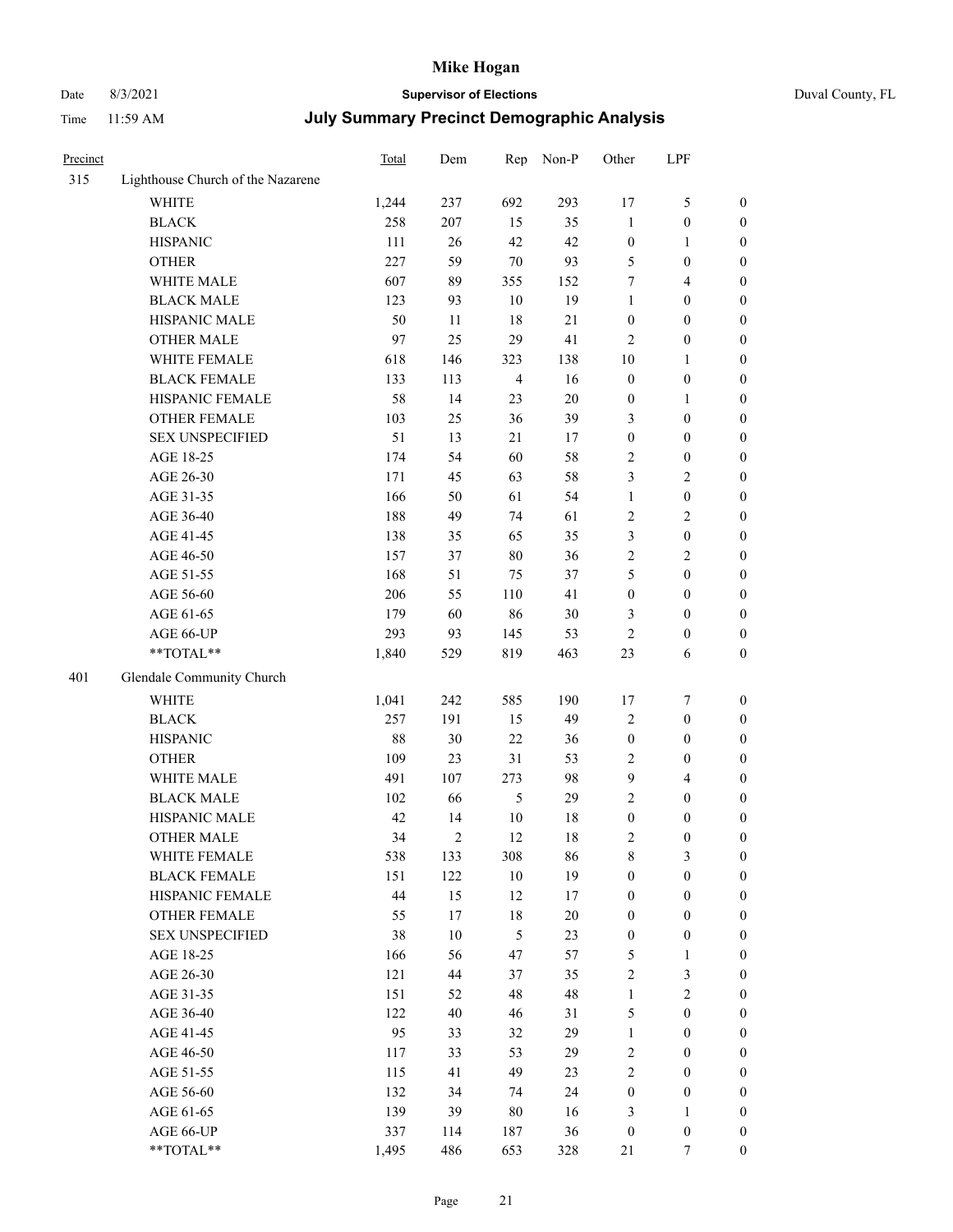# Date 8/3/2021 **Supervisor of Elections** Duval County, FL

| Precinct |                                       | Total | Dem   | Rep     | Non-P  | Other          | LPF                     |                  |
|----------|---------------------------------------|-------|-------|---------|--------|----------------|-------------------------|------------------|
| 402      | Iglesia Pentecostal Presencia De Dios |       |       |         |        |                |                         |                  |
|          | <b>WHITE</b>                          | 2,280 | 523   | 1,108   | 598    | 36             | 15                      | $\boldsymbol{0}$ |
|          | <b>BLACK</b>                          | 842   | 637   | 40      | 151    | 14             | $\boldsymbol{0}$        | $\boldsymbol{0}$ |
|          | <b>HISPANIC</b>                       | 522   | 206   | 120     | 184    | 10             | $\sqrt{2}$              | $\boldsymbol{0}$ |
|          | <b>OTHER</b>                          | 644   | 195   | 182     | 256    | 10             | $\mathbf{1}$            | $\boldsymbol{0}$ |
|          | WHITE MALE                            | 1,069 | 191   | 540     | 308    | 20             | 10                      | $\boldsymbol{0}$ |
|          | <b>BLACK MALE</b>                     | 359   | 246   | 20      | 87     | 6              | $\boldsymbol{0}$        | $\boldsymbol{0}$ |
|          | HISPANIC MALE                         | 234   | 74    | 71      | 81     | 6              | $\overline{2}$          | $\boldsymbol{0}$ |
|          | <b>OTHER MALE</b>                     | 247   | 76    | 71      | 94     | 6              | $\boldsymbol{0}$        | 0                |
|          | WHITE FEMALE                          | 1,182 | 330   | 546     | 285    | 16             | 5                       | 0                |
|          | <b>BLACK FEMALE</b>                   | 472   | 381   | 20      | 63     | 8              | $\boldsymbol{0}$        | 0                |
|          | HISPANIC FEMALE                       | 274   | 123   | 48      | 99     | 4              | $\boldsymbol{0}$        | $\boldsymbol{0}$ |
|          | OTHER FEMALE                          | 308   | 101   | 95      | 108    | 3              | $\mathbf{1}$            | $\boldsymbol{0}$ |
|          | <b>SEX UNSPECIFIED</b>                | 143   | 39    | 39      | 64     | $\mathbf{1}$   | $\boldsymbol{0}$        | $\boldsymbol{0}$ |
|          | AGE 18-25                             | 477   | 179   | 99      | 176    | 22             | $\mathbf{1}$            | $\boldsymbol{0}$ |
|          | AGE 26-30                             | 475   | 169   | 115     | 177    | 10             | $\overline{\mathbf{4}}$ | $\boldsymbol{0}$ |
|          | AGE 31-35                             | 406   | 139   | 99      | 156    | $\overline{9}$ | $\mathfrak{Z}$          | $\boldsymbol{0}$ |
|          | AGE 36-40                             | 375   | 138   | 106     | 126    | $\overline{4}$ | $\mathbf{1}$            | $\boldsymbol{0}$ |
|          | AGE 41-45                             | 360   | 136   | 118     | 99     | 6              | $\mathbf{1}$            | 0                |
|          | AGE 46-50                             | 325   | 114   | 117     | $88\,$ | 5              | $\mathbf{1}$            | 0                |
|          | AGE 51-55                             | 346   | 128   | 128     | 87     | $\sqrt{2}$     | $\mathbf{1}$            | 0                |
|          | AGE 56-60                             | 421   | 155   | 181     | 81     | 4              | $\boldsymbol{0}$        | 0                |
|          | AGE 61-65                             | 370   | 138   | 145     | 84     | 2              | $\mathbf{1}$            | 0                |
|          | AGE 66-UP                             | 733   | 265   | 342     | 115    | 6              | $\mathfrak{S}$          | $\boldsymbol{0}$ |
|          | **TOTAL**                             | 4,288 | 1,561 | 1,450   | 1,189  | $70\,$         | 18                      | $\boldsymbol{0}$ |
|          |                                       |       |       |         |        |                |                         |                  |
| 403      | Restoration Church                    |       |       |         |        |                |                         |                  |
|          | WHITE                                 | 3,247 | 822   | 1,597   | 768    | 47             | 13                      | $\boldsymbol{0}$ |
|          | <b>BLACK</b>                          | 1,480 | 1,132 | 61      | 268    | 18             | $\mathbf{1}$            | $\boldsymbol{0}$ |
|          | <b>HISPANIC</b>                       | 713   | 265   | 166     | 272    | 6              | $\overline{\mathbf{4}}$ | $\boldsymbol{0}$ |
|          | <b>OTHER</b>                          | 794   | 286   | 175     | 326    | 6              | $\mathbf{1}$            | $\boldsymbol{0}$ |
|          | WHITE MALE                            | 1,519 | 315   | 811     | 365    | 20             | $8\,$                   | 0                |
|          | <b>BLACK MALE</b>                     | 580   | 393   | 34      | 143    | $\overline{9}$ | $\mathbf{1}$            | 0                |
|          | HISPANIC MALE                         | 303   | 99    | 85      | 116    | 2              | $\mathbf{1}$            | 0                |
|          | <b>OTHER MALE</b>                     | 320   | 113   | 74      | 127    | 5              | $\mathbf{1}$            | $\boldsymbol{0}$ |
|          | WHITE FEMALE                          | 1,694 | 499   | 774     | 390    | 26             | $\mathfrak{S}$          | 0                |
|          | <b>BLACK FEMALE</b>                   | 877   | 722   | $27\,$  | 120    | $\,$ $\,$      | $\boldsymbol{0}$        | $\boldsymbol{0}$ |
|          | HISPANIC FEMALE                       | 390   | 161   | $77 \,$ | 145    | 4              | $\mathfrak{Z}$          | $\overline{0}$   |
|          | <b>OTHER FEMALE</b>                   | 353   | 135   | 85      | 132    | $\mathbf{1}$   | $\boldsymbol{0}$        | $\overline{0}$   |
|          | <b>SEX UNSPECIFIED</b>                | 198   | 68    | 32      | 96     | $\sqrt{2}$     | $\boldsymbol{0}$        | $\overline{0}$   |
|          | AGE 18-25                             | 697   | 281   | 151     | 242    | 21             | $\sqrt{2}$              | 0                |
|          | AGE 26-30                             | 622   | 226   | 162     | 220    | 13             | $\mathbf{1}$            | 0                |
|          | AGE 31-35                             | 572   | 228   | 146     | 188    | $\,$ 8 $\,$    | $\sqrt{2}$              | 0                |
|          | AGE 36-40                             | 569   | 232   | 139     | 187    | $\,$ 8 $\,$    | $\mathfrak{Z}$          | 0                |
|          | AGE 41-45                             | 506   | 222   | 122     | 157    | $\sqrt{2}$     | $\mathfrak{Z}$          | 0                |
|          | AGE 46-50                             | 484   | 191   | 155     | 130    | 5              | $\mathfrak{Z}$          | $\boldsymbol{0}$ |
|          | AGE 51-55                             | 516   | 208   | 185     | 119    | $\sqrt{2}$     | $\sqrt{2}$              | $\boldsymbol{0}$ |
|          | AGE 56-60                             | 602   | 235   | 248     | 110    | 7              | $\sqrt{2}$              | $\boldsymbol{0}$ |
|          | AGE 61-65                             | 544   | 202   | 233     | 105    | 3              | $\mathbf{1}$            | $\boldsymbol{0}$ |
|          | AGE 66-UP                             | 1,122 | 480   | 458     | 176    | $\,$ 8 $\,$    | $\boldsymbol{0}$        | 0                |
|          | **TOTAL**                             | 6,234 | 2,505 | 1,999   | 1,634  | 77             | 19                      | $\boldsymbol{0}$ |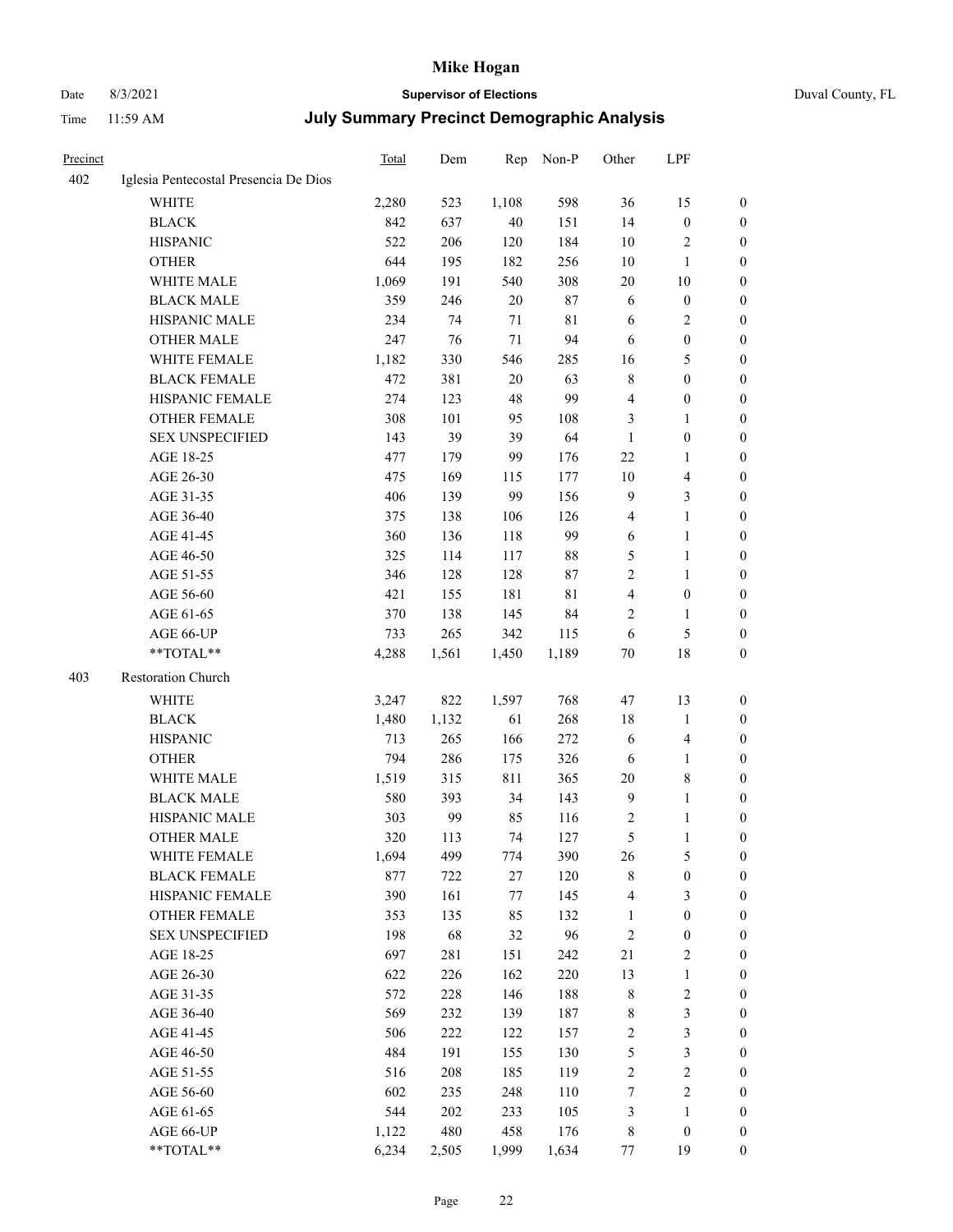# Date 8/3/2021 **Supervisor of Elections** Duval County, FL

| Precinct |                                   | Total | Dem    | Rep            | Non-P  | Other            | LPF                     |                  |
|----------|-----------------------------------|-------|--------|----------------|--------|------------------|-------------------------|------------------|
| 404      | Holiday Hill Baptist Church       |       |        |                |        |                  |                         |                  |
|          | <b>WHITE</b>                      | 2,419 | 559    | 1,424          | 401    | 24               | 11                      | $\boldsymbol{0}$ |
|          | <b>BLACK</b>                      | 202   | 163    | 11             | 24     | 4                | $\boldsymbol{0}$        | $\boldsymbol{0}$ |
|          | <b>HISPANIC</b>                   | 118   | 38     | 39             | 33     | 8                | $\boldsymbol{0}$        | $\boldsymbol{0}$ |
|          | <b>OTHER</b>                      | 213   | 62     | 62             | 85     | $\overline{c}$   | $\sqrt{2}$              | $\boldsymbol{0}$ |
|          | WHITE MALE                        | 1,132 | 226    | 678            | 210    | 13               | 5                       | $\boldsymbol{0}$ |
|          | <b>BLACK MALE</b>                 | 107   | 81     | 6              | 17     | $\mathfrak{Z}$   | $\boldsymbol{0}$        | $\boldsymbol{0}$ |
|          | HISPANIC MALE                     | 63    | $20\,$ | 19             | $20\,$ | 4                | $\boldsymbol{0}$        | $\boldsymbol{0}$ |
|          | <b>OTHER MALE</b>                 | 78    | 15     | 23             | 36     | $\overline{c}$   | $\mathfrak{2}$          | $\boldsymbol{0}$ |
|          | WHITE FEMALE                      | 1,258 | 329    | 728            | 184    | $11\,$           | $\sqrt{6}$              | $\boldsymbol{0}$ |
|          | <b>BLACK FEMALE</b>               | 90    | 78     | $\mathfrak{H}$ | 6      | $\mathbf{1}$     | $\boldsymbol{0}$        | 0                |
|          | HISPANIC FEMALE                   | 54    | 18     | 19             | 13     | 4                | $\boldsymbol{0}$        | $\boldsymbol{0}$ |
|          | OTHER FEMALE                      | 87    | 36     | 24             | $27\,$ | $\boldsymbol{0}$ | $\boldsymbol{0}$        | $\boldsymbol{0}$ |
|          | <b>SEX UNSPECIFIED</b>            | 83    | 19     | 34             | 30     | $\boldsymbol{0}$ | $\boldsymbol{0}$        | $\boldsymbol{0}$ |
|          | AGE 18-25                         | 262   | $70\,$ | 107            | 79     | 4                | $\sqrt{2}$              | $\boldsymbol{0}$ |
|          | AGE 26-30                         | 238   | 65     | 101            | 68     | 4                | $\boldsymbol{0}$        | $\boldsymbol{0}$ |
|          | AGE 31-35                         | 254   | 75     | 102            | $70\,$ | 3                | $\overline{\mathbf{4}}$ | $\boldsymbol{0}$ |
|          | AGE 36-40                         | 249   | 66     | 119            | 60     | 3                | $\mathbf{1}$            | $\boldsymbol{0}$ |
|          | AGE 41-45                         | 210   | 57     | 96             | 45     | $10\,$           | $\mathbf{2}$            | $\boldsymbol{0}$ |
|          | AGE 46-50                         | 231   | 72     | 110            | 48     | $\mathbf{1}$     | $\boldsymbol{0}$        | $\boldsymbol{0}$ |
|          | AGE 51-55                         | 211   | 44     | 130            | 32     | 5                | $\boldsymbol{0}$        | 0                |
|          | AGE 56-60                         | 261   | 68     | 141            | 43     | 5                | $\overline{4}$          | $\boldsymbol{0}$ |
|          | AGE 61-65                         | 296   | $80\,$ | 177            | 38     | $\mathbf{1}$     | $\boldsymbol{0}$        | $\boldsymbol{0}$ |
|          | AGE 66-UP                         | 740   | 225    | 453            | 60     | $\overline{2}$   | $\boldsymbol{0}$        | $\boldsymbol{0}$ |
|          | **TOTAL**                         | 2,952 | 822    | 1,536          | 543    | 38               | 13                      | $\boldsymbol{0}$ |
| 405      | Harvest Time Christian Fellowship |       |        |                |        |                  |                         |                  |
|          | <b>WHITE</b>                      | 1,014 | 296    | 461            | 227    | $21\,$           | $\mathbf{9}$            | $\boldsymbol{0}$ |
|          | <b>BLACK</b>                      | 643   | 491    | 20             | 124    | 6                | $\sqrt{2}$              | $\boldsymbol{0}$ |
|          | <b>HISPANIC</b>                   | 220   | 80     | 59             | 74     | 6                | $\mathbf{1}$            | $\boldsymbol{0}$ |
|          | <b>OTHER</b>                      | 198   | 66     | 50             | 82     | $\boldsymbol{0}$ | $\boldsymbol{0}$        | $\boldsymbol{0}$ |
|          | WHITE MALE                        | 477   | 123    | 234            | 101    | 13               | 6                       | $\boldsymbol{0}$ |
|          | <b>BLACK MALE</b>                 | 265   | 189    | 15             | 57     | $\mathfrak{Z}$   | $\mathbf{1}$            | $\boldsymbol{0}$ |
|          | HISPANIC MALE                     | 84    | 28     | 22             | 31     | 2                | $\mathbf{1}$            | 0                |
|          | <b>OTHER MALE</b>                 | 72    | 22     | 16             | 34     | $\boldsymbol{0}$ | $\boldsymbol{0}$        | $\boldsymbol{0}$ |
|          | WHITE FEMALE                      | 522   | 168    | 221            | 122    | 8                | 3                       | $\overline{0}$   |
|          | <b>BLACK FEMALE</b>               | 357   | 289    | 5              | 59     | 3                | $\mathbf{1}$            | $\boldsymbol{0}$ |
|          | HISPANIC FEMALE                   | 130   | 51     | 33             | 42     | 4                | $\boldsymbol{0}$        | $\overline{0}$   |
|          | <b>OTHER FEMALE</b>               | 95    | 36     | 26             | 33     | $\boldsymbol{0}$ | $\boldsymbol{0}$        | 0                |
|          | <b>SEX UNSPECIFIED</b>            | 73    | 27     | $18\,$         | $28\,$ | $\boldsymbol{0}$ | $\boldsymbol{0}$        | 0                |
|          | AGE 18-25                         | 258   | 115    | 43             | 95     | 5                | $\boldsymbol{0}$        | 0                |
|          | AGE 26-30                         | 264   | 117    | 50             | $88\,$ | 6                | $\mathfrak{Z}$          | 0                |
|          | AGE 31-35                         | 249   | 116    | 59             | 66     | 6                | $\sqrt{2}$              | 0                |
|          | AGE 36-40                         | 183   | 79     | 48             | 48     | 3                | $\mathfrak{S}$          | 0                |
|          | AGE 41-45                         | 183   | 82     | 48             | 49     | 3                | $\mathbf{1}$            | 0                |
|          | AGE 46-50                         | 146   | 63     | 42             | 38     | 3                | $\boldsymbol{0}$        | 0                |
|          | AGE 51-55                         | 164   | 84     | 47             | 32     | $\mathbf{1}$     | $\boldsymbol{0}$        | 0                |
|          | AGE 56-60                         | 186   | 88     | 69             | 27     | $\mathbf{1}$     | $\mathbf{1}$            | $\boldsymbol{0}$ |
|          | AGE 61-65                         | 164   | 63     | 76             | 24     | $\mathbf{1}$     | $\boldsymbol{0}$        | 0                |
|          | AGE 66-UP                         | 278   | 126    | 108            | $40\,$ | $\overline{4}$   | $\boldsymbol{0}$        | 0                |
|          | **TOTAL**                         | 2,075 | 933    | 590            | 507    | 33               | 12                      | $\boldsymbol{0}$ |
|          |                                   |       |        |                |        |                  |                         |                  |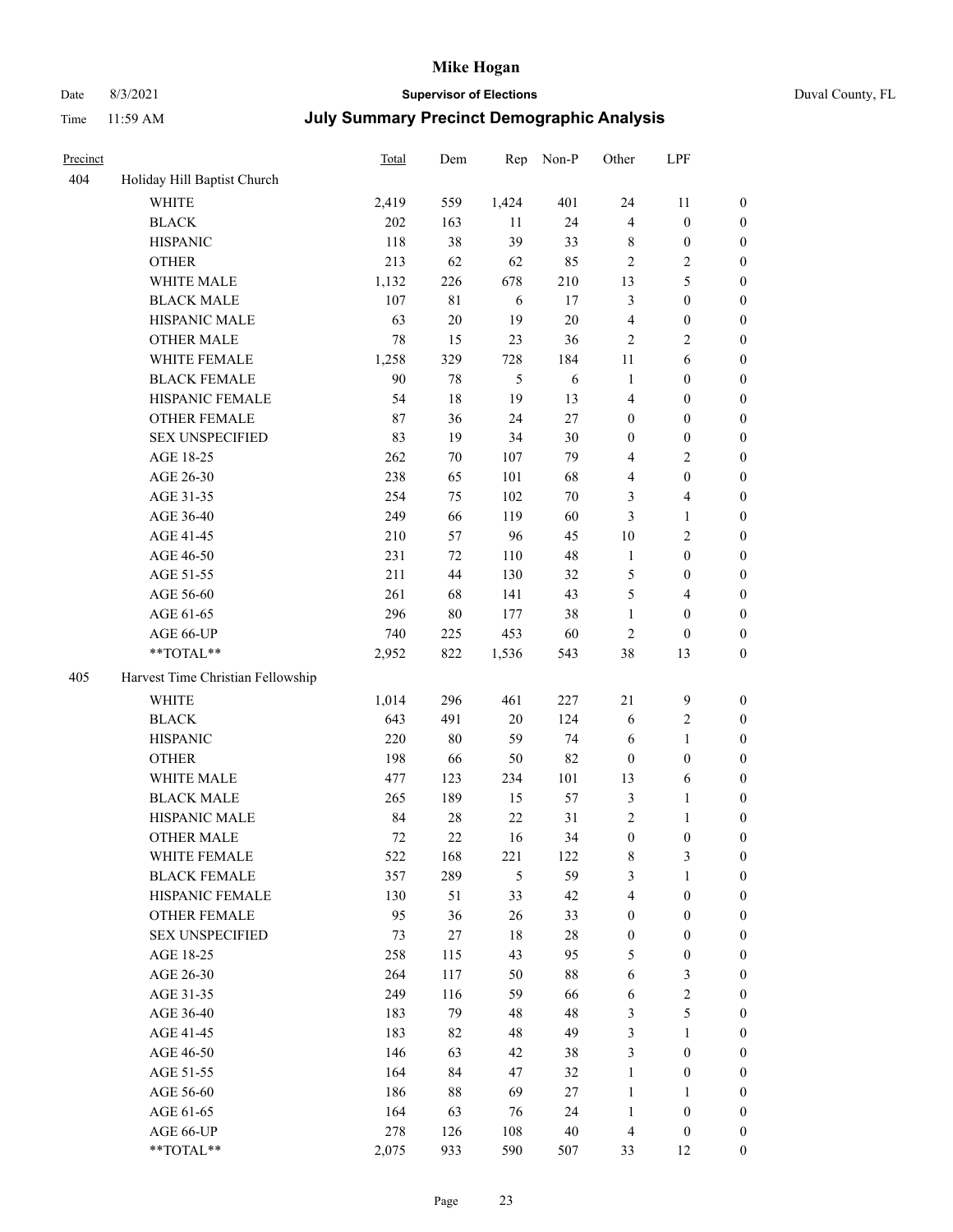# Date 8/3/2021 **Supervisor of Elections** Duval County, FL

| Precinct |                            | <b>Total</b> | Dem    | Rep   | Non-P  | Other            | LPF                     |                  |
|----------|----------------------------|--------------|--------|-------|--------|------------------|-------------------------|------------------|
| 407      | Southpoint Baptist Church  |              |        |       |        |                  |                         |                  |
|          | <b>WHITE</b>               | 3,953        | 951    | 2,029 | 862    | 73               | 38                      | 0                |
|          | <b>BLACK</b>               | 1,072        | 831    | 40    | 180    | 19               | $\sqrt{2}$              | 0                |
|          | <b>HISPANIC</b>            | 425          | 170    | 90    | 158    | 6                | $\mathbf{1}$            | $\boldsymbol{0}$ |
|          | <b>OTHER</b>               | 922          | 329    | 191   | 388    | 11               | $\mathfrak{Z}$          | $\boldsymbol{0}$ |
|          | WHITE MALE                 | 1,870        | 373    | 993   | 447    | 32               | 25                      | $\boldsymbol{0}$ |
|          | <b>BLACK MALE</b>          | 422          | 309    | 17    | $87\,$ | $\,$ $\,$        | 1                       | $\boldsymbol{0}$ |
|          | HISPANIC MALE              | 171          | 62     | 43    | 63     | 3                | $\boldsymbol{0}$        | $\boldsymbol{0}$ |
|          | <b>OTHER MALE</b>          | 382          | 120    | 81    | 172    | $\,$ 8 $\,$      | $\mathbf{1}$            | $\boldsymbol{0}$ |
|          | WHITE FEMALE               | 2,041        | 564    | 1,021 | 403    | 41               | 12                      | $\boldsymbol{0}$ |
|          | <b>BLACK FEMALE</b>        | 638          | 513    | 22    | 91     | 11               | $\mathbf{1}$            | 0                |
|          | HISPANIC FEMALE            | 248          | 105    | 45    | 94     | 3                | $\mathbf{1}$            | 0                |
|          | <b>OTHER FEMALE</b>        | 411          | 175    | 92    | 141    | 3                | $\boldsymbol{0}$        | $\boldsymbol{0}$ |
|          | <b>SEX UNSPECIFIED</b>     | 189          | 60     | 36    | $90\,$ | $\boldsymbol{0}$ | 3                       | $\boldsymbol{0}$ |
|          | AGE 18-25                  | 746          | 302    | 203   | 222    | $10\,$           | 9                       | $\boldsymbol{0}$ |
|          | AGE 26-30                  | 892          | 343    | 262   | 258    | 23               | 6                       | $\boldsymbol{0}$ |
|          | AGE 31-35                  | 755          | 296    | 192   | 242    | $20\,$           | $\mathfrak{S}$          | $\boldsymbol{0}$ |
|          | AGE 36-40                  | 603          | 217    | 189   | 173    | $21\,$           | $\mathfrak{Z}$          | $\boldsymbol{0}$ |
|          | AGE 41-45                  | 484          | 178    | 145   | 149    | $\mathfrak{S}$   | $\boldsymbol{7}$        | $\boldsymbol{0}$ |
|          | AGE 46-50                  | 456          | 148    | 167   | 129    | 7                | $\mathfrak s$           | $\boldsymbol{0}$ |
|          | AGE 51-55                  | 469          | 164    | 189   | 109    | 4                | $\mathfrak{Z}$          | $\boldsymbol{0}$ |
|          | AGE 56-60                  | 438          | 133    | 223   | $78\,$ | 3                | $\mathbf{1}$            | 0                |
|          | AGE 61-65                  | 433          | 143    | 201   | 77     | 7                | $\mathfrak{S}$          | $\boldsymbol{0}$ |
|          | AGE 66-UP                  | 1,096        | 357    | 579   | 151    | 9                | $\boldsymbol{0}$        | $\boldsymbol{0}$ |
|          | **TOTAL**                  | 6,372        | 2,281  | 2,350 | 1,588  | 109              | 44                      | $\boldsymbol{0}$ |
| 408      | Dean Road Church of Christ |              |        |       |        |                  |                         |                  |
|          | <b>WHITE</b>               | 2,914        | 636    | 1,635 | 592    | 37               | 14                      | $\boldsymbol{0}$ |
|          | <b>BLACK</b>               | 578          | 446    | 26    | 99     | 5                | $\sqrt{2}$              | $\boldsymbol{0}$ |
|          | <b>HISPANIC</b>            | 329          | 122    | 78    | 123    | 4                | $\mathbf{2}$            | $\boldsymbol{0}$ |
|          | <b>OTHER</b>               | 415          | 114    | 146   | 148    | 6                | $\mathbf{1}$            | $\boldsymbol{0}$ |
|          | WHITE MALE                 | 1,356        | 244    | 774   | 311    | 18               | $\mathbf{9}$            | $\boldsymbol{0}$ |
|          | <b>BLACK MALE</b>          | 215          | 151    | 15    | 46     | $\overline{2}$   | $\mathbf{1}$            | $\boldsymbol{0}$ |
|          | HISPANIC MALE              | 150          | 50     | 36    | 61     | $\overline{c}$   | 1                       | 0                |
|          | <b>OTHER MALE</b>          | 160          | 33     | 62    | 64     | $\mathbf{1}$     | $\boldsymbol{0}$        | $\boldsymbol{0}$ |
|          | WHITE FEMALE               | 1,520        | 385    | 843   | 268    | 19               | 5                       | 0                |
|          | <b>BLACK FEMALE</b>        | 350          | 287    | 10    | 49     | 3                | $\mathbf{1}$            | $\boldsymbol{0}$ |
|          | HISPANIC FEMALE            | 170          | $71\,$ | 40    | 56     | $\overline{c}$   | $\mathbf{1}$            | $\overline{0}$   |
|          | <b>OTHER FEMALE</b>        | 186          | 60     | 69    | 53     | 4                | $\boldsymbol{0}$        | $\overline{0}$   |
|          | <b>SEX UNSPECIFIED</b>     | 129          | 37     | 36    | 54     | $\mathbf{1}$     | $\mathbf{1}$            | 0                |
|          | AGE 18-25                  | 393          | 141    | 102   | 133    | 14               | $\mathfrak{Z}$          | 0                |
|          | AGE 26-30                  | 393          | 128    | 127   | 126    | 9                | $\mathfrak{Z}$          | 0                |
|          | AGE 31-35                  | 420          | 134    | 149   | 134    | $\mathbf{1}$     | $\sqrt{2}$              | 0                |
|          | AGE 36-40                  | 355          | 101    | 137   | 111    | 4                | $\sqrt{2}$              | 0                |
|          | AGE 41-45                  | 286          | 86     | 116   | $77\,$ | 3                | $\overline{\mathbf{4}}$ | 0                |
|          | AGE 46-50                  | 290          | 82     | 142   | 62     | 3                | 1                       | 0                |
|          | AGE 51-55                  | 325          | 95     | 155   | 68     | 4                | 3                       | 0                |
|          | AGE 56-60                  | 405          | 96     | 221   | 86     | 2                | $\boldsymbol{0}$        | 0                |
|          | AGE 61-65                  | 408          | 119    | 220   | 68     | $\mathbf{1}$     | $\boldsymbol{0}$        | 0                |
|          | AGE 66-UP                  | 961          | 336    | 516   | 97     | 11               | $\mathbf{1}$            | 0                |
|          | **TOTAL**                  | 4,236        | 1,318  | 1,885 | 962    | 52               | 19                      | $\boldsymbol{0}$ |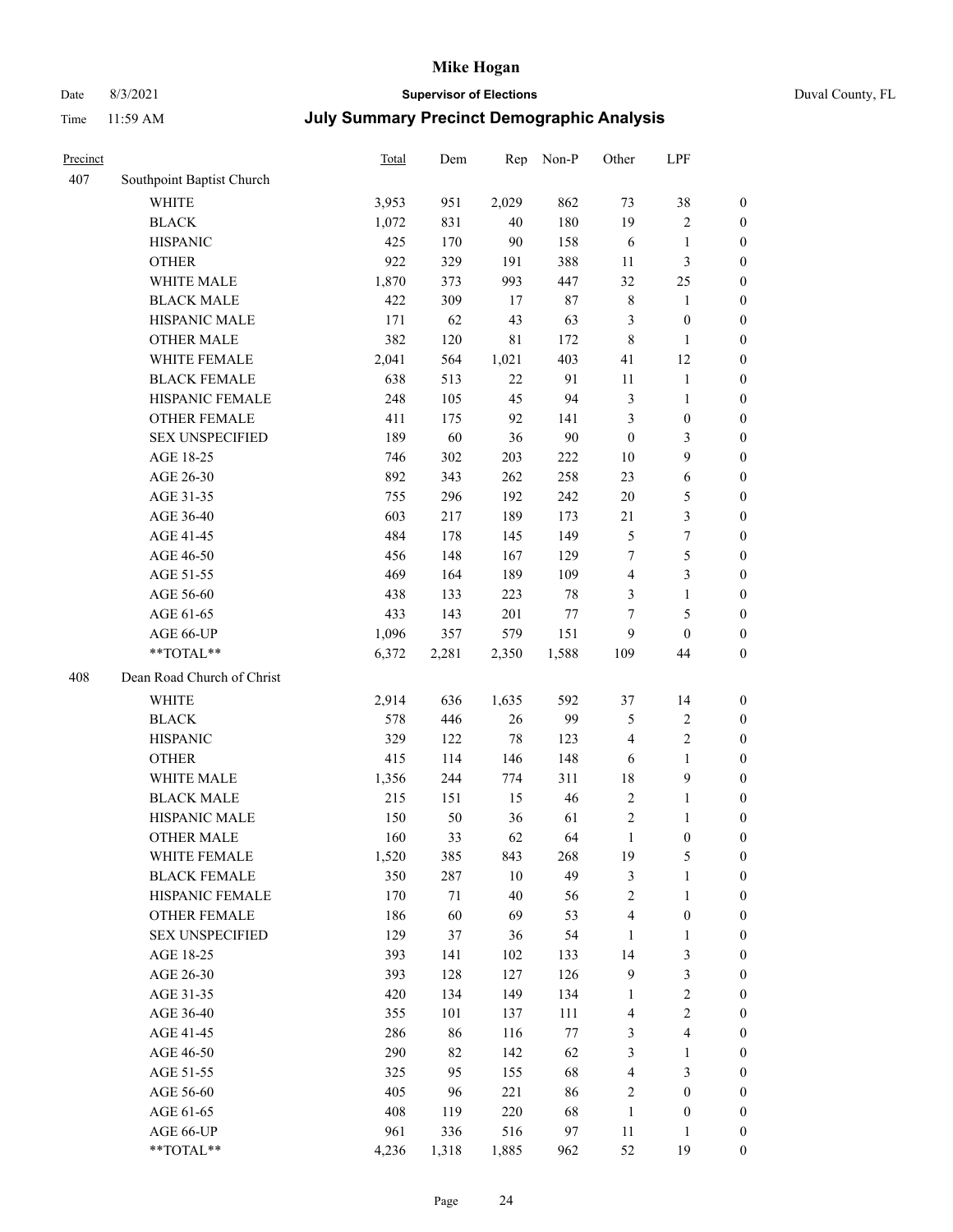# Date 8/3/2021 **Supervisor of Elections** Duval County, FL

| Precinct |                                        | Total | Dem    | Rep    | Non-P       | Other            | LPF                     |                  |
|----------|----------------------------------------|-------|--------|--------|-------------|------------------|-------------------------|------------------|
| 409      | Ramallah American Club of Jacksonville |       |        |        |             |                  |                         |                  |
|          | <b>WHITE</b>                           | 1,817 | 484    | 907    | 391         | 23               | 12                      | $\boldsymbol{0}$ |
|          | <b>BLACK</b>                           | 697   | 525    | 25     | 139         | $\,$ $\,$        | $\boldsymbol{0}$        | $\boldsymbol{0}$ |
|          | <b>HISPANIC</b>                        | 289   | 114    | 57     | 109         | 6                | $\mathfrak{Z}$          | $\boldsymbol{0}$ |
|          | <b>OTHER</b>                           | 399   | 106    | 102    | 183         | 6                | $\sqrt{2}$              | $\boldsymbol{0}$ |
|          | WHITE MALE                             | 823   | 190    | 423    | 194         | 10               | $\sqrt{6}$              | $\boldsymbol{0}$ |
|          | <b>BLACK MALE</b>                      | 276   | 194    | 13     | 66          | 3                | $\boldsymbol{0}$        | $\boldsymbol{0}$ |
|          | HISPANIC MALE                          | 110   | 41     | 26     | 41          | $\boldsymbol{0}$ | $\sqrt{2}$              | $\boldsymbol{0}$ |
|          | <b>OTHER MALE</b>                      | 157   | 43     | 44     | 65          | 3                | $\sqrt{2}$              | 0                |
|          | WHITE FEMALE                           | 975   | 289    | 477    | 191         | 13               | 5                       | 0                |
|          | <b>BLACK FEMALE</b>                    | 404   | 319    | 11     | 69          | 5                | $\boldsymbol{0}$        | $\boldsymbol{0}$ |
|          | HISPANIC FEMALE                        | 176   | $72\,$ | 29     | 68          | $\sqrt{6}$       | 1                       | $\boldsymbol{0}$ |
|          | OTHER FEMALE                           | 167   | 52     | 43     | $70\,$      | 2                | $\boldsymbol{0}$        | $\boldsymbol{0}$ |
|          | <b>SEX UNSPECIFIED</b>                 | 114   | 29     | 25     | 58          | $\mathbf{1}$     | $\mathbf{1}$            | $\boldsymbol{0}$ |
|          | AGE 18-25                              | 330   | 141    | 73     | 108         | 6                | $\sqrt{2}$              | $\boldsymbol{0}$ |
|          | AGE 26-30                              | 323   | 126    | 67     | 122         | 5                | $\mathfrak{Z}$          | $\boldsymbol{0}$ |
|          | AGE 31-35                              | 289   | 98     | $80\,$ | 97          | $\,$ $\,$        | $\sqrt{6}$              | $\boldsymbol{0}$ |
|          | AGE 36-40                              | 264   | $88\,$ | $80\,$ | $90\,$      | 4                | $\sqrt{2}$              | 0                |
|          | AGE 41-45                              | 225   | 90     | 57     | $70\,$      | 6                | $\sqrt{2}$              | 0                |
|          | AGE 46-50                              | 230   | 97     | 71     | 55          | 5                | $\sqrt{2}$              | 0                |
|          | AGE 51-55                              | 248   | 85     | 108    | 54          | $\mathbf{1}$     | $\boldsymbol{0}$        | $\boldsymbol{0}$ |
|          | AGE 56-60                              | 259   | 110    | 97     | 49          | 3                | $\boldsymbol{0}$        | $\boldsymbol{0}$ |
|          | AGE 61-65                              | 277   | $90\,$ | 124    | 61          | 2                | $\boldsymbol{0}$        | $\boldsymbol{0}$ |
|          | AGE 66-UP                              | 757   | 304    | 334    | 116         | 3                | $\boldsymbol{0}$        | 0                |
|          | **TOTAL**                              | 3,202 | 1,229  | 1,091  | 822         | 43               | 17                      | $\boldsymbol{0}$ |
| 410      | St. Barnabas Anglican Church           |       |        |        |             |                  |                         |                  |
|          | WHITE                                  | 2,511 | 609    | 1,250  | 589         | 48               | 15                      | $\boldsymbol{0}$ |
|          | <b>BLACK</b>                           | 881   | 656    | 49     | 164         | 11               | $\mathbf{1}$            | $\boldsymbol{0}$ |
|          | <b>HISPANIC</b>                        | 439   | 176    | 92     | 164         | $\boldsymbol{7}$ | $\boldsymbol{0}$        | $\overline{0}$   |
|          | <b>OTHER</b>                           | 768   | 209    | 237    | 313         | $\mathfrak{S}$   | $\overline{4}$          | $\boldsymbol{0}$ |
|          | WHITE MALE                             | 1,202 | 256    | 627    | 289         | $20\,$           | $10\,$                  | 0                |
|          | <b>BLACK MALE</b>                      | 368   | 263    | 25     | 74          | 5                | $\mathbf{1}$            | 0                |
|          | HISPANIC MALE                          | 205   | 70     | 47     | 84          | 4                | $\boldsymbol{0}$        | 0                |
|          | OTHER MALE                             | 319   | $80\,$ | 107    | 130         | $\mathbf{1}$     | $\mathbf{1}$            | $\boldsymbol{0}$ |
|          | WHITE FEMALE                           | 1,262 | 340    | 602    | 287         | $28\,$           | 5                       | $\boldsymbol{0}$ |
|          | <b>BLACK FEMALE</b>                    | 493   | 378    | 22     | $87\,$      | 6                | $\boldsymbol{0}$        | $\boldsymbol{0}$ |
|          | HISPANIC FEMALE                        | 221   | 99     | 42     | $77\,$      | 3                | $\boldsymbol{0}$        | $\overline{0}$   |
|          | <b>OTHER FEMALE</b>                    | 335   | 99     | 109    | 121         | 3                | $\mathfrak{Z}$          | $\overline{0}$   |
|          | <b>SEX UNSPECIFIED</b>                 | 194   | 65     | 47     | $8\sqrt{1}$ | $\mathbf{1}$     | $\boldsymbol{0}$        | $\overline{0}$   |
|          | AGE 18-25                              | 581   | 222    | 144    | 199         | 13               | $\mathfrak{Z}$          | 0                |
|          | AGE 26-30                              | 430   | 159    | 107    | 150         | 11               | $\mathfrak{Z}$          | 0                |
|          | AGE 31-35                              | 414   | 153    | 120    | 130         | 7                | $\overline{\mathbf{4}}$ | 0                |
|          | AGE 36-40                              | 399   | 146    | 115    | 127         | $\,$ 8 $\,$      | $\mathfrak{Z}$          | $\boldsymbol{0}$ |
|          | AGE 41-45                              | 330   | 112    | 97     | 115         | 4                | $\sqrt{2}$              | $\boldsymbol{0}$ |
|          | AGE 46-50                              | 365   | 123    | 133    | 100         | 6                | $\mathfrak{Z}$          | $\boldsymbol{0}$ |
|          | AGE 51-55                              | 396   | 139    | 154    | 98          | 5                | $\boldsymbol{0}$        | $\boldsymbol{0}$ |
|          | AGE 56-60                              | 427   | 135    | 188    | 99          | 5                | $\boldsymbol{0}$        | $\boldsymbol{0}$ |
|          | AGE 61-65                              | 412   | 138    | 178    | 88          | 7                | $\mathbf{1}$            | $\overline{0}$   |
|          | AGE 66-UP                              | 845   | 323    | 392    | 124         | 5                | $\mathbf{1}$            | $\overline{0}$   |
|          | **TOTAL**                              | 4,599 | 1,650  | 1,628  | 1,230       | 71               | 20                      | $\boldsymbol{0}$ |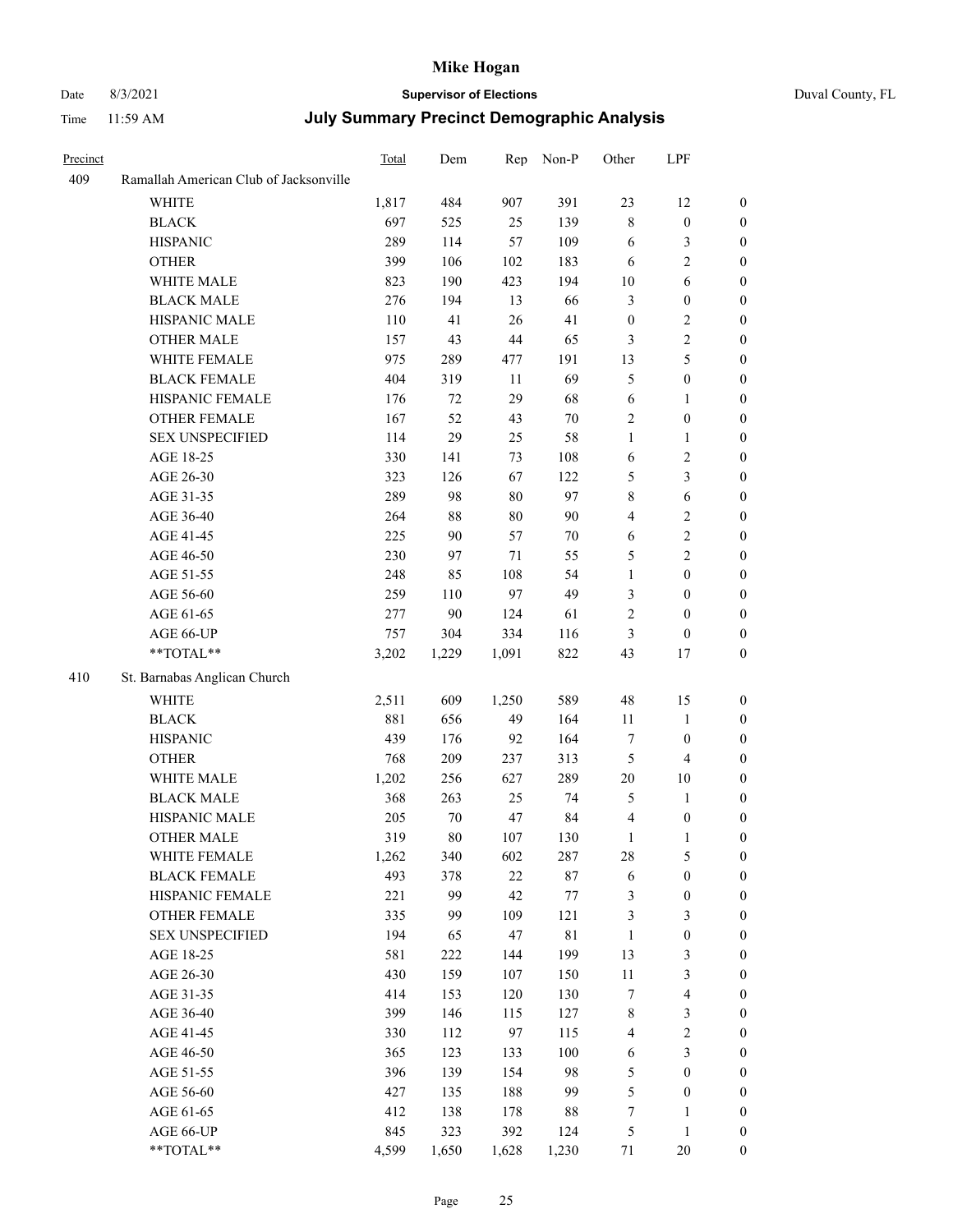# Date 8/3/2021 **Supervisor of Elections** Duval County, FL

| Precinct |                             | Total | Dem   | Rep    | Non-P       | Other                   | LPF                     |                  |
|----------|-----------------------------|-------|-------|--------|-------------|-------------------------|-------------------------|------------------|
| 411      | Windy Hill Community Center |       |       |        |             |                         |                         |                  |
|          | <b>WHITE</b>                | 3,058 | 732   | 1,456  | 796         | 55                      | 19                      | $\boldsymbol{0}$ |
|          | <b>BLACK</b>                | 772   | 570   | 36     | 156         | $10\,$                  | $\boldsymbol{0}$        | $\boldsymbol{0}$ |
|          | <b>HISPANIC</b>             | 716   | 295   | 139    | 270         | 10                      | $\sqrt{2}$              | $\boldsymbol{0}$ |
|          | <b>OTHER</b>                | 662   | 220   | 166    | 264         | 9                       | $\mathfrak{Z}$          | $\boldsymbol{0}$ |
|          | WHITE MALE                  | 1,461 | 278   | 757    | 387         | 27                      | 12                      | $\boldsymbol{0}$ |
|          | <b>BLACK MALE</b>           | 289   | 186   | 25     | 73          | 5                       | $\boldsymbol{0}$        | $\boldsymbol{0}$ |
|          | HISPANIC MALE               | 330   | 123   | 71     | 131         | 5                       | $\boldsymbol{0}$        | $\boldsymbol{0}$ |
|          | OTHER MALE                  | 267   | 83    | 79     | 99          | $\mathfrak{Z}$          | $\mathfrak{Z}$          | $\boldsymbol{0}$ |
|          | WHITE FEMALE                | 1,551 | 446   | 678    | 392         | $28\,$                  | $\boldsymbol{7}$        | $\boldsymbol{0}$ |
|          | <b>BLACK FEMALE</b>         | 475   | 380   | 11     | $80\,$      | $\overline{\mathbf{4}}$ | $\boldsymbol{0}$        | 0                |
|          | HISPANIC FEMALE             | 369   | 164   | 65     | 133         | 5                       | $\sqrt{2}$              | $\boldsymbol{0}$ |
|          | OTHER FEMALE                | 300   | 114   | 63     | 117         | 6                       | $\boldsymbol{0}$        | $\boldsymbol{0}$ |
|          | <b>SEX UNSPECIFIED</b>      | 166   | 43    | 48     | 74          | $\mathbf{1}$            | $\boldsymbol{0}$        | $\boldsymbol{0}$ |
|          | AGE 18-25                   | 664   | 256   | 156    | 236         | 12                      | $\overline{\mathbf{4}}$ | $\boldsymbol{0}$ |
|          | AGE 26-30                   | 672   | 207   | 199    | 238         | 22                      | 6                       | $\boldsymbol{0}$ |
|          | AGE 31-35                   | 637   | 227   | 188    | 207         | $11\,$                  | $\overline{\mathbf{4}}$ | $\boldsymbol{0}$ |
|          | AGE 36-40                   | 428   | 165   | 112    | 138         | 9                       | $\overline{\mathbf{4}}$ | $\boldsymbol{0}$ |
|          | AGE 41-45                   | 379   | 139   | 103    | 128         | 5                       | $\overline{\mathbf{4}}$ | $\boldsymbol{0}$ |
|          | AGE 46-50                   | 382   | 137   | 141    | 94          | $\boldsymbol{9}$        | $\mathbf{1}$            | $\boldsymbol{0}$ |
|          | AGE 51-55                   | 397   | 122   | 150    | 119         | 6                       | $\boldsymbol{0}$        | 0                |
|          | AGE 56-60                   | 465   | 164   | 179    | 117         | 5                       | $\boldsymbol{0}$        | $\boldsymbol{0}$ |
|          | AGE 61-65                   | 390   | 127   | 178    | $8\sqrt{1}$ | 3                       | 1                       | $\boldsymbol{0}$ |
|          | AGE 66-UP                   | 794   | 273   | 391    | 128         | $\mathfrak{2}$          | $\boldsymbol{0}$        | $\boldsymbol{0}$ |
|          | **TOTAL**                   | 5,208 | 1,817 | 1,797  | 1,486       | 84                      | 24                      | $\boldsymbol{0}$ |
| 412      | CrossRoad Church, UMC       |       |       |        |             |                         |                         |                  |
|          | <b>WHITE</b>                | 2,424 | 645   | 1,027  | 665         | 64                      | 23                      | $\boldsymbol{0}$ |
|          | <b>BLACK</b>                | 674   | 484   | 24     | 154         | $10\,$                  | $\sqrt{2}$              | $\boldsymbol{0}$ |
|          | <b>HISPANIC</b>             | 334   | 100   | 92     | 139         | 3                       | $\boldsymbol{0}$        | $\boldsymbol{0}$ |
|          | <b>OTHER</b>                | 458   | 162   | 85     | 197         | 13                      | $\mathbf{1}$            | $\boldsymbol{0}$ |
|          | WHITE MALE                  | 1,158 | 258   | 499    | 351         | 32                      | $18\,$                  | $\boldsymbol{0}$ |
|          | <b>BLACK MALE</b>           | 277   | 171   | 14     | 82          | $\,$ 8 $\,$             | $\sqrt{2}$              | $\boldsymbol{0}$ |
|          | HISPANIC MALE               | 161   | 40    | 51     | 68          | $\sqrt{2}$              | $\boldsymbol{0}$        | 0                |
|          | OTHER MALE                  | 183   | 54    | 36     | 86          | $\boldsymbol{7}$        | $\boldsymbol{0}$        | $\boldsymbol{0}$ |
|          | WHITE FEMALE                | 1,239 | 374   | 523    | 307         | $30\,$                  | $\mathfrak{S}$          | 0                |
|          | <b>BLACK FEMALE</b>         | 384   | 301   | 10     | $71\,$      | 2                       | $\boldsymbol{0}$        | $\overline{0}$   |
|          | HISPANIC FEMALE             | 166   | 58    | 40     | 67          | $\mathbf{1}$            | $\boldsymbol{0}$        | $\overline{0}$   |
|          | <b>OTHER FEMALE</b>         | 217   | 87    | 43     | $8\sqrt{1}$ | 5                       | $\mathbf{1}$            | 0                |
|          | <b>SEX UNSPECIFIED</b>      | 105   | 48    | 12     | 42          | 3                       | $\boldsymbol{0}$        | $\overline{0}$   |
|          | AGE 18-25                   | 704   | 265   | 189    | 222         | $22\,$                  | 6                       | 0                |
|          | AGE 26-30                   | 765   | 261   | 240    | 238         | 19                      | $\boldsymbol{7}$        | 0                |
|          | AGE 31-35                   | 475   | 162   | 134    | 164         | 12                      | $\mathfrak{Z}$          | 0                |
|          | AGE 36-40                   | 338   | 110   | 100    | 119         | $\overline{\mathbf{4}}$ | $\mathfrak{S}$          | 0                |
|          | AGE 41-45                   | 279   | 106   | $80\,$ | 85          | 7                       | $\mathbf{1}$            | 0                |
|          | AGE 46-50                   | 268   | 116   | 66     | 76          | 7                       | $\mathfrak{Z}$          | 0                |
|          | AGE 51-55                   | 261   | 94    | 98     | 62          | 6                       | $\mathbf{1}$            | $\boldsymbol{0}$ |
|          | AGE 56-60                   | 238   | 83    | 93     | 57          | 5                       | $\boldsymbol{0}$        | $\overline{0}$   |
|          | AGE 61-65                   | 189   | 65    | 75     | 47          | $\overline{c}$          | $\boldsymbol{0}$        | 0                |
|          | AGE 66-UP                   | 373   | 129   | 153    | 85          | 6                       | $\boldsymbol{0}$        | 0                |
|          | **TOTAL**                   | 3,890 | 1,391 | 1,228  | 1,155       | 90                      | 26                      | $\boldsymbol{0}$ |
|          |                             |       |       |        |             |                         |                         |                  |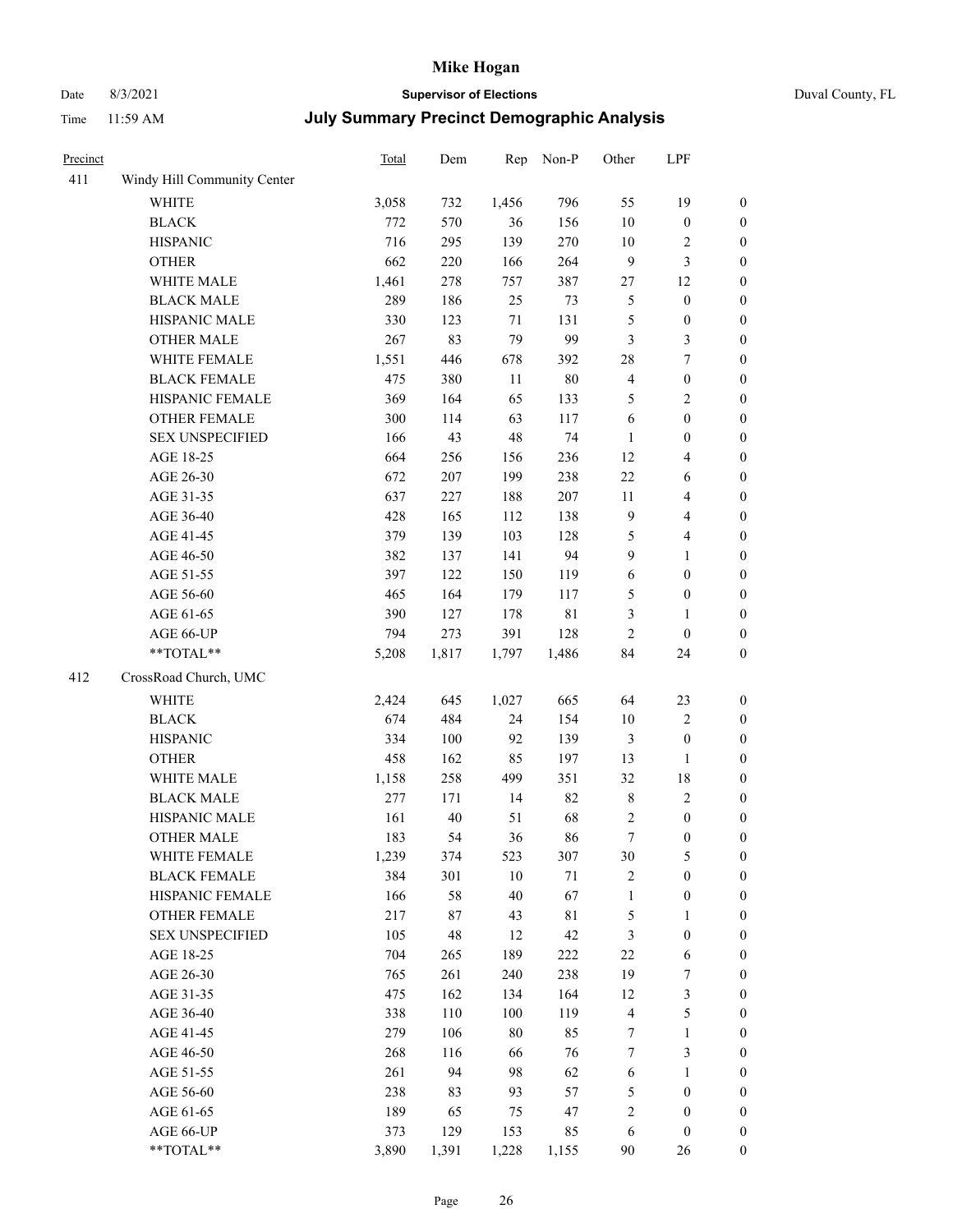# Date 8/3/2021 **Supervisor of Elections** Duval County, FL

| Precinct |                                    | <b>Total</b> | Dem    | Rep            | Non-P        | Other                   | LPF                     |                  |
|----------|------------------------------------|--------------|--------|----------------|--------------|-------------------------|-------------------------|------------------|
| 501      | <b>Balis Community Center</b>      |              |        |                |              |                         |                         |                  |
|          | <b>WHITE</b>                       | 2,723        | 873    | 1,222          | 569          | 42                      | 17                      | 0                |
|          | <b>BLACK</b>                       | 267          | 178    | 18             | 66           | $\overline{\mathbf{4}}$ | $\mathbf{1}$            | 0                |
|          | <b>HISPANIC</b>                    | 136          | 47     | 40             | $47\,$       | $\overline{c}$          | $\boldsymbol{0}$        | $\boldsymbol{0}$ |
|          | <b>OTHER</b>                       | 291          | 96     | 72             | 117          | 3                       | 3                       | $\boldsymbol{0}$ |
|          | WHITE MALE                         | 1,284        | 366    | 598            | 290          | 17                      | 13                      | $\boldsymbol{0}$ |
|          | <b>BLACK MALE</b>                  | 124          | 82     | 10             | 29           | 3                       | $\boldsymbol{0}$        | $\boldsymbol{0}$ |
|          | HISPANIC MALE                      | 68           | 24     | 19             | 25           | $\boldsymbol{0}$        | $\boldsymbol{0}$        | $\boldsymbol{0}$ |
|          | <b>OTHER MALE</b>                  | 111          | $28\,$ | 33             | 48           | $\mathbf{1}$            | $\mathbf{1}$            | $\boldsymbol{0}$ |
|          | WHITE FEMALE                       | 1,403        | 498    | 610            | 266          | 25                      | $\overline{\mathbf{4}}$ | $\boldsymbol{0}$ |
|          | <b>BLACK FEMALE</b>                | 140          | 94     | $\,$ 8 $\,$    | 36           | $\mathbf{1}$            | $\mathbf{1}$            | 0                |
|          | HISPANIC FEMALE                    | 67           | 23     | 21             | 21           | $\mathbf{2}$            | $\boldsymbol{0}$        | 0                |
|          | OTHER FEMALE                       | 129          | 53     | 32             | 43           | $\boldsymbol{0}$        | $\mathbf{1}$            | 0                |
|          | <b>SEX UNSPECIFIED</b>             | 91           | 26     | 21             | 41           | $\sqrt{2}$              | $\mathbf{1}$            | $\boldsymbol{0}$ |
|          | AGE 18-25                          | 311          | 124    | 89             | 85           | 11                      | $\sqrt{2}$              | $\boldsymbol{0}$ |
|          | AGE 26-30                          | 367          | 139    | 112            | 107          | 7                       | $\sqrt{2}$              | $\boldsymbol{0}$ |
|          | AGE 31-35                          | 394          | 147    | 120            | 115          | $\boldsymbol{7}$        | $\mathfrak s$           | $\boldsymbol{0}$ |
|          | AGE 36-40                          | 276          | 106    | 78             | 85           | 3                       | $\overline{\mathbf{4}}$ | $\boldsymbol{0}$ |
|          | AGE 41-45                          | 244          | 69     | 92             | 77           | $\overline{\mathbf{4}}$ | $\sqrt{2}$              | $\boldsymbol{0}$ |
|          | AGE 46-50                          | 254          | 78     | 108            | 60           | $\sqrt{6}$              | $\overline{2}$          | $\boldsymbol{0}$ |
|          | AGE 51-55                          | 241          | 69     | 114            | 55           | 2                       | $\mathbf{1}$            | $\boldsymbol{0}$ |
|          | AGE 56-60                          | 299          | 84     | 147            | 63           | 3                       | $\sqrt{2}$              | 0                |
|          | AGE 61-65                          | 283          | 104    | 125            | $48\,$       | 6                       | $\boldsymbol{0}$        | 0                |
|          | AGE 66-UP                          | 748          | 274    | 367            | 104          | $\mathfrak{2}$          | $\mathbf{1}$            | $\boldsymbol{0}$ |
|          | **TOTAL**                          | 3,417        | 1,194  | 1,352          | 799          | 51                      | $21\,$                  | $\boldsymbol{0}$ |
| 502      | St. Nicholas Park Christian Church |              |        |                |              |                         |                         |                  |
|          | <b>WHITE</b>                       | 1,001        | 297    | 494            | 190          | 13                      | $\boldsymbol{7}$        | $\boldsymbol{0}$ |
|          | <b>BLACK</b>                       | 64           | 42     | 6              | 16           | $\boldsymbol{0}$        | $\boldsymbol{0}$        | $\boldsymbol{0}$ |
|          | <b>HISPANIC</b>                    | 54           | 19     | 16             | 16           | 2                       | $\mathbf{1}$            | $\boldsymbol{0}$ |
|          | <b>OTHER</b>                       | 82           | 23     | 27             | $30\,$       | $\overline{c}$          | $\boldsymbol{0}$        | $\boldsymbol{0}$ |
|          | WHITE MALE                         | 445          | 121    | 217            | 97           | 5                       | $\mathfrak{S}$          | $\boldsymbol{0}$ |
|          | <b>BLACK MALE</b>                  | $27\,$       | 16     | $\sqrt{2}$     | $\mathbf{9}$ | $\boldsymbol{0}$        | $\boldsymbol{0}$        | $\boldsymbol{0}$ |
|          | HISPANIC MALE                      | 23           | 6      | $8\,$          | $\,$ 8 $\,$  | 1                       | $\boldsymbol{0}$        | 0                |
|          | OTHER MALE                         | 35           | 13     | 8              | 12           | 2                       | $\boldsymbol{0}$        | $\boldsymbol{0}$ |
|          | WHITE FEMALE                       | 541          | 172    | 269            | 90           | 8                       | 2                       | 0                |
|          | <b>BLACK FEMALE</b>                | 37           | 26     | $\overline{4}$ | 7            | $\boldsymbol{0}$        | $\boldsymbol{0}$        | $\overline{0}$   |
|          | HISPANIC FEMALE                    | 30           | 12     | $\,$ 8 $\,$    | $8\,$        | 1                       | 1                       | $\overline{0}$   |
|          | <b>OTHER FEMALE</b>                | 29           | 6      | 14             | 9            | $\boldsymbol{0}$        | $\boldsymbol{0}$        | $\overline{0}$   |
|          | <b>SEX UNSPECIFIED</b>             | 34           | 9      | 13             | 12           | $\boldsymbol{0}$        | $\boldsymbol{0}$        | 0                |
|          | AGE 18-25                          | 95           | 29     | 36             | $27\,$       | 3                       | $\boldsymbol{0}$        | $\theta$         |
|          | AGE 26-30                          | 143          | 51     | 60             | 29           | 3                       | $\boldsymbol{0}$        | 0                |
|          | AGE 31-35                          | 129          | 42     | 59             | 23           | $\overline{c}$          | $\mathfrak{Z}$          | 0                |
|          | AGE 36-40                          | 145          | 42     | 54             | 46           | $\mathbf{1}$            | $\sqrt{2}$              | 0                |
|          | AGE 41-45                          | 60           | 21     | 21             | 17           | $\mathbf{1}$            | $\boldsymbol{0}$        | 0                |
|          | AGE 46-50                          | 80           | 22     | 37             | $20\,$       | $\boldsymbol{0}$        | $\mathbf{1}$            | 0                |
|          | AGE 51-55                          | 88           | 33     | 42             | 13           | $\boldsymbol{0}$        | $\boldsymbol{0}$        | 0                |
|          | AGE 56-60                          | 98           | 27     | 49             | 17           | 4                       | 1                       | $\overline{0}$   |
|          | AGE 61-65                          | 107          | 22     | 66             | 17           | 2                       | $\boldsymbol{0}$        | $\overline{0}$   |
|          | AGE 66-UP                          | 256          | 92     | 119            | 43           | $\mathbf{1}$            | $\mathbf{1}$            | 0                |
|          | **TOTAL**                          | 1,201        | 381    | 543            | 252          | 17                      | 8                       | $\boldsymbol{0}$ |
|          |                                    |              |        |                |              |                         |                         |                  |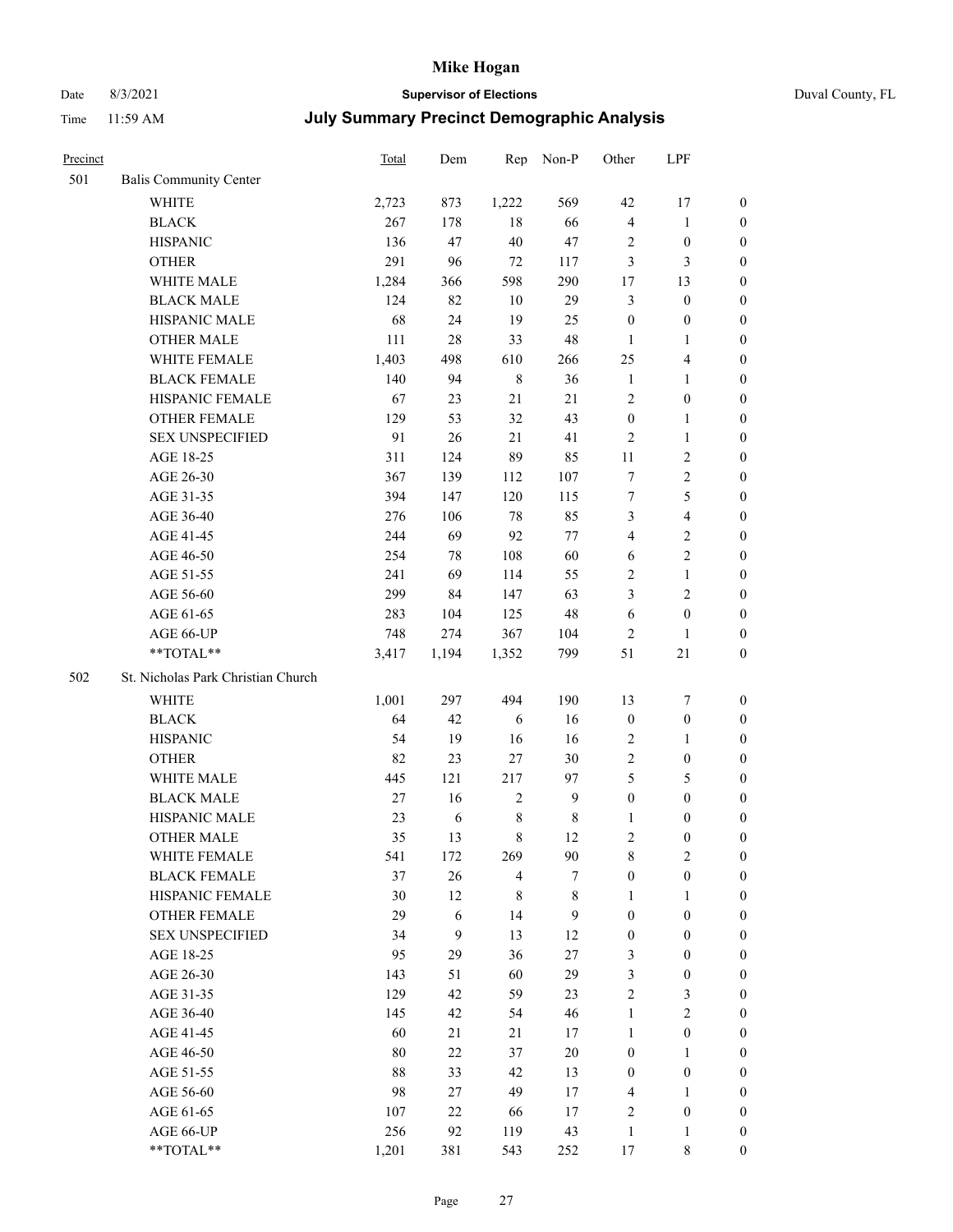# Date 8/3/2021 **Supervisor of Elections** Duval County, FL

| Precinct |                                   | Total | Dem         | Rep            | Non-P            | Other                   | LPF                     |                  |
|----------|-----------------------------------|-------|-------------|----------------|------------------|-------------------------|-------------------------|------------------|
| 503      | Jacksonville Community Church     |       |             |                |                  |                         |                         |                  |
|          | <b>WHITE</b>                      | 1,248 | 352         | 533            | 328              | $27\,$                  | $\,$ 8 $\,$             | 0                |
|          | <b>BLACK</b>                      | 967   | 729         | 37             | 193              | 7                       | $\mathbf{1}$            | 0                |
|          | <b>HISPANIC</b>                   | 342   | 145         | 65             | 127              | 5                       | $\boldsymbol{0}$        | $\boldsymbol{0}$ |
|          | <b>OTHER</b>                      | 302   | 117         | 59             | 119              | 5                       | $\sqrt{2}$              | $\boldsymbol{0}$ |
|          | WHITE MALE                        | 534   | 125         | 221            | 166              | 15                      | $\tau$                  | $\boldsymbol{0}$ |
|          | <b>BLACK MALE</b>                 | 401   | 284         | 21             | 92               | 4                       | $\boldsymbol{0}$        | $\boldsymbol{0}$ |
|          | HISPANIC MALE                     | 147   | 61          | 31             | 52               | 3                       | $\boldsymbol{0}$        | $\boldsymbol{0}$ |
|          | <b>OTHER MALE</b>                 | 124   | 42          | 40             | $40\,$           | $\boldsymbol{0}$        | $\overline{2}$          | $\boldsymbol{0}$ |
|          | WHITE FEMALE                      | 687   | 214         | 305            | 155              | 12                      | $\mathbf{1}$            | $\boldsymbol{0}$ |
|          | <b>BLACK FEMALE</b>               | 545   | 428         | 15             | 98               | 3                       | $\mathbf{1}$            | 0                |
|          | HISPANIC FEMALE                   | 189   | 83          | 34             | 70               | $\overline{c}$          | $\boldsymbol{0}$        | 0                |
|          | OTHER FEMALE                      | 115   | 57          | 14             | 40               | 4                       | $\boldsymbol{0}$        | 0                |
|          | <b>SEX UNSPECIFIED</b>            | 117   | 49          | 13             | 54               | $\mathbf{1}$            | $\boldsymbol{0}$        | $\boldsymbol{0}$ |
|          | AGE 18-25                         | 324   | 172         | 43             | 97               | $10\,$                  | $\sqrt{2}$              | $\boldsymbol{0}$ |
|          | AGE 26-30                         | 345   | 147         | 54             | 135              | 7                       | $\sqrt{2}$              | $\boldsymbol{0}$ |
|          | AGE 31-35                         | 316   | 151         | 44             | 110              | 7                       | $\overline{\mathbf{4}}$ | $\boldsymbol{0}$ |
|          | AGE 36-40                         | 257   | 118         | 51             | $8\sqrt{1}$      | $\boldsymbol{7}$        | $\boldsymbol{0}$        | $\boldsymbol{0}$ |
|          | AGE 41-45                         | 201   | 91          | 48             | 59               | 3                       | $\boldsymbol{0}$        | $\boldsymbol{0}$ |
|          | AGE 46-50                         | 184   | $88\,$      | 34             | 60               | $\mathbf{1}$            | $\mathbf{1}$            | $\boldsymbol{0}$ |
|          | AGE 51-55                         | 207   | 107         | 41             | 58               | $\mathbf{1}$            | $\boldsymbol{0}$        | 0                |
|          | AGE 56-60                         | 212   | 109         | 57             | 42               | $\overline{\mathbf{4}}$ | $\boldsymbol{0}$        | 0                |
|          | AGE 61-65                         | 209   | 113         | 62             | 31               | 2                       | $\mathbf{1}$            | 0                |
|          | AGE 66-UP                         | 604   | 247         | 260            | 94               | $\mathfrak{2}$          | $\mathbf{1}$            | $\boldsymbol{0}$ |
|          | **TOTAL**                         | 2,859 | 1,343       | 694            | 767              | 44                      | 11                      | $\boldsymbol{0}$ |
|          |                                   |       |             |                |                  |                         |                         |                  |
| 504      | Southside United Methodist Church |       |             |                |                  |                         |                         |                  |
|          | <b>WHITE</b>                      | 1,591 | 473         | 826            | 263              | 16                      | 13                      | $\boldsymbol{0}$ |
|          | <b>BLACK</b>                      | 64    | 49          | $\overline{4}$ | $10\,$           | $\mathbf{1}$            | $\boldsymbol{0}$        | $\boldsymbol{0}$ |
|          | <b>HISPANIC</b>                   | 51    | 13          | 19             | 19               | $\boldsymbol{0}$        | $\boldsymbol{0}$        | $\boldsymbol{0}$ |
|          | <b>OTHER</b>                      | 107   | 37          | 36             | 31               | $\sqrt{2}$              | $\mathbf{1}$            | $\boldsymbol{0}$ |
|          | WHITE MALE                        | 753   | 198         | 402            | 141              | 3                       | 9                       | $\boldsymbol{0}$ |
|          | <b>BLACK MALE</b>                 | 25    | 16          | $\sqrt{2}$     | $\boldsymbol{7}$ | $\boldsymbol{0}$        | $\boldsymbol{0}$        | $\boldsymbol{0}$ |
|          | HISPANIC MALE                     | 21    | $\,$ 8 $\,$ | $\mathfrak s$  | $8\,$            | $\boldsymbol{0}$        | $\boldsymbol{0}$        | 0                |
|          | <b>OTHER MALE</b>                 | 45    | 12          | 18             | 14               | $\boldsymbol{0}$        | $\mathbf{1}$            | 0                |
|          | WHITE FEMALE                      | 823   | 271         | 416            | 119              | 13                      | 4                       | 0                |
|          | <b>BLACK FEMALE</b>               | 36    | 31          | $\mathfrak{2}$ | $\mathbf{2}$     | $\mathbf{1}$            | $\boldsymbol{0}$        | $\overline{0}$   |
|          | HISPANIC FEMALE                   | 27    | 5           | 12             | $10\,$           | $\boldsymbol{0}$        | $\boldsymbol{0}$        | $\overline{0}$   |
|          | <b>OTHER FEMALE</b>               | 40    | 18          | 13             | 7                | 2                       | $\boldsymbol{0}$        | $\overline{0}$   |
|          | <b>SEX UNSPECIFIED</b>            | 43    | 13          | 15             | 15               | $\boldsymbol{0}$        | $\boldsymbol{0}$        | $\overline{0}$   |
|          | AGE 18-25                         | 155   | 47          | 66             | 33               | 9                       | $\boldsymbol{0}$        | $\theta$         |
|          | AGE 26-30                         | 127   | 37          | 58             | 27               | $\mathbf{1}$            | $\overline{\mathbf{4}}$ | 0                |
|          | AGE 31-35                         | 179   | 58          | 68             | 49               | $\mathbf{1}$            | $\mathfrak{Z}$          | 0                |
|          | AGE 36-40                         | 188   | 64          | 78             | 41               | 2                       | $\mathfrak{Z}$          | 0                |
|          | AGE 41-45                         | 167   | 55          | 76             | 32               | 3                       | $\mathbf{1}$            | 0                |
|          | AGE 46-50                         | 155   | 38          | 84             | 32               | $\boldsymbol{0}$        | $\mathbf{1}$            | 0                |
|          | AGE 51-55                         | 155   | 41          | 88             | 23               | $\mathbf{1}$            | $\mathbf{2}$            | 0                |
|          | AGE 56-60                         | 149   | 50          | 82             | 16               | $\mathbf{1}$            | $\boldsymbol{0}$        | $\overline{0}$   |
|          | AGE 61-65                         | 144   | 44          | 77             | $22\,$           | $\mathbf{1}$            | $\boldsymbol{0}$        | $\overline{0}$   |
|          | AGE 66-UP                         | 394   | 138         | 208            | 48               | $\boldsymbol{0}$        | $\boldsymbol{0}$        | $\boldsymbol{0}$ |
|          | **TOTAL**                         | 1,813 | 572         | 885            | 323              | 19                      | 14                      | $\boldsymbol{0}$ |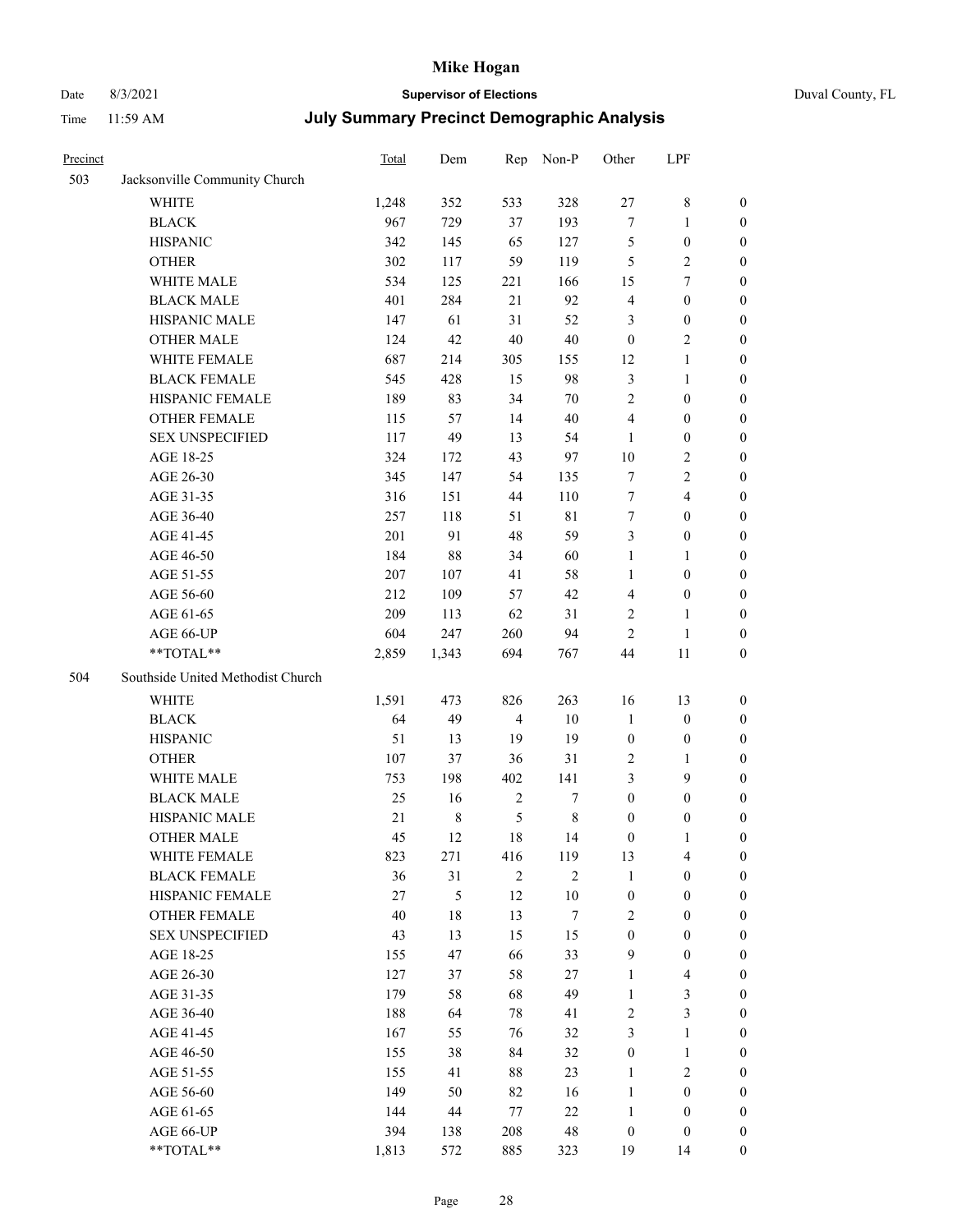#### Date 8/3/2021 **Supervisor of Elections** Duval County, FL

| Precinct |                                           | Total | Dem    | Rep              | Non-P          | Other            | LPF                     |                  |
|----------|-------------------------------------------|-------|--------|------------------|----------------|------------------|-------------------------|------------------|
| 505      | Saint Mark's Lutheran Church - ELCA       |       |        |                  |                |                  |                         |                  |
|          | WHITE                                     | 2,239 | 596    | 1,290            | 319            | 26               | $8\,$                   | $\boldsymbol{0}$ |
|          | <b>BLACK</b>                              | 20    | 8      | -1               | 11             | $\boldsymbol{0}$ | $\boldsymbol{0}$        | $\boldsymbol{0}$ |
|          | <b>HISPANIC</b>                           | 68    | 19     | 29               | 20             | $\boldsymbol{0}$ | $\boldsymbol{0}$        | 0                |
|          | <b>OTHER</b>                              | 140   | 50     | 40               | 48             | $\overline{c}$   | $\boldsymbol{0}$        | $\boldsymbol{0}$ |
|          | WHITE MALE                                | 1,042 | 232    | 624              | 171            | 8                | $\boldsymbol{7}$        | $\boldsymbol{0}$ |
|          | <b>BLACK MALE</b>                         | 13    | 5      | $\mathbf{1}$     | 7              | $\boldsymbol{0}$ | $\boldsymbol{0}$        | 0                |
|          | HISPANIC MALE                             | 35    | 11     | 15               | $\mathbf{9}$   | $\boldsymbol{0}$ | $\boldsymbol{0}$        | 0                |
|          | <b>OTHER MALE</b>                         | 58    | 19     | 19               | 20             | $\boldsymbol{0}$ | $\boldsymbol{0}$        | 0                |
|          | WHITE FEMALE                              | 1,174 | 359    | 653              | 143            | 18               | $\mathbf{1}$            | 0                |
|          | <b>BLACK FEMALE</b>                       | 7     | 3      | $\boldsymbol{0}$ | $\overline{4}$ | $\boldsymbol{0}$ | $\boldsymbol{0}$        | $\boldsymbol{0}$ |
|          | HISPANIC FEMALE                           | 31    | 8      | 13               | 10             | $\boldsymbol{0}$ | $\boldsymbol{0}$        | $\boldsymbol{0}$ |
|          | OTHER FEMALE                              | 63    | 26     | 16               | $20\,$         | $\mathbf{1}$     | $\boldsymbol{0}$        | 0                |
|          | <b>SEX UNSPECIFIED</b>                    | 44    | $10\,$ | 19               | 14             | $\mathbf{1}$     | $\boldsymbol{0}$        | $\boldsymbol{0}$ |
|          | AGE 18-25                                 | 242   | 59     | 130              | 44             | $\overline{9}$   | $\boldsymbol{0}$        | $\boldsymbol{0}$ |
|          | AGE 26-30                                 | 169   | 32     | 93               | 41             | $\overline{c}$   | $\mathbf{1}$            | $\boldsymbol{0}$ |
|          | AGE 31-35                                 | 219   | 67     | 112              | 36             | 3                | $\mathbf{1}$            | 0                |
|          | AGE 36-40                                 | 248   | 88     | 107              | 49             | $\mathbf{1}$     | $\mathfrak{Z}$          | 0                |
|          | AGE 41-45                                 | 200   | 36     | 98               | 60             | 4                | $\sqrt{2}$              | 0                |
|          | AGE 46-50                                 | 209   | 64     | 110              | 33             | 1                | $\mathbf{1}$            | 0                |
|          | AGE 51-55                                 | 214   | 58     | 121              | 33             | 2                | $\boldsymbol{0}$        | 0                |
|          | AGE 56-60                                 | 203   | 36     | 134              | 31             | $\overline{c}$   | $\boldsymbol{0}$        | $\boldsymbol{0}$ |
|          | AGE 61-65                                 | 196   | 46     | 125              | 23             | 2                | $\boldsymbol{0}$        | $\boldsymbol{0}$ |
|          | AGE 66-UP                                 | 567   | 187    | 330              | 48             | $\overline{c}$   | $\boldsymbol{0}$        | 0                |
|          | **TOTAL**                                 | 2,467 | 673    | 1,360            | 398            | 28               | $\,$ 8 $\,$             | $\boldsymbol{0}$ |
| 506      | St. John the Divine Greek Orthodox Church |       |        |                  |                |                  |                         |                  |
|          | WHITE                                     | 2,175 | 664    | 945              | 522            | 35               | $\mathbf{9}$            | $\boldsymbol{0}$ |
|          | <b>BLACK</b>                              | 1,347 | 1,064  | 47               | 223            | 12               | $\mathbf{1}$            | $\boldsymbol{0}$ |
|          | <b>HISPANIC</b>                           | 291   | 133    | 59               | 97             | $\overline{2}$   | $\boldsymbol{0}$        | 0                |
|          | <b>OTHER</b>                              | 405   | 141    | 103              | 152            | $\tau$           | $\mathfrak{2}$          | 0                |
|          | WHITE MALE                                | 1,001 | 260    | 466              | 255            | 12               | $\,$ 8 $\,$             | 0                |
|          | <b>BLACK MALE</b>                         | 530   | 396    | 22               | 107            | $\overline{4}$   | $\mathbf{1}$            | 0                |
|          | HISPANIC MALE                             | 139   | 60     | 38               | $40\,$         | 1                | $\boldsymbol{0}$        | 0                |
|          | <b>OTHER MALE</b>                         | 134   | 36     | 32               | 60             | 5                | $\mathbf{1}$            | $\boldsymbol{0}$ |
|          | WHITE FEMALE                              | 1,144 | 396    | 467              | 258            | $22\,$           | $\mathbf{1}$            | $\boldsymbol{0}$ |
|          | <b>BLACK FEMALE</b>                       | 789   | 649    | 23               | 109            | $\,$ $\,$        | $\boldsymbol{0}$        | $\overline{0}$   |
|          | HISPANIC FEMALE                           | 144   | 68     | $20\,$           | 55             | $\mathbf{1}$     | $\boldsymbol{0}$        | $\overline{0}$   |
|          | <b>OTHER FEMALE</b>                       | 185   | 74     | 54               | 54             | $\sqrt{2}$       | $\mathbf{1}$            | $\overline{0}$   |
|          | <b>SEX UNSPECIFIED</b>                    | 152   | 63     | 32               | 56             | $\mathbf{1}$     | $\boldsymbol{0}$        | 0                |
|          | AGE 18-25                                 | 448   | 218    | 78               | 136            | 14               | $\sqrt{2}$              | 0                |
|          | AGE 26-30                                 | 511   | 221    | $87\,$           | 190            | $\,$ 8 $\,$      | $\mathfrak s$           | 0                |
|          | AGE 31-35                                 | 455   | 216    | 89               | 133            | 13               | $\overline{\mathbf{4}}$ | $\boldsymbol{0}$ |
|          | AGE 36-40                                 | 387   | 195    | 88               | 103            | $\mathbf{1}$     | $\boldsymbol{0}$        | $\boldsymbol{0}$ |
|          | AGE 41-45                                 | 307   | 142    | 84               | $78\,$         | $\mathfrak{Z}$   | $\boldsymbol{0}$        | $\boldsymbol{0}$ |
|          | AGE 46-50                                 | 339   | 145    | 102              | $88\,$         | 3                | $\mathbf{1}$            | $\boldsymbol{0}$ |
|          | AGE 51-55                                 | 360   | 156    | 123              | $80\,$         | $\mathbf{1}$     | $\boldsymbol{0}$        | $\overline{0}$   |
|          | AGE 56-60                                 | 393   | 184    | 138              | 65             | 6                | $\boldsymbol{0}$        | $\overline{0}$   |
|          | AGE 61-65                                 | 345   | 193    | 115              | 35             | $\sqrt{2}$       | $\boldsymbol{0}$        | $\overline{0}$   |
|          | AGE 66-UP                                 | 673   | 332    | 250              | 86             | 5                | $\boldsymbol{0}$        | $\boldsymbol{0}$ |
|          | **TOTAL**                                 | 4,218 | 2,002  | 1,154            | 994            | 56               | 12                      | $\boldsymbol{0}$ |
|          |                                           |       |        |                  |                |                  |                         |                  |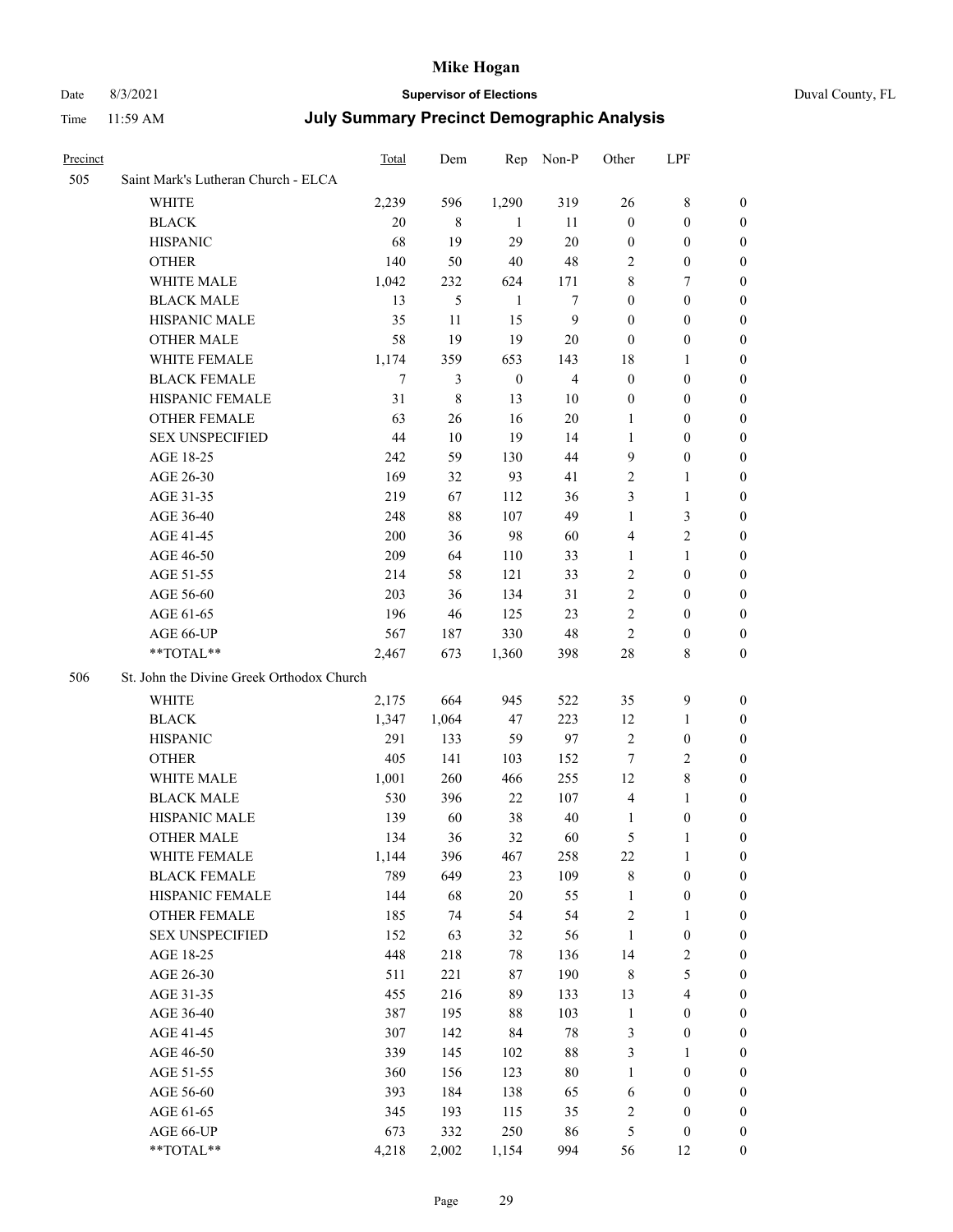# Date 8/3/2021 **Supervisor of Elections** Duval County, FL

| Precinct |                                 | Total | Dem    | Rep        | Non-P  | Other            | LPF                     |                  |
|----------|---------------------------------|-------|--------|------------|--------|------------------|-------------------------|------------------|
| 507      | Hendricks Avenue Baptist Church |       |        |            |        |                  |                         |                  |
|          | <b>WHITE</b>                    | 944   | 277    | 461        | 177    | 12               | 17                      | 0                |
|          | <b>BLACK</b>                    | 727   | 604    | 22         | 95     | 5                | $\mathbf{1}$            | 0                |
|          | <b>HISPANIC</b>                 | 75    | 37     | $\,8\,$    | 29     | $\mathbf{1}$     | $\boldsymbol{0}$        | $\boldsymbol{0}$ |
|          | <b>OTHER</b>                    | 158   | 46     | 45         | 61     | 4                | $\sqrt{2}$              | $\boldsymbol{0}$ |
|          | WHITE MALE                      | 432   | 95     | 237        | 84     | 8                | $8\,$                   | $\boldsymbol{0}$ |
|          | <b>BLACK MALE</b>               | 315   | 245    | 15         | 51     | 3                | 1                       | $\boldsymbol{0}$ |
|          | HISPANIC MALE                   | 35    | 14     | 6          | 15     | $\boldsymbol{0}$ | $\boldsymbol{0}$        | $\boldsymbol{0}$ |
|          | <b>OTHER MALE</b>               | 64    | 18     | 23         | 22     | $\mathbf{1}$     | $\boldsymbol{0}$        | $\boldsymbol{0}$ |
|          | WHITE FEMALE                    | 503   | 178    | 222        | $90\,$ | 4                | $\mathbf{9}$            | $\boldsymbol{0}$ |
|          | <b>BLACK FEMALE</b>             | 393   | 345    | $\tau$     | $40\,$ | $\mathbf{1}$     | $\boldsymbol{0}$        | $\boldsymbol{0}$ |
|          | HISPANIC FEMALE                 | 33    | $18\,$ | $\sqrt{2}$ | 12     | $\mathbf{1}$     | $\boldsymbol{0}$        | 0                |
|          | <b>OTHER FEMALE</b>             | 68    | 22     | 13         | $28\,$ | 3                | $\sqrt{2}$              | $\boldsymbol{0}$ |
|          | <b>SEX UNSPECIFIED</b>          | 61    | 29     | 11         | 20     | $\mathbf{1}$     | $\boldsymbol{0}$        | $\boldsymbol{0}$ |
|          | AGE 18-25                       | 182   | 85     | 34         | 52     | 6                | $\mathfrak{S}$          | $\boldsymbol{0}$ |
|          | AGE 26-30                       | 185   | 98     | 38         | 45     | 2                | $\sqrt{2}$              | $\boldsymbol{0}$ |
|          | AGE 31-35                       | 193   | 83     | 54         | 51     | 4                | $\mathbf{1}$            | $\boldsymbol{0}$ |
|          | AGE 36-40                       | 170   | 83     | 43         | 35     | 2                | 7                       | $\boldsymbol{0}$ |
|          | AGE 41-45                       | 140   | $71\,$ | 26         | $40\,$ | $\boldsymbol{0}$ | $\mathfrak{Z}$          | $\boldsymbol{0}$ |
|          | AGE 46-50                       | 129   | 54     | 58         | 16     | 1                | $\boldsymbol{0}$        | $\boldsymbol{0}$ |
|          | AGE 51-55                       | 133   | 66     | 42         | 21     | 4                | $\boldsymbol{0}$        | 0                |
|          | AGE 56-60                       | 196   | 97     | 56         | 41     | $\mathbf{1}$     | 1                       | 0                |
|          | AGE 61-65                       | 187   | 97     | 58         | 31     | $\mathbf{1}$     | $\boldsymbol{0}$        | 0                |
|          | AGE 66-UP                       | 389   | 230    | 127        | $30\,$ | $\mathbf{1}$     | 1                       | $\boldsymbol{0}$ |
|          | **TOTAL**                       | 1,904 | 964    | 536        | 362    | $22\,$           | $20\,$                  | $\boldsymbol{0}$ |
| 508      | San Jose Church of Christ       |       |        |            |        |                  |                         |                  |
|          | <b>WHITE</b>                    | 4,160 | 1,244  | 2,064      | 770    | 53               | 29                      | $\boldsymbol{0}$ |
|          | <b>BLACK</b>                    | 263   | 175    | 12         | 73     | 3                | $\boldsymbol{0}$        | $\boldsymbol{0}$ |
|          | <b>HISPANIC</b>                 | 276   | 98     | 79         | 96     | 3                | $\boldsymbol{0}$        | $\boldsymbol{0}$ |
|          | <b>OTHER</b>                    | 339   | 96     | 110        | 127    | 6                | $\boldsymbol{0}$        | $\boldsymbol{0}$ |
|          | WHITE MALE                      | 1,952 | 512    | 1,011      | 381    | 27               | 21                      | $\boldsymbol{0}$ |
|          | <b>BLACK MALE</b>               | 119   | 74     | $\tau$     | 38     | $\boldsymbol{0}$ | $\boldsymbol{0}$        | $\boldsymbol{0}$ |
|          | HISPANIC MALE                   | 125   | 37     | 41         | 47     | $\boldsymbol{0}$ | $\boldsymbol{0}$        | 0                |
|          | OTHER MALE                      | 133   | 33     | 48         | 52     | $\boldsymbol{0}$ | $\boldsymbol{0}$        | $\boldsymbol{0}$ |
|          | WHITE FEMALE                    | 2,171 | 722    | 1,037      | 379    | 26               | 7                       | 0                |
|          | <b>BLACK FEMALE</b>             | 141   | 99     | 5          | 34     | 3                | $\boldsymbol{0}$        | $\boldsymbol{0}$ |
|          | HISPANIC FEMALE                 | 145   | 61     | 35         | 46     | 3                | $\boldsymbol{0}$        | $\overline{0}$   |
|          | OTHER FEMALE                    | 154   | 52     | 47         | 49     | 6                | $\boldsymbol{0}$        | 0                |
|          | <b>SEX UNSPECIFIED</b>          | 98    | 23     | 34         | $40\,$ | $\boldsymbol{0}$ | $\mathbf{1}$            | 0                |
|          | AGE 18-25                       | 426   | 120    | 157        | 137    | 9                | $\mathfrak{Z}$          | 0                |
|          | AGE 26-30                       | 419   | 130    | 154        | 118    | 11               | $\sqrt{6}$              | 0                |
|          | AGE 31-35                       | 481   | 170    | 167        | 128    | $10\,$           | 6                       | 0                |
|          | AGE 36-40                       | 391   | 126    | 142        | 118    | $\sqrt{2}$       | $\mathfrak{Z}$          | 0                |
|          | AGE 41-45                       | 334   | 104    | 150        | $72\,$ | 6                | $\sqrt{2}$              | 0                |
|          | AGE 46-50                       | 363   | 114    | 140        | 97     | $\,$ 8 $\,$      | $\overline{\mathbf{4}}$ | 0                |
|          | AGE 51-55                       | 411   | 90     | 217        | 102    | $\mathbf{1}$     | $\mathbf{1}$            | 0                |
|          | AGE 56-60                       | 428   | 131    | 219        | $72\,$ | 4                | $\sqrt{2}$              | 0                |
|          | AGE 61-65                       | 466   | 150    | 246        | 64     | 6                | $\boldsymbol{0}$        | 0                |
|          | AGE 66-UP                       | 1,319 | 478    | 673        | 158    | 8                | $\sqrt{2}$              | 0                |
|          | **TOTAL**                       | 5,038 | 1,613  | 2,265      | 1,066  | 65               | 29                      | $\boldsymbol{0}$ |
|          |                                 |       |        |            |        |                  |                         |                  |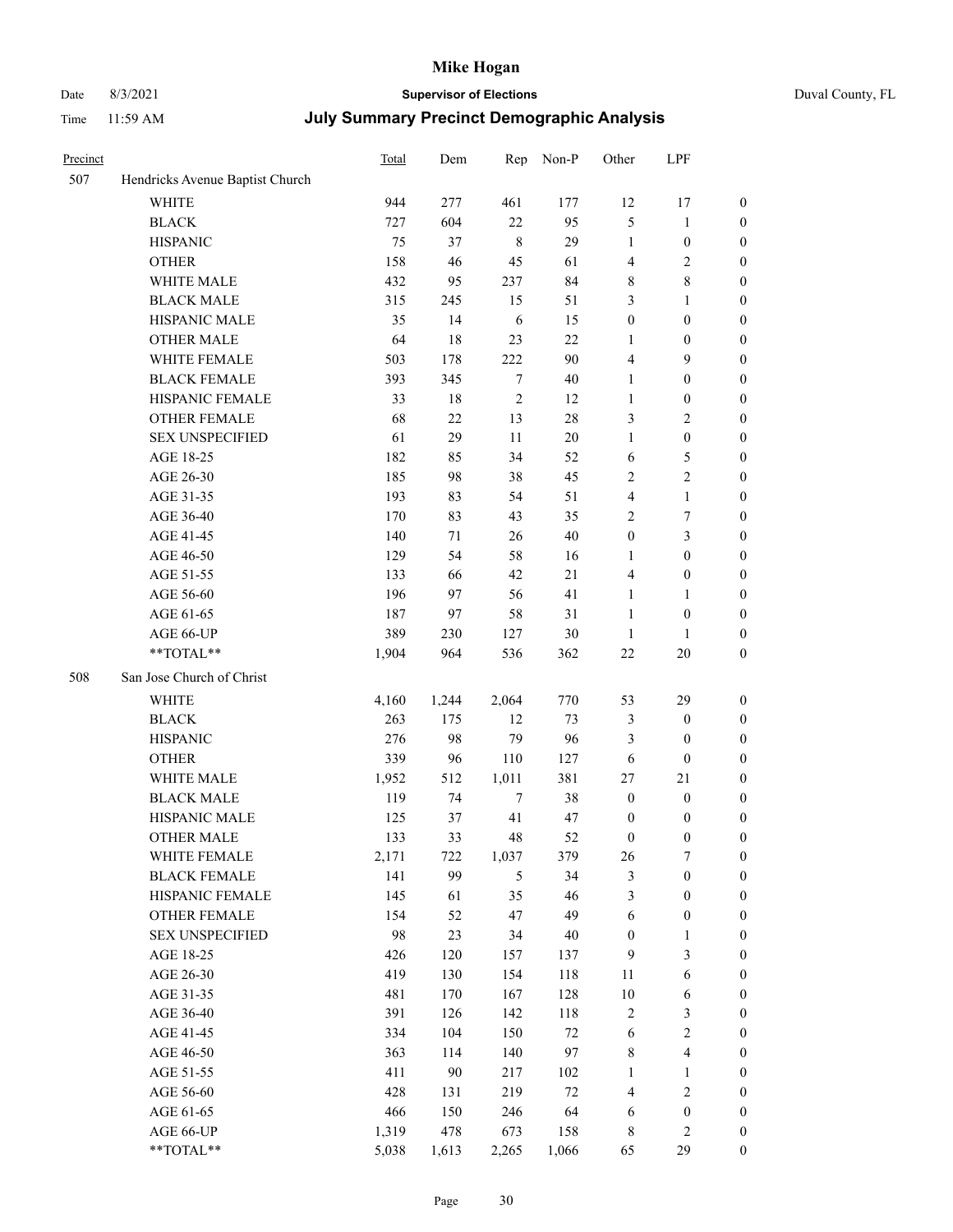# Date 8/3/2021 **Supervisor of Elections** Duval County, FL

| Precinct |                           | Total | Dem   | Rep            | Non-P   | Other            | LPF              |                  |
|----------|---------------------------|-------|-------|----------------|---------|------------------|------------------|------------------|
| 509      | Christ the Messiah Church |       |       |                |         |                  |                  |                  |
|          | <b>WHITE</b>              | 3,425 | 925   | 1,891          | 559     | 35               | 15               | 0                |
|          | <b>BLACK</b>              | 369   | 262   | 20             | 83      | 4                | $\boldsymbol{0}$ | 0                |
|          | <b>HISPANIC</b>           | 206   | 77    | 61             | 65      | 2                | $\mathbf{1}$     | $\boldsymbol{0}$ |
|          | <b>OTHER</b>              | 330   | 93    | 116            | 116     | 4                | $\mathbf{1}$     | $\boldsymbol{0}$ |
|          | WHITE MALE                | 1,577 | 363   | 912            | 283     | 11               | $\,$ 8 $\,$      | $\boldsymbol{0}$ |
|          | <b>BLACK MALE</b>         | 152   | 98    | 9              | 43      | $\overline{c}$   | $\boldsymbol{0}$ | $\boldsymbol{0}$ |
|          | HISPANIC MALE             | 90    | 32    | 29             | 29      | $\boldsymbol{0}$ | $\boldsymbol{0}$ | $\boldsymbol{0}$ |
|          | <b>OTHER MALE</b>         | 135   | 29    | 56             | 49      | $\mathbf{1}$     | $\boldsymbol{0}$ | $\boldsymbol{0}$ |
|          | WHITE FEMALE              | 1,815 | 555   | 963            | 268     | 24               | $\mathfrak s$    | $\boldsymbol{0}$ |
|          | <b>BLACK FEMALE</b>       | 212   | 161   | 11             | 38      | $\mathbf{2}$     | $\boldsymbol{0}$ | 0                |
|          | HISPANIC FEMALE           | 113   | 45    | 31             | 34      | $\mathbf{2}$     | $\mathbf{1}$     | 0                |
|          | OTHER FEMALE              | 143   | 56    | 46             | 40      | $\mathbf{1}$     | $\boldsymbol{0}$ | $\boldsymbol{0}$ |
|          | <b>SEX UNSPECIFIED</b>    | 93    | 18    | 31             | 39      | $\mathbf{2}$     | $\mathfrak{Z}$   | $\boldsymbol{0}$ |
|          | AGE 18-25                 | 387   | 129   | 138            | 107     | $11\,$           | $\sqrt{2}$       | $\boldsymbol{0}$ |
|          | AGE 26-30                 | 345   | 91    | 136            | 112     | 5                | $\mathbf{1}$     | $\boldsymbol{0}$ |
|          | AGE 31-35                 | 344   | 112   | 127            | 97      | 4                | $\overline{4}$   | $\boldsymbol{0}$ |
|          | AGE 36-40                 | 321   | 101   | 117            | 94      | 4                | $\mathfrak{S}$   | $\boldsymbol{0}$ |
|          | AGE 41-45                 | 303   | 93    | 120            | 85      | 3                | $\overline{c}$   | $\boldsymbol{0}$ |
|          | AGE 46-50                 | 314   | 114   | 133            | 62      | 5                | $\boldsymbol{0}$ | $\boldsymbol{0}$ |
|          | AGE 51-55                 | 335   | 97    | 168            | 66      | $\mathbf{2}$     | $\sqrt{2}$       | $\boldsymbol{0}$ |
|          | AGE 56-60                 | 328   | 95    | 188            | 44      | $\mathbf{1}$     | $\boldsymbol{0}$ | 0                |
|          | AGE 61-65                 | 384   | 127   | 211            | 45      | $\mathbf{1}$     | $\boldsymbol{0}$ | $\boldsymbol{0}$ |
|          | AGE 66-UP                 | 1,269 | 398   | 750            | 111     | 9                | $\mathbf{1}$     | $\boldsymbol{0}$ |
|          | $**TOTAL**$               | 4,330 | 1,357 | 2,088          | 823     | 45               | 17               | $\boldsymbol{0}$ |
| 510      | Wayman Chapel AME Church  |       |       |                |         |                  |                  |                  |
|          | <b>WHITE</b>              | 2,690 | 713   | 1,421          | 503     | $30\,$           | 23               | $\boldsymbol{0}$ |
|          | <b>BLACK</b>              | 422   | 302   | $20\,$         | 93      | 5                | $\sqrt{2}$       | $\boldsymbol{0}$ |
|          | <b>HISPANIC</b>           | 220   | 89    | 49             | 78      | 3                | $\mathbf{1}$     | $\boldsymbol{0}$ |
|          | <b>OTHER</b>              | 264   | 62    | 96             | 100     | 5                | $\mathbf{1}$     | $\boldsymbol{0}$ |
|          | WHITE MALE                | 1,256 | 277   | 693            | 256     | 17               | 13               | $\boldsymbol{0}$ |
|          | <b>BLACK MALE</b>         | 170   | 112   | $\overline{9}$ | 45      | $\overline{4}$   | $\boldsymbol{0}$ | $\boldsymbol{0}$ |
|          | HISPANIC MALE             | 111   | 40    | 26             | 42      | 2                | 1                | 0                |
|          | <b>OTHER MALE</b>         | 96    | 20    | 42             | 32      | $\overline{c}$   | $\boldsymbol{0}$ | $\boldsymbol{0}$ |
|          | WHITE FEMALE              | 1,412 | 431   | 720            | 238     | 13               | 10               | 0                |
|          | <b>BLACK FEMALE</b>       | 249   | 187   | 11             | 48      | 1                | $\sqrt{2}$       | 0                |
|          | HISPANIC FEMALE           | 105   | 46    | 23             | 35      | $\mathbf{1}$     | $\boldsymbol{0}$ | $\overline{0}$   |
|          | OTHER FEMALE              | 119   | 28    | 41             | 46      | 3                | $\mathbf{1}$     | $\overline{0}$   |
|          | <b>SEX UNSPECIFIED</b>    | 78    | 25    | 21             | 32      | $\boldsymbol{0}$ | $\boldsymbol{0}$ | 0                |
|          | AGE 18-25                 | 344   | 100   | 125            | 106     | 8                | $\mathfrak s$    | 0                |
|          | AGE 26-30                 | 328   | 119   | 106            | 97      | 3                | 3                | 0                |
|          | AGE 31-35                 | 344   | 124   | 107            | 104     | 5                | $\overline{4}$   | 0                |
|          | AGE 36-40                 | 246   | 76    | 82             | 80      | 5                | $\mathfrak{Z}$   | 0                |
|          | AGE 41-45                 | 227   | 67    | 79             | 73      | 4                | $\overline{4}$   | 0                |
|          | AGE 46-50                 | 239   | 67    | 90             | $77 \,$ | 2                | $\mathfrak{Z}$   | 0                |
|          | AGE 51-55                 | 246   | 87    | 103            | 50      | 3                | 3                | 0                |
|          | AGE 56-60                 | 316   | 100   | 165            | 46      | 4                | 1                | 0                |
|          | AGE 61-65                 | 362   | 105   | 210            | 42      | 5                | $\boldsymbol{0}$ | 0                |
|          | AGE 66-UP                 | 944   | 321   | 519            | 99      | 4                | $\mathbf{1}$     | 0                |
|          | **TOTAL**                 | 3,596 | 1,166 | 1,586          | 774     | 43               | 27               | $\boldsymbol{0}$ |
|          |                           |       |       |                |         |                  |                  |                  |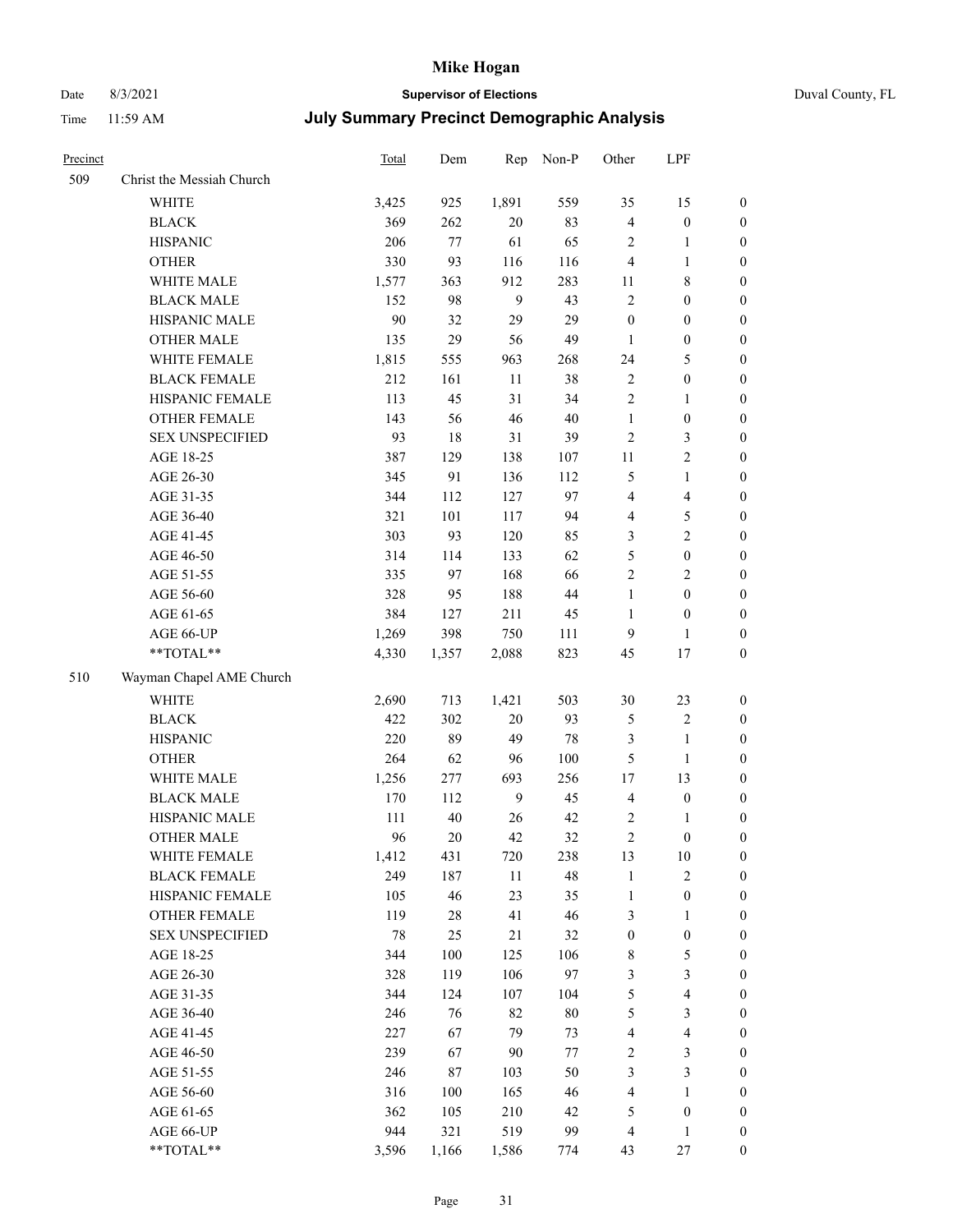# Date 8/3/2021 **Supervisor of Elections** Duval County, FL

| Precinct |                              | Total | Dem    | Rep    | Non-P  | Other            | LPF              |                  |
|----------|------------------------------|-------|--------|--------|--------|------------------|------------------|------------------|
| 511      | Cuba Hunter Community Center |       |        |        |        |                  |                  |                  |
|          | <b>WHITE</b>                 | 1,826 | 553    | 847    | 385    | 34               | $\boldsymbol{7}$ | 0                |
|          | <b>BLACK</b>                 | 808   | 642    | 36     | 126    | 4                | $\boldsymbol{0}$ | $\boldsymbol{0}$ |
|          | <b>HISPANIC</b>              | 280   | 113    | 59     | 104    | $\mathbf{1}$     | 3                | $\boldsymbol{0}$ |
|          | <b>OTHER</b>                 | 355   | 102    | 109    | 138    | 5                | $\mathbf{1}$     | $\boldsymbol{0}$ |
|          | WHITE MALE                   | 838   | 220    | 413    | 188    | 14               | $\mathfrak{Z}$   | $\boldsymbol{0}$ |
|          | <b>BLACK MALE</b>            | 361   | 272    | 18     | 69     | $\overline{c}$   | $\boldsymbol{0}$ | $\boldsymbol{0}$ |
|          | HISPANIC MALE                | 113   | $40\,$ | 29     | $40\,$ | $\mathbf{1}$     | 3                | $\boldsymbol{0}$ |
|          | <b>OTHER MALE</b>            | 147   | 45     | 47     | 54     | $\mathbf{1}$     | $\boldsymbol{0}$ | $\boldsymbol{0}$ |
|          | WHITE FEMALE                 | 962   | 322    | 424    | 192    | $20\,$           | $\overline{4}$   | $\boldsymbol{0}$ |
|          | <b>BLACK FEMALE</b>          | 439   | 365    | 17     | 55     | $\overline{c}$   | $\boldsymbol{0}$ | $\boldsymbol{0}$ |
|          | HISPANIC FEMALE              | 156   | $70\,$ | 28     | 58     | $\boldsymbol{0}$ | $\boldsymbol{0}$ | $\boldsymbol{0}$ |
|          | <b>OTHER FEMALE</b>          | 144   | 41     | 47     | 54     | 2                | $\boldsymbol{0}$ | $\boldsymbol{0}$ |
|          | <b>SEX UNSPECIFIED</b>       | 108   | 35     | $28\,$ | 42     | $\overline{c}$   | $\mathbf{1}$     | $\boldsymbol{0}$ |
|          | AGE 18-25                    | 292   | 139    | 56     | $88\,$ | $\,$ $\,$        | $\mathbf{1}$     | $\boldsymbol{0}$ |
|          | AGE 26-30                    | 285   | 114    | 55     | 103    | $11\,$           | $\sqrt{2}$       | $\boldsymbol{0}$ |
|          | AGE 31-35                    | 297   | 110    | 87     | 96     | 3                | $\mathbf{1}$     | $\boldsymbol{0}$ |
|          | AGE 36-40                    | 260   | 101    | 85     | 71     | $\mathbf{1}$     | $\sqrt{2}$       | $\boldsymbol{0}$ |
|          | AGE 41-45                    | 218   | $80\,$ | 62     | 73     | $\mathbf{1}$     | $\sqrt{2}$       | $\boldsymbol{0}$ |
|          | AGE 46-50                    | 247   | 102    | 68     | $70\,$ | 5                | $\overline{c}$   | $\boldsymbol{0}$ |
|          | AGE 51-55                    | 246   | 107    | 84     | 52     | $\overline{c}$   | $\mathbf{1}$     | $\boldsymbol{0}$ |
|          | AGE 56-60                    | 357   | 150    | 137    | 65     | 5                | $\boldsymbol{0}$ | 0                |
|          | AGE 61-65                    | 335   | 148    | 126    | 56     | 5                | $\boldsymbol{0}$ | $\boldsymbol{0}$ |
|          | AGE 66-UP                    | 732   | 359    | 291    | 79     | 3                | $\boldsymbol{0}$ | $\boldsymbol{0}$ |
|          | **TOTAL**                    | 3,269 | 1,410  | 1,051  | 753    | 44               | 11               | $\boldsymbol{0}$ |
| 512      | Community Hospice of NE FL   |       |        |        |        |                  |                  |                  |
|          | <b>WHITE</b>                 | 2,896 | 776    | 1,386  | 664    | 52               | 18               | $\boldsymbol{0}$ |
|          | <b>BLACK</b>                 | 1,151 | 865    | 32     | 240    | 13               | $\mathbf{1}$     | $\boldsymbol{0}$ |
|          | <b>HISPANIC</b>              | 490   | 207    | 109    | 167    | 7                | $\boldsymbol{0}$ | $\boldsymbol{0}$ |
|          | <b>OTHER</b>                 | 591   | 189    | 161    | 231    | 9                | $\mathbf{1}$     | $\boldsymbol{0}$ |
|          | WHITE MALE                   | 1,293 | 285    | 637    | 333    | 24               | 14               | $\boldsymbol{0}$ |
|          | <b>BLACK MALE</b>            | 433   | 298    | 12     | 113    | $\mathbf{9}$     | $\mathbf{1}$     | $\boldsymbol{0}$ |
|          | HISPANIC MALE                | 213   | 83     | 54     | 73     | 3                | $\boldsymbol{0}$ | 0                |
|          | <b>OTHER MALE</b>            | 221   | 68     | 60     | 89     | 4                | $\boldsymbol{0}$ | $\boldsymbol{0}$ |
|          | WHITE FEMALE                 | 1,571 | 479    | 739    | 321    | 28               | 4                | 0                |
|          | <b>BLACK FEMALE</b>          | 700   | 555    | 20     | 121    | 4                | $\boldsymbol{0}$ | $\boldsymbol{0}$ |
|          | HISPANIC FEMALE              | 265   | 118    | 52     | 91     | 4                | $\boldsymbol{0}$ | $\overline{0}$   |
|          | <b>OTHER FEMALE</b>          | 266   | 93     | 78     | $90\,$ | 4                | $\mathbf{1}$     | $\overline{0}$   |
|          | <b>SEX UNSPECIFIED</b>       | 166   | 58     | 36     | 71     | $\mathbf{1}$     | $\boldsymbol{0}$ | 0                |
|          | AGE 18-25                    | 553   | 224    | 125    | 189    | 12               | $\mathfrak{Z}$   | 0                |
|          | AGE 26-30                    | 570   | 224    | 137    | 192    | 13               | $\overline{4}$   | 0                |
|          | AGE 31-35                    | 524   | 242    | 116    | 153    | 9                | $\overline{4}$   | 0                |
|          | AGE 36-40                    | 481   | 204    | 120    | 152    | 3                | $\sqrt{2}$       | 0                |
|          | AGE 41-45                    | 393   | 151    | 107    | 126    | 6                | $\mathfrak{Z}$   | 0                |
|          | AGE 46-50                    | 363   | 145    | 111    | 102    | 5                | $\boldsymbol{0}$ | 0                |
|          | AGE 51-55                    | 356   | 138    | 138    | 76     | 3                | 1                | 0                |
|          | AGE 56-60                    | 439   | 153    | 184    | 89     | 13               | $\boldsymbol{0}$ | 0                |
|          | AGE 61-65                    | 429   | 177    | 169    | 76     | 6                | 1                | 0                |
|          | AGE 66-UP                    | 1,020 | 379    | 481    | 147    | 11               | $\sqrt{2}$       | 0                |
|          | **TOTAL**                    | 5,128 | 2,037  | 1,688  | 1,302  | 81               | 20               | $\boldsymbol{0}$ |
|          |                              |       |        |        |        |                  |                  |                  |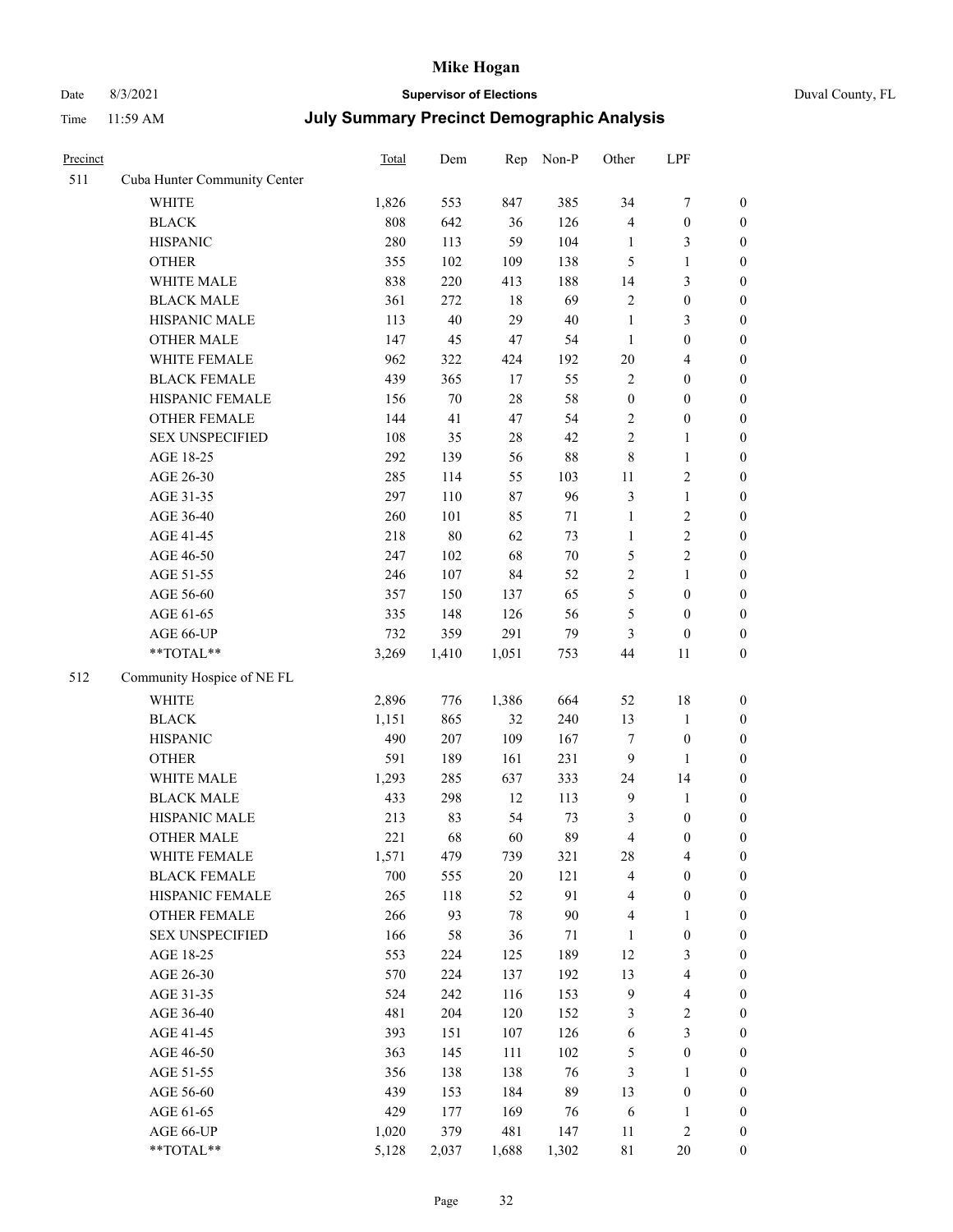# Date 8/3/2021 **Supervisor of Elections** Duval County, FL

| Precinct |                                     | <b>Total</b> | Dem       | Rep            | Non-P        | Other                            | LPF                              |                                    |
|----------|-------------------------------------|--------------|-----------|----------------|--------------|----------------------------------|----------------------------------|------------------------------------|
| 513      | Englewood Baptist Church            |              |           |                |              |                                  |                                  |                                    |
|          | <b>WHITE</b>                        | 1,472        | 393       | 746            | 315          | 13                               | $\mathfrak{S}$                   | 0                                  |
|          | <b>BLACK</b>                        | 538          | 416       | 26             | 91           | 4                                | $\mathbf{1}$                     | 0                                  |
|          | <b>HISPANIC</b>                     | 238          | 100       | 58             | $77\,$       | 3                                | $\boldsymbol{0}$                 | $\boldsymbol{0}$                   |
|          | <b>OTHER</b>                        | 383          | 86        | 116            | 177          | 3                                | 1                                | $\boldsymbol{0}$                   |
|          | WHITE MALE                          | 675          | 151       | 353            | 164          | 4                                | $\mathfrak{Z}$                   | $\boldsymbol{0}$                   |
|          | <b>BLACK MALE</b>                   | 255          | 184       | 17             | 50           | 3                                | $\mathbf{1}$                     | $\boldsymbol{0}$                   |
|          | HISPANIC MALE                       | 114          | 43        | 32             | 37           | 2                                | $\boldsymbol{0}$                 | $\boldsymbol{0}$                   |
|          | <b>OTHER MALE</b>                   | 163          | 33        | 58             | $71\,$       | $\mathbf{1}$                     | $\boldsymbol{0}$                 | $\boldsymbol{0}$                   |
|          | WHITE FEMALE                        | 768          | 235       | 379            | 143          | 9                                | $\overline{2}$                   | $\boldsymbol{0}$                   |
|          | <b>BLACK FEMALE</b>                 | 276          | 225       | $\overline{9}$ | 41           | $\mathbf{1}$                     | $\boldsymbol{0}$                 | $\boldsymbol{0}$                   |
|          | HISPANIC FEMALE                     | 111          | 50        | 24             | 37           | $\boldsymbol{0}$                 | $\boldsymbol{0}$                 | 0                                  |
|          | <b>OTHER FEMALE</b>                 | 142          | 38        | 41             | 61           | $\mathbf{1}$                     | $\mathbf{1}$                     | $\boldsymbol{0}$                   |
|          | <b>SEX UNSPECIFIED</b>              | 127          | 36        | 33             | 56           | $\overline{2}$                   | $\boldsymbol{0}$                 | $\boldsymbol{0}$                   |
|          | AGE 18-25                           | 245          | 103       | 55             | $8\sqrt{1}$  | 6                                | $\boldsymbol{0}$                 | $\boldsymbol{0}$                   |
|          | AGE 26-30                           | 211          | 78        | 49             | 79           | 2                                | $\mathfrak{Z}$                   | $\boldsymbol{0}$                   |
|          | AGE 31-35                           | 244          | 91        | 74             | 73           | 4                                | $\sqrt{2}$                       | $\boldsymbol{0}$                   |
|          | AGE 36-40                           | 186          | 62        | 60             | 57           | 6                                | $\mathbf{1}$                     | $\boldsymbol{0}$                   |
|          | AGE 41-45                           | 207          | 64        | 75             | 68           | $\boldsymbol{0}$                 | $\boldsymbol{0}$                 | $\boldsymbol{0}$                   |
|          | AGE 46-50                           | 215          | 76        | 67             | 69           | 2                                | 1                                | $\boldsymbol{0}$                   |
|          | AGE 51-55                           | 217          | 81        | 79             | 57           | $\boldsymbol{0}$                 | $\boldsymbol{0}$                 | 0                                  |
|          | AGE 56-60                           | 254          | 105       | 100            | 48           | 1                                | $\boldsymbol{0}$                 | 0                                  |
|          | AGE 61-65                           | 234          | 85        | 99             | 50           | $\boldsymbol{0}$                 | $\boldsymbol{0}$                 | 0                                  |
|          | AGE 66-UP                           | 618          | 250       | 288            | $78\,$       | $\overline{2}$                   | $\boldsymbol{0}$                 | $\boldsymbol{0}$                   |
|          | **TOTAL**                           | 2,631        | 995       | 946            | 660          | 23                               | $\tau$                           | $\boldsymbol{0}$                   |
| 601      | Italian American Club               |              |           |                |              |                                  |                                  |                                    |
|          | <b>WHITE</b>                        |              |           |                | 486          |                                  |                                  |                                    |
|          |                                     | 3,065        | 562<br>88 | 1,966          |              | 35                               | 16                               | $\boldsymbol{0}$                   |
|          | <b>BLACK</b>                        | 134          |           | 16             | $27\,$       | 3                                | $\boldsymbol{0}$                 | $\boldsymbol{0}$                   |
|          | <b>HISPANIC</b>                     | 130          | 28        | 66             | 33           | 3                                | $\boldsymbol{0}$                 | $\boldsymbol{0}$                   |
|          | <b>OTHER</b><br>WHITE MALE          | 222          | 46        | 107            | 61           | 6                                | $\mathfrak{2}$                   | $\boldsymbol{0}$                   |
|          |                                     | 1,505        | 223       | 985            | 267          | 19                               | 11                               | $\boldsymbol{0}$                   |
|          | <b>BLACK MALE</b><br>HISPANIC MALE  | 60           | 31        | $10\,$         | 16           | 3                                | $\boldsymbol{0}$                 | $\boldsymbol{0}$                   |
|          | <b>OTHER MALE</b>                   | 66<br>81     | 13<br>18  | 35<br>40       | 16<br>$20\,$ | $\overline{c}$<br>$\mathbf{1}$   | $\boldsymbol{0}$<br>$\mathbf{2}$ | 0                                  |
|          |                                     |              |           |                |              |                                  |                                  | $\boldsymbol{0}$                   |
|          | WHITE FEMALE<br><b>BLACK FEMALE</b> | 1,531        | 335       | 963            | 213          | 16                               | 4<br>$\boldsymbol{0}$            | 0                                  |
|          | HISPANIC FEMALE                     | 73<br>61     | 57<br>13  | 5<br>31        | 11<br>16     | $\boldsymbol{0}$<br>$\mathbf{1}$ | $\boldsymbol{0}$                 | $\boldsymbol{0}$<br>$\overline{0}$ |
|          | OTHER FEMALE                        |              | 24        | 57             | 25           |                                  | $\boldsymbol{0}$                 | $\overline{0}$                     |
|          | <b>SEX UNSPECIFIED</b>              | 111<br>63    | 10        | 29             | 23           | 5<br>$\boldsymbol{0}$            | $\mathbf{1}$                     | 0                                  |
|          | AGE 18-25                           | 336          | 64        | 183            | 76           | $10\,$                           | $\mathfrak{Z}$                   | 0                                  |
|          | AGE 26-30                           | 205          | 39        | 109            | 52           | 3                                | $\sqrt{2}$                       | 0                                  |
|          | AGE 31-35                           | 217          | 46        | 113            | 53           | 3                                | $\sqrt{2}$                       | 0                                  |
|          | AGE 36-40                           | 268          | 57        | 133            | 73           | 3                                | $\sqrt{2}$                       | 0                                  |
|          | AGE 41-45                           | 222          | 41        | 129            | 45           | 5                                | $\sqrt{2}$                       | 0                                  |
|          | AGE 46-50                           | 239          | 46        | 137            | 50           | 3                                | $\mathfrak{Z}$                   | 0                                  |
|          |                                     |              |           |                |              |                                  |                                  |                                    |
|          | AGE 51-55<br>AGE 56-60              | 314<br>369   | 52<br>63  | 201<br>255     | 55<br>46     | 5<br>4                           | $\mathbf{1}$<br>$\mathbf{1}$     | $\boldsymbol{0}$<br>0              |
|          |                                     | 344          |           |                |              |                                  |                                  | 0                                  |
|          | AGE 61-65<br>AGE 66-UP              | 1,037        | 62<br>254 | 235<br>660     | 46<br>111    | 1<br>$10\,$                      | $\boldsymbol{0}$<br>$\mathbf{2}$ | 0                                  |
|          | **TOTAL**                           | 3,551        | 724       | 2,155          | 607          | 47                               | 18                               | $\boldsymbol{0}$                   |
|          |                                     |              |           |                |              |                                  |                                  |                                    |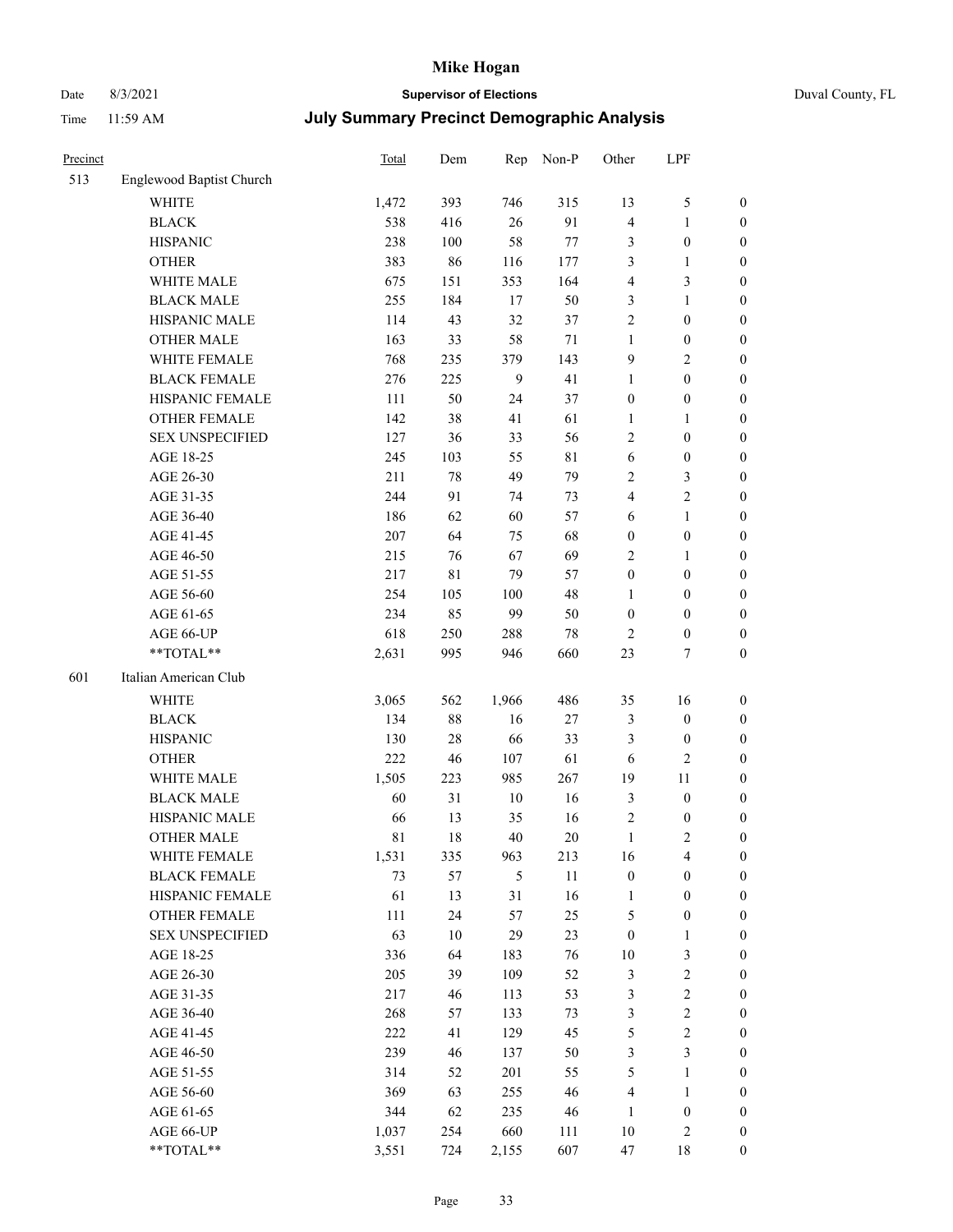# Date 8/3/2021 **Supervisor of Elections** Duval County, FL

| Precinct |                           | Total | Dem         | Rep    | Non-P  | Other            | LPF                     |                  |
|----------|---------------------------|-------|-------------|--------|--------|------------------|-------------------------|------------------|
| 602      | All Souls Anglican Church |       |             |        |        |                  |                         |                  |
|          | <b>WHITE</b>              | 3,353 | 723         | 1,876  | 694    | $44\,$           | 16                      | 0                |
|          | <b>BLACK</b>              | 418   | 320         | 33     | 58     | $\tau$           | $\boldsymbol{0}$        | 0                |
|          | <b>HISPANIC</b>           | 310   | 103         | 95     | 105    | $\tau$           | $\boldsymbol{0}$        | $\boldsymbol{0}$ |
|          | <b>OTHER</b>              | 499   | 130         | 156    | 205    | 6                | $\mathbf{2}$            | $\boldsymbol{0}$ |
|          | WHITE MALE                | 1,608 | 296         | 941    | 348    | 13               | $10\,$                  | $\boldsymbol{0}$ |
|          | <b>BLACK MALE</b>         | 199   | 139         | 21     | 34     | 5                | $\boldsymbol{0}$        | $\boldsymbol{0}$ |
|          | HISPANIC MALE             | 135   | 43          | 42     | 47     | 3                | $\boldsymbol{0}$        | $\boldsymbol{0}$ |
|          | <b>OTHER MALE</b>         | 227   | 50          | 72     | 103    | $\mathbf{2}$     | $\boldsymbol{0}$        | $\boldsymbol{0}$ |
|          | WHITE FEMALE              | 1,721 | 420         | 920    | 345    | 30               | 6                       | $\boldsymbol{0}$ |
|          | <b>BLACK FEMALE</b>       | 215   | 179         | 11     | 23     | $\sqrt{2}$       | $\boldsymbol{0}$        | 0                |
|          | HISPANIC FEMALE           | 173   | 59          | 53     | 57     | $\overline{4}$   | $\boldsymbol{0}$        | 0                |
|          | <b>OTHER FEMALE</b>       | 205   | 67          | 63     | $70\,$ | 4                | $\mathbf{1}$            | $\boldsymbol{0}$ |
|          | <b>SEX UNSPECIFIED</b>    | 97    | 23          | 37     | 35     | $\mathbf{1}$     | $\mathbf{1}$            | $\boldsymbol{0}$ |
|          | AGE 18-25                 | 484   | 132         | 186    | 151    | 12               | $\mathfrak{Z}$          | $\boldsymbol{0}$ |
|          | AGE 26-30                 | 342   | 95          | 143    | 94     | 6                | $\overline{\mathbf{4}}$ | $\boldsymbol{0}$ |
|          | AGE 31-35                 | 422   | 128         | 156    | 131    | 5                | $\sqrt{2}$              | $\boldsymbol{0}$ |
|          | AGE 36-40                 | 427   | 116         | 179    | 124    | 5                | $\mathfrak{Z}$          | $\boldsymbol{0}$ |
|          | AGE 41-45                 | 352   | 102         | 127    | 112    | $11\,$           | $\boldsymbol{0}$        | $\boldsymbol{0}$ |
|          | AGE 46-50                 | 345   | 95          | 165    | 76     | 6                | $\mathfrak{Z}$          | $\boldsymbol{0}$ |
|          | AGE 51-55                 | 403   | 83          | 223    | 91     | 4                | $\sqrt{2}$              | $\boldsymbol{0}$ |
|          | AGE 56-60                 | 476   | 132         | 256    | 84     | 4                | $\boldsymbol{0}$        | 0                |
|          | AGE 61-65                 | 475   | 141         | 265    | 66     | 3                | $\boldsymbol{0}$        | $\boldsymbol{0}$ |
|          | AGE 66-UP                 | 854   | 252         | 460    | 133    | 8                | $\mathbf{1}$            | $\boldsymbol{0}$ |
|          | $**TOTAL**$               | 4,580 | 1,276       | 2,160  | 1,062  | 64               | $18\,$                  | $\boldsymbol{0}$ |
| 603      | Mandarin Branch Library   |       |             |        |        |                  |                         |                  |
|          | WHITE                     | 3,405 | 895         | 1,924  | 530    | 44               | 12                      | $\boldsymbol{0}$ |
|          | <b>BLACK</b>              | 118   | $77 \,$     | $10\,$ | 30     | $\mathbf{1}$     | $\boldsymbol{0}$        | $\boldsymbol{0}$ |
|          | <b>HISPANIC</b>           | 158   | 48          | 59     | 50     | $\mathbf{1}$     | $\boldsymbol{0}$        | $\boldsymbol{0}$ |
|          | <b>OTHER</b>              | 285   | $8\sqrt{1}$ | 96     | 105    | $\mathfrak{2}$   | $\mathbf{1}$            | $\boldsymbol{0}$ |
|          | WHITE MALE                | 1,562 | 342         | 922    | 273    | 16               | 9                       | $\boldsymbol{0}$ |
|          | <b>BLACK MALE</b>         | 55    | 30          | $\tau$ | $17\,$ | $\mathbf{1}$     | $\boldsymbol{0}$        | $\boldsymbol{0}$ |
|          | HISPANIC MALE             | 70    | 21          | 25     | 23     | $\mathbf{1}$     | $\boldsymbol{0}$        | $\boldsymbol{0}$ |
|          | <b>OTHER MALE</b>         | 111   | 25          | 46     | 40     | $\boldsymbol{0}$ | $\boldsymbol{0}$        | $\boldsymbol{0}$ |
|          | WHITE FEMALE              | 1,820 | 546         | 991    | 252    | 28               | 3                       | 0                |
|          | <b>BLACK FEMALE</b>       | 63    | 47          | 3      | 13     | $\boldsymbol{0}$ | $\boldsymbol{0}$        | $\boldsymbol{0}$ |
|          | HISPANIC FEMALE           | 86    | 26          | 34     | 26     | $\boldsymbol{0}$ | $\boldsymbol{0}$        | $\overline{0}$   |
|          | <b>OTHER FEMALE</b>       | 129   | 43          | 37     | 47     | $\mathbf{1}$     | $\mathbf{1}$            | $\overline{0}$   |
|          | <b>SEX UNSPECIFIED</b>    | 70    | 21          | 24     | 24     | $\mathbf{1}$     | $\boldsymbol{0}$        | 0                |
|          | AGE 18-25                 | 372   | 105         | 161    | 95     | 10               | $\mathbf{1}$            | 0                |
|          | AGE 26-30                 | 267   | 65          | 136    | 59     | 6                | $\mathbf{1}$            | 0                |
|          | AGE 31-35                 | 275   | 75          | 114    | 77     | 2                | $\boldsymbol{7}$        | 0                |
|          | AGE 36-40                 | 251   | 89          | 102    | 57     | $\sqrt{2}$       | $\mathbf{1}$            | 0                |
|          | AGE 41-45                 | 258   | 68          | 116    | 69     | $\overline{4}$   | $\mathbf{1}$            | 0                |
|          | AGE 46-50                 | 305   | 68          | 164    | 69     | 2                | $\sqrt{2}$              | 0                |
|          | AGE 51-55                 | 288   | 65          | 164    | 55     | 4                | $\boldsymbol{0}$        | $\overline{0}$   |
|          | AGE 56-60                 | 332   | 86          | 191    | 50     | 5                | $\boldsymbol{0}$        | $\boldsymbol{0}$ |
|          | AGE 61-65                 | 324   | 93          | 188    | 38     | 5                | $\boldsymbol{0}$        | $\overline{0}$   |
|          | AGE 66-UP                 | 1,294 | 387         | 753    | 146    | 8                | $\boldsymbol{0}$        | 0                |
|          | **TOTAL**                 | 3,966 | 1,101       | 2,089  | 715    | 48               | 13                      | $\boldsymbol{0}$ |
|          |                           |       |             |        |        |                  |                         |                  |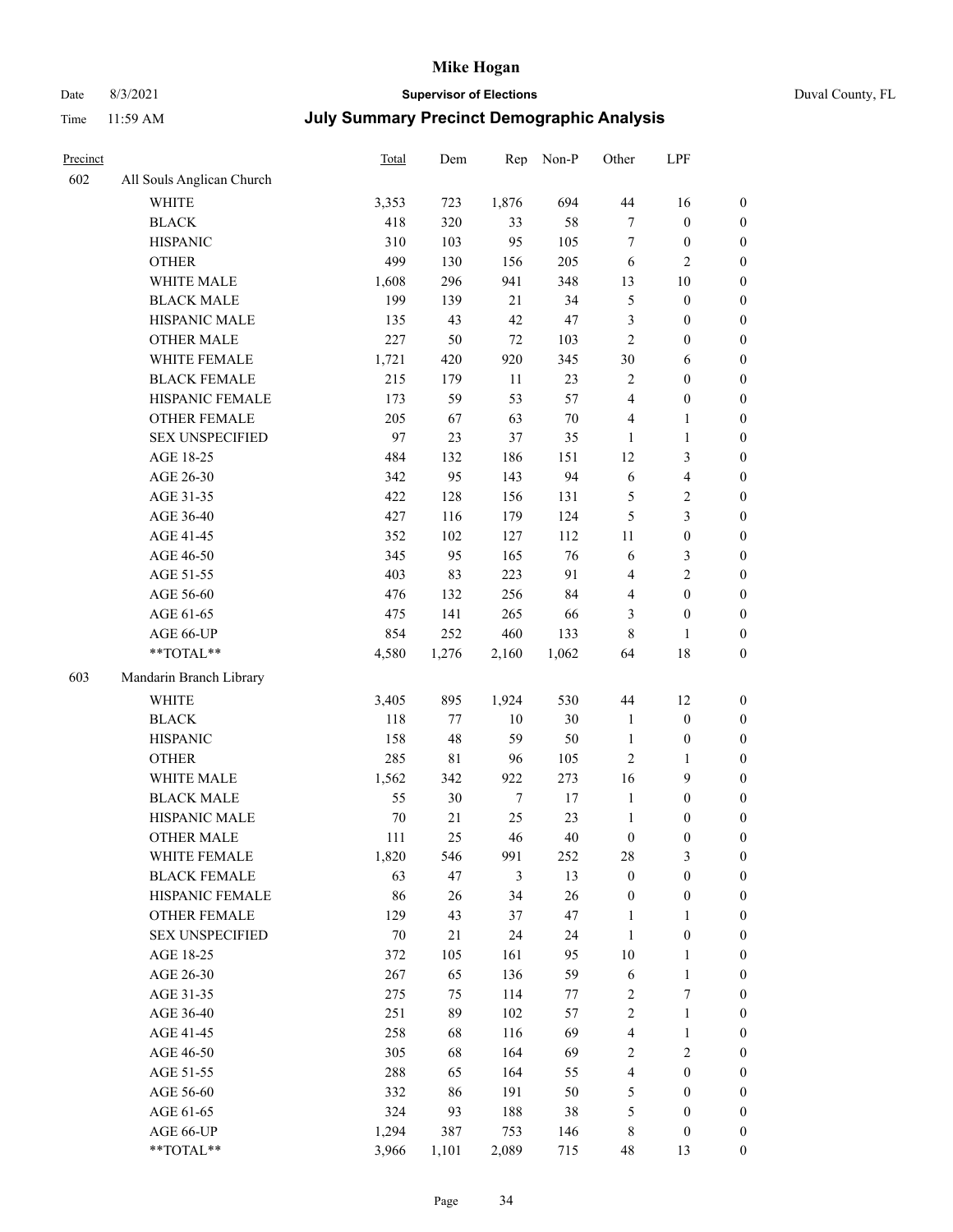# Date 8/3/2021 **Supervisor of Elections** Duval County, FL

| Precinct |                                | <b>Total</b> | Dem              | Rep            | Non-P                   | Other            | LPF                     |                  |
|----------|--------------------------------|--------------|------------------|----------------|-------------------------|------------------|-------------------------|------------------|
| 604      | Mandarin Presbyterian Church   |              |                  |                |                         |                  |                         |                  |
|          | <b>WHITE</b>                   | 1,726        | 355              | 1,068          | 288                     | $10\,$           | $\mathfrak{S}$          | 0                |
|          | <b>BLACK</b>                   | 32           | 18               | $\overline{4}$ | 9                       | 1                | $\boldsymbol{0}$        | 0                |
|          | <b>HISPANIC</b>                | 83           | 26               | 30             | 26                      | $\boldsymbol{0}$ | $\mathbf{1}$            | $\boldsymbol{0}$ |
|          | <b>OTHER</b>                   | 120          | 37               | 50             | 29                      | 4                | $\boldsymbol{0}$        | $\boldsymbol{0}$ |
|          | WHITE MALE                     | 833          | 139              | 530            | 154                     | 5                | 5                       | $\boldsymbol{0}$ |
|          | <b>BLACK MALE</b>              | 17           | $\boldsymbol{9}$ | 3              | 5                       | $\boldsymbol{0}$ | $\boldsymbol{0}$        | $\boldsymbol{0}$ |
|          | HISPANIC MALE                  | 36           | 11               | 13             | 11                      | $\boldsymbol{0}$ | 1                       | $\boldsymbol{0}$ |
|          | <b>OTHER MALE</b>              | 52           | 13               | 25             | 11                      | 3                | $\boldsymbol{0}$        | $\boldsymbol{0}$ |
|          | WHITE FEMALE                   | 878          | 212              | 531            | 130                     | 5                | $\boldsymbol{0}$        | $\boldsymbol{0}$ |
|          | <b>BLACK FEMALE</b>            | 14           | $\,$ 8 $\,$      | $\mathbf{1}$   | $\overline{\mathbf{4}}$ | $\mathbf{1}$     | $\boldsymbol{0}$        | 0                |
|          | HISPANIC FEMALE                | 46           | 15               | 16             | 15                      | $\boldsymbol{0}$ | $\boldsymbol{0}$        | 0                |
|          | OTHER FEMALE                   | 50           | 19               | 18             | 12                      | $\mathbf{1}$     | $\boldsymbol{0}$        | $\boldsymbol{0}$ |
|          | <b>SEX UNSPECIFIED</b>         | 35           | $10\,$           | 15             | $10\,$                  | $\boldsymbol{0}$ | $\boldsymbol{0}$        | $\boldsymbol{0}$ |
|          | AGE 18-25                      | 148          | 35               | 68             | 43                      | 1                | 1                       | $\boldsymbol{0}$ |
|          | AGE 26-30                      | 119          | 27               | 58             | 32                      | 2                | $\boldsymbol{0}$        | $\boldsymbol{0}$ |
|          | AGE 31-35                      | 148          | $28\,$           | $8\sqrt{1}$    | 35                      | 4                | $\boldsymbol{0}$        | $\boldsymbol{0}$ |
|          | AGE 36-40                      | 137          | 30               | 74             | 31                      | $\mathbf{1}$     | $\mathbf{1}$            | $\boldsymbol{0}$ |
|          | AGE 41-45                      | 141          | 26               | 74             | 39                      | 2                | $\boldsymbol{0}$        | $\boldsymbol{0}$ |
|          | AGE 46-50                      | 136          | 26               | 77             | 31                      | $\boldsymbol{0}$ | $\sqrt{2}$              | $\boldsymbol{0}$ |
|          | AGE 51-55                      | 160          | 29               | 100            | 29                      | 2                | $\boldsymbol{0}$        | $\boldsymbol{0}$ |
|          | AGE 56-60                      | 173          | 35               | 110            | $28\,$                  | $\boldsymbol{0}$ | $\boldsymbol{0}$        | 0                |
|          | AGE 61-65                      | 188          | 48               | 120            | 19                      | $\mathbf{1}$     | $\boldsymbol{0}$        | 0                |
|          | AGE 66-UP                      | 611          | 152              | 390            | 65                      | $\overline{c}$   | $\overline{c}$          | $\boldsymbol{0}$ |
|          | **TOTAL**                      | 1,961        | 436              | 1,152          | 352                     | 15               | 6                       | $\boldsymbol{0}$ |
| 605      | Episcopal Church of Our Savior |              |                  |                |                         |                  |                         |                  |
|          | <b>WHITE</b>                   | 3,501        | 684              | 2,179          | 571                     | 44               | 23                      | $\boldsymbol{0}$ |
|          | <b>BLACK</b>                   | 149          | 103              | 14             | 26                      | 6                | $\boldsymbol{0}$        | $\boldsymbol{0}$ |
|          | <b>HISPANIC</b>                | 144          | 30               | $71\,$         | 39                      | 3                | $\mathbf{1}$            | $\boldsymbol{0}$ |
|          | <b>OTHER</b>                   | 278          | 74               | 111            | 87                      | 4                | $\overline{c}$          | $\boldsymbol{0}$ |
|          | WHITE MALE                     | 1,682        | 264              | 1,095          | 286                     | 23               | 14                      | $\boldsymbol{0}$ |
|          | <b>BLACK MALE</b>              | 76           | 47               | $11\,$         | 16                      | $\overline{2}$   | $\boldsymbol{0}$        | $\boldsymbol{0}$ |
|          | HISPANIC MALE                  | 58           | 14               | 29             | 14                      | $\boldsymbol{0}$ | 1                       | 0                |
|          | OTHER MALE                     | 99           | 27               | 39             | 32                      | $\mathbf{1}$     | $\boldsymbol{0}$        | $\boldsymbol{0}$ |
|          | WHITE FEMALE                   | 1,780        | 414              | 1,060          | 276                     | 21               | 9                       | 0                |
|          | <b>BLACK FEMALE</b>            | 70           | 54               | 3              | 9                       | 4                | $\boldsymbol{0}$        | $\boldsymbol{0}$ |
|          | HISPANIC FEMALE                | 83           | 15               | 42             | 23                      | 3                | $\boldsymbol{0}$        | $\overline{0}$   |
|          | OTHER FEMALE                   | 135          | 38               | 63             | 31                      | $\mathbf{1}$     | $\sqrt{2}$              | 0                |
|          | <b>SEX UNSPECIFIED</b>         | 89           | $18\,$           | 33             | 36                      | 2                | $\boldsymbol{0}$        | 0                |
|          | AGE 18-25                      | 393          | 101              | 187            | 90                      | 12               | $\mathfrak{Z}$          | 0                |
|          | AGE 26-30                      | 242          | 56               | 115            | 64                      | 3                | $\overline{\mathbf{4}}$ | 0                |
|          | AGE 31-35                      | 267          | 59               | 146            | 53                      | 6                | $\mathfrak{Z}$          | 0                |
|          | AGE 36-40                      | 280          | 56               | 151            | 63                      | 6                | $\overline{\mathbf{4}}$ | 0                |
|          | AGE 41-45                      | 247          | 45               | 135            | 57                      | 5                | 5                       | 0                |
|          | AGE 46-50                      | 307          | 52               | 171            | 74                      | 5                | $\mathfrak{S}$          | 0                |
|          | AGE 51-55                      | 342          | 57               | 218            | 60                      | 6                | $\mathbf{1}$            | 0                |
|          | AGE 56-60                      | 415          | 81               | 246            | 83                      | 5                | $\boldsymbol{0}$        | 0                |
|          | AGE 61-65                      | 427          | 115              | 267            | $44\,$                  | $\mathbf{1}$     | $\boldsymbol{0}$        | 0                |
|          | AGE 66-UP                      | 1,152        | 269              | 739            | 135                     | $\,$ 8 $\,$      | $\mathbf{1}$            | 0                |
|          | **TOTAL**                      | 4,072        | 891              | 2,375          | 723                     | 57               | 26                      | $\boldsymbol{0}$ |
|          |                                |              |                  |                |                         |                  |                         |                  |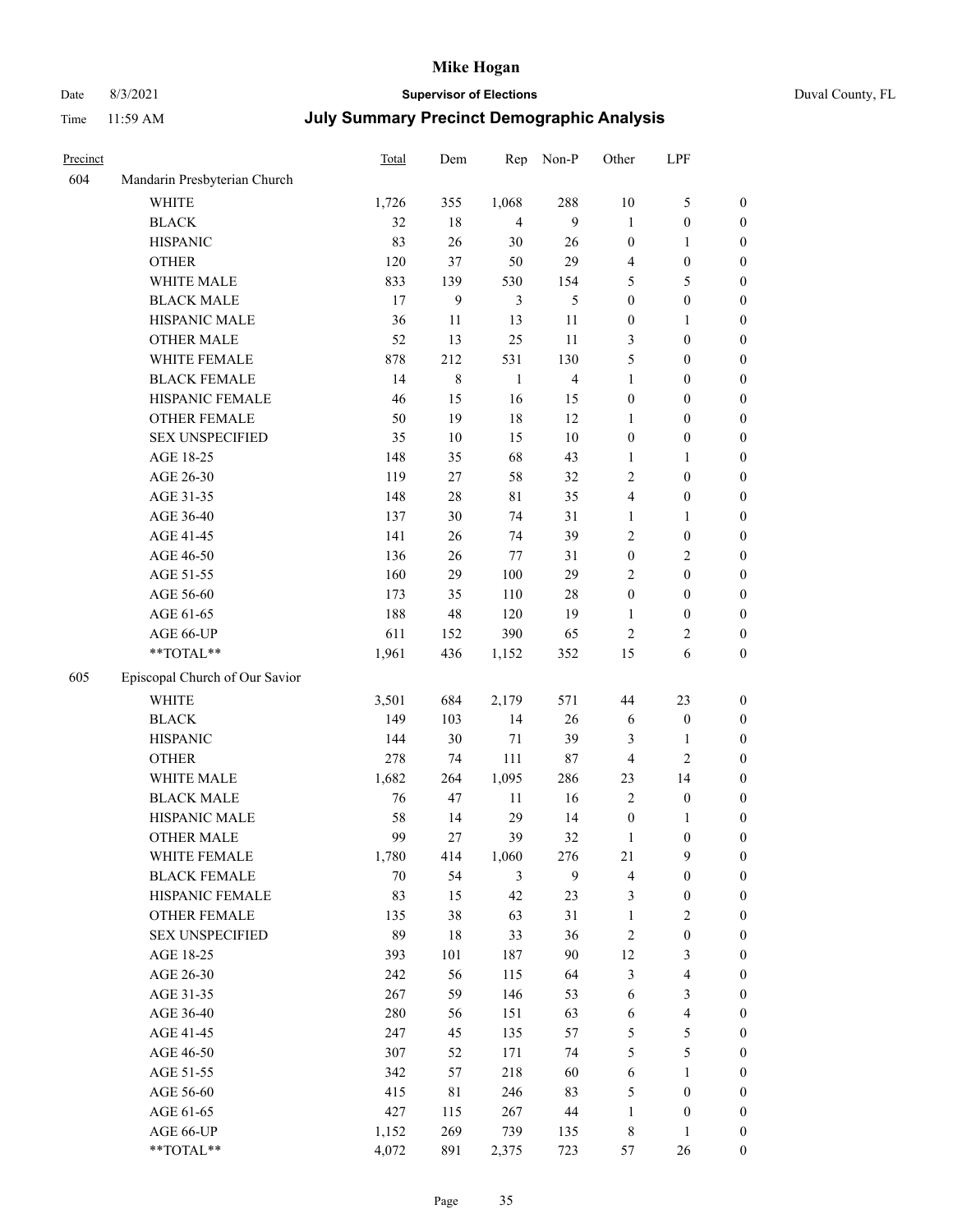# Date 8/3/2021 **Supervisor of Elections** Duval County, FL

| Precinct |                                 | <b>Total</b> | Dem    | Rep            | Non-P  | Other            | LPF                     |                  |
|----------|---------------------------------|--------------|--------|----------------|--------|------------------|-------------------------|------------------|
| 606      | South Mandarin Regional Library |              |        |                |        |                  |                         |                  |
|          | <b>WHITE</b>                    | 4,904        | 1,004  | 2,992          | 830    | 46               | 32                      | $\boldsymbol{0}$ |
|          | <b>BLACK</b>                    | 292          | 204    | 19             | 64     | 4                | $\mathbf{1}$            | $\boldsymbol{0}$ |
|          | <b>HISPANIC</b>                 | 203          | 68     | $8\sqrt{1}$    | 53     | $\mathbf{1}$     | $\boldsymbol{0}$        | $\boldsymbol{0}$ |
|          | <b>OTHER</b>                    | 353          | 91     | 136            | 121    | 3                | $\mathbf{2}$            | $\boldsymbol{0}$ |
|          | WHITE MALE                      | 2,340        | 389    | 1,467          | 444    | 20               | $20\,$                  | $\boldsymbol{0}$ |
|          | <b>BLACK MALE</b>               | 145          | 90     | 15             | 38     | $\overline{c}$   | $\boldsymbol{0}$        | $\boldsymbol{0}$ |
|          | HISPANIC MALE                   | 92           | 26     | 41             | 24     | $\mathbf{1}$     | $\boldsymbol{0}$        | $\boldsymbol{0}$ |
|          | <b>OTHER MALE</b>               | 138          | 27     | 59             | 50     | $\overline{c}$   | $\boldsymbol{0}$        | 0                |
|          | WHITE FEMALE                    | 2,523        | 606    | 1,502          | 377    | 26               | 12                      | 0                |
|          | <b>BLACK FEMALE</b>             | 144          | 113    | $\overline{4}$ | 24     | $\overline{c}$   | $\mathbf{1}$            | $\boldsymbol{0}$ |
|          | HISPANIC FEMALE                 | 104          | 40     | 38             | 26     | $\boldsymbol{0}$ | $\boldsymbol{0}$        | $\boldsymbol{0}$ |
|          | OTHER FEMALE                    | 162          | 56     | 56             | 47     | $\mathbf{1}$     | $\sqrt{2}$              | $\boldsymbol{0}$ |
|          | <b>SEX UNSPECIFIED</b>          | 104          | $20\,$ | 46             | 38     | $\boldsymbol{0}$ | $\boldsymbol{0}$        | $\boldsymbol{0}$ |
|          | AGE 18-25                       | 515          | 122    | 256            | 125    | 9                | $\mathfrak{Z}$          | $\boldsymbol{0}$ |
|          | AGE 26-30                       | 400          | 95     | 176            | 113    | $\overline{9}$   | $\boldsymbol{7}$        | $\boldsymbol{0}$ |
|          | AGE 31-35                       | 428          | 97     | 207            | 121    | $\mathbf{1}$     | $\sqrt{2}$              | $\boldsymbol{0}$ |
|          | AGE 36-40                       | 434          | 108    | 202            | 117    | 3                | $\overline{4}$          | $\boldsymbol{0}$ |
|          | AGE 41-45                       | 363          | 81     | 171            | 102    | 7                | $\sqrt{2}$              | 0                |
|          | AGE 46-50                       | 400          | 95     | 211            | $88\,$ | 3                | $\mathfrak{Z}$          | 0                |
|          | AGE 51-55                       | 493          | 98     | 304            | $80\,$ | 7                | $\overline{\mathbf{4}}$ | $\boldsymbol{0}$ |
|          | AGE 56-60                       | 593          | 119    | 388            | 82     | $\overline{c}$   | $\sqrt{2}$              | $\boldsymbol{0}$ |
|          | AGE 61-65                       | 540          | 130    | 334            | $70\,$ | 3                | $\mathfrak{Z}$          | $\boldsymbol{0}$ |
|          | AGE 66-UP                       | 1,586        | 422    | 979            | 170    | 10               | 5                       | $\boldsymbol{0}$ |
|          | $**TOTAL**$                     | 5,752        | 1,367  | 3,228          | 1,068  | 54               | 35                      | $\boldsymbol{0}$ |
| 607      | Mandarin Branch Library         |              |        |                |        |                  |                         |                  |
|          |                                 |              |        |                |        |                  |                         |                  |
|          | <b>WHITE</b>                    | 1,518        | 359    | 809            | 308    | 29               | 13                      | $\boldsymbol{0}$ |
|          | <b>BLACK</b>                    | 245          | 188    | 11             | 41     | 5                | $\boldsymbol{0}$        | $\boldsymbol{0}$ |
|          | <b>HISPANIC</b>                 | 164          | 59     | 49             | 55     | $\mathbf{1}$     | $\boldsymbol{0}$        | $\boldsymbol{0}$ |
|          | <b>OTHER</b>                    | 148          | 45     | 47             | 48     | 5                | $\mathfrak{Z}$          | $\boldsymbol{0}$ |
|          | WHITE MALE                      | 676          | 131    | 378            | 148    | 13               | $\sqrt{6}$              | 0                |
|          | <b>BLACK MALE</b>               | 93           | 74     | $\overline{2}$ | 15     | $\overline{c}$   | $\boldsymbol{0}$        | 0                |
|          | HISPANIC MALE                   | 68           | 18     | 26             | 24     | $\boldsymbol{0}$ | $\boldsymbol{0}$        | $\boldsymbol{0}$ |
|          | <b>OTHER MALE</b>               | 60           | 18     | $20\,$         | 19     | $\mathbf{1}$     | $\mathfrak{2}$          | $\boldsymbol{0}$ |
|          | WHITE FEMALE                    | 827          | 223    | 422            | 159    | 16               | 7                       | $\boldsymbol{0}$ |
|          | <b>BLACK FEMALE</b>             | 146          | 110    | $\,8\,$        | 25     | 3                | $\boldsymbol{0}$        | $\overline{0}$   |
|          | HISPANIC FEMALE                 | 91           | 40     | $22\,$         | $28\,$ | $\mathbf{1}$     | $\boldsymbol{0}$        | $\overline{0}$   |
|          | <b>OTHER FEMALE</b>             | 61           | 21     | 23             | 15     | $\sqrt{2}$       | $\boldsymbol{0}$        | $\theta$         |
|          | <b>SEX UNSPECIFIED</b>          | 53           | 16     | 15             | 19     | $\overline{2}$   | $\mathbf{1}$            | $\overline{0}$   |
|          | AGE 18-25                       | 178          | 57     | 61             | 55     | 5                | $\boldsymbol{0}$        | 0                |
|          | AGE 26-30                       | 181          | 52     | 61             | 59     | 6                | 3                       | 0                |
|          | AGE 31-35                       | 200          | 76     | 55             | 58     | 6                | $\mathfrak{S}$          | 0                |
|          | AGE 36-40                       | 171          | 54     | 60             | 47     | 6                | $\overline{\mathbf{4}}$ | 0                |
|          | AGE 41-45                       | 128          | 36     | 52             | 35     | 5                | $\boldsymbol{0}$        | $\overline{0}$   |
|          | AGE 46-50                       | 129          | 42     | 49             | 33     | 4                | $\mathbf{1}$            | $\boldsymbol{0}$ |
|          | AGE 51-55                       | 141          | 48     | 70             | 21     | $\mathbf{1}$     | $\mathbf{1}$            | $\overline{0}$   |
|          | AGE 56-60                       | 166          | 37     | 89             | 37     | $\mathbf{1}$     | $\sqrt{2}$              | 0                |
|          | AGE 61-65                       | 175          | 61     | 83             | 30     | $\mathbf{1}$     | $\boldsymbol{0}$        | $\overline{0}$   |
|          | AGE 66-UP                       | 606          | 188    | 336            | 77     | $\mathfrak{S}$   | $\boldsymbol{0}$        | $\overline{0}$   |
|          | **TOTAL**                       | 2,075        | 651    | 916            | 452    | 40               | 16                      | $\boldsymbol{0}$ |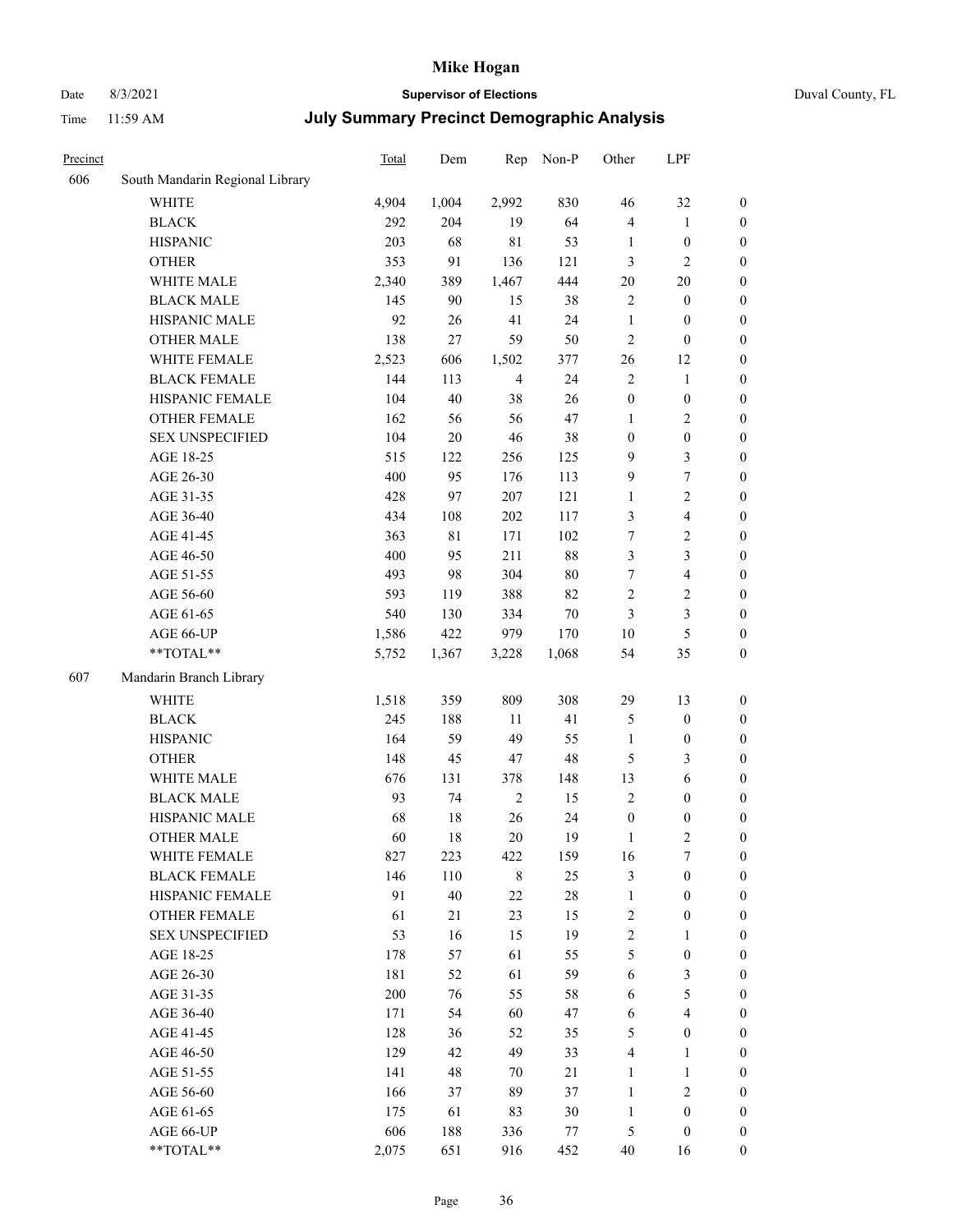### Date 8/3/2021 **Supervisor of Elections** Duval County, FL

| Precinct |                                       | <b>Total</b> | Dem        | Rep            | Non-P | Other                   | LPF                     |                                      |
|----------|---------------------------------------|--------------|------------|----------------|-------|-------------------------|-------------------------|--------------------------------------|
| 608      | Freedom Christian Fellowship          |              |            |                |       |                         |                         |                                      |
|          | <b>WHITE</b>                          | 4,802        | 1,063      | 2,556          | 1,066 | 87                      | $30\,$                  | 0                                    |
|          | <b>BLACK</b>                          | 670          | 459        | 35             | 166   | $\,$ 8 $\,$             | $\sqrt{2}$              | 0                                    |
|          | <b>HISPANIC</b>                       | 534          | 176        | 163            | 188   | 6                       | $\mathbf{1}$            | $\boldsymbol{0}$                     |
|          | <b>OTHER</b>                          | 546          | 160        | 163            | 202   | 17                      | $\overline{\mathbf{4}}$ | $\boldsymbol{0}$                     |
|          | WHITE MALE                            | 2,196        | 378        | 1,214          | 539   | 44                      | 21                      | $\boldsymbol{0}$                     |
|          | <b>BLACK MALE</b>                     | 270          | 180        | 16             | 72    | 2                       | $\boldsymbol{0}$        | $\boldsymbol{0}$                     |
|          | HISPANIC MALE                         | 239          | 68         | 76             | 92    | $\mathfrak{2}$          | $\mathbf{1}$            | $\boldsymbol{0}$                     |
|          | <b>OTHER MALE</b>                     | 209          | 61         | 54             | 85    | $\tau$                  | $\overline{2}$          | $\boldsymbol{0}$                     |
|          | WHITE FEMALE                          | 2,566        | 673        | 1,324          | 517   | 43                      | $\boldsymbol{9}$        | $\boldsymbol{0}$                     |
|          | <b>BLACK FEMALE</b>                   | 389          | 272        | 18             | 91    | 6                       | $\sqrt{2}$              | 0                                    |
|          | HISPANIC FEMALE                       | 283          | 106        | 83             | 91    | 3                       | $\boldsymbol{0}$        | 0                                    |
|          | OTHER FEMALE                          | 264          | 81         | 86             | 85    | 10                      | $\sqrt{2}$              | 0                                    |
|          | <b>SEX UNSPECIFIED</b>                | 136          | 39         | 46             | 50    | $\mathbf{1}$            | $\boldsymbol{0}$        | $\boldsymbol{0}$                     |
|          | AGE 18-25                             | 691          | 191        | 241            | 234   | 22                      | $\mathfrak{Z}$          | $\boldsymbol{0}$                     |
|          | AGE 26-30                             | 616          | 173        | 238            | 183   | 19                      | $\mathfrak{Z}$          | $\boldsymbol{0}$                     |
|          | AGE 31-35                             | 630          | 199        | 222            | 176   | 18                      | 15                      | $\boldsymbol{0}$                     |
|          | AGE 36-40                             | 551          | 146        | 226            | 166   | 8                       | $\mathfrak s$           | $\boldsymbol{0}$                     |
|          | AGE 41-45                             | 532          | 142        | 209            | 171   | 6                       | $\overline{4}$          | $\boldsymbol{0}$                     |
|          | AGE 46-50                             | 487          | 131        | 205            | 140   | $\overline{9}$          | $\overline{2}$          | $\boldsymbol{0}$                     |
|          | AGE 51-55                             | 545          | 138        | 266            | 129   | 11                      | $\mathbf{1}$            | $\boldsymbol{0}$                     |
|          | AGE 56-60                             | 557          |            | 304            | 110   |                         |                         |                                      |
|          |                                       | 489          | 138<br>129 | 251            | 98    | 5<br>$\,$ 8 $\,$        | $\boldsymbol{0}$        | 0                                    |
|          | AGE 61-65                             |              |            |                |       |                         | 3                       | 0                                    |
|          | AGE 66-UP<br>**TOTAL**                | 1,454        | 471        | 755            | 215   | 12<br>118               | $\mathbf{1}$<br>$37\,$  | $\boldsymbol{0}$<br>$\boldsymbol{0}$ |
|          |                                       | 6,552        | 1,858      | 2,917          | 1,622 |                         |                         |                                      |
| 609      | <b>Burnett Park Recreation Center</b> |              |            |                |       |                         |                         |                                      |
|          | <b>WHITE</b>                          | 1,518        | 398        | 732            | 340   | 32                      | 16                      | $\boldsymbol{0}$                     |
|          | <b>BLACK</b>                          | 243          | 182        | 12             | 47    | 2                       | $\boldsymbol{0}$        | $\boldsymbol{0}$                     |
|          | <b>HISPANIC</b>                       | 184          | 64         | 46             | 72    | $\mathbf{1}$            | $\mathbf{1}$            | $\boldsymbol{0}$                     |
|          | <b>OTHER</b>                          | 193          | 53         | 60             | 78    | $\mathbf{1}$            | $\mathbf{1}$            | $\boldsymbol{0}$                     |
|          | WHITE MALE                            | 694          | 155        | 348            | 169   | 10                      | 12                      | $\boldsymbol{0}$                     |
|          | <b>BLACK MALE</b>                     | 100          | 68         | $\,$ 8 $\,$    | 23    | $\mathbf{1}$            | $\boldsymbol{0}$        | $\boldsymbol{0}$                     |
|          | HISPANIC MALE                         | 92           | 25         | $28\,$         | 38    | $\mathbf{1}$            | $\boldsymbol{0}$        | 0                                    |
|          | <b>OTHER MALE</b>                     | 65           | 15         | 20             | 29    | $\boldsymbol{0}$        | $\mathbf{1}$            | 0                                    |
|          | WHITE FEMALE                          | 807          | 236        | 378            | 167   | 22                      | 4                       | 0                                    |
|          | <b>BLACK FEMALE</b>                   | 141          | 112        | $\overline{4}$ | 24    | $\mathbf{1}$            | $\boldsymbol{0}$        | $\boldsymbol{0}$                     |
|          | HISPANIC FEMALE                       | 88           | 39         | $18\,$         | 30    | $\boldsymbol{0}$        | $\mathbf{1}$            | $\overline{0}$                       |
|          | OTHER FEMALE                          | 97           | 33         | $28\,$         | 36    | $\boldsymbol{0}$        | $\boldsymbol{0}$        | $\overline{0}$                       |
|          | <b>SEX UNSPECIFIED</b>                | 54           | 14         | $18\,$         | 21    | $\mathbf{1}$            | $\boldsymbol{0}$        | 0                                    |
|          | AGE 18-25                             | 248          | 75         | 80             | 82    | 9                       | $\sqrt{2}$              | 0                                    |
|          | AGE 26-30                             | 218          | 69         | 65             | 75    | $\overline{\mathbf{4}}$ | $\mathfrak{S}$          | 0                                    |
|          | AGE 31-35                             | 179          | 61         | 53             | 58    | 5                       | $\overline{2}$          | 0                                    |
|          | AGE 36-40                             | 186          | 53         | 68             | 58    | $\mathbf{1}$            | $\sqrt{6}$              | 0                                    |
|          | AGE 41-45                             | 149          | 55         | 41             | 49    | $\sqrt{2}$              | $\mathbf{2}$            | 0                                    |
|          | AGE 46-50                             | 149          | 44         | 64             | 37    | 3                       | $\mathbf{1}$            | 0                                    |
|          | AGE 51-55                             | 173          | 50         | 74             | 45    | 4                       | $\boldsymbol{0}$        | 0                                    |
|          | AGE 56-60                             | 161          | 44         | 88             | 25    | 4                       | $\boldsymbol{0}$        | 0                                    |
|          | AGE 61-65                             | 162          | 57         | 70             | 34    | 1                       | $\boldsymbol{0}$        | $\overline{0}$                       |
|          | AGE 66-UP                             | 513          | 189        | 247            | 74    | 3                       | $\boldsymbol{0}$        | 0                                    |
|          | **TOTAL**                             | 2,138        | 697        | 850            | 537   | 36                      | 18                      | $\boldsymbol{0}$                     |
|          |                                       |              |            |                |       |                         |                         |                                      |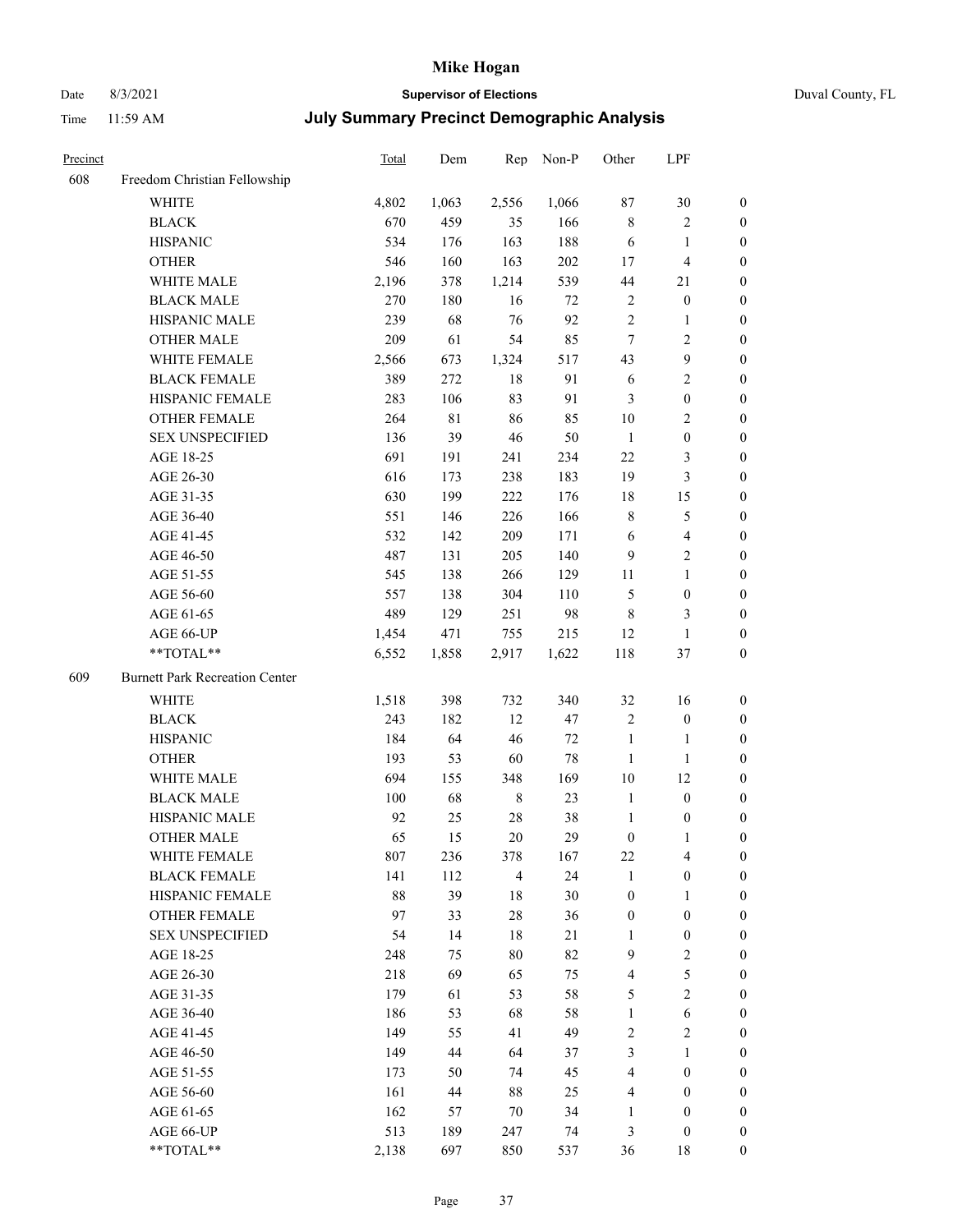### Date 8/3/2021 **Supervisor of Elections** Duval County, FL

| Precinct |                        | Total | Dem    | Rep            | Non-P  | Other            | LPF                     |                  |
|----------|------------------------|-------|--------|----------------|--------|------------------|-------------------------|------------------|
| 610      | St Justin Martyr       |       |        |                |        |                  |                         |                  |
|          | <b>WHITE</b>           | 4,715 | 906    | 2,777          | 936    | 67               | 29                      | $\boldsymbol{0}$ |
|          | <b>BLACK</b>           | 290   | 209    | $20\,$         | 55     | 5                | $\mathbf{1}$            | 0                |
|          | <b>HISPANIC</b>        | 284   | 89     | 105            | 83     | $\overline{4}$   | 3                       | $\boldsymbol{0}$ |
|          | <b>OTHER</b>           | 409   | 104    | 157            | 138    | 9                | $\mathbf{1}$            | $\boldsymbol{0}$ |
|          | WHITE MALE             | 2,319 | 346    | 1,437          | 484    | 31               | $21\,$                  | $\boldsymbol{0}$ |
|          | <b>BLACK MALE</b>      | 146   | 100    | 12             | 30     | 3                | $\mathbf{1}$            | $\boldsymbol{0}$ |
|          | HISPANIC MALE          | 132   | 33     | 57             | 39     | $\mathbf{1}$     | $\sqrt{2}$              | $\boldsymbol{0}$ |
|          | <b>OTHER MALE</b>      | 156   | 41     | 64             | 47     | 3                | $\mathbf{1}$            | $\boldsymbol{0}$ |
|          | WHITE FEMALE           | 2,346 | 550    | 1,308          | 445    | 35               | $8\,$                   | $\boldsymbol{0}$ |
|          | <b>BLACK FEMALE</b>    | 141   | 107    | $\,$ 8 $\,$    | 24     | 2                | $\boldsymbol{0}$        | 0                |
|          | HISPANIC FEMALE        | 151   | 56     | 47             | 44     | 3                | $\mathbf{1}$            | 0                |
|          | <b>OTHER FEMALE</b>    | 181   | 50     | 75             | 52     | 4                | $\boldsymbol{0}$        | $\boldsymbol{0}$ |
|          | <b>SEX UNSPECIFIED</b> | 126   | 25     | 51             | 47     | 3                | $\boldsymbol{0}$        | $\boldsymbol{0}$ |
|          | AGE 18-25              | 580   | 123    | 281            | 162    | $10\,$           | $\overline{\mathbf{4}}$ | $\boldsymbol{0}$ |
|          | AGE 26-30              | 410   | 98     | 180            | 122    | 7                | $\mathfrak{Z}$          | $\boldsymbol{0}$ |
|          | AGE 31-35              | 509   | 104    | 243            | 139    | 13               | $10\,$                  | $\boldsymbol{0}$ |
|          | AGE 36-40              | 454   | 101    | 193            | 145    | 10               | $\mathfrak s$           | $\boldsymbol{0}$ |
|          | AGE 41-45              | 454   | 106    | 226            | 111    | $\tau$           | $\overline{\mathbf{4}}$ | $\boldsymbol{0}$ |
|          | AGE 46-50              | 449   | 101    | 237            | 105    | $\overline{4}$   | $\overline{2}$          | $\boldsymbol{0}$ |
|          | AGE 51-55              | 535   | 102    | 317            | 100    | 15               | $\mathbf{1}$            | $\boldsymbol{0}$ |
|          | AGE 56-60              | 585   | 123    | 353            | 104    | $\overline{4}$   | $\mathbf{1}$            | 0                |
|          | AGE 61-65              | 547   | 121    | 331            | 89     | 3                | 3                       | 0                |
|          | AGE 66-UP              | 1,175 | 329    | 698            | 135    | 12               | $\mathbf{1}$            | $\boldsymbol{0}$ |
|          | **TOTAL**              | 5,698 | 1,308  | 3,059          | 1,212  | 85               | 34                      | $\boldsymbol{0}$ |
| 611      | Mandarin Senior Center |       |        |                |        |                  |                         |                  |
|          | <b>WHITE</b>           | 1,942 | 489    | 1,016          | 405    | 17               | 15                      | $\boldsymbol{0}$ |
|          | <b>BLACK</b>           | 182   | 136    | $10\,$         | 33     | $\boldsymbol{2}$ | $\mathbf{1}$            | $\boldsymbol{0}$ |
|          | <b>HISPANIC</b>        | 171   | 67     | 42             | 57     | 5                | $\boldsymbol{0}$        | $\boldsymbol{0}$ |
|          | <b>OTHER</b>           | 193   | 62     | 50             | 76     | 3                | $\sqrt{2}$              | $\boldsymbol{0}$ |
|          | WHITE MALE             | 876   | 176    | 482            | 202    | 7                | 9                       | $\boldsymbol{0}$ |
|          | <b>BLACK MALE</b>      | 80    | 56     | 6              | $17\,$ | $\mathbf{1}$     | $\boldsymbol{0}$        | $\boldsymbol{0}$ |
|          | HISPANIC MALE          | 76    | 29     | 19             | $27\,$ | $\mathbf{1}$     | $\boldsymbol{0}$        | 0                |
|          | <b>OTHER MALE</b>      | 86    | 24     | 25             | 34     | $\mathbf{1}$     | $\mathbf{2}$            | $\boldsymbol{0}$ |
|          | WHITE FEMALE           | 1,054 | 311    | 527            | 200    | 10               | 6                       | 0                |
|          | <b>BLACK FEMALE</b>    | 97    | 77     | $\overline{4}$ | 14     | $\mathbf{1}$     | $\mathbf{1}$            | $\boldsymbol{0}$ |
|          | HISPANIC FEMALE        | 92    | 37     | 22             | 29     | 4                | $\boldsymbol{0}$        | $\overline{0}$   |
|          | <b>OTHER FEMALE</b>    | 80    | 31     | 19             | $28\,$ | $\overline{c}$   | $\boldsymbol{0}$        | $\overline{0}$   |
|          | <b>SEX UNSPECIFIED</b> | 47    | 13     | 14             | $20\,$ | $\boldsymbol{0}$ | $\boldsymbol{0}$        | 0                |
|          | AGE 18-25              | 205   | 52     | 72             | 76     | 5                | $\boldsymbol{0}$        | $\overline{0}$   |
|          | AGE 26-30              | 226   | 65     | 92             | 60     | 5                | $\overline{\mathbf{4}}$ | 0                |
|          | AGE 31-35              | 225   | $80\,$ | $80\,$         | 59     | $\overline{c}$   | $\overline{\mathbf{4}}$ | 0                |
|          | AGE 36-40              | 226   | 67     | 80             | 73     | 4                | $\sqrt{2}$              | 0                |
|          | AGE 41-45              | 170   | 48     | 67             | 52     | $\boldsymbol{0}$ | $\mathfrak{Z}$          | 0                |
|          | AGE 46-50              | 193   | 48     | $88\,$         | 53     | $\overline{c}$   | $\sqrt{2}$              | 0                |
|          | AGE 51-55              | 176   | 60     | 75             | 39     | $\sqrt{2}$       | $\boldsymbol{0}$        | $\overline{0}$   |
|          | AGE 56-60              | 233   | 61     | 127            | 40     | 3                | $\mathbf{2}$            | $\overline{0}$   |
|          | AGE 61-65              | 220   | 73     | 114            | 31     | $\overline{c}$   | $\boldsymbol{0}$        | $\overline{0}$   |
|          | AGE 66-UP              | 614   | 200    | 323            | 88     | $\overline{c}$   | $\mathbf{1}$            | $\boldsymbol{0}$ |
|          | **TOTAL**              | 2,488 | 754    | 1,118          | 571    | 27               | 18                      | $\boldsymbol{0}$ |
|          |                        |       |        |                |        |                  |                         |                  |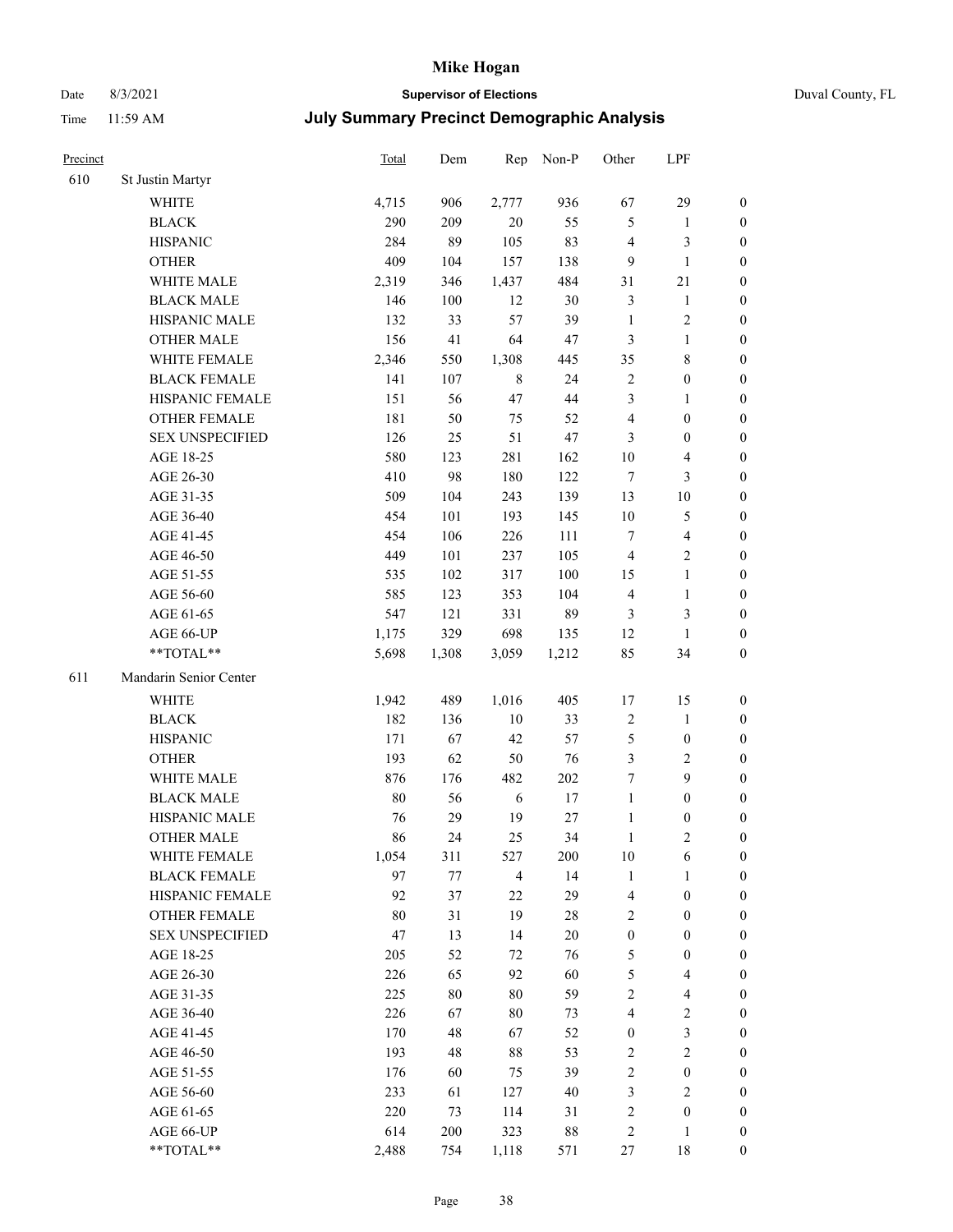### Date 8/3/2021 **Supervisor of Elections** Duval County, FL

| Precinct |                                     | Total      | Dem       | Rep         | Non-P    | Other                      | LPF                                |                                    |
|----------|-------------------------------------|------------|-----------|-------------|----------|----------------------------|------------------------------------|------------------------------------|
| 612      | Mandarin Church of Christ           |            |           |             |          |                            |                                    |                                    |
|          | <b>WHITE</b>                        | 3,318      | 698       | 1,877       | 680      | 48                         | 15                                 | 0                                  |
|          | <b>BLACK</b>                        | 449        | 351       | 21          | $71\,$   | 6                          | $\boldsymbol{0}$                   | 0                                  |
|          | <b>HISPANIC</b>                     | 307        | 97        | 101         | 101      | $\mathfrak{S}$             | 3                                  | $\boldsymbol{0}$                   |
|          | <b>OTHER</b>                        | 762        | 220       | 219         | 312      | 10                         | $\mathbf{1}$                       | $\boldsymbol{0}$                   |
|          | WHITE MALE                          | 1,593      | 291       | 923         | 350      | 19                         | $10\,$                             | $\boldsymbol{0}$                   |
|          | <b>BLACK MALE</b>                   | 215        | 155       | 12          | 43       | 5                          | $\boldsymbol{0}$                   | $\boldsymbol{0}$                   |
|          | HISPANIC MALE                       | 148        | 40        | 52          | 50       | 3                          | $\mathfrak{Z}$                     | $\boldsymbol{0}$                   |
|          | <b>OTHER MALE</b>                   | 312        | 78        | 97          | 134      | 3                          | $\boldsymbol{0}$                   | $\boldsymbol{0}$                   |
|          | WHITE FEMALE                        | 1,694      | 403       | 934         | 323      | 29                         | 5                                  | $\boldsymbol{0}$                   |
|          | <b>BLACK FEMALE</b>                 | 230        | 193       | 9           | $27\,$   | $\mathbf{1}$               | $\boldsymbol{0}$                   | 0                                  |
|          | HISPANIC FEMALE                     | 154        | 56        | 47          | 49       | $\overline{c}$             | $\boldsymbol{0}$                   | 0                                  |
|          | OTHER FEMALE                        | 366        | 127       | 100         | 133      | 6                          | $\boldsymbol{0}$                   | 0                                  |
|          | <b>SEX UNSPECIFIED</b>              | 124        | 23        | 44          | 55       | $\mathbf{1}$               | $\mathbf{1}$                       | $\boldsymbol{0}$                   |
|          | AGE 18-25                           | 565        | 181       | 194         | 168      | $20\,$                     | $\sqrt{2}$                         | $\boldsymbol{0}$                   |
|          | AGE 26-30                           | 358        | 105       | 135         | 108      | 6                          | $\overline{\mathbf{4}}$            | $\boldsymbol{0}$                   |
|          | AGE 31-35                           | 364        | 111       | 140         | 105      | 4                          | $\overline{\mathbf{4}}$            | $\boldsymbol{0}$                   |
|          | AGE 36-40                           | 421        | 109       | 173         | 130      | $\sqrt{6}$                 | $\mathfrak{Z}$                     | $\boldsymbol{0}$                   |
|          | AGE 41-45                           | 412        | 117       | 153         | 133      | 6                          | $\mathfrak{Z}$                     | $\boldsymbol{0}$                   |
|          | AGE 46-50                           | 446        | 119       | $200\,$     | 121      | 6                          | $\boldsymbol{0}$                   | $\boldsymbol{0}$                   |
|          | AGE 51-55                           | 507        | 139       | 249         | 111      | 7                          | $\mathbf{1}$                       | 0                                  |
|          | AGE 56-60                           | 488        | 117       | 264         | 105      | $\mathbf{1}$               | $\mathbf{1}$                       | 0                                  |
|          | AGE 61-65                           | 406        | 107       | 210         | 82       | 6                          | $\mathbf{1}$                       | 0                                  |
|          | AGE 66-UP                           | 869        | 261       | 500         | 101      | 7                          | $\boldsymbol{0}$                   | $\boldsymbol{0}$                   |
|          | $**TOTAL**$                         | 4,836      | 1,366     | 2,218       | 1,164    | 69                         | 19                                 | $\boldsymbol{0}$                   |
| 613      | Mandarin Moose Lodge #42            |            |           |             |          |                            |                                    |                                    |
|          | <b>WHITE</b>                        |            |           |             | 558      |                            |                                    |                                    |
|          |                                     | 2,452      | 502       | 1,342       | 67       | 36                         | 14                                 | $\boldsymbol{0}$                   |
|          | <b>BLACK</b>                        | 339        | 252       | 13          |          | 7                          | $\boldsymbol{0}$                   | $\boldsymbol{0}$                   |
|          | <b>HISPANIC</b>                     | 244        | 90        | 58          | 93       | 3                          | $\boldsymbol{0}$                   | $\boldsymbol{0}$                   |
|          | <b>OTHER</b>                        | 315        | 105       | 82          | 119      | 9                          | $\boldsymbol{0}$                   | $\boldsymbol{0}$                   |
|          | WHITE MALE                          | 1,158      | 195       | 647         | 288      | 19                         | 9                                  | $\boldsymbol{0}$                   |
|          | <b>BLACK MALE</b><br>HISPANIC MALE  | 159        | 103       | $\,$ 8 $\,$ | 42       | 6                          | $\boldsymbol{0}$                   | $\boldsymbol{0}$                   |
|          |                                     | 108        | 39        | 29<br>34    | 39       | 1<br>4                     | $\boldsymbol{0}$                   | $\boldsymbol{0}$                   |
|          | <b>OTHER MALE</b>                   | 128        | 37        |             | 53       |                            | $\boldsymbol{0}$                   | $\boldsymbol{0}$                   |
|          | WHITE FEMALE<br><b>BLACK FEMALE</b> | 1,275      | 305       | 684<br>5    | 264      | 17                         | 5<br>$\boldsymbol{0}$              | 0                                  |
|          | HISPANIC FEMALE                     | 177<br>131 | 147<br>50 | $27\,$      | 24<br>52 | $\mathbf{1}$<br>$\sqrt{2}$ | $\boldsymbol{0}$                   | $\boldsymbol{0}$<br>$\overline{0}$ |
|          | <b>OTHER FEMALE</b>                 | 146        | 60        | 40          | 44       | $\sqrt{2}$                 | $\boldsymbol{0}$                   | $\overline{0}$                     |
|          | <b>SEX UNSPECIFIED</b>              | 68         | 13        | 21          | 31       | 3                          | $\boldsymbol{0}$                   | 0                                  |
|          | AGE 18-25                           | 378        | 110       | 127         | 127      | 12                         | $\sqrt{2}$                         | 0                                  |
|          | AGE 26-30                           | 300        | 77        | 105         | 110      | 5                          | $\mathfrak{Z}$                     | 0                                  |
|          | AGE 31-35                           | 337        | 91        | 126         | 111      | 7                          | $\sqrt{2}$                         | 0                                  |
|          | AGE 36-40                           | 298        | 87        | 117         | 83       | $\overline{9}$             | $\sqrt{2}$                         | 0                                  |
|          | AGE 41-45                           | 280        | 76        | 112         | 86       | 5                          | $\mathbf{1}$                       | 0                                  |
|          | AGE 46-50                           | 269        | 62        | 130         | 74       | $\sqrt{2}$                 | $\mathbf{1}$                       | 0                                  |
|          |                                     |            |           |             |          |                            |                                    |                                    |
|          | AGE 51-55<br>AGE 56-60              | 282<br>281 | 70<br>83  | 139<br>145  | 66<br>47 | 5<br>6                     | $\mathfrak{2}$<br>$\boldsymbol{0}$ | 0<br>$\overline{0}$                |
|          | AGE 61-65                           | 262        | 84        | 132         | 45       | $\mathbf{1}$               | $\boldsymbol{0}$                   | $\overline{0}$                     |
|          | AGE 66-UP                           | 663        | 209       | 362         | $88\,$   | 3                          | $\mathbf{1}$                       | 0                                  |
|          | **TOTAL**                           | 3,350      | 949       | 1,495       | 837      | 55                         | 14                                 | $\boldsymbol{0}$                   |
|          |                                     |            |           |             |          |                            |                                    |                                    |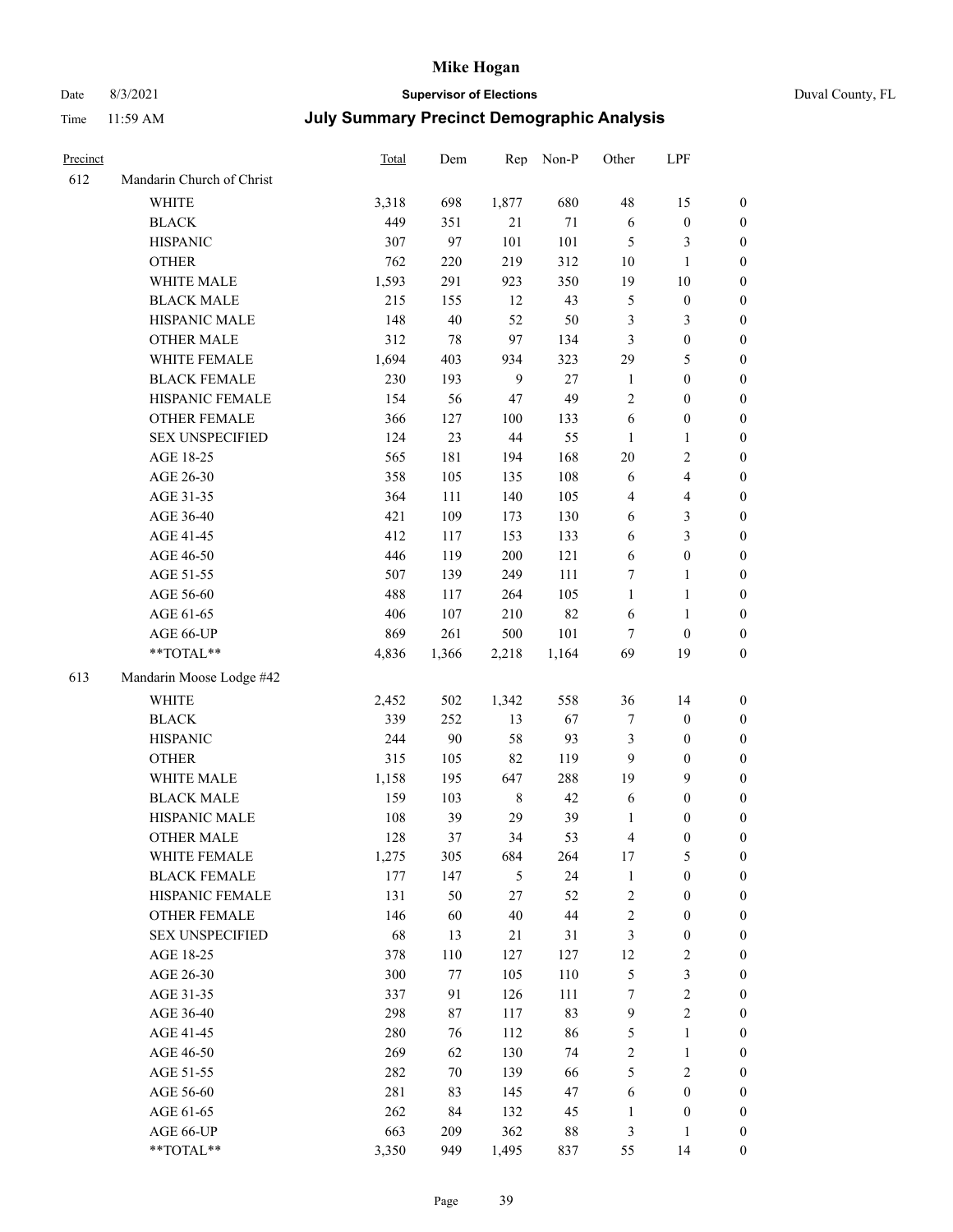# Date 8/3/2021 **Supervisor of Elections** Duval County, FL

| Precinct |                                 | Total  | Dem         | Rep            | Non-P        | Other            | LPF              |                  |
|----------|---------------------------------|--------|-------------|----------------|--------------|------------------|------------------|------------------|
| 614      | Mandarin Senior Center          |        |             |                |              |                  |                  |                  |
|          | <b>WHITE</b>                    | 1,322  | 264         | 752            | 281          | 16               | $\mathbf{9}$     | 0                |
|          | <b>BLACK</b>                    | 220    | 179         | $\mathfrak{Z}$ | 35           | $\sqrt{2}$       | $\mathbf{1}$     | 0                |
|          | <b>HISPANIC</b>                 | 149    | 52          | 42             | 53           | $\overline{2}$   | $\boldsymbol{0}$ | $\boldsymbol{0}$ |
|          | <b>OTHER</b>                    | 323    | 81          | 112            | 121          | 6                | 3                | $\boldsymbol{0}$ |
|          | WHITE MALE                      | 649    | 98          | 378            | 164          | 5                | $\overline{4}$   | $\boldsymbol{0}$ |
|          | <b>BLACK MALE</b>               | 103    | 80          | $\mathbf{1}$   | 20           | $\overline{c}$   | $\boldsymbol{0}$ | $\boldsymbol{0}$ |
|          | HISPANIC MALE                   | 68     | 20          | 22             | 24           | $\overline{c}$   | $\boldsymbol{0}$ | $\boldsymbol{0}$ |
|          | <b>OTHER MALE</b>               | 146    | 37          | 60             | $47\,$       | $\mathfrak{2}$   | $\boldsymbol{0}$ | $\boldsymbol{0}$ |
|          | WHITE FEMALE                    | 662    | 165         | 367            | 114          | 11               | $\mathfrak{S}$   | $\boldsymbol{0}$ |
|          | <b>BLACK FEMALE</b>             | 114    | 97          | $\sqrt{2}$     | 14           | $\boldsymbol{0}$ | $\mathbf{1}$     | 0                |
|          | HISPANIC FEMALE                 | 79     | 32          | 19             | $28\,$       | $\boldsymbol{0}$ | $\boldsymbol{0}$ | 0                |
|          | OTHER FEMALE                    | 146    | 39          | 44             | 59           | $\mathbf{1}$     | 3                | $\boldsymbol{0}$ |
|          | <b>SEX UNSPECIFIED</b>          | 47     | $\,$ 8 $\,$ | 16             | $20\,$       | 3                | $\boldsymbol{0}$ | $\boldsymbol{0}$ |
|          | AGE 18-25                       | 167    | 48          | 59             | 56           | $\mathbf{1}$     | $\mathfrak{Z}$   | $\boldsymbol{0}$ |
|          | AGE 26-30                       | 170    | 44          | 72             | 50           | 3                | $\mathbf{1}$     | $\boldsymbol{0}$ |
|          | AGE 31-35                       | 242    | 87          | 82             | 67           | 5                | $\mathbf{1}$     | $\boldsymbol{0}$ |
|          | AGE 36-40                       | 218    | 48          | 98             | 67           | 4                | $\mathbf{1}$     | $\boldsymbol{0}$ |
|          | AGE 41-45                       | 210    | 48          | 92             | 65           | 3                | $\sqrt{2}$       | $\boldsymbol{0}$ |
|          | AGE 46-50                       | 170    | 58          | 69             | 38           | 3                | $\sqrt{2}$       | $\boldsymbol{0}$ |
|          | AGE 51-55                       | 181    | 50          | 96             | 33           | $\boldsymbol{0}$ | $\sqrt{2}$       | $\boldsymbol{0}$ |
|          | AGE 56-60                       | 191    | 64          | 82             | 43           | $\mathbf{2}$     | $\boldsymbol{0}$ | 0                |
|          | AGE 61-65                       | 136    | 29          | 84             | 21           | $\mathbf{1}$     | $\mathbf{1}$     | 0                |
|          | AGE 66-UP                       | 329    | 100         | 175            | 50           | $\overline{4}$   | $\boldsymbol{0}$ | $\boldsymbol{0}$ |
|          | **TOTAL**                       | 2,014  | 576         | 909            | 490          | 26               | 13               | $\boldsymbol{0}$ |
| 701      | Charlie T. Joseph Senior Center |        |             |                |              |                  |                  |                  |
|          | <b>WHITE</b>                    | 465    | 115         | 239            | 100          | 8                | $\mathfrak{Z}$   | $\boldsymbol{0}$ |
|          | <b>BLACK</b>                    | 681    | 558         | 24             | 92           | 6                | $\mathbf{1}$     | $\boldsymbol{0}$ |
|          | <b>HISPANIC</b>                 | 33     | 19          | $\tau$         | 5            | $\mathbf{1}$     | $\mathbf{1}$     | $\boldsymbol{0}$ |
|          | <b>OTHER</b>                    | $71\,$ | 32          | 12             | 26           | $\mathbf{1}$     | $\boldsymbol{0}$ | $\boldsymbol{0}$ |
|          | WHITE MALE                      | 216    | 45          | 119            | 48           | 3                | $\mathbf{1}$     | $\boldsymbol{0}$ |
|          | <b>BLACK MALE</b>               | 268    | 212         | 13             | $40\,$       | $\overline{2}$   | $\mathbf{1}$     | $\boldsymbol{0}$ |
|          | HISPANIC MALE                   | 17     | 9           | $\overline{4}$ | 3            | $\boldsymbol{0}$ | 1                | 0                |
|          | OTHER MALE                      | 21     | 8           | $\overline{4}$ | 9            | $\boldsymbol{0}$ | $\boldsymbol{0}$ | 0                |
|          | WHITE FEMALE                    | 242    | 70          | 116            | 49           | 5                | 2                | 0                |
|          | <b>BLACK FEMALE</b>             | 401    | 338         | 10             | 50           | 3                | $\boldsymbol{0}$ | $\overline{0}$   |
|          | HISPANIC FEMALE                 | 14     | $\,$ 8 $\,$ | 3              | $\sqrt{2}$   | $\mathbf{1}$     | $\boldsymbol{0}$ | $\overline{0}$   |
|          | OTHER FEMALE                    | 31     | $18\,$      | 5              | $\tau$       | $\mathbf{1}$     | $\boldsymbol{0}$ | $\overline{0}$   |
|          | <b>SEX UNSPECIFIED</b>          | 40     | 16          | 8              | 15           | $\mathbf{1}$     | $\boldsymbol{0}$ | 0                |
|          | AGE 18-25                       | 150    | 77          | 16             | 52           | 5                | $\boldsymbol{0}$ | $\theta$         |
|          | AGE 26-30                       | 100    | 58          | 12             | 29           | $\boldsymbol{0}$ | $\mathbf{1}$     | 0                |
|          | AGE 31-35                       | 102    | 58          | $10\,$         | $30\,$       | 4                | $\boldsymbol{0}$ | 0                |
|          | AGE 36-40                       | 97     | 65          | 16             | 13           | $\mathbf{1}$     | $\sqrt{2}$       | 0                |
|          | AGE 41-45                       | 86     | 48          | 18             | 18           | $\mathbf{1}$     | $\mathbf{1}$     | 0                |
|          | AGE 46-50                       | 104    | 63          | 23             | 17           | $\boldsymbol{0}$ | $\mathbf{1}$     | 0                |
|          | AGE 51-55                       | 116    | 66          | 39             | 11           | $\boldsymbol{0}$ | $\boldsymbol{0}$ | 0                |
|          | AGE 56-60                       | 131    | 76          | 34             | $20\,$       | 1                | $\boldsymbol{0}$ | $\overline{0}$   |
|          | AGE 61-65                       | 123    | 78          | 35             | $\mathbf{9}$ | $\mathbf{1}$     | $\boldsymbol{0}$ | $\overline{0}$   |
|          | AGE 66-UP                       | 241    | 135         | 79             | 24           | 3                | $\boldsymbol{0}$ | 0                |
|          | **TOTAL**                       | 1,250  | 724         | 282            | 223          | 16               | 5                | $\boldsymbol{0}$ |
|          |                                 |        |             |                |              |                  |                  |                  |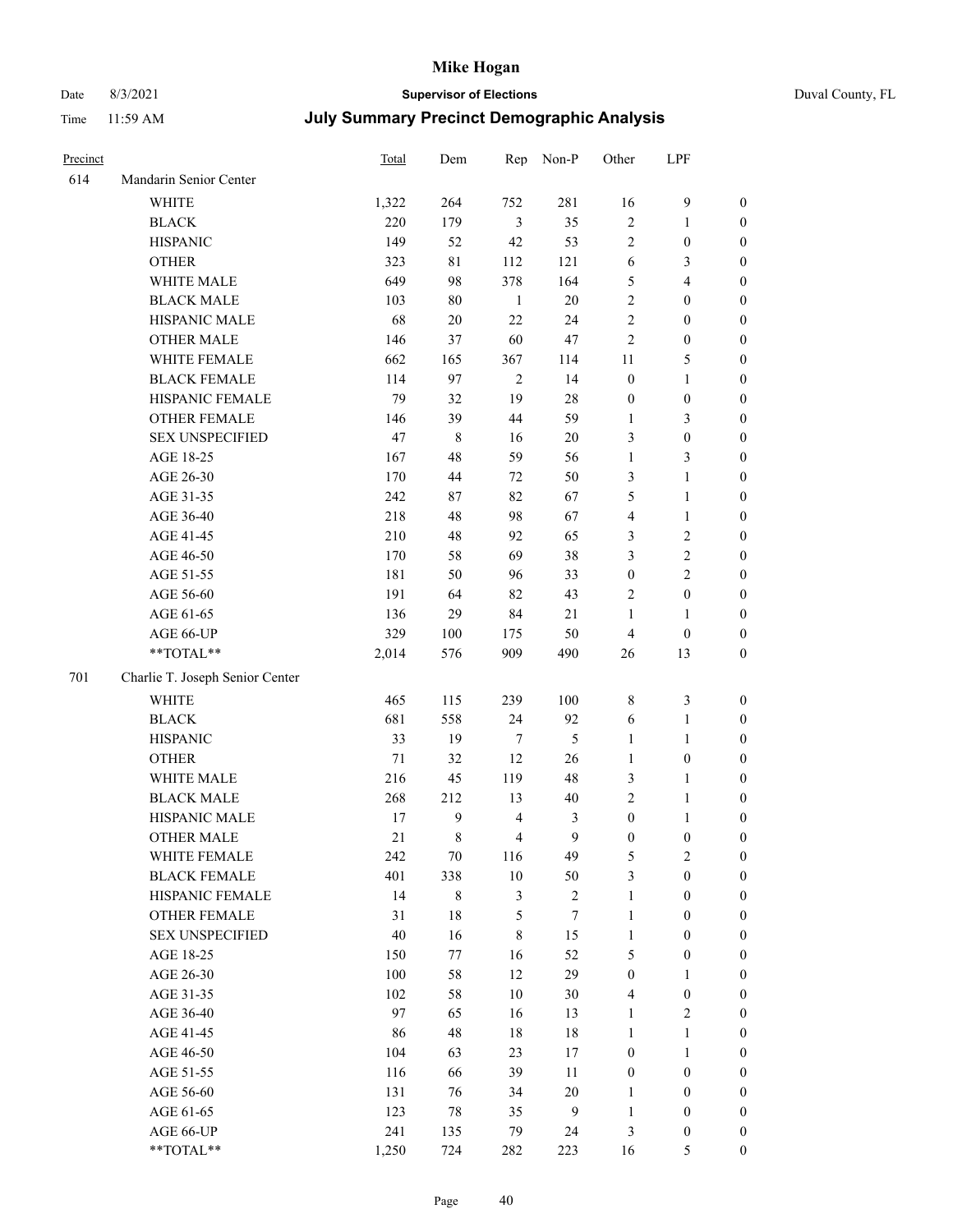# Date 8/3/2021 **Supervisor of Elections** Duval County, FL

| Precinct |                                 | <b>Total</b> | Dem    | Rep            | Non-P          | Other                   | LPF              |                  |
|----------|---------------------------------|--------------|--------|----------------|----------------|-------------------------|------------------|------------------|
| 702      | Unity Missionary Baptist Church |              |        |                |                |                         |                  |                  |
|          | <b>WHITE</b>                    | 249          | 86     | 87             | 70             | 6                       | $\boldsymbol{0}$ | 0                |
|          | <b>BLACK</b>                    | 868          | 752    | 21             | 91             | 3                       | $\mathbf{1}$     | $\boldsymbol{0}$ |
|          | <b>HISPANIC</b>                 | 31           | 13     | $\,$ 8 $\,$    | $10\,$         | $\boldsymbol{0}$        | $\boldsymbol{0}$ | $\boldsymbol{0}$ |
|          | <b>OTHER</b>                    | 81           | 37     | $\overline{7}$ | 35             | 2                       | $\boldsymbol{0}$ | $\boldsymbol{0}$ |
|          | WHITE MALE                      | 112          | 40     | 38             | 32             | 2                       | $\boldsymbol{0}$ | $\boldsymbol{0}$ |
|          | <b>BLACK MALE</b>               | 334          | 279    | 10             | 44             | $\mathbf{1}$            | $\boldsymbol{0}$ | $\boldsymbol{0}$ |
|          | HISPANIC MALE                   | 14           | 3      | $\overline{4}$ | $\tau$         | $\boldsymbol{0}$        | $\boldsymbol{0}$ | $\boldsymbol{0}$ |
|          | <b>OTHER MALE</b>               | 28           | 11     | $\mathfrak{Z}$ | 14             | $\boldsymbol{0}$        | $\boldsymbol{0}$ | $\boldsymbol{0}$ |
|          | WHITE FEMALE                    | 132          | 46     | 46             | 36             | 4                       | $\boldsymbol{0}$ | $\boldsymbol{0}$ |
|          | <b>BLACK FEMALE</b>             | 511          | 455    | 11             | 42             | 2                       | $\mathbf{1}$     | $\boldsymbol{0}$ |
|          | HISPANIC FEMALE                 | 16           | 9      | $\overline{4}$ | $\mathfrak{Z}$ | $\boldsymbol{0}$        | $\boldsymbol{0}$ | $\boldsymbol{0}$ |
|          | <b>OTHER FEMALE</b>             | 31           | $18\,$ | 2              | 9              | 2                       | $\boldsymbol{0}$ | $\boldsymbol{0}$ |
|          | <b>SEX UNSPECIFIED</b>          | 51           | 27     | 5              | 19             | $\boldsymbol{0}$        | $\boldsymbol{0}$ | $\boldsymbol{0}$ |
|          | AGE 18-25                       | 107          | 61     | 5              | 36             | 4                       | 1                | $\boldsymbol{0}$ |
|          | AGE 26-30                       | 83           | 55     | 8              | $20\,$         | $\boldsymbol{0}$        | $\boldsymbol{0}$ | $\boldsymbol{0}$ |
|          | AGE 31-35                       | 109          | 76     | $\overline{4}$ | 28             | $\mathbf{1}$            | $\boldsymbol{0}$ | $\boldsymbol{0}$ |
|          | AGE 36-40                       | 102          | 75     | 6              | 19             | 2                       | $\boldsymbol{0}$ | $\boldsymbol{0}$ |
|          | AGE 41-45                       | 65           | 50     | $\overline{2}$ | 13             | $\boldsymbol{0}$        | $\boldsymbol{0}$ | $\boldsymbol{0}$ |
|          | AGE 46-50                       | 91           | 62     | 11             | 17             | $\mathbf{1}$            | $\boldsymbol{0}$ | $\boldsymbol{0}$ |
|          | AGE 51-55                       | 83           | 53     | 11             | 17             | 2                       | $\boldsymbol{0}$ | $\boldsymbol{0}$ |
|          | AGE 56-60                       | 141          | 95     | 24             | 21             | $\mathbf{1}$            | $\boldsymbol{0}$ | 0                |
|          | AGE 61-65                       | 140          | 107    | 18             | 15             | $\boldsymbol{0}$        | $\boldsymbol{0}$ | $\boldsymbol{0}$ |
|          | AGE 66-UP                       | 308          | 254    | 34             | $20\,$         | $\boldsymbol{0}$        | $\boldsymbol{0}$ | $\boldsymbol{0}$ |
|          | **TOTAL**                       | 1,229        | 888    | 123            | 206            | 11                      | $\mathbf{1}$     | $\boldsymbol{0}$ |
| 703      | Oceanway Community Center       |              |        |                |                |                         |                  |                  |
|          | WHITE                           | 5,019        | 916    | 2,782          | 1,169          | 110                     | 42               | $\boldsymbol{0}$ |
|          | <b>BLACK</b>                    | 2,924        | 2,270  | 98             | 527            | 28                      | $\mathbf{1}$     | $\boldsymbol{0}$ |
|          | <b>HISPANIC</b>                 | 549          | 196    | 123            | 217            | 10                      | 3                | $\boldsymbol{0}$ |
|          | <b>OTHER</b>                    | 692          | 214    | 196            | 266            | $10\,$                  | 6                | $\boldsymbol{0}$ |
|          | WHITE MALE                      | 2,439        | 367    | 1,386          | 608            | 51                      | $27\,$           | $\boldsymbol{0}$ |
|          | <b>BLACK MALE</b>               | 1,210        | 864    | 55             | 276            | 15                      | $\boldsymbol{0}$ | $\boldsymbol{0}$ |
|          | HISPANIC MALE                   | 257          | 77     | 68             | 105            | $\overline{\mathbf{4}}$ | 3                | $\boldsymbol{0}$ |
|          | <b>OTHER MALE</b>               | 239          | 67     | 70             | 95             | 5                       | $\overline{c}$   | $\boldsymbol{0}$ |
|          | WHITE FEMALE                    | 2,518        | 541    | 1,359          | 544            | 59                      | 15               | 0                |
|          | <b>BLACK FEMALE</b>             | 1,675        | 1,381  | 41             | 240            | 12                      | $\mathbf{1}$     | 0                |
|          | HISPANIC FEMALE                 | 288          | 119    | 55             | 108            | 6                       | $\boldsymbol{0}$ | $\boldsymbol{0}$ |
|          | <b>OTHER FEMALE</b>             | 324          | 111    | 98             | 109            | 3                       | $\mathfrak{Z}$   | $\overline{0}$   |
|          | <b>SEX UNSPECIFIED</b>          | 234          | 69     | 67             | 94             | 3                       | $\mathbf{1}$     | 0                |
|          | AGE 18-25                       | 1,121        | 432    | 301            | 355            | 26                      | 7                | 0                |
|          | AGE 26-30                       | 963          | 346    | 240            | 343            | $20\,$                  | 14               | 0                |
|          | AGE 31-35                       | 885          | 308    | 269            | 280            | 17                      | 11               | 0                |
|          | AGE 36-40                       | 920          | 353    | 287            | 256            | 16                      | $\,$ 8 $\,$      | 0                |
|          | AGE 41-45                       | 830          | 337    | 265            | 205            | 18                      | $\mathfrak s$    | 0                |
|          | AGE 46-50                       | 909          | 386    | 296            | 209            | 15                      | $\mathfrak{Z}$   | 0                |
|          | AGE 51-55                       | 894          | 376    | 331            | 173            | 14                      | $\boldsymbol{0}$ | 0                |
|          | AGE 56-60                       | 756          | 292    | 319            | 132            | 12                      | 1                | 0                |
|          | AGE 61-65                       | 618          | 248    | 281            | 83             | 5                       | $\mathbf{1}$     | 0                |
|          | AGE 66-UP                       | 1,288        | 518    | 610            | 143            | 15                      | $\sqrt{2}$       | 0                |
|          | **TOTAL**                       | 9,184        | 3,596  | 3,199          | 2,179          | 158                     | 52               | $\boldsymbol{0}$ |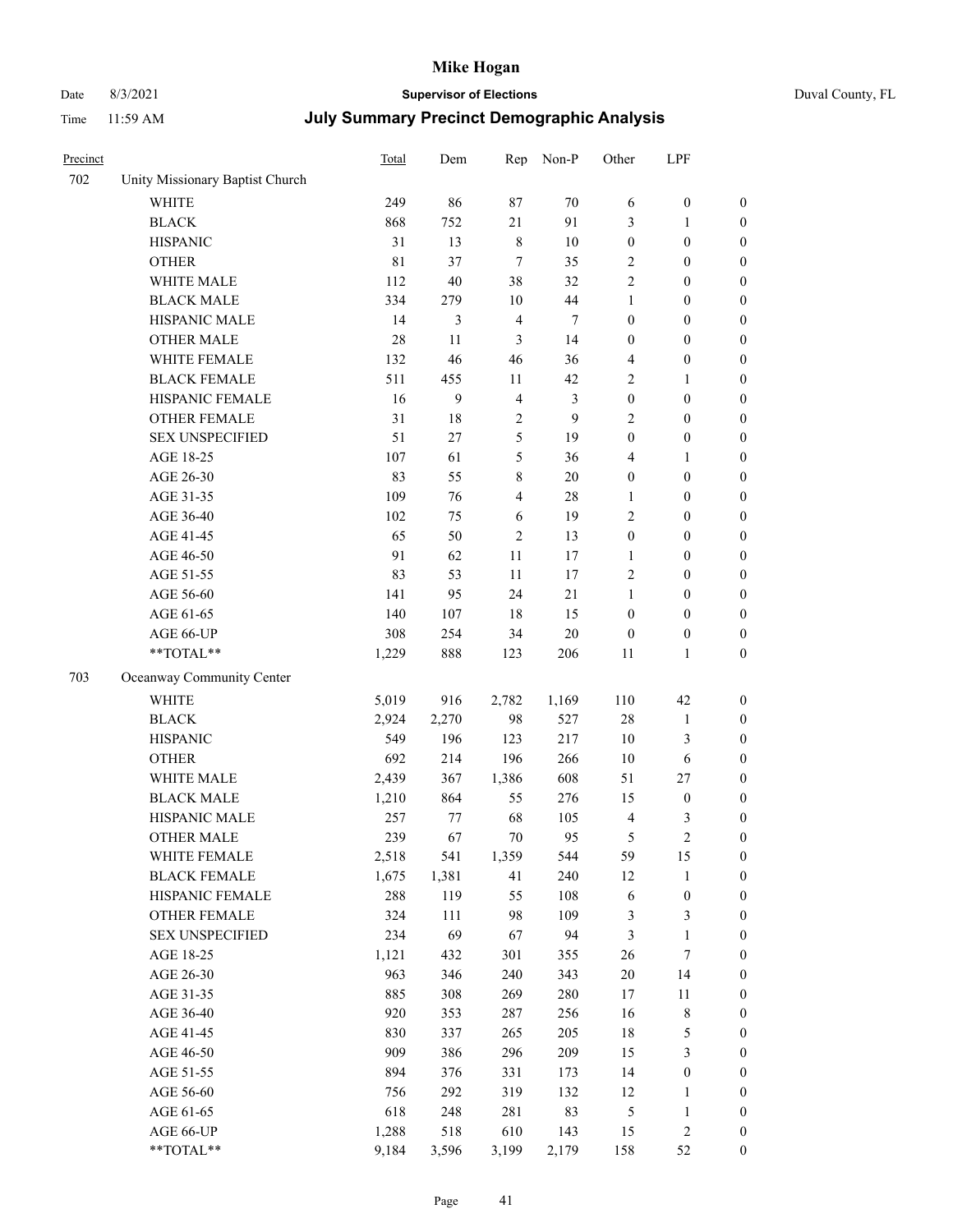## Date 8/3/2021 **Supervisor of Elections** Duval County, FL

| Precinct |                                     | <b>Total</b> | Dem    | Rep         | Non-P  | Other            | LPF                     |                  |
|----------|-------------------------------------|--------------|--------|-------------|--------|------------------|-------------------------|------------------|
| 704      | Westside Church of Christ           |              |        |             |        |                  |                         |                  |
|          | <b>WHITE</b>                        | 1,270        | 646    | 297         | 284    | $27\,$           | 16                      | 0                |
|          | <b>BLACK</b>                        | 1,449        | 1,160  | 61          | 210    | 18               | $\boldsymbol{0}$        | 0                |
|          | <b>HISPANIC</b>                     | 112          | 55     | 17          | 37     | 3                | $\boldsymbol{0}$        | $\boldsymbol{0}$ |
|          | <b>OTHER</b>                        | 259          | 133    | 19          | 104    | $\sqrt{2}$       | $\mathbf{1}$            | $\boldsymbol{0}$ |
|          | WHITE MALE                          | 625          | 286    | 161         | 154    | 12               | 12                      | $\boldsymbol{0}$ |
|          | <b>BLACK MALE</b>                   | 623          | 473    | 34          | 105    | 11               | $\boldsymbol{0}$        | $\boldsymbol{0}$ |
|          | HISPANIC MALE                       | 56           | 25     | 9           | 22     | $\boldsymbol{0}$ | $\boldsymbol{0}$        | $\boldsymbol{0}$ |
|          | <b>OTHER MALE</b>                   | 96           | 42     | $\tau$      | 46     | $\mathbf{1}$     | $\boldsymbol{0}$        | $\boldsymbol{0}$ |
|          | WHITE FEMALE                        | 631          | 355    | 132         | 126    | 14               | $\overline{\mathbf{4}}$ | $\boldsymbol{0}$ |
|          | <b>BLACK FEMALE</b>                 | 796          | 665    | 27          | 97     | 7                | $\boldsymbol{0}$        | 0                |
|          | HISPANIC FEMALE                     | 53           | $28\,$ | $\,$ 8 $\,$ | 14     | 3                | $\boldsymbol{0}$        | 0                |
|          | OTHER FEMALE                        | 117          | 72     | 9           | 35     | $\boldsymbol{0}$ | $\mathbf{1}$            | 0                |
|          | <b>SEX UNSPECIFIED</b>              | 93           | 48     | $\tau$      | 36     | $\overline{c}$   | $\boldsymbol{0}$        | $\boldsymbol{0}$ |
|          | AGE 18-25                           | 329          | 195    | 24          | 102    | 7                | $\mathbf{1}$            | $\boldsymbol{0}$ |
|          | AGE 26-30                           | 290          | 169    | 34          | $80\,$ | 5                | $\sqrt{2}$              | $\boldsymbol{0}$ |
|          | AGE 31-35                           | 405          | 246    | 47          | 100    | $\,$ $\,$        | $\overline{\mathbf{4}}$ | $\boldsymbol{0}$ |
|          | AGE 36-40                           | 350          | 224    | 35          | 82     | $\boldsymbol{7}$ | $\sqrt{2}$              | $\boldsymbol{0}$ |
|          | AGE 41-45                           | 284          | 168    | 37          | $70\,$ | $\boldsymbol{7}$ | $\overline{2}$          | $\overline{0}$   |
|          | AGE 46-50                           | 265          | 161    | 43          | 58     | $\overline{c}$   | $\mathbf{1}$            | $\boldsymbol{0}$ |
|          | AGE 51-55                           | 226          | 156    | 36          | $30\,$ | 3                | $\mathbf{1}$            | 0                |
|          | AGE 56-60                           | 239          | 165    | $28\,$      | 42     | 3                | $\mathbf{1}$            | 0                |
|          | AGE 61-65                           | 221          | 146    | 39          | 29     | 5                | $\sqrt{2}$              | 0                |
|          | AGE 66-UP                           | 481          | 364    | 71          | 42     | 3                | $\mathbf{1}$            | 0                |
|          | **TOTAL**                           | 3,090        | 1,994  | 394         | 635    | 50               | $17\,$                  | $\boldsymbol{0}$ |
| 705      | Garden City United Methodist Church |              |        |             |        |                  |                         |                  |
|          | <b>WHITE</b>                        | 2,013        | 349    | 1,189       | 432    | 29               | 14                      | $\boldsymbol{0}$ |
|          | <b>BLACK</b>                        | 2,756        | 2,312  | 74          | 346    | 24               | $\boldsymbol{0}$        | $\boldsymbol{0}$ |
|          | <b>HISPANIC</b>                     | 237          | 113    | 31          | $88\,$ | 4                | $\mathbf{1}$            | $\boldsymbol{0}$ |
|          | <b>OTHER</b>                        | 325          | 128    | 68          | 118    | $\,$ 8 $\,$      | $\mathfrak{Z}$          | $\boldsymbol{0}$ |
|          | WHITE MALE                          | 956          | 135    | 587         | 213    | 12               | 9                       | $\boldsymbol{0}$ |
|          | <b>BLACK MALE</b>                   | 1,121        | 896    | $40\,$      | 173    | 12               | $\boldsymbol{0}$        | $\boldsymbol{0}$ |
|          | HISPANIC MALE                       | 94           | 44     | 12          | 35     | 3                | $\boldsymbol{0}$        | 0                |
|          | <b>OTHER MALE</b>                   | 116          | 49     | 25          | 34     | 6                | $\mathbf{2}$            | 0                |
|          | WHITE FEMALE                        | 1,039        | 209    | 592         | 216    | 17               | 5                       | 0                |
|          | <b>BLACK FEMALE</b>                 | 1,598        | 1,388  | 34          | 164    | 12               | $\boldsymbol{0}$        | $\boldsymbol{0}$ |
|          | HISPANIC FEMALE                     | 137          | 66     | $17$        | 52     | $\mathbf{1}$     | $\mathbf{1}$            | $\boldsymbol{0}$ |
|          | OTHER FEMALE                        | 122          | 49     | 31          | 39     | 2                | $\mathbf{1}$            | $\overline{0}$   |
|          | <b>SEX UNSPECIFIED</b>              | 148          | 66     | 24          | 58     | $\boldsymbol{0}$ | $\boldsymbol{0}$        | 0                |
|          | AGE 18-25                           | 669          | 308    | 138         | 204    | 13               | 6                       | 0                |
|          | AGE 26-30                           | 492          | 228    | 106         | 150    | 7                | $\mathbf{1}$            | 0                |
|          | AGE 31-35                           | 555          | 291    | 112         | 139    | 9                | $\overline{\mathbf{4}}$ | 0                |
|          | AGE 36-40                           | 469          | 275    | 90          | 98     | 5                | $\mathbf{1}$            | 0                |
|          | AGE 41-45                           | 481          | 300    | 87          | 84     | 8                | $\sqrt{2}$              | 0                |
|          | AGE 46-50                           | 472          | 259    | 128         | $80\,$ | 4                | $\mathbf{1}$            | 0                |
|          | AGE 51-55                           | 478          | 262    | 147         | 64     | 4                | $\mathbf{1}$            | 0                |
|          | AGE 56-60                           | 449          | 259    | 142         | 45     | 3                | $\boldsymbol{0}$        | $\overline{0}$   |
|          | AGE 61-65                           | 410          | 228    | 130         | 44     | 6                | $\sqrt{2}$              | $\boldsymbol{0}$ |
|          | AGE 66-UP                           | 856          | 492    | 282         | 76     | 6                | $\boldsymbol{0}$        | $\boldsymbol{0}$ |
|          | **TOTAL**                           | 5,331        | 2,902  | 1,362       | 984    | 65               | 18                      | $\boldsymbol{0}$ |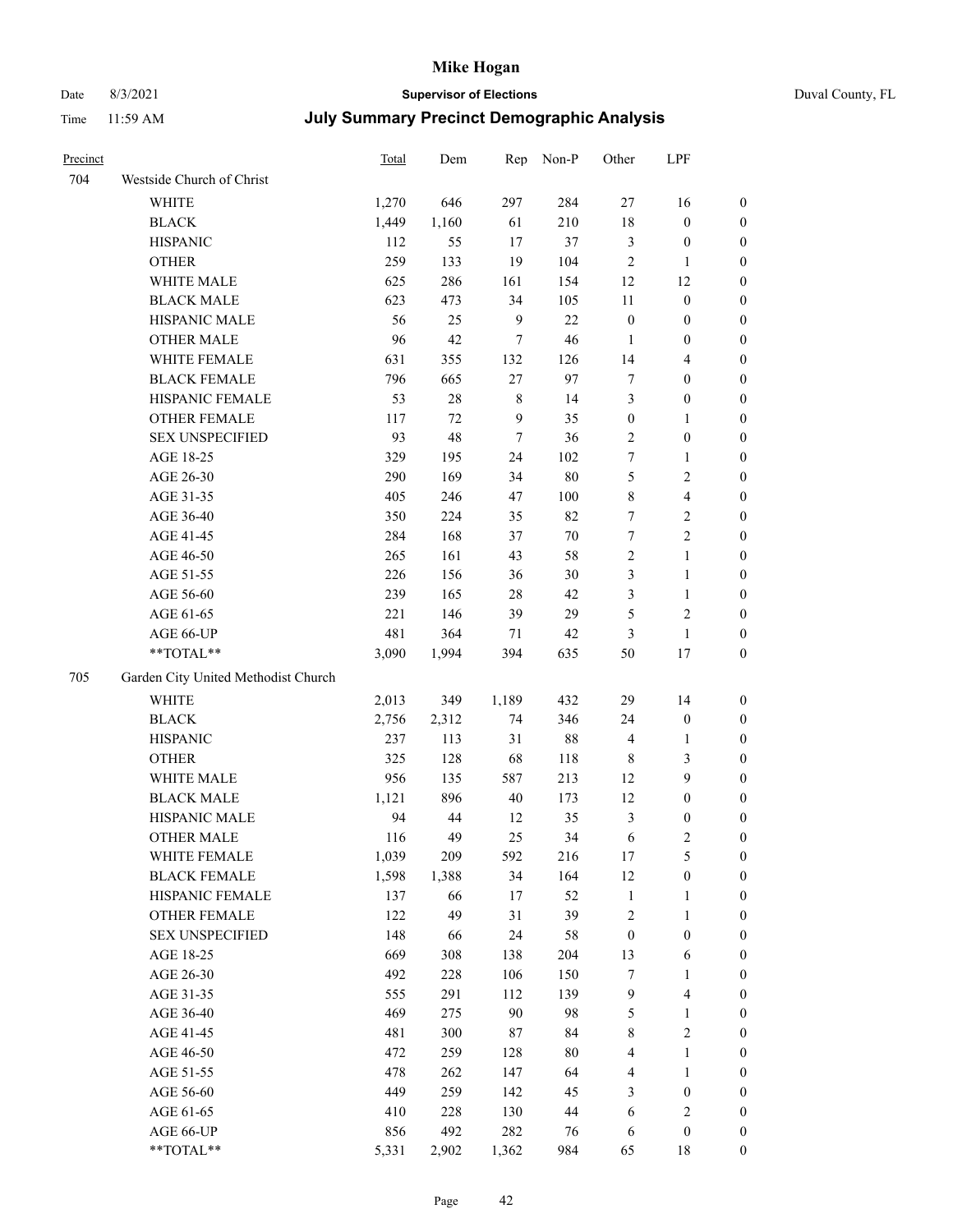## Date 8/3/2021 **Supervisor of Elections** Duval County, FL

| Precinct |                             | <b>Total</b> | Dem    | Rep                     | Non-P        | Other            | LPF              |                  |
|----------|-----------------------------|--------------|--------|-------------------------|--------------|------------------|------------------|------------------|
| 706      | Long Branch Senior Center   |              |        |                         |              |                  |                  |                  |
|          | <b>WHITE</b>                | 46           | 15     | 13                      | 17           | $\mathbf{1}$     | $\boldsymbol{0}$ | $\boldsymbol{0}$ |
|          | <b>BLACK</b>                | 1,057        | 933    | 23                      | 96           | 3                | $\overline{c}$   | $\boldsymbol{0}$ |
|          | <b>HISPANIC</b>             | 13           | 9      | $\mathbf{1}$            | 3            | $\boldsymbol{0}$ | $\boldsymbol{0}$ | $\boldsymbol{0}$ |
|          | <b>OTHER</b>                | 66           | 29     | $\mathbf{1}$            | 35           | $\boldsymbol{0}$ | $\mathbf{1}$     | $\boldsymbol{0}$ |
|          | WHITE MALE                  | 17           | 3      | 6                       | $\,$ 8 $\,$  | $\boldsymbol{0}$ | $\boldsymbol{0}$ | $\boldsymbol{0}$ |
|          | <b>BLACK MALE</b>           | 409          | 359    | 13                      | 35           | 1                | $\mathbf{1}$     | $\boldsymbol{0}$ |
|          | HISPANIC MALE               | 5            | 3      | $\mathbf{1}$            | 1            | $\boldsymbol{0}$ | $\boldsymbol{0}$ | $\boldsymbol{0}$ |
|          | <b>OTHER MALE</b>           | 18           | 5      | $\boldsymbol{0}$        | 12           | $\boldsymbol{0}$ | $\mathbf{1}$     | $\boldsymbol{0}$ |
|          | WHITE FEMALE                | 29           | 12     | 7                       | $\mathbf{9}$ | $\mathbf{1}$     | $\boldsymbol{0}$ | $\boldsymbol{0}$ |
|          | <b>BLACK FEMALE</b>         | 619          | 548    | $10\,$                  | 58           | 2                | $\mathbf{1}$     | $\boldsymbol{0}$ |
|          | HISPANIC FEMALE             | $\tau$       | 5      | $\boldsymbol{0}$        | $\sqrt{2}$   | $\boldsymbol{0}$ | $\boldsymbol{0}$ | 0                |
|          | <b>OTHER FEMALE</b>         | 23           | 15     | $\boldsymbol{0}$        | $\,$ 8 $\,$  | $\boldsymbol{0}$ | $\boldsymbol{0}$ | $\boldsymbol{0}$ |
|          | <b>SEX UNSPECIFIED</b>      | 55           | 36     | $\mathbf{1}$            | $18\,$       | $\boldsymbol{0}$ | $\boldsymbol{0}$ | $\boldsymbol{0}$ |
|          | AGE 18-25                   | 133          | 92     | $\mathfrak{Z}$          | 38           | $\boldsymbol{0}$ | $\boldsymbol{0}$ | $\boldsymbol{0}$ |
|          | AGE 26-30                   | 124          | 98     | $\overline{4}$          | 22           | $\boldsymbol{0}$ | $\boldsymbol{0}$ | $\boldsymbol{0}$ |
|          | AGE 31-35                   | 96           | 74     | $\sqrt{2}$              | 17           | $\mathbf{1}$     | $\sqrt{2}$       | $\boldsymbol{0}$ |
|          | AGE 36-40                   | 93           | 74     | $\,8\,$                 | 10           | $\mathbf{1}$     | $\boldsymbol{0}$ | $\boldsymbol{0}$ |
|          | AGE 41-45                   | 96           | 78     | $\mathfrak{Z}$          | 15           | $\boldsymbol{0}$ | $\boldsymbol{0}$ | $\boldsymbol{0}$ |
|          | AGE 46-50                   | 90           | 75     | $\mathbf{1}$            | 13           | $\mathbf{1}$     | $\boldsymbol{0}$ | $\boldsymbol{0}$ |
|          | AGE 51-55                   | 85           | 74     | $\overline{\mathbf{4}}$ | $\tau$       | $\boldsymbol{0}$ | $\boldsymbol{0}$ | $\boldsymbol{0}$ |
|          | AGE 56-60                   | 109          | 88     | 6                       | 14           | 1                | $\boldsymbol{0}$ | 0                |
|          | AGE 61-65                   | 110          | 103    | 1                       | 6            | $\boldsymbol{0}$ | $\boldsymbol{0}$ | 0                |
|          | AGE 66-UP                   | 246          | 230    | 6                       | 9            | $\boldsymbol{0}$ | $\mathbf{1}$     | $\boldsymbol{0}$ |
|          | $**TOTAL**$                 | 1,182        | 986    | 38                      | 151          | 4                | $\mathfrak{Z}$   | $\boldsymbol{0}$ |
| 707      | Joseph Lee Community Center |              |        |                         |              |                  |                  |                  |
|          | <b>WHITE</b>                | 260          | 100    | 99                      | 55           | 3                | $\mathfrak{Z}$   | $\boldsymbol{0}$ |
|          | <b>BLACK</b>                | 2,503        | 2,172  | 55                      | 269          | 7                | $\boldsymbol{0}$ | $\boldsymbol{0}$ |
|          | <b>HISPANIC</b>             | 43           | 22     | $\,8\,$                 | 13           | $\boldsymbol{0}$ | $\boldsymbol{0}$ | $\boldsymbol{0}$ |
|          | <b>OTHER</b>                | 180          | 89     | 14                      | 76           | $\boldsymbol{0}$ | $\mathbf{1}$     | $\boldsymbol{0}$ |
|          | WHITE MALE                  | 102          | 28     | 48                      | 24           | $\boldsymbol{0}$ | $\mathbf{2}$     | $\boldsymbol{0}$ |
|          | <b>BLACK MALE</b>           | 936          | 777    | $30\,$                  | 127          | $\overline{c}$   | $\boldsymbol{0}$ | $\boldsymbol{0}$ |
|          | HISPANIC MALE               | 20           | $10\,$ | $\overline{4}$          | 6            | $\boldsymbol{0}$ | $\boldsymbol{0}$ | $\boldsymbol{0}$ |
|          | <b>OTHER MALE</b>           | 55           | 27     | 5                       | 23           | $\boldsymbol{0}$ | $\boldsymbol{0}$ | $\boldsymbol{0}$ |
|          | WHITE FEMALE                | 154          | 71     | 51                      | 28           | 3                | 1                | 0                |
|          | <b>BLACK FEMALE</b>         | 1,524        | 1,361  | 25                      | 133          | 5                | $\boldsymbol{0}$ | $\boldsymbol{0}$ |
|          | HISPANIC FEMALE             | 23           | 12     | $\overline{4}$          | $\tau$       | $\boldsymbol{0}$ | $\boldsymbol{0}$ | $\overline{0}$   |
|          | OTHER FEMALE                | 82           | 46     | 8                       | 27           | $\boldsymbol{0}$ | $\mathbf{1}$     | $\overline{0}$   |
|          | <b>SEX UNSPECIFIED</b>      | 90           | 51     | $\mathbf{1}$            | 38           | $\boldsymbol{0}$ | $\boldsymbol{0}$ | 0                |
|          | AGE 18-25                   | 313          | 206    | 13                      | 93           | $\mathbf{1}$     | $\boldsymbol{0}$ | $\overline{0}$   |
|          | AGE 26-30                   | 272          | 188    | $18\,$                  | 65           | $\mathbf{1}$     | $\boldsymbol{0}$ | 0                |
|          | AGE 31-35                   | 275          | 206    | $10\,$                  | 56           | $\boldsymbol{0}$ | $\mathfrak{Z}$   | 0                |
|          | AGE 36-40                   | 239          | 182    | 16                      | 40           | $\mathbf{1}$     | $\boldsymbol{0}$ | 0                |
|          | AGE 41-45                   | 228          | 176    | 17                      | 34           | $\mathbf{1}$     | $\boldsymbol{0}$ | 0                |
|          | AGE 46-50                   | 235          | 182    | 18                      | 33           | $\sqrt{2}$       | $\boldsymbol{0}$ | 0                |
|          | AGE 51-55                   | 213          | 170    | 17                      | 25           | $\boldsymbol{0}$ | $\mathbf{1}$     | $\boldsymbol{0}$ |
|          | AGE 56-60                   | 247          | 207    | 25                      | 14           | 1                | $\boldsymbol{0}$ | $\boldsymbol{0}$ |
|          | AGE 61-65                   | 319          | 282    | 15                      | 21           | $\mathbf{1}$     | $\boldsymbol{0}$ | $\overline{0}$   |
|          | AGE 66-UP                   | 645          | 584    | 27                      | 32           | 2                | $\boldsymbol{0}$ | 0                |
|          | **TOTAL**                   | 2,986        | 2,383  | 176                     | 413          | 10               | $\overline{4}$   | $\boldsymbol{0}$ |
|          |                             |              |        |                         |              |                  |                  |                  |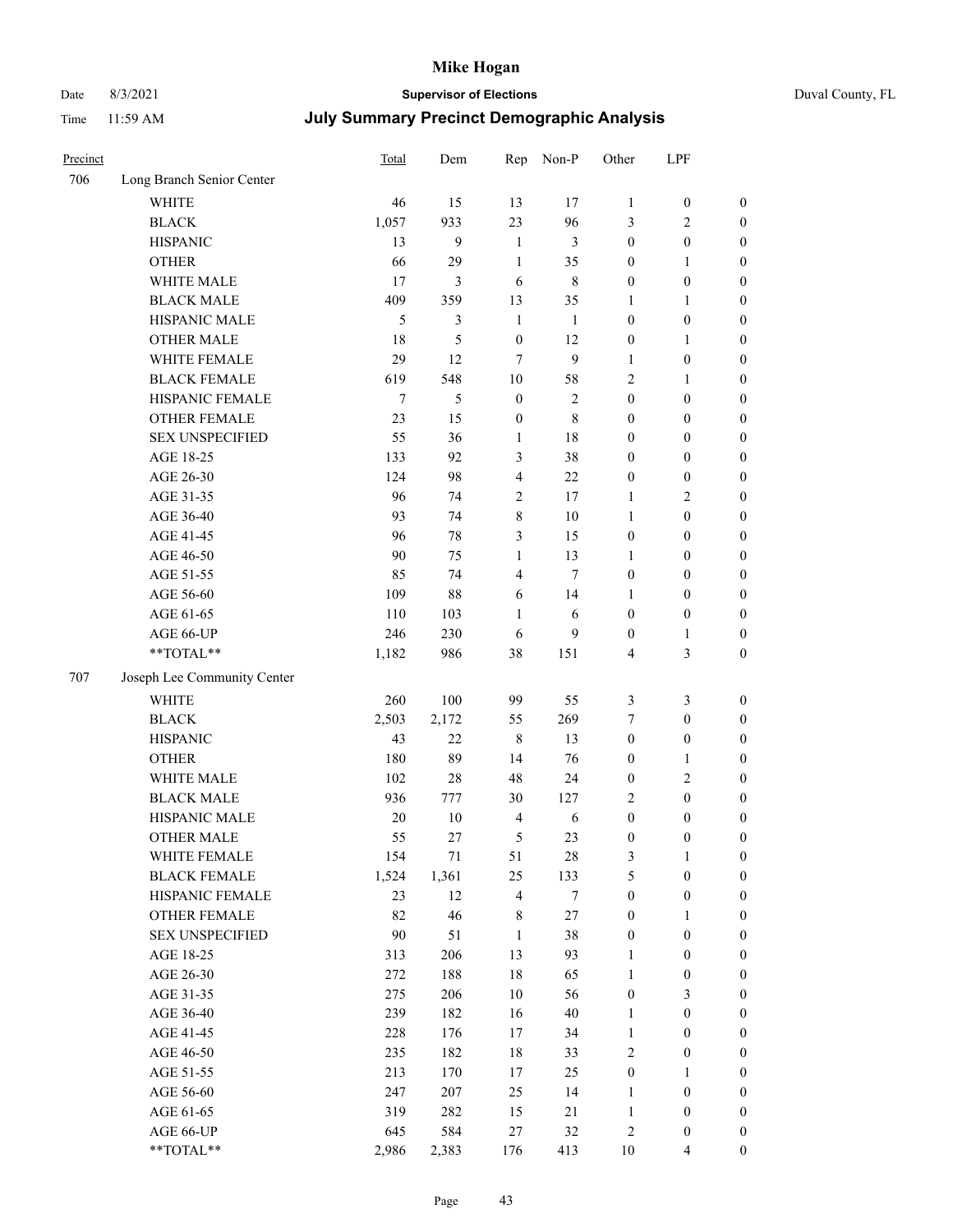# Date 8/3/2021 **Supervisor of Elections** Duval County, FL

| Precinct |                               | Total  | Dem            | Rep            | Non-P          | Other            | LPF              |                  |
|----------|-------------------------------|--------|----------------|----------------|----------------|------------------|------------------|------------------|
| 708      | Brown Eastside Branch Library |        |                |                |                |                  |                  |                  |
|          | <b>WHITE</b>                  | 179    | 55             | 73             | 50             | 1                | $\boldsymbol{0}$ | $\boldsymbol{0}$ |
|          | <b>BLACK</b>                  | 1,041  | 879            | 34             | 124            | 3                | $\mathbf{1}$     | $\boldsymbol{0}$ |
|          | <b>HISPANIC</b>               | 13     | 9              | $\overline{2}$ | $\mathfrak{2}$ | $\boldsymbol{0}$ | $\boldsymbol{0}$ | $\boldsymbol{0}$ |
|          | <b>OTHER</b>                  | 85     | 41             | $\overline{7}$ | 37             | $\boldsymbol{0}$ | $\boldsymbol{0}$ | $\boldsymbol{0}$ |
|          | WHITE MALE                    | 79     | 14             | 47             | 18             | $\boldsymbol{0}$ | $\boldsymbol{0}$ | $\boldsymbol{0}$ |
|          | <b>BLACK MALE</b>             | 429    | 345            | 19             | 62             | 3                | $\boldsymbol{0}$ | $\boldsymbol{0}$ |
|          | HISPANIC MALE                 | $\tau$ | 5              | $\mathbf{1}$   | $\mathbf{1}$   | $\boldsymbol{0}$ | $\boldsymbol{0}$ | $\boldsymbol{0}$ |
|          | OTHER MALE                    | 35     | 19             | $\mathfrak{Z}$ | 13             | $\boldsymbol{0}$ | $\boldsymbol{0}$ | $\boldsymbol{0}$ |
|          | WHITE FEMALE                  | 94     | 39             | 25             | 29             | $\mathbf{1}$     | $\boldsymbol{0}$ | $\boldsymbol{0}$ |
|          | <b>BLACK FEMALE</b>           | 585    | 514            | 14             | 57             | $\boldsymbol{0}$ | $\boldsymbol{0}$ | 0                |
|          | HISPANIC FEMALE               | 6      | $\overline{4}$ | $\mathbf{1}$   | $\mathbf{1}$   | $\boldsymbol{0}$ | $\boldsymbol{0}$ | $\boldsymbol{0}$ |
|          | OTHER FEMALE                  | 30     | 15             | $\mathfrak{Z}$ | 12             | $\boldsymbol{0}$ | $\boldsymbol{0}$ | $\boldsymbol{0}$ |
|          | <b>SEX UNSPECIFIED</b>        | 53     | 29             | 3              | 20             | $\boldsymbol{0}$ | 1                | $\boldsymbol{0}$ |
|          | AGE 18-25                     | 155    | 98             | 7              | 49             | $\boldsymbol{0}$ | $\mathbf{1}$     | $\boldsymbol{0}$ |
|          | AGE 26-30                     | 133    | 92             | 12             | 28             | $\mathbf{1}$     | $\boldsymbol{0}$ | $\boldsymbol{0}$ |
|          | AGE 31-35                     | 121    | 84             | $\,$ 8 $\,$    | 29             | $\boldsymbol{0}$ | $\boldsymbol{0}$ | $\boldsymbol{0}$ |
|          | AGE 36-40                     | 121    | 93             | 12             | 16             | $\boldsymbol{0}$ | $\boldsymbol{0}$ | $\boldsymbol{0}$ |
|          | AGE 41-45                     | 95     | 70             | 6              | 19             | $\boldsymbol{0}$ | $\boldsymbol{0}$ | $\boldsymbol{0}$ |
|          | AGE 46-50                     | 113    | 92             | $10\,$         | $10\,$         | 1                | $\boldsymbol{0}$ | $\boldsymbol{0}$ |
|          | AGE 51-55                     | 107    | 73             | 14             | 20             | $\boldsymbol{0}$ | $\boldsymbol{0}$ | 0                |
|          | AGE 56-60                     | 133    | 98             | 16             | 18             | 1                | $\boldsymbol{0}$ | $\boldsymbol{0}$ |
|          | AGE 61-65                     | 137    | 112            | 10             | 14             | $\mathbf{1}$     | $\boldsymbol{0}$ | $\boldsymbol{0}$ |
|          | AGE 66-UP                     | 203    | 172            | 21             | $10\,$         | $\boldsymbol{0}$ | $\boldsymbol{0}$ | $\boldsymbol{0}$ |
|          | **TOTAL**                     | 1,318  | 984            | 116            | 213            | 4                | $\mathbf{1}$     | $\boldsymbol{0}$ |
| 709      | First Timothy Baptist Church  |        |                |                |                |                  |                  |                  |
|          | <b>WHITE</b>                  | 256    | 72             | 90             | 84             | 9                | $\mathbf{1}$     | $\boldsymbol{0}$ |
|          | <b>BLACK</b>                  | 4,085  | 3,499          | 123            | 439            | 23               | $\mathbf{1}$     | $\boldsymbol{0}$ |
|          | <b>HISPANIC</b>               | 147    | 71             | 21             | 55             | $\boldsymbol{0}$ | $\boldsymbol{0}$ | $\boldsymbol{0}$ |
|          | <b>OTHER</b>                  | 290    | 158            | 22             | 102            | 8                | $\boldsymbol{0}$ | $\boldsymbol{0}$ |
|          | WHITE MALE                    | 103    | $18\,$         | 46             | 36             | 3                | $\boldsymbol{0}$ | $\boldsymbol{0}$ |
|          | <b>BLACK MALE</b>             | 1,645  | 1,326          | 60             | 243            | 16               | $\boldsymbol{0}$ | $\boldsymbol{0}$ |
|          | HISPANIC MALE                 | 67     | 35             | 11             | 21             | $\boldsymbol{0}$ | $\boldsymbol{0}$ | 0                |
|          | <b>OTHER MALE</b>             | 85     | 52             | $\,$ 8 $\,$    | 22             | 3                | $\boldsymbol{0}$ | $\boldsymbol{0}$ |
|          | WHITE FEMALE                  | 151    | 54             | 44             | 46             | 6                | $\mathbf{1}$     | $\boldsymbol{0}$ |
|          | <b>BLACK FEMALE</b>           | 2,382  | 2,123          | 63             | 188            | 7                | 1                | $\boldsymbol{0}$ |
|          | HISPANIC FEMALE               | 77     | 34             | 10             | 33             | $\boldsymbol{0}$ | $\boldsymbol{0}$ | $\overline{0}$   |
|          | OTHER FEMALE                  | 128    | 72             | $\overline{9}$ | 44             | 3                | $\boldsymbol{0}$ | $\overline{0}$   |
|          | <b>SEX UNSPECIFIED</b>        | 140    | 86             | 5              | 47             | $\overline{c}$   | $\boldsymbol{0}$ | 0                |
|          | AGE 18-25                     | 595    | 401            | 30             | 154            | 9                | $\mathbf{1}$     | $\overline{0}$   |
|          | AGE 26-30                     | 507    | 352            | 31             | 121            | $\overline{c}$   | $\mathbf{1}$     | 0                |
|          | AGE 31-35                     | 446    | 344            | 13             | 83             | 6                | $\boldsymbol{0}$ | 0                |
|          | AGE 36-40                     | 391    | 306            | 18             | 65             | 2                | $\boldsymbol{0}$ | 0                |
|          | AGE 41-45                     | 361    | 281            | 18             | 60             | $\overline{c}$   | $\boldsymbol{0}$ | 0                |
|          | AGE 46-50                     | 372    | 284            | 29             | 53             | $\sqrt{6}$       | $\boldsymbol{0}$ | $\overline{0}$   |
|          | AGE 51-55                     | 422    | 356            | 23             | 38             | 5                | $\boldsymbol{0}$ | $\boldsymbol{0}$ |
|          | AGE 56-60                     | 428    | 354            | 35             | 36             | 3                | $\boldsymbol{0}$ | $\boldsymbol{0}$ |
|          | AGE 61-65                     | 442    | 377            | 23             | 38             | 4                | $\boldsymbol{0}$ | $\boldsymbol{0}$ |
|          | AGE 66-UP                     | 814    | 745            | 36             | 32             | 1                | $\boldsymbol{0}$ | 0                |
|          | **TOTAL**                     | 4,778  | 3,800          | 256            | 680            | $40\,$           | $\mathbf{2}$     | $\overline{0}$   |
|          |                               |        |                |                |                |                  |                  |                  |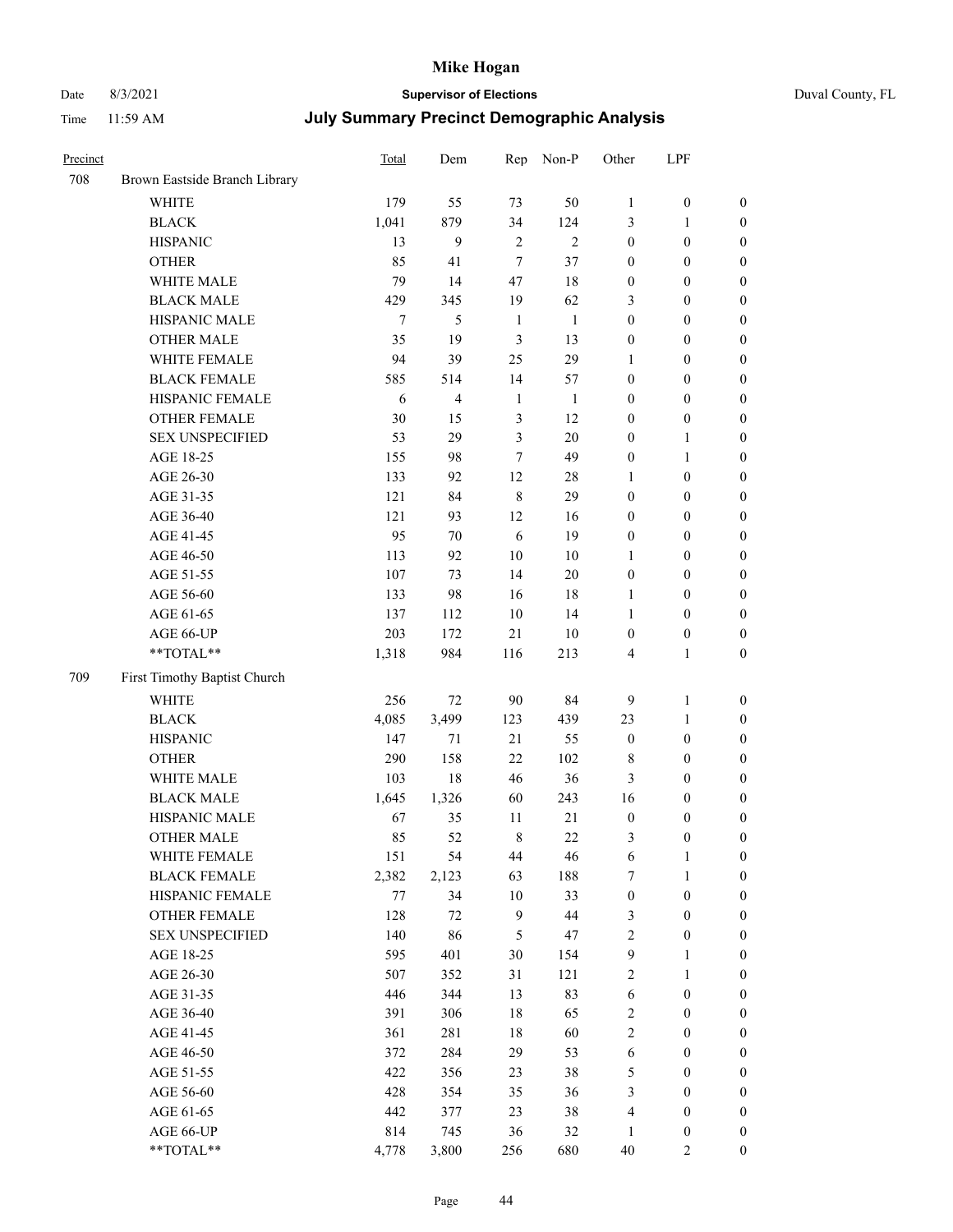# Date 8/3/2021 **Supervisor of Elections** Duval County, FL

| Precinct |                                                   | Total      | Dem            | Rep                     | Non-P                   | Other            | LPF                                  |                  |
|----------|---------------------------------------------------|------------|----------------|-------------------------|-------------------------|------------------|--------------------------------------|------------------|
| 710      | Highlands Regional Library                        |            |                |                         |                         |                  |                                      |                  |
|          | <b>WHITE</b>                                      | 401        | 87             | 200                     | 101                     | 10               | $\mathfrak{Z}$                       | 0                |
|          | <b>BLACK</b>                                      | 3,366      | 2,898          | 74                      | 371                     | 22               | $\mathbf{1}$                         | 0                |
|          | <b>HISPANIC</b>                                   | 116        | 63             | 16                      | 36                      | $\mathbf{1}$     | $\boldsymbol{0}$                     | $\boldsymbol{0}$ |
|          | <b>OTHER</b>                                      | 262        | 149            | 15                      | 96                      | $\mathbf{1}$     | $\mathbf{1}$                         | $\boldsymbol{0}$ |
|          | WHITE MALE                                        | 205        | 39             | 102                     | 57                      | 5                | $\sqrt{2}$                           | $\boldsymbol{0}$ |
|          | <b>BLACK MALE</b>                                 | 1,373      | 1,126          | 43                      | 192                     | 12               | $\boldsymbol{0}$                     | $\boldsymbol{0}$ |
|          | HISPANIC MALE                                     | 48         | 23             | $\mathbf{9}$            | 16                      | $\boldsymbol{0}$ | $\boldsymbol{0}$                     | $\boldsymbol{0}$ |
|          | <b>OTHER MALE</b>                                 | 82         | 43             | 5                       | 34                      | $\boldsymbol{0}$ | $\boldsymbol{0}$                     | $\boldsymbol{0}$ |
|          | WHITE FEMALE                                      | 189        | 46             | 97                      | $40\,$                  | 5                | $\mathbf{1}$                         | $\boldsymbol{0}$ |
|          | <b>BLACK FEMALE</b>                               | 1,938      | 1,735          | 29                      | 163                     | 10               | $\mathbf{1}$                         | 0                |
|          | HISPANIC FEMALE                                   | 61         | 36             | $\tau$                  | 17                      | $\mathbf{1}$     | $\boldsymbol{0}$                     | 0                |
|          | OTHER FEMALE                                      | 120        | 77             | $\,$ 8 $\,$             | 33                      | $\mathbf{1}$     | $\mathbf{1}$                         | 0                |
|          | <b>SEX UNSPECIFIED</b>                            | 129        | 72             | 5                       | 52                      | $\boldsymbol{0}$ | $\boldsymbol{0}$                     | $\boldsymbol{0}$ |
|          | AGE 18-25                                         | 611        | 426            | 28                      | 147                     | 9                | $\mathbf{1}$                         | $\boldsymbol{0}$ |
|          | AGE 26-30                                         | 390        | 264            | 28                      | 94                      | 2                | $\sqrt{2}$                           | $\boldsymbol{0}$ |
|          | AGE 31-35                                         | 368        | 270            | 25                      | 70                      | 3                | $\boldsymbol{0}$                     | $\boldsymbol{0}$ |
|          | AGE 36-40                                         | 353        | 266            | 25                      | 57                      | 4                | $\mathbf{1}$                         | $\boldsymbol{0}$ |
|          | AGE 41-45                                         | 329        | 255            | 19                      | 50                      | 5                | $\boldsymbol{0}$                     | $\boldsymbol{0}$ |
|          | AGE 46-50                                         | 355        | 283            | 20                      | 50                      | $\overline{c}$   | $\boldsymbol{0}$                     | $\boldsymbol{0}$ |
|          | AGE 51-55                                         | 361        | 291            | 29                      | 36                      | 5                | $\boldsymbol{0}$                     | $\boldsymbol{0}$ |
|          | AGE 56-60                                         | 357        | 294            | 27                      | 33                      | 3                | $\boldsymbol{0}$                     | 0                |
|          | AGE 61-65                                         | 334        | 279            | 30                      | 23                      | 1                | $\mathbf{1}$                         | 0                |
|          | AGE 66-UP                                         | 687        | 569            | 74                      | 44                      | $\boldsymbol{0}$ | $\boldsymbol{0}$                     | $\boldsymbol{0}$ |
|          | **TOTAL**                                         | 4,145      | 3,197          | 305                     | 604                     | 34               | $\mathfrak{S}$                       | $\boldsymbol{0}$ |
| 711      | Robert F. Kennedy Community Center, Gymn and Park |            |                |                         |                         |                  |                                      |                  |
|          | WHITE                                             | 115        | 34             | 35                      | 43                      |                  |                                      |                  |
|          |                                                   |            |                |                         |                         | $\overline{c}$   | $\mathbf{1}$                         | $\boldsymbol{0}$ |
|          | <b>BLACK</b><br><b>HISPANIC</b>                   | 927<br>16  | 793<br>8       | 21<br>$\sqrt{2}$        | 104<br>6                | 9                | $\boldsymbol{0}$<br>$\boldsymbol{0}$ | $\boldsymbol{0}$ |
|          |                                                   |            |                |                         |                         | $\boldsymbol{0}$ |                                      | $\boldsymbol{0}$ |
|          | <b>OTHER</b>                                      | 81         | 48             | 9                       | 23                      | 1                | $\boldsymbol{0}$                     | $\boldsymbol{0}$ |
|          | WHITE MALE                                        | 48         | 9              | 21                      | 16                      | $\mathbf{1}$     | $\mathbf{1}$                         | $\boldsymbol{0}$ |
|          | <b>BLACK MALE</b>                                 | 373        | 303            | 11                      | 54                      | 5                | $\boldsymbol{0}$                     | $\boldsymbol{0}$ |
|          | HISPANIC MALE                                     | $\sqrt{6}$ | $\mathfrak{2}$ | $\mathbf{1}$            | 3                       | $\boldsymbol{0}$ | $\boldsymbol{0}$                     | $\boldsymbol{0}$ |
|          | <b>OTHER MALE</b>                                 | 29         | 11             | 5                       | 12                      | $\mathbf{1}$     | $\boldsymbol{0}$                     | $\boldsymbol{0}$ |
|          | WHITE FEMALE                                      | 64         | 23             | 13                      | 27                      | 1                | $\boldsymbol{0}$                     | 0                |
|          | <b>BLACK FEMALE</b>                               | 540        | 477            | 10                      | 49                      | 4                | $\boldsymbol{0}$                     | $\boldsymbol{0}$ |
|          | HISPANIC FEMALE                                   | 9          | 5              | $\mathbf{1}$            | 3                       | $\boldsymbol{0}$ | $\boldsymbol{0}$                     | $\overline{0}$   |
|          | <b>OTHER FEMALE</b>                               | 34         | $28\,$         | $\sqrt{2}$              | $\overline{\mathbf{4}}$ | $\boldsymbol{0}$ | $\boldsymbol{0}$                     | $\overline{0}$   |
|          | <b>SEX UNSPECIFIED</b>                            | 36         | 25             | 3                       | 8                       | $\boldsymbol{0}$ | $\boldsymbol{0}$                     | $\overline{0}$   |
|          | AGE 18-25                                         | 147        | 115            | $\overline{4}$          | 25                      | 2                | $\mathbf{1}$                         | $\overline{0}$   |
|          | AGE 26-30                                         | 114        | $80\,$         | $\,$ 8 $\,$             | 26                      | $\boldsymbol{0}$ | $\boldsymbol{0}$                     | $\overline{0}$   |
|          | AGE 31-35                                         | 107        | 73             | 6                       | 26                      | 2                | $\boldsymbol{0}$                     | 0                |
|          | AGE 36-40                                         | 109        | 75             | 9                       | 24                      | $\mathbf{1}$     | $\boldsymbol{0}$                     | 0                |
|          | AGE 41-45                                         | 94         | 69             | $\overline{\mathbf{4}}$ | 20                      | $\mathbf{1}$     | $\boldsymbol{0}$                     | 0                |
|          | AGE 46-50                                         | 71         | 48             | 6                       | 17                      | $\boldsymbol{0}$ | $\boldsymbol{0}$                     | $\boldsymbol{0}$ |
|          | AGE 51-55                                         | 102        | 84             | 9                       | $\mathbf{9}$            | $\boldsymbol{0}$ | $\boldsymbol{0}$                     | $\boldsymbol{0}$ |
|          | AGE 56-60                                         | 87         | 75             | 5                       | 5                       | $\mathfrak{2}$   | $\boldsymbol{0}$                     | $\overline{0}$   |
|          | AGE 61-65                                         | 109        | 94             | 8                       | 5                       | 2                | $\boldsymbol{0}$                     | $\boldsymbol{0}$ |
|          | AGE 66-UP                                         | 199        | 170            | $\,$ 8 $\,$             | 19                      | 2                | $\boldsymbol{0}$                     | $\boldsymbol{0}$ |
|          | **TOTAL**                                         | 1,139      | 883            | 67                      | 176                     | 12               | $\mathbf{1}$                         | $\boldsymbol{0}$ |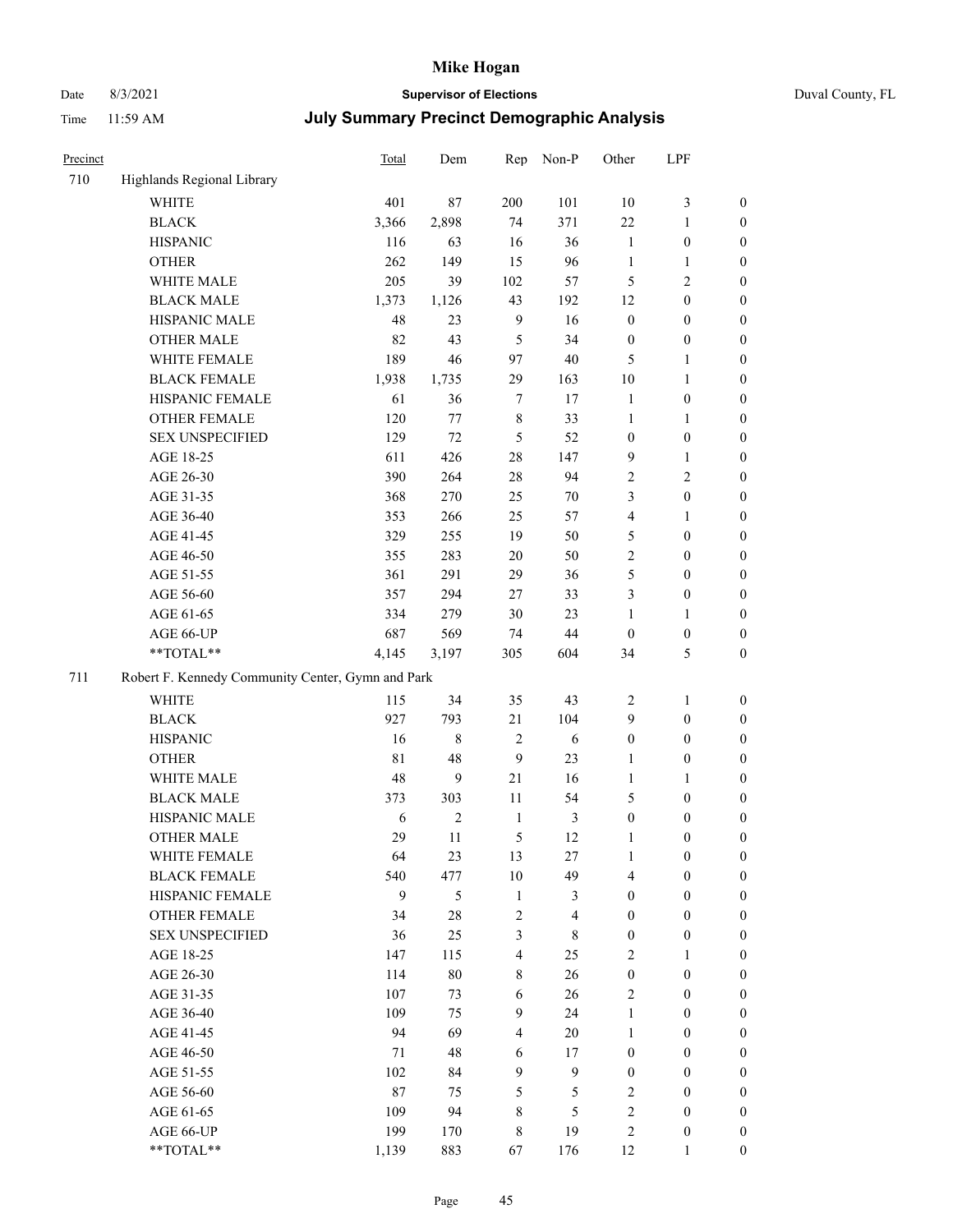# Date 8/3/2021 **Supervisor of Elections** Duval County, FL

| Precinct |                                      | Total | Dem    | Rep            | Non-P          | Other                   | LPF              |                  |
|----------|--------------------------------------|-------|--------|----------------|----------------|-------------------------|------------------|------------------|
| 712      | Mary Singleton Senior Citizen Center |       |        |                |                |                         |                  |                  |
|          | <b>WHITE</b>                         | 532   | 235    | 155            | 132            | 5                       | $\mathfrak{S}$   | 0                |
|          | <b>BLACK</b>                         | 988   | 836    | 29             | 109            | 13                      | $\mathbf{1}$     | 0                |
|          | <b>HISPANIC</b>                      | 68    | 34     | 11             | 22             | $\mathbf{1}$            | $\boldsymbol{0}$ | $\boldsymbol{0}$ |
|          | <b>OTHER</b>                         | 117   | 54     | 15             | 42             | 4                       | $\sqrt{2}$       | $\boldsymbol{0}$ |
|          | WHITE MALE                           | 289   | 112    | 90             | 79             | 3                       | 5                | $\boldsymbol{0}$ |
|          | <b>BLACK MALE</b>                    | 409   | 331    | 16             | 54             | 7                       | $\mathbf{1}$     | $\boldsymbol{0}$ |
|          | HISPANIC MALE                        | 27    | 14     | $\mathfrak{Z}$ | $\overline{9}$ | $\mathbf{1}$            | $\boldsymbol{0}$ | $\boldsymbol{0}$ |
|          | <b>OTHER MALE</b>                    | 58    | 24     | $10\,$         | 22             | $\mathbf{1}$            | $\mathbf{1}$     | $\boldsymbol{0}$ |
|          | WHITE FEMALE                         | 233   | 118    | 64             | 49             | 2                       | $\boldsymbol{0}$ | $\boldsymbol{0}$ |
|          | <b>BLACK FEMALE</b>                  | 551   | 485    | 12             | $\sqrt{48}$    | 6                       | $\boldsymbol{0}$ | 0                |
|          | HISPANIC FEMALE                      | 38    | 19     | $\,$ 8 $\,$    | 11             | $\boldsymbol{0}$        | $\boldsymbol{0}$ | 0                |
|          | OTHER FEMALE                         | 43    | 25     | $\mathfrak s$  | 11             | 1                       | $\mathbf{1}$     | 0                |
|          | <b>SEX UNSPECIFIED</b>               | 57    | 31     | $\sqrt{2}$     | 22             | $\overline{c}$          | $\boldsymbol{0}$ | $\boldsymbol{0}$ |
|          | AGE 18-25                            | 145   | 92     | 13             | 38             | 2                       | $\boldsymbol{0}$ | $\boldsymbol{0}$ |
|          | AGE 26-30                            | 151   | 103    | 13             | 29             | 3                       | $\mathfrak{Z}$   | $\boldsymbol{0}$ |
|          | AGE 31-35                            | 189   | 123    | 22             | 41             | 3                       | $\boldsymbol{0}$ | $\boldsymbol{0}$ |
|          | AGE 36-40                            | 185   | 112    | 21             | 48             | 3                       | $\mathbf{1}$     | $\boldsymbol{0}$ |
|          | AGE 41-45                            | 141   | 95     | 17             | 25             | $\overline{\mathbf{4}}$ | $\boldsymbol{0}$ | $\boldsymbol{0}$ |
|          | AGE 46-50                            | 116   | 64     | 22             | $27\,$         | $\mathbf{1}$            | $\sqrt{2}$       | $\boldsymbol{0}$ |
|          | AGE 51-55                            | 131   | 85     | $20\,$         | 23             | 2                       | $\mathbf{1}$     | 0                |
|          | AGE 56-60                            | 169   | 107    | 35             | 25             | $\overline{c}$          | $\boldsymbol{0}$ | 0                |
|          | AGE 61-65                            | 189   | 140    | 24             | $22\,$         | 3                       | $\boldsymbol{0}$ | 0                |
|          | AGE 66-UP                            | 289   | 238    | 23             | $27\,$         | $\boldsymbol{0}$        | 1                | 0                |
|          | **TOTAL**                            | 1,705 | 1,159  | 210            | 305            | 23                      | $\,$ 8 $\,$      | $\boldsymbol{0}$ |
| 713      | First Baptist Church of Jacksonville |       |        |                |                |                         |                  |                  |
|          | <b>WHITE</b>                         | 1,918 | 583    | 811            | 464            | 46                      | 14               | $\boldsymbol{0}$ |
|          | <b>BLACK</b>                         | 1,485 | 1,117  | 92             | 241            | 30                      | $\mathfrak{S}$   | $\boldsymbol{0}$ |
|          | <b>HISPANIC</b>                      | 184   | $72\,$ | 43             | 63             | 4                       | $\sqrt{2}$       | $\boldsymbol{0}$ |
|          | <b>OTHER</b>                         | 468   | 213    | 89             | 142            | $22\,$                  | $\overline{c}$   | $\boldsymbol{0}$ |
|          | WHITE MALE                           | 1,074 | 284    | 473            | 280            | 27                      | $10\,$           | $\boldsymbol{0}$ |
|          | <b>BLACK MALE</b>                    | 692   | 489    | 58             | 128            | 12                      | $\mathfrak{S}$   | $\boldsymbol{0}$ |
|          | HISPANIC MALE                        | 99    | 32     | 32             | 32             | $\sqrt{2}$              | 1                | 0                |
|          | <b>OTHER MALE</b>                    | 206   | 94     | 40             | 62             | 10                      | $\boldsymbol{0}$ | 0                |
|          | WHITE FEMALE                         | 816   | 289    | 326            | 178            | 19                      | 4                | 0                |
|          | <b>BLACK FEMALE</b>                  | 770   | 609    | 34             | 111            | 16                      | $\boldsymbol{0}$ | $\boldsymbol{0}$ |
|          | HISPANIC FEMALE                      | 82    | 40     | $10\,$         | 29             | 2                       | $\mathbf{1}$     | $\overline{0}$   |
|          | OTHER FEMALE                         | 193   | 103    | 35             | 43             | 10                      | $\sqrt{2}$       | $\overline{0}$   |
|          | <b>SEX UNSPECIFIED</b>               | 123   | 45     | 27             | 47             | 4                       | $\boldsymbol{0}$ | 0                |
|          | AGE 18-25                            | 259   | 120    | 51             | $80\,$         | 6                       | $\sqrt{2}$       | $\theta$         |
|          | AGE 26-30                            | 426   | 207    | 81             | 123            | 9                       | $\sqrt{6}$       | 0                |
|          | AGE 31-35                            | 464   | 208    | 96             | 136            | 18                      | 6                | 0                |
|          | AGE 36-40                            | 428   | 189    | 105            | 123            | $\,$ 8 $\,$             | $\mathfrak{Z}$   | 0                |
|          | AGE 41-45                            | 397   | 157    | 132            | 96             | 10                      | $\sqrt{2}$       | 0                |
|          | AGE 46-50                            | 399   | 154    | 128            | 101            | 14                      | $\sqrt{2}$       | 0                |
|          | AGE 51-55                            | 352   | 154    | 122            | 64             | 11                      | $\mathbf{1}$     | 0                |
|          | AGE 56-60                            | 302   | 150    | $88\,$         | 56             | 8                       | $\boldsymbol{0}$ | $\overline{0}$   |
|          | AGE 61-65                            | 286   | 161    | 65             | 53             | 6                       | 1                | $\overline{0}$   |
|          | AGE 66-UP                            | 742   | 485    | 167            | 78             | 12                      | $\boldsymbol{0}$ | 0                |
|          | $**TOTAL**$                          | 4,055 | 1,985  | 1,035          | 910            | 102                     | 23               | $\boldsymbol{0}$ |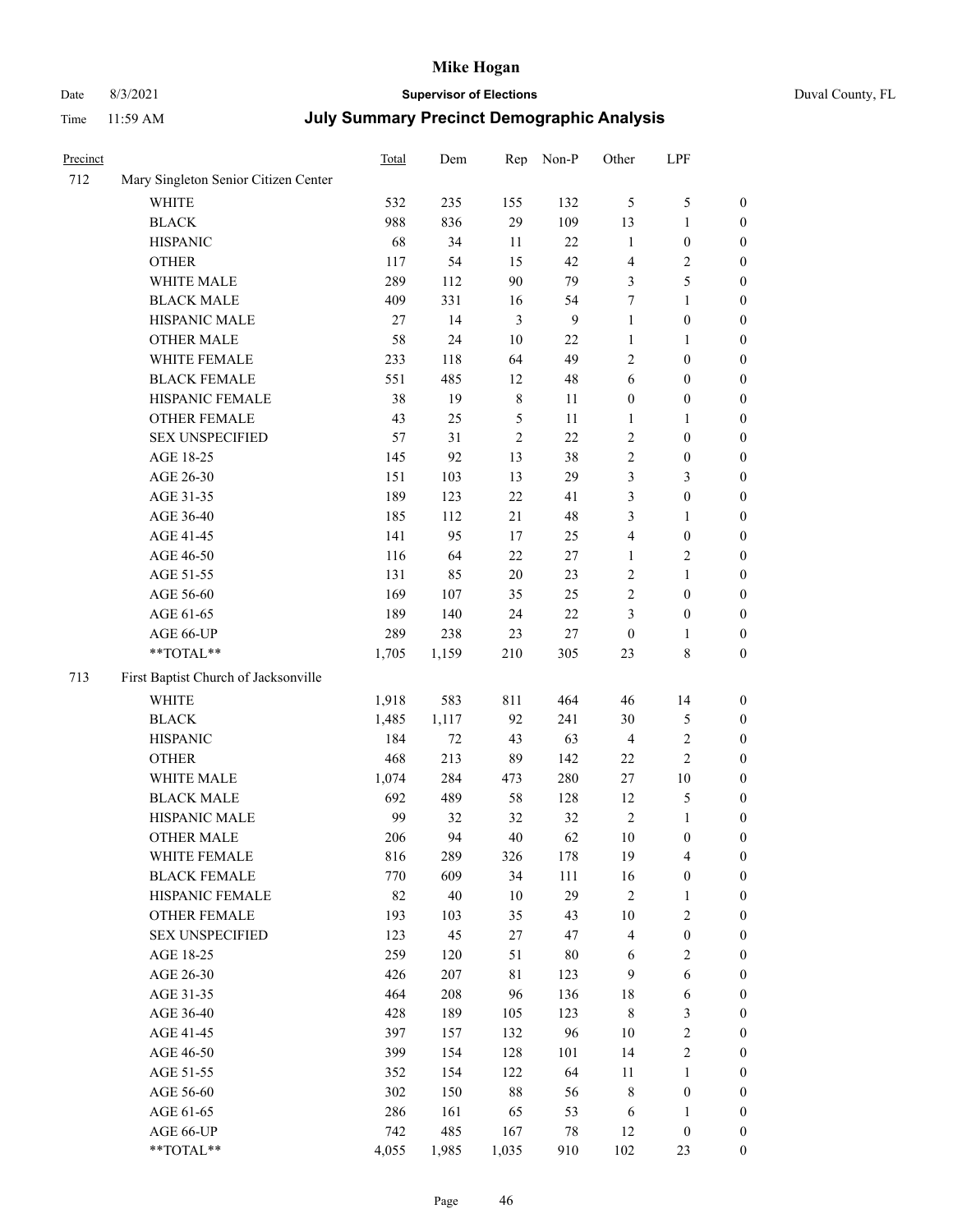# Date 8/3/2021 **Supervisor of Elections** Duval County, FL

| Precinct |                                  | <b>Total</b> | Dem            | Rep              | Non-P       | Other            | LPF                     |                  |
|----------|----------------------------------|--------------|----------------|------------------|-------------|------------------|-------------------------|------------------|
| 714      | Grace Baptist Church             |              |                |                  |             |                  |                         |                  |
|          | <b>WHITE</b>                     | 264          | 103            | 75               | 76          | 8                | $\sqrt{2}$              | 0                |
|          | <b>BLACK</b>                     | 1,563        | 1,307          | 49               | 197         | 8                | $\mathbf{2}$            | $\boldsymbol{0}$ |
|          | <b>HISPANIC</b>                  | 48           | 23             | $\overline{4}$   | 17          | $\overline{4}$   | $\boldsymbol{0}$        | $\boldsymbol{0}$ |
|          | <b>OTHER</b>                     | 140          | 71             | 10               | 57          | 2                | $\boldsymbol{0}$        | $\boldsymbol{0}$ |
|          | WHITE MALE                       | 136          | 45             | 47               | 38          | 4                | $\sqrt{2}$              | $\boldsymbol{0}$ |
|          | <b>BLACK MALE</b>                | 639          | 504            | 24               | 104         | 5                | $\sqrt{2}$              | $\boldsymbol{0}$ |
|          | HISPANIC MALE                    | 20           | 5              | $\mathfrak{Z}$   | $10\,$      | 2                | $\boldsymbol{0}$        | $\boldsymbol{0}$ |
|          | <b>OTHER MALE</b>                | 46           | 21             | 5                | 19          | $\mathbf{1}$     | $\boldsymbol{0}$        | $\boldsymbol{0}$ |
|          | WHITE FEMALE                     | 120          | 55             | 25               | 36          | 4                | $\boldsymbol{0}$        | $\boldsymbol{0}$ |
|          | <b>BLACK FEMALE</b>              | 890          | 781            | 25               | $8\sqrt{1}$ | 3                | $\boldsymbol{0}$        | $\boldsymbol{0}$ |
|          | HISPANIC FEMALE                  | 27           | 17             | $\mathbf{1}$     | $\tau$      | $\overline{c}$   | $\boldsymbol{0}$        | 0                |
|          | OTHER FEMALE                     | 60           | 35             | $\overline{4}$   | 21          | $\boldsymbol{0}$ | $\boldsymbol{0}$        | $\boldsymbol{0}$ |
|          | <b>SEX UNSPECIFIED</b>           | 77           | 41             | $\overline{4}$   | 31          | $\mathbf{1}$     | $\boldsymbol{0}$        | $\boldsymbol{0}$ |
|          | AGE 18-25                        | 236          | 145            | 16               | 71          | 4                | $\boldsymbol{0}$        | $\boldsymbol{0}$ |
|          | AGE 26-30                        | 182          | 123            | 10               | 47          | $\sqrt{2}$       | $\boldsymbol{0}$        | $\boldsymbol{0}$ |
|          | AGE 31-35                        | 179          | 118            | 13               | 44          | 3                | $\mathbf{1}$            | $\boldsymbol{0}$ |
|          | AGE 36-40                        | 203          | 138            | 11               | 51          | $\overline{c}$   | $\mathbf{1}$            | $\boldsymbol{0}$ |
|          | AGE 41-45                        | 176          | 136            | 12               | 25          | 3                | $\boldsymbol{0}$        | $\boldsymbol{0}$ |
|          | AGE 46-50                        | 140          | 106            | $10\,$           | $22\,$      | $\overline{c}$   | $\boldsymbol{0}$        | $\boldsymbol{0}$ |
|          | AGE 51-55                        | 170          | 130            | 15               | 25          | $\boldsymbol{0}$ | $\boldsymbol{0}$        | $\boldsymbol{0}$ |
|          | AGE 56-60                        | 199          | 157            | 14               | 24          | $\sqrt{2}$       | $\sqrt{2}$              | 0                |
|          | AGE 61-65                        | 196          | 162            | 12               | 19          | 3                | $\boldsymbol{0}$        | 0                |
|          | AGE 66-UP                        | 334          | 289            | 25               | 19          | $\mathbf{1}$     | $\boldsymbol{0}$        | $\boldsymbol{0}$ |
|          | **TOTAL**                        | 2,015        | 1,504          | 138              | 347         | $22\,$           | $\overline{\mathbf{4}}$ | $\boldsymbol{0}$ |
| 801      | North Jacksonville Church of God |              |                |                  |             |                  |                         |                  |
|          |                                  |              |                |                  |             |                  |                         |                  |
|          | <b>WHITE</b>                     | 349          | 95             | 181              | 64          | 6                | $\mathfrak{Z}$          | $\boldsymbol{0}$ |
|          | <b>BLACK</b>                     | 1,786        | 1,529          | 57               | 189         | 8                | $\mathfrak{Z}$          | $\boldsymbol{0}$ |
|          | <b>HISPANIC</b>                  | 24           | 11             | 5                | $\,8\,$     | $\boldsymbol{0}$ | $\boldsymbol{0}$        | $\boldsymbol{0}$ |
|          | <b>OTHER</b>                     | 138          | 71             | 12               | 54          | 1                | $\boldsymbol{0}$        | $\boldsymbol{0}$ |
|          | WHITE MALE                       | 175          | 44             | 89               | 36          | $\overline{4}$   | $\overline{2}$          | $\boldsymbol{0}$ |
|          | <b>BLACK MALE</b>                | 713          | 567            | 30               | 112         | 3                | $\mathbf{1}$            | $\boldsymbol{0}$ |
|          | HISPANIC MALE                    | 11           | $\overline{4}$ | 5                | $\sqrt{2}$  | $\boldsymbol{0}$ | $\boldsymbol{0}$        | 0                |
|          | OTHER MALE                       | 41           | 21             | $\overline{4}$   | 16          | $\boldsymbol{0}$ | $\boldsymbol{0}$        | $\boldsymbol{0}$ |
|          | WHITE FEMALE                     | 169          | 50             | 90               | 26          | 2                | 1                       | 0                |
|          | <b>BLACK FEMALE</b>              | 1,038        | 936            | 26               | 69          | 5                | $\sqrt{2}$              | $\boldsymbol{0}$ |
|          | HISPANIC FEMALE                  | 12           | 6              | $\boldsymbol{0}$ | 6           | $\boldsymbol{0}$ | $\boldsymbol{0}$        | $\overline{0}$   |
|          | OTHER FEMALE                     | 52           | 34             | 5                | 13          | $\boldsymbol{0}$ | $\boldsymbol{0}$        | $\overline{0}$   |
|          | <b>SEX UNSPECIFIED</b>           | 86           | 44             | 6                | 35          | $\mathbf{1}$     | $\boldsymbol{0}$        | 0                |
|          | AGE 18-25                        | 264          | 180            | 9                | 71          | $\mathbf{1}$     | $\mathfrak{Z}$          | $\theta$         |
|          | AGE 26-30                        | 191          | 132            | 12               | 45          | $\mathbf{1}$     | $\mathbf{1}$            | 0                |
|          | AGE 31-35                        | 230          | 167            | 14               | 47          | $\overline{c}$   | $\boldsymbol{0}$        | 0                |
|          | AGE 36-40                        | 184          | 136            | 18               | $28\,$      | 2                | $\boldsymbol{0}$        | 0                |
|          | AGE 41-45                        | 173          | 131            | 21               | $20\,$      | $\mathbf{1}$     | $\boldsymbol{0}$        | 0                |
|          | AGE 46-50                        | 153          | 111            | 17               | 22          | 3                | $\boldsymbol{0}$        | 0                |
|          | AGE 51-55                        | 185          | 134            | 29               | 18          | 2                | $\sqrt{2}$              | 0                |
|          | AGE 56-60                        | 195          | 145            | 25               | 25          | $\boldsymbol{0}$ | $\boldsymbol{0}$        | $\overline{0}$   |
|          | AGE 61-65                        | 242          | 196            | 24               | $20\,$      | 2                | $\boldsymbol{0}$        | $\overline{0}$   |
|          | AGE 66-UP                        | 480          | 374            | 86               | 19          | $\mathbf{1}$     | $\boldsymbol{0}$        | 0                |
|          | **TOTAL**                        | 2,297        | 1,706          | 255              | 315         | 15               | 6                       | $\boldsymbol{0}$ |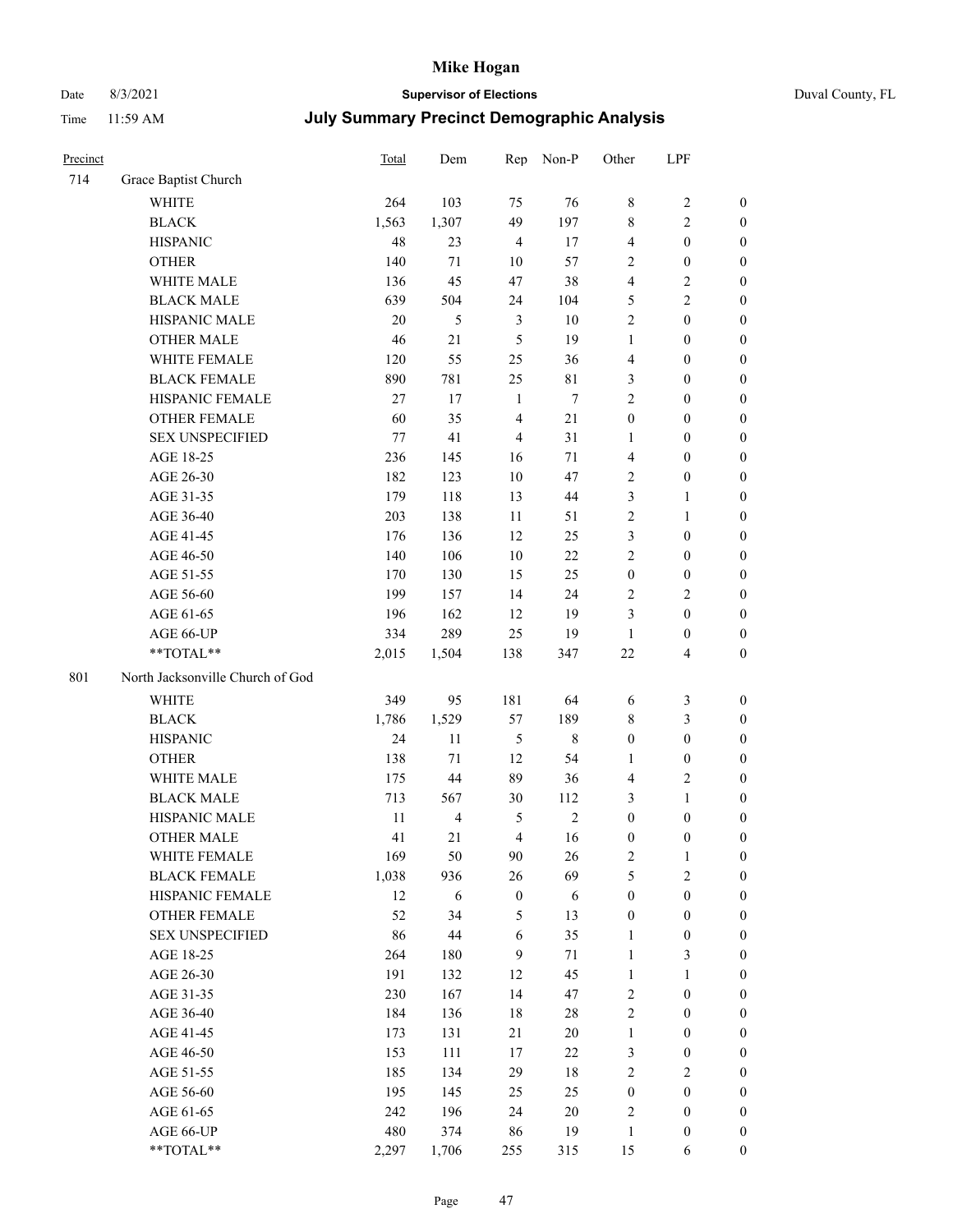## Date 8/3/2021 **Supervisor of Elections** Duval County, FL

|                                   | Total                                                                                                                                                                                                                                                                                                                                                                                                                                                                                                                                                                                                 | Dem                                                                                                                                                                                                                                      | Rep                                                                                                                                                                                                                                            | Non-P                                                                                                                                                                                                                      | Other                                                                                                                                                                                    | LPF                                                                                                                                                                                                                                         |                                                                                                                                                                                                                                                                                                                                                                                                                                                                    |
|-----------------------------------|-------------------------------------------------------------------------------------------------------------------------------------------------------------------------------------------------------------------------------------------------------------------------------------------------------------------------------------------------------------------------------------------------------------------------------------------------------------------------------------------------------------------------------------------------------------------------------------------------------|------------------------------------------------------------------------------------------------------------------------------------------------------------------------------------------------------------------------------------------|------------------------------------------------------------------------------------------------------------------------------------------------------------------------------------------------------------------------------------------------|----------------------------------------------------------------------------------------------------------------------------------------------------------------------------------------------------------------------------|------------------------------------------------------------------------------------------------------------------------------------------------------------------------------------------|---------------------------------------------------------------------------------------------------------------------------------------------------------------------------------------------------------------------------------------------|--------------------------------------------------------------------------------------------------------------------------------------------------------------------------------------------------------------------------------------------------------------------------------------------------------------------------------------------------------------------------------------------------------------------------------------------------------------------|
| St Paul Missionary Baptist Church |                                                                                                                                                                                                                                                                                                                                                                                                                                                                                                                                                                                                       |                                                                                                                                                                                                                                          |                                                                                                                                                                                                                                                |                                                                                                                                                                                                                            |                                                                                                                                                                                          |                                                                                                                                                                                                                                             |                                                                                                                                                                                                                                                                                                                                                                                                                                                                    |
|                                   | 95                                                                                                                                                                                                                                                                                                                                                                                                                                                                                                                                                                                                    | 43                                                                                                                                                                                                                                       | 24                                                                                                                                                                                                                                             |                                                                                                                                                                                                                            | $\mathbf{1}$                                                                                                                                                                             |                                                                                                                                                                                                                                             | $\boldsymbol{0}$                                                                                                                                                                                                                                                                                                                                                                                                                                                   |
| <b>BLACK</b>                      | 2,394                                                                                                                                                                                                                                                                                                                                                                                                                                                                                                                                                                                                 | 2,104                                                                                                                                                                                                                                    | 43                                                                                                                                                                                                                                             | 235                                                                                                                                                                                                                        | 10                                                                                                                                                                                       | $\sqrt{2}$                                                                                                                                                                                                                                  | $\boldsymbol{0}$                                                                                                                                                                                                                                                                                                                                                                                                                                                   |
| <b>HISPANIC</b>                   | 19                                                                                                                                                                                                                                                                                                                                                                                                                                                                                                                                                                                                    | $\,$ 8 $\,$                                                                                                                                                                                                                              | 3                                                                                                                                                                                                                                              | $\,8\,$                                                                                                                                                                                                                    | $\boldsymbol{0}$                                                                                                                                                                         | $\boldsymbol{0}$                                                                                                                                                                                                                            | $\boldsymbol{0}$                                                                                                                                                                                                                                                                                                                                                                                                                                                   |
| <b>OTHER</b>                      | 116                                                                                                                                                                                                                                                                                                                                                                                                                                                                                                                                                                                                   | 61                                                                                                                                                                                                                                       | 6                                                                                                                                                                                                                                              | 47                                                                                                                                                                                                                         | 2                                                                                                                                                                                        | $\boldsymbol{0}$                                                                                                                                                                                                                            | $\boldsymbol{0}$                                                                                                                                                                                                                                                                                                                                                                                                                                                   |
| WHITE MALE                        | 40                                                                                                                                                                                                                                                                                                                                                                                                                                                                                                                                                                                                    | 14                                                                                                                                                                                                                                       | 12                                                                                                                                                                                                                                             | 13                                                                                                                                                                                                                         | $\mathbf{1}$                                                                                                                                                                             | $\boldsymbol{0}$                                                                                                                                                                                                                            | $\boldsymbol{0}$                                                                                                                                                                                                                                                                                                                                                                                                                                                   |
|                                   |                                                                                                                                                                                                                                                                                                                                                                                                                                                                                                                                                                                                       |                                                                                                                                                                                                                                          |                                                                                                                                                                                                                                                |                                                                                                                                                                                                                            | 7                                                                                                                                                                                        |                                                                                                                                                                                                                                             | $\boldsymbol{0}$                                                                                                                                                                                                                                                                                                                                                                                                                                                   |
|                                   | $\,$ 8 $\,$                                                                                                                                                                                                                                                                                                                                                                                                                                                                                                                                                                                           | 3                                                                                                                                                                                                                                        |                                                                                                                                                                                                                                                | 3                                                                                                                                                                                                                          | $\boldsymbol{0}$                                                                                                                                                                         |                                                                                                                                                                                                                                             | $\boldsymbol{0}$                                                                                                                                                                                                                                                                                                                                                                                                                                                   |
|                                   |                                                                                                                                                                                                                                                                                                                                                                                                                                                                                                                                                                                                       |                                                                                                                                                                                                                                          |                                                                                                                                                                                                                                                |                                                                                                                                                                                                                            | $\boldsymbol{0}$                                                                                                                                                                         | $\boldsymbol{0}$                                                                                                                                                                                                                            | 0                                                                                                                                                                                                                                                                                                                                                                                                                                                                  |
|                                   | 54                                                                                                                                                                                                                                                                                                                                                                                                                                                                                                                                                                                                    |                                                                                                                                                                                                                                          | 12                                                                                                                                                                                                                                             | 14                                                                                                                                                                                                                         | $\boldsymbol{0}$                                                                                                                                                                         | $\boldsymbol{0}$                                                                                                                                                                                                                            | 0                                                                                                                                                                                                                                                                                                                                                                                                                                                                  |
| <b>BLACK FEMALE</b>               |                                                                                                                                                                                                                                                                                                                                                                                                                                                                                                                                                                                                       |                                                                                                                                                                                                                                          |                                                                                                                                                                                                                                                |                                                                                                                                                                                                                            | 3                                                                                                                                                                                        |                                                                                                                                                                                                                                             | $\boldsymbol{0}$                                                                                                                                                                                                                                                                                                                                                                                                                                                   |
|                                   |                                                                                                                                                                                                                                                                                                                                                                                                                                                                                                                                                                                                       | 5                                                                                                                                                                                                                                        | $\mathbf{1}$                                                                                                                                                                                                                                   | 5                                                                                                                                                                                                                          |                                                                                                                                                                                          | $\boldsymbol{0}$                                                                                                                                                                                                                            | $\boldsymbol{0}$                                                                                                                                                                                                                                                                                                                                                                                                                                                   |
|                                   | 45                                                                                                                                                                                                                                                                                                                                                                                                                                                                                                                                                                                                    |                                                                                                                                                                                                                                          |                                                                                                                                                                                                                                                |                                                                                                                                                                                                                            | 2                                                                                                                                                                                        | $\boldsymbol{0}$                                                                                                                                                                                                                            | $\boldsymbol{0}$                                                                                                                                                                                                                                                                                                                                                                                                                                                   |
| <b>SEX UNSPECIFIED</b>            | 66                                                                                                                                                                                                                                                                                                                                                                                                                                                                                                                                                                                                    | 42                                                                                                                                                                                                                                       | $\mathbf{1}$                                                                                                                                                                                                                                   | 23                                                                                                                                                                                                                         |                                                                                                                                                                                          | $\boldsymbol{0}$                                                                                                                                                                                                                            | $\boldsymbol{0}$                                                                                                                                                                                                                                                                                                                                                                                                                                                   |
| AGE 18-25                         | 299                                                                                                                                                                                                                                                                                                                                                                                                                                                                                                                                                                                                   | 204                                                                                                                                                                                                                                      | 7                                                                                                                                                                                                                                              | 85                                                                                                                                                                                                                         | 3                                                                                                                                                                                        | $\boldsymbol{0}$                                                                                                                                                                                                                            | $\boldsymbol{0}$                                                                                                                                                                                                                                                                                                                                                                                                                                                   |
| AGE 26-30                         | 185                                                                                                                                                                                                                                                                                                                                                                                                                                                                                                                                                                                                   | 130                                                                                                                                                                                                                                      | 5                                                                                                                                                                                                                                              | 48                                                                                                                                                                                                                         | 2                                                                                                                                                                                        | $\boldsymbol{0}$                                                                                                                                                                                                                            | $\boldsymbol{0}$                                                                                                                                                                                                                                                                                                                                                                                                                                                   |
|                                   |                                                                                                                                                                                                                                                                                                                                                                                                                                                                                                                                                                                                       |                                                                                                                                                                                                                                          |                                                                                                                                                                                                                                                | 25                                                                                                                                                                                                                         | $\boldsymbol{0}$                                                                                                                                                                         |                                                                                                                                                                                                                                             | $\boldsymbol{0}$                                                                                                                                                                                                                                                                                                                                                                                                                                                   |
| AGE 36-40                         |                                                                                                                                                                                                                                                                                                                                                                                                                                                                                                                                                                                                       |                                                                                                                                                                                                                                          | $\mathfrak{H}$                                                                                                                                                                                                                                 |                                                                                                                                                                                                                            |                                                                                                                                                                                          |                                                                                                                                                                                                                                             | $\boldsymbol{0}$                                                                                                                                                                                                                                                                                                                                                                                                                                                   |
|                                   |                                                                                                                                                                                                                                                                                                                                                                                                                                                                                                                                                                                                       |                                                                                                                                                                                                                                          | 10                                                                                                                                                                                                                                             | 28                                                                                                                                                                                                                         | $\overline{4}$                                                                                                                                                                           | 1                                                                                                                                                                                                                                           | 0                                                                                                                                                                                                                                                                                                                                                                                                                                                                  |
|                                   |                                                                                                                                                                                                                                                                                                                                                                                                                                                                                                                                                                                                       |                                                                                                                                                                                                                                          | 6                                                                                                                                                                                                                                              | 28                                                                                                                                                                                                                         | 2                                                                                                                                                                                        | $\boldsymbol{0}$                                                                                                                                                                                                                            | 0                                                                                                                                                                                                                                                                                                                                                                                                                                                                  |
|                                   |                                                                                                                                                                                                                                                                                                                                                                                                                                                                                                                                                                                                       |                                                                                                                                                                                                                                          |                                                                                                                                                                                                                                                | 14                                                                                                                                                                                                                         |                                                                                                                                                                                          | $\boldsymbol{0}$                                                                                                                                                                                                                            | $\boldsymbol{0}$                                                                                                                                                                                                                                                                                                                                                                                                                                                   |
|                                   |                                                                                                                                                                                                                                                                                                                                                                                                                                                                                                                                                                                                       |                                                                                                                                                                                                                                          | 5                                                                                                                                                                                                                                              |                                                                                                                                                                                                                            | $\boldsymbol{0}$                                                                                                                                                                         | $\boldsymbol{0}$                                                                                                                                                                                                                            | $\boldsymbol{0}$                                                                                                                                                                                                                                                                                                                                                                                                                                                   |
|                                   |                                                                                                                                                                                                                                                                                                                                                                                                                                                                                                                                                                                                       |                                                                                                                                                                                                                                          | $\,8\,$                                                                                                                                                                                                                                        | 12                                                                                                                                                                                                                         | 1                                                                                                                                                                                        |                                                                                                                                                                                                                                             | $\boldsymbol{0}$                                                                                                                                                                                                                                                                                                                                                                                                                                                   |
|                                   |                                                                                                                                                                                                                                                                                                                                                                                                                                                                                                                                                                                                       |                                                                                                                                                                                                                                          | 14                                                                                                                                                                                                                                             |                                                                                                                                                                                                                            | $\mathbf{1}$                                                                                                                                                                             | $\mathbf{1}$                                                                                                                                                                                                                                | $\boldsymbol{0}$                                                                                                                                                                                                                                                                                                                                                                                                                                                   |
|                                   |                                                                                                                                                                                                                                                                                                                                                                                                                                                                                                                                                                                                       |                                                                                                                                                                                                                                          |                                                                                                                                                                                                                                                | 317                                                                                                                                                                                                                        | 13                                                                                                                                                                                       | $\sqrt{2}$                                                                                                                                                                                                                                  | $\boldsymbol{0}$                                                                                                                                                                                                                                                                                                                                                                                                                                                   |
|                                   |                                                                                                                                                                                                                                                                                                                                                                                                                                                                                                                                                                                                       |                                                                                                                                                                                                                                          |                                                                                                                                                                                                                                                |                                                                                                                                                                                                                            |                                                                                                                                                                                          |                                                                                                                                                                                                                                             |                                                                                                                                                                                                                                                                                                                                                                                                                                                                    |
|                                   |                                                                                                                                                                                                                                                                                                                                                                                                                                                                                                                                                                                                       |                                                                                                                                                                                                                                          |                                                                                                                                                                                                                                                |                                                                                                                                                                                                                            |                                                                                                                                                                                          |                                                                                                                                                                                                                                             | $\boldsymbol{0}$                                                                                                                                                                                                                                                                                                                                                                                                                                                   |
|                                   |                                                                                                                                                                                                                                                                                                                                                                                                                                                                                                                                                                                                       |                                                                                                                                                                                                                                          |                                                                                                                                                                                                                                                |                                                                                                                                                                                                                            |                                                                                                                                                                                          |                                                                                                                                                                                                                                             | $\boldsymbol{0}$                                                                                                                                                                                                                                                                                                                                                                                                                                                   |
|                                   |                                                                                                                                                                                                                                                                                                                                                                                                                                                                                                                                                                                                       |                                                                                                                                                                                                                                          |                                                                                                                                                                                                                                                |                                                                                                                                                                                                                            |                                                                                                                                                                                          |                                                                                                                                                                                                                                             | $\boldsymbol{0}$                                                                                                                                                                                                                                                                                                                                                                                                                                                   |
|                                   |                                                                                                                                                                                                                                                                                                                                                                                                                                                                                                                                                                                                       |                                                                                                                                                                                                                                          |                                                                                                                                                                                                                                                |                                                                                                                                                                                                                            |                                                                                                                                                                                          |                                                                                                                                                                                                                                             | $\boldsymbol{0}$                                                                                                                                                                                                                                                                                                                                                                                                                                                   |
|                                   |                                                                                                                                                                                                                                                                                                                                                                                                                                                                                                                                                                                                       |                                                                                                                                                                                                                                          |                                                                                                                                                                                                                                                |                                                                                                                                                                                                                            |                                                                                                                                                                                          |                                                                                                                                                                                                                                             | 0                                                                                                                                                                                                                                                                                                                                                                                                                                                                  |
|                                   |                                                                                                                                                                                                                                                                                                                                                                                                                                                                                                                                                                                                       |                                                                                                                                                                                                                                          |                                                                                                                                                                                                                                                |                                                                                                                                                                                                                            |                                                                                                                                                                                          |                                                                                                                                                                                                                                             | 0                                                                                                                                                                                                                                                                                                                                                                                                                                                                  |
|                                   |                                                                                                                                                                                                                                                                                                                                                                                                                                                                                                                                                                                                       |                                                                                                                                                                                                                                          |                                                                                                                                                                                                                                                |                                                                                                                                                                                                                            |                                                                                                                                                                                          |                                                                                                                                                                                                                                             | $\boldsymbol{0}$                                                                                                                                                                                                                                                                                                                                                                                                                                                   |
|                                   |                                                                                                                                                                                                                                                                                                                                                                                                                                                                                                                                                                                                       |                                                                                                                                                                                                                                          |                                                                                                                                                                                                                                                |                                                                                                                                                                                                                            |                                                                                                                                                                                          |                                                                                                                                                                                                                                             | $\boldsymbol{0}$                                                                                                                                                                                                                                                                                                                                                                                                                                                   |
|                                   |                                                                                                                                                                                                                                                                                                                                                                                                                                                                                                                                                                                                       |                                                                                                                                                                                                                                          |                                                                                                                                                                                                                                                |                                                                                                                                                                                                                            |                                                                                                                                                                                          |                                                                                                                                                                                                                                             | $\boldsymbol{0}$                                                                                                                                                                                                                                                                                                                                                                                                                                                   |
|                                   |                                                                                                                                                                                                                                                                                                                                                                                                                                                                                                                                                                                                       |                                                                                                                                                                                                                                          |                                                                                                                                                                                                                                                |                                                                                                                                                                                                                            |                                                                                                                                                                                          |                                                                                                                                                                                                                                             | $\boldsymbol{0}$                                                                                                                                                                                                                                                                                                                                                                                                                                                   |
|                                   |                                                                                                                                                                                                                                                                                                                                                                                                                                                                                                                                                                                                       |                                                                                                                                                                                                                                          |                                                                                                                                                                                                                                                |                                                                                                                                                                                                                            |                                                                                                                                                                                          |                                                                                                                                                                                                                                             | $\overline{0}$                                                                                                                                                                                                                                                                                                                                                                                                                                                     |
|                                   |                                                                                                                                                                                                                                                                                                                                                                                                                                                                                                                                                                                                       |                                                                                                                                                                                                                                          |                                                                                                                                                                                                                                                |                                                                                                                                                                                                                            |                                                                                                                                                                                          |                                                                                                                                                                                                                                             | $\theta$                                                                                                                                                                                                                                                                                                                                                                                                                                                           |
|                                   |                                                                                                                                                                                                                                                                                                                                                                                                                                                                                                                                                                                                       |                                                                                                                                                                                                                                          |                                                                                                                                                                                                                                                |                                                                                                                                                                                                                            |                                                                                                                                                                                          |                                                                                                                                                                                                                                             | $\overline{0}$                                                                                                                                                                                                                                                                                                                                                                                                                                                     |
|                                   |                                                                                                                                                                                                                                                                                                                                                                                                                                                                                                                                                                                                       |                                                                                                                                                                                                                                          |                                                                                                                                                                                                                                                |                                                                                                                                                                                                                            |                                                                                                                                                                                          |                                                                                                                                                                                                                                             | 0                                                                                                                                                                                                                                                                                                                                                                                                                                                                  |
|                                   |                                                                                                                                                                                                                                                                                                                                                                                                                                                                                                                                                                                                       |                                                                                                                                                                                                                                          |                                                                                                                                                                                                                                                |                                                                                                                                                                                                                            |                                                                                                                                                                                          |                                                                                                                                                                                                                                             | 0                                                                                                                                                                                                                                                                                                                                                                                                                                                                  |
|                                   |                                                                                                                                                                                                                                                                                                                                                                                                                                                                                                                                                                                                       |                                                                                                                                                                                                                                          |                                                                                                                                                                                                                                                |                                                                                                                                                                                                                            |                                                                                                                                                                                          |                                                                                                                                                                                                                                             | 0                                                                                                                                                                                                                                                                                                                                                                                                                                                                  |
|                                   |                                                                                                                                                                                                                                                                                                                                                                                                                                                                                                                                                                                                       |                                                                                                                                                                                                                                          |                                                                                                                                                                                                                                                |                                                                                                                                                                                                                            |                                                                                                                                                                                          |                                                                                                                                                                                                                                             | $\boldsymbol{0}$                                                                                                                                                                                                                                                                                                                                                                                                                                                   |
|                                   |                                                                                                                                                                                                                                                                                                                                                                                                                                                                                                                                                                                                       |                                                                                                                                                                                                                                          |                                                                                                                                                                                                                                                |                                                                                                                                                                                                                            |                                                                                                                                                                                          |                                                                                                                                                                                                                                             | $\boldsymbol{0}$                                                                                                                                                                                                                                                                                                                                                                                                                                                   |
|                                   |                                                                                                                                                                                                                                                                                                                                                                                                                                                                                                                                                                                                       |                                                                                                                                                                                                                                          |                                                                                                                                                                                                                                                |                                                                                                                                                                                                                            |                                                                                                                                                                                          |                                                                                                                                                                                                                                             | $\boldsymbol{0}$                                                                                                                                                                                                                                                                                                                                                                                                                                                   |
|                                   |                                                                                                                                                                                                                                                                                                                                                                                                                                                                                                                                                                                                       |                                                                                                                                                                                                                                          |                                                                                                                                                                                                                                                |                                                                                                                                                                                                                            |                                                                                                                                                                                          | $\mathbf{1}$                                                                                                                                                                                                                                | $\boldsymbol{0}$                                                                                                                                                                                                                                                                                                                                                                                                                                                   |
| AGE 56-60                         | 453                                                                                                                                                                                                                                                                                                                                                                                                                                                                                                                                                                                                   | 349                                                                                                                                                                                                                                      | 64                                                                                                                                                                                                                                             | 38                                                                                                                                                                                                                         | $\overline{c}$                                                                                                                                                                           | $\boldsymbol{0}$                                                                                                                                                                                                                            | $\overline{0}$                                                                                                                                                                                                                                                                                                                                                                                                                                                     |
| AGE 61-65                         | 399                                                                                                                                                                                                                                                                                                                                                                                                                                                                                                                                                                                                   | 289                                                                                                                                                                                                                                      | 72                                                                                                                                                                                                                                             | 36                                                                                                                                                                                                                         | 2                                                                                                                                                                                        | $\boldsymbol{0}$                                                                                                                                                                                                                            | $\overline{0}$                                                                                                                                                                                                                                                                                                                                                                                                                                                     |
| AGE 66-UP                         | 895                                                                                                                                                                                                                                                                                                                                                                                                                                                                                                                                                                                                   | 673                                                                                                                                                                                                                                      | 167                                                                                                                                                                                                                                            | 48                                                                                                                                                                                                                         | 7                                                                                                                                                                                        | $\boldsymbol{0}$                                                                                                                                                                                                                            | $\overline{0}$                                                                                                                                                                                                                                                                                                                                                                                                                                                     |
| **TOTAL**                         | 4,841                                                                                                                                                                                                                                                                                                                                                                                                                                                                                                                                                                                                 | 3,506                                                                                                                                                                                                                                    | 594                                                                                                                                                                                                                                            | 677                                                                                                                                                                                                                        | 50                                                                                                                                                                                       | 14                                                                                                                                                                                                                                          | $\boldsymbol{0}$                                                                                                                                                                                                                                                                                                                                                                                                                                                   |
|                                   | <b>WHITE</b><br><b>BLACK MALE</b><br>HISPANIC MALE<br><b>OTHER MALE</b><br>WHITE FEMALE<br>HISPANIC FEMALE<br>OTHER FEMALE<br>AGE 31-35<br>AGE 41-45<br>AGE 46-50<br>AGE 51-55<br>AGE 56-60<br>AGE 61-65<br>AGE 66-UP<br>$**TOTAL**$<br>New Life Community Church<br>WHITE<br><b>BLACK</b><br><b>HISPANIC</b><br><b>OTHER</b><br>WHITE MALE<br><b>BLACK MALE</b><br>HISPANIC MALE<br>OTHER MALE<br>WHITE FEMALE<br><b>BLACK FEMALE</b><br>HISPANIC FEMALE<br><b>OTHER FEMALE</b><br><b>SEX UNSPECIFIED</b><br>AGE 18-25<br>AGE 26-30<br>AGE 31-35<br>AGE 36-40<br>AGE 41-45<br>AGE 46-50<br>AGE 51-55 | 974<br>39<br>1,387<br>11<br>179<br>192<br>203<br>212<br>200<br>217<br>204<br>733<br>2,624<br>847<br>3,589<br>117<br>288<br>382<br>1,365<br>54<br>91<br>450<br>2,167<br>61<br>115<br>156<br>589<br>396<br>463<br>424<br>403<br>402<br>417 | 821<br>20<br>$28\,$<br>1,257<br>26<br>144<br>161<br>160<br>176<br>180<br>184<br>183<br>694<br>2,216<br>210<br>3,103<br>48<br>145<br>72<br>1,110<br>21<br>47<br>136<br>1,945<br>27<br>63<br>85<br>398<br>262<br>315<br>311<br>294<br>308<br>307 | 23<br>$\sqrt{2}$<br>$\mathfrak{Z}$<br>$20\,$<br>$\sqrt{2}$<br>$10\,$<br>6<br>$76\,$<br>436<br>95<br>33<br>30<br>202<br>53<br>16<br>15<br>228<br>41<br>15<br>$\overline{9}$<br>15<br>35<br>34<br>44<br>36<br>43<br>46<br>53 | $27\,$<br>123<br>16<br>105<br>15<br>26<br>$28\,$<br>23<br>180<br>358<br>35<br>104<br>97<br>176<br>17<br>26<br>76<br>174<br>18<br>39<br>54<br>142<br>90<br>95<br>$70\,$<br>63<br>44<br>51 | $\boldsymbol{0}$<br>$\boldsymbol{0}$<br>$\boldsymbol{0}$<br>$\boldsymbol{0}$<br>15<br>28<br>$\mathbf{1}$<br>6<br>7<br>23<br>$\boldsymbol{0}$<br>2<br>8<br>5<br>$\mathbf{1}$<br>$\sqrt{2}$<br>$\sqrt{2}$<br>13<br>5<br>7<br>4<br>3<br>2<br>5 | $\boldsymbol{0}$<br>$\boldsymbol{0}$<br>$\boldsymbol{0}$<br>$\sqrt{2}$<br>$\boldsymbol{0}$<br>$\boldsymbol{0}$<br>$\boldsymbol{0}$<br>6<br>$\mathfrak{S}$<br>$\boldsymbol{0}$<br>$\mathfrak{Z}$<br>$\overline{4}$<br>$\mathfrak{Z}$<br>$\boldsymbol{0}$<br>$\mathbf{1}$<br>$\sqrt{2}$<br>$\sqrt{2}$<br>$\boldsymbol{0}$<br>$\sqrt{2}$<br>$\boldsymbol{0}$<br>$\mathbf{1}$<br>$\mathfrak s$<br>$\boldsymbol{2}$<br>$\mathfrak{Z}$<br>$\boldsymbol{0}$<br>$\sqrt{2}$ |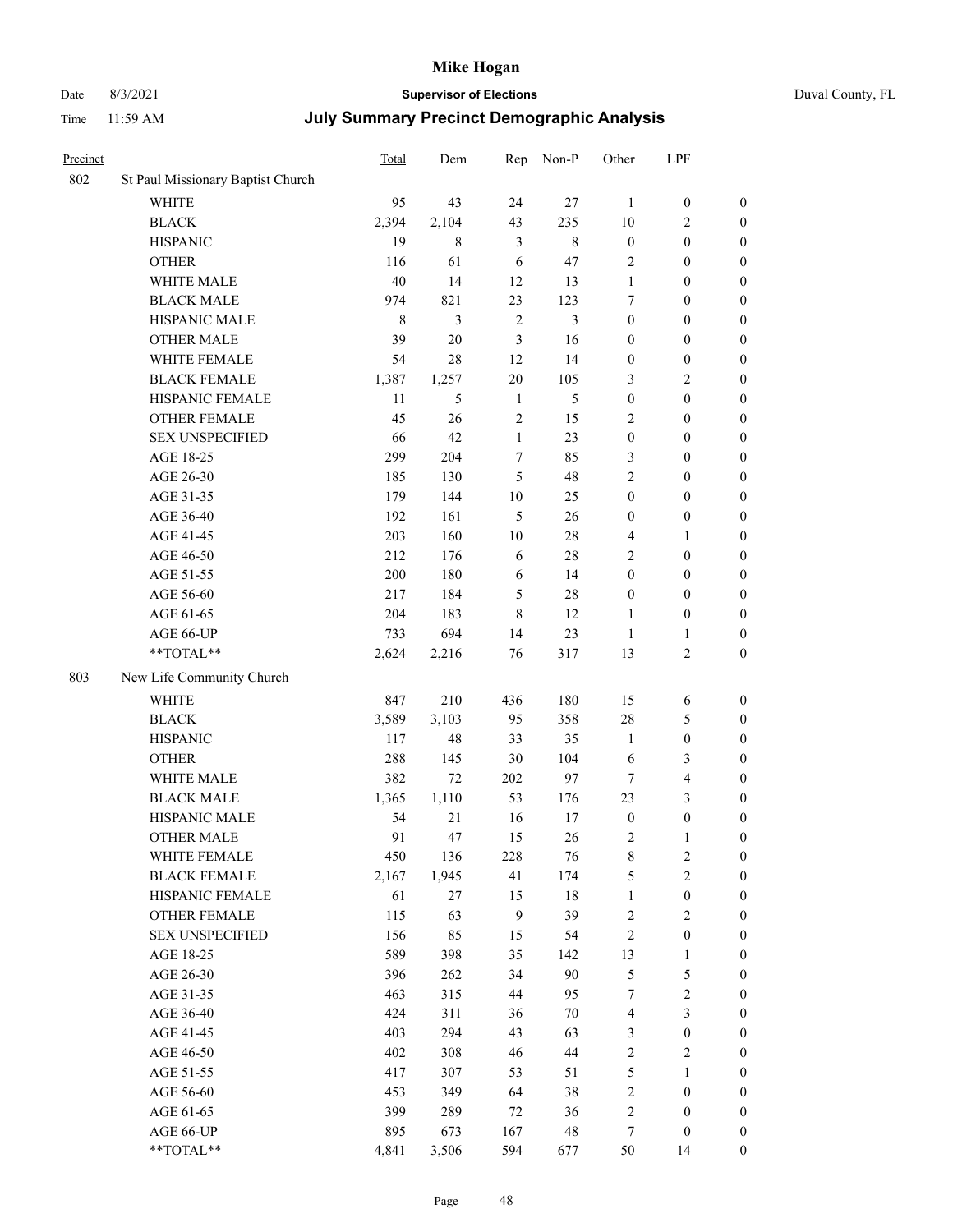## Date 8/3/2021 **Supervisor of Elections** Duval County, FL

| Precinct |                         | Total       | Dem    |                | Rep Non-P      | Other                   | LPF                     |                  |
|----------|-------------------------|-------------|--------|----------------|----------------|-------------------------|-------------------------|------------------|
| 804      | Universal Church        |             |        |                |                |                         |                         |                  |
|          | <b>WHITE</b>            | 969         | 257    | 486            | 200            | 18                      | $8\,$                   | $\boldsymbol{0}$ |
|          | <b>BLACK</b>            | 1,434       | 1,186  | 42             | 193            | 13                      | $\boldsymbol{0}$        | $\boldsymbol{0}$ |
|          | <b>HISPANIC</b>         | 71          | 25     | 19             | 25             | $\boldsymbol{0}$        | $\sqrt{2}$              | $\boldsymbol{0}$ |
|          | <b>OTHER</b>            | 177         | $70\,$ | 31             | 76             | $\boldsymbol{0}$        | $\boldsymbol{0}$        | $\boldsymbol{0}$ |
|          | WHITE MALE              | 433         | 102    | 234            | 86             | 8                       | 3                       | $\boldsymbol{0}$ |
|          | <b>BLACK MALE</b>       | 550         | 426    | 24             | 93             | 7                       | $\boldsymbol{0}$        | $\boldsymbol{0}$ |
|          | HISPANIC MALE           | 37          | 10     | 10             | 16             | $\boldsymbol{0}$        | $\mathbf{1}$            | $\boldsymbol{0}$ |
|          | <b>OTHER MALE</b>       | 60          | 24     | 11             | 25             | $\boldsymbol{0}$        | $\boldsymbol{0}$        | $\boldsymbol{0}$ |
|          | WHITE FEMALE            | 529         | 153    | 249            | 112            | $10\,$                  | $\mathfrak{S}$          | 0                |
|          | <b>BLACK FEMALE</b>     | 860         | 741    | 16             | 97             | 6                       | $\boldsymbol{0}$        | 0                |
|          | HISPANIC FEMALE         | 33          | 15     | $\,$ 8 $\,$    | $\overline{9}$ | $\boldsymbol{0}$        | $\mathbf{1}$            | 0                |
|          | OTHER FEMALE            | 68          | 33     | 15             | $20\,$         | $\boldsymbol{0}$        | $\boldsymbol{0}$        | $\boldsymbol{0}$ |
|          | <b>SEX UNSPECIFIED</b>  | $8\sqrt{1}$ | 34     | $11\,$         | 36             | $\boldsymbol{0}$        | $\boldsymbol{0}$        | $\boldsymbol{0}$ |
|          | AGE 18-25               | 279         | 145    | 39             | 89             | 4                       | $\sqrt{2}$              | $\boldsymbol{0}$ |
|          | AGE 26-30               | 251         | 138    | 39             | 66             | 6                       | $\sqrt{2}$              | $\boldsymbol{0}$ |
|          | AGE 31-35               | 255         | 150    | 39             | 62             | 2                       | $\sqrt{2}$              | $\boldsymbol{0}$ |
|          | AGE 36-40               | 208         | 120    | 37             | 47             | $\overline{\mathbf{4}}$ | $\boldsymbol{0}$        | $\boldsymbol{0}$ |
|          | AGE 41-45               | 171         | 89     | 36             | 39             | 6                       | $\mathbf{1}$            | $\boldsymbol{0}$ |
|          | AGE 46-50               | 180         | 107    | 37             | 34             | $\mathbf{1}$            | $\mathbf{1}$            | 0                |
|          | AGE 51-55               | 229         | 140    | 48             | 37             | 3                       | $\mathbf{1}$            | 0                |
|          | AGE 56-60               | 301         | 185    | 77             | 37             | $\mathfrak{2}$          | $\boldsymbol{0}$        | 0                |
|          | AGE 61-65               | 265         | 163    | 65             | 34             | $\overline{c}$          | $\mathbf{1}$            | 0                |
|          | AGE 66-UP               | 512         | 301    | 161            | 49             | $\mathbf{1}$            | $\boldsymbol{0}$        | $\boldsymbol{0}$ |
|          | **TOTAL**               | 2,651       | 1,538  | 578            | 494            | 31                      | 10                      | $\boldsymbol{0}$ |
| 805      | Riverview Senior Center |             |        |                |                |                         |                         |                  |
|          | WHITE                   | 619         | 161    | 294            | 154            | 6                       | $\overline{\mathbf{4}}$ | $\boldsymbol{0}$ |
|          | $\operatorname{BLACK}$  | 1,890       | 1,571  | 61             | 248            | 9                       | $\mathbf{1}$            | $\boldsymbol{0}$ |
|          | <b>HISPANIC</b>         | 58          | $21\,$ | 12             | $22\,$         | $\sqrt{2}$              | $\mathbf{1}$            | $\boldsymbol{0}$ |
|          | <b>OTHER</b>            | 162         | 76     | 23             | 62             | $\mathbf{1}$            | $\boldsymbol{0}$        | $\boldsymbol{0}$ |
|          | WHITE MALE              | 286         | 66     | 142            | $72\,$         | 3                       | $\mathfrak{Z}$          | $\boldsymbol{0}$ |
|          | <b>BLACK MALE</b>       | 746         | 590    | 29             | 121            | 6                       | $\boldsymbol{0}$        | $\boldsymbol{0}$ |
|          | HISPANIC MALE           | 31          | 11     | $\,$ 8 $\,$    | 11             | $\mathbf{1}$            | $\boldsymbol{0}$        | 0                |
|          | <b>OTHER MALE</b>       | 58          | 28     | 11             | 18             | $\mathbf{1}$            | $\boldsymbol{0}$        | $\boldsymbol{0}$ |
|          | WHITE FEMALE            | 319         | 89     | 146            | 80             | 3                       | $\mathbf{1}$            | $\overline{0}$   |
|          | <b>BLACK FEMALE</b>     | 1,111       | 957    | 32             | 118            | 3                       | $\mathbf{1}$            | $\boldsymbol{0}$ |
|          | HISPANIC FEMALE         | 24          | $10\,$ | $\mathfrak{Z}$ | 9              | $\mathbf{1}$            | $\mathbf{1}$            | $\overline{0}$   |
|          | <b>OTHER FEMALE</b>     | 66          | 37     | 10             | 19             | $\boldsymbol{0}$        | $\boldsymbol{0}$        | 0                |
|          | <b>SEX UNSPECIFIED</b>  | $88\,$      | 41     | $\mathbf{9}$   | 38             | $\boldsymbol{0}$        | $\boldsymbol{0}$        | 0                |
|          | AGE 18-25               | 359         | 219    | 32             | 101            | 5                       | $\sqrt{2}$              | 0                |
|          | AGE 26-30               | 266         | 147    | 32             | 83             | $\overline{c}$          | $\sqrt{2}$              | 0                |
|          | AGE 31-35               | 251         | 169    | 20             | 59             | $\sqrt{2}$              | $\mathbf{1}$            | 0                |
|          | AGE 36-40               | 246         | 172    | 29             | 43             | 2                       | $\boldsymbol{0}$        | 0                |
|          | AGE 41-45               | 207         | 140    | 20             | 44             | $\sqrt{2}$              | $\mathbf{1}$            | 0                |
|          | AGE 46-50               | 193         | 126    | $27\,$         | 39             | $\mathbf{1}$            | $\boldsymbol{0}$        | 0                |
|          | AGE 51-55               | 219         | 154    | 35             | 30             | $\boldsymbol{0}$        | $\boldsymbol{0}$        | $\boldsymbol{0}$ |
|          | AGE 56-60               | 227         | 148    | 44             | 33             | $\sqrt{2}$              | $\boldsymbol{0}$        | $\boldsymbol{0}$ |
|          | AGE 61-65               | 261         | 186    | 46             | 28             | $\mathbf{1}$            | $\boldsymbol{0}$        | 0                |
|          | AGE 66-UP               | 500         | 368    | 105            | $26\,$         | $\mathbf{1}$            | $\boldsymbol{0}$        | 0                |
|          | **TOTAL**               | 2,729       | 1,829  | 390            | 486            | $18\,$                  | 6                       | $\boldsymbol{0}$ |
|          |                         |             |        |                |                |                         |                         |                  |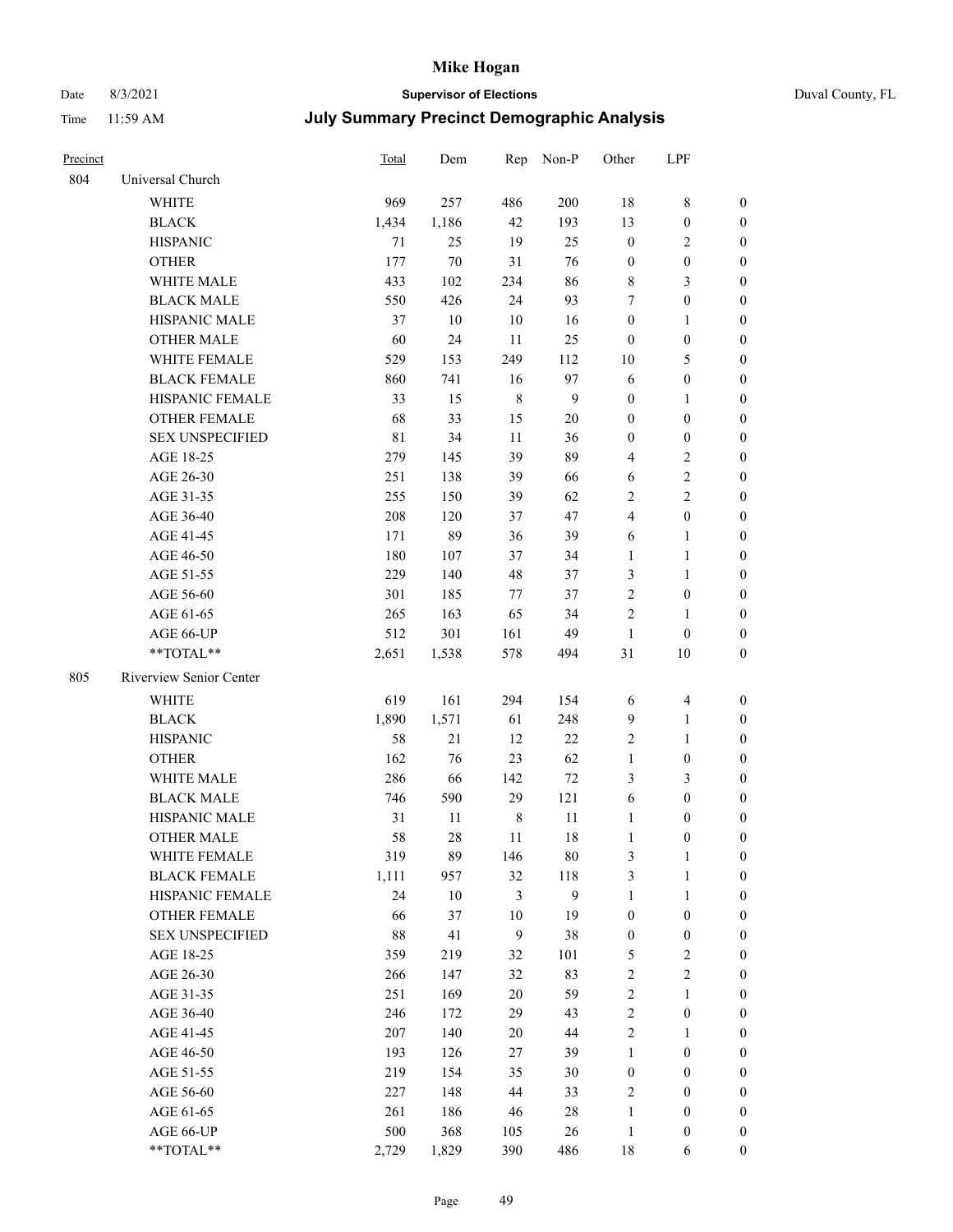# Date 8/3/2021 **Supervisor of Elections** Duval County, FL

| Precinct |                                   | Total          | Dem                     | Rep              | Non-P                   | Other            | LPF              |                  |
|----------|-----------------------------------|----------------|-------------------------|------------------|-------------------------|------------------|------------------|------------------|
| 806      | Clanzel T. Brown Community Center |                |                         |                  |                         |                  |                  |                  |
|          | <b>WHITE</b>                      | 22             | $\,$ 8 $\,$             | 9                | 5                       | $\boldsymbol{0}$ | $\boldsymbol{0}$ | $\boldsymbol{0}$ |
|          | <b>BLACK</b>                      | 759            | 657                     | 21               | 77                      | 4                | $\boldsymbol{0}$ | $\boldsymbol{0}$ |
|          | <b>HISPANIC</b>                   | 3              | 1                       | $\mathbf{1}$     | 1                       | $\boldsymbol{0}$ | $\boldsymbol{0}$ | $\boldsymbol{0}$ |
|          | <b>OTHER</b>                      | 63             | 37                      | 3                | 23                      | $\boldsymbol{0}$ | $\boldsymbol{0}$ | $\boldsymbol{0}$ |
|          | WHITE MALE                        | 6              | 3                       | $\mathbf{1}$     | $\overline{2}$          | $\boldsymbol{0}$ | $\boldsymbol{0}$ | $\boldsymbol{0}$ |
|          | <b>BLACK MALE</b>                 | 298            | 256                     | 8                | 32                      | 2                | $\boldsymbol{0}$ | $\boldsymbol{0}$ |
|          | HISPANIC MALE                     | $\mathbf{1}$   | $\boldsymbol{0}$        | $\mathbf{1}$     | $\boldsymbol{0}$        | $\boldsymbol{0}$ | $\boldsymbol{0}$ | 0                |
|          | <b>OTHER MALE</b>                 | 19             | 10                      | 3                | 6                       | $\boldsymbol{0}$ | $\boldsymbol{0}$ | $\boldsymbol{0}$ |
|          | WHITE FEMALE                      | 16             | 5                       | $\,8\,$          | 3                       | $\boldsymbol{0}$ | $\boldsymbol{0}$ | $\boldsymbol{0}$ |
|          | <b>BLACK FEMALE</b>               | 445            | 387                     | 13               | 43                      | 2                | $\boldsymbol{0}$ | $\boldsymbol{0}$ |
|          | HISPANIC FEMALE                   | $\mathfrak{2}$ | $\mathbf{1}$            | $\boldsymbol{0}$ | $\mathbf{1}$            | $\boldsymbol{0}$ | $\boldsymbol{0}$ | $\boldsymbol{0}$ |
|          | OTHER FEMALE                      | 25             | 19                      | $\boldsymbol{0}$ | 6                       | $\boldsymbol{0}$ | $\boldsymbol{0}$ | $\boldsymbol{0}$ |
|          | <b>SEX UNSPECIFIED</b>            | 35             | 22                      | $\boldsymbol{0}$ | 13                      | $\boldsymbol{0}$ | $\boldsymbol{0}$ | $\boldsymbol{0}$ |
|          | AGE 18-25                         | 110            | 73                      | 5                | 31                      | $\mathbf{1}$     | $\boldsymbol{0}$ | $\boldsymbol{0}$ |
|          | AGE 26-30                         | 81             | 58                      | 5                | 18                      | $\boldsymbol{0}$ | $\boldsymbol{0}$ | $\boldsymbol{0}$ |
|          | AGE 31-35                         | 75             | 58                      | $\overline{4}$   | 12                      | 1                | $\boldsymbol{0}$ | $\boldsymbol{0}$ |
|          | AGE 36-40                         | 62             | 47                      | $\overline{2}$   | 12                      | 1                | $\boldsymbol{0}$ | 0                |
|          | AGE 41-45                         | 69             | 56                      | $\overline{2}$   | 11                      | $\boldsymbol{0}$ | $\boldsymbol{0}$ | $\boldsymbol{0}$ |
|          | AGE 46-50                         | 72             | 59                      | 6                | 6                       | 1                | $\boldsymbol{0}$ | $\boldsymbol{0}$ |
|          | AGE 51-55                         | 63             | 55                      | 1                | $\tau$                  | $\boldsymbol{0}$ | $\boldsymbol{0}$ | $\boldsymbol{0}$ |
|          | AGE 56-60                         | 76             | 67                      | 4                | $\mathfrak{S}$          | $\boldsymbol{0}$ | $\boldsymbol{0}$ | $\boldsymbol{0}$ |
|          | AGE 61-65                         | 64             | 59                      | 3                | $\mathbf{2}$            | $\boldsymbol{0}$ | $\boldsymbol{0}$ | $\boldsymbol{0}$ |
|          | AGE 66-UP                         | 175            | 171                     | $\overline{c}$   | $\overline{c}$          | $\boldsymbol{0}$ | $\boldsymbol{0}$ | $\boldsymbol{0}$ |
|          | **TOTAL**                         | 847            | 703                     | 34               | 106                     | 4                | $\boldsymbol{0}$ | $\boldsymbol{0}$ |
| 807      | Bradham Brooks Regional Library   |                |                         |                  |                         |                  |                  |                  |
|          | <b>WHITE</b>                      | 31             | 9                       | 14               | 6                       | $\overline{2}$   | $\boldsymbol{0}$ | $\boldsymbol{0}$ |
|          | <b>BLACK</b>                      | 1,049          | 936                     | 26               | 84                      | $\boldsymbol{0}$ | $\mathfrak{Z}$   | $\boldsymbol{0}$ |
|          | <b>HISPANIC</b>                   | 12             | 5                       | 3                | $\overline{4}$          | $\boldsymbol{0}$ | $\boldsymbol{0}$ | $\boldsymbol{0}$ |
|          | <b>OTHER</b>                      | 51             | 22                      | $\tau$           | 21                      | 1                | $\boldsymbol{0}$ | 0                |
|          | WHITE MALE                        | 17             | $\overline{4}$          | 9                | $\mathbf{2}$            | 2                | $\boldsymbol{0}$ | 0                |
|          | <b>BLACK MALE</b>                 | 392            | 335                     | 14               | 41                      | $\boldsymbol{0}$ | $\overline{c}$   | $\boldsymbol{0}$ |
|          | HISPANIC MALE                     | 3              | 1                       | $\sqrt{2}$       | $\boldsymbol{0}$        | $\boldsymbol{0}$ | $\boldsymbol{0}$ | $\boldsymbol{0}$ |
|          | <b>OTHER MALE</b>                 | 12             | 7                       | $\boldsymbol{0}$ | 5                       | $\boldsymbol{0}$ | $\boldsymbol{0}$ | $\boldsymbol{0}$ |
|          | WHITE FEMALE                      | 14             | 5                       | $\mathfrak{S}$   | $\overline{4}$          | $\boldsymbol{0}$ | $\boldsymbol{0}$ | $\boldsymbol{0}$ |
|          | <b>BLACK FEMALE</b>               | 642            | 588                     | 11               | 42                      | $\boldsymbol{0}$ | $\mathbf{1}$     | $\overline{0}$   |
|          | HISPANIC FEMALE                   | 9              | $\overline{\mathbf{4}}$ | $\mathbf{1}$     | $\overline{\mathbf{4}}$ | $\boldsymbol{0}$ | $\boldsymbol{0}$ | $\theta$         |
|          | <b>OTHER FEMALE</b>               | 17             | 9                       | $\overline{4}$   | 3                       | $\mathbf{1}$     | $\boldsymbol{0}$ | $\overline{0}$   |
|          | <b>SEX UNSPECIFIED</b>            | 37             | 19                      | $\overline{4}$   | 14                      | $\boldsymbol{0}$ | $\boldsymbol{0}$ | $\overline{0}$   |
|          | AGE 18-25                         | 102            | 74                      | 5                | 23                      | $\boldsymbol{0}$ | $\boldsymbol{0}$ | 0                |
|          | AGE 26-30                         | 69             | 50                      | $\overline{4}$   | 15                      | $\boldsymbol{0}$ | $\boldsymbol{0}$ | $\boldsymbol{0}$ |
|          | AGE 31-35                         | 86             | 66                      | $\sqrt{2}$       | 17                      | $\boldsymbol{0}$ | $\mathbf{1}$     | $\overline{0}$   |
|          | AGE 36-40                         | 71             | 53                      | 5                | $11\,$                  | 1                | $\mathbf{1}$     | $\boldsymbol{0}$ |
|          | AGE 41-45                         | 65             | 54                      | 3                | $8\,$                   | $\boldsymbol{0}$ | $\boldsymbol{0}$ | $\boldsymbol{0}$ |
|          | AGE 46-50                         | 82             | 67                      | 7                | 8                       | $\boldsymbol{0}$ | $\boldsymbol{0}$ | $\overline{0}$   |
|          | AGE 51-55                         | 83             | 70                      | 3                | $\mathbf{9}$            | 1                | $\boldsymbol{0}$ | $\overline{0}$   |
|          | AGE 56-60                         | 97             | 84                      | 5                | $8\,$                   | $\boldsymbol{0}$ | $\boldsymbol{0}$ | $\overline{0}$   |
|          | AGE 61-65                         | 104            | $87\,$                  | 7                | $\mathbf{9}$            | $\boldsymbol{0}$ | $\mathbf{1}$     | $\overline{0}$   |
|          | AGE 66-UP                         | 384            | 367                     | $\boldsymbol{9}$ | $\boldsymbol{7}$        | $\mathbf{1}$     | $\boldsymbol{0}$ | $\boldsymbol{0}$ |
|          | **TOTAL**                         | 1,143          | 972                     | 50               | 115                     | 3                | $\mathfrak{Z}$   | $\boldsymbol{0}$ |
|          |                                   |                |                         |                  |                         |                  |                  |                  |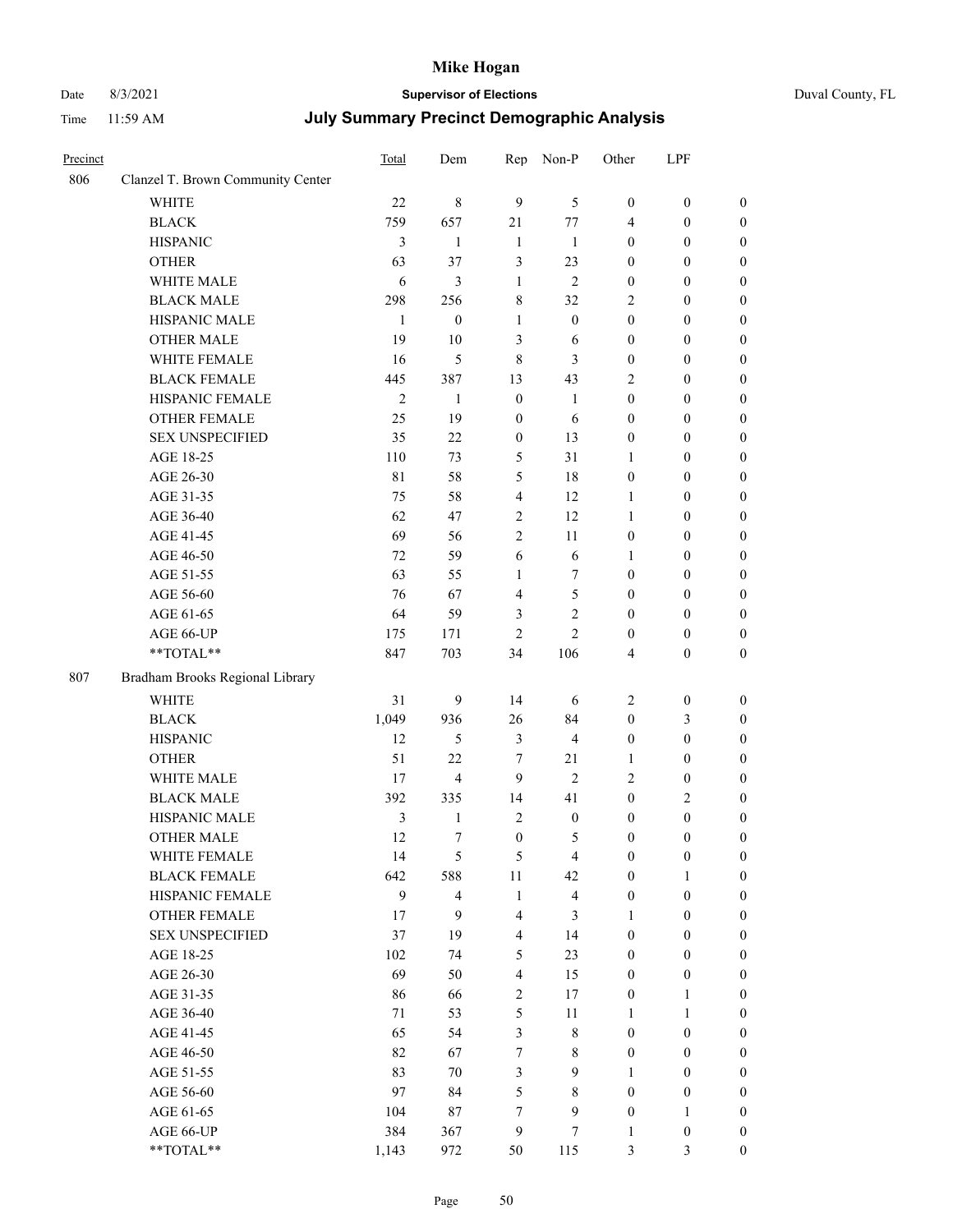## Date 8/3/2021 **Supervisor of Elections** Duval County, FL

| Precinct |                                                             | Total  | Dem            | Rep                     | Non-P          | Other            | LPF              |                  |
|----------|-------------------------------------------------------------|--------|----------------|-------------------------|----------------|------------------|------------------|------------------|
| 808      | Fairway Oaks                                                |        |                |                         |                |                  |                  |                  |
|          | <b>WHITE</b>                                                | 58     | 19             | 15                      | 21             | 3                | $\boldsymbol{0}$ | $\boldsymbol{0}$ |
|          | <b>BLACK</b>                                                | 1,742  | 1,497          | 42                      | 196            | 7                | $\boldsymbol{0}$ | $\boldsymbol{0}$ |
|          | <b>HISPANIC</b>                                             | 18     | 5              | $\mathbf{1}$            | 12             | $\boldsymbol{0}$ | $\boldsymbol{0}$ | $\boldsymbol{0}$ |
|          | <b>OTHER</b>                                                | 109    | 56             | $\tau$                  | 45             | $\boldsymbol{0}$ | 1                | $\boldsymbol{0}$ |
|          | WHITE MALE                                                  | 20     | 6              | $\tau$                  | 5              | $\overline{c}$   | $\boldsymbol{0}$ | $\boldsymbol{0}$ |
|          | <b>BLACK MALE</b>                                           | 662    | 550            | 20                      | 89             | 3                | $\boldsymbol{0}$ | $\boldsymbol{0}$ |
|          | HISPANIC MALE                                               | $\tau$ | 3              | $\boldsymbol{0}$        | $\overline{4}$ | $\boldsymbol{0}$ | $\boldsymbol{0}$ | $\boldsymbol{0}$ |
|          | <b>OTHER MALE</b>                                           | 30     | 15             | 3                       | 12             | $\boldsymbol{0}$ | $\boldsymbol{0}$ | $\boldsymbol{0}$ |
|          | WHITE FEMALE                                                | 37     | 13             | $\,8\,$                 | 15             | 1                | $\boldsymbol{0}$ | $\boldsymbol{0}$ |
|          | <b>BLACK FEMALE</b>                                         | 1,062  | 932            | 22                      | 104            | $\overline{4}$   | $\boldsymbol{0}$ | 0                |
|          | HISPANIC FEMALE                                             | 11     | $\overline{c}$ | $\mathbf{1}$            | $\,$ 8 $\,$    | $\boldsymbol{0}$ | $\boldsymbol{0}$ | $\boldsymbol{0}$ |
|          | OTHER FEMALE                                                | 41     | 26             | $\mathfrak{Z}$          | 11             | $\boldsymbol{0}$ | $\mathbf{1}$     | $\boldsymbol{0}$ |
|          | <b>SEX UNSPECIFIED</b>                                      | 57     | 30             | $\mathbf{1}$            | 26             | $\boldsymbol{0}$ | $\boldsymbol{0}$ | $\boldsymbol{0}$ |
|          | AGE 18-25                                                   | 260    | 184            | $10\,$                  | 65             | $\mathbf{1}$     | $\boldsymbol{0}$ | $\boldsymbol{0}$ |
|          | AGE 26-30                                                   | 220    | 158            | $\tau$                  | 55             | $\boldsymbol{0}$ | $\boldsymbol{0}$ | $\boldsymbol{0}$ |
|          | AGE 31-35                                                   | 238    | 183            | $\,$ 8 $\,$             | 41             | 5                | $\mathbf{1}$     | $\boldsymbol{0}$ |
|          | AGE 36-40                                                   | 182    | 141            | $\mathfrak{S}$          | 35             | $\mathbf{1}$     | $\boldsymbol{0}$ | $\boldsymbol{0}$ |
|          | AGE 41-45                                                   | 128    | 102            | $\tau$                  | 19             | $\boldsymbol{0}$ | $\boldsymbol{0}$ | $\boldsymbol{0}$ |
|          | AGE 46-50                                                   | 125    | 107            | 5                       | 12             | $\mathbf{1}$     | $\boldsymbol{0}$ | $\boldsymbol{0}$ |
|          | AGE 51-55                                                   | 147    | 128            | $\tau$                  | 11             | $\mathbf{1}$     | $\boldsymbol{0}$ | 0                |
|          | AGE 56-60                                                   | 164    | 148            | $\tau$                  | 9              | $\boldsymbol{0}$ | $\boldsymbol{0}$ | $\boldsymbol{0}$ |
|          | AGE 61-65                                                   | 180    | 163            | $\overline{4}$          | 13             | $\boldsymbol{0}$ | $\boldsymbol{0}$ | $\boldsymbol{0}$ |
|          | AGE 66-UP                                                   | 283    | 263            | 5                       | 14             | 1                | $\boldsymbol{0}$ | $\boldsymbol{0}$ |
|          | **TOTAL**                                                   | 1,927  | 1,577          | 65                      | 274            | 10               | $\mathbf{1}$     | $\boldsymbol{0}$ |
| 809      | Simonds-Johnson Community Center                            |        |                |                         |                |                  |                  |                  |
|          | <b>WHITE</b>                                                | 89     | 35             | 24                      | $27\,$         | $\sqrt{2}$       | $\mathbf{1}$     | $\boldsymbol{0}$ |
|          | <b>BLACK</b>                                                | 2,171  | 1,825          | 55                      | 277            | 13               | $\mathbf{1}$     | $\boldsymbol{0}$ |
|          | <b>HISPANIC</b>                                             | 36     | 21             | $\mathfrak{Z}$          | 11             | $\mathbf{1}$     | $\boldsymbol{0}$ | $\boldsymbol{0}$ |
|          | <b>OTHER</b>                                                | 160    | 66             | 11                      | 82             | $\mathbf{1}$     | $\boldsymbol{0}$ | $\boldsymbol{0}$ |
|          | WHITE MALE                                                  | 38     | 15             | 13                      | $\mathbf{9}$   | $\mathbf{1}$     | $\boldsymbol{0}$ | $\boldsymbol{0}$ |
|          | <b>BLACK MALE</b>                                           | 863    | 698            | 24                      | 135            | 6                | $\boldsymbol{0}$ | $\boldsymbol{0}$ |
|          | HISPANIC MALE                                               | 17     | 11             | $\boldsymbol{0}$        | 5              | 1                | $\boldsymbol{0}$ | 0                |
|          | <b>OTHER MALE</b>                                           | 49     | 18             | 6                       | 25             | $\boldsymbol{0}$ | $\boldsymbol{0}$ | $\boldsymbol{0}$ |
|          | WHITE FEMALE                                                | 48     | 19             | 11                      | 16             | $\mathbf{1}$     | $\mathbf{1}$     | $\boldsymbol{0}$ |
|          | <b>BLACK FEMALE</b>                                         | 1,265  | 1,097          | 30                      | 130            | 7                | $\mathbf{1}$     | $\boldsymbol{0}$ |
|          | HISPANIC FEMALE                                             | 19     | $10\,$         | $\mathfrak{Z}$          | 6              | $\boldsymbol{0}$ | $\boldsymbol{0}$ | $\overline{0}$   |
|          | <b>OTHER FEMALE</b>                                         | 58     | 32             | $\overline{\mathbf{4}}$ | 22             | $\boldsymbol{0}$ | $\boldsymbol{0}$ | $\overline{0}$   |
|          | <b>SEX UNSPECIFIED</b>                                      | 99     | 47             | $\sqrt{2}$              | 49             | $\mathbf{1}$     | $\boldsymbol{0}$ | $\overline{0}$   |
|          | AGE 18-25                                                   | 385    | 255            | 14                      | 111            | 5                | $\boldsymbol{0}$ | $\overline{0}$   |
|          | AGE 26-30                                                   | 255    | 173            | 13                      | 67             | $\sqrt{2}$       | $\boldsymbol{0}$ | 0                |
|          | AGE 31-35                                                   | 281    | 209            | $\,8\,$                 | 61             | $\sqrt{2}$       | $\mathbf{1}$     | 0                |
|          | AGE 36-40                                                   | 219    | 154            | 13                      | 49             | $\mathbf{2}$     | $\mathbf{1}$     | 0                |
|          | AGE 41-45                                                   | 175    | 140            | $\tau$                  | 27             | $\mathbf{1}$     | $\boldsymbol{0}$ | 0                |
|          | AGE 46-50                                                   | 178    | 142            | 9                       | 23             | 4                | $\boldsymbol{0}$ | $\boldsymbol{0}$ |
|          | AGE 51-55                                                   | 166    | 135            | 12                      | 19             | $\boldsymbol{0}$ | $\boldsymbol{0}$ | $\boldsymbol{0}$ |
|          | AGE 56-60                                                   | 203    | 179            | $\mathfrak s$           | 19             | $\boldsymbol{0}$ | $\boldsymbol{0}$ | $\boldsymbol{0}$ |
|          | AGE 61-65                                                   | 201    | 188            | 7                       | 6              | $\boldsymbol{0}$ | $\boldsymbol{0}$ | $\boldsymbol{0}$ |
|          | AGE 66-UP                                                   | 393    | 372            | $\mathfrak{S}$          | 15             | $\mathbf{1}$     | $\boldsymbol{0}$ | $\boldsymbol{0}$ |
|          | $\mathrm{*}\mathrm{*} \mathrm{TOTAL} \mathrm{*} \mathrm{*}$ | 2,456  | 1,947          | 93                      | 397            | 17               | $\overline{2}$   | $\boldsymbol{0}$ |
|          |                                                             |        |                |                         |                |                  |                  |                  |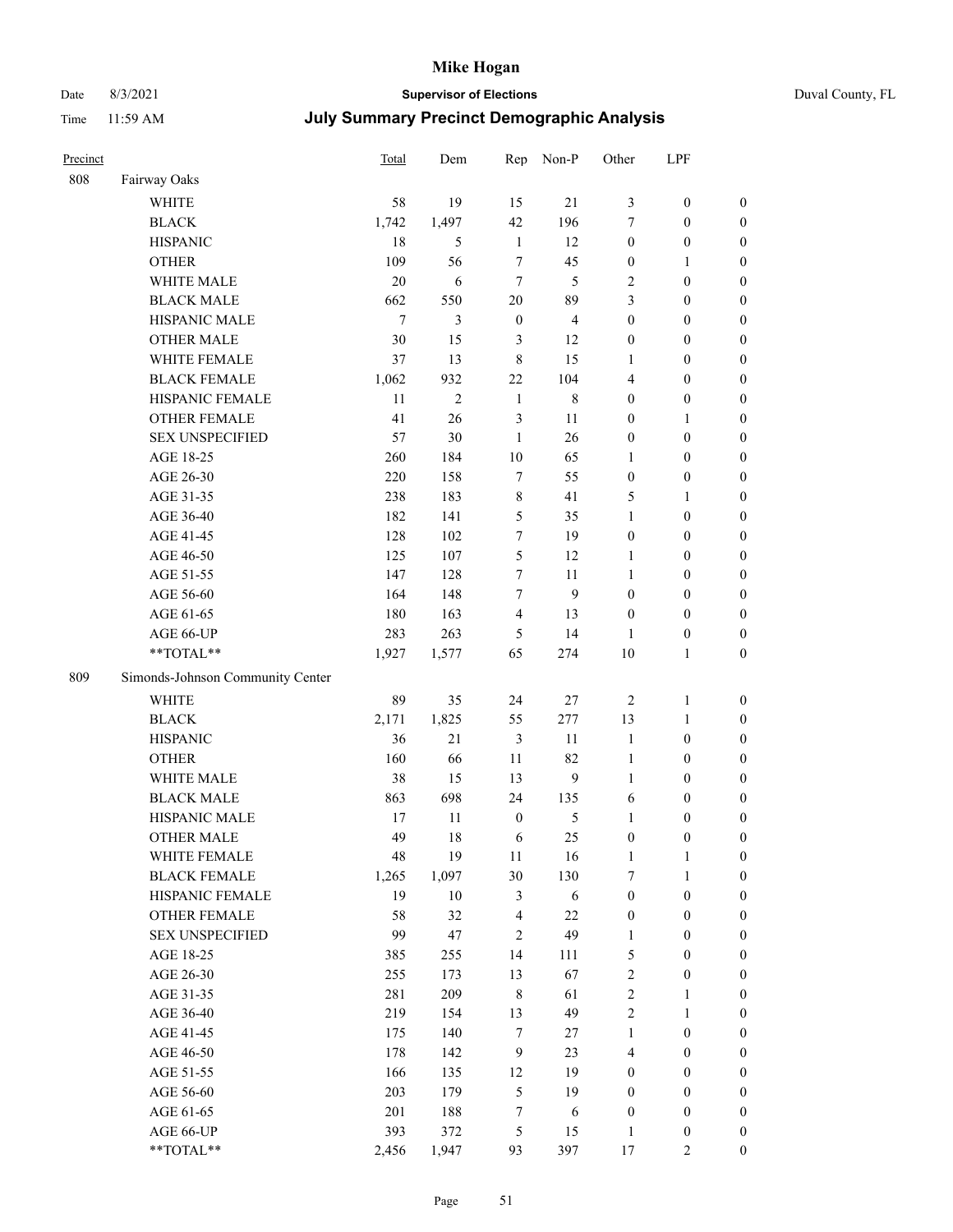# Date 8/3/2021 **Supervisor of Elections** Duval County, FL

| Precinct |                                             | <b>Total</b>   | Dem                     | Rep                     | Non-P                   | Other            | LPF              |                  |
|----------|---------------------------------------------|----------------|-------------------------|-------------------------|-------------------------|------------------|------------------|------------------|
| 810      | Temple Baptist Church                       |                |                         |                         |                         |                  |                  |                  |
|          | <b>WHITE</b>                                | 1,059          | 117                     | 794                     | 134                     | 8                | 6                | 0                |
|          | <b>BLACK</b>                                | 122            | 101                     | $\overline{4}$          | 15                      | $\overline{c}$   | $\boldsymbol{0}$ | $\boldsymbol{0}$ |
|          | <b>HISPANIC</b>                             | 24             | 9                       | 9                       | 6                       | $\boldsymbol{0}$ | $\boldsymbol{0}$ | $\boldsymbol{0}$ |
|          | <b>OTHER</b>                                | 75             | 12                      | 33                      | 29                      | $\boldsymbol{0}$ | 1                | $\boldsymbol{0}$ |
|          | WHITE MALE                                  | 517            | 52                      | 387                     | $70\,$                  | 5                | $\mathfrak{Z}$   | $\boldsymbol{0}$ |
|          | <b>BLACK MALE</b>                           | 46             | 37                      | $\sqrt{2}$              | $\boldsymbol{7}$        | $\boldsymbol{0}$ | $\boldsymbol{0}$ | $\boldsymbol{0}$ |
|          | HISPANIC MALE                               | 11             | $\overline{4}$          | 5                       | $\sqrt{2}$              | $\boldsymbol{0}$ | $\boldsymbol{0}$ | $\boldsymbol{0}$ |
|          | <b>OTHER MALE</b>                           | 29             | 5                       | 12                      | 11                      | $\boldsymbol{0}$ | $\mathbf{1}$     | $\boldsymbol{0}$ |
|          | WHITE FEMALE                                | 527            | 64                      | 399                     | 58                      | 3                | $\mathfrak{Z}$   | $\boldsymbol{0}$ |
|          | <b>BLACK FEMALE</b>                         | 71             | 60                      | $\overline{c}$          | $8\,$                   | $\mathbf{1}$     | $\boldsymbol{0}$ | $\boldsymbol{0}$ |
|          | HISPANIC FEMALE                             | 13             | $\mathfrak{S}$          | $\overline{4}$          | $\overline{4}$          | $\boldsymbol{0}$ | $\boldsymbol{0}$ | $\boldsymbol{0}$ |
|          | <b>OTHER FEMALE</b>                         | 30             | $\mathfrak s$           | 15                      | $10\,$                  | $\boldsymbol{0}$ | $\boldsymbol{0}$ | $\boldsymbol{0}$ |
|          | <b>SEX UNSPECIFIED</b>                      | 36             | $\tau$                  | 14                      | 14                      | $\mathbf{1}$     | $\boldsymbol{0}$ | $\boldsymbol{0}$ |
|          | AGE 18-25                                   | 113            | 22                      | 61                      | $28\,$                  | $\mathbf{1}$     | $\mathbf{1}$     | $\boldsymbol{0}$ |
|          | AGE 26-30                                   | 97             | 18                      | 52                      | 23                      | 3                | $\mathbf{1}$     | $\boldsymbol{0}$ |
|          | AGE 31-35                                   | 91             | 18                      | 49                      | 22                      | $\boldsymbol{0}$ | $\sqrt{2}$       | $\boldsymbol{0}$ |
|          | AGE 36-40                                   | 95             | 14                      | 55                      | 23                      | 2                | $\mathbf{1}$     | $\boldsymbol{0}$ |
|          | AGE 41-45                                   | 107            | 19                      | 63                      | 24                      | $\boldsymbol{0}$ | $\mathbf{1}$     | $\boldsymbol{0}$ |
|          | AGE 46-50                                   | 110            | $28\,$                  | 72                      | $10\,$                  | $\boldsymbol{0}$ | $\boldsymbol{0}$ | $\boldsymbol{0}$ |
|          | AGE 51-55                                   | 120            | 15                      | 94                      | 11                      | $\boldsymbol{0}$ | $\boldsymbol{0}$ | $\boldsymbol{0}$ |
|          | AGE 56-60                                   | 126            | 26                      | 83                      | 15                      | 2                | $\boldsymbol{0}$ | 0                |
|          | AGE 61-65                                   | 145            | 21                      | 107                     | 15                      | $\mathbf{1}$     | $\mathbf{1}$     | 0                |
|          | AGE 66-UP                                   | 276            | 58                      | 204                     | 13                      | $\mathbf{1}$     | $\boldsymbol{0}$ | $\boldsymbol{0}$ |
|          | **TOTAL**                                   | 1,280          | 239                     | 840                     | 184                     | $10\,$           | $\boldsymbol{7}$ | $\boldsymbol{0}$ |
| 811      | Police Athletic League of Jacksonville, Inc |                |                         |                         |                         |                  |                  |                  |
|          | <b>WHITE</b>                                | 39             | 13                      | 13                      | 13                      | $\boldsymbol{0}$ | $\boldsymbol{0}$ | $\boldsymbol{0}$ |
|          | <b>BLACK</b>                                | 1,267          | 1,095                   | 33                      | 129                     | $10\,$           | $\boldsymbol{0}$ | $\boldsymbol{0}$ |
|          | <b>HISPANIC</b>                             | 14             | $\overline{\mathbf{4}}$ | 3                       | 6                       | $\mathbf{1}$     | $\boldsymbol{0}$ | $\boldsymbol{0}$ |
|          | <b>OTHER</b>                                | 95             | 56                      | 3                       | 35                      | $\mathbf{1}$     | $\boldsymbol{0}$ | $\boldsymbol{0}$ |
|          | WHITE MALE                                  | 11             | $\overline{4}$          | 5                       | $\overline{2}$          | $\boldsymbol{0}$ | $\boldsymbol{0}$ | $\boldsymbol{0}$ |
|          | <b>BLACK MALE</b>                           | 519            | 424                     | $20\,$                  | 68                      | 7                | $\boldsymbol{0}$ | $\boldsymbol{0}$ |
|          | HISPANIC MALE                               | $\overline{4}$ | $\sqrt{2}$              | $\mathbf{1}$            | $\mathbf{1}$            | $\boldsymbol{0}$ | $\boldsymbol{0}$ | $\boldsymbol{0}$ |
|          | <b>OTHER MALE</b>                           | 35             | 19                      | $\boldsymbol{0}$        | 16                      | $\boldsymbol{0}$ | $\boldsymbol{0}$ | $\boldsymbol{0}$ |
|          | WHITE FEMALE                                | 25             | 8                       | 7                       | 10                      | 0                | 0                | 0                |
|          | <b>BLACK FEMALE</b>                         | 731            | 659                     | 13                      | 56                      | 3                | $\boldsymbol{0}$ | $\overline{0}$   |
|          | HISPANIC FEMALE                             | 9              | $\mathbf{1}$            | $\sqrt{2}$              | 5                       | $\mathbf{1}$     | $\boldsymbol{0}$ | $\overline{0}$   |
|          | <b>OTHER FEMALE</b>                         | 36             | 24                      | $\overline{\mathbf{c}}$ | $10\,$                  | $\boldsymbol{0}$ | $\boldsymbol{0}$ | $\overline{0}$   |
|          | <b>SEX UNSPECIFIED</b>                      | 45             | $27\,$                  | 2                       | 15                      | $\mathbf{1}$     | $\boldsymbol{0}$ | $\overline{0}$   |
|          | AGE 18-25                                   | 197            | 142                     | 5                       | 47                      | 3                | $\boldsymbol{0}$ | $\overline{0}$   |
|          | AGE 26-30                                   | 130            | 96                      | 9                       | 23                      | 2                | $\boldsymbol{0}$ | $\overline{0}$   |
|          | AGE 31-35                                   | 142            | 101                     | $10\,$                  | 29                      | $\overline{c}$   | $\boldsymbol{0}$ | 0                |
|          | AGE 36-40                                   | 122            | 94                      | $\overline{\mathbf{4}}$ | 23                      | $\mathbf{1}$     | $\boldsymbol{0}$ | 0                |
|          | AGE 41-45                                   | 121            | 96                      | 5                       | 19                      | $\mathbf{1}$     | $\boldsymbol{0}$ | 0                |
|          | AGE 46-50                                   | 117            | 100                     | 3                       | 13                      | $\mathbf{1}$     | $\boldsymbol{0}$ | $\boldsymbol{0}$ |
|          | AGE 51-55                                   | 96             | $88\,$                  | 3                       | $\overline{\mathbf{4}}$ | $\mathbf{1}$     | $\boldsymbol{0}$ | $\boldsymbol{0}$ |
|          | AGE 56-60                                   | 123            | 110                     | $\overline{\mathbf{4}}$ | 9                       | $\boldsymbol{0}$ | $\boldsymbol{0}$ | $\boldsymbol{0}$ |
|          | AGE 61-65                                   | 109            | 98                      | 4                       | 7                       | $\boldsymbol{0}$ | $\boldsymbol{0}$ | $\boldsymbol{0}$ |
|          | AGE 66-UP                                   | 258            | 243                     | 5                       | 9                       | $\mathbf{1}$     | $\boldsymbol{0}$ | $\boldsymbol{0}$ |
|          | **TOTAL**                                   | 1,415          | 1,168                   | 52                      | 183                     | 12               | $\boldsymbol{0}$ | $\boldsymbol{0}$ |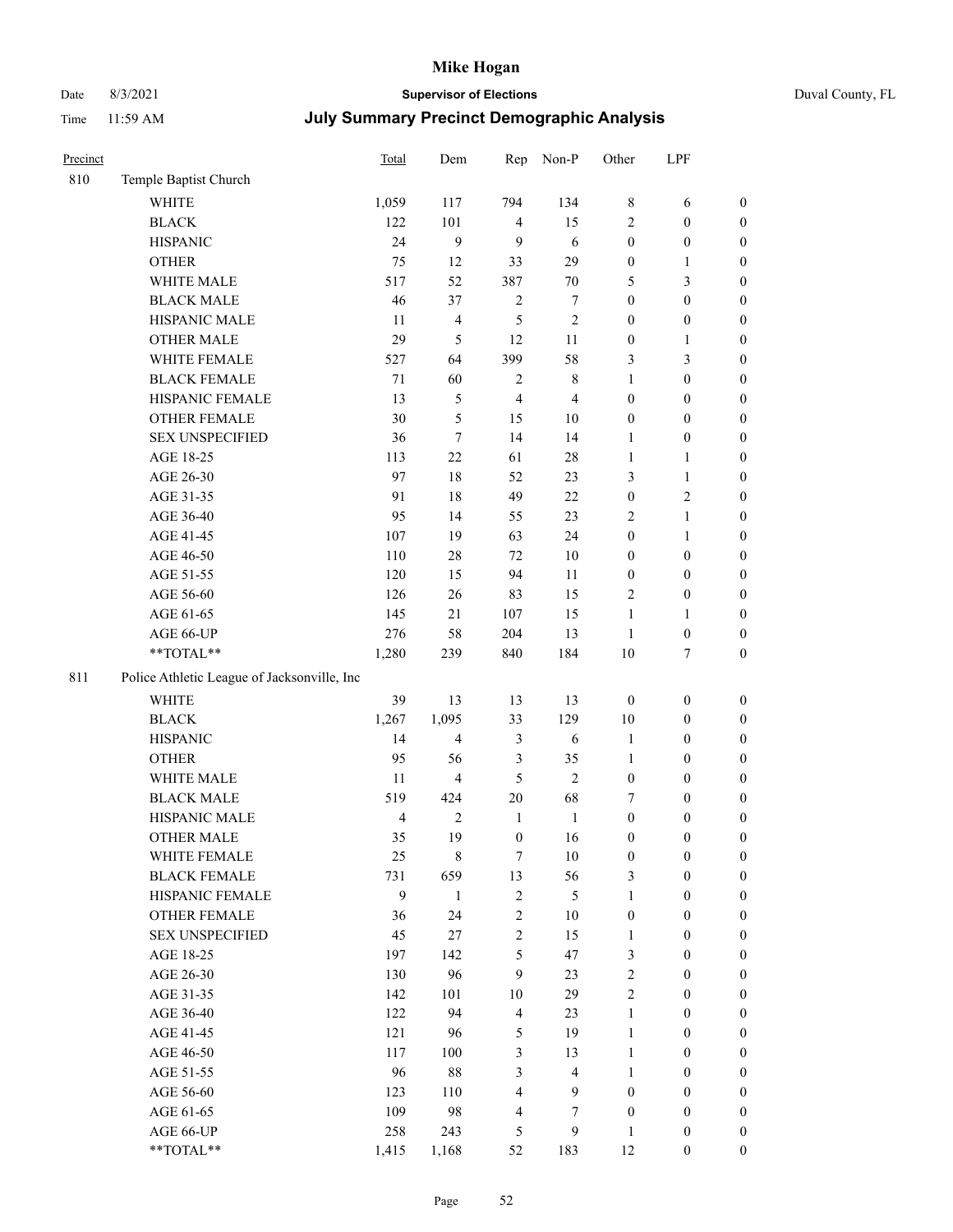## Date 8/3/2021 **Supervisor of Elections** Duval County, FL

| Precinct |                              | Total | Dem            |                         | Rep Non-P      | Other                   | LPF              |                  |
|----------|------------------------------|-------|----------------|-------------------------|----------------|-------------------------|------------------|------------------|
| 812      | <b>Emmett Reed Center</b>    |       |                |                         |                |                         |                  |                  |
|          | <b>WHITE</b>                 | 68    | 26             | 14                      | 26             | $\mathbf{1}$            | $\mathbf{1}$     | 0                |
|          | <b>BLACK</b>                 | 1,220 | 1,050          | 25                      | 141            | 4                       | $\boldsymbol{0}$ | 0                |
|          | <b>HISPANIC</b>              | 25    | 11             | $\mathfrak s$           | 9              | $\boldsymbol{0}$        | $\boldsymbol{0}$ | $\boldsymbol{0}$ |
|          | <b>OTHER</b>                 | 88    | 44             | 5                       | 38             | 1                       | $\boldsymbol{0}$ | $\boldsymbol{0}$ |
|          | WHITE MALE                   | 23    | $\,8\,$        | 5                       | $10\,$         | $\boldsymbol{0}$        | $\boldsymbol{0}$ | $\boldsymbol{0}$ |
|          | <b>BLACK MALE</b>            | 488   | 404            | 13                      | 68             | 3                       | $\boldsymbol{0}$ | $\boldsymbol{0}$ |
|          | HISPANIC MALE                | 9     | $\overline{4}$ | 3                       | $\mathfrak{2}$ | $\boldsymbol{0}$        | $\boldsymbol{0}$ | $\boldsymbol{0}$ |
|          | <b>OTHER MALE</b>            | 27    | 12             | $\overline{4}$          | $10\,$         | $\mathbf{1}$            | $\boldsymbol{0}$ | $\boldsymbol{0}$ |
|          | WHITE FEMALE                 | 44    | 18             | $\,$ $\,$               | 16             | $\mathbf{1}$            | 1                | $\boldsymbol{0}$ |
|          | <b>BLACK FEMALE</b>          | 709   | 630            | 11                      | 67             | $\mathbf{1}$            | $\boldsymbol{0}$ | 0                |
|          | HISPANIC FEMALE              | 14    | 6              | $\sqrt{2}$              | 6              | $\boldsymbol{0}$        | $\boldsymbol{0}$ | 0                |
|          | <b>OTHER FEMALE</b>          | 30    | $20\,$         | $\mathbf{1}$            | 9              | $\boldsymbol{0}$        | $\boldsymbol{0}$ | $\boldsymbol{0}$ |
|          | <b>SEX UNSPECIFIED</b>       | 57    | 29             | $\sqrt{2}$              | 26             | $\boldsymbol{0}$        | $\boldsymbol{0}$ | $\boldsymbol{0}$ |
|          | AGE 18-25                    | 153   | 89             | 6                       | 57             | 1                       | $\boldsymbol{0}$ | $\boldsymbol{0}$ |
|          | AGE 26-30                    | 110   | 73             | $\overline{\mathbf{4}}$ | 31             | $\mathbf{1}$            | $\mathbf{1}$     | $\boldsymbol{0}$ |
|          | AGE 31-35                    | 121   | 93             | 7                       | 20             | $\mathbf{1}$            | $\boldsymbol{0}$ | $\boldsymbol{0}$ |
|          | AGE 36-40                    | 102   | $8\sqrt{1}$    | 5                       | 16             | $\boldsymbol{0}$        | $\boldsymbol{0}$ | $\boldsymbol{0}$ |
|          | AGE 41-45                    | 100   | 76             | 5                       | 18             | $\mathbf{1}$            | $\boldsymbol{0}$ | $\boldsymbol{0}$ |
|          | AGE 46-50                    | 101   | 78             | $\overline{4}$          | 19             | $\boldsymbol{0}$        | $\boldsymbol{0}$ | $\boldsymbol{0}$ |
|          | AGE 51-55                    | 100   | $80\,$         | $\overline{\mathbf{4}}$ | 14             | 2                       | $\boldsymbol{0}$ | $\boldsymbol{0}$ |
|          | AGE 56-60                    | 123   | 107            | 6                       | 10             | $\boldsymbol{0}$        | $\boldsymbol{0}$ | 0                |
|          | AGE 61-65                    | 156   | 142            | 3                       | 11             | $\boldsymbol{0}$        | $\boldsymbol{0}$ | 0                |
|          | AGE 66-UP                    | 335   | 312            | 5                       | 18             | $\boldsymbol{0}$        | $\boldsymbol{0}$ | $\boldsymbol{0}$ |
|          | **TOTAL**                    | 1,401 | 1,131          | 49                      | 214            | 6                       | $\mathbf{1}$     | $\boldsymbol{0}$ |
| 813      | Our Redeemer Lutheran Church |       |                |                         |                |                         |                  |                  |
|          | <b>WHITE</b>                 | 2,334 | 413            | 1,474                   | 404            | 34                      | $\boldsymbol{9}$ | $\boldsymbol{0}$ |
|          | <b>BLACK</b>                 | 3,763 | 3,191          | 103                     | 435            | 32                      | $\sqrt{2}$       | $\boldsymbol{0}$ |
|          | <b>HISPANIC</b>              | 170   | 67             | 45                      | 55             | 2                       | $\mathbf{1}$     | $\boldsymbol{0}$ |
|          | <b>OTHER</b>                 | 363   | 156            | 65                      | 138            | 3                       | $\mathbf{1}$     | $\boldsymbol{0}$ |
|          | WHITE MALE                   | 1,126 | 179            | 727                     | 197            | 16                      | $\boldsymbol{7}$ | $\overline{0}$   |
|          | <b>BLACK MALE</b>            | 1,608 | 1,305          | 64                      | 222            | 15                      | $\overline{c}$   | $\boldsymbol{0}$ |
|          | HISPANIC MALE                | 83    | 24             | 26                      | 32             | $\mathbf{1}$            | $\boldsymbol{0}$ | 0                |
|          | <b>OTHER MALE</b>            | 138   | 50             | 24                      | 63             | $\boldsymbol{0}$        | $\mathbf{1}$     | 0                |
|          | WHITE FEMALE                 | 1,186 | 232            | 732                     | 202            | 18                      | $\overline{c}$   | 0                |
|          | <b>BLACK FEMALE</b>          | 2,112 | 1,856          | 38                      | 201            | 17                      | $\boldsymbol{0}$ | 0                |
|          | HISPANIC FEMALE              | 85    | 42             | 18                      | 23             | $\mathbf{1}$            | 1                | 0                |
|          | OTHER FEMALE                 | 144   | 73             | 35                      | 34             | $\overline{\mathbf{c}}$ | $\boldsymbol{0}$ | 0                |
|          | <b>SEX UNSPECIFIED</b>       | 148   | 66             | 23                      | 58             | $\mathbf{1}$            | $\boldsymbol{0}$ | 0                |
|          | AGE 18-25                    | 798   | 465            | 119                     | 198            | 14                      | $\sqrt{2}$       | 0                |
|          | AGE 26-30                    | 514   | 265            | 109                     | 134            | 6                       | $\boldsymbol{0}$ | 0                |
|          | AGE 31-35                    | 528   | 290            | 109                     | 116            | 8                       | $\mathfrak s$    | 0                |
|          | AGE 36-40                    | 605   | 355            | 128                     | 116            | 5                       | $\mathbf{1}$     | 0                |
|          | AGE 41-45                    | 557   | 363            | 91                      | 95             | 8                       | $\boldsymbol{0}$ | 0                |
|          | AGE 46-50                    | 661   | 416            | 149                     | 89             | 6                       | 1                | 0                |
|          | AGE 51-55                    | 705   | 428            | 193                     | 75             | 9                       | $\boldsymbol{0}$ | 0                |
|          | AGE 56-60                    | 624   | 341            | 198                     | $77\,$         | 7                       | 1                | 0                |
|          | AGE 61-65                    | 598   | 342            | 186                     | 63             | 5                       | $\sqrt{2}$       | 0                |
|          | AGE 66-UP                    | 1,040 | 562            | 405                     | 69             | 3                       | $\mathbf{1}$     | $\boldsymbol{0}$ |
|          | **TOTAL**                    | 6,630 | 3,827          | 1,687                   | 1,032          | 71                      | 13               | $\boldsymbol{0}$ |
|          |                              |       |                |                         |                |                         |                  |                  |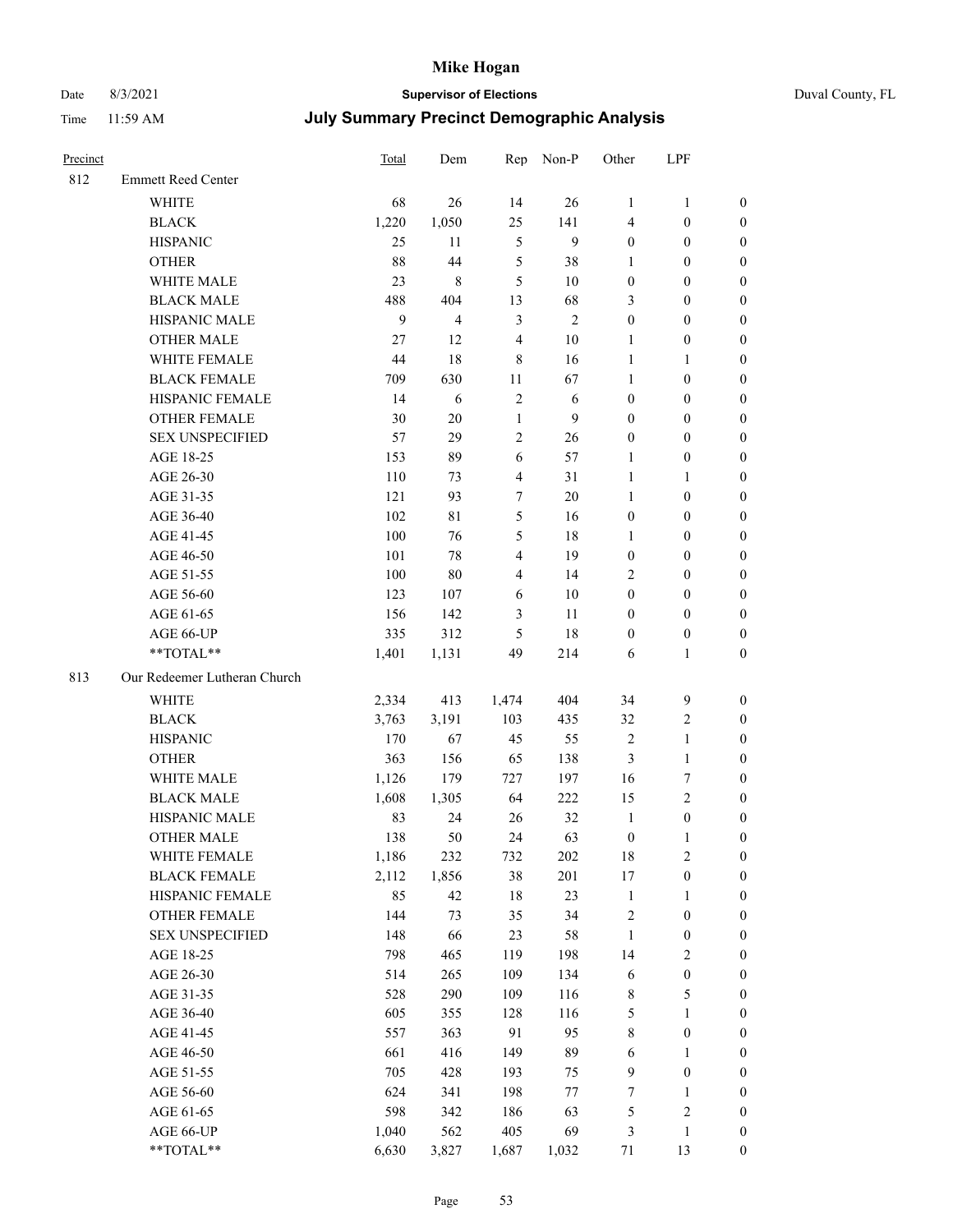# Date 8/3/2021 **Supervisor of Elections** Duval County, FL

| Precinct |                               | Total          | Dem   | Rep              | Non-P       | Other            | LPF              |                  |
|----------|-------------------------------|----------------|-------|------------------|-------------|------------------|------------------|------------------|
| 814      | Cisco Garden Community Center |                |       |                  |             |                  |                  |                  |
|          | <b>WHITE</b>                  | 2,810          | 406   | 2,004            | 376         | $18\,$           | 6                | $\boldsymbol{0}$ |
|          | <b>BLACK</b>                  | 482            | 407   | 20               | 53          | $\overline{2}$   | $\boldsymbol{0}$ | $\boldsymbol{0}$ |
|          | <b>HISPANIC</b>               | 65             | 23    | 25               | 17          | $\boldsymbol{0}$ | $\boldsymbol{0}$ | $\boldsymbol{0}$ |
|          | <b>OTHER</b>                  | 158            | 34    | 62               | 59          | 3                | $\boldsymbol{0}$ | $\boldsymbol{0}$ |
|          | WHITE MALE                    | 1,349          | 163   | 978              | 198         | 7                | $\mathfrak{Z}$   | $\boldsymbol{0}$ |
|          | <b>BLACK MALE</b>             | 213            | 170   | 14               | $28\,$      | $\mathbf{1}$     | $\boldsymbol{0}$ | $\boldsymbol{0}$ |
|          | HISPANIC MALE                 | 35             | 12    | 12               | 11          | $\boldsymbol{0}$ | $\boldsymbol{0}$ | $\boldsymbol{0}$ |
|          | <b>OTHER MALE</b>             | 52             | 11    | 22               | 17          | $\mathfrak{2}$   | $\boldsymbol{0}$ | $\boldsymbol{0}$ |
|          | WHITE FEMALE                  | 1,429          | 240   | 1,003            | 172         | 11               | $\mathfrak{Z}$   | $\boldsymbol{0}$ |
|          | <b>BLACK FEMALE</b>           | 265            | 233   | 6                | 25          | $\mathbf{1}$     | $\boldsymbol{0}$ | 0                |
|          | HISPANIC FEMALE               | 27             | 9     | 12               | 6           | $\boldsymbol{0}$ | $\boldsymbol{0}$ | $\boldsymbol{0}$ |
|          | OTHER FEMALE                  | 67             | 17    | 23               | 26          | $\mathbf{1}$     | $\boldsymbol{0}$ | $\boldsymbol{0}$ |
|          | <b>SEX UNSPECIFIED</b>        | 78             | 15    | 41               | 22          | $\boldsymbol{0}$ | $\boldsymbol{0}$ | $\boldsymbol{0}$ |
|          | AGE 18-25                     | 374            | 90    | 185              | 92          | 5                | $\sqrt{2}$       | $\boldsymbol{0}$ |
|          | AGE 26-30                     | 253            | 40    | 158              | 52          | $\overline{c}$   | $\mathbf{1}$     | $\boldsymbol{0}$ |
|          | AGE 31-35                     | 270            | 63    | 151              | 53          | $\sqrt{2}$       | $\mathbf{1}$     | $\boldsymbol{0}$ |
|          | AGE 36-40                     | 292            | 76    | 161              | 52          | 3                | $\boldsymbol{0}$ | $\boldsymbol{0}$ |
|          | AGE 41-45                     | 210            | 53    | 115              | 41          | $\mathbf{1}$     | $\boldsymbol{0}$ | $\boldsymbol{0}$ |
|          | AGE 46-50                     | 277            | 67    | 172              | 37          | $\mathbf{1}$     | $\boldsymbol{0}$ | $\boldsymbol{0}$ |
|          | AGE 51-55                     | 321            | 93    | 182              | 43          | $\mathfrak{2}$   | $\mathbf{1}$     | 0                |
|          | AGE 56-60                     | 370            | 89    | 234              | 43          | 3                | $\mathbf{1}$     | $\boldsymbol{0}$ |
|          | AGE 61-65                     | 358            | 96    | 227              | 34          | $\mathbf{1}$     | $\boldsymbol{0}$ | $\boldsymbol{0}$ |
|          | AGE 66-UP                     | 790            | 203   | 526              | 58          | 3                | $\boldsymbol{0}$ | $\boldsymbol{0}$ |
|          | **TOTAL**                     | 3,515          | 870   | 2,111            | 505         | 23               | 6                | $\boldsymbol{0}$ |
| 815      | Graham Branch Library         |                |       |                  |             |                  |                  |                  |
|          | <b>WHITE</b>                  | 62             | 23    | 17               | $21\,$      | $\mathbf{1}$     | $\boldsymbol{0}$ | $\boldsymbol{0}$ |
|          | <b>BLACK</b>                  | 1,553          | 1,333 | 35               | 174         | 9                | $\sqrt{2}$       | $\boldsymbol{0}$ |
|          | <b>HISPANIC</b>               | 23             | 12    | $\mathfrak{Z}$   | $\,$ 8 $\,$ | $\boldsymbol{0}$ | $\boldsymbol{0}$ | $\boldsymbol{0}$ |
|          | <b>OTHER</b>                  | 105            | 56    | $\overline{4}$   | 45          | $\boldsymbol{0}$ | $\boldsymbol{0}$ | $\boldsymbol{0}$ |
|          | WHITE MALE                    | $21\,$         | 7     | $\tau$           | $\sqrt{6}$  | $\mathbf{1}$     | $\boldsymbol{0}$ | $\boldsymbol{0}$ |
|          | <b>BLACK MALE</b>             | 679            | 571   | $18\,$           | 85          | 5                | $\boldsymbol{0}$ | $\boldsymbol{0}$ |
|          | HISPANIC MALE                 | $\overline{9}$ | 6     | $\mathbf{1}$     | $\sqrt{2}$  | $\boldsymbol{0}$ | $\boldsymbol{0}$ | 0                |
|          | OTHER MALE                    | 31             | 19    | $\boldsymbol{0}$ | 12          | $\boldsymbol{0}$ | $\boldsymbol{0}$ | $\boldsymbol{0}$ |
|          | WHITE FEMALE                  | 41             | 16    | 10               | 15          | $\boldsymbol{0}$ | $\boldsymbol{0}$ | $\boldsymbol{0}$ |
|          | <b>BLACK FEMALE</b>           | 846            | 739   | 17               | 84          | 4                | $\sqrt{2}$       | $\overline{0}$   |
|          | HISPANIC FEMALE               | 14             | 6     | $\boldsymbol{2}$ | $\sqrt{6}$  | $\boldsymbol{0}$ | $\boldsymbol{0}$ | $\overline{0}$   |
|          | <b>OTHER FEMALE</b>           | 46             | 27    | $\overline{4}$   | 15          | $\boldsymbol{0}$ | $\boldsymbol{0}$ | $\overline{0}$   |
|          | <b>SEX UNSPECIFIED</b>        | 56             | 33    | $\boldsymbol{0}$ | 23          | $\boldsymbol{0}$ | $\boldsymbol{0}$ | $\overline{0}$   |
|          | AGE 18-25                     | 189            | 125   | $\mathbf{1}$     | 60          | 2                | $\mathbf{1}$     | $\overline{0}$   |
|          | AGE 26-30                     | 144            | 105   | $\overline{4}$   | 34          | $\boldsymbol{0}$ | $\mathbf{1}$     | 0                |
|          | AGE 31-35                     | 167            | 130   | $8\,$            | $28\,$      | $\mathbf{1}$     | $\boldsymbol{0}$ | 0                |
|          | AGE 36-40                     | 165            | 127   | 3                | 34          | $\mathbf{1}$     | $\boldsymbol{0}$ | 0                |
|          | AGE 41-45                     | 131            | 95    | $\,$ 8 $\,$      | 26          | 2                | $\boldsymbol{0}$ | 0                |
|          | AGE 46-50                     | 133            | 109   | 9                | 15          | $\boldsymbol{0}$ | $\boldsymbol{0}$ | $\boldsymbol{0}$ |
|          | AGE 51-55                     | 136            | 116   | 7                | 11          | 2                | $\boldsymbol{0}$ | $\boldsymbol{0}$ |
|          | AGE 56-60                     | 161            | 136   | 8                | 16          | $\mathbf{1}$     | $\boldsymbol{0}$ | $\boldsymbol{0}$ |
|          | AGE 61-65                     | 180            | 168   | 6                | 5           | $\mathbf{1}$     | $\boldsymbol{0}$ | $\boldsymbol{0}$ |
|          | AGE 66-UP                     | 337            | 313   | 5                | 19          | $\boldsymbol{0}$ | $\boldsymbol{0}$ | $\boldsymbol{0}$ |
|          | **TOTAL**                     | 1,743          | 1,424 | 59               | 248         | $10\,$           | $\overline{2}$   | $\boldsymbol{0}$ |
|          |                               |                |       |                  |             |                  |                  |                  |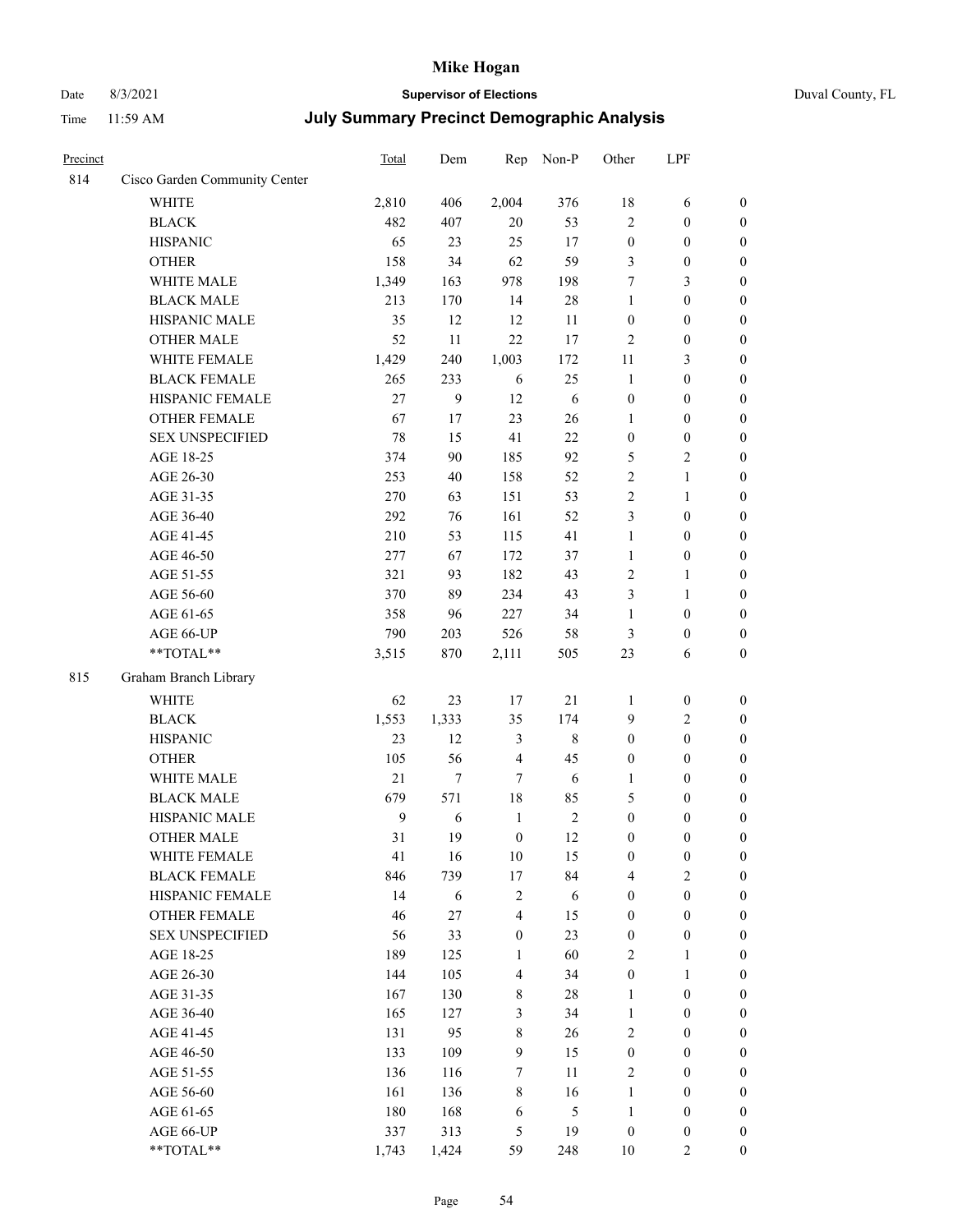# Date 8/3/2021 **Supervisor of Elections** Duval County, FL

| Precinct |                                 | Total      | Dem        | Rep              | Non-P          | Other            | LPF                              |                                      |
|----------|---------------------------------|------------|------------|------------------|----------------|------------------|----------------------------------|--------------------------------------|
| 816      | Norwood Community Church        |            |            |                  |                |                  |                                  |                                      |
|          | <b>WHITE</b>                    | 111        | 35         | 38               | 32             | 5                | $\mathbf{1}$                     | $\boldsymbol{0}$                     |
|          | <b>BLACK</b>                    | 688        | 568        | 16               | 97             | 7                | $\boldsymbol{0}$                 | $\boldsymbol{0}$                     |
|          | <b>HISPANIC</b>                 | 20         | 14         | $\sqrt{2}$       | $\overline{4}$ | $\boldsymbol{0}$ | $\boldsymbol{0}$                 | $\boldsymbol{0}$                     |
|          | <b>OTHER</b>                    | 65         | $28\,$     | 3                | 33             | 1                | $\boldsymbol{0}$                 | $\boldsymbol{0}$                     |
|          | WHITE MALE                      | 49         | 14         | 21               | 12             | $\mathbf{1}$     | 1                                | $\boldsymbol{0}$                     |
|          | <b>BLACK MALE</b>               | 273        | 207        | $\tau$           | 53             | 6                | $\boldsymbol{0}$                 | $\boldsymbol{0}$                     |
|          | HISPANIC MALE                   | 9          | 5          | $\mathbf{1}$     | $\mathfrak{Z}$ | $\boldsymbol{0}$ | $\boldsymbol{0}$                 | $\boldsymbol{0}$                     |
|          | OTHER MALE                      | 22         | $10\,$     | $\overline{2}$   | $10\,$         | $\boldsymbol{0}$ | $\boldsymbol{0}$                 | $\boldsymbol{0}$                     |
|          | WHITE FEMALE                    | 59         | $20\,$     | 16               | 19             | 4                | $\boldsymbol{0}$                 | $\boldsymbol{0}$                     |
|          | <b>BLACK FEMALE</b>             | 401        | 349        | $\overline{9}$   | 42             | $\mathbf{1}$     | $\boldsymbol{0}$                 | 0                                    |
|          | HISPANIC FEMALE                 | 11         | 9          | $\mathbf{1}$     | $\mathbf{1}$   | $\boldsymbol{0}$ | $\boldsymbol{0}$                 | $\boldsymbol{0}$                     |
|          | OTHER FEMALE                    | 22         | 14         | $\boldsymbol{0}$ | $\,$ 8 $\,$    | $\boldsymbol{0}$ | $\boldsymbol{0}$                 | $\boldsymbol{0}$                     |
|          | <b>SEX UNSPECIFIED</b>          | 38         | 17         | $\sqrt{2}$       | $18\,$         | $\mathbf{1}$     | $\boldsymbol{0}$                 | $\boldsymbol{0}$                     |
|          | AGE 18-25                       | 115        | 65         | 3                | 45             | 2                | $\boldsymbol{0}$                 | $\boldsymbol{0}$                     |
|          | AGE 26-30                       | 89         | 55         | 7                | $27\,$         | $\boldsymbol{0}$ | $\boldsymbol{0}$                 | $\boldsymbol{0}$                     |
|          | AGE 31-35                       | 90         | 66         | 3                | $21\,$         | $\boldsymbol{0}$ | $\boldsymbol{0}$                 | $\boldsymbol{0}$                     |
|          | AGE 36-40                       | 89         | 67         | $\overline{4}$   | 16             | $\mathbf{1}$     | $\mathbf{1}$                     | $\boldsymbol{0}$                     |
|          | AGE 41-45                       | 80         | 56         | 3                | 18             | 3                | $\boldsymbol{0}$                 | $\boldsymbol{0}$                     |
|          | AGE 46-50                       | 76         | 59         | $\mathfrak{Z}$   | $11\,$         | 3                | $\boldsymbol{0}$                 | $\boldsymbol{0}$                     |
|          | AGE 51-55                       | 64         | 51         | 5                | 6              | $\overline{c}$   | $\boldsymbol{0}$                 | 0                                    |
|          | AGE 56-60                       | 72         | 55         | 8                | 9              | $\boldsymbol{0}$ | $\boldsymbol{0}$                 | $\boldsymbol{0}$                     |
|          | AGE 61-65                       | 84         | 67         | $\tau$           | 9              | $\mathbf{1}$     | $\boldsymbol{0}$                 | $\boldsymbol{0}$                     |
|          | AGE 66-UP                       | 125        | 104        | 16               | $\overline{4}$ | $\mathbf{1}$     | $\boldsymbol{0}$                 | $\boldsymbol{0}$                     |
|          | **TOTAL**                       | 884        | 645        | 59               | 166            | 13               | $\mathbf{1}$                     | $\boldsymbol{0}$                     |
| 817      | Highlands Baptist Church        |            |            |                  |                |                  |                                  |                                      |
|          | <b>WHITE</b>                    | 1,472      | 338        | 738              | 360            | $27\,$           | $\mathbf{9}$                     | $\boldsymbol{0}$                     |
|          |                                 | 2,430      | 2,006      | 68               | 335            |                  | $\mathfrak{S}$                   |                                      |
|          | <b>BLACK</b>                    | 190        | $80\,$     |                  | 74             | 16               | $\boldsymbol{0}$                 | $\boldsymbol{0}$<br>$\boldsymbol{0}$ |
|          | <b>HISPANIC</b><br><b>OTHER</b> | 288        |            | 34               | 127            | $\overline{c}$   | $\mathfrak{Z}$                   |                                      |
|          | WHITE MALE                      |            | 102        | 53<br>353        | 167            | 3<br>$11\,$      | $\boldsymbol{7}$                 | $\boldsymbol{0}$                     |
|          | <b>BLACK MALE</b>               | 669<br>922 | 131<br>712 | 30               | 164            | $11\,$           | 5                                | $\boldsymbol{0}$                     |
|          | HISPANIC MALE                   | 88         | 30         | 22               | 35             | $\mathbf{1}$     |                                  | $\boldsymbol{0}$                     |
|          | OTHER MALE                      | 105        | 33         | 23               | 46             | $\mathbf{1}$     | $\boldsymbol{0}$<br>$\mathbf{2}$ | 0<br>$\boldsymbol{0}$                |
|          | WHITE FEMALE                    | 783        | 202        | 375              | 188            | 16               | $\sqrt{2}$                       | $\boldsymbol{0}$                     |
|          | <b>BLACK FEMALE</b>             | 1,464      | 1,261      | 35               | 163            | 5                | $\boldsymbol{0}$                 | $\overline{0}$                       |
|          | HISPANIC FEMALE                 | 97         | 47         | $11\,$           | 38             | $\mathbf{1}$     | $\boldsymbol{0}$                 | $\overline{0}$                       |
|          | <b>OTHER FEMALE</b>             | 118        | 51         | 21               | $44\,$         | $\sqrt{2}$       | $\boldsymbol{0}$                 | $\overline{0}$                       |
|          | <b>SEX UNSPECIFIED</b>          | 134        | 59         | 23               | 51             | $\boldsymbol{0}$ | $\mathbf{1}$                     | $\overline{0}$                       |
|          | AGE 18-25                       | 600        | 310        | $80\,$           | 196            | 13               | $\mathbf{1}$                     | 0                                    |
|          | AGE 26-30                       | 479        | 254        | 63               | 154            | 3                | $\mathfrak s$                    | 0                                    |
|          | AGE 31-35                       | 452        | 251        | 61               | 130            | 5                | $\mathfrak{S}$                   | 0                                    |
|          | AGE 36-40                       | 403        | 235        | 69               | 93             | 5                | $\mathbf{1}$                     | 0                                    |
|          | AGE 41-45                       | 348        | 229        | 52               | 65             | 2                | $\boldsymbol{0}$                 | 0                                    |
|          | AGE 46-50                       | 331        | 186        | 70               | $70\,$         | $\overline{4}$   | $\mathbf{1}$                     | $\overline{0}$                       |
|          | AGE 51-55                       | 338        | 202        | 84               | 44             | 6                | $\sqrt{2}$                       | $\boldsymbol{0}$                     |
|          | AGE 56-60                       | 381        | 237        | 98               | $40\,$         | 5                | $\mathbf{1}$                     | $\overline{0}$                       |
|          | AGE 61-65                       | 349        | 225        | 88               | 35             | $\mathbf{1}$     | $\boldsymbol{0}$                 | 0                                    |
|          | AGE 66-UP                       | 699        | 397        | 228              | 69             | 4                | $\mathbf{1}$                     | 0                                    |
|          | **TOTAL**                       | 4,380      | 2,526      | 893              | 896            | 48               | 17                               | $\boldsymbol{0}$                     |
|          |                                 |            |            |                  |                |                  |                                  |                                      |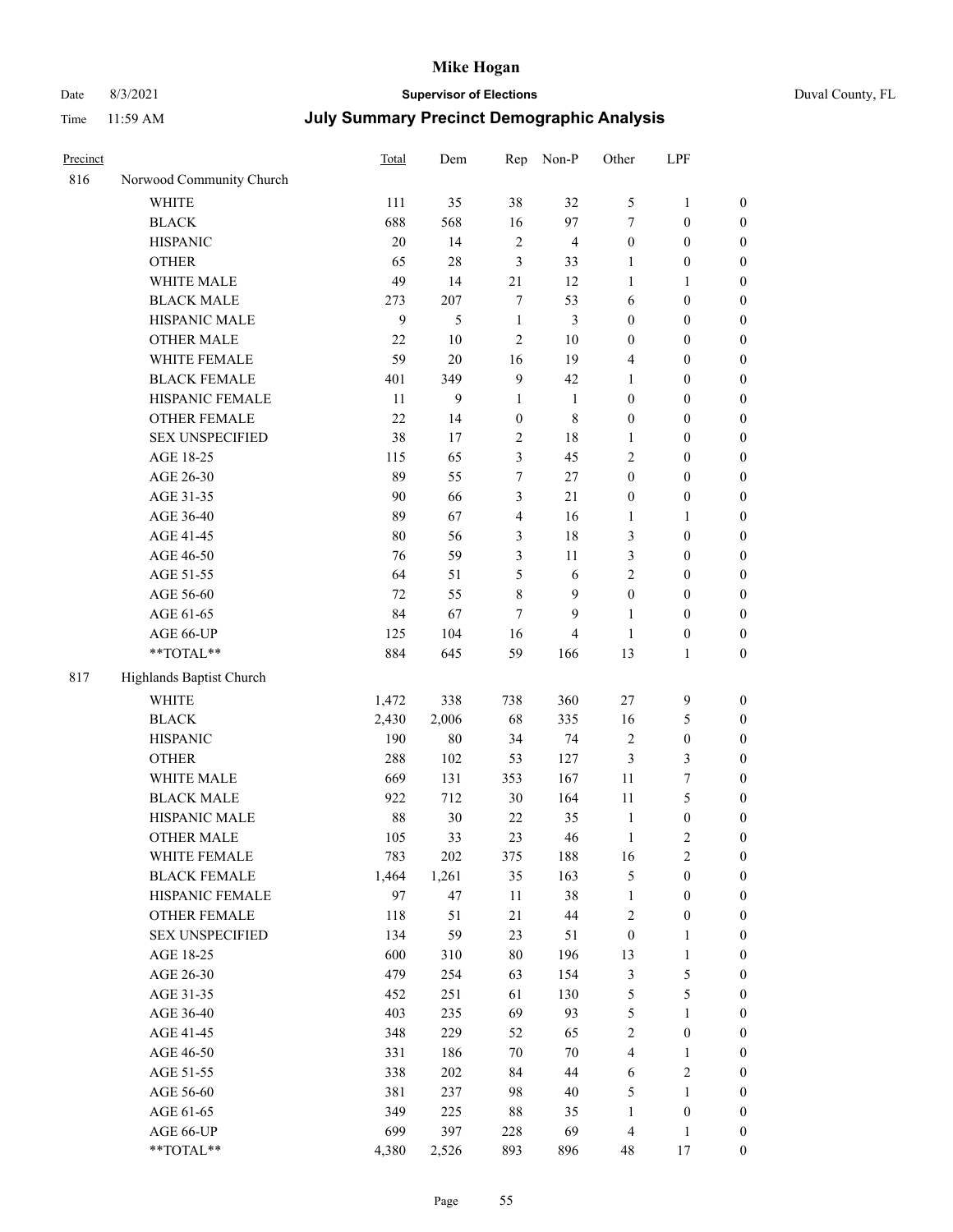## Date 8/3/2021 **Supervisor of Elections** Duval County, FL

| Precinct |                                      | Total  | Dem         | Rep            | Non-P                   | Other                   | LPF                     |                  |
|----------|--------------------------------------|--------|-------------|----------------|-------------------------|-------------------------|-------------------------|------------------|
| 818      | Greater Harvest Christian Fellowship |        |             |                |                         |                         |                         |                  |
|          | <b>WHITE</b>                         | 322    | $8\sqrt{1}$ | 169            | 65                      | 6                       | $\mathbf{1}$            | $\boldsymbol{0}$ |
|          | <b>BLACK</b>                         | 1,061  | 908         | 31             | 117                     | 5                       | $\boldsymbol{0}$        | $\boldsymbol{0}$ |
|          | <b>HISPANIC</b>                      | 24     | 6           | 6              | 12                      | $\boldsymbol{0}$        | $\boldsymbol{0}$        | $\boldsymbol{0}$ |
|          | <b>OTHER</b>                         | 92     | 43          | 11             | 37                      | $\boldsymbol{0}$        | $\mathbf{1}$            | $\boldsymbol{0}$ |
|          | WHITE MALE                           | 145    | 20          | 83             | 37                      | 5                       | $\boldsymbol{0}$        | $\boldsymbol{0}$ |
|          | <b>BLACK MALE</b>                    | 433    | 357         | 21             | 51                      | $\overline{4}$          | $\boldsymbol{0}$        | $\boldsymbol{0}$ |
|          | HISPANIC MALE                        | 11     | 3           | $\overline{4}$ | $\overline{\mathbf{4}}$ | $\boldsymbol{0}$        | $\boldsymbol{0}$        | $\boldsymbol{0}$ |
|          | OTHER MALE                           | 29     | 14          | 5              | $\mathbf{9}$            | $\boldsymbol{0}$        | $\mathbf{1}$            | 0                |
|          | WHITE FEMALE                         | 172    | 59          | 84             | 27                      | $\mathbf{1}$            | $\mathbf{1}$            | 0                |
|          | <b>BLACK FEMALE</b>                  | 610    | 535         | 10             | 64                      | $\mathbf{1}$            | $\boldsymbol{0}$        | $\boldsymbol{0}$ |
|          | HISPANIC FEMALE                      | 11     | 3           | $\sqrt{2}$     | 6                       | $\boldsymbol{0}$        | $\boldsymbol{0}$        | $\boldsymbol{0}$ |
|          | OTHER FEMALE                         | 38     | 21          | 5              | 12                      | $\boldsymbol{0}$        | $\boldsymbol{0}$        | $\boldsymbol{0}$ |
|          | <b>SEX UNSPECIFIED</b>               | 50     | 26          | $\mathfrak{Z}$ | 21                      | $\boldsymbol{0}$        | $\boldsymbol{0}$        | $\boldsymbol{0}$ |
|          | AGE 18-25                            | 185    | 113         | 15             | 54                      | 2                       | $\mathbf{1}$            | $\boldsymbol{0}$ |
|          | AGE 26-30                            | 112    | 76          | 13             | $21\,$                  | $\mathbf{1}$            | $\mathbf{1}$            | $\boldsymbol{0}$ |
|          | AGE 31-35                            | 130    | 79          | 16             | 33                      | 2                       | $\boldsymbol{0}$        | $\boldsymbol{0}$ |
|          | AGE 36-40                            | 130    | 90          | 14             | $26\,$                  | $\boldsymbol{0}$        | $\boldsymbol{0}$        | $\boldsymbol{0}$ |
|          | AGE 41-45                            | 166    | 129         | 13             | 24                      | $\boldsymbol{0}$        | $\boldsymbol{0}$        | $\boldsymbol{0}$ |
|          | AGE 46-50                            | 131    | 97          | 15             | 17                      | 2                       | $\boldsymbol{0}$        | 0                |
|          | AGE 51-55                            | 120    | 77          | 19             | 21                      | 3                       | $\boldsymbol{0}$        | $\boldsymbol{0}$ |
|          | AGE 56-60                            | 133    | 87          | 31             | 15                      | $\boldsymbol{0}$        | $\boldsymbol{0}$        | $\boldsymbol{0}$ |
|          | AGE 61-65                            | 121    | 90          | 24             | $\tau$                  | $\boldsymbol{0}$        | $\boldsymbol{0}$        | $\boldsymbol{0}$ |
|          | AGE 66-UP                            | 271    | 200         | 57             | 13                      | 1                       | $\boldsymbol{0}$        | $\boldsymbol{0}$ |
|          | **TOTAL**                            | 1,499  | 1,038       | 217            | 231                     | 11                      | $\mathfrak{2}$          | $\boldsymbol{0}$ |
| 901      | CWA AFL-CIO Local #3106              |        |             |                |                         |                         |                         |                  |
|          | <b>WHITE</b>                         | 1,647  | 712         | 476            | 403                     | 34                      | $22\,$                  | $\boldsymbol{0}$ |
|          | <b>BLACK</b>                         | 1,231  | 996         | 47             | 177                     | 9                       | $\sqrt{2}$              | $\boldsymbol{0}$ |
|          | <b>HISPANIC</b>                      | 129    | 59          | 23             | 43                      | $\sqrt{2}$              | $\sqrt{2}$              | $\overline{0}$   |
|          | <b>OTHER</b>                         | 254    | 110         | 52             | 86                      | $\overline{\mathbf{4}}$ | $\overline{2}$          | $\boldsymbol{0}$ |
|          | WHITE MALE                           | 807    | 314         | 259            | 203                     | 17                      | 14                      | $\boldsymbol{0}$ |
|          | <b>BLACK MALE</b>                    | 516    | 397         | 26             | 85                      | $\sqrt{6}$              | $\sqrt{2}$              | 0                |
|          | HISPANIC MALE                        | $70\,$ | 33          | 12             | $22\,$                  | $\overline{c}$          | $\mathbf{1}$            | 0                |
|          | <b>OTHER MALE</b>                    | 93     | 37          | 20             | 35                      | $\boldsymbol{0}$        | $\mathbf{1}$            | $\boldsymbol{0}$ |
|          | WHITE FEMALE                         | 819    | 386         | 214            | 194                     | $17\,$                  | $\,8\,$                 | $\boldsymbol{0}$ |
|          | <b>BLACK FEMALE</b>                  | 695    | 585         | 21             | 86                      | 3                       | $\boldsymbol{0}$        | $\overline{0}$   |
|          | HISPANIC FEMALE                      | 54     | 25          | 10             | 18                      | $\boldsymbol{0}$        | $\mathbf{1}$            | $\overline{0}$   |
|          | <b>OTHER FEMALE</b>                  | 102    | 51          | $20\,$         | 27                      | 3                       | $\mathbf{1}$            | $\overline{0}$   |
|          | <b>SEX UNSPECIFIED</b>               | 105    | 49          | 16             | 39                      | $\mathbf{1}$            | $\boldsymbol{0}$        | $\theta$         |
|          | AGE 18-25                            | 314    | 167         | 36             | 99                      | 8                       | $\overline{\mathbf{4}}$ | 0                |
|          | AGE 26-30                            | 459    | 249         | 57             | 138                     | 8                       | $\tau$                  | 0                |
|          | AGE 31-35                            | 450    | 251         | 65             | 110                     | 14                      | $10\,$                  | 0                |
|          | AGE 36-40                            | 325    | 200         | 40             | $80\,$                  | 3                       | $\sqrt{2}$              | 0                |
|          | AGE 41-45                            | 274    | 156         | 49             | 62                      | 5                       | $\sqrt{2}$              | $\overline{0}$   |
|          | AGE 46-50                            | 244    | 130         | 50             | 57                      | 6                       | $\mathbf{1}$            | $\boldsymbol{0}$ |
|          | AGE 51-55                            | 245    | 133         | 53             | 57                      | $\overline{c}$          | $\boldsymbol{0}$        | $\boldsymbol{0}$ |
|          | AGE 56-60                            | 271    | 159         | 73             | 35                      | 3                       | $\mathbf{1}$            | $\overline{0}$   |
|          | AGE 61-65                            | 260    | 161         | 74             | 25                      | $\boldsymbol{0}$        | $\boldsymbol{0}$        | $\overline{0}$   |
|          | AGE 66-UP                            | 419    | 271         | 101            | 46                      | $\boldsymbol{0}$        | $\mathbf{1}$            | $\boldsymbol{0}$ |
|          | **TOTAL**                            | 3,261  | 1,877       | 598            | 709                     | 49                      | $28\,$                  | $\boldsymbol{0}$ |
|          |                                      |        |             |                |                         |                         |                         |                  |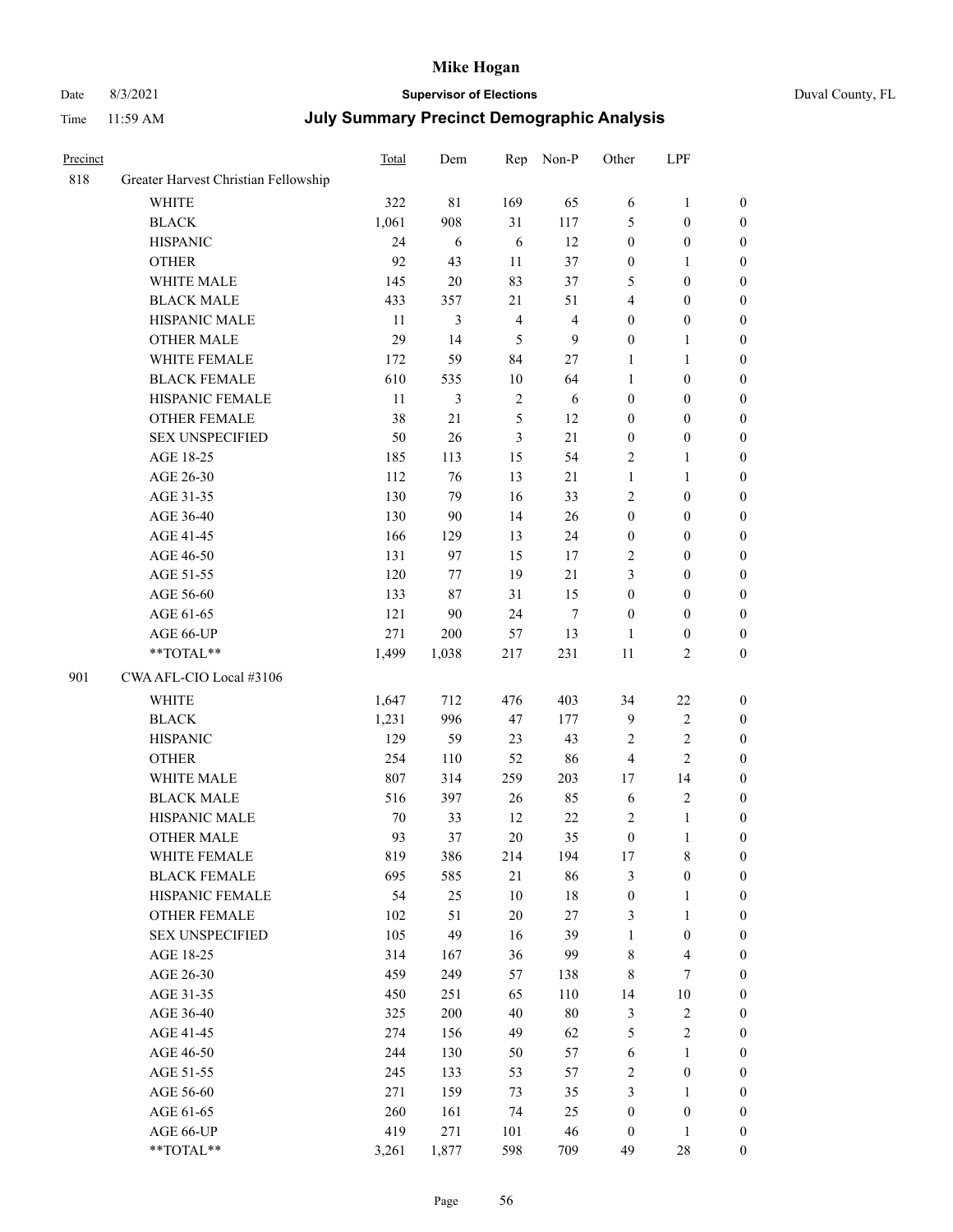## Date 8/3/2021 **Supervisor of Elections** Duval County, FL

| Precinct |                                       | <b>Total</b> | Dem    | Rep            | Non-P          | Other                   | LPF              |                  |
|----------|---------------------------------------|--------------|--------|----------------|----------------|-------------------------|------------------|------------------|
| 902      | Schell-Sweet Resource Wellness Center |              |        |                |                |                         |                  |                  |
|          | <b>WHITE</b>                          | 80           | 34     | 13             | 30             | 3                       | $\boldsymbol{0}$ | $\boldsymbol{0}$ |
|          | <b>BLACK</b>                          | 2,543        | 2,187  | 67             | 271            | 15                      | $\mathfrak{Z}$   | $\boldsymbol{0}$ |
|          | <b>HISPANIC</b>                       | 18           | 10     | $\mathfrak{Z}$ | 5              | $\boldsymbol{0}$        | $\boldsymbol{0}$ | $\boldsymbol{0}$ |
|          | <b>OTHER</b>                          | 152          | 76     | $\,$ 8 $\,$    | 65             | 3                       | $\boldsymbol{0}$ | $\boldsymbol{0}$ |
|          | WHITE MALE                            | 29           | $\tau$ | 8              | 14             | $\boldsymbol{0}$        | $\boldsymbol{0}$ | 0                |
|          | <b>BLACK MALE</b>                     | 1,028        | 840    | 40             | 140            | 6                       | $\mathfrak{2}$   | 0                |
|          | HISPANIC MALE                         | 8            | 5      | $\mathbf{1}$   | $\mathfrak{2}$ | $\boldsymbol{0}$        | $\boldsymbol{0}$ | $\boldsymbol{0}$ |
|          | <b>OTHER MALE</b>                     | 49           | 30     | $\mathfrak{Z}$ | 15             | $\mathbf{1}$            | $\boldsymbol{0}$ | $\boldsymbol{0}$ |
|          | WHITE FEMALE                          | 49           | 27     | $\overline{4}$ | 15             | 3                       | $\boldsymbol{0}$ | $\boldsymbol{0}$ |
|          | <b>BLACK FEMALE</b>                   | 1,464        | 1,304  | 27             | 123            | 9                       | $\mathbf{1}$     | $\boldsymbol{0}$ |
|          | HISPANIC FEMALE                       | $\,8\,$      | 5      | $\sqrt{2}$     | $\mathbf{1}$   | $\boldsymbol{0}$        | $\boldsymbol{0}$ | $\boldsymbol{0}$ |
|          | OTHER FEMALE                          | 59           | 31     | $\mathfrak{Z}$ | 23             | 2                       | $\boldsymbol{0}$ | $\boldsymbol{0}$ |
|          | <b>SEX UNSPECIFIED</b>                | 99           | 58     | $\mathfrak{Z}$ | 38             | $\boldsymbol{0}$        | $\boldsymbol{0}$ | $\boldsymbol{0}$ |
|          | AGE 18-25                             | 313          | 186    | 16             | 104            | 6                       | 1                | $\boldsymbol{0}$ |
|          | AGE 26-30                             | 251          | 191    | 10             | 48             | $\boldsymbol{0}$        | $\sqrt{2}$       | 0                |
|          | AGE 31-35                             | 270          | 200    | $\,$ 8 $\,$    | 54             | 8                       | $\boldsymbol{0}$ | 0                |
|          | AGE 36-40                             | 221          | 171    | 9              | 40             | $\mathbf{1}$            | $\boldsymbol{0}$ | $\boldsymbol{0}$ |
|          | AGE 41-45                             | 194          | 153    | 6              | 33             | 2                       | $\boldsymbol{0}$ | $\boldsymbol{0}$ |
|          | AGE 46-50                             | 176          | 152    | 7              | 17             | $\boldsymbol{0}$        | $\boldsymbol{0}$ | $\boldsymbol{0}$ |
|          | AGE 51-55                             | 219          | 197    | 5              | 17             | $\boldsymbol{0}$        | $\boldsymbol{0}$ | $\boldsymbol{0}$ |
|          | AGE 56-60                             | 254          | 225    | 11             | 17             | $\mathbf{1}$            | $\boldsymbol{0}$ | $\boldsymbol{0}$ |
|          | AGE 61-65                             | 231          | 211    | $\tau$         | 13             | $\boldsymbol{0}$        | $\boldsymbol{0}$ | $\boldsymbol{0}$ |
|          | AGE 66-UP                             | 664          | 621    | 12             | $28\,$         | 3                       | $\boldsymbol{0}$ | $\boldsymbol{0}$ |
|          | **TOTAL**                             | 2,793        | 2,307  | 91             | 371            | 21                      | 3                | $\boldsymbol{0}$ |
| 903      | Redemption Church                     |              |        |                |                |                         |                  |                  |
|          | <b>WHITE</b>                          | 1,198        | 333    | 590            | 248            | 21                      | 6                | $\boldsymbol{0}$ |
|          | <b>BLACK</b>                          | 1,479        | 1,153  | 56             | 255            | 14                      | $\mathbf{1}$     | $\boldsymbol{0}$ |
|          | <b>HISPANIC</b>                       | 194          | 79     | 24             | 85             | $\mathfrak{S}$          | $\mathbf{1}$     | 0                |
|          | <b>OTHER</b>                          | 262          | 98     | 66             | $90\,$         | $\tau$                  | $\mathbf{1}$     | 0                |
|          | WHITE MALE                            | 544          | 137    | 271            | 121            | $10\,$                  | $\mathfrak{S}$   | $\boldsymbol{0}$ |
|          | <b>BLACK MALE</b>                     | 580          | 433    | 26             | 116            | 5                       | $\boldsymbol{0}$ | $\boldsymbol{0}$ |
|          | HISPANIC MALE                         | 84           | 31     | 14             | 36             | 2                       | 1                | $\boldsymbol{0}$ |
|          | <b>OTHER MALE</b>                     | 91           | 30     | 25             | 35             | $\mathbf{1}$            | $\boldsymbol{0}$ | $\boldsymbol{0}$ |
|          | WHITE FEMALE                          | 643          | 191    | 313            | 127            | 11                      | $\mathbf{1}$     | $\overline{0}$   |
|          | <b>BLACK FEMALE</b>                   | 857          | 688    | 29             | 130            | 9                       | $\mathbf{1}$     | $\overline{0}$   |
|          | HISPANIC FEMALE                       | 103          | 44     | 10             | 47             | $\overline{c}$          | $\boldsymbol{0}$ | 0                |
|          | <b>OTHER FEMALE</b>                   | 125          | 55     | 33             | 34             | 3                       | $\boldsymbol{0}$ | 0                |
|          | <b>SEX UNSPECIFIED</b>                | 106          | 54     | 15             | 32             | $\overline{\mathbf{4}}$ | $\mathbf{1}$     | 0                |
|          | AGE 18-25                             | 400          | 217    | 48             | 124            | 8                       | $\mathfrak{Z}$   | 0                |
|          | AGE 26-30                             | 342          | 177    | 54             | 102            | 7                       | $\sqrt{2}$       | 0                |
|          | AGE 31-35                             | 303          | 162    | 38             | 94             | 9                       | $\boldsymbol{0}$ | $\overline{0}$   |
|          | AGE 36-40                             | 271          | 138    | 49             | 77             | 4                       | $\mathfrak{Z}$   | $\overline{0}$   |
|          | AGE 41-45                             | 234          | 124    | 49             | 55             | 5                       | $\mathbf{1}$     | $\overline{0}$   |
|          | AGE 46-50                             | 217          | 118    | 49             | 47             | 3                       | $\boldsymbol{0}$ | $\overline{0}$   |
|          | AGE 51-55                             | 236          | 128    | 64             | $40\,$         | $\overline{\mathbf{4}}$ | $\boldsymbol{0}$ | $\overline{0}$   |
|          | AGE 56-60                             | 280          | 154    | 87             | 36             | 3                       | $\boldsymbol{0}$ | $\overline{0}$   |
|          | AGE 61-65                             | 270          | 152    | 75             | 41             | 2                       | $\boldsymbol{0}$ | 0                |
|          | AGE 66-UP                             | 580          | 293    | 223            | 62             | $\overline{c}$          | $\boldsymbol{0}$ | 0                |
|          | **TOTAL**                             | 3,133        | 1,663  | 736            | 678            | 47                      | 9                | $\boldsymbol{0}$ |
|          |                                       |              |        |                |                |                         |                  |                  |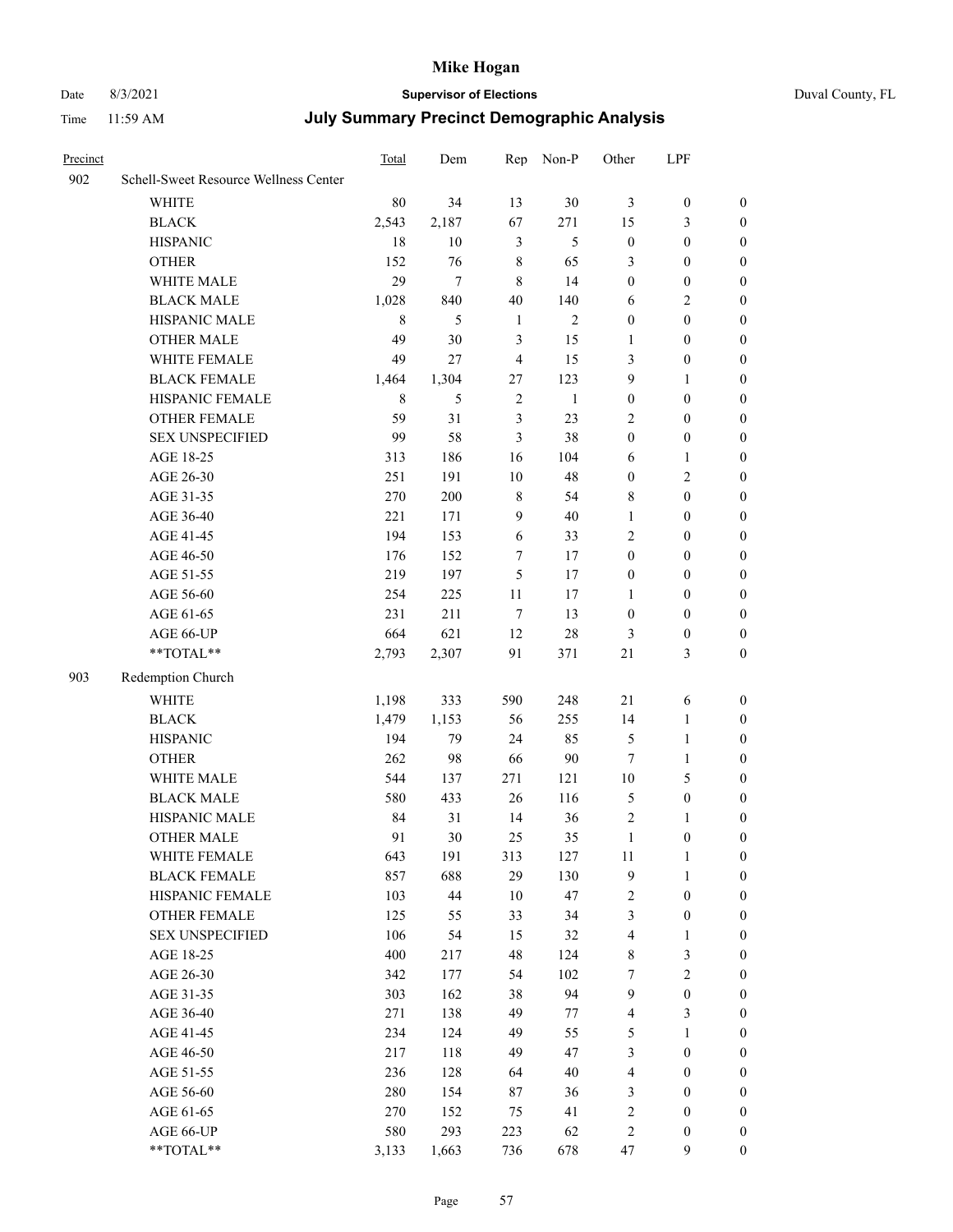## Date 8/3/2021 **Supervisor of Elections** Duval County, FL

| Precinct |                                    | Total | Dem            | Rep              | Non-P          | Other            | LPF                     |                  |
|----------|------------------------------------|-------|----------------|------------------|----------------|------------------|-------------------------|------------------|
| 904      | Johnnie W. Walker Community Center |       |                |                  |                |                  |                         |                  |
|          | <b>WHITE</b>                       | 42    | 21             | $\,$ 8 $\,$      | 13             | $\boldsymbol{0}$ | $\boldsymbol{0}$        | $\boldsymbol{0}$ |
|          | <b>BLACK</b>                       | 2,404 | 2,115          | 50               | 230            | 8                | $\mathbf{1}$            | $\boldsymbol{0}$ |
|          | <b>HISPANIC</b>                    | 11    | $\overline{7}$ | $\boldsymbol{0}$ | $\overline{4}$ | $\boldsymbol{0}$ | $\boldsymbol{0}$        | $\boldsymbol{0}$ |
|          | <b>OTHER</b>                       | 121   | 64             | 6                | 50             | $\boldsymbol{0}$ | $\mathbf{1}$            | $\boldsymbol{0}$ |
|          | WHITE MALE                         | 18    | 8              | 5                | 5              | $\boldsymbol{0}$ | $\boldsymbol{0}$        | $\boldsymbol{0}$ |
|          | <b>BLACK MALE</b>                  | 937   | 801            | 20               | 111            | 5                | $\boldsymbol{0}$        | $\boldsymbol{0}$ |
|          | HISPANIC MALE                      | 3     | $\mathfrak{2}$ | $\boldsymbol{0}$ | $\mathbf{1}$   | $\boldsymbol{0}$ | $\boldsymbol{0}$        | $\boldsymbol{0}$ |
|          | <b>OTHER MALE</b>                  | 35    | 20             | $\mathbf{1}$     | 14             | $\boldsymbol{0}$ | $\boldsymbol{0}$        | 0                |
|          | WHITE FEMALE                       | 24    | 13             | 3                | 8              | $\boldsymbol{0}$ | $\boldsymbol{0}$        | 0                |
|          | <b>BLACK FEMALE</b>                | 1,424 | 1,282          | $27\,$           | 111            | 3                | $\mathbf{1}$            | $\boldsymbol{0}$ |
|          | HISPANIC FEMALE                    | 7     | 5              | $\boldsymbol{0}$ | $\overline{c}$ | $\boldsymbol{0}$ | $\boldsymbol{0}$        | $\boldsymbol{0}$ |
|          | OTHER FEMALE                       | 49    | 31             | $\overline{4}$   | 14             | $\boldsymbol{0}$ | $\boldsymbol{0}$        | $\boldsymbol{0}$ |
|          | <b>SEX UNSPECIFIED</b>             | 81    | 45             | $\overline{4}$   | 31             | $\boldsymbol{0}$ | $\mathbf{1}$            | $\boldsymbol{0}$ |
|          | AGE 18-25                          | 265   | 190            | 7                | 65             | $\overline{c}$   | $\mathbf{1}$            | $\boldsymbol{0}$ |
|          | AGE 26-30                          | 224   | 167            | 6                | 49             | $\mathfrak{2}$   | $\boldsymbol{0}$        | $\boldsymbol{0}$ |
|          | AGE 31-35                          | 219   | 172            | 5                | 39             | 3                | $\boldsymbol{0}$        | $\boldsymbol{0}$ |
|          | AGE 36-40                          | 176   | 145            | 7                | 23             | $\boldsymbol{0}$ | $\mathbf{1}$            | $\boldsymbol{0}$ |
|          | AGE 41-45                          | 159   | 132            | $\overline{4}$   | 23             | 0                | $\boldsymbol{0}$        | 0                |
|          | AGE 46-50                          | 196   | 158            | 7                | 31             | $\boldsymbol{0}$ | $\boldsymbol{0}$        | 0                |
|          | AGE 51-55                          | 208   | 181            | 6                | 21             | $\boldsymbol{0}$ | $\boldsymbol{0}$        | $\boldsymbol{0}$ |
|          | AGE 56-60                          | 253   | 232            | 6                | 15             | $\boldsymbol{0}$ | $\boldsymbol{0}$        | $\boldsymbol{0}$ |
|          | AGE 61-65                          | 219   | 202            | 7                | 10             | $\boldsymbol{0}$ | $\boldsymbol{0}$        | $\boldsymbol{0}$ |
|          | AGE 66-UP                          | 659   | 628            | 9                | 21             | 1                | $\boldsymbol{0}$        | $\boldsymbol{0}$ |
|          | **TOTAL**                          | 2,578 | 2,207          | 64               | 297            | 8                | $\mathbf{2}$            | $\boldsymbol{0}$ |
| 905      | Webb Wesconnett Regional Library   |       |                |                  |                |                  |                         |                  |
|          |                                    | 746   | 182            | 361              | 185            | 11               | $\boldsymbol{7}$        | $\boldsymbol{0}$ |
|          | WHITE                              | 1,306 | 1,046          | 44               | 205            | 10               | $\mathbf{1}$            | $\boldsymbol{0}$ |
|          | <b>BLACK</b>                       | 192   | $71\,$         | 41               | $78\,$         | $\mathbf{1}$     | $\mathbf{1}$            | $\boldsymbol{0}$ |
|          | <b>HISPANIC</b>                    |       |                |                  |                |                  |                         |                  |
|          | <b>OTHER</b>                       | 224   | 79             | 46               | 95             | 4                | $\boldsymbol{0}$        | $\boldsymbol{0}$ |
|          | WHITE MALE                         | 311   | 62             | 162              | 79             | 4                | $\overline{4}$          | 0                |
|          | <b>BLACK MALE</b>                  | 485   | 354            | 22               | 100            | 9                | $\boldsymbol{0}$        | 0                |
|          | HISPANIC MALE                      | 82    | 22             | 20               | 39             | $\boldsymbol{0}$ | 1                       | $\boldsymbol{0}$ |
|          | <b>OTHER MALE</b>                  | 94    | 32             | 23               | 38             | 1                | $\boldsymbol{0}$        | $\boldsymbol{0}$ |
|          | WHITE FEMALE                       | 420   | 116            | 193              | 101            | 7                | $\mathfrak{Z}$          | $\boldsymbol{0}$ |
|          | <b>BLACK FEMALE</b>                | 803   | 677            | $22\,$           | 102            | $\mathbf{1}$     | $\mathbf{1}$            | $\overline{0}$   |
|          | HISPANIC FEMALE                    | 109   | 48             | 21               | 39             | $\mathbf{1}$     | $\boldsymbol{0}$        | $\theta$         |
|          | <b>OTHER FEMALE</b>                | 99    | 41             | 19               | 36             | 3                | $\boldsymbol{0}$        | $\overline{0}$   |
|          | <b>SEX UNSPECIFIED</b>             | 65    | $26\,$         | 10               | 29             | $\boldsymbol{0}$ | $\boldsymbol{0}$        | $\overline{0}$   |
|          | AGE 18-25                          | 286   | 155            | 34               | 93             | $\sqrt{2}$       | $\sqrt{2}$              | 0                |
|          | AGE 26-30                          | 283   | 158            | 26               | 90             | 5                | $\overline{\mathbf{4}}$ | 0                |
|          | AGE 31-35                          | 259   | 136            | 38               | 76             | $\,$ 8 $\,$      | $\mathbf{1}$            | 0                |
|          | AGE 36-40                          | 250   | 154            | 39               | 54             | 3                | $\boldsymbol{0}$        | $\boldsymbol{0}$ |
|          | AGE 41-45                          | 212   | 121            | 39               | 50             | $\mathbf{1}$     | $\mathbf{1}$            | $\boldsymbol{0}$ |
|          | AGE 46-50                          | 194   | 111            | 40               | 42             | $\mathbf{1}$     | $\boldsymbol{0}$        | $\boldsymbol{0}$ |
|          | AGE 51-55                          | 223   | 124            | 56               | 41             | $\mathbf{1}$     | $\mathbf{1}$            | $\boldsymbol{0}$ |
|          | AGE 56-60                          | 187   | 100            | 55               | 31             | $\mathbf{1}$     | $\boldsymbol{0}$        | $\overline{0}$   |
|          | AGE 61-65                          | 173   | 102            | 38               | 31             | $\sqrt{2}$       | $\boldsymbol{0}$        | $\overline{0}$   |
|          | AGE 66-UP                          | 401   | 217            | 127              | 55             | $\sqrt{2}$       | $\boldsymbol{0}$        | $\overline{0}$   |
|          | **TOTAL**                          | 2,468 | 1,378          | 492              | 563            | 26               | 9                       | $\boldsymbol{0}$ |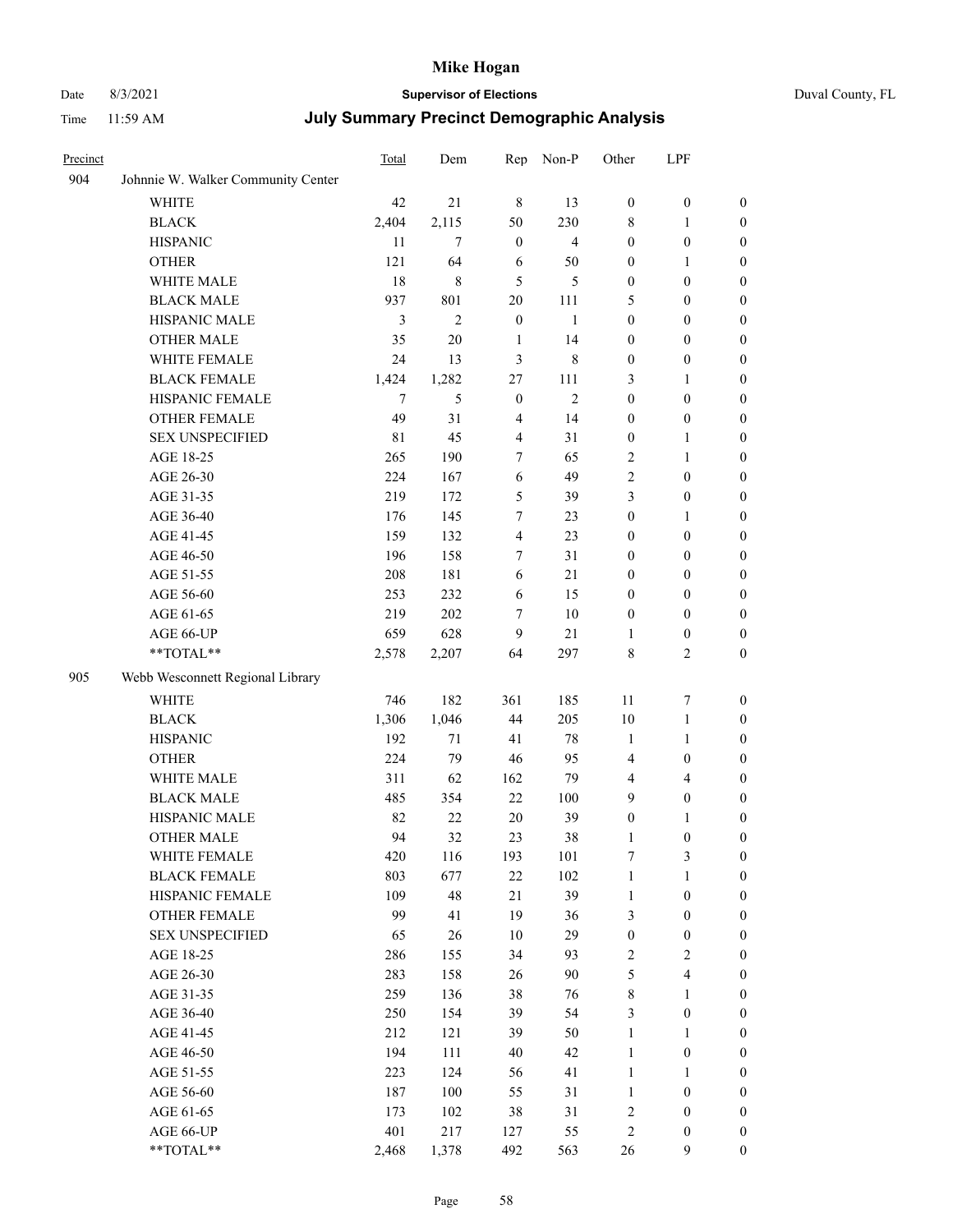## Date 8/3/2021 **Supervisor of Elections** Duval County, FL

| Precinct |                                | Total | Dem    |                | Rep Non-P | Other            | LPF              |                  |
|----------|--------------------------------|-------|--------|----------------|-----------|------------------|------------------|------------------|
| 906      | St Andrews Presbyterian Church |       |        |                |           |                  |                  |                  |
|          | <b>WHITE</b>                   | 1,045 | 255    | 525            | 233       | 21               | 11               | $\boldsymbol{0}$ |
|          | <b>BLACK</b>                   | 359   | 282    | 13             | 60        | 4                | $\boldsymbol{0}$ | $\boldsymbol{0}$ |
|          | <b>HISPANIC</b>                | 89    | 29     | 20             | 39        | 1                | $\boldsymbol{0}$ | $\boldsymbol{0}$ |
|          | <b>OTHER</b>                   | 132   | 45     | 42             | $40\,$    | 3                | $\sqrt{2}$       | $\boldsymbol{0}$ |
|          | WHITE MALE                     | 503   | 104    | 272            | 109       | 11               | $\tau$           | $\boldsymbol{0}$ |
|          | <b>BLACK MALE</b>              | 155   | 115    | $\overline{4}$ | 35        | $\mathbf{1}$     | $\boldsymbol{0}$ | $\boldsymbol{0}$ |
|          | HISPANIC MALE                  | 42    | 14     | $11\,$         | 17        | $\boldsymbol{0}$ | $\boldsymbol{0}$ | $\boldsymbol{0}$ |
|          | <b>OTHER MALE</b>              | 52    | 13     | 22             | 15        | 1                | $\mathbf{1}$     | $\boldsymbol{0}$ |
|          | WHITE FEMALE                   | 531   | 147    | 251            | 121       | 9                | $\mathfrak{Z}$   | $\boldsymbol{0}$ |
|          | <b>BLACK FEMALE</b>            | 201   | 166    | $\overline{9}$ | 23        | 3                | $\boldsymbol{0}$ | 0                |
|          | HISPANIC FEMALE                | 45    | 13     | 9              | 22        | $\mathbf{1}$     | $\boldsymbol{0}$ | $\boldsymbol{0}$ |
|          | OTHER FEMALE                   | 59    | 23     | 17             | 17        | $\mathbf{1}$     | $\mathbf{1}$     | $\boldsymbol{0}$ |
|          | <b>SEX UNSPECIFIED</b>         | 37    | 16     | $\mathfrak{S}$ | 13        | $\sqrt{2}$       | $\mathbf{1}$     | $\boldsymbol{0}$ |
|          | AGE 18-25                      | 165   | 57     | 35             | 69        | 3                | $\mathbf{1}$     | $\boldsymbol{0}$ |
|          | AGE 26-30                      | 142   | 59     | 38             | $40\,$    | 2                | $\mathfrak{Z}$   | $\boldsymbol{0}$ |
|          | AGE 31-35                      | 147   | 65     | 24             | 54        | 3                | $\mathbf{1}$     | $\boldsymbol{0}$ |
|          | AGE 36-40                      | 135   | 46     | 47             | 35        | 4                | 3                | $\boldsymbol{0}$ |
|          | AGE 41-45                      | 130   | 51     | 40             | 36        | 3                | $\boldsymbol{0}$ | $\boldsymbol{0}$ |
|          | AGE 46-50                      | 124   | 53     | 35             | 31        | 5                | $\boldsymbol{0}$ | $\boldsymbol{0}$ |
|          | AGE 51-55                      | 111   | 41     | 46             | 22        | $\mathbf{1}$     | 1                | 0                |
|          | AGE 56-60                      | 160   | 54     | 82             | 20        | 4                | $\boldsymbol{0}$ | $\boldsymbol{0}$ |
|          | AGE 61-65                      | 166   | 63     | 74             | 25        | 3                | $\mathbf{1}$     | $\boldsymbol{0}$ |
|          | AGE 66-UP                      | 345   | 122    | 179            | $40\,$    | 1                | $\mathfrak{Z}$   | $\boldsymbol{0}$ |
|          | **TOTAL**                      | 1,625 | 611    | 600            | 372       | 29               | 13               | $\boldsymbol{0}$ |
| 907      | Wesconnett Church of Christ    |       |        |                |           |                  |                  |                  |
|          | WHITE                          | 952   | 218    | 519            | 197       | 13               | $\mathfrak s$    | $\boldsymbol{0}$ |
|          | <b>BLACK</b>                   | 794   | 636    | 26             | 117       | 12               | $\mathfrak{Z}$   | $\boldsymbol{0}$ |
|          | <b>HISPANIC</b>                | 76    | 40     | $\,8\,$        | 28        | $\boldsymbol{0}$ | $\boldsymbol{0}$ | $\boldsymbol{0}$ |
|          | <b>OTHER</b>                   | 149   | 48     | 35             | 64        | $\mathbf{1}$     | $\mathbf{1}$     | $\boldsymbol{0}$ |
|          | WHITE MALE                     | 447   | 83     | 258            | 96        | 5                | $\mathfrak{S}$   | $\boldsymbol{0}$ |
|          | <b>BLACK MALE</b>              | 318   | 238    | 15             | 53        | 9                | $\mathfrak{Z}$   | $\boldsymbol{0}$ |
|          | HISPANIC MALE                  | 30    | 16     | $\mathfrak{Z}$ | 11        | $\boldsymbol{0}$ | $\boldsymbol{0}$ | 0                |
|          | <b>OTHER MALE</b>              | 64    | 20     | 13             | 30        | 1                | $\boldsymbol{0}$ | $\boldsymbol{0}$ |
|          | WHITE FEMALE                   | 491   | 133    | 257            | 93        | 8                | $\boldsymbol{0}$ | $\boldsymbol{0}$ |
|          | <b>BLACK FEMALE</b>            | 464   | 388    | $10\,$         | 63        | 3                | $\boldsymbol{0}$ | $\overline{0}$   |
|          | HISPANIC FEMALE                | 44    | 23     | 5              | 16        | $\boldsymbol{0}$ | $\boldsymbol{0}$ | $\overline{0}$   |
|          | OTHER FEMALE                   | 68    | 23     | $20\,$         | 24        | $\boldsymbol{0}$ | $\mathbf{1}$     | 0                |
|          | <b>SEX UNSPECIFIED</b>         | 45    | $18\,$ | $\tau$         | $20\,$    | $\boldsymbol{0}$ | $\boldsymbol{0}$ | 0                |
|          | AGE 18-25                      | 211   | 107    | 36             | 61        | 5                | $\sqrt{2}$       | 0                |
|          | AGE 26-30                      | 189   | 106    | 31             | 49        | 3                | $\boldsymbol{0}$ | 0                |
|          | AGE 31-35                      | 227   | 136    | 33             | 52        | $\overline{4}$   | $\sqrt{2}$       | 0                |
|          | AGE 36-40                      | 181   | 87     | 35             | 53        | $\overline{4}$   | $\sqrt{2}$       | 0                |
|          | AGE 41-45                      | 155   | 86     | 27             | 38        | $\overline{c}$   | $\sqrt{2}$       | 0                |
|          | AGE 46-50                      | 142   | 75     | 40             | 26        | $\mathbf{1}$     | $\boldsymbol{0}$ | 0                |
|          | AGE 51-55                      | 157   | 72     | 50             | 33        | $\mathbf{1}$     | 1                | $\boldsymbol{0}$ |
|          | AGE 56-60                      | 155   | 63     | 68             | 21        | 3                | $\boldsymbol{0}$ | $\boldsymbol{0}$ |
|          | AGE 61-65                      | 162   | 66     | 72             | 23        | $\mathbf{1}$     | $\boldsymbol{0}$ | 0                |
|          | AGE 66-UP                      | 392   | 144    | 196            | 50        | $\sqrt{2}$       | $\boldsymbol{0}$ | 0                |
|          | **TOTAL**                      | 1,971 | 942    | 588            | 406       | 26               | 9                | $\overline{0}$   |
|          |                                |       |        |                |           |                  |                  |                  |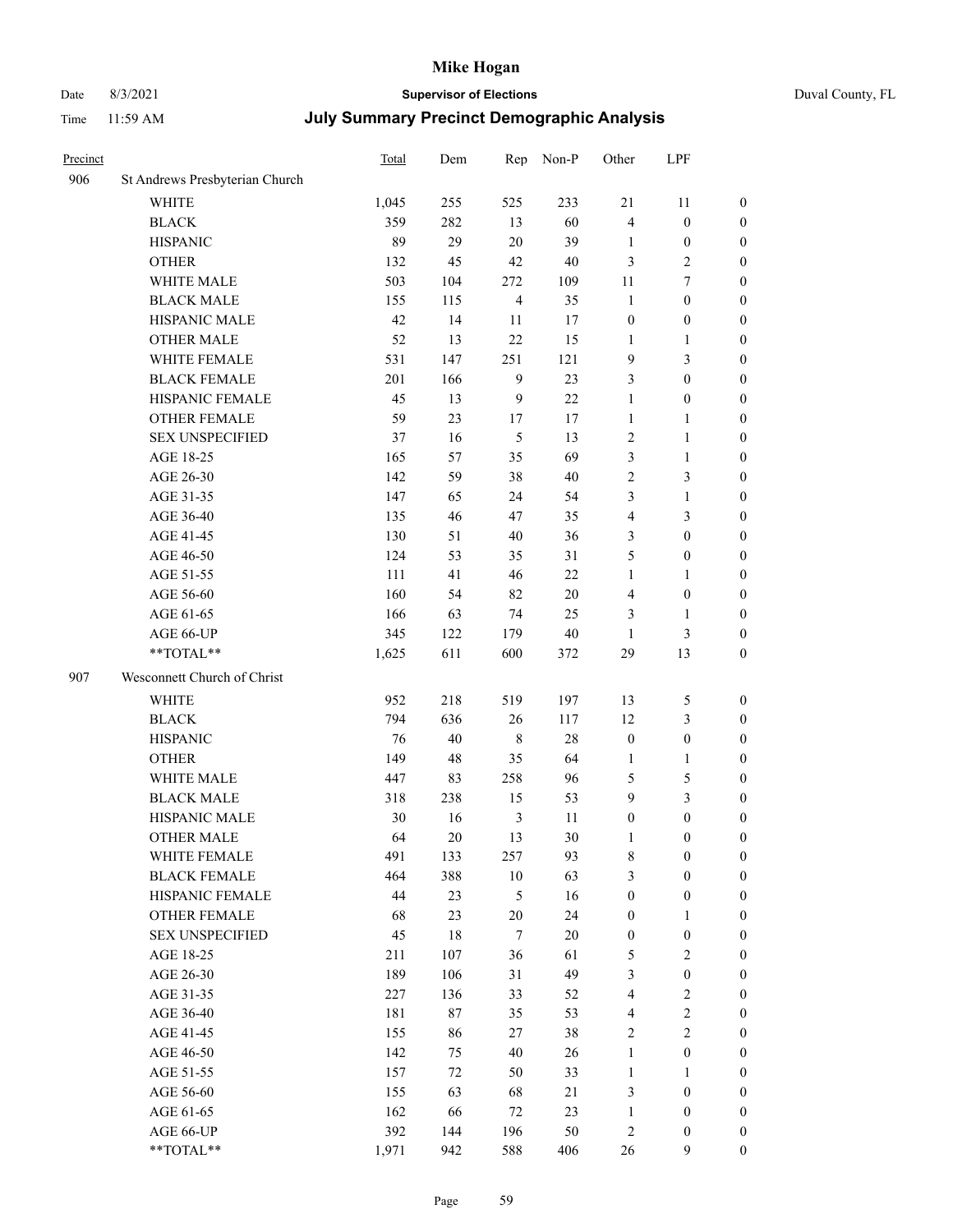# Date 8/3/2021 **Supervisor of Elections**

| Duval County, FL |  |  |  |
|------------------|--|--|--|
|------------------|--|--|--|

| Precinct |                                  | Total  | Dem    | Rep            | Non-P        | Other            | LPF                     |                  |
|----------|----------------------------------|--------|--------|----------------|--------------|------------------|-------------------------|------------------|
| 908      | West Jacksonville Baptist Church |        |        |                |              |                  |                         |                  |
|          | <b>WHITE</b>                     | 2,160  | 689    | 915            | 489          | 45               | $22\,$                  | $\boldsymbol{0}$ |
|          | <b>BLACK</b>                     | 1,619  | 1,225  | $70\,$         | 304          | 18               | $\sqrt{2}$              | $\boldsymbol{0}$ |
|          | <b>HISPANIC</b>                  | 199    | 83     | 33             | 73           | 8                | $\sqrt{2}$              | $\boldsymbol{0}$ |
|          | <b>OTHER</b>                     | 362    | 123    | 73             | 159          | 7                | $\boldsymbol{0}$        | $\boldsymbol{0}$ |
|          | WHITE MALE                       | 983    | 260    | 459            | 231          | 18               | 15                      | $\boldsymbol{0}$ |
|          | <b>BLACK MALE</b>                | 565    | 394    | 27             | 135          | 9                | $\boldsymbol{0}$        | $\boldsymbol{0}$ |
|          | HISPANIC MALE                    | 82     | $28\,$ | 20             | $28\,$       | 5                | $\mathbf{1}$            | $\boldsymbol{0}$ |
|          | <b>OTHER MALE</b>                | 123    | 35     | 34             | 52           | $\overline{c}$   | $\boldsymbol{0}$        | $\boldsymbol{0}$ |
|          | WHITE FEMALE                     | 1,151  | 420    | 446            | 251          | 27               | 7                       | $\boldsymbol{0}$ |
|          | <b>BLACK FEMALE</b>              | 1,027  | 809    | 43             | 164          | $\overline{9}$   | $\sqrt{2}$              | 0                |
|          | HISPANIC FEMALE                  | 108    | 50     | 11             | 43           | 3                | $\mathbf{1}$            | $\boldsymbol{0}$ |
|          | OTHER FEMALE                     | 162    | 64     | 29             | 64           | 5                | $\boldsymbol{0}$        | $\boldsymbol{0}$ |
|          | <b>SEX UNSPECIFIED</b>           | 139    | 60     | 22             | 57           | $\boldsymbol{0}$ | $\boldsymbol{0}$        | $\boldsymbol{0}$ |
|          | AGE 18-25                        | 572    | 276    | $71\,$         | 200          | 21               | $\overline{4}$          | $\boldsymbol{0}$ |
|          | AGE 26-30                        | 540    | 257    | 108            | 154          | 17               | $\overline{4}$          | $\boldsymbol{0}$ |
|          | AGE 31-35                        | 522    | 282    | 78             | 151          | $\,$ 8 $\,$      | $\mathfrak{Z}$          | $\boldsymbol{0}$ |
|          | AGE 36-40                        | 428    | 218    | 82             | 113          | 10               | $\mathfrak{S}$          | $\boldsymbol{0}$ |
|          | AGE 41-45                        | 359    | 177    | 79             | 91           | 8                | $\overline{\mathbf{4}}$ | $\boldsymbol{0}$ |
|          | AGE 46-50                        | 325    | 177    | 71             | $71\,$       | 4                | $\sqrt{2}$              | $\boldsymbol{0}$ |
|          | AGE 51-55                        | 322    | 146    | 115            | 57           | $\sqrt{2}$       | $\sqrt{2}$              | 0                |
|          | AGE 56-60                        | 339    | 182    | 104            | 49           | $\sqrt{2}$       | $\sqrt{2}$              | 0                |
|          | AGE 61-65                        | 295    | 126    | 116            | 51           | $\mathbf{2}$     | $\boldsymbol{0}$        | $\boldsymbol{0}$ |
|          | AGE 66-UP                        | 638    | 279    | 267            | $88\,$       | 4                | $\boldsymbol{0}$        | $\boldsymbol{0}$ |
|          | **TOTAL**                        | 4,340  | 2,120  | 1,091          | 1,025        | $78\,$           | 26                      | $\boldsymbol{0}$ |
| 909      | City Rescue Mission              |        |        |                |              |                  |                         |                  |
|          | <b>WHITE</b>                     | 174    | 61     | 45             | 65           | $\mathfrak{Z}$   | $\boldsymbol{0}$        | $\boldsymbol{0}$ |
|          | <b>BLACK</b>                     | 1,306  | 1,101  | 35             | 161          | 8                | $\mathbf{1}$            | $\boldsymbol{0}$ |
|          | <b>HISPANIC</b>                  | 41     | 23     | $\overline{4}$ | 13           | $\mathbf{1}$     | $\boldsymbol{0}$        | $\boldsymbol{0}$ |
|          | <b>OTHER</b>                     | 119    | 65     | $\overline{9}$ | 43           | $\sqrt{2}$       | $\boldsymbol{0}$        | $\boldsymbol{0}$ |
|          | WHITE MALE                       | $72\,$ | $20\,$ | 23             | 29           | $\boldsymbol{0}$ | $\boldsymbol{0}$        | $\boldsymbol{0}$ |
|          | <b>BLACK MALE</b>                | 506    | 413    | 17             | 70           | 5                | $\mathbf{1}$            | $\boldsymbol{0}$ |
|          | HISPANIC MALE                    | 14     | $\tau$ | $\sqrt{2}$     | 5            | $\boldsymbol{0}$ | $\boldsymbol{0}$        | 0                |
|          | <b>OTHER MALE</b>                | 34     | 18     | $\sqrt{2}$     | 14           | $\boldsymbol{0}$ | $\boldsymbol{0}$        | $\boldsymbol{0}$ |
|          | WHITE FEMALE                     | 101    | 41     | 21             | 36           | 3                | $\boldsymbol{0}$        | $\boldsymbol{0}$ |
|          | <b>BLACK FEMALE</b>              | 773    | 667    | 15             | $88\,$       | 3                | $\boldsymbol{0}$        | $\overline{0}$   |
|          | HISPANIC FEMALE                  | 25     | 16     | $\mathbf{1}$   | $\tau$       | $\mathbf{1}$     | $\boldsymbol{0}$        | $\overline{0}$   |
|          | <b>OTHER FEMALE</b>              | 55     | 36     | 3              | 15           | $\mathbf{1}$     | $\boldsymbol{0}$        | $\overline{0}$   |
|          | <b>SEX UNSPECIFIED</b>           | 60     | 32     | $\mathbf{9}$   | $18\,$       | $\mathbf{1}$     | $\boldsymbol{0}$        | $\overline{0}$   |
|          | AGE 18-25                        | 210    | 125    | 13             | $70\,$       | $\sqrt{2}$       | $\boldsymbol{0}$        | $\overline{0}$   |
|          | AGE 26-30                        | 168    | 113    | $\overline{9}$ | 46           | $\boldsymbol{0}$ | $\boldsymbol{0}$        | 0                |
|          | AGE 31-35                        | 203    | 146    | 12             | 43           | 2                | $\boldsymbol{0}$        | 0                |
|          | AGE 36-40                        | 153    | 114    | 10             | 29           | $\boldsymbol{0}$ | $\boldsymbol{0}$        | 0                |
|          | AGE 41-45                        | 119    | 89     | $\overline{9}$ | $18\,$       | 3                | $\boldsymbol{0}$        | 0                |
|          | AGE 46-50                        | 140    | 103    | 7              | 29           | $\mathbf{1}$     | $\boldsymbol{0}$        | $\overline{0}$   |
|          | AGE 51-55                        | 123    | 97     | 6              | 17           | 3                | $\boldsymbol{0}$        | $\boldsymbol{0}$ |
|          | AGE 56-60                        | 154    | 130    | $\,$ 8 $\,$    | 14           | 2                | $\boldsymbol{0}$        | $\boldsymbol{0}$ |
|          | AGE 61-65                        | 131    | 111    | 10             | $\mathbf{9}$ | $\boldsymbol{0}$ | $\mathbf{1}$            | $\overline{0}$   |
|          | AGE 66-UP                        | 239    | 222    | $\mathbf{9}$   | $\tau$       | $\mathbf{1}$     | $\boldsymbol{0}$        | $\boldsymbol{0}$ |
|          | **TOTAL**                        | 1,640  | 1,250  | 93             | 282          | 14               | $\mathbf{1}$            | $\boldsymbol{0}$ |
|          |                                  |        |        |                |              |                  |                         |                  |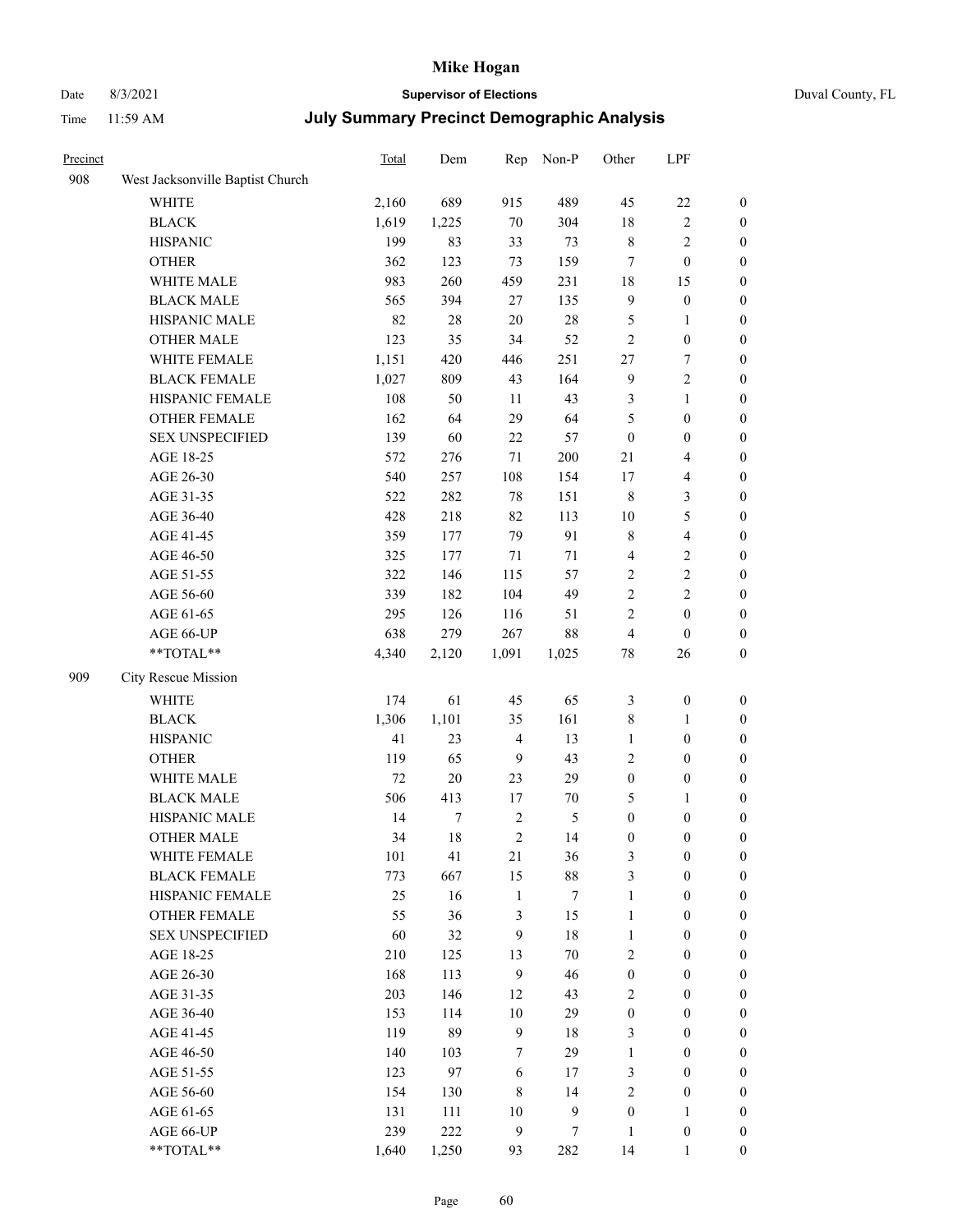## Date 8/3/2021 **Supervisor of Elections** Duval County, FL

| Precinct |                                     | Total | Dem    | Rep            | Non-P          | Other            | LPF              |                  |
|----------|-------------------------------------|-------|--------|----------------|----------------|------------------|------------------|------------------|
| 910      | Wallace Small Senior Citizen Center |       |        |                |                |                  |                  |                  |
|          | <b>WHITE</b>                        | 288   | 97     | 124            | 61             | $\overline{4}$   | $\sqrt{2}$       | 0                |
|          | <b>BLACK</b>                        | 2,008 | 1,700  | 59             | 238            | 10               | $\mathbf{1}$     | $\boldsymbol{0}$ |
|          | <b>HISPANIC</b>                     | 38    | 19     | 6              | 13             | $\boldsymbol{0}$ | $\boldsymbol{0}$ | $\boldsymbol{0}$ |
|          | <b>OTHER</b>                        | 161   | 79     | 10             | 71             | 1                | $\boldsymbol{0}$ | $\boldsymbol{0}$ |
|          | WHITE MALE                          | 111   | 35     | 52             | 20             | 3                | $\mathbf{1}$     | $\boldsymbol{0}$ |
|          | <b>BLACK MALE</b>                   | 806   | 661    | 24             | 113            | 7                | $\mathbf{1}$     | $\boldsymbol{0}$ |
|          | HISPANIC MALE                       | 13    | $\tau$ | $\mathbf{1}$   | $\mathfrak{S}$ | $\boldsymbol{0}$ | $\boldsymbol{0}$ | $\boldsymbol{0}$ |
|          | <b>OTHER MALE</b>                   | 56    | 26     | 6              | 24             | $\boldsymbol{0}$ | $\boldsymbol{0}$ | $\boldsymbol{0}$ |
|          | WHITE FEMALE                        | 174   | 62     | 72             | 38             | 1                | $\mathbf{1}$     | $\boldsymbol{0}$ |
|          | <b>BLACK FEMALE</b>                 | 1,157 | 1,006  | 33             | 115            | 3                | $\boldsymbol{0}$ | 0                |
|          | HISPANIC FEMALE                     | 24    | 11     | $\mathfrak{S}$ | $\,$ 8 $\,$    | $\boldsymbol{0}$ | $\boldsymbol{0}$ | $\boldsymbol{0}$ |
|          | OTHER FEMALE                        | 68    | 42     | $\overline{4}$ | 22             | $\boldsymbol{0}$ | $\boldsymbol{0}$ | $\boldsymbol{0}$ |
|          | <b>SEX UNSPECIFIED</b>              | 86    | 45     | $\overline{2}$ | 38             | 1                | $\boldsymbol{0}$ | $\boldsymbol{0}$ |
|          | AGE 18-25                           | 307   | 216    | 19             | 69             | 3                | $\boldsymbol{0}$ | $\boldsymbol{0}$ |
|          | AGE 26-30                           | 239   | 164    | 19             | 54             | $\mathbf{1}$     | $\mathbf{1}$     | $\boldsymbol{0}$ |
|          | AGE 31-35                           | 306   | 217    | 17             | 69             | 3                | $\boldsymbol{0}$ | $\boldsymbol{0}$ |
|          | AGE 36-40                           | 221   | 157    | 13             | 48             | $\overline{c}$   | $\mathbf{1}$     | $\boldsymbol{0}$ |
|          | AGE 41-45                           | 185   | 144    | $\overline{9}$ | $30\,$         | $\mathbf{1}$     | 1                | $\boldsymbol{0}$ |
|          | AGE 46-50                           | 204   | 159    | 19             | 24             | 2                | $\boldsymbol{0}$ | $\boldsymbol{0}$ |
|          | AGE 51-55                           | 198   | 151    | 19             | 28             | $\boldsymbol{0}$ | $\boldsymbol{0}$ | 0                |
|          | AGE 56-60                           | 234   | 181    | 23             | $28\,$         | 2                | $\boldsymbol{0}$ | 0                |
|          | AGE 61-65                           | 218   | 176    | $20\,$         | 22             | $\boldsymbol{0}$ | $\boldsymbol{0}$ | $\boldsymbol{0}$ |
|          | AGE 66-UP                           | 383   | 330    | 41             | 11             | 1                | $\boldsymbol{0}$ | $\boldsymbol{0}$ |
|          | **TOTAL**                           | 2,495 | 1,895  | 199            | 383            | 15               | $\mathfrak{Z}$   | $\boldsymbol{0}$ |
| 911      | Edith Brown Ford Community Center   |       |        |                |                |                  |                  |                  |
|          | WHITE                               | 765   | 224    | 315            | 208            | 15               | $\mathfrak{Z}$   | $\boldsymbol{0}$ |
|          | <b>BLACK</b>                        | 2,597 | 2,151  | 100            | 329            | 15               | $\mathbf{2}$     | $\boldsymbol{0}$ |
|          | <b>HISPANIC</b>                     | 99    | 41     | 19             | 37             | $\sqrt{2}$       | $\boldsymbol{0}$ | $\boldsymbol{0}$ |
|          | <b>OTHER</b>                        | 255   | 107    | 39             | 107            | $\mathbf{2}$     | $\boldsymbol{0}$ | $\boldsymbol{0}$ |
|          | WHITE MALE                          | 364   | $88\,$ | 166            | 101            | 8                | 1                | $\boldsymbol{0}$ |
|          | <b>BLACK MALE</b>                   | 989   | 781    | 50             | 152            | 5                | $\mathbf{1}$     | 0                |
|          | HISPANIC MALE                       | 44    | 17     | 12             | 15             | $\boldsymbol{0}$ | $\boldsymbol{0}$ | 0                |
|          | <b>OTHER MALE</b>                   | 82    | 34     | 13             | 34             | 1                | $\boldsymbol{0}$ | $\boldsymbol{0}$ |
|          | WHITE FEMALE                        | 383   | 133    | 141            | 102            | 5                | $\overline{c}$   | $\overline{0}$   |
|          | <b>BLACK FEMALE</b>                 | 1,533 | 1,307  | 46             | 170            | 9                | $\mathbf{1}$     | $\boldsymbol{0}$ |
|          | HISPANIC FEMALE                     | 54    | 23     | 7              | $22\,$         | 2                | $\boldsymbol{0}$ | $\overline{0}$   |
|          | <b>OTHER FEMALE</b>                 | 103   | 52     | 17             | 33             | $\mathbf{1}$     | $\boldsymbol{0}$ | $\overline{0}$   |
|          | <b>SEX UNSPECIFIED</b>              | 164   | $88\,$ | 21             | 52             | 3                | $\boldsymbol{0}$ | 0                |
|          | AGE 18-25                           | 467   | 267    | 35             | 159            | $\sqrt{6}$       | $\boldsymbol{0}$ | 0                |
|          | AGE 26-30                           | 370   | 237    | 36             | 92             | 3                | $\sqrt{2}$       | 0                |
|          | AGE 31-35                           | 352   | 236    | 34             | 76             | 6                | $\boldsymbol{0}$ | 0                |
|          | AGE 36-40                           | 354   | 239    | 30             | 84             | $\mathbf{1}$     | $\boldsymbol{0}$ | 0                |
|          | AGE 41-45                           | 281   | 193    | 30             | 54             | 2                | $\overline{c}$   | 0                |
|          | AGE 46-50                           | 298   | 188    | 47             | 59             | 4                | $\boldsymbol{0}$ | 0                |
|          | AGE 51-55                           | 270   | 193    | 31             | 42             | 4                | $\boldsymbol{0}$ | $\boldsymbol{0}$ |
|          | AGE 56-60                           | 352   | 247    | 67             | 34             | 3                | 1                | $\boldsymbol{0}$ |
|          | AGE 61-65                           | 351   | 250    | 56             | 41             | 4                | $\boldsymbol{0}$ | 0                |
|          | AGE 66-UP                           | 621   | 473    | 107            | 40             | 1                | $\boldsymbol{0}$ | 0                |
|          | **TOTAL**                           | 3,716 | 2,523  | 473            | 681            | 34               | 5                | $\boldsymbol{0}$ |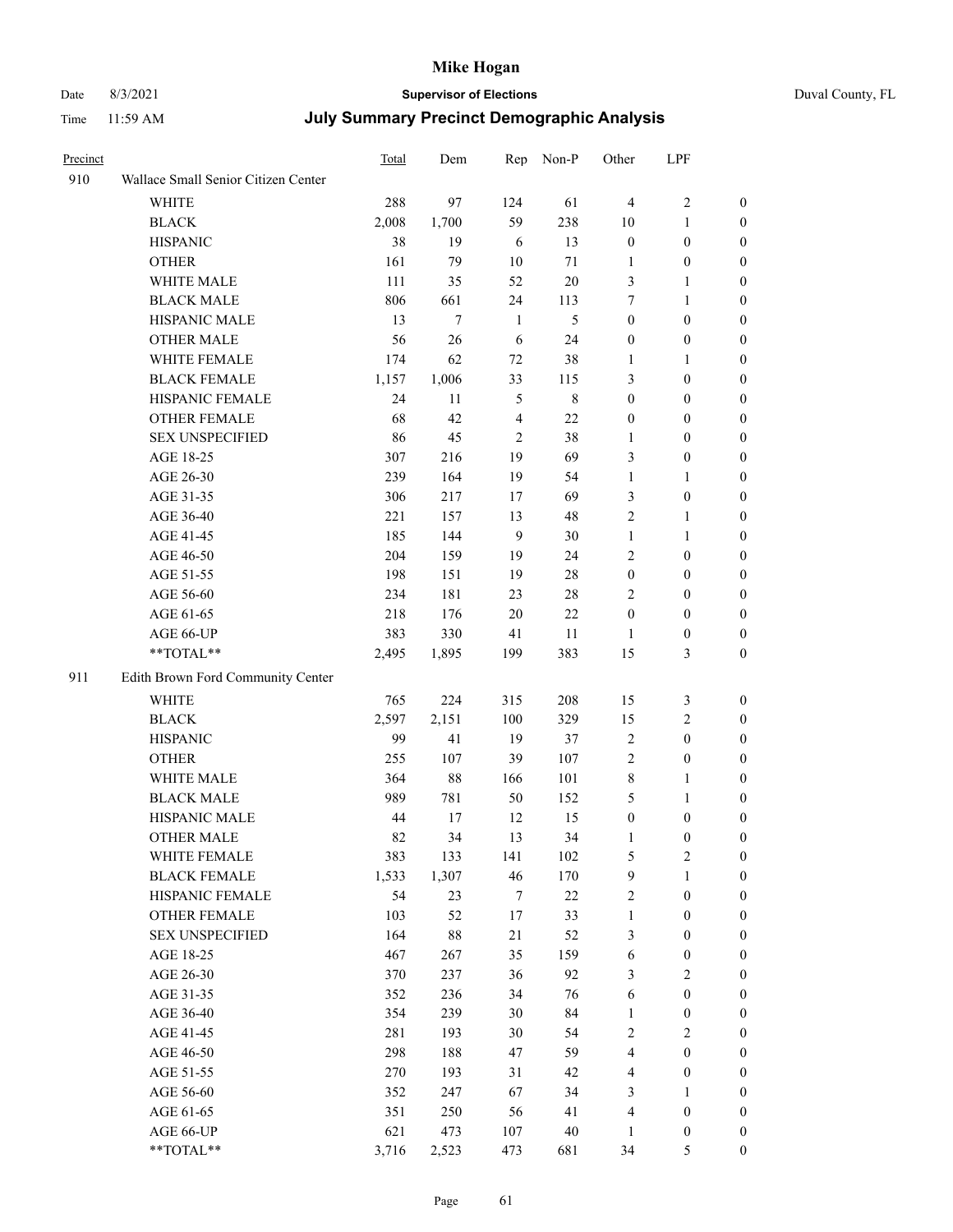# Date 8/3/2021 **Supervisor of Elections** Duval County, FL

| Precinct |                             | Total        | Dem            | Rep            | Non-P          | Other            | LPF              |                  |
|----------|-----------------------------|--------------|----------------|----------------|----------------|------------------|------------------|------------------|
| 912      | Beaver St Enterprise Center |              |                |                |                |                  |                  |                  |
|          | <b>WHITE</b>                | 62           | 23             | 16             | 20             | 3                | $\boldsymbol{0}$ | $\boldsymbol{0}$ |
|          | <b>BLACK</b>                | 1,549        | 1,274          | 41             | 220            | 12               | $\sqrt{2}$       | $\boldsymbol{0}$ |
|          | <b>HISPANIC</b>             | 20           | $\tau$         | $\mathfrak{Z}$ | $10\,$         | $\boldsymbol{0}$ | $\boldsymbol{0}$ | $\boldsymbol{0}$ |
|          | <b>OTHER</b>                | 154          | 73             | $\sqrt{2}$     | 76             | 2                | $\mathbf{1}$     | $\boldsymbol{0}$ |
|          | WHITE MALE                  | 22           | 10             | 5              | 6              | $\mathbf{1}$     | $\boldsymbol{0}$ | $\boldsymbol{0}$ |
|          | <b>BLACK MALE</b>           | 669          | 527            | 14             | 121            | 5                | $\sqrt{2}$       | $\boldsymbol{0}$ |
|          | HISPANIC MALE               | $\mathbf{9}$ | $\overline{c}$ | $\mathbf{1}$   | 6              | $\boldsymbol{0}$ | $\boldsymbol{0}$ | $\boldsymbol{0}$ |
|          | <b>OTHER MALE</b>           | 56           | 33             | $\mathbf{1}$   | $20\,$         | $\mathbf{1}$     | 1                | $\boldsymbol{0}$ |
|          | WHITE FEMALE                | 36           | 13             | $\,$ 8 $\,$    | 13             | 2                | $\boldsymbol{0}$ | $\boldsymbol{0}$ |
|          | <b>BLACK FEMALE</b>         | 843          | 723            | 25             | $88\,$         | $\tau$           | $\boldsymbol{0}$ | 0                |
|          | HISPANIC FEMALE             | 11           | 5              | $\sqrt{2}$     | $\overline{4}$ | $\boldsymbol{0}$ | $\boldsymbol{0}$ | $\boldsymbol{0}$ |
|          | <b>OTHER FEMALE</b>         | 43           | 26             | $\mathbf{1}$   | 16             | $\boldsymbol{0}$ | $\boldsymbol{0}$ | $\boldsymbol{0}$ |
|          | <b>SEX UNSPECIFIED</b>      | 96           | 38             | 5              | 52             | 1                | $\boldsymbol{0}$ | $\boldsymbol{0}$ |
|          | AGE 18-25                   | 325          | 207            | 6              | 108            | 3                | $\mathbf{1}$     | $\boldsymbol{0}$ |
|          | AGE 26-30                   | 227          | 160            | 5              | 59             | 2                | $\mathbf{1}$     | $\boldsymbol{0}$ |
|          | AGE 31-35                   | 213          | 156            | $\,$ $\,$      | 47             | $\mathbf{1}$     | $\mathbf{1}$     | $\boldsymbol{0}$ |
|          | AGE 36-40                   | 188          | 140            | 6              | 39             | 3                | $\boldsymbol{0}$ | $\boldsymbol{0}$ |
|          | AGE 41-45                   | 109          | 83             | 5              | $20\,$         | $\mathbf{1}$     | $\boldsymbol{0}$ | $\boldsymbol{0}$ |
|          | AGE 46-50                   | 109          | 89             | 6              | 13             | $\mathbf{1}$     | $\boldsymbol{0}$ | $\boldsymbol{0}$ |
|          | AGE 51-55                   | 113          | 92             | $\,$ 8 $\,$    | 12             | $\mathbf{1}$     | $\boldsymbol{0}$ | $\boldsymbol{0}$ |
|          | AGE 56-60                   | 147          | 123            | $\,$ 8 $\,$    | 14             | 2                | $\boldsymbol{0}$ | $\boldsymbol{0}$ |
|          | AGE 61-65                   | 134          | 123            | $\overline{4}$ | 5              | $\mathbf{2}$     | $\boldsymbol{0}$ | $\boldsymbol{0}$ |
|          | AGE 66-UP                   | 220          | 204            | 6              | 9              | $\mathbf{1}$     | $\boldsymbol{0}$ | $\boldsymbol{0}$ |
|          | **TOTAL**                   | 1,785        | 1,377          | 62             | 326            | 17               | $\mathfrak{Z}$   | $\boldsymbol{0}$ |
| 913      | Wesconnett Assembly of God  |              |                |                |                |                  |                  |                  |
|          | <b>WHITE</b>                | 799          | 206            | 382            | 187            | $20\,$           | $\overline{4}$   | $\boldsymbol{0}$ |
|          | <b>BLACK</b>                | 1,202        | 945            | 45             | 198            | $10\,$           | $\overline{4}$   | $\boldsymbol{0}$ |
|          | <b>HISPANIC</b>             | 233          | 97             | 31             | 100            | 5                | $\boldsymbol{0}$ | $\boldsymbol{0}$ |
|          | <b>OTHER</b>                | 200          | $70\,$         | 50             | $78\,$         | $\mathbf{1}$     | $\mathbf{1}$     | $\boldsymbol{0}$ |
|          | WHITE MALE                  | 354          | 78             | 189            | $72\,$         | $11\,$           | $\overline{4}$   | $\boldsymbol{0}$ |
|          | <b>BLACK MALE</b>           | 372          | 279            | 17             | 72             | 4                | $\boldsymbol{0}$ | $\boldsymbol{0}$ |
|          | HISPANIC MALE               | 91           | 33             | 15             | 41             | 2                | $\boldsymbol{0}$ | 0                |
|          | <b>OTHER MALE</b>           | 69           | 17             | 19             | 31             | $\mathbf{1}$     | 1                | $\boldsymbol{0}$ |
|          | WHITE FEMALE                | 435          | 126            | 189            | 111            | 9                | $\boldsymbol{0}$ | $\boldsymbol{0}$ |
|          | <b>BLACK FEMALE</b>         | 805          | 648            | 26             | 122            | 5                | $\overline{4}$   | $\boldsymbol{0}$ |
|          | HISPANIC FEMALE             | 138          | 60             | 16             | 59             | 3                | $\boldsymbol{0}$ | $\overline{0}$   |
|          | <b>OTHER FEMALE</b>         | 106          | $44\,$         | $28\,$         | 34             | $\boldsymbol{0}$ | $\boldsymbol{0}$ | $\overline{0}$   |
|          | <b>SEX UNSPECIFIED</b>      | 64           | 33             | $\overline{9}$ | $21\,$         | $\mathbf{1}$     | $\boldsymbol{0}$ | 0                |
|          | AGE 18-25                   | 286          | 143            | 42             | 98             | 3                | $\boldsymbol{0}$ | $\theta$         |
|          | AGE 26-30                   | 313          | 162            | 48             | 96             | 4                | $\sqrt{3}$       | 0                |
|          | AGE 31-35                   | 279          | 152            | 35             | 86             | $\mathfrak{Z}$   | $\mathfrak{Z}$   | 0                |
|          | AGE 36-40                   | 216          | 114            | 35             | 62             | 5                | $\boldsymbol{0}$ | 0                |
|          | AGE 41-45                   | 194          | 115            | 32             | 42             | 5                | $\boldsymbol{0}$ | 0                |
|          | AGE 46-50                   | 207          | 117            | 35             | 51             | 2                | $\sqrt{2}$       | 0                |
|          | AGE 51-55                   | 197          | 113            | 51             | $27\,$         | 5                | $\mathbf{1}$     | $\boldsymbol{0}$ |
|          | AGE 56-60                   | 193          | 116            | 46             | $28\,$         | 3                | $\boldsymbol{0}$ | $\boldsymbol{0}$ |
|          | AGE 61-65                   | 173          | 101            | 44             | 26             | 2                | $\boldsymbol{0}$ | 0                |
|          | AGE 66-UP                   | 376          | 185            | 140            | 47             | 4                | $\boldsymbol{0}$ | 0                |
|          | **TOTAL**                   | 2,434        | 1,318          | 508            | 563            | 36               | 9                | $\boldsymbol{0}$ |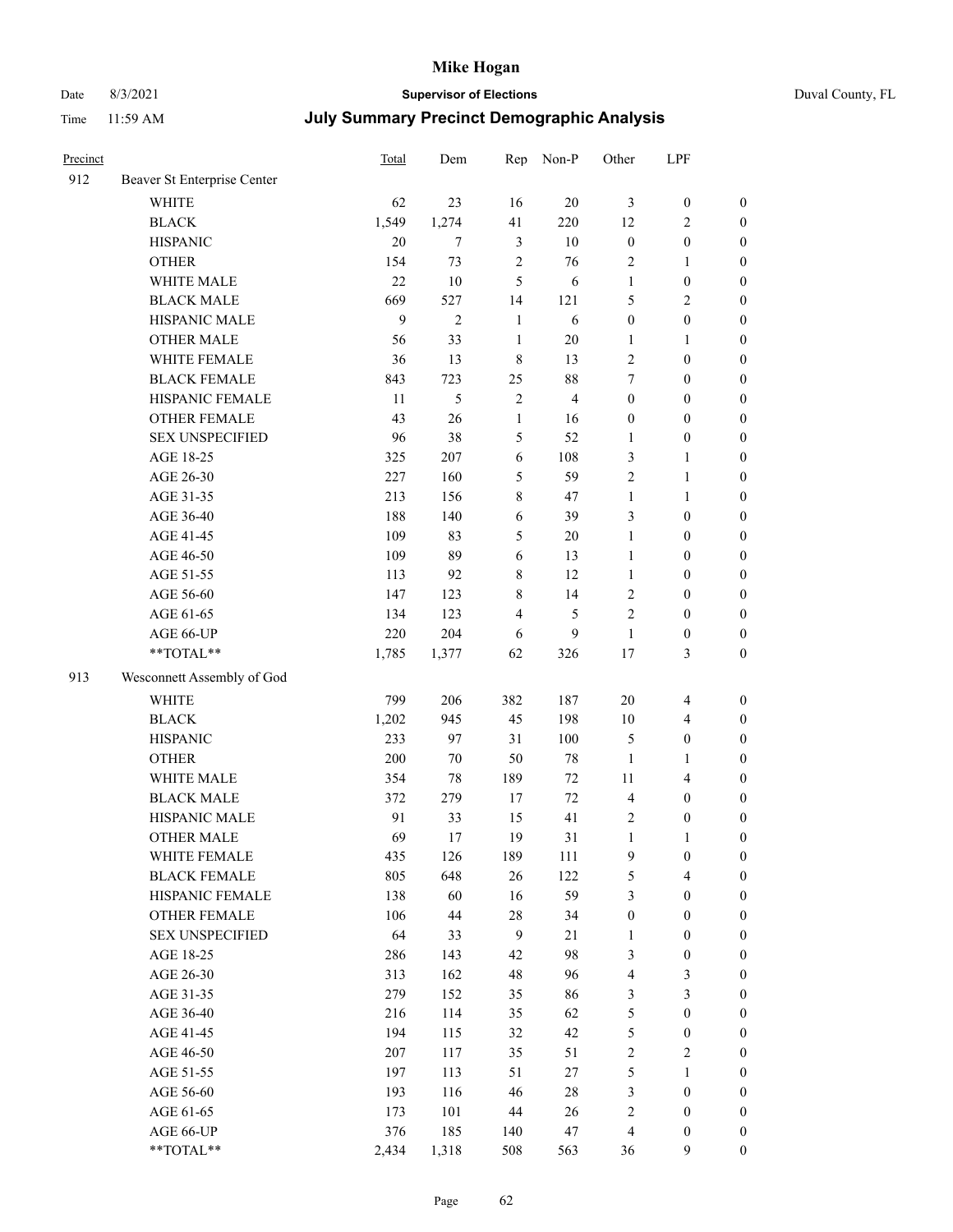# Date 8/3/2021 **Supervisor of Elections** Duval County, FL

| Precinct |                                | <b>Total</b> | Dem        | Rep            | Non-P            | Other            | LPF              |                  |
|----------|--------------------------------|--------------|------------|----------------|------------------|------------------|------------------|------------------|
| 914      | Elks Lodge #2605               |              |            |                |                  |                  |                  |                  |
|          | <b>WHITE</b>                   | 1,862        | 422        | 939            | 456              | 30               | 15               | 0                |
|          | <b>BLACK</b>                   | 2,212        | 1,688      | $78\,$         | 421              | 25               | $\boldsymbol{0}$ | 0                |
|          | <b>HISPANIC</b>                | 555          | 215        | 98             | 233              | $\tau$           | $\sqrt{2}$       | $\boldsymbol{0}$ |
|          | <b>OTHER</b>                   | 650          | 220        | 160            | 254              | 14               | $\sqrt{2}$       | $\boldsymbol{0}$ |
|          | WHITE MALE                     | 893          | 156        | 490            | 221              | 17               | 9                | $\boldsymbol{0}$ |
|          | <b>BLACK MALE</b>              | 866          | 603        | 45             | 203              | 15               | $\boldsymbol{0}$ | $\boldsymbol{0}$ |
|          | HISPANIC MALE                  | 251          | 91         | 52             | 103              | 5                | $\boldsymbol{0}$ | $\boldsymbol{0}$ |
|          | <b>OTHER MALE</b>              | 235          | 68         | 59             | 99               | $\tau$           | $\mathbf{2}$     | $\boldsymbol{0}$ |
|          | WHITE FEMALE                   | 948          | 260        | 442            | 227              | 13               | 6                | $\boldsymbol{0}$ |
|          | <b>BLACK FEMALE</b>            | 1,316        | 1,060      | 33             | 213              | $10\,$           | $\boldsymbol{0}$ | $\boldsymbol{0}$ |
|          | HISPANIC FEMALE                | 283          | 117        | 43             | 121              | $\boldsymbol{0}$ | $\sqrt{2}$       | $\boldsymbol{0}$ |
|          | <b>OTHER FEMALE</b>            | 338          | 128        | 86             | 118              | 6                | $\boldsymbol{0}$ | $\boldsymbol{0}$ |
|          | <b>SEX UNSPECIFIED</b>         | 149          | 62         | 25             | 59               | 3                | $\boldsymbol{0}$ | $\boldsymbol{0}$ |
|          | AGE 18-25                      | 674          | 302        | 113            | 239              | 18               | $\sqrt{2}$       | $\boldsymbol{0}$ |
|          | AGE 26-30                      | 628          | 273        | 114            | 224              | 13               | $\overline{4}$   | $\boldsymbol{0}$ |
|          | AGE 31-35                      | 613          | 325        | 96             | 181              | 8                | $\mathfrak{Z}$   | $\boldsymbol{0}$ |
|          | AGE 36-40                      | 542          | 282        | 103            | 147              | 9                | $\mathbf{1}$     | $\boldsymbol{0}$ |
|          | AGE 41-45                      | 502          | 265        | 98             | 129              | $\boldsymbol{7}$ | 3                | $\boldsymbol{0}$ |
|          | AGE 46-50                      | 427          | 225        | 95             | 102              | 5                | $\boldsymbol{0}$ | $\boldsymbol{0}$ |
|          | AGE 51-55                      | 401          | 209        | 101            | $88\,$           | 3                | $\boldsymbol{0}$ | $\boldsymbol{0}$ |
|          | AGE 56-60                      | 421          | 196        | 140            | $78\,$           | $\overline{c}$   | 5                | $\boldsymbol{0}$ |
|          | AGE 61-65                      | 352          | 160        | 121            | 69               | $\overline{c}$   | $\boldsymbol{0}$ | $\boldsymbol{0}$ |
|          | AGE 66-UP                      | 719          | 308        | 294            | 107              | 9                | $\mathbf{1}$     | $\boldsymbol{0}$ |
|          | $**TOTAL**$                    | 5,279        | 2,545      | 1,275          | 1,364            | 76               | 19               | $\boldsymbol{0}$ |
| 1001     | Charles Clark Community Center |              |            |                |                  |                  |                  |                  |
|          | <b>WHITE</b>                   | 259          | 66         | 120            | 69               | $\mathbf{1}$     | $\mathfrak z$    | $\boldsymbol{0}$ |
|          | <b>BLACK</b>                   | 2,795        | 2,435      | $70\,$         | 270              | 19               | $\mathbf{1}$     | $\boldsymbol{0}$ |
|          | <b>HISPANIC</b>                | 41           | 16         | 11             | 14               | $\boldsymbol{0}$ | $\boldsymbol{0}$ | $\boldsymbol{0}$ |
|          | <b>OTHER</b>                   | 185          | 110        | 13             | 59               | 2                | $\mathbf{1}$     | $\boldsymbol{0}$ |
|          | WHITE MALE                     | 128          | 29         | 61             | 35               | $\boldsymbol{0}$ | 3                | $\boldsymbol{0}$ |
|          | <b>BLACK MALE</b>              | 1,125        | 942        | 38             | 134              | $11\,$           | $\boldsymbol{0}$ | $\boldsymbol{0}$ |
|          | HISPANIC MALE                  | 21           | $\sqrt{6}$ | 6              | $\boldsymbol{9}$ | $\boldsymbol{0}$ | $\boldsymbol{0}$ | 0                |
|          | <b>OTHER MALE</b>              | 67           | 41         | 8              | 17               | $\boldsymbol{0}$ | $\mathbf{1}$     | $\boldsymbol{0}$ |
|          | WHITE FEMALE                   | 125          | 34         | 56             | 34               | 1                | 0                | 0                |
|          | <b>BLACK FEMALE</b>            | 1,617        | 1,449      | 31             | 128              | 8                | $\mathbf{1}$     | $\boldsymbol{0}$ |
|          | HISPANIC FEMALE                | 19           | $10\,$     | 4              | 5                | $\boldsymbol{0}$ | $\boldsymbol{0}$ | $\overline{0}$   |
|          | OTHER FEMALE                   | 71           | 45         | $\overline{4}$ | 20               | 2                | $\boldsymbol{0}$ | $\theta$         |
|          | <b>SEX UNSPECIFIED</b>         | 107          | 71         | 6              | 30               | $\boldsymbol{0}$ | $\boldsymbol{0}$ | 0                |
|          | AGE 18-25                      | 363          | 223        | 23             | 110              | 6                | $\mathbf{1}$     | 0                |
|          | AGE 26-30                      | 275          | 186        | 18             | 66               | 4                | $\mathbf{1}$     | 0                |
|          | AGE 31-35                      | 279          | 205        | 22             | 49               | 2                | $\mathbf{1}$     | 0                |
|          | AGE 36-40                      | 236          | 183        | $20\,$         | 32               | 1                | $\boldsymbol{0}$ | 0                |
|          | AGE 41-45                      | 230          | 175        | 21             | 30               | $\mathbf{2}$     | $\mathfrak{2}$   | 0                |
|          | AGE 46-50                      | 281          | 224        | 22             | 32               | 3                | $\boldsymbol{0}$ | 0                |
|          | AGE 51-55                      | 227          | 184        | 15             | 26               | $\overline{c}$   | $\boldsymbol{0}$ | 0                |
|          | AGE 56-60                      | 298          | 252        | 18             | $28\,$           | 0                | $\boldsymbol{0}$ | $\overline{0}$   |
|          | AGE 61-65                      | 262          | 223        | 19             | 18               | 2                | $\boldsymbol{0}$ | $\overline{0}$   |
|          | AGE 66-UP                      | 829          | 772        | 36             | 21               | $\boldsymbol{0}$ | $\boldsymbol{0}$ | 0                |
|          | **TOTAL**                      | 3,280        | 2,627      | 214            | 412              | 22               | $\mathfrak s$    | $\boldsymbol{0}$ |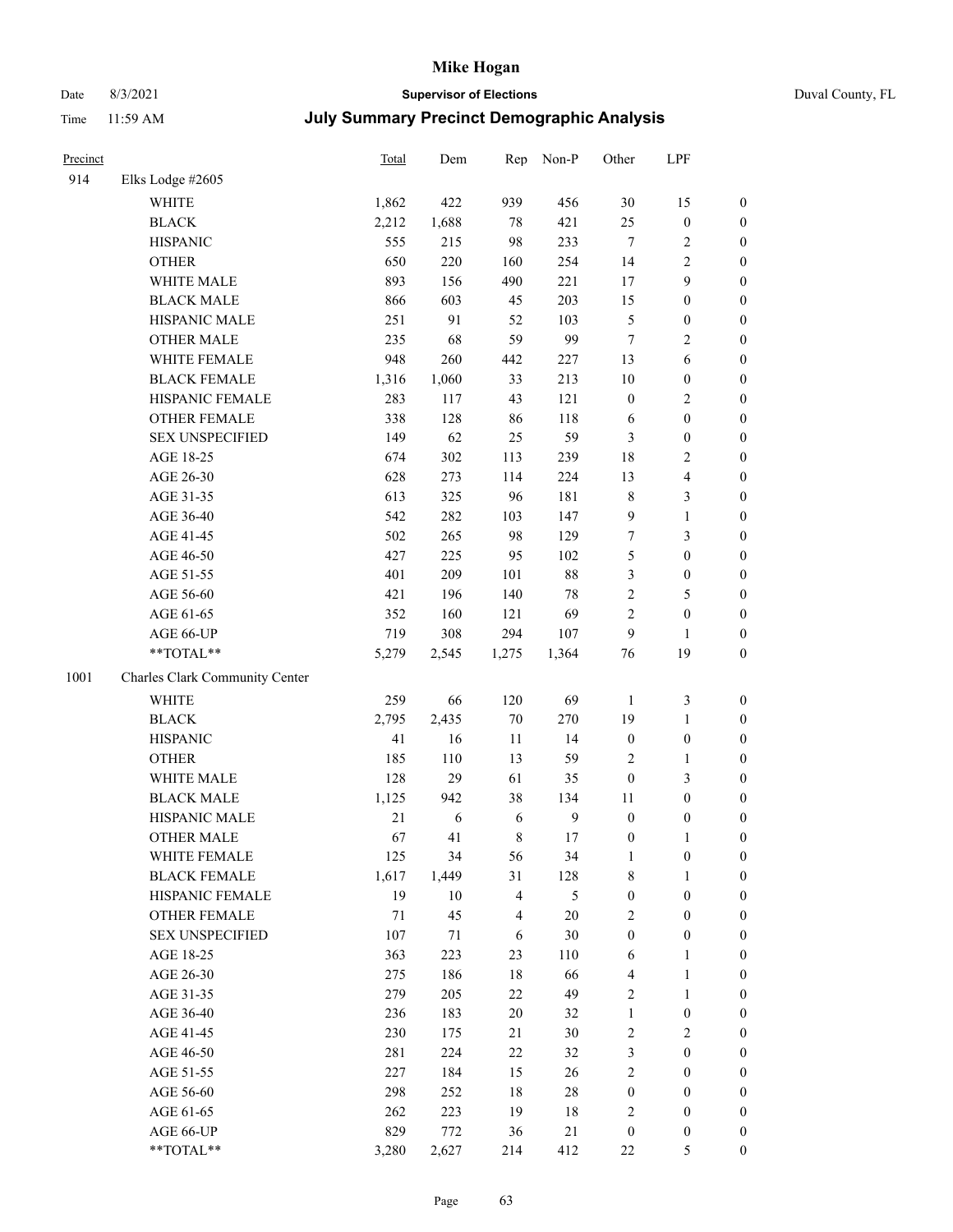## Date 8/3/2021 **Supervisor of Elections** Duval County, FL

| Precinct |                                                             | Total  | Dem            | Rep                     | Non-P            | Other                   | LPF              |                  |
|----------|-------------------------------------------------------------|--------|----------------|-------------------------|------------------|-------------------------|------------------|------------------|
| 1002     | Woodlawn Presbyterian Church                                |        |                |                         |                  |                         |                  |                  |
|          | <b>WHITE</b>                                                | 86     | 34             | 32                      | 16               | $\overline{4}$          | $\boldsymbol{0}$ | $\boldsymbol{0}$ |
|          | <b>BLACK</b>                                                | 3,099  | 2,696          | 76                      | 313              | 13                      | 1                | $\boldsymbol{0}$ |
|          | <b>HISPANIC</b>                                             | 21     | 10             | $\mathbf{1}$            | 10               | $\boldsymbol{0}$        | $\boldsymbol{0}$ | $\boldsymbol{0}$ |
|          | <b>OTHER</b>                                                | 190    | 95             | 5                       | 88               | 2                       | $\boldsymbol{0}$ | $\boldsymbol{0}$ |
|          | WHITE MALE                                                  | 36     | 11             | 14                      | $\boldsymbol{9}$ | $\overline{c}$          | $\boldsymbol{0}$ | $\boldsymbol{0}$ |
|          | <b>BLACK MALE</b>                                           | 1,231  | 1,036          | 38                      | 148              | 8                       | $\mathbf{1}$     | $\boldsymbol{0}$ |
|          | HISPANIC MALE                                               | 7      | $\overline{4}$ | $\mathbf{1}$            | $\mathbf{2}$     | $\boldsymbol{0}$        | $\boldsymbol{0}$ | $\boldsymbol{0}$ |
|          | <b>OTHER MALE</b>                                           | 67     | 34             | $\mathbf{1}$            | 31               | 1                       | $\boldsymbol{0}$ | $\boldsymbol{0}$ |
|          | WHITE FEMALE                                                | 46     | 22             | 15                      | 7                | $\overline{c}$          | $\boldsymbol{0}$ | 0                |
|          | <b>BLACK FEMALE</b>                                         | 1,819  | 1,624          | 36                      | 155              | 4                       | $\boldsymbol{0}$ | $\boldsymbol{0}$ |
|          | HISPANIC FEMALE                                             | 14     | 6              | $\boldsymbol{0}$        | $\,$ 8 $\,$      | $\boldsymbol{0}$        | $\boldsymbol{0}$ | $\boldsymbol{0}$ |
|          | <b>OTHER FEMALE</b>                                         | 68     | 38             | $\mathbf{1}$            | 28               | 1                       | $\boldsymbol{0}$ | $\boldsymbol{0}$ |
|          | <b>SEX UNSPECIFIED</b>                                      | 108    | 60             | 8                       | 39               | 1                       | $\boldsymbol{0}$ | $\boldsymbol{0}$ |
|          | AGE 18-25                                                   | 380    | 257            | $\,$ $\,$               | 113              | 2                       | $\boldsymbol{0}$ | $\boldsymbol{0}$ |
|          | AGE 26-30                                                   | 289    | 205            | $11\,$                  | 72               | $\boldsymbol{0}$        | $\mathbf{1}$     | $\boldsymbol{0}$ |
|          | AGE 31-35                                                   | 274    | 221            | 3                       | 47               | 3                       | $\boldsymbol{0}$ | $\boldsymbol{0}$ |
|          | AGE 36-40                                                   | 251    | 193            | $11\,$                  | 43               | 4                       | $\boldsymbol{0}$ | $\boldsymbol{0}$ |
|          | AGE 41-45                                                   | 239    | 190            | 13                      | 36               | $\boldsymbol{0}$        | $\boldsymbol{0}$ | $\boldsymbol{0}$ |
|          | AGE 46-50                                                   | 256    | 221            | $\tau$                  | 27               | 1                       | $\boldsymbol{0}$ | 0                |
|          | AGE 51-55                                                   | 238    | 202            | 9                       | 24               | 3                       | $\boldsymbol{0}$ | $\boldsymbol{0}$ |
|          | AGE 56-60                                                   | 309    | 268            | 15                      | 23               | 3                       | $\boldsymbol{0}$ | $\boldsymbol{0}$ |
|          | AGE 61-65                                                   | 310    | 272            | 18                      | 19               | 1                       | $\boldsymbol{0}$ | $\boldsymbol{0}$ |
|          | AGE 66-UP                                                   | 850    | 806            | 19                      | 23               | $\overline{\mathbf{c}}$ | $\boldsymbol{0}$ | $\boldsymbol{0}$ |
|          | $\mathrm{*}\mathrm{*} \mathrm{TOTAL} \mathrm{*} \mathrm{*}$ | 3,396  | 2,835          | 114                     | 427              | 19                      | $\mathbf{1}$     | $\boldsymbol{0}$ |
| 1003     | Zion Hope Missionary Baptist Church                         |        |                |                         |                  |                         |                  |                  |
|          | <b>WHITE</b>                                                | 41     | 15             | 16                      | 9                | $\mathbf{1}$            | $\boldsymbol{0}$ | $\boldsymbol{0}$ |
|          | <b>BLACK</b>                                                | 1,868  | 1,644          | 48                      | 167              | 9                       | $\boldsymbol{0}$ | $\boldsymbol{0}$ |
|          | <b>HISPANIC</b>                                             | $20\,$ | 10             | $\boldsymbol{0}$        | 10               | $\boldsymbol{0}$        | $\boldsymbol{0}$ | $\boldsymbol{0}$ |
|          | <b>OTHER</b>                                                | 103    | 57             | $\overline{\mathbf{4}}$ | 42               | $\boldsymbol{0}$        | $\boldsymbol{0}$ | $\boldsymbol{0}$ |
|          | WHITE MALE                                                  | 17     | $\mathfrak{Z}$ | 7                       | $\tau$           | $\boldsymbol{0}$        | $\boldsymbol{0}$ | $\boldsymbol{0}$ |
|          | <b>BLACK MALE</b>                                           | 688    | 583            | $20\,$                  | 80               | 5                       | $\boldsymbol{0}$ | 0                |
|          | HISPANIC MALE                                               | 8      | $\overline{4}$ | $\boldsymbol{0}$        | $\overline{4}$   | 0                       | $\boldsymbol{0}$ | 0                |
|          | <b>OTHER MALE</b>                                           | 40     | 25             | 1                       | 14               | 0                       | $\boldsymbol{0}$ | $\boldsymbol{0}$ |
|          | WHITE FEMALE                                                | 24     | $12\,$         | 9                       | $\overline{c}$   | 1                       | $\boldsymbol{0}$ | $\boldsymbol{0}$ |
|          | <b>BLACK FEMALE</b>                                         | 1,137  | 1,027          | 26                      | 80               | 4                       | $\boldsymbol{0}$ | $\overline{0}$   |
|          | HISPANIC FEMALE                                             | 9      | 6              | $\boldsymbol{0}$        | 3                | $\boldsymbol{0}$        | $\boldsymbol{0}$ | $\overline{0}$   |
|          | <b>OTHER FEMALE</b>                                         | 34     | 17             | $\overline{\mathbf{c}}$ | 15               | 0                       | $\boldsymbol{0}$ | $\overline{0}$   |
|          | <b>SEX UNSPECIFIED</b>                                      | 75     | 49             | 3                       | 23               | $\boldsymbol{0}$        | $\boldsymbol{0}$ | $\overline{0}$   |
|          | AGE 18-25                                                   | 231    | 159            | $\,8\,$                 | 61               | 3                       | $\boldsymbol{0}$ | $\overline{0}$   |
|          | AGE 26-30                                                   | 201    | 163            | 6                       | 30               | $\overline{c}$          | $\boldsymbol{0}$ | 0                |
|          | AGE 31-35                                                   | 198    | 165            | 2                       | 31               | $\boldsymbol{0}$        | $\boldsymbol{0}$ | 0                |
|          | AGE 36-40                                                   | 161    | 124            | 9                       | $27\,$           | $\mathbf{1}$            | $\boldsymbol{0}$ | $\boldsymbol{0}$ |
|          | AGE 41-45                                                   | 152    | 122            | 5                       | 25               | $\boldsymbol{0}$        | $\boldsymbol{0}$ | $\boldsymbol{0}$ |
|          | AGE 46-50                                                   | 142    | 122            | 8                       | 10               | 2                       | $\boldsymbol{0}$ | $\boldsymbol{0}$ |
|          | AGE 51-55                                                   | 131    | 112            | 7                       | 11               | $\mathbf{1}$            | $\boldsymbol{0}$ | $\boldsymbol{0}$ |
|          | AGE 56-60                                                   | 172    | 157            | 6                       | $\boldsymbol{9}$ | $\boldsymbol{0}$        | $\boldsymbol{0}$ | $\boldsymbol{0}$ |
|          | AGE 61-65                                                   | 172    | 154            | 8                       | $\boldsymbol{9}$ | $\mathbf{1}$            | $\boldsymbol{0}$ | $\overline{0}$   |
|          | AGE 66-UP                                                   | 472    | 448            | 9                       | 15               | $\boldsymbol{0}$        | $\boldsymbol{0}$ | $\overline{0}$   |
|          | $\mathrm{*}\mathrm{*} \mathrm{TOTAL} \mathrm{*} \mathrm{*}$ | 2,032  | 1,726          | 68                      | 228              | $10\,$                  | $\boldsymbol{0}$ | $\boldsymbol{0}$ |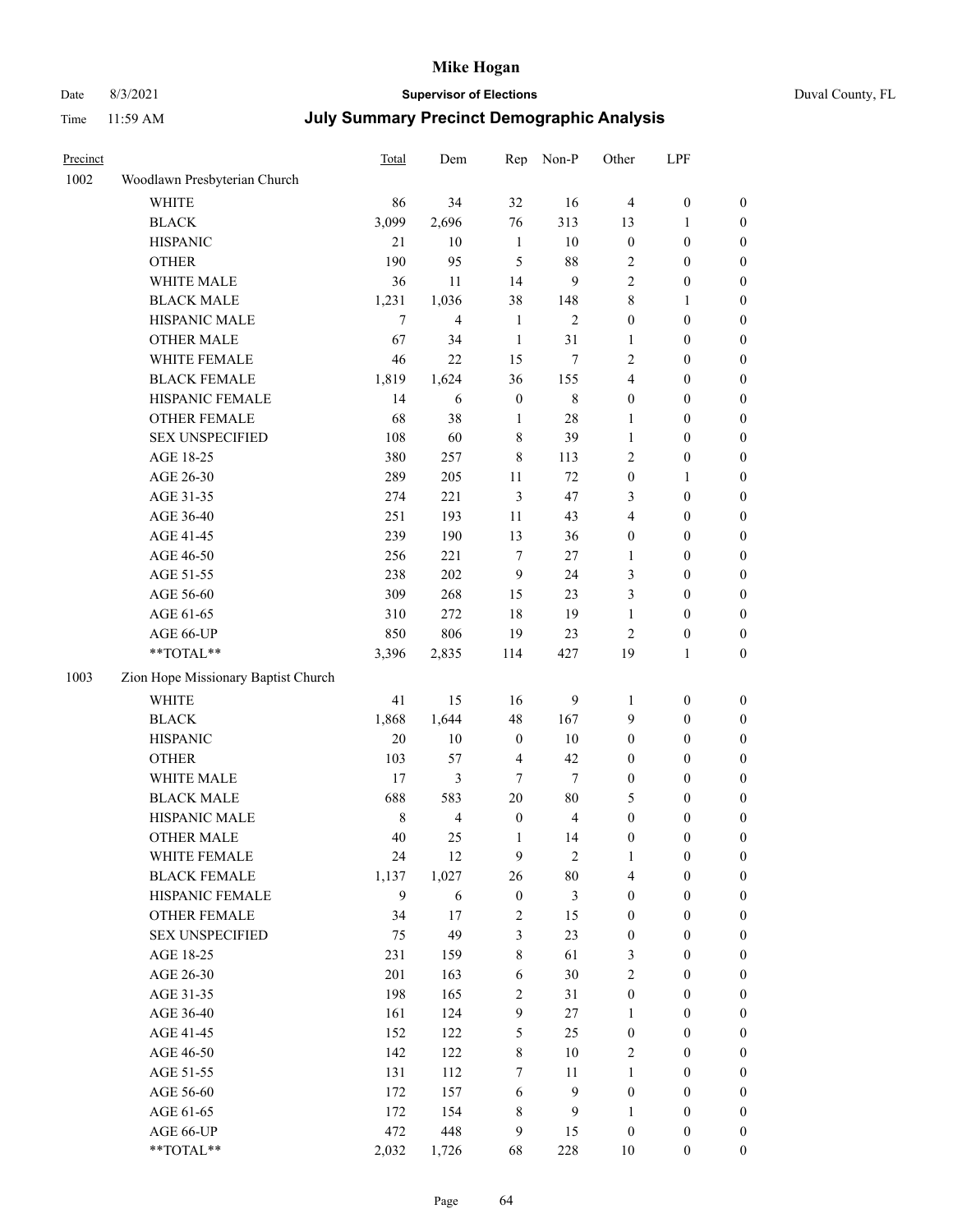# Date 8/3/2021 **Supervisor of Elections** Duval County, FL

| Precinct |                          | Total       | Dem            | Rep                     | Non-P          | Other            | LPF              |                  |
|----------|--------------------------|-------------|----------------|-------------------------|----------------|------------------|------------------|------------------|
| 1004     | St Paul AME Church       |             |                |                         |                |                  |                  |                  |
|          | <b>WHITE</b>             | 35          | 17             | 9                       | 9              | $\boldsymbol{0}$ | $\boldsymbol{0}$ | $\boldsymbol{0}$ |
|          | <b>BLACK</b>             | 2,409       | 2,146          | 37                      | 216            | $10\,$           | $\boldsymbol{0}$ | $\boldsymbol{0}$ |
|          | <b>HISPANIC</b>          | 14          | $\tau$         | $\sqrt{2}$              | 5              | $\boldsymbol{0}$ | $\boldsymbol{0}$ | $\boldsymbol{0}$ |
|          | <b>OTHER</b>             | 118         | 75             | 9                       | 33             | 1                | $\boldsymbol{0}$ | $\boldsymbol{0}$ |
|          | WHITE MALE               | 14          | 5              | 5                       | 4              | $\boldsymbol{0}$ | $\boldsymbol{0}$ | $\boldsymbol{0}$ |
|          | <b>BLACK MALE</b>        | 960         | 810            | 23                      | 122            | 5                | $\boldsymbol{0}$ | $\boldsymbol{0}$ |
|          | HISPANIC MALE            | 6           | 3              | $\mathbf{1}$            | $\sqrt{2}$     | $\boldsymbol{0}$ | $\boldsymbol{0}$ | $\boldsymbol{0}$ |
|          | <b>OTHER MALE</b>        | 32          | $20\,$         | $\mathfrak{Z}$          | $\,$ 8 $\,$    | $\mathbf{1}$     | $\boldsymbol{0}$ | $\boldsymbol{0}$ |
|          | WHITE FEMALE             | 19          | 12             | 3                       | $\overline{4}$ | $\boldsymbol{0}$ | $\boldsymbol{0}$ | $\boldsymbol{0}$ |
|          | <b>BLACK FEMALE</b>      | 1,416       | 1,308          | 14                      | 89             | 5                | $\boldsymbol{0}$ | 0                |
|          | HISPANIC FEMALE          | $\,$ 8 $\,$ | $\overline{4}$ | $\mathbf{1}$            | 3              | $\boldsymbol{0}$ | $\boldsymbol{0}$ | $\boldsymbol{0}$ |
|          | OTHER FEMALE             | 54          | 46             | $\overline{4}$          | $\overline{4}$ | $\boldsymbol{0}$ | $\boldsymbol{0}$ | $\boldsymbol{0}$ |
|          | <b>SEX UNSPECIFIED</b>   | 67          | 37             | 3                       | $27\,$         | $\boldsymbol{0}$ | $\boldsymbol{0}$ | $\boldsymbol{0}$ |
|          | AGE 18-25                | 245         | 168            | 9                       | 65             | 3                | $\boldsymbol{0}$ | $\boldsymbol{0}$ |
|          | AGE 26-30                | 193         | 153            | $\boldsymbol{7}$        | 32             | $\mathbf{1}$     | $\boldsymbol{0}$ | $\boldsymbol{0}$ |
|          | AGE 31-35                | 223         | 168            | $\,8\,$                 | 45             | $\overline{c}$   | $\boldsymbol{0}$ | $\boldsymbol{0}$ |
|          | AGE 36-40                | 167         | 139            | 7                       | $20\,$         | $\mathbf{1}$     | $\boldsymbol{0}$ | $\boldsymbol{0}$ |
|          | AGE 41-45                | 150         | 125            | $\overline{4}$          | 19             | $\mathfrak{2}$   | $\boldsymbol{0}$ | $\boldsymbol{0}$ |
|          | AGE 46-50                | 160         | 139            | 3                       | 17             | $\mathbf{1}$     | $\boldsymbol{0}$ | $\boldsymbol{0}$ |
|          | AGE 51-55                | 209         | 188            | $\overline{4}$          | 16             | $\mathbf{1}$     | $\boldsymbol{0}$ | 0                |
|          | AGE 56-60                | 223         | 202            | 6                       | 15             | $\boldsymbol{0}$ | $\boldsymbol{0}$ | $\boldsymbol{0}$ |
|          | AGE 61-65                | 198         | 180            | 3                       | 15             | $\boldsymbol{0}$ | $\boldsymbol{0}$ | $\boldsymbol{0}$ |
|          | AGE 66-UP                | 808         | 783            | 6                       | 19             | $\boldsymbol{0}$ | $\boldsymbol{0}$ | $\boldsymbol{0}$ |
|          | **TOTAL**                | 2,576       | 2,245          | 57                      | 263            | $11\,$           | $\boldsymbol{0}$ | $\boldsymbol{0}$ |
| 1005     | Legends Community Center |             |                |                         |                |                  |                  |                  |
|          | <b>WHITE</b>             | 133         | 39             | 51                      | 33             | 9                | $\mathbf{1}$     | $\boldsymbol{0}$ |
|          | <b>BLACK</b>             | 3,538       | 3,140          | 73                      | 310            | 14               | $\mathbf{1}$     | $\boldsymbol{0}$ |
|          | <b>HISPANIC</b>          | 29          | 17             | 5                       | $\tau$         | $\boldsymbol{0}$ | $\boldsymbol{0}$ | $\boldsymbol{0}$ |
|          | <b>OTHER</b>             | 174         | 100            | $\mathbf{9}$            | 64             | $\mathbf{1}$     | $\boldsymbol{0}$ | $\boldsymbol{0}$ |
|          | WHITE MALE               | 60          | 17             | 24                      | 16             | 3                | $\boldsymbol{0}$ | $\boldsymbol{0}$ |
|          | <b>BLACK MALE</b>        | 1,393       | 1,185          | 37                      | 165            | 5                | $\mathbf{1}$     | $\boldsymbol{0}$ |
|          | HISPANIC MALE            | 13          | 5              | $\overline{4}$          | $\overline{4}$ | $\boldsymbol{0}$ | $\boldsymbol{0}$ | 0                |
|          | <b>OTHER MALE</b>        | 59          | 30             | 3                       | 26             | $\boldsymbol{0}$ | $\boldsymbol{0}$ | $\boldsymbol{0}$ |
|          | WHITE FEMALE             | 69          | 19             | 26                      | 17             | 6                | $\mathbf{1}$     | $\boldsymbol{0}$ |
|          | <b>BLACK FEMALE</b>      | 2,088       | 1,905          | 36                      | 138            | 9                | $\boldsymbol{0}$ | $\boldsymbol{0}$ |
|          | HISPANIC FEMALE          | 14          | 11             | $\mathbf{1}$            | $\sqrt{2}$     | $\boldsymbol{0}$ | $\boldsymbol{0}$ | $\overline{0}$   |
|          | <b>OTHER FEMALE</b>      | 62          | 46             | $\overline{\mathbf{4}}$ | 12             | $\boldsymbol{0}$ | $\boldsymbol{0}$ | $\overline{0}$   |
|          | <b>SEX UNSPECIFIED</b>   | 116         | $78\,$         | 3                       | 34             | $\mathbf{1}$     | $\boldsymbol{0}$ | 0                |
|          | AGE 18-25                | 397         | 289            | $10\,$                  | 94             | 3                | $\mathbf{1}$     | $\overline{0}$   |
|          | AGE 26-30                | 296         | 221            | 16                      | 56             | 3                | $\boldsymbol{0}$ | 0                |
|          | AGE 31-35                | 297         | 233            | 11                      | 52             | $\mathbf{1}$     | $\boldsymbol{0}$ | 0                |
|          | AGE 36-40                | 294         | 236            | 14                      | 42             | $\sqrt{2}$       | $\boldsymbol{0}$ | 0                |
|          | AGE 41-45                | 267         | 220            | $10\,$                  | 35             | $\sqrt{2}$       | $\boldsymbol{0}$ | 0                |
|          | AGE 46-50                | 287         | 234            | 16                      | 34             | 3                | $\boldsymbol{0}$ | 0                |
|          | AGE 51-55                | 285         | 244            | $\tau$                  | 32             | $\sqrt{2}$       | $\boldsymbol{0}$ | $\boldsymbol{0}$ |
|          | AGE 56-60                | 344         | 301            | 17                      | 22             | 4                | $\boldsymbol{0}$ | $\boldsymbol{0}$ |
|          | AGE 61-65                | 327         | 291            | 15                      | $21\,$         | $\boldsymbol{0}$ | $\boldsymbol{0}$ | 0                |
|          | AGE 66-UP                | 1,080       | 1,027          | $22\,$                  | 26             | 4                | 1                | 0                |
|          | **TOTAL**                | 3,874       | 3,296          | 138                     | 414            | 24               | 2                | $\boldsymbol{0}$ |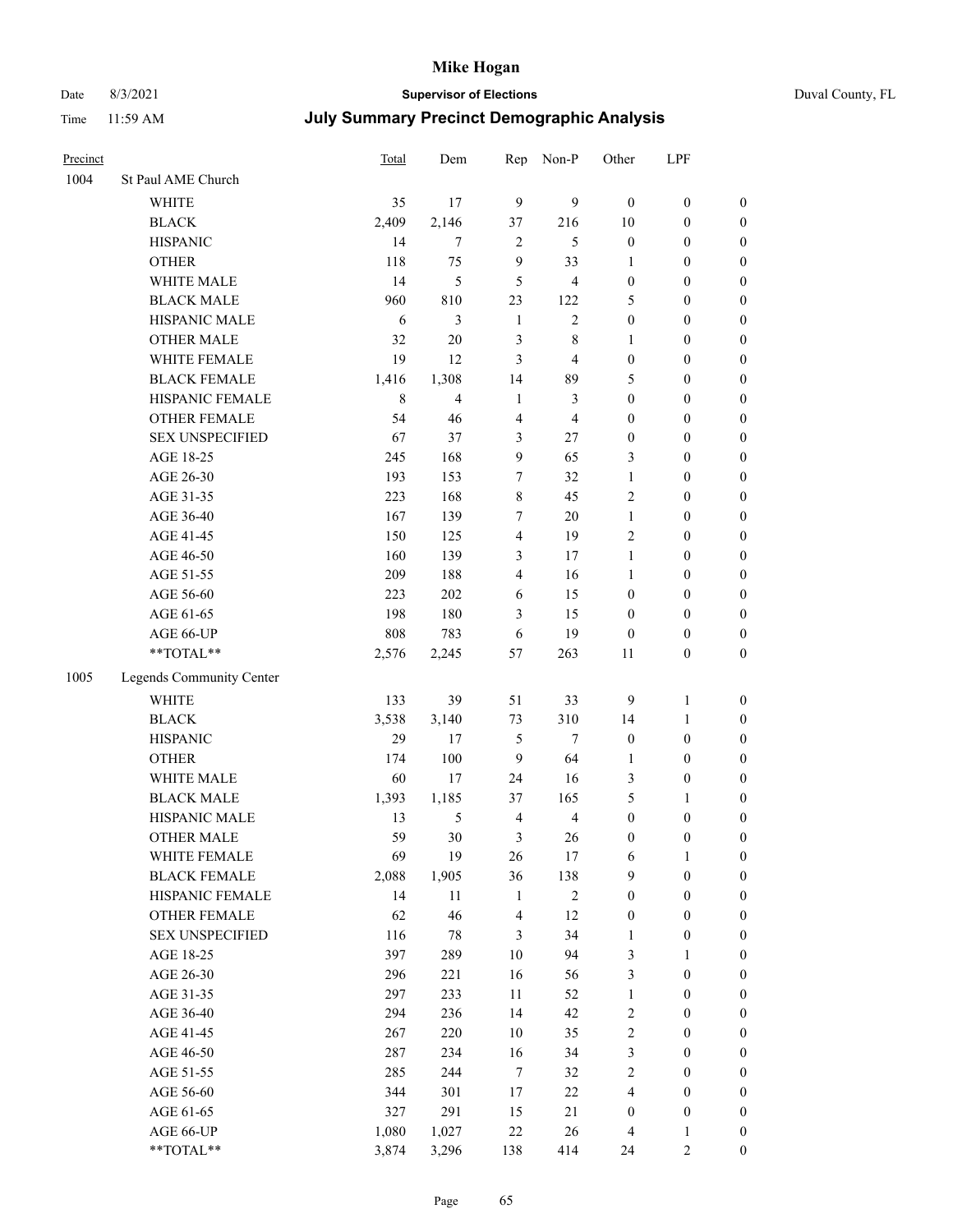# Date 8/3/2021 **Supervisor of Elections** Duval County, FL

| Precinct |                                | Total   | Dem    | Rep              | Non-P       | Other            | LPF              |                  |
|----------|--------------------------------|---------|--------|------------------|-------------|------------------|------------------|------------------|
| 1006     | Church of God - N Lane Ave     |         |        |                  |             |                  |                  |                  |
|          | <b>WHITE</b>                   | 1,088   | 229    | 597              | 233         | 22               | $\boldsymbol{7}$ | 0                |
|          | <b>BLACK</b>                   | 832     | 679    | 30               | 119         | $\overline{4}$   | $\boldsymbol{0}$ | $\boldsymbol{0}$ |
|          | <b>HISPANIC</b>                | 69      | 27     | 20               | 22          | $\boldsymbol{0}$ | $\boldsymbol{0}$ | $\boldsymbol{0}$ |
|          | <b>OTHER</b>                   | 140     | 49     | 28               | 61          | 2                | $\boldsymbol{0}$ | $\boldsymbol{0}$ |
|          | WHITE MALE                     | 487     | 91     | 274              | 108         | 10               | $\overline{4}$   | $\boldsymbol{0}$ |
|          | <b>BLACK MALE</b>              | 351     | 271    | 18               | 60          | $\overline{c}$   | $\boldsymbol{0}$ | $\boldsymbol{0}$ |
|          | HISPANIC MALE                  | 31      | 12     | $\mathbf{9}$     | 10          | $\boldsymbol{0}$ | $\boldsymbol{0}$ | $\boldsymbol{0}$ |
|          | <b>OTHER MALE</b>              | 57      | 17     | 16               | 24          | $\boldsymbol{0}$ | $\boldsymbol{0}$ | $\boldsymbol{0}$ |
|          | WHITE FEMALE                   | 584     | 136    | 314              | 119         | 12               | $\mathfrak{Z}$   | $\boldsymbol{0}$ |
|          | <b>BLACK FEMALE</b>            | 462     | 392    | 12               | 56          | 2                | $\boldsymbol{0}$ | 0                |
|          | HISPANIC FEMALE                | 37      | 15     | $10\,$           | 12          | $\boldsymbol{0}$ | $\boldsymbol{0}$ | 0                |
|          | OTHER FEMALE                   | 49      | 16     | 9                | 23          | $\mathbf{1}$     | $\boldsymbol{0}$ | $\boldsymbol{0}$ |
|          | <b>SEX UNSPECIFIED</b>         | 71      | 34     | 13               | 23          | $\mathbf{1}$     | $\boldsymbol{0}$ | $\boldsymbol{0}$ |
|          | AGE 18-25                      | 238     | 107    | 43               | $8\sqrt{1}$ | 7                | $\boldsymbol{0}$ | $\boldsymbol{0}$ |
|          | AGE 26-30                      | 195     | 91     | 42               | 60          | $\mathbf{1}$     | $\mathbf{1}$     | $\boldsymbol{0}$ |
|          | AGE 31-35                      | 204     | 95     | 53               | 52          | 3                | $\mathbf{1}$     | $\boldsymbol{0}$ |
|          | AGE 36-40                      | 189     | 98     | $40\,$           | 46          | 3                | $\sqrt{2}$       | $\boldsymbol{0}$ |
|          | AGE 41-45                      | 153     | $70\,$ | 51               | $30\,$      | $\overline{c}$   | $\boldsymbol{0}$ | $\boldsymbol{0}$ |
|          | AGE 46-50                      | $200\,$ | 99     | 62               | 32          | 5                | $\mathbf{2}$     | $\boldsymbol{0}$ |
|          | AGE 51-55                      | 182     | 85     | 64               | 32          | $\mathbf{1}$     | $\boldsymbol{0}$ | $\boldsymbol{0}$ |
|          | AGE 56-60                      | 215     | 89     | 86               | 38          | 1                | 1                | 0                |
|          | AGE 61-65                      | 178     | 79     | 66               | $30\,$      | 3                | $\boldsymbol{0}$ | 0                |
|          | AGE 66-UP                      | 375     | 171    | 168              | 34          | $\mathfrak{2}$   | $\boldsymbol{0}$ | $\boldsymbol{0}$ |
|          | $**TOTAL**$                    | 2,129   | 984    | 675              | 435         | 28               | $\tau$           | $\boldsymbol{0}$ |
| 1007     | Evangel Temple Assembly of God |         |        |                  |             |                  |                  |                  |
|          |                                |         |        |                  |             |                  |                  |                  |
|          | <b>WHITE</b>                   | 955     | 245    | 481              | 213         | 14               | $\sqrt{2}$       | $\boldsymbol{0}$ |
|          | <b>BLACK</b>                   | 588     | 473    | 21               | 92          | $\mathbf{1}$     | $\mathbf{1}$     | $\boldsymbol{0}$ |
|          | <b>HISPANIC</b>                | 103     | 48     | 16               | 38          | $\mathbf{1}$     | $\boldsymbol{0}$ | $\boldsymbol{0}$ |
|          | <b>OTHER</b>                   | 149     | 61     | 41               | 46          | $\boldsymbol{0}$ | $\mathbf{1}$     | $\boldsymbol{0}$ |
|          | WHITE MALE                     | 437     | 105    | 238              | 86          | 7                | $\mathbf{1}$     | $\boldsymbol{0}$ |
|          | <b>BLACK MALE</b>              | 228     | 162    | 15               | 49          | $\mathbf{1}$     | $\mathbf{1}$     | $\boldsymbol{0}$ |
|          | HISPANIC MALE                  | 39      | 15     | $\,$ 8 $\,$      | 15          | 1                | $\boldsymbol{0}$ | 0                |
|          | <b>OTHER MALE</b>              | 46      | 13     | 17               | 15          | $\boldsymbol{0}$ | $\mathbf{1}$     | 0                |
|          | WHITE FEMALE                   | 511     | 138    | 239              | 126         | 7                | 1                | 0                |
|          | <b>BLACK FEMALE</b>            | 352     | 304    | 6                | 42          | $\boldsymbol{0}$ | $\boldsymbol{0}$ | $\overline{0}$   |
|          | HISPANIC FEMALE                | 64      | 33     | 8                | 23          | $\boldsymbol{0}$ | $\boldsymbol{0}$ | $\overline{0}$   |
|          | OTHER FEMALE                   | 68      | 31     | 19               | 18          | 0                | $\boldsymbol{0}$ | $\overline{0}$   |
|          | <b>SEX UNSPECIFIED</b>         | 50      | 26     | $\boldsymbol{9}$ | 15          | 0                | $\boldsymbol{0}$ | 0                |
|          | AGE 18-25                      | 196     | $90\,$ | 41               | 62          | 1                | $\sqrt{2}$       | 0                |
|          | AGE 26-30                      | 181     | 95     | 31               | 53          | $\mathbf{1}$     | $\mathbf{1}$     | 0                |
|          | AGE 31-35                      | 175     | 83     | 39               | 50          | 3                | $\boldsymbol{0}$ | 0                |
|          | AGE 36-40                      | 159     | 82     | 40               | 35          | 1                | $\mathbf{1}$     | 0                |
|          | AGE 41-45                      | 152     | 71     | 38               | 41          | 2                | $\boldsymbol{0}$ | 0                |
|          | AGE 46-50                      | 129     | 52     | 38               | 39          | $\boldsymbol{0}$ | $\boldsymbol{0}$ | 0                |
|          | AGE 51-55                      | 142     | 56     | 53               | 29          | 4                | $\boldsymbol{0}$ | $\overline{0}$   |
|          | AGE 56-60                      | 148     | 76     | 49               | 23          | 0                | $\boldsymbol{0}$ | $\overline{0}$   |
|          | AGE 61-65                      | 163     | 61     | 75               | 27          | $\boldsymbol{0}$ | $\boldsymbol{0}$ | $\overline{0}$   |
|          | AGE 66-UP                      | 350     | 161    | 155              | 30          | 4                | $\boldsymbol{0}$ | 0                |
|          | **TOTAL**                      | 1,795   | 827    | 559              | 389         | 16               | $\overline{4}$   | $\boldsymbol{0}$ |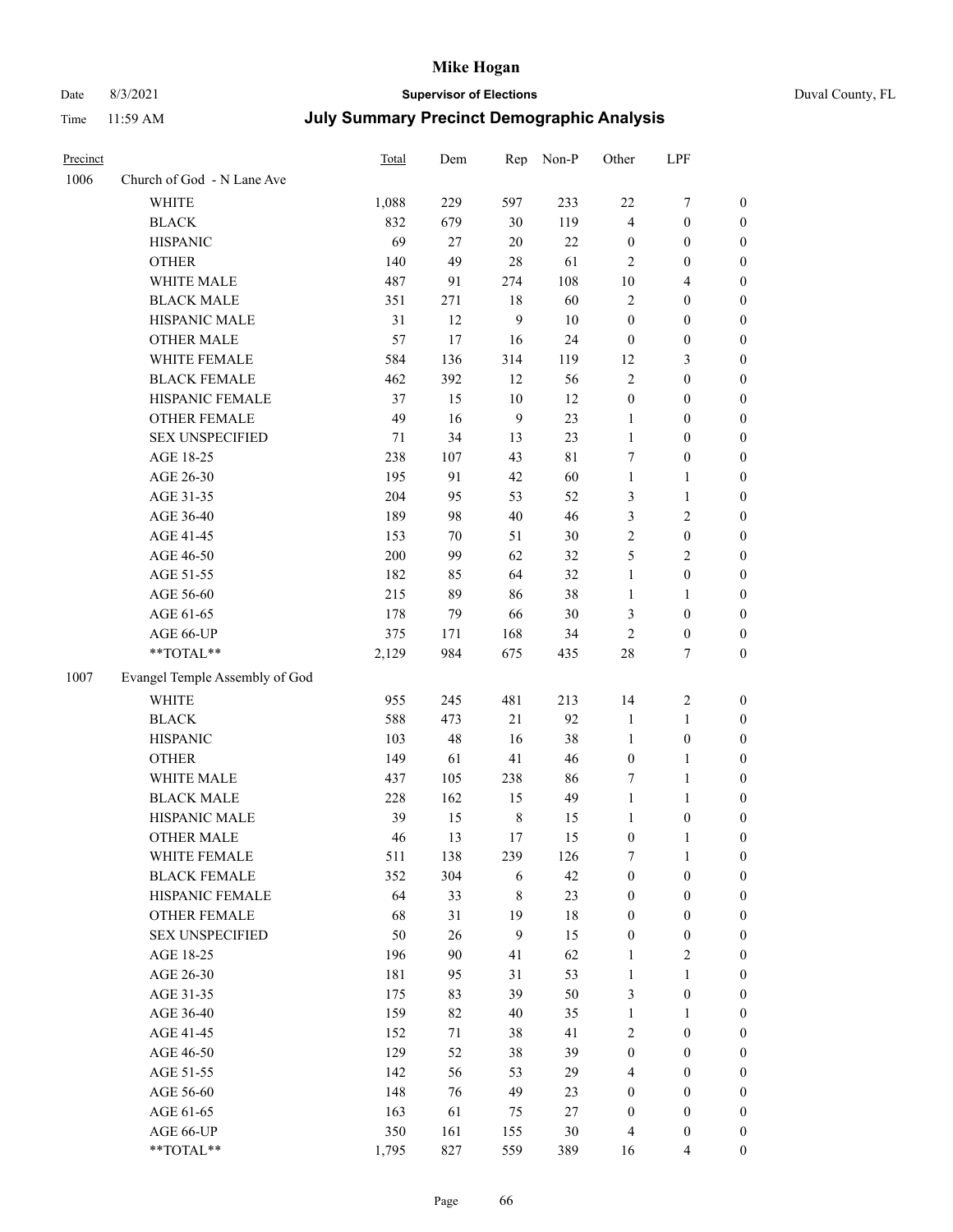# Date 8/3/2021 **Supervisor of Elections** Duval County, FL

| Precinct |                                 | <b>Total</b> | Dem    | Rep    | Non-P  | Other                   | LPF              |                  |
|----------|---------------------------------|--------------|--------|--------|--------|-------------------------|------------------|------------------|
| 1008     | Mary Lena Gibbs Center          |              |        |        |        |                         |                  |                  |
|          | <b>WHITE</b>                    | 1,242        | 275    | 656    | 279    | 21                      | 11               | 0                |
|          | <b>BLACK</b>                    | 2,205        | 1,778  | 85     | 326    | 15                      | $\mathbf{1}$     | 0                |
|          | <b>HISPANIC</b>                 | 235          | 98     | 41     | 93     | 3                       | $\boldsymbol{0}$ | 0                |
|          | <b>OTHER</b>                    | 419          | 141    | 115    | 158    | 4                       | 1                | $\boldsymbol{0}$ |
|          | WHITE MALE                      | 583          | 109    | 321    | 138    | 9                       | 6                | $\boldsymbol{0}$ |
|          | <b>BLACK MALE</b>               | 896          | 684    | 45     | 160    | 7                       | $\boldsymbol{0}$ | $\boldsymbol{0}$ |
|          | HISPANIC MALE                   | 105          | 39     | 27     | 38     | $\mathbf{1}$            | $\boldsymbol{0}$ | $\boldsymbol{0}$ |
|          | <b>OTHER MALE</b>               | 168          | 43     | 54     | 69     | 2                       | $\boldsymbol{0}$ | $\boldsymbol{0}$ |
|          | WHITE FEMALE                    | 637          | 161    | 326    | 133    | 12                      | $\mathfrak s$    | $\boldsymbol{0}$ |
|          | <b>BLACK FEMALE</b>             | 1,269        | 1,065  | 39     | 156    | 8                       | $\mathbf{1}$     | 0                |
|          | HISPANIC FEMALE                 | 123          | 57     | 13     | 51     | 2                       | $\boldsymbol{0}$ | 0                |
|          | <b>OTHER FEMALE</b>             | 187          | $78\,$ | 51     | 56     | $\mathbf{1}$            | $\mathbf{1}$     | 0                |
|          | <b>SEX UNSPECIFIED</b>          | 133          | 56     | 21     | 55     | $\mathbf{1}$            | $\boldsymbol{0}$ | $\boldsymbol{0}$ |
|          | AGE 18-25                       | 539          | 271    | 69     | 189    | 9                       | $\mathbf{1}$     | $\boldsymbol{0}$ |
|          | AGE 26-30                       | 410          | 220    | 66     | 115    | 6                       | $\mathfrak{Z}$   | $\boldsymbol{0}$ |
|          | AGE 31-35                       | 417          | 211    | 76     | 120    | 6                       | $\overline{4}$   | $\boldsymbol{0}$ |
|          | AGE 36-40                       | 414          | 250    | 58     | 98     | 8                       | $\boldsymbol{0}$ | $\boldsymbol{0}$ |
|          | AGE 41-45                       | 334          | 193    | 62     | 76     | 3                       | $\boldsymbol{0}$ | $\boldsymbol{0}$ |
|          | AGE 46-50                       | 335          | 199    | 60     | $72\,$ | $\overline{c}$          | $\mathbf{2}$     | $\boldsymbol{0}$ |
|          | AGE 51-55                       | 280          | 170    | 67     | 40     | $\overline{c}$          | $\mathbf{1}$     | 0                |
|          | AGE 56-60                       | 337          | 193    | 93     | 48     | $\overline{c}$          | $\mathbf{1}$     | 0                |
|          | AGE 61-65                       | 312          | 176    | 97     | 37     | $\overline{c}$          | $\boldsymbol{0}$ | 0                |
|          | AGE 66-UP                       | 723          | 409    | 249    | 61     | 3                       | 1                | $\boldsymbol{0}$ |
|          | **TOTAL**                       | 4,101        | 2,292  | 897    | 856    | 43                      | 13               | $\boldsymbol{0}$ |
| 1009     | Oak Hill Church of the Nazarene |              |        |        |        |                         |                  |                  |
|          | <b>WHITE</b>                    | 935          | 206    | 524    | 186    | 12                      | $\boldsymbol{7}$ | $\boldsymbol{0}$ |
|          | <b>BLACK</b>                    | 1,483        | 1,165  | 55     | 235    | $27\,$                  | $\mathbf{1}$     | $\boldsymbol{0}$ |
|          | <b>HISPANIC</b>                 | 211          | 93     | 51     | 64     | $\mathbf{1}$            | $\sqrt{2}$       | $\boldsymbol{0}$ |
|          | <b>OTHER</b>                    | 297          | 99     | 78     | 115    | 3                       | $\sqrt{2}$       | $\boldsymbol{0}$ |
|          | WHITE MALE                      | 423          | $80\,$ | 256    | 77     | 5                       | 5                | $\boldsymbol{0}$ |
|          | <b>BLACK MALE</b>               | 603          | 444    | $28\,$ | 121    | $\boldsymbol{9}$        | $\mathbf{1}$     | $\boldsymbol{0}$ |
|          | HISPANIC MALE                   | 104          | 43     | 27     | 31     | $\mathbf{1}$            | $\sqrt{2}$       | 0                |
|          | <b>OTHER MALE</b>               | 117          | 43     | 32     | 39     | $\mathbf{1}$            | $\overline{2}$   | 0                |
|          | WHITE FEMALE                    | 504          | 122    | 266    | 107    | 7                       | $\overline{c}$   | 0                |
|          | <b>BLACK FEMALE</b>             | 855          | 701    | $27\,$ | 110    | 17                      | $\boldsymbol{0}$ | $\overline{0}$   |
|          | HISPANIC FEMALE                 | 101          | 48     | 23     | 30     | $\boldsymbol{0}$        | $\boldsymbol{0}$ | $\overline{0}$   |
|          | <b>OTHER FEMALE</b>             | 134          | 47     | 42     | 45     | $\boldsymbol{0}$        | $\boldsymbol{0}$ | $\overline{0}$   |
|          | <b>SEX UNSPECIFIED</b>          | 85           | 35     | 7      | $40\,$ | 3                       | $\boldsymbol{0}$ | 0                |
|          | AGE 18-25                       | 355          | 182    | 44     | 116    | 11                      | $\sqrt{2}$       | 0                |
|          | AGE 26-30                       | 281          | 150    | 41     | 84     | 4                       | $\sqrt{2}$       | 0                |
|          | AGE 31-35                       | 256          | 141    | 49     | 60     | 4                       | $\sqrt{2}$       | 0                |
|          | AGE 36-40                       | 250          | 140    | 44     | 61     | 5                       | $\boldsymbol{0}$ | 0                |
|          | AGE 41-45                       | 240          | 146    | 38     | 51     | $\overline{\mathbf{4}}$ | $\mathbf{1}$     | 0                |
|          | AGE 46-50                       | 270          | 151    | 64     | 52     | 2                       | $\mathbf{1}$     | 0                |
|          | AGE 51-55                       | 232          | 137    | 58     | 33     | $\overline{c}$          | $\sqrt{2}$       | 0                |
|          | AGE 56-60                       | 266          | 142    | 73     | 48     | 3                       | $\boldsymbol{0}$ | 0                |
|          | AGE 61-65                       | 274          | 120    | 111    | $40\,$ | 3                       | $\boldsymbol{0}$ | 0                |
|          | AGE 66-UP                       | 502          | 254    | 186    | 55     | 5                       | $\sqrt{2}$       | 0                |
|          | **TOTAL**                       | 2,926        | 1,563  | 708    | 600    | 43                      | 12               | $\boldsymbol{0}$ |
|          |                                 |              |        |        |        |                         |                  |                  |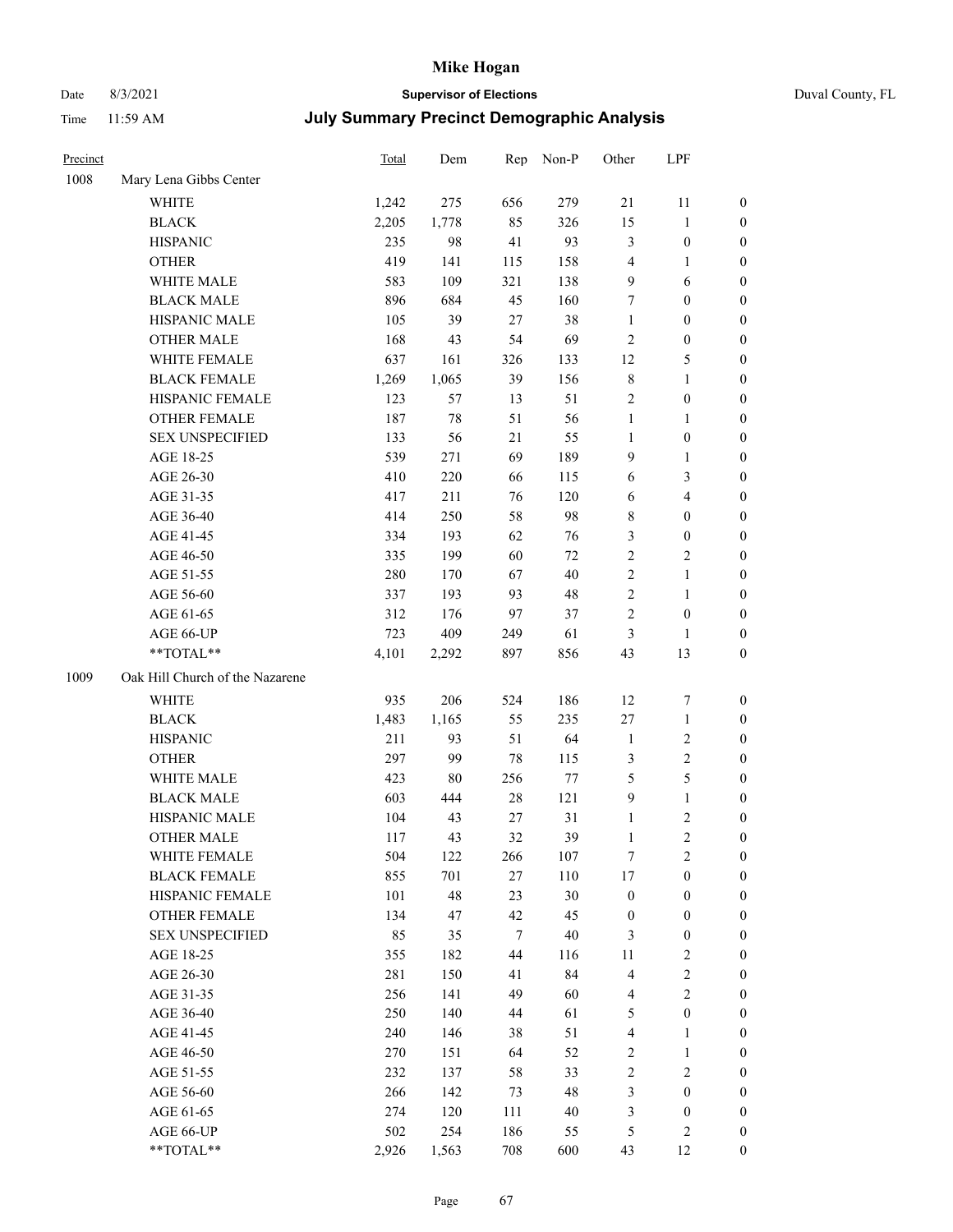# Date 8/3/2021 **Supervisor of Elections** Duval County, FL

| Precinct |                             | Total  | Dem              |        | Rep Non-P        | Other            | LPF              |                  |
|----------|-----------------------------|--------|------------------|--------|------------------|------------------|------------------|------------------|
| 1010     | Sweetwater Church of Christ |        |                  |        |                  |                  |                  |                  |
|          | <b>WHITE</b>                | 1,359  | 306              | 712    | 304              | 34               | $\mathfrak{Z}$   | $\boldsymbol{0}$ |
|          | <b>BLACK</b>                | 778    | 622              | $28\,$ | 115              | 11               | $\sqrt{2}$       | $\boldsymbol{0}$ |
|          | <b>HISPANIC</b>             | 161    | 75               | 28     | 52               | 5                | $\mathbf{1}$     | $\boldsymbol{0}$ |
|          | <b>OTHER</b>                | 216    | 73               | 56     | 82               | 5                | $\boldsymbol{0}$ | $\boldsymbol{0}$ |
|          | WHITE MALE                  | 614    | 113              | 347    | 139              | 13               | $\mathfrak{2}$   | $\boldsymbol{0}$ |
|          | <b>BLACK MALE</b>           | 303    | 222              | 16     | 57               | 6                | $\sqrt{2}$       | $\boldsymbol{0}$ |
|          | HISPANIC MALE               | 75     | $28\,$           | 15     | $30\,$           | $\mathbf{1}$     | $\mathbf{1}$     | $\boldsymbol{0}$ |
|          | <b>OTHER MALE</b>           | 88     | 31               | 19     | 35               | 3                | $\boldsymbol{0}$ | $\boldsymbol{0}$ |
|          | WHITE FEMALE                | 730    | 189              | 358    | 161              | 21               | $\mathbf{1}$     | $\boldsymbol{0}$ |
|          | <b>BLACK FEMALE</b>         | 466    | 393              | 11     | 57               | 5                | $\boldsymbol{0}$ | 0                |
|          | HISPANIC FEMALE             | $80\,$ | 42               | 13     | 21               | 4                | $\boldsymbol{0}$ | $\boldsymbol{0}$ |
|          | OTHER FEMALE                | 91     | 32               | 30     | $27\,$           | $\overline{c}$   | $\boldsymbol{0}$ | $\boldsymbol{0}$ |
|          | <b>SEX UNSPECIFIED</b>      | 67     | $26\,$           | 15     | 26               | $\boldsymbol{0}$ | $\boldsymbol{0}$ | $\boldsymbol{0}$ |
|          | AGE 18-25                   | 304    | 129              | 51     | 109              | 15               | $\boldsymbol{0}$ | $\boldsymbol{0}$ |
|          | AGE 26-30                   | 240    | 103              | 56     | 76               | 3                | $\sqrt{2}$       | $\boldsymbol{0}$ |
|          | AGE 31-35                   | 223    | 93               | 41     | $80\,$           | 7                | $\sqrt{2}$       | $\boldsymbol{0}$ |
|          | AGE 36-40                   | 197    | 92               | 48     | 56               | $\boldsymbol{0}$ | $\mathbf{1}$     | $\boldsymbol{0}$ |
|          | AGE 41-45                   | 203    | 100              | 53     | 46               | 4                | $\boldsymbol{0}$ | $\boldsymbol{0}$ |
|          | AGE 46-50                   | 194    | 92               | 55     | $40\,$           | 7                | $\boldsymbol{0}$ | $\boldsymbol{0}$ |
|          | AGE 51-55                   | 213    | 103              | 75     | 29               | 6                | $\boldsymbol{0}$ | 0                |
|          | AGE 56-60                   | 235    | 96               | 100    | 38               | $\mathbf{1}$     | $\boldsymbol{0}$ | $\boldsymbol{0}$ |
|          | AGE 61-65                   | 215    | 81               | 100    | 29               | 5                | $\boldsymbol{0}$ | $\boldsymbol{0}$ |
|          | AGE 66-UP                   | 490    | 187              | 245    | 50               | 7                | 1                | $\boldsymbol{0}$ |
|          | **TOTAL**                   | 2,514  | 1,076            | 824    | 553              | 55               | 6                | $\boldsymbol{0}$ |
| 1011     | Teamsters 512               |        |                  |        |                  |                  |                  |                  |
|          | WHITE                       | 1,093  | 206              | 648    | 223              | 8                | $\,$ 8 $\,$      | $\boldsymbol{0}$ |
|          | <b>BLACK</b>                | 440    | 343              | 16     | 77               | 3                | $\mathbf{1}$     | $\boldsymbol{0}$ |
|          | <b>HISPANIC</b>             | 76     | 33               | $20\,$ | $22\,$           | $\mathbf{1}$     | $\boldsymbol{0}$ | $\boldsymbol{0}$ |
|          | <b>OTHER</b>                | 82     | 17               | 35     | $28\,$           | $\mathbf{1}$     | $\mathbf{1}$     | $\boldsymbol{0}$ |
|          | WHITE MALE                  | 502    | 84               | 306    | 102              | 5                | 5                | $\boldsymbol{0}$ |
|          | <b>BLACK MALE</b>           | 171    | 116              | $\tau$ | 45               | $\overline{c}$   | $\mathbf{1}$     | 0                |
|          | HISPANIC MALE               | 43     | 16               | 14     | 13               | $\boldsymbol{0}$ | $\boldsymbol{0}$ | 0                |
|          | <b>OTHER MALE</b>           | 29     | 5                | 13     | 11               | $\boldsymbol{0}$ | $\boldsymbol{0}$ | $\boldsymbol{0}$ |
|          | WHITE FEMALE                | 574    | 117              | 337    | 115              | 2                | 3                | $\overline{0}$   |
|          | <b>BLACK FEMALE</b>         | 261    | 221              | 7      | 32               | $\mathbf{1}$     | $\boldsymbol{0}$ | $\overline{0}$   |
|          | HISPANIC FEMALE             | 32     | 16               | 6      | $\boldsymbol{9}$ | $\mathbf{1}$     | $\boldsymbol{0}$ | $\overline{0}$   |
|          | OTHER FEMALE                | 39     | $\boldsymbol{9}$ | $18\,$ | 11               | $\mathbf{1}$     | $\boldsymbol{0}$ | 0                |
|          | <b>SEX UNSPECIFIED</b>      | 40     | 15               | $11\,$ | 12               | $\mathbf{1}$     | $\mathbf{1}$     | 0                |
|          | AGE 18-25                   | 167    | 60               | 52     | 50               | 3                | $\sqrt{2}$       | 0                |
|          | AGE 26-30                   | 138    | 43               | 37     | 54               | 3                | $\mathbf{1}$     | 0                |
|          | AGE 31-35                   | 156    | 66               | 46     | 41               | $\overline{c}$   | $\mathbf{1}$     | 0                |
|          | AGE 36-40                   | 161    | 73               | 53     | 33               | $\mathbf{1}$     | $\mathbf{1}$     | 0                |
|          | AGE 41-45                   | 152    | 56               | 67     | $28\,$           | $\boldsymbol{0}$ | $\mathbf{1}$     | 0                |
|          | AGE 46-50                   | 160    | 53               | 74     | $30\,$           | $\mathbf{1}$     | $\sqrt{2}$       | 0                |
|          | AGE 51-55                   | 130    | 57               | 47     | 24               | $\boldsymbol{0}$ | $\sqrt{2}$       | 0                |
|          | AGE 56-60                   | 160    | 53               | 75     | 31               | 1                | $\boldsymbol{0}$ | $\boldsymbol{0}$ |
|          | AGE 61-65                   | 138    | 43               | 71     | $22\,$           | 2                | $\boldsymbol{0}$ | 0                |
|          | AGE 66-UP                   | 329    | 95               | 197    | 37               | $\boldsymbol{0}$ | $\boldsymbol{0}$ | 0                |
|          | **TOTAL**                   | 1,691  | 599              | 719    | 350              | 13               | 10               | $\boldsymbol{0}$ |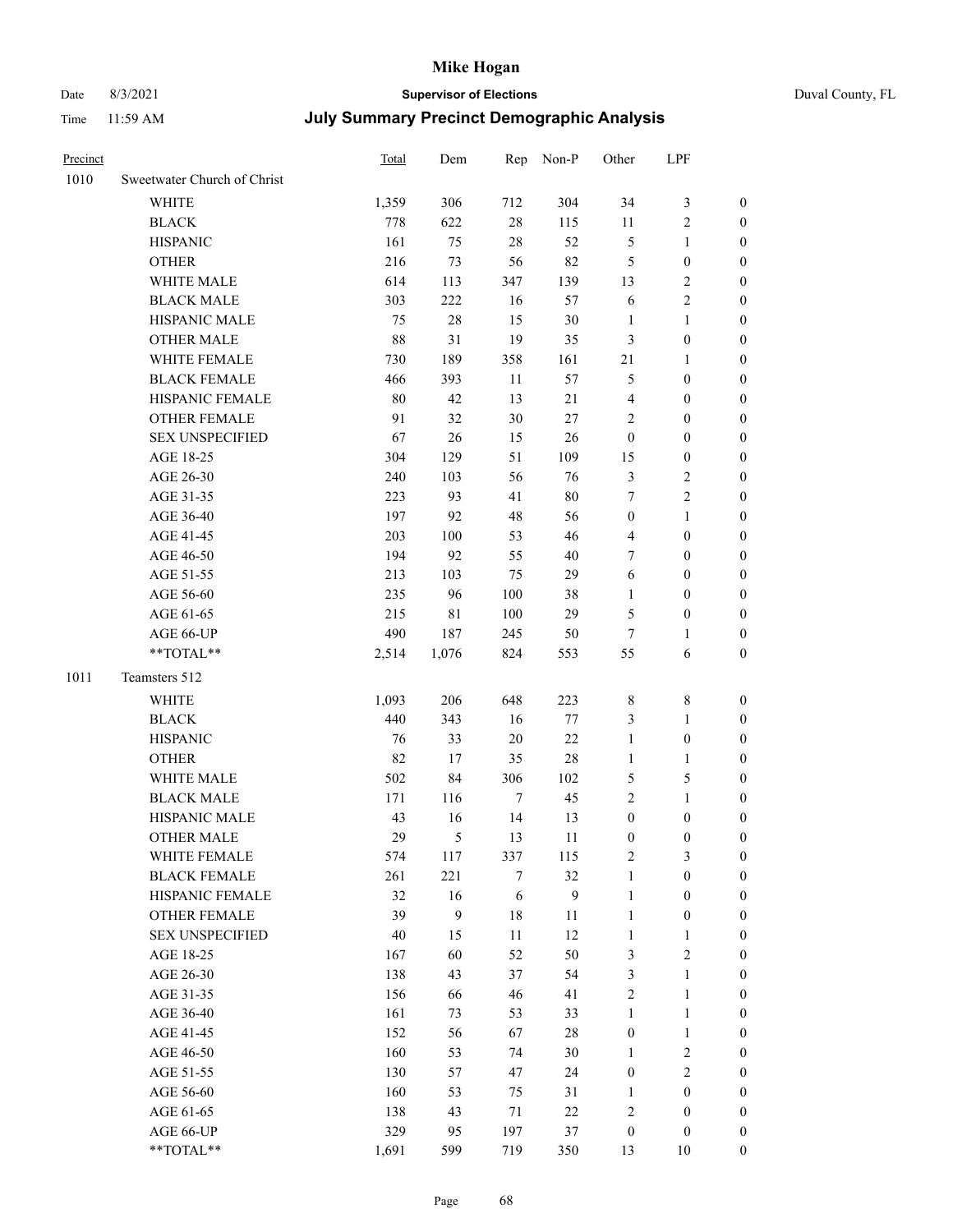# Date 8/3/2021 **Supervisor of Elections** Duval County, FL

| Precinct |                                | <b>Total</b> | Dem    | Rep            | Non-P            | Other            | LPF              |                  |
|----------|--------------------------------|--------------|--------|----------------|------------------|------------------|------------------|------------------|
| 1012     | <b>Gregory West Apartments</b> |              |        |                |                  |                  |                  |                  |
|          | WHITE                          | 729          | 177    | 339            | 199              | 11               | $\mathfrak{Z}$   | 0                |
|          | <b>BLACK</b>                   | 1,843        | 1,433  | 69             | 322              | 18               | $\mathbf{1}$     | $\boldsymbol{0}$ |
|          | <b>HISPANIC</b>                | 360          | 172    | 49             | 134              | 5                | $\boldsymbol{0}$ | $\boldsymbol{0}$ |
|          | <b>OTHER</b>                   | 343          | 123    | 70             | 148              | 2                | $\boldsymbol{0}$ | $\boldsymbol{0}$ |
|          | WHITE MALE                     | 314          | 50     | 168            | 91               | 2                | $\mathfrak{Z}$   | $\boldsymbol{0}$ |
|          | <b>BLACK MALE</b>              | 667          | 468    | 42             | 144              | 13               | $\boldsymbol{0}$ | $\boldsymbol{0}$ |
|          | HISPANIC MALE                  | 163          | 61     | 23             | 77               | $\overline{c}$   | $\boldsymbol{0}$ | $\boldsymbol{0}$ |
|          | <b>OTHER MALE</b>              | 124          | 39     | 33             | 50               | 2                | $\boldsymbol{0}$ | $\boldsymbol{0}$ |
|          | WHITE FEMALE                   | 401          | 123    | 168            | 101              | 9                | $\boldsymbol{0}$ | $\boldsymbol{0}$ |
|          | <b>BLACK FEMALE</b>            | 1,153        | 949    | $27\,$         | 171              | 5                | 1                | $\boldsymbol{0}$ |
|          | HISPANIC FEMALE                | 191          | 107    | 25             | 56               | 3                | $\boldsymbol{0}$ | $\boldsymbol{0}$ |
|          | <b>OTHER FEMALE</b>            | 169          | 67     | 34             | 68               | $\boldsymbol{0}$ | $\boldsymbol{0}$ | $\boldsymbol{0}$ |
|          | <b>SEX UNSPECIFIED</b>         | 93           | 41     | $\tau$         | 45               | $\boldsymbol{0}$ | $\boldsymbol{0}$ | $\boldsymbol{0}$ |
|          | AGE 18-25                      | 453          | 251    | 28             | 168              | 6                | $\boldsymbol{0}$ | $\boldsymbol{0}$ |
|          | AGE 26-30                      | 373          | 195    | 42             | 126              | 10               | $\boldsymbol{0}$ | $\boldsymbol{0}$ |
|          | AGE 31-35                      | 388          | 243    | 39             | 100              | 4                | $\sqrt{2}$       | $\boldsymbol{0}$ |
|          | AGE 36-40                      | 332          | 209    | 36             | 83               | 4                | $\boldsymbol{0}$ | $\boldsymbol{0}$ |
|          | AGE 41-45                      | 304          | 196    | 39             | 66               | 2                | $\mathbf{1}$     | $\boldsymbol{0}$ |
|          | AGE 46-50                      | 285          | 179    | 42             | 60               | 4                | $\boldsymbol{0}$ | $\boldsymbol{0}$ |
|          | AGE 51-55                      | 250          | 148    | 55             | 47               | $\boldsymbol{0}$ | $\boldsymbol{0}$ | $\boldsymbol{0}$ |
|          | AGE 56-60                      | 254          | 136    | 62             | 54               | $\overline{c}$   | $\boldsymbol{0}$ | $\boldsymbol{0}$ |
|          | AGE 61-65                      | 230          | 134    | 51             | 43               | $\overline{c}$   | $\boldsymbol{0}$ | $\boldsymbol{0}$ |
|          | AGE 66-UP                      | 406          | 214    | 133            | 56               | $\sqrt{2}$       | 1                | $\boldsymbol{0}$ |
|          | **TOTAL**                      | 3,275        | 1,905  | 527            | 803              | 36               | $\overline{4}$   | $\boldsymbol{0}$ |
| 1013     | Cedar Creek Baptist Church     |              |        |                |                  |                  |                  |                  |
|          | <b>WHITE</b>                   | 790          | 188    | 450            | 134              | $11\,$           | $\boldsymbol{7}$ | $\boldsymbol{0}$ |
|          | <b>BLACK</b>                   | 489          | 374    | 14             | 94               | 7                | $\boldsymbol{0}$ | $\boldsymbol{0}$ |
|          | <b>HISPANIC</b>                | 76           | 34     | 11             | 29               | 2                | $\boldsymbol{0}$ | $\boldsymbol{0}$ |
|          | <b>OTHER</b>                   | 83           | 18     | 28             | 36               | $\boldsymbol{0}$ | $\mathbf{1}$     | $\boldsymbol{0}$ |
|          | WHITE MALE                     | 363          | 78     | 201            | 74               | 4                | 6                | $\boldsymbol{0}$ |
|          | <b>BLACK MALE</b>              | 172          | 116    | 7              | 45               | 4                | $\boldsymbol{0}$ | $\boldsymbol{0}$ |
|          | HISPANIC MALE                  | 29           | 12     | $\overline{4}$ | 12               | $\mathbf{1}$     | $\boldsymbol{0}$ | $\boldsymbol{0}$ |
|          | <b>OTHER MALE</b>              | 34           | 5      | 11             | 18               | $\boldsymbol{0}$ | $\boldsymbol{0}$ | $\boldsymbol{0}$ |
|          | WHITE FEMALE                   | 421          | 109    | 245            | 59               | 7                | 1                | 0                |
|          | <b>BLACK FEMALE</b>            | 305          | 248    | 7              | 47               | 3                | $\boldsymbol{0}$ | $\overline{0}$   |
|          | HISPANIC FEMALE                | 45           | 21     | 7              | 16               | $\mathbf{1}$     | $\boldsymbol{0}$ | $\overline{0}$   |
|          | <b>OTHER FEMALE</b>            | 26           | 7      | $10\,$         | $\boldsymbol{9}$ | $\boldsymbol{0}$ | $\boldsymbol{0}$ | $\overline{0}$   |
|          | <b>SEX UNSPECIFIED</b>         | 43           | $18\,$ | 11             | 13               | $\boldsymbol{0}$ | $\mathbf{1}$     | 0                |
|          | AGE 18-25                      | 164          | 66     | 45             | 47               | 6                | $\boldsymbol{0}$ | 0                |
|          | AGE 26-30                      | 165          | 79     | 33             | 48               | 4                | $\mathbf{1}$     | 0                |
|          | AGE 31-35                      | 152          | 69     | 34             | 45               | $\mathbf{1}$     | $\mathfrak{Z}$   | 0                |
|          | AGE 36-40                      | 120          | 53     | 38             | $27\,$           | 2                | $\boldsymbol{0}$ | 0                |
|          | AGE 41-45                      | 101          | 45     | 27             | 26               | 2                | $\mathbf{1}$     | 0                |
|          | AGE 46-50                      | 97           | 47     | 30             | 18               | $\mathbf{1}$     | $\mathbf{1}$     | 0                |
|          | AGE 51-55                      | 117          | 49     | 42             | 23               | 2                | $\mathbf{1}$     | 0                |
|          | AGE 56-60                      | 139          | 60     | 53             | 24               | $\mathbf{1}$     | $\mathbf{1}$     | 0                |
|          | AGE 61-65                      | 102          | 53     | 36             | 13               | $\boldsymbol{0}$ | $\boldsymbol{0}$ | 0                |
|          | AGE 66-UP                      | 281          | 93     | 165            | $22\,$           | $\mathbf{1}$     | $\boldsymbol{0}$ | 0                |
|          | **TOTAL**                      | 1,438        | 614    | 503            | 293              | $20\,$           | 8                | $\boldsymbol{0}$ |
|          |                                |              |        |                |                  |                  |                  |                  |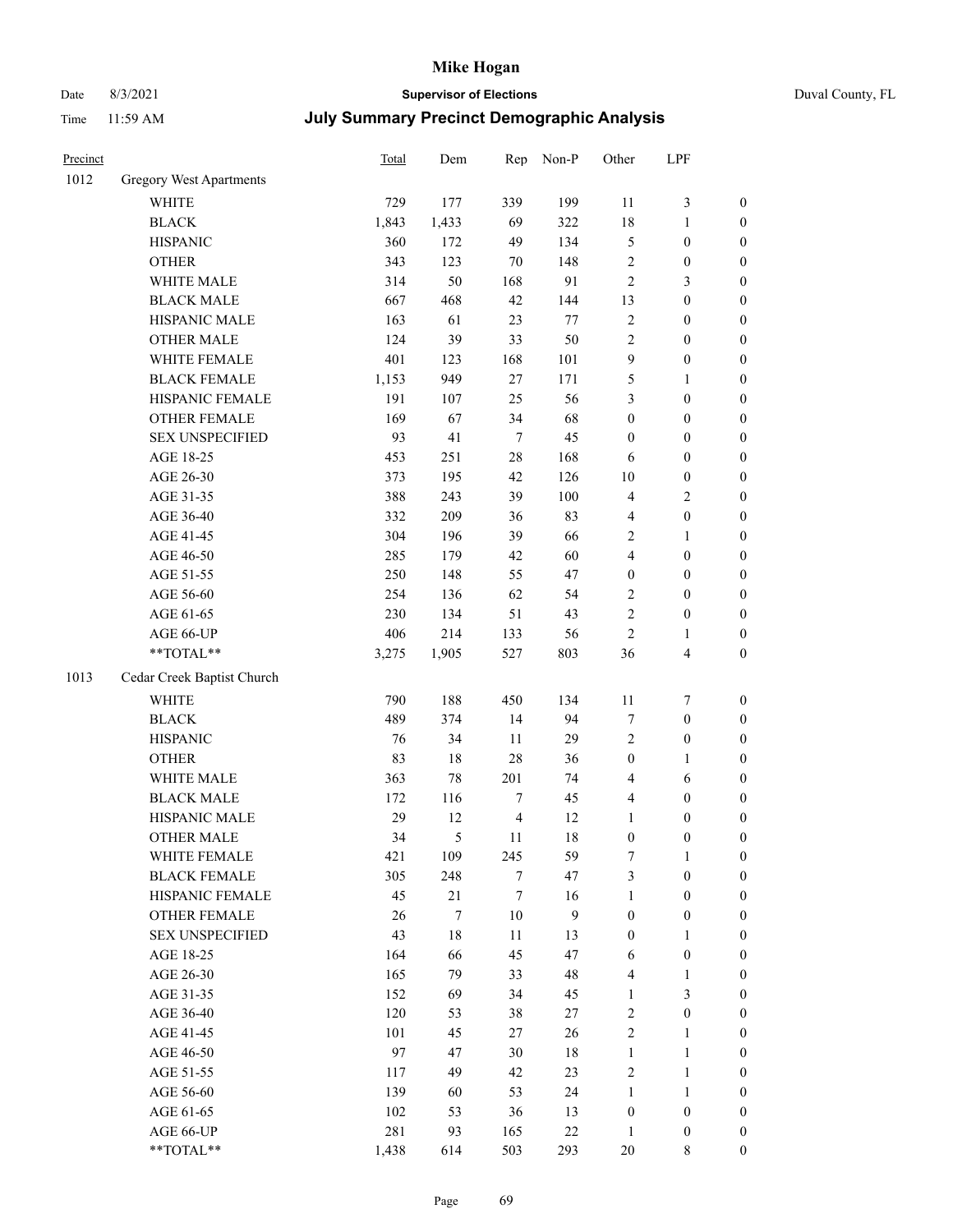# Date 8/3/2021 **Supervisor of Elections** Duval County, FL

| Precinct |                             | Total | Dem   | Rep    | Non-P | Other            | LPF              |                  |
|----------|-----------------------------|-------|-------|--------|-------|------------------|------------------|------------------|
| 1014     | McGirts Creek Regional Park |       |       |        |       |                  |                  |                  |
|          | <b>WHITE</b>                | 1,299 | 309   | 660    | 300   | 19               | 11               | $\boldsymbol{0}$ |
|          | <b>BLACK</b>                | 1,827 | 1,475 | 61     | 267   | 24               | $\boldsymbol{0}$ | $\boldsymbol{0}$ |
|          | <b>HISPANIC</b>             | 267   | 112   | 47     | 106   | 2                | $\boldsymbol{0}$ | $\boldsymbol{0}$ |
|          | <b>OTHER</b>                | 376   | 123   | 118    | 129   | 4                | $\sqrt{2}$       | $\boldsymbol{0}$ |
|          | WHITE MALE                  | 637   | 133   | 331    | 153   | 11               | $\boldsymbol{9}$ | $\boldsymbol{0}$ |
|          | <b>BLACK MALE</b>           | 753   | 563   | 33     | 145   | 12               | $\boldsymbol{0}$ | $\boldsymbol{0}$ |
|          | HISPANIC MALE               | 120   | 43    | 27     | 49    | $\mathbf{1}$     | $\boldsymbol{0}$ | $\boldsymbol{0}$ |
|          | <b>OTHER MALE</b>           | 138   | 38    | 51     | 49    | $\boldsymbol{0}$ | $\boldsymbol{0}$ | $\boldsymbol{0}$ |
|          | WHITE FEMALE                | 650   | 174   | 321    | 145   | 8                | $\sqrt{2}$       | $\boldsymbol{0}$ |
|          | <b>BLACK FEMALE</b>         | 1,040 | 886   | 27     | 116   | 11               | $\boldsymbol{0}$ | 0                |
|          | HISPANIC FEMALE             | 142   | 66    | 19     | 56    | $\mathbf{1}$     | $\boldsymbol{0}$ | $\boldsymbol{0}$ |
|          | OTHER FEMALE                | 178   | 67    | 60     | 46    | 3                | $\sqrt{2}$       | $\boldsymbol{0}$ |
|          | <b>SEX UNSPECIFIED</b>      | 111   | 49    | 17     | 43    | $\overline{c}$   | $\boldsymbol{0}$ | $\boldsymbol{0}$ |
|          | AGE 18-25                   | 435   | 225   | 57     | 145   | 6                | $\sqrt{2}$       | $\boldsymbol{0}$ |
|          | AGE 26-30                   | 376   | 173   | 70     | 120   | 8                | 5                | $\boldsymbol{0}$ |
|          | AGE 31-35                   | 375   | 194   | 68     | 107   | 6                | $\boldsymbol{0}$ | $\boldsymbol{0}$ |
|          | AGE 36-40                   | 297   | 160   | 54     | 78    | 5                | $\boldsymbol{0}$ | $\boldsymbol{0}$ |
|          | AGE 41-45                   | 284   | 173   | 40     | 66    | 5                | $\boldsymbol{0}$ | $\boldsymbol{0}$ |
|          | AGE 46-50                   | 322   | 180   | 74     | 60    | 8                | $\boldsymbol{0}$ | $\boldsymbol{0}$ |
|          | AGE 51-55                   | 325   | 176   | 82     | 61    | $\mathbf{1}$     | $\mathfrak{S}$   | 0                |
|          | AGE 56-60                   | 321   | 185   | 83     | 51    | 2                | $\boldsymbol{0}$ | $\boldsymbol{0}$ |
|          | AGE 61-65                   | 306   | 179   | 86     | 39    | $\mathbf{1}$     | 1                | $\boldsymbol{0}$ |
|          | AGE 66-UP                   | 728   | 374   | 272    | 75    | 7                | $\boldsymbol{0}$ | $\boldsymbol{0}$ |
|          | $**TOTAL**$                 | 3,769 | 2,019 | 886    | 802   | 49               | 13               | $\boldsymbol{0}$ |
| 1015     | River City Community Church |       |       |        |       |                  |                  |                  |
|          | <b>WHITE</b>                | 1,231 | 310   | 640    | 253   | 23               | $\mathfrak{S}$   | $\boldsymbol{0}$ |
|          | <b>BLACK</b>                | 1,298 | 1,049 | 36     | 195   | 18               | $\boldsymbol{0}$ | $\boldsymbol{0}$ |
|          | <b>HISPANIC</b>             | 227   | 97    | 40     | 84    | 4                | $\sqrt{2}$       | $\boldsymbol{0}$ |
|          | <b>OTHER</b>                | 381   | 105   | 124    | 144   | 7                | $\mathbf{1}$     | $\boldsymbol{0}$ |
|          | WHITE MALE                  | 579   | 108   | 319    | 133   | 15               | $\overline{4}$   | $\boldsymbol{0}$ |
|          | <b>BLACK MALE</b>           | 542   | 420   | 21     | 92    | $\mathbf{9}$     | $\boldsymbol{0}$ | $\boldsymbol{0}$ |
|          | HISPANIC MALE               | 98    | 34    | 23     | 38    | 2                | 1                | 0                |
|          | <b>OTHER MALE</b>           | 148   | 35    | 58     | 52    | $\overline{c}$   | $\mathbf{1}$     | $\boldsymbol{0}$ |
|          | WHITE FEMALE                | 639   | 199   | 315    | 116   | 8                | 1                | $\overline{0}$   |
|          | <b>BLACK FEMALE</b>         | 731   | 608   | 15     | 100   | 8                | $\boldsymbol{0}$ | $\overline{0}$   |
|          | HISPANIC FEMALE             | 127   | 63    | 17     | 44    | $\overline{c}$   | $\mathbf{1}$     | $\overline{0}$   |
|          | OTHER FEMALE                | 179   | 56    | 52     | 67    | 4                | $\boldsymbol{0}$ | $\overline{0}$   |
|          | <b>SEX UNSPECIFIED</b>      | 94    | 38    | $20\,$ | 34    | $\overline{c}$   | $\boldsymbol{0}$ | 0                |
|          | AGE 18-25                   | 394   | 182   | 69     | 132   | 9                | $\sqrt{2}$       | 0                |
|          | AGE 26-30                   | 289   | 137   | 58     | 88    | 6                | $\boldsymbol{0}$ | 0                |
|          | AGE 31-35                   | 302   | 166   | 52     | 74    | 7                | $\mathfrak{Z}$   | 0                |
|          | AGE 36-40                   | 254   | 129   | 44     | 74    | 5                | $\overline{c}$   | 0                |
|          | AGE 41-45                   | 240   | 125   | 55     | 54    | 6                | $\boldsymbol{0}$ | 0                |
|          | AGE 46-50                   | 257   | 134   | 71     | 49    | 3                | $\boldsymbol{0}$ | 0                |
|          | AGE 51-55                   | 259   | 140   | 57     | 59    | 3                | $\boldsymbol{0}$ | $\overline{0}$   |
|          | AGE 56-60                   | 278   | 153   | 82     | 38    | 5                | $\boldsymbol{0}$ | $\overline{0}$   |
|          | AGE 61-65                   | 312   | 152   | 105    | 54    | 1                | $\boldsymbol{0}$ | 0                |
|          | AGE 66-UP                   | 552   | 243   | 247    | 54    | 7                | 1                | 0                |
|          | **TOTAL**                   | 3,137 | 1,561 | 840    | 676   | 52               | 8                | $\boldsymbol{0}$ |
|          |                             |       |       |        |       |                  |                  |                  |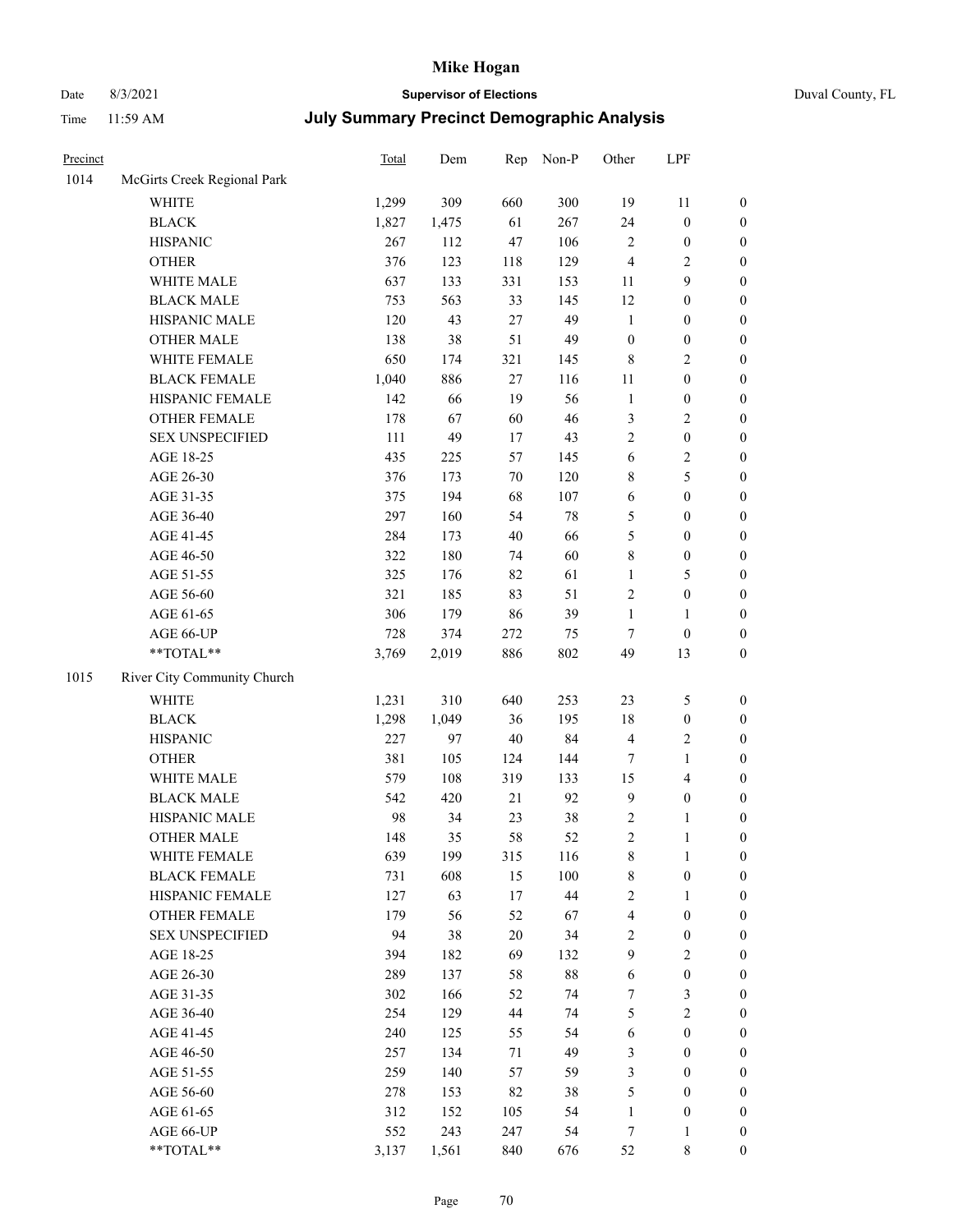# Date 8/3/2021 **Supervisor of Elections** Duval County, FL

| Precinct |                         | Total | Dem         | Rep            | Non-P  | Other                    | LPF                     |                  |
|----------|-------------------------|-------|-------------|----------------|--------|--------------------------|-------------------------|------------------|
| 1016     | Argyle Church of Christ |       |             |                |        |                          |                         |                  |
|          | <b>WHITE</b>            | 861   | 172         | 452            | 220    | 8                        | 9                       | $\boldsymbol{0}$ |
|          | <b>BLACK</b>            | 812   | 621         | 44             | 138    | 9                        | $\boldsymbol{0}$        | $\boldsymbol{0}$ |
|          | <b>HISPANIC</b>         | 201   | 61          | 50             | 85     | 4                        | 1                       | $\boldsymbol{0}$ |
|          | <b>OTHER</b>            | 255   | $88\,$      | 77             | $88\,$ | $\mathbf{1}$             | $\mathbf{1}$            | $\boldsymbol{0}$ |
|          | WHITE MALE              | 414   | 70          | 229            | 105    | 2                        | $\,$ 8 $\,$             | $\boldsymbol{0}$ |
|          | <b>BLACK MALE</b>       | 341   | 230         | 24             | 82     | 5                        | $\boldsymbol{0}$        | $\boldsymbol{0}$ |
|          | HISPANIC MALE           | 96    | 30          | 22             | $40\,$ | 3                        | $\mathbf{1}$            | $\boldsymbol{0}$ |
|          | OTHER MALE              | 86    | 25          | 31             | $30\,$ | $\boldsymbol{0}$         | $\boldsymbol{0}$        | 0                |
|          | WHITE FEMALE            | 438   | 101         | 220            | 110    | 6                        | $\mathbf{1}$            | 0                |
|          | <b>BLACK FEMALE</b>     | 458   | 381         | 19             | 54     | 4                        | $\boldsymbol{0}$        | $\boldsymbol{0}$ |
|          | HISPANIC FEMALE         | 101   | 29          | 28             | 43     | $\mathbf{1}$             | $\boldsymbol{0}$        | $\boldsymbol{0}$ |
|          | OTHER FEMALE            | 128   | 49          | 37             | 42     | $\boldsymbol{0}$         | $\boldsymbol{0}$        | $\boldsymbol{0}$ |
|          | <b>SEX UNSPECIFIED</b>  | 67    | $27\,$      | 13             | 25     | $\mathbf{1}$             | $\mathbf{1}$            | $\boldsymbol{0}$ |
|          | AGE 18-25               | 279   | 128         | 64             | $78\,$ | 6                        | $\mathfrak{Z}$          | $\boldsymbol{0}$ |
|          | AGE 26-30               | 275   | 129         | 51             | $88\,$ | 3                        | $\overline{\mathbf{4}}$ | $\boldsymbol{0}$ |
|          | AGE 31-35               | 206   | 94          | 34             | 77     | $\mathbf{1}$             | $\boldsymbol{0}$        | $\boldsymbol{0}$ |
|          | AGE 36-40               | 181   | 77          | 41             | 56     | 5                        | $\overline{2}$          | $\boldsymbol{0}$ |
|          | AGE 41-45               | 165   | $80\,$      | 43             | 42     | $\boldsymbol{0}$         | $\boldsymbol{0}$        | $\boldsymbol{0}$ |
|          | AGE 46-50               | 183   | 91          | 46             | 42     | 3                        | $\mathbf{1}$            | 0                |
|          | AGE 51-55               | 196   | 90          | 68             | 36     | 1                        | $\mathbf{1}$            | 0                |
|          | AGE 56-60               | 199   | 82          | 75             | 42     | $\boldsymbol{0}$         | $\boldsymbol{0}$        | $\boldsymbol{0}$ |
|          | AGE 61-65               | 175   | 63          | 83             | $27\,$ | $\overline{2}$           | $\boldsymbol{0}$        | $\boldsymbol{0}$ |
|          | AGE 66-UP               | 270   | 108         | 118            | 43     | $\mathbf{1}$             | $\boldsymbol{0}$        | $\boldsymbol{0}$ |
|          | **TOTAL**               | 2,129 | 942         | 623            | 531    | $22\,$                   | $11\,$                  | $\boldsymbol{0}$ |
| 1101     | FSCJ - Deerwood Center  |       |             |                |        |                          |                         |                  |
|          | WHITE                   | 722   | 167         | 382            | 154    | 16                       | $\mathfrak{Z}$          | $\boldsymbol{0}$ |
|          | <b>BLACK</b>            | 148   | 117         | $\tau$         | 23     | $\mathbf{1}$             | $\boldsymbol{0}$        | $\boldsymbol{0}$ |
|          | <b>HISPANIC</b>         | 69    | 22          | 24             | $22\,$ | $\mathbf{1}$             | $\boldsymbol{0}$        | $\boldsymbol{0}$ |
|          | <b>OTHER</b>            | 170   | 36          | 47             | 82     | 5                        | $\boldsymbol{0}$        | $\boldsymbol{0}$ |
|          | WHITE MALE              | 335   | 65          | 182            | 76     | 12                       | $\boldsymbol{0}$        | $\boldsymbol{0}$ |
|          | <b>BLACK MALE</b>       | 56    | 42          | $\overline{4}$ | $10\,$ | $\boldsymbol{0}$         | $\boldsymbol{0}$        | 0                |
|          | HISPANIC MALE           | 33    | 10          | 11             | 11     | 1                        | $\boldsymbol{0}$        | 0                |
|          | <b>OTHER MALE</b>       | 66    | 8           | 21             | 37     | $\boldsymbol{0}$         | $\boldsymbol{0}$        | $\boldsymbol{0}$ |
|          | WHITE FEMALE            | 378   | 101         | 195            | 75     | $\overline{\mathcal{L}}$ | $\mathfrak{Z}$          | $\boldsymbol{0}$ |
|          | <b>BLACK FEMALE</b>     | 90    | 73          | 3              | 13     | $\mathbf{1}$             | $\boldsymbol{0}$        | $\overline{0}$   |
|          | HISPANIC FEMALE         | 36    | 12          | 13             | 11     | $\boldsymbol{0}$         | $\boldsymbol{0}$        | $\overline{0}$   |
|          | <b>OTHER FEMALE</b>     | 83    | 23          | 21             | 35     | 4                        | $\boldsymbol{0}$        | $\overline{0}$   |
|          | <b>SEX UNSPECIFIED</b>  | 32    | $\,$ 8 $\,$ | $10\,$         | 13     | $\mathbf{1}$             | $\boldsymbol{0}$        | $\theta$         |
|          | AGE 18-25               | 96    | 25          | 34             | 34     | 3                        | $\boldsymbol{0}$        | 0                |
|          | AGE 26-30               | 86    | 32          | 28             | $20\,$ | 5                        | $\mathbf{1}$            | 0                |
|          | AGE 31-35               | 103   | 54          | 22             | 26     | $\mathbf{1}$             | $\boldsymbol{0}$        | 0                |
|          | AGE 36-40               | 84    | 35          | 25             | 22     | 2                        | $\boldsymbol{0}$        | 0                |
|          | AGE 41-45               | 86    | 21          | 32             | 33     | $\boldsymbol{0}$         | $\boldsymbol{0}$        | $\boldsymbol{0}$ |
|          | AGE 46-50               | 113   | 24          | 47             | 38     | 2                        | $\sqrt{2}$              | $\boldsymbol{0}$ |
|          | AGE 51-55               | 120   | 26          | 59             | 33     | 2                        | $\boldsymbol{0}$        | $\boldsymbol{0}$ |
|          | AGE 56-60               | 126   | 46          | 51             | 26     | 3                        | $\boldsymbol{0}$        | $\boldsymbol{0}$ |
|          | AGE 61-65               | 82    | 25          | 39             | 17     | $\mathbf{1}$             | $\boldsymbol{0}$        | $\overline{0}$   |
|          | AGE 66-UP               | 213   | 54          | 123            | 32     | 4                        | $\boldsymbol{0}$        | $\boldsymbol{0}$ |
|          | **TOTAL**               | 1,109 | 342         | 460            | 281    | 23                       | 3                       | $\overline{0}$   |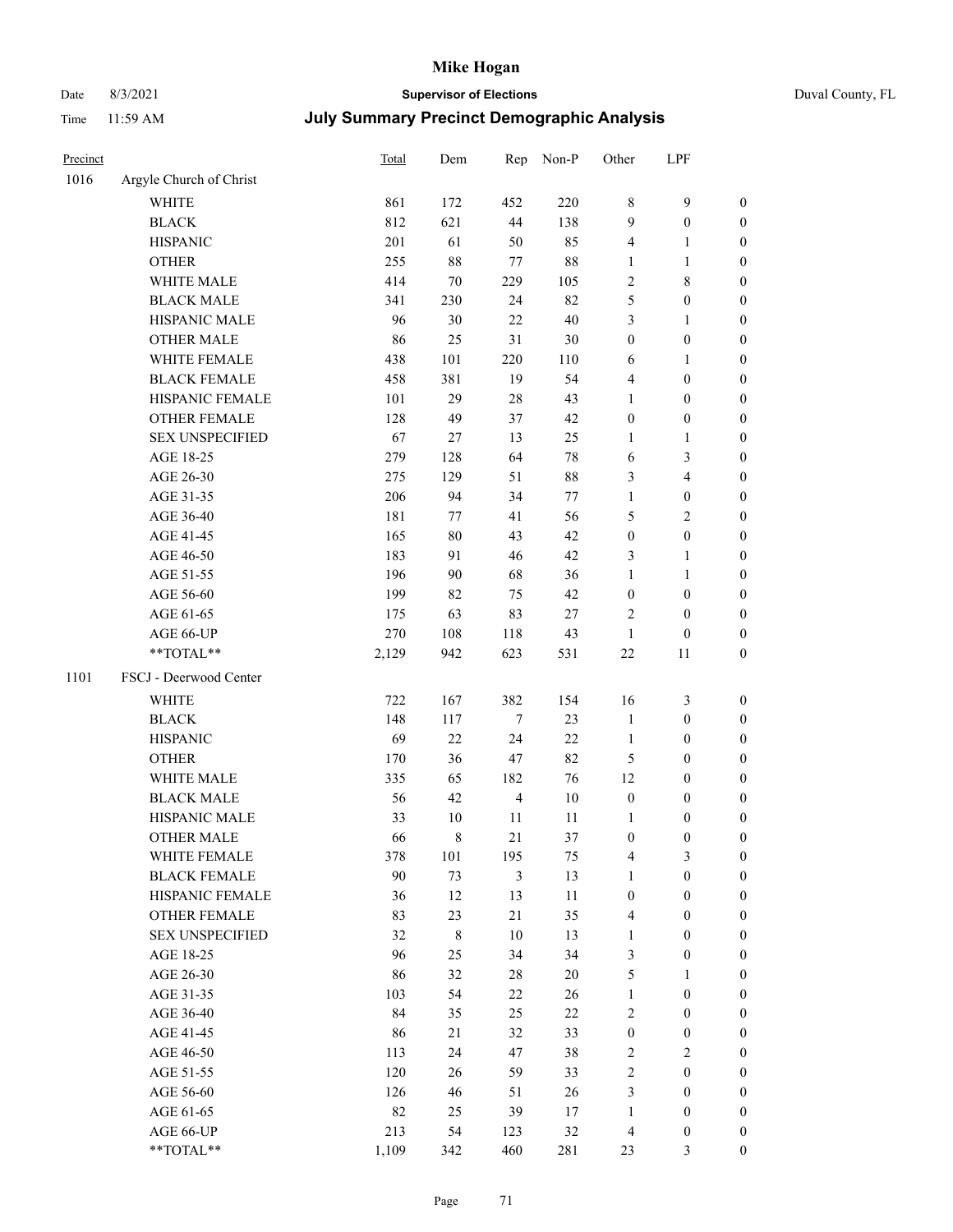# Date 8/3/2021 **Supervisor of Elections** Duval County, FL

| Precinct |                                     | <b>Total</b> | Dem            | Rep                     | Non-P          | Other                            | LPF                              |                                      |
|----------|-------------------------------------|--------------|----------------|-------------------------|----------------|----------------------------------|----------------------------------|--------------------------------------|
| 1102     | Glen Kernan Golf and Country Club   |              |                |                         |                |                                  |                                  |                                      |
|          | <b>WHITE</b>                        | 383          | 66             | 239                     | $72\,$         | 5                                | $\mathbf{1}$                     | 0                                    |
|          | <b>BLACK</b>                        | 29           | 19             | $\overline{2}$          | $\,$ 8 $\,$    | $\boldsymbol{0}$                 | $\boldsymbol{0}$                 | 0                                    |
|          | <b>HISPANIC</b>                     | 17           | $\overline{2}$ | 10                      | $\mathfrak{S}$ | $\boldsymbol{0}$                 | $\boldsymbol{0}$                 | $\boldsymbol{0}$                     |
|          | <b>OTHER</b>                        | 161          | 50             | 31                      | 75             | 4                                | 1                                | $\boldsymbol{0}$                     |
|          | WHITE MALE                          | 185          | 25             | 123                     | 35             | 2                                | $\boldsymbol{0}$                 | $\boldsymbol{0}$                     |
|          | <b>BLACK MALE</b>                   | 16           | 10             | $\sqrt{2}$              | $\overline{4}$ | $\boldsymbol{0}$                 | $\boldsymbol{0}$                 | $\boldsymbol{0}$                     |
|          | HISPANIC MALE                       | 6            | $\mathbf{1}$   | $\mathfrak{2}$          | 3              | 0                                | $\boldsymbol{0}$                 | $\boldsymbol{0}$                     |
|          | <b>OTHER MALE</b>                   | 74           | 25             | 16                      | 31             | 1                                | $\mathbf{1}$                     | $\boldsymbol{0}$                     |
|          | WHITE FEMALE                        | 196          | 41             | 115                     | 36             | 3                                | $\mathbf{1}$                     | $\boldsymbol{0}$                     |
|          | <b>BLACK FEMALE</b>                 | 11           | $\tau$         | $\boldsymbol{0}$        | $\overline{4}$ | $\boldsymbol{0}$                 | $\boldsymbol{0}$                 | $\boldsymbol{0}$                     |
|          | HISPANIC FEMALE                     | 11           | $\mathbf{1}$   | 8                       | $\sqrt{2}$     | 0                                | $\boldsymbol{0}$                 | $\boldsymbol{0}$                     |
|          | <b>OTHER FEMALE</b>                 | 66           | 22             | 12                      | 31             | 1                                | $\boldsymbol{0}$                 | $\boldsymbol{0}$                     |
|          | <b>SEX UNSPECIFIED</b>              | 25           | 5              | $\overline{\mathbf{4}}$ | 14             | $\mathbf{2}$                     | $\boldsymbol{0}$                 | $\boldsymbol{0}$                     |
|          | AGE 18-25                           | 109          | 36             | 39                      | 30             | 3                                | $\mathbf{1}$                     | $\boldsymbol{0}$                     |
|          | AGE 26-30                           | $20\,$       | 4              | 9                       | 7              | $\boldsymbol{0}$                 | $\boldsymbol{0}$                 | $\boldsymbol{0}$                     |
|          | AGE 31-35                           | 22           | 6              | 6                       | $\,8\,$        | 1                                | $\mathbf{1}$                     | $\boldsymbol{0}$                     |
|          | AGE 36-40                           | 36           | 11             | 14                      | 10             | $\mathbf{1}$                     | $\boldsymbol{0}$                 | $\boldsymbol{0}$                     |
|          | AGE 41-45                           | 44           | $\overline{9}$ | $20\,$                  | 15             | $\boldsymbol{0}$                 | $\boldsymbol{0}$                 | $\boldsymbol{0}$                     |
|          | AGE 46-50                           | 74           | 17             | 34                      | $22\,$         | 1                                | $\boldsymbol{0}$                 | $\boldsymbol{0}$                     |
|          | AGE 51-55                           | 70           | 14             | 37                      | 19             | $\boldsymbol{0}$                 | $\boldsymbol{0}$                 | $\boldsymbol{0}$                     |
|          | AGE 56-60                           | 70           | 13             | 35                      | 21             | 1                                | $\boldsymbol{0}$                 | $\boldsymbol{0}$                     |
|          | AGE 61-65                           | 39           | 5              | 24                      | 9              | $\mathbf{1}$                     | $\boldsymbol{0}$                 | $\boldsymbol{0}$                     |
|          | AGE 66-UP                           | 106          | 22             | 64                      | 19             | $\mathbf{1}$                     | $\boldsymbol{0}$                 | $\boldsymbol{0}$                     |
|          | $**TOTAL**$                         | 590          | 137            | 282                     | 160            | 9                                | $\overline{c}$                   | $\boldsymbol{0}$                     |
| 1103     | Hampton Glen                        |              |                |                         |                |                                  |                                  |                                      |
|          | <b>WHITE</b>                        | 2,062        |                | 1,092                   | 433            | 28                               | 10                               |                                      |
|          | <b>BLACK</b>                        | 376          | 499<br>269     | $18\,$                  | 82             |                                  |                                  | $\boldsymbol{0}$                     |
|          | <b>HISPANIC</b>                     | 217          | 95             | 55                      | 61             | 6                                | $\mathbf{1}$<br>$\mathbf{1}$     | $\boldsymbol{0}$                     |
|          |                                     |              |                |                         |                | 5                                |                                  | $\boldsymbol{0}$                     |
|          | <b>OTHER</b>                        | 652          | 212            | 143                     | 293            | 3                                | $\mathbf{1}$                     | $\boldsymbol{0}$                     |
|          | WHITE MALE<br><b>BLACK MALE</b>     | 945<br>170   | 187<br>107     | 531<br>13               | 210<br>47      | $11\,$                           | 6                                | $\boldsymbol{0}$                     |
|          | HISPANIC MALE                       | 99           | 42             | 26                      |                | 3                                | $\boldsymbol{0}$                 | $\boldsymbol{0}$                     |
|          | <b>OTHER MALE</b>                   | 273          | 84             | 62                      | $28\,$<br>124  | 3<br>$\overline{c}$              | $\boldsymbol{0}$<br>$\mathbf{1}$ | $\boldsymbol{0}$<br>$\boldsymbol{0}$ |
|          |                                     |              |                |                         |                |                                  |                                  | 0                                    |
|          | WHITE FEMALE<br><b>BLACK FEMALE</b> | 1,103<br>203 | 311            | 551<br>$\mathfrak{S}$   | 220            | 17                               | 4                                |                                      |
|          | HISPANIC FEMALE                     | 113          | 159<br>51      | 27                      | 35<br>32       | 3<br>$\overline{c}$              | $\mathbf{1}$<br>$\mathbf{1}$     | $\boldsymbol{0}$<br>$\boldsymbol{0}$ |
|          | OTHER FEMALE                        | 317          | 113            | $72\,$                  | 132            |                                  | $\boldsymbol{0}$                 | $\overline{0}$                       |
|          | <b>SEX UNSPECIFIED</b>              | 84           | 21             | 21                      | 41             | $\boldsymbol{0}$<br>$\mathbf{1}$ | $\boldsymbol{0}$                 | 0                                    |
|          | AGE 18-25                           | 478          | 183            | 137                     | 141            | 14                               | 3                                | 0                                    |
|          | AGE 26-30                           | 328          | 138            | 89                      | 94             | 6                                | $\mathbf{1}$                     | 0                                    |
|          | AGE 31-35                           | 260          | 103            | 87                      | 68             | 1                                | $\mathbf{1}$                     | 0                                    |
|          | AGE 36-40                           | 234          | 79             | 66                      | 85             | $\overline{\mathbf{c}}$          | $\sqrt{2}$                       | 0                                    |
|          | AGE 41-45                           | 233          | 89             | $80\,$                  | 60             | $\mathbf{2}$                     | $\mathbf{2}$                     | 0                                    |
|          | AGE 46-50                           | 275          |                |                         | 86             | $\overline{c}$                   | $\boldsymbol{0}$                 |                                      |
|          |                                     | 327          | 69<br>91       | 118<br>130              | 99             |                                  | $\mathbf{1}$                     | 0                                    |
|          | AGE 51-55<br>AGE 56-60              | 333          | 92             | 155                     | 85             | 6<br>0                           | $\mathbf{1}$                     | 0<br>$\boldsymbol{0}$                |
|          | AGE 61-65                           | 250          | 60             | 143                     | 44             | 2                                | $\mathbf{1}$                     | $\boldsymbol{0}$                     |
|          | AGE 66-UP                           | 589          | 171            | 303                     | 107            | $\boldsymbol{7}$                 | $\mathbf{1}$                     | 0                                    |
|          | **TOTAL**                           | 3,307        |                |                         |                | 42                               | 13                               | $\boldsymbol{0}$                     |
|          |                                     |              | 1,075          | 1,308                   | 869            |                                  |                                  |                                      |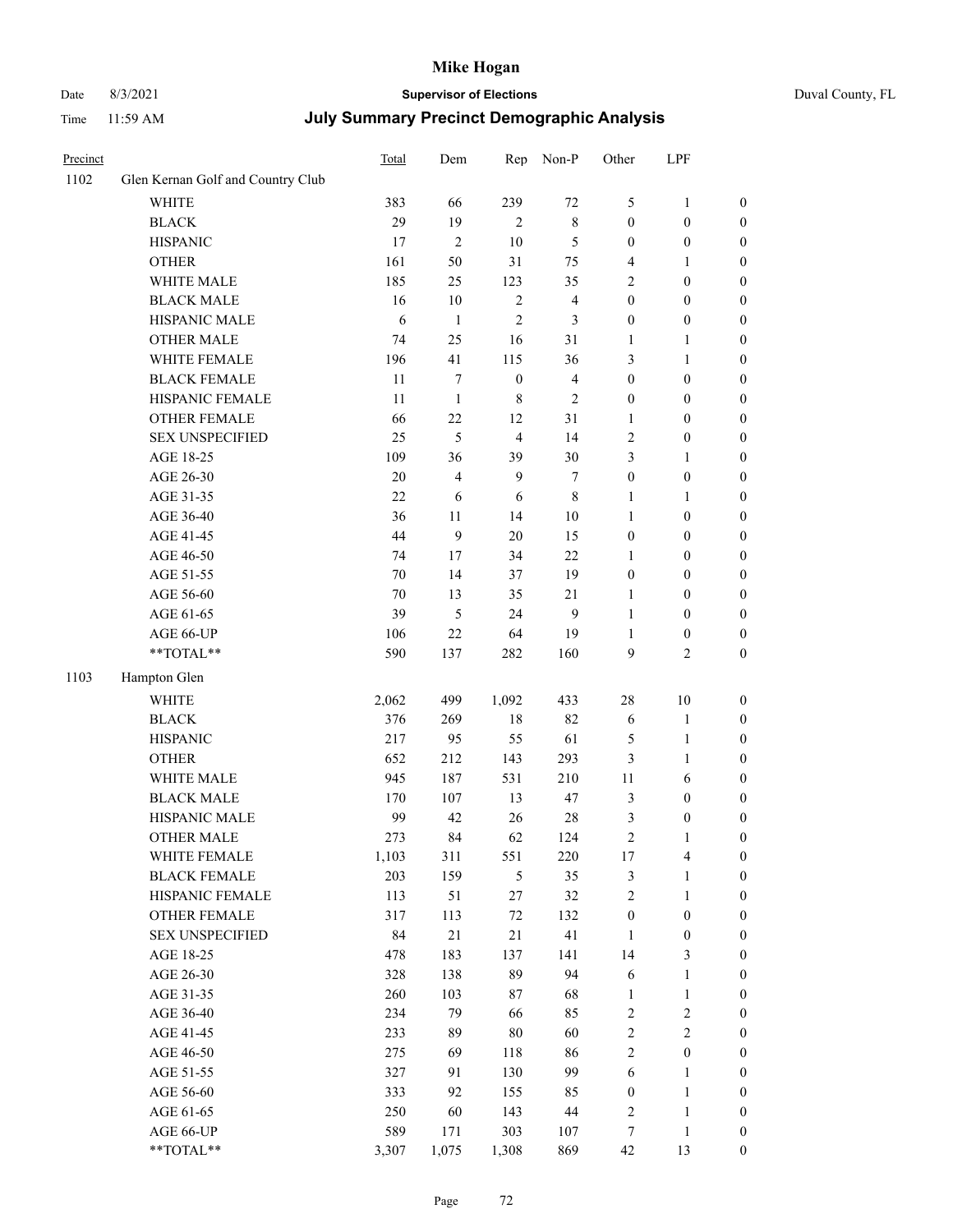## Date 8/3/2021 **Supervisor of Elections** Duval County, FL

| Precinct |                            | Total | Dem   | Rep     | Non-P  | Other                   | LPF                     |                  |
|----------|----------------------------|-------|-------|---------|--------|-------------------------|-------------------------|------------------|
| 1104     | Julington Baptist Church   |       |       |         |        |                         |                         |                  |
|          | WHITE                      | 3,694 | 820   | 1,912   | 866    | 77                      | 19                      | 0                |
|          | <b>BLACK</b>               | 958   | 719   | 42      | 182    | 14                      | $\mathbf{1}$            | $\boldsymbol{0}$ |
|          | <b>HISPANIC</b>            | 526   | 163   | 145     | 204    | 11                      | $\mathfrak{Z}$          | $\boldsymbol{0}$ |
|          | <b>OTHER</b>               | 1,029 | 321   | 269     | 419    | 15                      | $\mathfrak{S}$          | $\boldsymbol{0}$ |
|          | WHITE MALE                 | 1,749 | 340   | 942     | 427    | 27                      | 13                      | $\boldsymbol{0}$ |
|          | <b>BLACK MALE</b>          | 412   | 283   | 23      | 96     | $\overline{9}$          | $\mathbf{1}$            | $\boldsymbol{0}$ |
|          | HISPANIC MALE              | 247   | 79    | 67      | 98     | 2                       | $\mathbf{1}$            | $\boldsymbol{0}$ |
|          | <b>OTHER MALE</b>          | 432   | 125   | 114     | 183    | 6                       | $\overline{\mathbf{4}}$ | $\boldsymbol{0}$ |
|          | WHITE FEMALE               | 1,909 | 475   | 949     | 429    | 50                      | 6                       | $\boldsymbol{0}$ |
|          | <b>BLACK FEMALE</b>        | 532   | 428   | 18      | 81     | $\mathfrak{S}$          | $\boldsymbol{0}$        | 0                |
|          | HISPANIC FEMALE            | 267   | 77    | $77 \,$ | 102    | 9                       | $\sqrt{2}$              | 0                |
|          | OTHER FEMALE               | 506   | 177   | 132     | 188    | 8                       | $\mathbf{1}$            | $\boldsymbol{0}$ |
|          | <b>SEX UNSPECIFIED</b>     | 153   | 39    | 46      | 67     | $\mathbf{1}$            | $\boldsymbol{0}$        | $\boldsymbol{0}$ |
|          | AGE 18-25                  | 707   | 241   | 218     | 219    | 21                      | $\,$ 8 $\,$             | $\boldsymbol{0}$ |
|          | AGE 26-30                  | 763   | 229   | 257     | 253    | 21                      | $\mathfrak{Z}$          | $\boldsymbol{0}$ |
|          | AGE 31-35                  | 680   | 213   | 231     | 212    | 15                      | $\boldsymbol{9}$        | $\boldsymbol{0}$ |
|          | AGE 36-40                  | 601   | 223   | 181     | 188    | 6                       | $\mathfrak{Z}$          | $\boldsymbol{0}$ |
|          | AGE 41-45                  | 567   | 186   | 182     | 193    | 5                       | $\mathbf{1}$            | $\boldsymbol{0}$ |
|          | AGE 46-50                  | 583   | 182   | 210     | 175    | 13                      | $\mathfrak{Z}$          | $\boldsymbol{0}$ |
|          | AGE 51-55                  | 554   | 147   | 259     | 135    | 13                      | $\boldsymbol{0}$        | $\boldsymbol{0}$ |
|          | AGE 56-60                  | 517   | 171   | 249     | $88\,$ | $\overline{9}$          | $\boldsymbol{0}$        | 0                |
|          | AGE 61-65                  | 424   | 134   | 196     | $88\,$ | 6                       | $\boldsymbol{0}$        | $\boldsymbol{0}$ |
|          | AGE 66-UP                  | 811   | 297   | 385     | 120    | 8                       | $\mathbf{1}$            | $\boldsymbol{0}$ |
|          | **TOTAL**                  | 6,207 | 2,023 | 2,368   | 1,671  | 117                     | $28\,$                  | $\boldsymbol{0}$ |
| 1105     | Kernan Blvd Baptist Church |       |       |         |        |                         |                         |                  |
|          | <b>WHITE</b>               | 3,240 | 773   | 1,438   | 916    | 83                      | $30\,$                  | $\boldsymbol{0}$ |
|          | <b>BLACK</b>               | 716   | 481   | 39      | 183    | $11\,$                  | $\sqrt{2}$              | $\boldsymbol{0}$ |
|          | <b>HISPANIC</b>            | 434   | 186   | 89      | 152    | 3                       | $\overline{\mathbf{4}}$ | $\boldsymbol{0}$ |
|          | <b>OTHER</b>               | 643   | 206   | 152     | 271    | 13                      | $\mathbf{1}$            | $\boldsymbol{0}$ |
|          | WHITE MALE                 | 1,523 | 289   | 745     | 434    | 33                      | 22                      | $\boldsymbol{0}$ |
|          | <b>BLACK MALE</b>          | 299   | 185   | $20\,$  | $88\,$ | $\mathfrak s$           | $\mathbf{1}$            | $\boldsymbol{0}$ |
|          | HISPANIC MALE              | 193   | 66    | 46      | 76     | $\sqrt{2}$              | $\mathfrak{Z}$          | 0                |
|          | <b>OTHER MALE</b>          | 242   | 68    | 67      | 104    | $\overline{c}$          | $\mathbf{1}$            | $\boldsymbol{0}$ |
|          | WHITE FEMALE               | 1,653 | 469   | 668     | 461    | 47                      | 8                       | 0                |
|          | <b>BLACK FEMALE</b>        | 387   | 278   | 16      | 86     | 6                       | $\mathbf{1}$            | $\boldsymbol{0}$ |
|          | HISPANIC FEMALE            | 234   | 117   | 41      | 74     | $\mathbf{1}$            | $\mathbf{1}$            | $\overline{0}$   |
|          | <b>OTHER FEMALE</b>        | 266   | 99    | 63      | 98     | 6                       | $\boldsymbol{0}$        | $\overline{0}$   |
|          | <b>SEX UNSPECIFIED</b>     | 236   | 75    | 52      | 101    | 8                       | $\boldsymbol{0}$        | 0                |
|          | AGE 18-25                  | 1,204 | 480   | 319     | 364    | 35                      | 6                       | 0                |
|          | AGE 26-30                  | 860   | 272   | 245     | 313    | 23                      | $\boldsymbol{7}$        | 0                |
|          | AGE 31-35                  | 618   | 198   | 195     | 200    | 18                      | $\boldsymbol{7}$        | 0                |
|          | AGE 36-40                  | 421   | 134   | 126     | 146    | $\overline{9}$          | 6                       | 0                |
|          | AGE 41-45                  | 337   | 101   | 103     | 126    | $\overline{\mathbf{4}}$ | $\mathfrak{Z}$          | 0                |
|          | AGE 46-50                  | 302   | 95    | 123     | 74     | 7                       | $\mathfrak{Z}$          | 0                |
|          | AGE 51-55                  | 336   | 88    | 154     | $88\,$ | 5                       | $\mathbf{1}$            | 0                |
|          | AGE 56-60                  | 307   | 80    | 147     | 78     | 1                       | $\mathbf{1}$            | 0                |
|          | AGE 61-65                  | 240   | 70    | 105     | 61     | 4                       | $\boldsymbol{0}$        | $\overline{0}$   |
|          | AGE 66-UP                  | 408   | 128   | 201     | 72     | 4                       | $\mathfrak{Z}$          | 0                |
|          | **TOTAL**                  | 5,033 | 1,646 | 1,718   | 1,522  | 110                     | 37                      | $\boldsymbol{0}$ |
|          |                            |       |       |         |        |                         |                         |                  |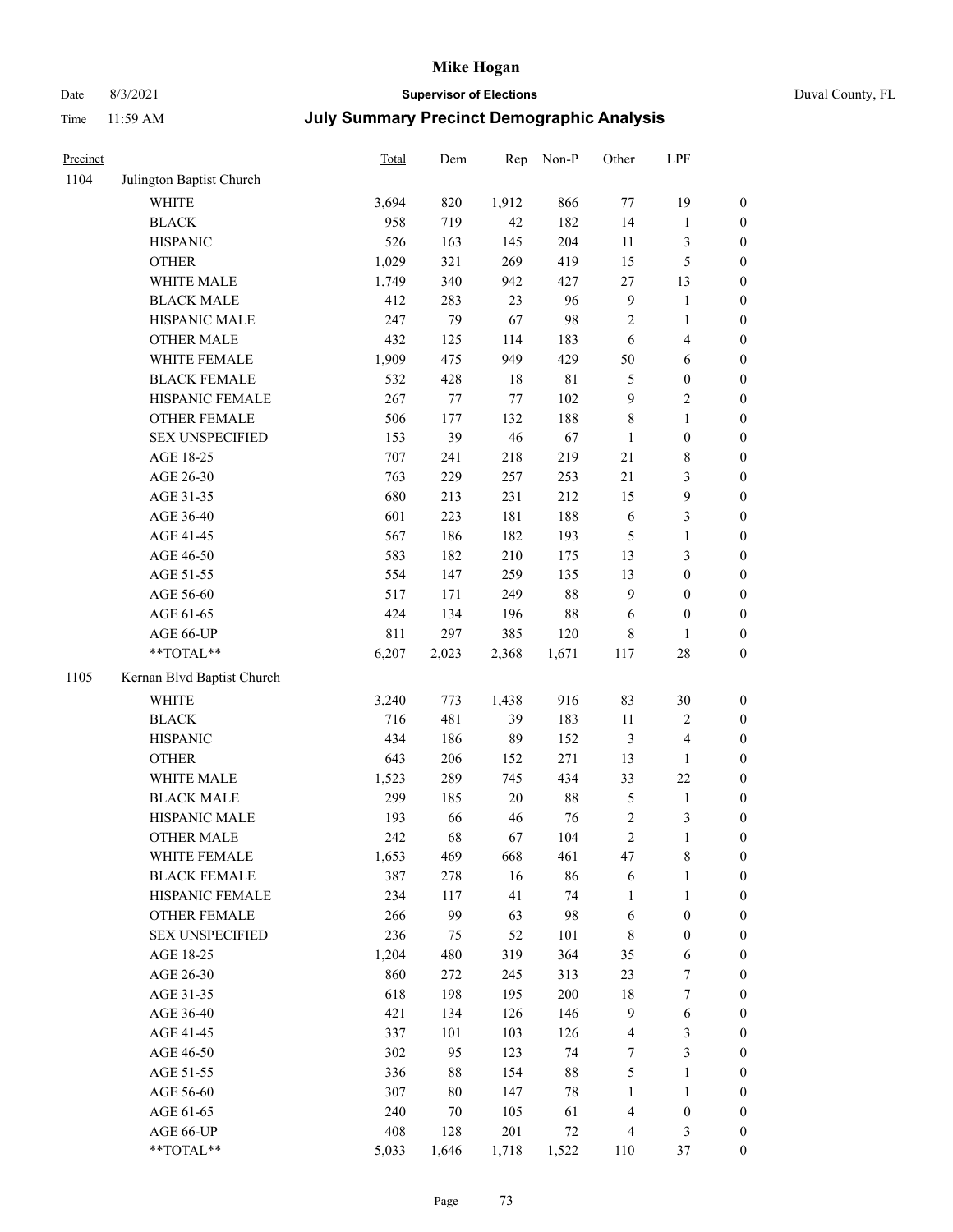## Date 8/3/2021 **Supervisor of Elections** Duval County, FL

| Precinct |                        | Total | Dem              | Rep            | Non-P | Other            | LPF              |                  |
|----------|------------------------|-------|------------------|----------------|-------|------------------|------------------|------------------|
| 1106     | Church of Eleven 22    |       |                  |                |       |                  |                  |                  |
|          | <b>WHITE</b>           | 4,520 | 1,092            | 2,382          | 953   | 70               | 23               | 0                |
|          | <b>BLACK</b>           | 748   | 540              | 28             | 166   | 13               | $\mathbf{1}$     | $\boldsymbol{0}$ |
|          | <b>HISPANIC</b>        | 493   | 186              | 126            | 175   | $\overline{4}$   | $\sqrt{2}$       | $\boldsymbol{0}$ |
|          | <b>OTHER</b>           | 872   | 323              | 184            | 351   | 13               | $\mathbf{1}$     | $\boldsymbol{0}$ |
|          | WHITE MALE             | 1,993 | 411              | 1,059          | 475   | 32               | 16               | $\boldsymbol{0}$ |
|          | <b>BLACK MALE</b>      | 317   | 210              | 18             | 82    | 7                | $\boldsymbol{0}$ | $\boldsymbol{0}$ |
|          | HISPANIC MALE          | 209   | 68               | 60             | 79    | $\mathbf{1}$     | $\mathbf{1}$     | $\boldsymbol{0}$ |
|          | <b>OTHER MALE</b>      | 372   | 111              | $8\sqrt{1}$    | 175   | 4                | $\mathbf{1}$     | $\boldsymbol{0}$ |
|          | WHITE FEMALE           | 2,495 | 671              | 1,312          | 468   | 37               | $\boldsymbol{7}$ | $\boldsymbol{0}$ |
|          | <b>BLACK FEMALE</b>    | 424   | 326              | $10\,$         | 82    | 5                | $\mathbf{1}$     | 0                |
|          | HISPANIC FEMALE        | 280   | 116              | 65             | 95    | 3                | $\mathbf{1}$     | 0                |
|          | OTHER FEMALE           | 417   | 179              | 88             | 142   | 8                | $\boldsymbol{0}$ | $\boldsymbol{0}$ |
|          | <b>SEX UNSPECIFIED</b> | 126   | 49               | $27\,$         | 47    | 3                | $\boldsymbol{0}$ | $\boldsymbol{0}$ |
|          | AGE 18-25              | 717   | 279              | 206            | 206   | $20\,$           | 6                | $\boldsymbol{0}$ |
|          | AGE 26-30              | 628   | 203              | 208            | 190   | 19               | $\,$ 8 $\,$      | $\boldsymbol{0}$ |
|          | AGE 31-35              | 543   | 181              | 169            | 176   | 11               | 6                | $\boldsymbol{0}$ |
|          | AGE 36-40              | 501   | 183              | 157            | 153   | 6                | $\sqrt{2}$       | $\boldsymbol{0}$ |
|          | AGE 41-45              | 460   | 145              | 176            | 136   | $\mathbf{2}$     | $\mathbf{1}$     | $\boldsymbol{0}$ |
|          | AGE 46-50              | 480   | 159              | 168            | 146   | 7                | $\boldsymbol{0}$ | $\boldsymbol{0}$ |
|          | AGE 51-55              | 472   | 137              | 208            | 119   | 8                | $\boldsymbol{0}$ | $\boldsymbol{0}$ |
|          | AGE 56-60              | 489   | 155              | 201            | 124   | 9                | $\boldsymbol{0}$ | 0                |
|          | AGE 61-65              | 444   | 131              | 212            | 96    | 5                | $\boldsymbol{0}$ | $\boldsymbol{0}$ |
|          | AGE 66-UP              | 1,899 | 568              | 1,015          | 299   | 13               | $\overline{4}$   | $\boldsymbol{0}$ |
|          | $**TOTAL**$            | 6,633 | 2,141            | 2,720          | 1,645 | 100              | $27\,$           | $\boldsymbol{0}$ |
| 1107     |                        |       |                  |                |       |                  |                  |                  |
|          | Deercreek Country Club |       |                  |                |       |                  |                  |                  |
|          | <b>WHITE</b>           | 1,094 | 164              | 736            | 178   | 14               | $\sqrt{2}$       | $\boldsymbol{0}$ |
|          | <b>BLACK</b>           | 98    | 64               | $\,$ 8 $\,$    | 25    | $\mathbf{1}$     | $\boldsymbol{0}$ | $\boldsymbol{0}$ |
|          | <b>HISPANIC</b>        | 71    | 13               | 27             | 31    | $\boldsymbol{0}$ | $\boldsymbol{0}$ | $\boldsymbol{0}$ |
|          | <b>OTHER</b>           | 444   | 139              | 106            | 189   | 8                | $\sqrt{2}$       | $\boldsymbol{0}$ |
|          | WHITE MALE             | 535   | 74               | 357            | 96    | 6                | $\mathbf{2}$     | $\boldsymbol{0}$ |
|          | <b>BLACK MALE</b>      | 45    | 25               | $\overline{4}$ | 15    | $\mathbf{1}$     | $\boldsymbol{0}$ | $\boldsymbol{0}$ |
|          | HISPANIC MALE          | 36    | $\boldsymbol{7}$ | 14             | 15    | $\boldsymbol{0}$ | $\boldsymbol{0}$ | $\boldsymbol{0}$ |
|          | <b>OTHER MALE</b>      | 192   | 53               | 50             | 83    | 4                | $\mathfrak{2}$   | $\boldsymbol{0}$ |
|          | WHITE FEMALE           | 544   | 90               | 372            | 74    | 8                | 0                | 0                |
|          | <b>BLACK FEMALE</b>    | 52    | 39               | $\overline{4}$ | 9     | 0                | $\boldsymbol{0}$ | $\overline{0}$   |
|          | HISPANIC FEMALE        | 35    | 6                | 13             | 16    | 0                | $\boldsymbol{0}$ | $\overline{0}$   |
|          | <b>OTHER FEMALE</b>    | 218   | 76               | 51             | 87    | 4                | $\boldsymbol{0}$ | $\overline{0}$   |
|          | <b>SEX UNSPECIFIED</b> | 50    | 10               | 12             | 28    | $\boldsymbol{0}$ | $\boldsymbol{0}$ | 0                |
|          | AGE 18-25              | 196   | 59               | $70\,$         | 57    | 9                | $\mathbf{1}$     | 0                |
|          | AGE 26-30              | 115   | 34               | 46             | 33    | $\mathbf{1}$     | $\mathbf{1}$     | 0                |
|          | AGE 31-35              | 79    | 20               | 32             | 23    | 3                | $\mathbf{1}$     | 0                |
|          | AGE 36-40              | 71    | 18               | 24             | 28    | 1                | $\boldsymbol{0}$ | 0                |
|          | AGE 41-45              | 84    | 23               | 30             | 31    | $\boldsymbol{0}$ | $\boldsymbol{0}$ | 0                |
|          | AGE 46-50              | 128   | 26               | 66             | 35    | 1                | $\boldsymbol{0}$ | 0                |
|          | AGE 51-55              | 149   | 30               | 63             | 55    | $\mathbf{1}$     | $\boldsymbol{0}$ | 0                |
|          | AGE 56-60              | 184   | 32               | 97             | 52    | 2                | 1                | $\overline{0}$   |
|          | AGE 61-65              | 189   | 34               | 120            | 34    | 1                | $\boldsymbol{0}$ | 0                |
|          | AGE 66-UP              | 512   | 104              | 329            | 75    | 4                | $\boldsymbol{0}$ | 0                |
|          | **TOTAL**              | 1,707 | 380              | 877            | 423   | 23               | $\overline{4}$   | $\boldsymbol{0}$ |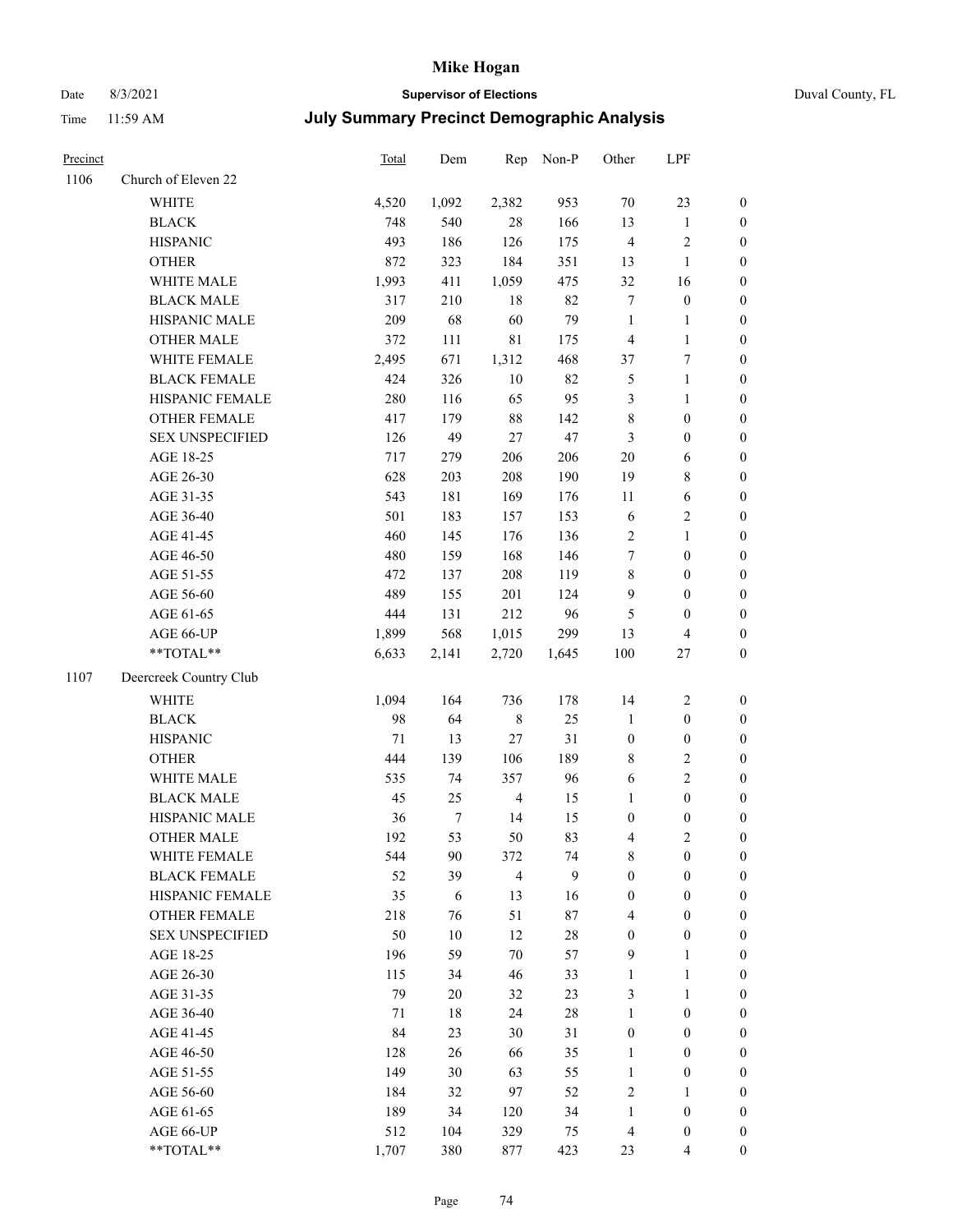Time 11:59 AM

# Date 8/3/2021 **Supervisor of Elections** Duval County, FL

| <b>July Summary Precinct Demographic Analysis</b> |  |
|---------------------------------------------------|--|
|---------------------------------------------------|--|

| Precinct |                        | <b>Total</b> | Dem    | Rep            | Non-P          | Other            | LPF                     |                  |
|----------|------------------------|--------------|--------|----------------|----------------|------------------|-------------------------|------------------|
| 1108     | FSCJ - Deerwood Center |              |        |                |                |                  |                         |                  |
|          | <b>WHITE</b>           | 2,157        | 618    | 958            | 525            | $44\,$           | 12                      | $\boldsymbol{0}$ |
|          | <b>BLACK</b>           | 750          | 544    | $28\,$         | 164            | 13               | $\mathbf{1}$            | $\boldsymbol{0}$ |
|          | <b>HISPANIC</b>        | 307          | 107    | 90             | 103            | $\tau$           | $\boldsymbol{0}$        | $\boldsymbol{0}$ |
|          | <b>OTHER</b>           | 321          | 121    | 52             | 138            | 9                | 1                       | $\boldsymbol{0}$ |
|          | WHITE MALE             | 1,019        | 253    | 468            | 276            | 12               | $10\,$                  | $\boldsymbol{0}$ |
|          | <b>BLACK MALE</b>      | 302          | 195    | 13             | 84             | $\mathbf{9}$     | $\mathbf{1}$            | $\boldsymbol{0}$ |
|          | HISPANIC MALE          | 127          | 41     | 39             | 44             | 3                | $\boldsymbol{0}$        | $\boldsymbol{0}$ |
|          | <b>OTHER MALE</b>      | 116          | 45     | 17             | 50             | 3                | $\mathbf{1}$            | $\boldsymbol{0}$ |
|          | WHITE FEMALE           | 1,116        | 360    | 482            | 241            | 31               | $\sqrt{2}$              | $\boldsymbol{0}$ |
|          | <b>BLACK FEMALE</b>    | 436          | 340    | 15             | 77             | 4                | $\boldsymbol{0}$        | $\boldsymbol{0}$ |
|          | HISPANIC FEMALE        | 177          | 64     | 51             | 58             | 4                | $\boldsymbol{0}$        | 0                |
|          | <b>OTHER FEMALE</b>    | 151          | 65     | 23             | 57             | 6                | $\boldsymbol{0}$        | $\boldsymbol{0}$ |
|          | <b>SEX UNSPECIFIED</b> | 91           | 27     | 20             | 43             | $\mathbf{1}$     | $\boldsymbol{0}$        | $\boldsymbol{0}$ |
|          | AGE 18-25              | 477          | 179    | 135            | 145            | 17               | $\mathbf{1}$            | $\boldsymbol{0}$ |
|          | AGE 26-30              | 492          | 218    | 102            | 156            | 14               | $\sqrt{2}$              | $\boldsymbol{0}$ |
|          | AGE 31-35              | 455          | 189    | 110            | 140            | 12               | $\overline{\mathbf{4}}$ | $\boldsymbol{0}$ |
|          | AGE 36-40              | 290          | 120    | 66             | 96             | $\sqrt{6}$       | $\sqrt{2}$              | $\boldsymbol{0}$ |
|          | AGE 41-45              | 274          | 119    | 67             | 84             | $\overline{c}$   | $\sqrt{2}$              | $\boldsymbol{0}$ |
|          | AGE 46-50              | 253          | 90     | 89             | 65             | $\sqrt{6}$       | $\mathfrak{Z}$          | $\boldsymbol{0}$ |
|          | AGE 51-55              | 233          | 97     | 87             | 45             | 4                | $\boldsymbol{0}$        | $\boldsymbol{0}$ |
|          | AGE 56-60              | 278          | 96     | 121            | 57             | 4                | $\boldsymbol{0}$        | 0                |
|          | AGE 61-65              | 239          | 85     | 101            | 49             | 4                | $\boldsymbol{0}$        | $\boldsymbol{0}$ |
|          | AGE 66-UP              | 544          | 197    | 250            | 93             | 4                | $\boldsymbol{0}$        | $\boldsymbol{0}$ |
|          | **TOTAL**              | 3,535        | 1,390  | 1,128          | 930            | 73               | 14                      | $\boldsymbol{0}$ |
| 1109     | Deerwood Country Club  |              |        |                |                |                  |                         |                  |
|          | <b>WHITE</b>           | 1,774        | 304    | 1,194          | 254            | 18               | $\overline{\mathbf{4}}$ | $\boldsymbol{0}$ |
|          | <b>BLACK</b>           | 51           | 34     | $\mathfrak{Z}$ | 11             | 3                | $\boldsymbol{0}$        | $\boldsymbol{0}$ |
|          | <b>HISPANIC</b>        | 88           | 12     | 49             | 25             | 2                | $\boldsymbol{0}$        | $\boldsymbol{0}$ |
|          | <b>OTHER</b>           | 209          | 53     | 77             | $78\,$         | $\mathbf{1}$     | $\boldsymbol{0}$        | $\boldsymbol{0}$ |
|          | WHITE MALE             | 842          | 119    | 579            | 132            | 8                | $\overline{4}$          | $\boldsymbol{0}$ |
|          | <b>BLACK MALE</b>      | 24           | 13     | $\sqrt{2}$     | $\,$ 8 $\,$    | $\mathbf{1}$     | $\boldsymbol{0}$        | $\boldsymbol{0}$ |
|          | HISPANIC MALE          | 40           | 5      | 21             | 14             | $\boldsymbol{0}$ | $\boldsymbol{0}$        | $\boldsymbol{0}$ |
|          | OTHER MALE             | 78           | 21     | 27             | $30\,$         | $\boldsymbol{0}$ | $\boldsymbol{0}$        | $\boldsymbol{0}$ |
|          | WHITE FEMALE           | 923          | 182    | 611            | 120            | 10               | $\boldsymbol{0}$        | 0                |
|          | <b>BLACK FEMALE</b>    | 25           | $20\,$ | $\mathbf{1}$   | $\overline{2}$ | 2                | $\boldsymbol{0}$        | $\boldsymbol{0}$ |
|          | HISPANIC FEMALE        | 47           | 6      | 28             | $11\,$         | $\overline{c}$   | $\boldsymbol{0}$        | $\overline{0}$   |
|          | <b>OTHER FEMALE</b>    | 95           | 30     | 36             | $28\,$         | $\mathbf{1}$     | $\boldsymbol{0}$        | $\overline{0}$   |
|          | <b>SEX UNSPECIFIED</b> | 48           | $\tau$ | 18             | 23             | $\boldsymbol{0}$ | $\boldsymbol{0}$        | $\overline{0}$   |
|          | AGE 18-25              | 230          | 46     | 122            | 58             | 4                | $\boldsymbol{0}$        | $\theta$         |
|          | AGE 26-30              | 121          | 23     | 70             | $27\,$         | $\mathbf{1}$     | $\boldsymbol{0}$        | 0                |
|          | AGE 31-35              | 121          | $20\,$ | 74             | 24             | 3                | $\boldsymbol{0}$        | 0                |
|          | AGE 36-40              | 134          | 27     | 80             | 27             | $\boldsymbol{0}$ | $\boldsymbol{0}$        | 0                |
|          | AGE 41-45              | 149          | 26     | 84             | 34             | 3                | $\mathbf{2}$            | 0                |
|          | AGE 46-50              | 196          | 29     | 131            | 31             | 4                | $\mathbf{1}$            | 0                |
|          | AGE 51-55              | 162          | 26     | 108            | $28\,$         | $\boldsymbol{0}$ | $\boldsymbol{0}$        | $\overline{0}$   |
|          | AGE 56-60              | 173          | 36     | 98             | 36             | 3                | $\boldsymbol{0}$        | $\overline{0}$   |
|          | AGE 61-65              | 192          | 33     | 127            | 31             | $\mathbf{1}$     | $\boldsymbol{0}$        | $\overline{0}$   |
|          | AGE 66-UP              | 644          | 137    | 429            | $72\,$         | 5                | $\mathbf{1}$            | $\boldsymbol{0}$ |
|          | **TOTAL**              | 2,122        | 403    | 1,323          | 368            | 24               | $\overline{4}$          | $\boldsymbol{0}$ |
|          |                        |              |        |                |                |                  |                         |                  |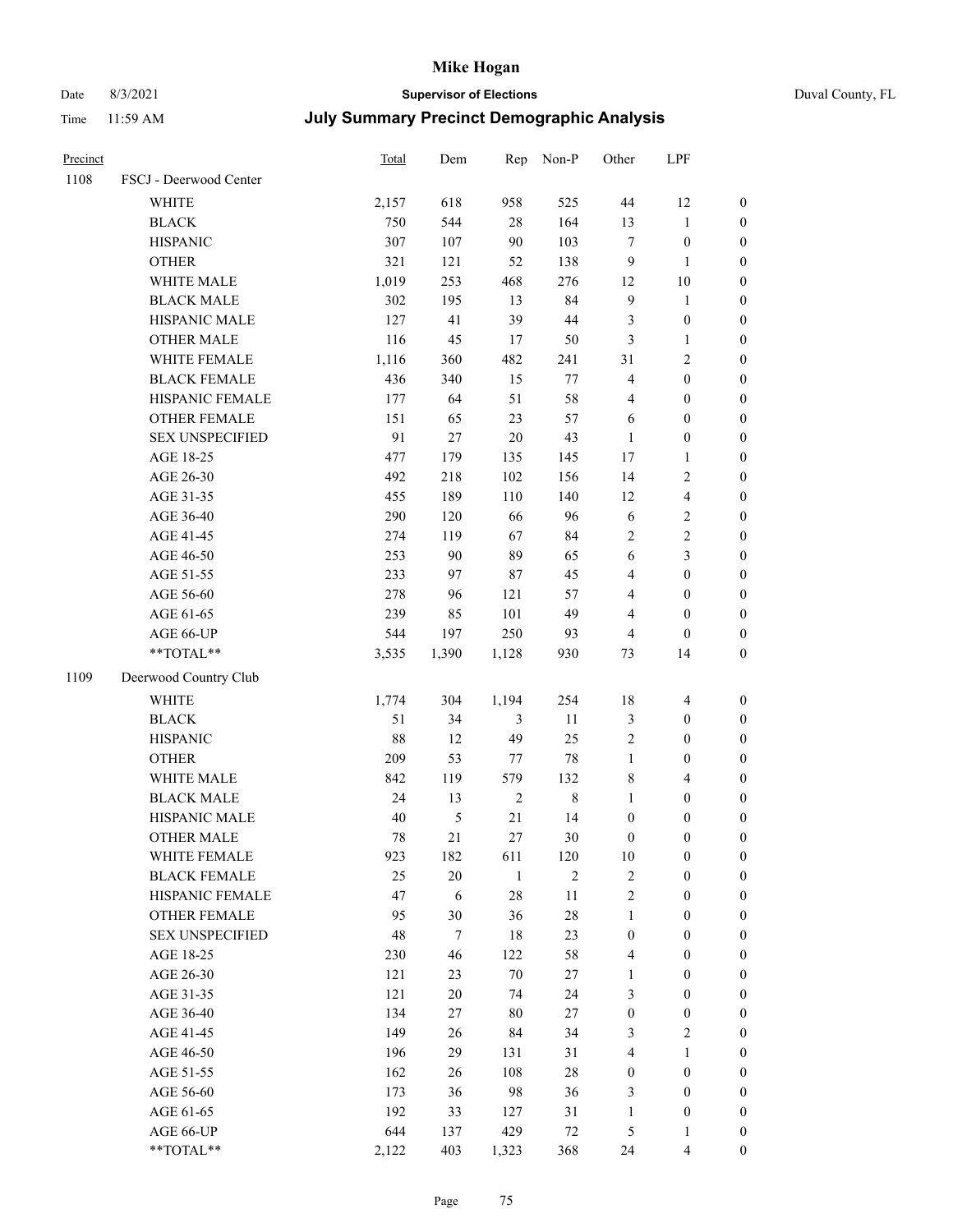Date 8/3/2021 **Supervisor of Elections** Duval County, FL

| Precinct |                                       | Total | Dem   | Rep    | Non-P | Other            | LPF              |                  |
|----------|---------------------------------------|-------|-------|--------|-------|------------------|------------------|------------------|
| 1110     | Mission Way Church                    |       |       |        |       |                  |                  |                  |
|          | WHITE                                 | 4,775 | 1,077 | 2,422  | 1,121 | 132              | 23               | 0                |
|          | <b>BLACK</b>                          | 1,087 | 768   | 64     | 232   | $21\,$           | $\sqrt{2}$       | 0                |
|          | <b>HISPANIC</b>                       | 650   | 245   | 170    | 223   | $\tau$           | $\mathfrak s$    | $\boldsymbol{0}$ |
|          | <b>OTHER</b>                          | 760   | 226   | 224    | 297   | $10\,$           | $\mathfrak{Z}$   | $\boldsymbol{0}$ |
|          | WHITE MALE                            | 2,073 | 389   | 1,086  | 537   | 48               | 13               | $\boldsymbol{0}$ |
|          | <b>BLACK MALE</b>                     | 452   | 281   | 34     | 127   | 10               | $\boldsymbol{0}$ | $\boldsymbol{0}$ |
|          | HISPANIC MALE                         | 288   | 93    | 76     | 111   | 4                | $\overline{4}$   | $\boldsymbol{0}$ |
|          | <b>OTHER MALE</b>                     | 310   | 82    | 94     | 127   | 6                | $\mathbf{1}$     | $\boldsymbol{0}$ |
|          | WHITE FEMALE                          | 2,668 | 680   | 1,322  | 573   | 83               | $10\,$           | $\boldsymbol{0}$ |
|          | <b>BLACK FEMALE</b>                   | 625   | 481   | 28     | 103   | 11               | $\sqrt{2}$       | 0                |
|          | HISPANIC FEMALE                       | 358   | 151   | 94     | 109   | 3                | $\mathbf{1}$     | 0                |
|          | OTHER FEMALE                          | 365   | 120   | 109    | 131   | 3                | $\sqrt{2}$       | 0                |
|          | <b>SEX UNSPECIFIED</b>                | 133   | 39    | 37     | 55    | $\sqrt{2}$       | $\boldsymbol{0}$ | $\boldsymbol{0}$ |
|          | AGE 18-25                             | 707   | 223   | 231    | 224   | 24               | $\mathfrak s$    | $\boldsymbol{0}$ |
|          | AGE 26-30                             | 926   | 294   | 344    | 256   | 25               | $\boldsymbol{7}$ | $\boldsymbol{0}$ |
|          | AGE 31-35                             | 946   | 305   | 357    | 259   | 17               | $\,$ $\,$        | $\boldsymbol{0}$ |
|          | AGE 36-40                             | 796   | 241   | 270    | 265   | 16               | $\overline{4}$   | $\boldsymbol{0}$ |
|          | AGE 41-45                             | 661   | 238   | 214    | 190   | 16               | $\mathfrak{Z}$   | $\boldsymbol{0}$ |
|          | AGE 46-50                             | 543   | 177   | 200    | 150   | 11               | 5                | $\boldsymbol{0}$ |
|          | AGE 51-55                             | 555   | 171   | 253    | 122   | $\mathbf{9}$     | $\boldsymbol{0}$ | 0                |
|          | AGE 56-60                             | 502   | 144   | 230    | 114   | 13               | 1                | 0                |
|          | AGE 61-65                             | 483   | 147   | 253    | 80    | 3                | $\boldsymbol{0}$ | 0                |
|          | AGE 66-UP                             | 1,152 | 376   | 528    | 212   | 36               | $\boldsymbol{0}$ | $\boldsymbol{0}$ |
|          | $**TOTAL**$                           | 7,272 | 2,316 | 2,880  | 1,873 | 170              | 33               | $\boldsymbol{0}$ |
| 1111     | Shepherd of the Woods Lutheran Church |       |       |        |       |                  |                  |                  |
|          | <b>WHITE</b>                          | 1,013 | 291   | 395    | 295   | 24               | $\,$ $\,$        | $\boldsymbol{0}$ |
|          | <b>BLACK</b>                          | 590   | 437   | 17     | 125   | 8                | $\mathfrak{Z}$   | $\boldsymbol{0}$ |
|          | <b>HISPANIC</b>                       | 226   | 97    | 33     | 92    | $\mathbf{1}$     | $\mathfrak{Z}$   | $\boldsymbol{0}$ |
|          | <b>OTHER</b>                          | 206   | 80    | 38     | 83    | 3                | $\overline{2}$   | $\boldsymbol{0}$ |
|          | WHITE MALE                            | 451   | 112   | 181    | 140   | $11\,$           | $\boldsymbol{7}$ | $\boldsymbol{0}$ |
|          | <b>BLACK MALE</b>                     | 223   | 139   | $11\,$ | 68    | $\overline{4}$   | $\mathbf{1}$     | $\boldsymbol{0}$ |
|          | HISPANIC MALE                         | 88    | 33    | 16     | 37    | $\boldsymbol{0}$ | $\sqrt{2}$       | 0                |
|          | <b>OTHER MALE</b>                     | 70    | 21    | 20     | 26    | 2                | $\mathbf{1}$     | 0                |
|          | WHITE FEMALE                          | 546   | 172   | 210    | 150   | 13               | 1                | 0                |
|          | <b>BLACK FEMALE</b>                   | 362   | 293   | 6      | 57    | 4                | $\sqrt{2}$       | $\overline{0}$   |
|          | HISPANIC FEMALE                       | 132   | 62    | 14     | 54    | $\mathbf{1}$     | $\mathbf{1}$     | $\overline{0}$   |
|          | <b>OTHER FEMALE</b>                   | 101   | 48    | 15     | 37    | $\mathbf{1}$     | $\boldsymbol{0}$ | $\overline{0}$   |
|          | <b>SEX UNSPECIFIED</b>                | 62    | 25    | $10\,$ | 26    | $\boldsymbol{0}$ | $\mathbf{1}$     | 0                |
|          | AGE 18-25                             | 325   | 138   | 62     | 106   | 13               | 6                | 0                |
|          | AGE 26-30                             | 346   | 161   | 58     | 117   | 6                | $\overline{4}$   | 0                |
|          | AGE 31-35                             | 292   | 131   | 49     | 105   | 5                | $\sqrt{2}$       | 0                |
|          | AGE 36-40                             | 180   | 86    | 29     | 60    | 3                | $\sqrt{2}$       | 0                |
|          | AGE 41-45                             | 134   | 60    | 33     | 40    | $\boldsymbol{0}$ | $\mathbf{1}$     | 0                |
|          | AGE 46-50                             | 140   | 71    | 23     | 43    | 3                | $\boldsymbol{0}$ | 0                |
|          | AGE 51-55                             | 106   | 47    | 29     | 30    | 0                | $\boldsymbol{0}$ | 0                |
|          | AGE 56-60                             | 133   | 57    | 48     | 26    | 2                | $\boldsymbol{0}$ | 0                |
|          | AGE 61-65                             | 108   | 56    | 30     | 21    | 1                | $\boldsymbol{0}$ | 0                |
|          | AGE 66-UP                             | 271   | 98    | 122    | 47    | 3                | $\mathbf{1}$     | 0                |
|          | **TOTAL**                             | 2,035 | 905   | 483    | 595   | 36               | 16               | $\boldsymbol{0}$ |
|          |                                       |       |       |        |       |                  |                  |                  |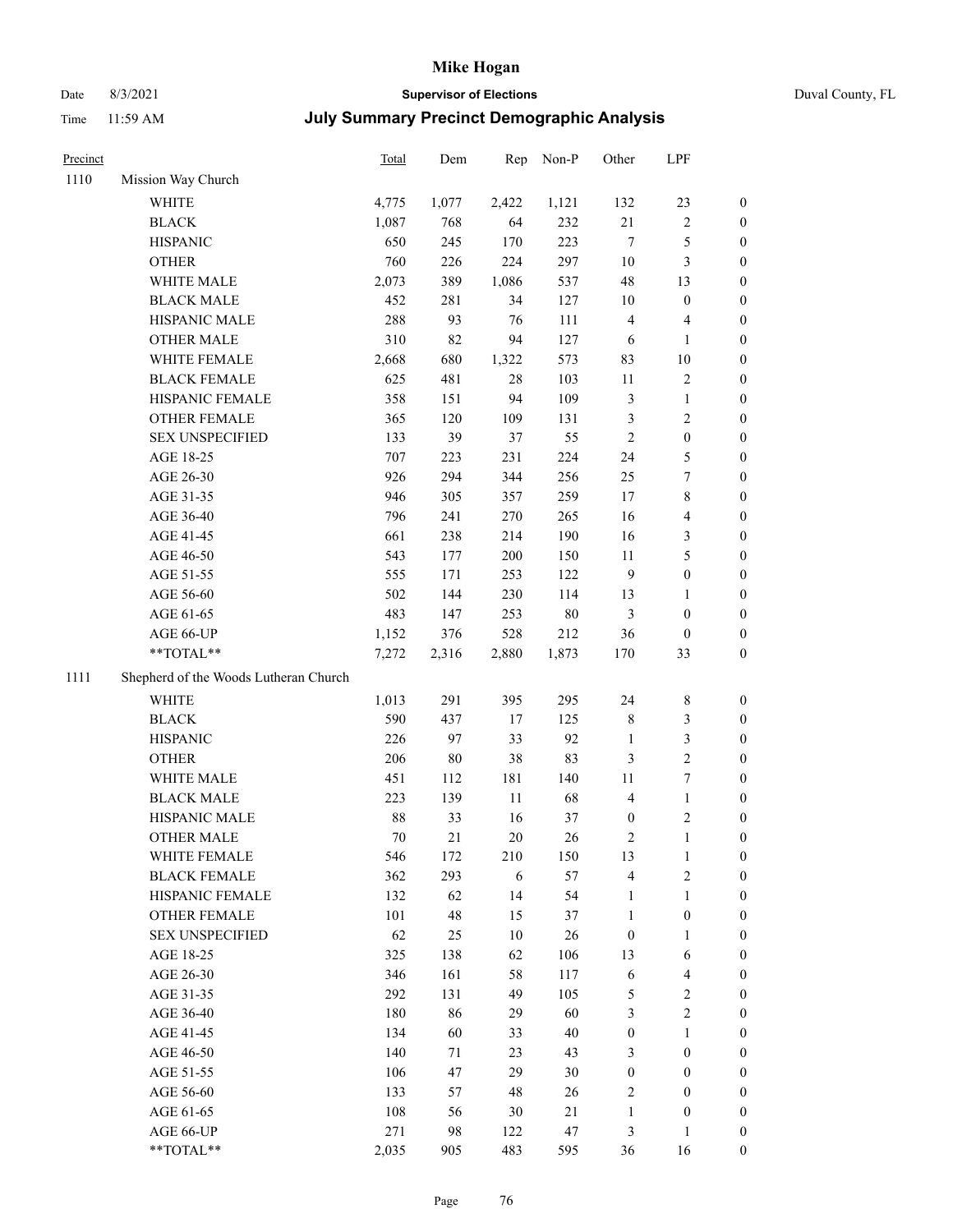## Date 8/3/2021 **Supervisor of Elections** Duval County, FL

| Precinct |                            | Total | Dem    | Rep   | Non-P   | Other            | LPF                     |                  |
|----------|----------------------------|-------|--------|-------|---------|------------------|-------------------------|------------------|
| 1112     | Southeast Regional Library |       |        |       |         |                  |                         |                  |
|          | <b>WHITE</b>               | 2,560 | 575    | 1,351 | 562     | 54               | 18                      | $\boldsymbol{0}$ |
|          | <b>BLACK</b>               | 519   | 372    | 28    | 107     | $11\,$           | $\mathbf{1}$            | $\boldsymbol{0}$ |
|          | <b>HISPANIC</b>            | 265   | 85     | 84    | 87      | 7                | $\sqrt{2}$              | $\boldsymbol{0}$ |
|          | <b>OTHER</b>               | 618   | 225    | 142   | 242     | 8                | $\mathbf{1}$            | $\boldsymbol{0}$ |
|          | WHITE MALE                 | 1,176 | 216    | 643   | 280     | 23               | 14                      | $\boldsymbol{0}$ |
|          | <b>BLACK MALE</b>          | 225   | 141    | 17    | 64      | 3                | $\boldsymbol{0}$        | $\boldsymbol{0}$ |
|          | HISPANIC MALE              | 109   | 31     | 35    | $40\,$  | $\mathbf{1}$     | $\sqrt{2}$              | $\boldsymbol{0}$ |
|          | <b>OTHER MALE</b>          | 266   | $80\,$ | 69    | 111     | 5                | $\mathbf{1}$            | $\boldsymbol{0}$ |
|          | WHITE FEMALE               | 1,362 | 356    | 697   | 276     | 30               | $\mathfrak{Z}$          | 0                |
|          | <b>BLACK FEMALE</b>        | 290   | 228    | 11    | 42      | 8                | $\mathbf{1}$            | $\boldsymbol{0}$ |
|          | HISPANIC FEMALE            | 152   | 52     | 48    | 46      | 6                | $\boldsymbol{0}$        | $\boldsymbol{0}$ |
|          | OTHER FEMALE               | 278   | 116    | 60    | $100\,$ | $\sqrt{2}$       | $\boldsymbol{0}$        | $\boldsymbol{0}$ |
|          | <b>SEX UNSPECIFIED</b>     | 104   | 37     | 25    | 39      | $\sqrt{2}$       | $\mathbf{1}$            | $\boldsymbol{0}$ |
|          | AGE 18-25                  | 558   | 183    | 185   | 162     | 26               | $\sqrt{2}$              | $\boldsymbol{0}$ |
|          | AGE 26-30                  | 487   | 173    | 151   | 145     | 14               | $\overline{\mathbf{4}}$ | $\boldsymbol{0}$ |
|          | AGE 31-35                  | 361   | 123    | 115   | 113     | 6                | $\overline{\mathbf{4}}$ | $\boldsymbol{0}$ |
|          | AGE 36-40                  | 315   | 109    | 110   | 89      | 4                | $\mathfrak{Z}$          | $\boldsymbol{0}$ |
|          | AGE 41-45                  | 325   | 115    | 112   | 91      | $\mathfrak{S}$   | $\sqrt{2}$              | $\boldsymbol{0}$ |
|          | AGE 46-50                  | 358   | 106    | 148   | $90\,$  | $10\,$           | $\overline{\mathbf{4}}$ | 0                |
|          | AGE 51-55                  | 333   | 89     | 156   | 83      | 5                | $\boldsymbol{0}$        | $\boldsymbol{0}$ |
|          | AGE 56-60                  | 328   | 93     | 164   | 67      | 3                | $\mathbf{1}$            | $\boldsymbol{0}$ |
|          | AGE 61-65                  | 304   | $87\,$ | 151   | 61      | 4                | $\mathbf{1}$            | $\boldsymbol{0}$ |
|          | AGE 66-UP                  | 593   | 179    | 313   | 97      | 3                | $\mathbf{1}$            | $\boldsymbol{0}$ |
|          | **TOTAL**                  | 3,962 | 1,257  | 1,605 | 998     | 80               | $22\,$                  | $\boldsymbol{0}$ |
| 1113     | Deermeadows Church         |       |        |       |         |                  |                         |                  |
|          | WHITE                      | 1,975 | 589    | 775   | 537     | 57               | 17                      | $\boldsymbol{0}$ |
|          | <b>BLACK</b>               | 1,195 | 871    | 47    | 255     | 21               | $\mathbf{1}$            | $\boldsymbol{0}$ |
|          | <b>HISPANIC</b>            | 376   | 155    | 76    | 141     | $\sqrt{2}$       | $\sqrt{2}$              | $\boldsymbol{0}$ |
|          | <b>OTHER</b>               | 375   | 163    | 60    | 141     | $\overline{9}$   | $\sqrt{2}$              | $\boldsymbol{0}$ |
|          | WHITE MALE                 | 906   | 245    | 369   | 263     | 21               | $\,8\,$                 | $\boldsymbol{0}$ |
|          | <b>BLACK MALE</b>          | 472   | 314    | 22    | 129     | 7                | $\boldsymbol{0}$        | 0                |
|          | HISPANIC MALE              | 177   | 72     | 42    | 60      | $\mathbf{1}$     | $\overline{c}$          | 0                |
|          | <b>OTHER MALE</b>          | 147   | 49     | 32    | 61      | 4                | $\mathbf{1}$            | $\boldsymbol{0}$ |
|          | WHITE FEMALE               | 1,046 | 338    | 399   | 265     | 35               | 9                       | $\boldsymbol{0}$ |
|          | <b>BLACK FEMALE</b>        | 711   | 545    | 25    | 126     | 14               | $\mathbf{1}$            | $\boldsymbol{0}$ |
|          | HISPANIC FEMALE            | 188   | 76     | 32    | 79      | $\mathbf{1}$     | $\boldsymbol{0}$        | $\overline{0}$   |
|          | <b>OTHER FEMALE</b>        | 176   | 97     | 22    | 52      | 4                | $\mathbf{1}$            | $\overline{0}$   |
|          | <b>SEX UNSPECIFIED</b>     | 98    | 42     | 15    | 39      | $\sqrt{2}$       | $\boldsymbol{0}$        | $\overline{0}$   |
|          | AGE 18-25                  | 579   | 255    | 100   | 201     | $20\,$           | $\mathfrak{Z}$          | 0                |
|          | AGE 26-30                  | 691   | 311    | 123   | 228     | $20\,$           | $\boldsymbol{9}$        | 0                |
|          | AGE 31-35                  | 516   | 249    | 96    | 153     | 13               | $\mathfrak s$           | 0                |
|          | AGE 36-40                  | 359   | 164    | 66    | 119     | $\boldsymbol{7}$ | $\mathfrak{Z}$          | 0                |
|          | AGE 41-45                  | 276   | 143    | 46    | 82      | 5                | $\boldsymbol{0}$        | $\boldsymbol{0}$ |
|          | AGE 46-50                  | 279   | 124    | 88    | 62      | 5                | $\boldsymbol{0}$        | $\boldsymbol{0}$ |
|          | AGE 51-55                  | 258   | 138    | 54    | 60      | 5                | $\mathbf{1}$            | $\boldsymbol{0}$ |
|          | AGE 56-60                  | 254   | 101    | 91    | 58      | 4                | $\boldsymbol{0}$        | $\boldsymbol{0}$ |
|          | AGE 61-65                  | 204   | 87     | 69    | 42      | 5                | $\mathbf{1}$            | $\boldsymbol{0}$ |
|          | AGE 66-UP                  | 505   | 206    | 225   | 69      | 5                | $\boldsymbol{0}$        | $\boldsymbol{0}$ |
|          | **TOTAL**                  | 3,921 | 1,778  | 958   | 1,074   | 89               | 22                      | $\overline{0}$   |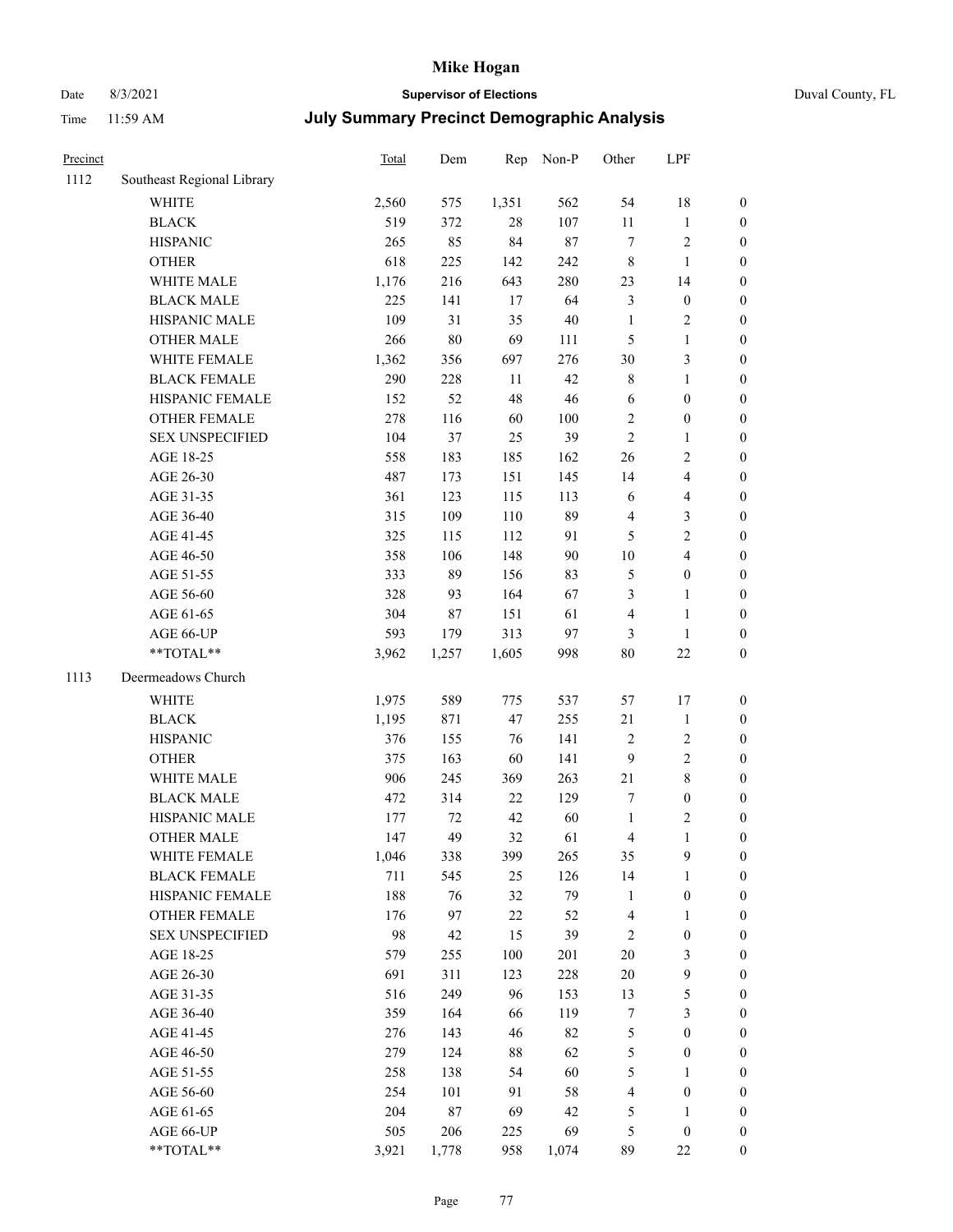## Date 8/3/2021 **Supervisor of Elections** Duval County, FL

| Precinct |                           | Total | Dem   | Rep    | Non-P  | Other                   | LPF              |                  |
|----------|---------------------------|-------|-------|--------|--------|-------------------------|------------------|------------------|
| 1114     | The Salem Center          |       |       |        |        |                         |                  |                  |
|          | <b>WHITE</b>              | 2,394 | 687   | 1,040  | 592    | 60                      | 15               | 0                |
|          | <b>BLACK</b>              | 923   | 678   | 22     | 205    | 16                      | $\sqrt{2}$       | 0                |
|          | <b>HISPANIC</b>           | 379   | 130   | 76     | 166    | $\overline{4}$          | 3                | $\boldsymbol{0}$ |
|          | <b>OTHER</b>              | 477   | 173   | 101    | 190    | $10\,$                  | $\mathfrak{Z}$   | $\boldsymbol{0}$ |
|          | WHITE MALE                | 1,049 | 264   | 476    | 274    | 24                      | 11               | $\boldsymbol{0}$ |
|          | <b>BLACK MALE</b>         | 340   | 231   | $\tau$ | 97     | 4                       | $\mathbf{1}$     | $\boldsymbol{0}$ |
|          | HISPANIC MALE             | 183   | 52    | 50     | 78     | $\mathbf{2}$            | $\mathbf{1}$     | $\boldsymbol{0}$ |
|          | <b>OTHER MALE</b>         | 184   | 54    | 46     | 78     | $\overline{4}$          | $\mathbf{2}$     | $\boldsymbol{0}$ |
|          | WHITE FEMALE              | 1,316 | 410   | 559    | 309    | 34                      | $\overline{4}$   | $\boldsymbol{0}$ |
|          | <b>BLACK FEMALE</b>       | 564   | 435   | 14     | 102    | 12                      | $\mathbf{1}$     | 0                |
|          | HISPANIC FEMALE           | 193   | 76    | 26     | $87\,$ | $\overline{c}$          | $\sqrt{2}$       | 0                |
|          | OTHER FEMALE              | 226   | 99    | 44     | 76     | $\sqrt{6}$              | $\mathbf{1}$     | 0                |
|          | <b>SEX UNSPECIFIED</b>    | 118   | 47    | $17\,$ | 52     | $\sqrt{2}$              | $\boldsymbol{0}$ | $\boldsymbol{0}$ |
|          | AGE 18-25                 | 651   | 246   | 173    | 204    | 23                      | $\mathfrak s$    | $\boldsymbol{0}$ |
|          | AGE 26-30                 | 847   | 340   | 197    | 285    | 21                      | $\overline{4}$   | $\boldsymbol{0}$ |
|          | AGE 31-35                 | 549   | 223   | 134    | 176    | 11                      | $\mathfrak{S}$   | $\boldsymbol{0}$ |
|          | AGE 36-40                 | 357   | 164   | 86     | 99     | 6                       | $\sqrt{2}$       | $\boldsymbol{0}$ |
|          | AGE 41-45                 | 278   | 106   | $70\,$ | 93     | $\boldsymbol{7}$        | $\sqrt{2}$       | $\boldsymbol{0}$ |
|          | AGE 46-50                 | 249   | 105   | 58     | $80\,$ | $\overline{\mathbf{4}}$ | $\overline{c}$   | $\boldsymbol{0}$ |
|          | AGE 51-55                 | 237   | 107   | 75     | 48     | 6                       | $\mathbf{1}$     | $\boldsymbol{0}$ |
|          | AGE 56-60                 | 238   | 90    | 98     | 46     | 4                       | $\boldsymbol{0}$ | 0                |
|          | AGE 61-65                 | 198   | 72    | 82     | $40\,$ | 4                       | $\boldsymbol{0}$ | 0                |
|          | AGE 66-UP                 | 569   | 215   | 266    | 82     | 4                       | $\mathfrak{2}$   | $\boldsymbol{0}$ |
|          | $**TOTAL**$               | 4,173 | 1,668 | 1,239  | 1,153  | 90                      | 23               | $\boldsymbol{0}$ |
| 1115     | Bartram Springs Clubhouse |       |       |        |        |                         |                  |                  |
|          | <b>WHITE</b>              | 2,761 | 564   | 1,472  | 666    | 41                      | $18\,$           | $\boldsymbol{0}$ |
|          | <b>BLACK</b>              | 719   | 534   | 40     | 138    | 7                       | $\boldsymbol{0}$ | $\boldsymbol{0}$ |
|          | <b>HISPANIC</b>           | 353   | 120   | 87     | 138    | 6                       | $\sqrt{2}$       | $\boldsymbol{0}$ |
|          | <b>OTHER</b>              | 585   | 193   | 178    | 205    | 7                       | $\sqrt{2}$       | $\boldsymbol{0}$ |
|          | WHITE MALE                | 1,299 | 209   | 722    | 335    | $22\,$                  | $11\,$           | $\boldsymbol{0}$ |
|          | <b>BLACK MALE</b>         | 306   | 211   | 24     | 66     | 5                       | $\boldsymbol{0}$ | $\boldsymbol{0}$ |
|          | HISPANIC MALE             | 166   | 49    | 43     | $70\,$ | $\mathbf{2}$            | $\sqrt{2}$       | 0                |
|          | <b>OTHER MALE</b>         | 235   | 70    | 79     | 83     | $\overline{c}$          | $\mathbf{1}$     | $\boldsymbol{0}$ |
|          | WHITE FEMALE              | 1,438 | 351   | 739    | 322    | 19                      | 7                | 0                |
|          | <b>BLACK FEMALE</b>       | 407   | 317   | 16     | 72     | 2                       | $\boldsymbol{0}$ | $\boldsymbol{0}$ |
|          | HISPANIC FEMALE           | 182   | 68    | 43     | 67     | 4                       | $\boldsymbol{0}$ | $\overline{0}$   |
|          | OTHER FEMALE              | 284   | 104   | 85     | 90     | 4                       | $\mathbf{1}$     | $\overline{0}$   |
|          | <b>SEX UNSPECIFIED</b>    | 101   | 32    | 26     | 42     | 1                       | $\boldsymbol{0}$ | 0                |
|          | AGE 18-25                 | 508   | 179   | 155    | 158    | 14                      | $\sqrt{2}$       | 0                |
|          | AGE 26-30                 | 407   | 140   | 138    | 118    | 9                       | $\sqrt{2}$       | 0                |
|          | AGE 31-35                 | 450   | 141   | 151    | 147    | 5                       | 6                | 0                |
|          | AGE 36-40                 | 501   | 145   | 198    | 152    | 4                       | $\sqrt{2}$       | 0                |
|          | AGE 41-45                 | 483   | 149   | 176    | 147    | 7                       | $\overline{4}$   | 0                |
|          | AGE 46-50                 | 477   | 149   | 198    | 122    | 5                       | $\mathfrak{Z}$   | 0                |
|          | AGE 51-55                 | 410   | 120   | 191    | 95     | 3                       | $\mathbf{1}$     | $\boldsymbol{0}$ |
|          | AGE 56-60                 | 383   | 114   | 190    | 73     | 4                       | $\sqrt{2}$       | $\boldsymbol{0}$ |
|          | AGE 61-65                 | 275   | 99    | 134    | 38     | 4                       | $\boldsymbol{0}$ | $\boldsymbol{0}$ |
|          | AGE 66-UP                 | 524   | 175   | 246    | 97     | 6                       | $\boldsymbol{0}$ | $\boldsymbol{0}$ |
|          | **TOTAL**                 | 4,418 | 1,411 | 1,777  | 1,147  | 61                      | $22\,$           | $\boldsymbol{0}$ |
|          |                           |       |       |        |        |                         |                  |                  |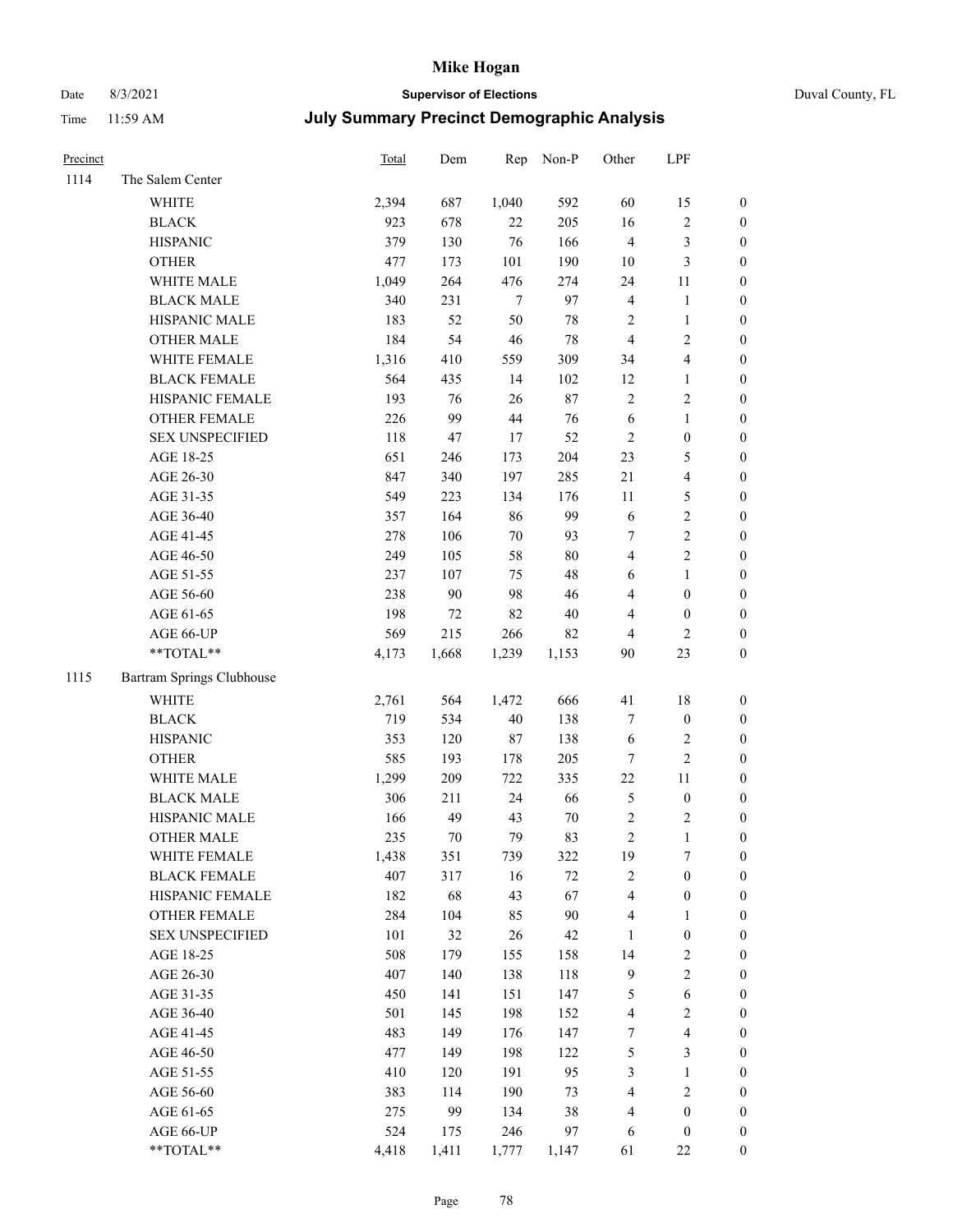# Date 8/3/2021 **Supervisor of Elections** Duval County, FL

| Precinct |                                                 | Total  | Dem            | Rep            | Non-P      | Other            | LPF              |                  |
|----------|-------------------------------------------------|--------|----------------|----------------|------------|------------------|------------------|------------------|
| 1116     | First Baptist Church of Jacksonville at Nocatee |        |                |                |            |                  |                  |                  |
|          | <b>WHITE</b>                                    | 1,808  | 397            | 1,002          | 366        | 39               | $\overline{4}$   | $\boldsymbol{0}$ |
|          | <b>BLACK</b>                                    | $78\,$ | 53             | 6              | 16         | 3                | $\boldsymbol{0}$ | $\boldsymbol{0}$ |
|          | <b>HISPANIC</b>                                 | 86     | 32             | 33             | 21         | $\boldsymbol{0}$ | $\boldsymbol{0}$ | $\boldsymbol{0}$ |
|          | <b>OTHER</b>                                    | 107    | $28\,$         | 35             | 43         | $\boldsymbol{0}$ | 1                | $\boldsymbol{0}$ |
|          | WHITE MALE                                      | 867    | 151            | 501            | 191        | $22\,$           | $\sqrt{2}$       | 0                |
|          | <b>BLACK MALE</b>                               | 41     | 26             | $\mathfrak{Z}$ | $10\,$     | $\sqrt{2}$       | $\boldsymbol{0}$ | 0                |
|          | HISPANIC MALE                                   | 39     | 13             | 15             | $11\,$     | $\boldsymbol{0}$ | $\boldsymbol{0}$ | 0                |
|          | <b>OTHER MALE</b>                               | $44\,$ | 13             | 12             | 18         | $\boldsymbol{0}$ | $\mathbf{1}$     | $\boldsymbol{0}$ |
|          | WHITE FEMALE                                    | 932    | 245            | 495            | 173        | $17\,$           | $\sqrt{2}$       | $\boldsymbol{0}$ |
|          | <b>BLACK FEMALE</b>                             | 37     | $27\,$         | 3              | $\sqrt{6}$ | $\mathbf{1}$     | $\boldsymbol{0}$ | $\boldsymbol{0}$ |
|          | HISPANIC FEMALE                                 | 46     | 19             | $18\,$         | 9          | $\boldsymbol{0}$ | $\boldsymbol{0}$ | $\boldsymbol{0}$ |
|          | OTHER FEMALE                                    | 48     | 13             | 19             | 16         | $\boldsymbol{0}$ | $\boldsymbol{0}$ | $\boldsymbol{0}$ |
|          | <b>SEX UNSPECIFIED</b>                          | 25     | $\mathfrak{Z}$ | $10\,$         | 12         | $\boldsymbol{0}$ | $\boldsymbol{0}$ | $\boldsymbol{0}$ |
|          | AGE 18-25                                       | 133    | $44\,$         | 51             | 32         | 5                | 1                | $\boldsymbol{0}$ |
|          | AGE 26-30                                       | 87     | $18\,$         | 36             | 31         | $\mathbf{1}$     | $\mathbf{1}$     | 0                |
|          | AGE 31-35                                       | 132    | 29             | 58             | $44\,$     | $\mathbf{1}$     | $\boldsymbol{0}$ | 0                |
|          | AGE 36-40                                       | 136    | 33             | 62             | $38\,$     | $\mathbf{1}$     | $\overline{c}$   | 0                |
|          | AGE 41-45                                       | 126    | 31             | 56             | 38         | $\mathbf{1}$     | $\boldsymbol{0}$ | $\boldsymbol{0}$ |
|          | AGE 46-50                                       | 114    | 29             | 50             | 31         | 4                | $\boldsymbol{0}$ | $\boldsymbol{0}$ |
|          | AGE 51-55                                       | 180    | 40             | $88\,$         | 48         | 4                | $\boldsymbol{0}$ | $\boldsymbol{0}$ |
|          | AGE 56-60                                       | 212    | 46             | 118            | 41         | 6                | 1                | $\boldsymbol{0}$ |
|          | AGE 61-65                                       | 256    | 66             | 146            | $42\,$     | $\sqrt{2}$       | $\boldsymbol{0}$ | $\boldsymbol{0}$ |
|          | AGE 66-UP                                       | 703    | 174            | 411            | 101        | 17               | $\boldsymbol{0}$ | 0                |
|          | $**TOTAL**$                                     | 2,079  | 510            | 1,076          | 446        | 42               | 5                | $\boldsymbol{0}$ |
| 1201     | Church of God Marietta                          |        |                |                |            |                  |                  |                  |
|          | WHITE                                           | 2,258  | 378            | 1,477          | 379        | $18\,$           | 6                | $\boldsymbol{0}$ |
|          | <b>BLACK</b>                                    | 380    | 300            | 25             | 50         | $\sqrt{2}$       | $\mathfrak{Z}$   | $\boldsymbol{0}$ |
|          | <b>HISPANIC</b>                                 | 122    | 53             | 39             | 29         | $\mathbf{1}$     | $\boldsymbol{0}$ | 0                |
|          | <b>OTHER</b>                                    | 192    | 48             | 79             | 62         | 3                | $\boldsymbol{0}$ | 0                |
|          | WHITE MALE                                      | 1,025  | 152            | 685            | 174        | $10\,$           | $\overline{4}$   | $\boldsymbol{0}$ |
|          | <b>BLACK MALE</b>                               | 172    | 125            | 17             | $28\,$     | $\mathbf{1}$     | 1                | $\boldsymbol{0}$ |
|          | HISPANIC MALE                                   | 55     | 26             | 17             | 12         | $\boldsymbol{0}$ | $\boldsymbol{0}$ | $\boldsymbol{0}$ |
|          | <b>OTHER MALE</b>                               | 76     | $20\,$         | 35             | 21         | $\boldsymbol{0}$ | $\boldsymbol{0}$ | $\boldsymbol{0}$ |
|          | WHITE FEMALE                                    | 1,211  | 222            | 780            | 199        | 8                | $\sqrt{2}$       | $\overline{0}$   |
|          | <b>BLACK FEMALE</b>                             | 200    | 169            | $\,8\,$        | $20\,$     | $\mathbf{1}$     | $\sqrt{2}$       | 0                |
|          | <b>HISPANIC FEMALE</b>                          | 64     | 25             | 22             | 16         | $\mathbf{1}$     | $\boldsymbol{0}$ | 0                |
|          | <b>OTHER FEMALE</b>                             | 77     | 24             | 30             | $20\,$     | 3                | $\boldsymbol{0}$ | 0                |
|          | <b>SEX UNSPECIFIED</b>                          | 72     | 16             | 26             | $30\,$     | $\boldsymbol{0}$ | $\boldsymbol{0}$ | 0                |
|          | AGE 18-25                                       | 260    | 67             | 111            | 73         | 7                | $\overline{c}$   | 0                |
|          | AGE 26-30                                       | 226    | 44             | 115            | 65         | $\sqrt{2}$       | $\boldsymbol{0}$ | 0                |
|          | AGE 31-35                                       | 237    | 60             | 102            | $70\,$     | 4                | 1                | $\boldsymbol{0}$ |
|          | AGE 36-40                                       | 228    | 52             | 120            | 53         | $\mathbf{1}$     | $\sqrt{2}$       | $\overline{0}$   |
|          | AGE 41-45                                       | 207    | $70\,$         | $88\,$         | 48         | $\boldsymbol{0}$ | $\mathbf{1}$     | 0                |
|          | AGE 46-50                                       | 188    | 55             | 94             | 36         | 3                | $\boldsymbol{0}$ | 0                |
|          | AGE 51-55                                       | 247    | 60             | 144            | $40\,$     | $\sqrt{2}$       | $\mathbf{1}$     | 0                |
|          | AGE 56-60                                       | 279    | 70             | 167            | 39         | 3                | $\boldsymbol{0}$ | 0                |
|          | AGE 61-65                                       | 301    | 89             | 177            | 34         | $\mathbf{1}$     | $\boldsymbol{0}$ | 0                |
|          | AGE 66-UP                                       | 779    | 212            | 502            | 62         | $\mathbf{1}$     | $\sqrt{2}$       | 0                |
|          | **TOTAL**                                       | 2,952  | 779            | 1,620          | 520        | 24               | $\boldsymbol{9}$ | $\boldsymbol{0}$ |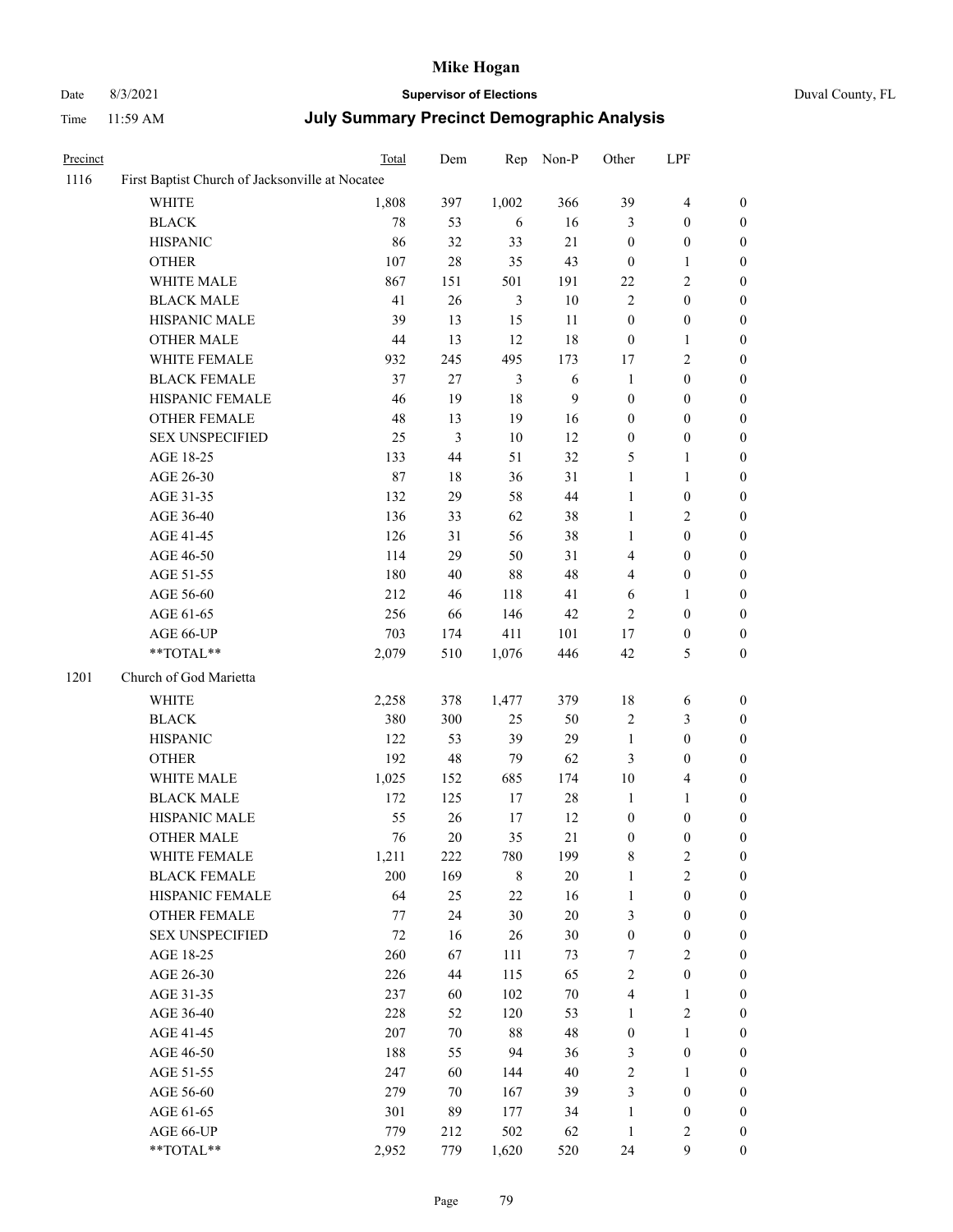## Date 8/3/2021 **Supervisor of Elections** Duval County, FL

| Precinct |                                | Total   | Dem    | Rep            | Non-P  | Other            | LPF                     |                  |
|----------|--------------------------------|---------|--------|----------------|--------|------------------|-------------------------|------------------|
| 1202     | Hillcrest at Crystal Springs   |         |        |                |        |                  |                         |                  |
|          | <b>WHITE</b>                   | 1,621   | 245    | 1,133          | 218    | 16               | 9                       | $\boldsymbol{0}$ |
|          | <b>BLACK</b>                   | 597     | 467    | 27             | 96     | $\tau$           | $\boldsymbol{0}$        | $\boldsymbol{0}$ |
|          | <b>HISPANIC</b>                | 83      | 30     | $30\,$         | $22\,$ | $\mathbf{1}$     | $\boldsymbol{0}$        | $\boldsymbol{0}$ |
|          | <b>OTHER</b>                   | 184     | 50     | 76             | 57     | $\mathbf{1}$     | $\boldsymbol{0}$        | $\boldsymbol{0}$ |
|          | WHITE MALE                     | 773     | 107    | 543            | 111    | 8                | $\overline{4}$          | $\boldsymbol{0}$ |
|          | <b>BLACK MALE</b>              | 271     | 199    | 17             | 53     | $\overline{c}$   | $\boldsymbol{0}$        | $\boldsymbol{0}$ |
|          | HISPANIC MALE                  | 43      | 17     | 15             | 11     | $\boldsymbol{0}$ | $\boldsymbol{0}$        | $\boldsymbol{0}$ |
|          | <b>OTHER MALE</b>              | 62      | 13     | 31             | 17     | 1                | $\boldsymbol{0}$        | $\boldsymbol{0}$ |
|          | WHITE FEMALE                   | 818     | 133    | 573            | 99     | 8                | $\mathfrak{S}$          | $\boldsymbol{0}$ |
|          | <b>BLACK FEMALE</b>            | 318     | 262    | 9              | 42     | 5                | $\boldsymbol{0}$        | 0                |
|          | HISPANIC FEMALE                | 38      | 11     | 15             | 11     | $\mathbf{1}$     | $\boldsymbol{0}$        | $\boldsymbol{0}$ |
|          | OTHER FEMALE                   | 85      | 32     | 33             | $20\,$ | $\boldsymbol{0}$ | $\boldsymbol{0}$        | $\boldsymbol{0}$ |
|          | <b>SEX UNSPECIFIED</b>         | $77 \,$ | 18     | $30\,$         | 29     | $\boldsymbol{0}$ | $\boldsymbol{0}$        | $\boldsymbol{0}$ |
|          | AGE 18-25                      | 267     | 79     | 115            | 65     | 6                | $\sqrt{2}$              | $\boldsymbol{0}$ |
|          | AGE 26-30                      | 212     | 61     | 91             | 54     | 6                | $\boldsymbol{0}$        | $\boldsymbol{0}$ |
|          | AGE 31-35                      | 162     | 51     | 64             | 46     | $\boldsymbol{0}$ | $\mathbf{1}$            | $\boldsymbol{0}$ |
|          | AGE 36-40                      | 197     | 64     | 100            | 30     | $\mathbf{1}$     | $\sqrt{2}$              | $\boldsymbol{0}$ |
|          | AGE 41-45                      | 173     | 54     | 85             | 31     | $\overline{c}$   | $\mathbf{1}$            | $\boldsymbol{0}$ |
|          | AGE 46-50                      | 171     | 43     | 89             | 35     | $\mathfrak{Z}$   | $\mathbf{1}$            | $\boldsymbol{0}$ |
|          | AGE 51-55                      | 234     | 81     | 118            | 30     | 3                | $\mathfrak{2}$          | 0                |
|          | AGE 56-60                      | 290     | 99     | 154            | 35     | $\overline{c}$   | $\boldsymbol{0}$        | 0                |
|          | AGE 61-65                      | 246     | 80     | 148            | 17     | $\mathbf{1}$     | $\boldsymbol{0}$        | $\boldsymbol{0}$ |
|          | AGE 66-UP                      | 533     | 180    | 302            | 50     | 1                | $\boldsymbol{0}$        | $\boldsymbol{0}$ |
|          | **TOTAL**                      | 2,485   | 792    | 1,266          | 393    | 25               | 9                       | $\boldsymbol{0}$ |
| 1203     | Leroy D. Clemons Senior Center |         |        |                |        |                  |                         |                  |
|          | <b>WHITE</b>                   | 1,170   | 167    | 782            | 200    | 11               | $10\,$                  | $\boldsymbol{0}$ |
|          | <b>BLACK</b>                   | 125     | 98     | 5              | 22     | $\boldsymbol{0}$ | $\boldsymbol{0}$        | $\boldsymbol{0}$ |
|          | <b>HISPANIC</b>                | 39      | $\tau$ | 17             | 15     | $\boldsymbol{0}$ | $\boldsymbol{0}$        | $\boldsymbol{0}$ |
|          | <b>OTHER</b>                   | 59      | $10\,$ | 24             | 24     | $\mathbf{1}$     | $\boldsymbol{0}$        | $\boldsymbol{0}$ |
|          | WHITE MALE                     | 543     | 66     | 377            | 89     | 7                | $\overline{\mathbf{4}}$ | $\boldsymbol{0}$ |
|          | <b>BLACK MALE</b>              | 56      | 42     | $\overline{4}$ | 10     | $\boldsymbol{0}$ | $\boldsymbol{0}$        | $\boldsymbol{0}$ |
|          | HISPANIC MALE                  | 22      | 4      | 10             | 8      | $\boldsymbol{0}$ | $\boldsymbol{0}$        | 0                |
|          | <b>OTHER MALE</b>              | 24      | 3      | 11             | 9      | $\mathbf{1}$     | $\boldsymbol{0}$        | $\boldsymbol{0}$ |
|          | WHITE FEMALE                   | 613     | 98     | 397            | 108    | 4                | 6                       | $\boldsymbol{0}$ |
|          | <b>BLACK FEMALE</b>            | 66      | 55     | $\mathbf{1}$   | $10\,$ | $\boldsymbol{0}$ | $\boldsymbol{0}$        | $\overline{0}$   |
|          | HISPANIC FEMALE                | 16      | 3      | $\tau$         | 6      | $\boldsymbol{0}$ | $\boldsymbol{0}$        | $\overline{0}$   |
|          | <b>OTHER FEMALE</b>            | $20\,$  | 6      | $\,8\,$        | 6      | $\boldsymbol{0}$ | $\boldsymbol{0}$        | $\overline{0}$   |
|          | <b>SEX UNSPECIFIED</b>         | 33      | 5      | 13             | 15     | $\boldsymbol{0}$ | $\boldsymbol{0}$        | $\overline{0}$   |
|          | AGE 18-25                      | 125     | $22\,$ | 64             | 36     | $\mathbf{1}$     | $\sqrt{2}$              | $\theta$         |
|          | AGE 26-30                      | 122     | 23     | 67             | 30     | $\boldsymbol{0}$ | $\overline{2}$          | 0                |
|          | AGE 31-35                      | 119     | 21     | 62             | 33     | 3                | $\boldsymbol{0}$        | 0                |
|          | AGE 36-40                      | 125     | 23     | 65             | 30     | $\overline{4}$   | $\mathfrak{Z}$          | 0                |
|          | AGE 41-45                      | 95      | 9      | 60             | 26     | $\boldsymbol{0}$ | $\boldsymbol{0}$        | 0                |
|          | AGE 46-50                      | 98      | 12     | 62             | 23     | $\boldsymbol{0}$ | $\mathbf{1}$            | $\boldsymbol{0}$ |
|          | AGE 51-55                      | 120     | 26     | $72\,$         | 21     | $\boldsymbol{0}$ | $\mathbf{1}$            | $\boldsymbol{0}$ |
|          | AGE 56-60                      | 152     | 31     | 100            | $20\,$ | $\mathbf{1}$     | $\boldsymbol{0}$        | $\boldsymbol{0}$ |
|          | AGE 61-65                      | 159     | 32     | 101            | 22     | 3                | $\mathbf{1}$            | $\boldsymbol{0}$ |
|          | AGE 66-UP                      | 278     | 83     | 175            | $20\,$ | $\boldsymbol{0}$ | $\boldsymbol{0}$        | $\boldsymbol{0}$ |
|          | **TOTAL**                      | 1,393   | 282    | 828            | 261    | 12               | 10                      | $\boldsymbol{0}$ |
|          |                                |         |        |                |        |                  |                         |                  |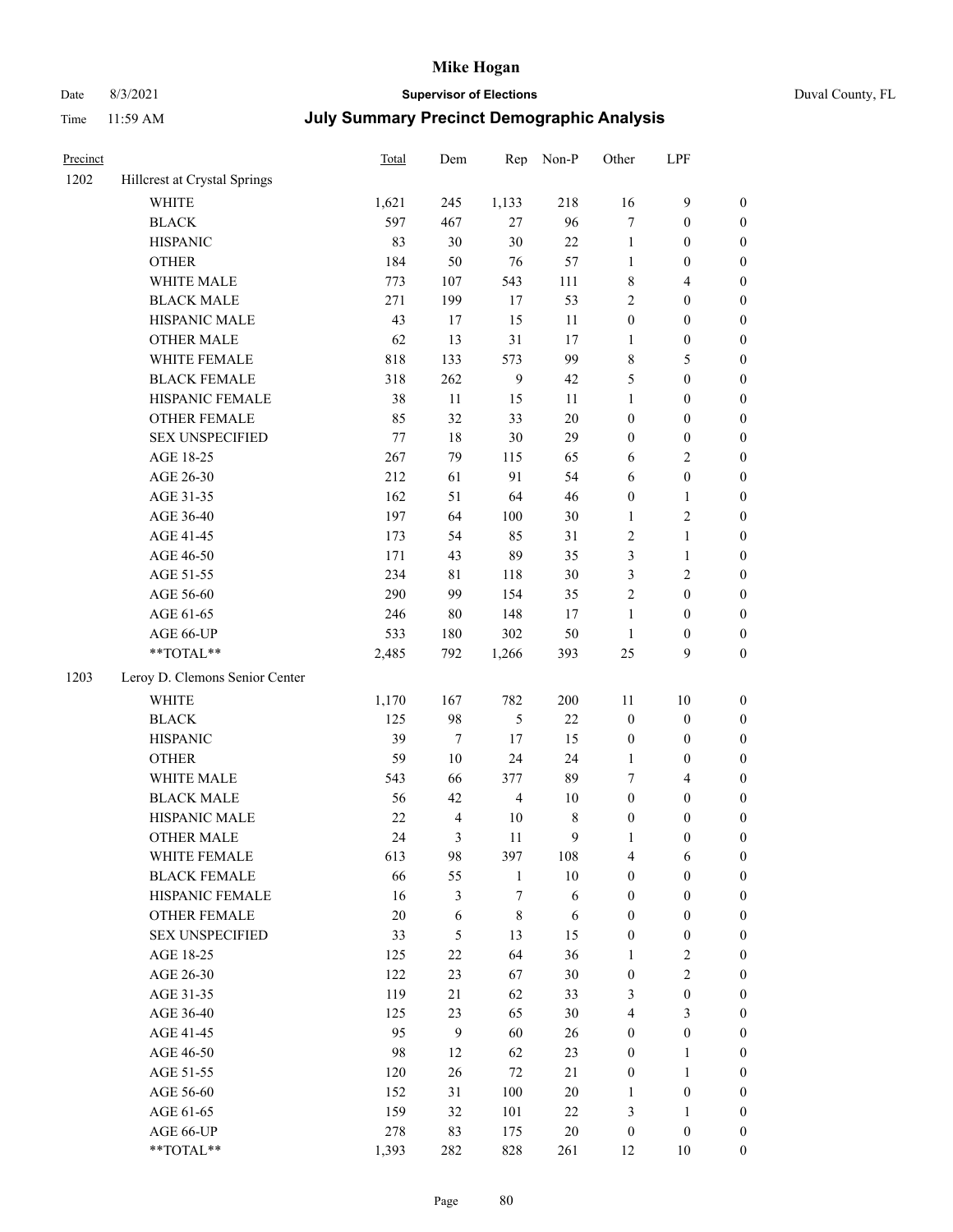## Date 8/3/2021 **Supervisor of Elections** Duval County, FL

| Precinct |                                                           | Total | Dem    | Rep            | Non-P  | Other            | LPF              |                  |
|----------|-----------------------------------------------------------|-------|--------|----------------|--------|------------------|------------------|------------------|
| 1204     | Maxville Community Center                                 |       |        |                |        |                  |                  |                  |
|          | <b>WHITE</b>                                              | 1,665 | 237    | 1,127          | 277    | 16               | $8\,$            | 0                |
|          | <b>BLACK</b>                                              | 430   | 338    | $18\,$         | 71     | 3                | $\boldsymbol{0}$ | $\boldsymbol{0}$ |
|          | <b>HISPANIC</b>                                           | 87    | 27     | 31             | 29     | $\boldsymbol{0}$ | $\boldsymbol{0}$ | $\boldsymbol{0}$ |
|          | <b>OTHER</b>                                              | 122   | 30     | $44\,$         | 46     | $\boldsymbol{0}$ | $\sqrt{2}$       | $\boldsymbol{0}$ |
|          | WHITE MALE                                                | 780   | $88\,$ | 548            | 134    | 4                | 6                | $\boldsymbol{0}$ |
|          | <b>BLACK MALE</b>                                         | 180   | 137    | $\,8\,$        | 32     | 3                | $\boldsymbol{0}$ | $\boldsymbol{0}$ |
|          | HISPANIC MALE                                             | 43    | $10\,$ | 19             | 14     | $\boldsymbol{0}$ | $\boldsymbol{0}$ | $\boldsymbol{0}$ |
|          | <b>OTHER MALE</b>                                         | 49    | 11     | 18             | 18     | $\boldsymbol{0}$ | $\sqrt{2}$       | $\boldsymbol{0}$ |
|          | WHITE FEMALE                                              | 860   | 146    | 558            | 142    | 12               | $\overline{2}$   | $\boldsymbol{0}$ |
|          | <b>BLACK FEMALE</b>                                       | 241   | 193    | $\overline{9}$ | 39     | $\boldsymbol{0}$ | $\boldsymbol{0}$ | $\boldsymbol{0}$ |
|          | HISPANIC FEMALE                                           | 43    | 16     | 12             | 15     | $\boldsymbol{0}$ | $\boldsymbol{0}$ | 0                |
|          | <b>OTHER FEMALE</b>                                       | 45    | 15     | 14             | 16     | $\boldsymbol{0}$ | $\boldsymbol{0}$ | $\boldsymbol{0}$ |
|          | <b>SEX UNSPECIFIED</b>                                    | 63    | 16     | 34             | 13     | $\boldsymbol{0}$ | $\boldsymbol{0}$ | $\boldsymbol{0}$ |
|          | AGE 18-25                                                 | 276   | 66     | 136            | $70\,$ | 4                | $\boldsymbol{0}$ | $\boldsymbol{0}$ |
|          | AGE 26-30                                                 | 194   | 45     | 96             | 49     | $\mathbf{1}$     | $\mathfrak{Z}$   | $\boldsymbol{0}$ |
|          | AGE 31-35                                                 | 225   | 54     | 99             | 68     | 3                | $\mathbf{1}$     | $\boldsymbol{0}$ |
|          | AGE 36-40                                                 | 204   | 77     | 83             | 39     | $\mathfrak{2}$   | $\mathfrak{Z}$   | $\boldsymbol{0}$ |
|          | AGE 41-45                                                 | 193   | 62     | 72             | 55     | $\mathbf{1}$     | $\mathfrak{Z}$   | $\boldsymbol{0}$ |
|          | AGE 46-50                                                 | 185   | 53     | 101            | 29     | $\sqrt{2}$       | $\boldsymbol{0}$ | $\boldsymbol{0}$ |
|          | AGE 51-55                                                 | 198   | 50     | 114            | 31     | 3                | $\boldsymbol{0}$ | $\boldsymbol{0}$ |
|          | AGE 56-60                                                 | 239   | 64     | 149            | 25     | $\mathbf{1}$     | $\boldsymbol{0}$ | 0                |
|          | AGE 61-65                                                 | 195   | 57     | 113            | 25     | $\boldsymbol{0}$ | $\boldsymbol{0}$ | 0                |
|          | AGE 66-UP                                                 | 395   | 104    | 257            | 32     | $\overline{c}$   | $\boldsymbol{0}$ | $\boldsymbol{0}$ |
|          | $\mathrm{*}\mathrm{*}\mathrm{TOTAL} \mathrm{*}\mathrm{*}$ | 2,304 | 632    | 1,220          | 423    | 19               | $10\,$           | $\boldsymbol{0}$ |
| 1205     | Midnight Cry Ministries                                   |       |        |                |        |                  |                  |                  |
|          | <b>WHITE</b>                                              | 2,203 | 413    | 1,279          | 469    | $27\,$           | 15               | $\boldsymbol{0}$ |
|          | <b>BLACK</b>                                              | 1,633 | 1,311  | 59             | 247    | 16               | $\boldsymbol{0}$ | $\boldsymbol{0}$ |
|          | <b>HISPANIC</b>                                           | 319   | 125    | 63             | 129    | $\mathbf{1}$     | $\mathbf{1}$     | $\boldsymbol{0}$ |
|          | <b>OTHER</b>                                              | 397   | 106    | 124            | 157    | $\,$ 8 $\,$      | $\overline{c}$   | $\boldsymbol{0}$ |
|          | WHITE MALE                                                | 1,042 | 166    | 620            | 233    | 13               | $10\,$           | $\boldsymbol{0}$ |
|          | <b>BLACK MALE</b>                                         | 680   | 515    | 33             | 125    | 7                | $\boldsymbol{0}$ | $\boldsymbol{0}$ |
|          | HISPANIC MALE                                             | 133   | 58     | $28\,$         | 47     | $\boldsymbol{0}$ | $\boldsymbol{0}$ | 0                |
|          | <b>OTHER MALE</b>                                         | 147   | 32     | 60             | 51     | 3                | $\mathbf{1}$     | $\boldsymbol{0}$ |
|          | WHITE FEMALE                                              | 1,131 | 241    | 645            | 226    | 14               | 5                | 0                |
|          | <b>BLACK FEMALE</b>                                       | 922   | 774    | 25             | 114    | 9                | $\boldsymbol{0}$ | $\boldsymbol{0}$ |
|          | HISPANIC FEMALE                                           | 180   | 66     | 34             | $78\,$ | $\mathbf{1}$     | $\mathbf{1}$     | $\boldsymbol{0}$ |
|          | <b>OTHER FEMALE</b>                                       | 180   | 56     | 52             | 67     | $\overline{4}$   | $\mathbf{1}$     | $\overline{0}$   |
|          | <b>SEX UNSPECIFIED</b>                                    | 136   | 47     | $28\,$         | 60     | $\mathbf{1}$     | $\boldsymbol{0}$ | 0                |
|          | AGE 18-25                                                 | 599   | 258    | 137            | 190    | $11\,$           | $\mathfrak{Z}$   | 0                |
|          | AGE 26-30                                                 | 410   | 146    | 111            | 142    | $10\,$           | $\mathbf{1}$     | 0                |
|          | AGE 31-35                                                 | 419   | 167    | 121            | 126    | $\mathfrak{Z}$   | $\sqrt{2}$       | 0                |
|          | AGE 36-40                                                 | 408   | 181    | 93             | 126    | 5                | $\mathfrak{Z}$   | 0                |
|          | AGE 41-45                                                 | 359   | 188    | 95             | 71     | 5                | $\boldsymbol{0}$ | 0                |
|          | AGE 46-50                                                 | 422   | 193    | 129            | 92     | 6                | $\sqrt{2}$       | 0                |
|          | AGE 51-55                                                 | 386   | 175    | 136            | 69     | 4                | $\sqrt{2}$       | 0                |
|          | AGE 56-60                                                 | 462   | 205    | 186            | 64     | 4                | $\mathfrak{Z}$   | $\boldsymbol{0}$ |
|          | AGE 61-65                                                 | 341   | 141    | 152            | 46     | $\mathbf{1}$     | $\mathbf{1}$     | $\boldsymbol{0}$ |
|          | AGE 66-UP                                                 | 746   | 301    | 365            | 76     | 3                | $\mathbf{1}$     | $\boldsymbol{0}$ |
|          | **TOTAL**                                                 | 4,552 | 1,955  | 1,525          | 1,002  | 52               | 18               | $\boldsymbol{0}$ |
|          |                                                           |       |        |                |        |                  |                  |                  |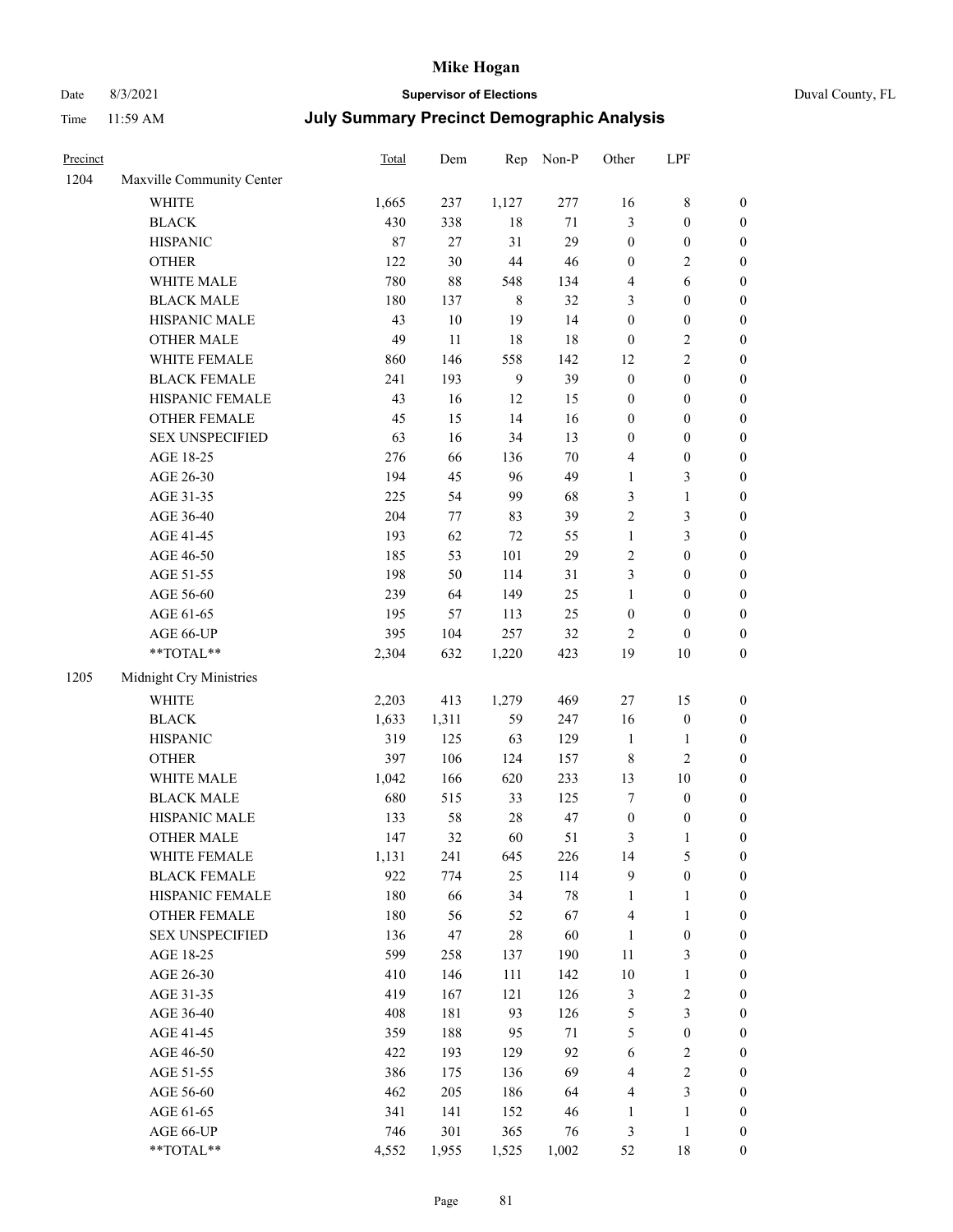# Date 8/3/2021 **Supervisor of Elections** Duval County, FL

| Precinct |                             | <b>Total</b> | Dem                     | Rep                     | Non-P            | Other            | LPF              |                  |
|----------|-----------------------------|--------------|-------------------------|-------------------------|------------------|------------------|------------------|------------------|
| 1206     | Promise Land Baptist Church |              |                         |                         |                  |                  |                  |                  |
|          | <b>WHITE</b>                | 2,015        | 268                     | 1,446                   | 277              | 16               | $\,$ 8 $\,$      | 0                |
|          | <b>BLACK</b>                | 1,332        | 1,038                   | 56                      | 222              | 13               | $\mathfrak{Z}$   | 0                |
|          | <b>HISPANIC</b>             | 94           | 40                      | 30                      | 23               | $\mathbf{1}$     | $\boldsymbol{0}$ | $\boldsymbol{0}$ |
|          | <b>OTHER</b>                | 316          | 103                     | 104                     | 101              | 8                | $\boldsymbol{0}$ | $\boldsymbol{0}$ |
|          | WHITE MALE                  | 956          | 96                      | 721                     | 125              | 8                | 6                | $\boldsymbol{0}$ |
|          | <b>BLACK MALE</b>           | 607          | 438                     | 38                      | 122              | 7                | $\sqrt{2}$       | $\boldsymbol{0}$ |
|          | HISPANIC MALE               | 38           | 17                      | 13                      | $\,$ 8 $\,$      | $\boldsymbol{0}$ | $\boldsymbol{0}$ | $\boldsymbol{0}$ |
|          | <b>OTHER MALE</b>           | 106          | 34                      | 36                      | 33               | 3                | $\boldsymbol{0}$ | $\boldsymbol{0}$ |
|          | WHITE FEMALE                | 1,031        | 168                     | 706                     | 147              | 8                | $\overline{2}$   | $\boldsymbol{0}$ |
|          | <b>BLACK FEMALE</b>         | 693          | 577                     | 16                      | 93               | 6                | $\mathbf{1}$     | $\boldsymbol{0}$ |
|          | HISPANIC FEMALE             | 54           | 22                      | 17                      | 14               | $\mathbf{1}$     | $\boldsymbol{0}$ | $\boldsymbol{0}$ |
|          | OTHER FEMALE                | 155          | 56                      | 53                      | 43               | 3                | $\boldsymbol{0}$ | $\boldsymbol{0}$ |
|          | <b>SEX UNSPECIFIED</b>      | 117          | 41                      | 36                      | 38               | $\overline{2}$   | $\boldsymbol{0}$ | $\boldsymbol{0}$ |
|          | AGE 18-25                   | 451          | 155                     | 147                     | 139              | 9                | $\mathbf{1}$     | $\boldsymbol{0}$ |
|          | AGE 26-30                   | 294          | 100                     | 103                     | 84               | 4                | $\mathfrak{Z}$   | $\boldsymbol{0}$ |
|          | AGE 31-35                   | 291          | 100                     | 109                     | 74               | 5                | $\mathfrak{Z}$   | $\boldsymbol{0}$ |
|          | AGE 36-40                   | 299          | 106                     | 135                     | 56               | $\overline{c}$   | $\boldsymbol{0}$ | $\boldsymbol{0}$ |
|          | AGE 41-45                   | 321          | 144                     | 121                     | 51               | 3                | $\overline{2}$   | $\boldsymbol{0}$ |
|          | AGE 46-50                   | 324          | 143                     | 121                     | 59               | $\mathbf{1}$     | $\boldsymbol{0}$ | $\boldsymbol{0}$ |
|          | AGE 51-55                   | 349          | 162                     | 151                     | 34               | $\mathbf{1}$     | 1                | $\boldsymbol{0}$ |
|          | AGE 56-60                   | 416          | 156                     | 213                     | 46               | $\mathbf{1}$     | $\boldsymbol{0}$ | 0                |
|          | AGE 61-65                   | 330          | 131                     | 150                     | 46               | $\mathbf{2}$     | $\mathbf{1}$     | 0                |
|          | AGE 66-UP                   | 682          | 252                     | 386                     | 34               | $10\,$           | $\boldsymbol{0}$ | $\boldsymbol{0}$ |
|          | **TOTAL**                   | 3,757        | 1,449                   | 1,636                   | 623              | 38               | 11               | $\boldsymbol{0}$ |
| 1207     | Baldwin Town Hall           |              |                         |                         |                  |                  |                  |                  |
|          | <b>WHITE</b>                | 668          | 122                     | 412                     | 121              | $10\,$           | $\mathfrak{Z}$   | $\boldsymbol{0}$ |
|          | <b>BLACK</b>                | 245          | 220                     | $\boldsymbol{7}$        | 18               | $\boldsymbol{0}$ | $\boldsymbol{0}$ | $\boldsymbol{0}$ |
|          | <b>HISPANIC</b>             | 12           | $\overline{\mathbf{4}}$ | 6                       | $\sqrt{2}$       | $\boldsymbol{0}$ | $\boldsymbol{0}$ | $\boldsymbol{0}$ |
|          | <b>OTHER</b>                | 37           | $\,$ 8 $\,$             | 14                      | 14               | $\mathbf{1}$     | $\boldsymbol{0}$ | $\boldsymbol{0}$ |
|          | WHITE MALE                  | 296          | 54                      | 182                     | 52               | 7                | $\mathbf{1}$     | $\boldsymbol{0}$ |
|          | <b>BLACK MALE</b>           | 86           | 75                      | $\overline{4}$          | $\boldsymbol{7}$ | $\boldsymbol{0}$ | $\boldsymbol{0}$ | $\boldsymbol{0}$ |
|          | HISPANIC MALE               | 5            | $\sqrt{2}$              | $\overline{c}$          | $\mathbf{1}$     | $\boldsymbol{0}$ | $\boldsymbol{0}$ | $\boldsymbol{0}$ |
|          | OTHER MALE                  | 16           | 6                       | $\overline{\mathbf{4}}$ | 6                | $\boldsymbol{0}$ | $\boldsymbol{0}$ | $\boldsymbol{0}$ |
|          | WHITE FEMALE                | 363          | 67                      | 226                     | 65               | 3                | 2                | 0                |
|          | <b>BLACK FEMALE</b>         | 150          | 139                     | 3                       | $\,$ 8 $\,$      | $\boldsymbol{0}$ | $\boldsymbol{0}$ | $\overline{0}$   |
|          | HISPANIC FEMALE             | 7            | $\overline{c}$          | $\overline{\mathbf{4}}$ | $\mathbf{1}$     | $\boldsymbol{0}$ | $\boldsymbol{0}$ | $\overline{0}$   |
|          | <b>OTHER FEMALE</b>         | 10           | 1                       | 7                       | $\mathbf{1}$     | $\mathbf{1}$     | $\boldsymbol{0}$ | $\overline{0}$   |
|          | <b>SEX UNSPECIFIED</b>      | 29           | 8                       | $\tau$                  | 14               | $\boldsymbol{0}$ | $\boldsymbol{0}$ | $\overline{0}$   |
|          | AGE 18-25                   | 92           | 32                      | 34                      | 24               | $\mathbf{1}$     | $\mathbf{1}$     | $\overline{0}$   |
|          | AGE 26-30                   | $80\,$       | 21                      | 39                      | 18               | 2                | $\boldsymbol{0}$ | $\overline{0}$   |
|          | AGE 31-35                   | 76           | 22                      | 34                      | 19               | $\boldsymbol{0}$ | $\mathbf{1}$     | 0                |
|          | AGE 36-40                   | 88           | 25                      | 48                      | 14               | $\mathbf{1}$     | $\boldsymbol{0}$ | 0                |
|          | AGE 41-45                   | 56           | 19                      | 23                      | 12               | 2                | $\boldsymbol{0}$ | 0                |
|          | AGE 46-50                   | 63           | 23                      | 29                      | 9                | $\mathbf{1}$     | $\mathbf{1}$     | 0                |
|          | AGE 51-55                   | 79           | 25                      | 44                      | 9                | $\mathbf{1}$     | $\boldsymbol{0}$ | $\overline{0}$   |
|          | AGE 56-60                   | 92           | 34                      | 36                      | 20               | 2                | $\boldsymbol{0}$ | $\overline{0}$   |
|          | AGE 61-65                   | 87           | 34                      | 45                      | $\,$ 8 $\,$      | $\boldsymbol{0}$ | $\boldsymbol{0}$ | $\overline{0}$   |
|          | AGE 66-UP                   | 249          | 119                     | 107                     | $22\,$           | $\mathbf{1}$     | $\boldsymbol{0}$ | $\boldsymbol{0}$ |
|          | **TOTAL**                   | 962          | 354                     | 439                     | 155              | 11               | $\mathfrak{Z}$   | $\boldsymbol{0}$ |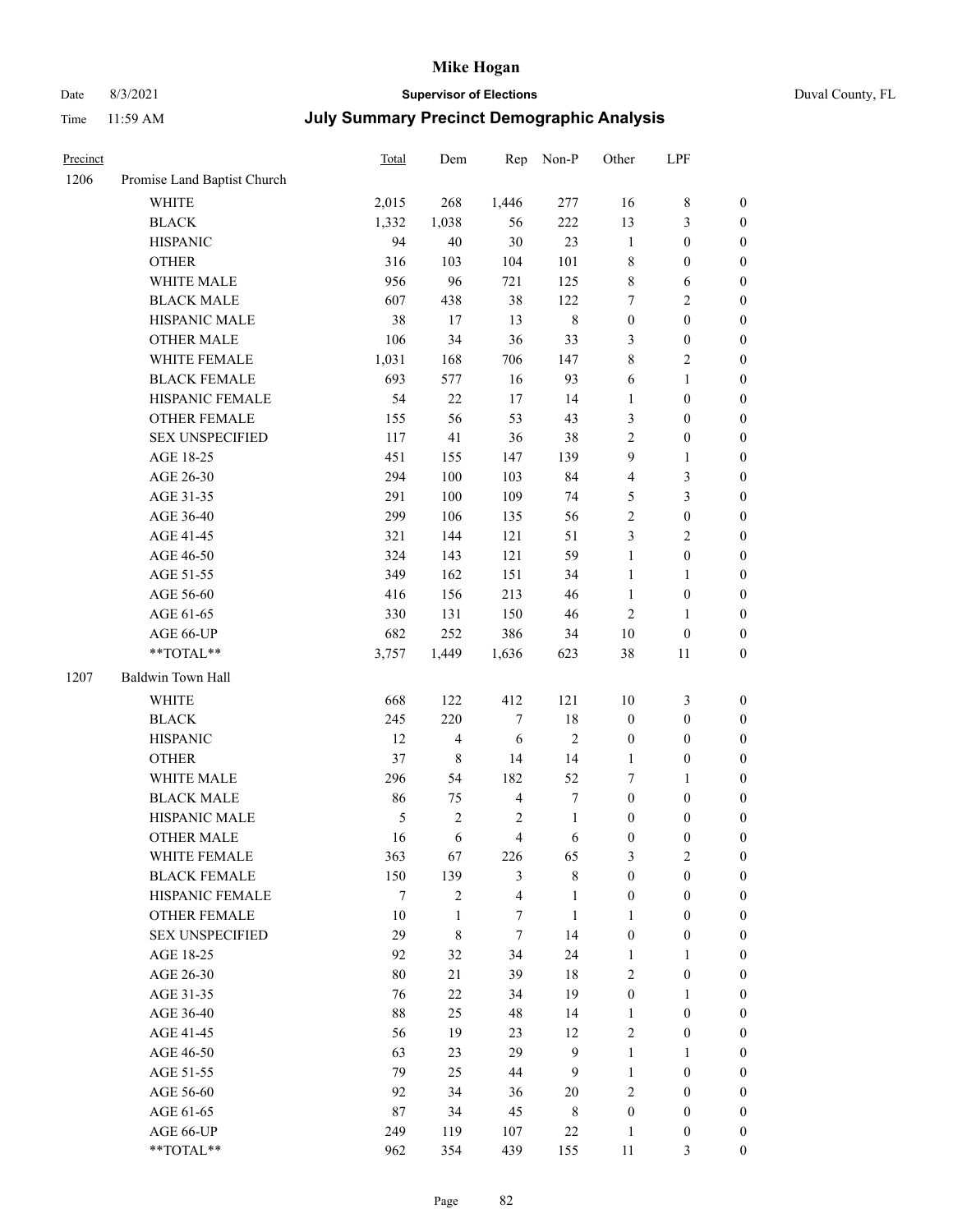## Date 8/3/2021 **Supervisor of Elections** Duval County, FL

| Precinct |                           | Total | Dem    | Rep    | Non-P  | Other                   | LPF              |                  |
|----------|---------------------------|-------|--------|--------|--------|-------------------------|------------------|------------------|
| 1208     | Harvest Ministries        |       |        |        |        |                         |                  |                  |
|          | <b>WHITE</b>              | 1,928 | 389    | 1,112  | 390    | 29                      | $\,$ 8 $\,$      | $\boldsymbol{0}$ |
|          | <b>BLACK</b>              | 1,441 | 1,119  | 50     | 251    | $20\,$                  | $\mathbf{1}$     | $\boldsymbol{0}$ |
|          | <b>HISPANIC</b>           | 248   | 101    | 52     | 92     | 3                       | $\boldsymbol{0}$ | $\boldsymbol{0}$ |
|          | <b>OTHER</b>              | 451   | 133    | 142    | 170    | 5                       | $\mathbf{1}$     | $\boldsymbol{0}$ |
|          | WHITE MALE                | 893   | 153    | 541    | 186    | 7                       | 6                | $\boldsymbol{0}$ |
|          | <b>BLACK MALE</b>         | 517   | 362    | 29     | 114    | $11\,$                  | $\mathbf{1}$     | $\boldsymbol{0}$ |
|          | HISPANIC MALE             | 122   | 49     | 31     | 41     | $\mathbf{1}$            | $\boldsymbol{0}$ | $\boldsymbol{0}$ |
|          | <b>OTHER MALE</b>         | 167   | 47     | 56     | 63     | $\mathbf{1}$            | $\boldsymbol{0}$ | $\boldsymbol{0}$ |
|          | WHITE FEMALE              | 1,016 | 234    | 562    | 197    | 21                      | $\sqrt{2}$       | $\boldsymbol{0}$ |
|          | <b>BLACK FEMALE</b>       | 907   | 743    | 20     | 135    | $\overline{9}$          | $\boldsymbol{0}$ | 0                |
|          | HISPANIC FEMALE           | 123   | 50     | 20     | 51     | $\sqrt{2}$              | $\boldsymbol{0}$ | $\boldsymbol{0}$ |
|          | OTHER FEMALE              | 217   | 68     | 69     | $77\,$ | $\sqrt{2}$              | $\mathbf{1}$     | $\boldsymbol{0}$ |
|          | <b>SEX UNSPECIFIED</b>    | 105   | 36     | 28     | 38     | 3                       | $\boldsymbol{0}$ | $\boldsymbol{0}$ |
|          | AGE 18-25                 | 457   | 190    | 96     | 157    | 14                      | $\boldsymbol{0}$ | $\boldsymbol{0}$ |
|          | AGE 26-30                 | 366   | 155    | 85     | 115    | $\overline{9}$          | $\sqrt{2}$       | $\boldsymbol{0}$ |
|          | AGE 31-35                 | 426   | 194    | 99     | 125    | 5                       | $\mathfrak{Z}$   | $\boldsymbol{0}$ |
|          | AGE 36-40                 | 362   | 156    | 95     | 104    | 5                       | $\overline{2}$   | $\boldsymbol{0}$ |
|          | AGE 41-45                 | 316   | 142    | 90     | $78\,$ | 6                       | $\boldsymbol{0}$ | $\boldsymbol{0}$ |
|          | AGE 46-50                 | 350   | 165    | 115    | 59     | $10\,$                  | $\mathbf{1}$     | $\boldsymbol{0}$ |
|          | AGE 51-55                 | 329   | 145    | 116    | 65     | $\sqrt{2}$              | $\mathbf{1}$     | 0                |
|          | AGE 56-60                 | 369   | 157    | 153    | 58     | $\boldsymbol{0}$        | $\mathbf{1}$     | $\boldsymbol{0}$ |
|          | AGE 61-65                 | 369   | 162    | 156    | 48     | 3                       | $\boldsymbol{0}$ | $\boldsymbol{0}$ |
|          | AGE 66-UP                 | 724   | 276    | 351    | 94     | 3                       | $\boldsymbol{0}$ | $\boldsymbol{0}$ |
|          | **TOTAL**                 | 4,068 | 1,742  | 1,356  | 903    | 57                      | $10\,$           | $\boldsymbol{0}$ |
| 1209     | Whitehouse Baptist Church |       |        |        |        |                         |                  |                  |
|          | <b>WHITE</b>              | 2,777 | 424    | 1,882  | 427    | 31                      | 13               | $\boldsymbol{0}$ |
|          | <b>BLACK</b>              | 516   | 395    | 28     | 89     | 4                       | $\boldsymbol{0}$ | $\boldsymbol{0}$ |
|          | <b>HISPANIC</b>           | 112   | 36     | 38     | 37     | $\boldsymbol{0}$        | $\mathbf{1}$     | $\boldsymbol{0}$ |
|          | <b>OTHER</b>              | 200   | 43     | 79     | $70\,$ | $\tau$                  | $\mathbf{1}$     | $\boldsymbol{0}$ |
|          | WHITE MALE                | 1,329 | 181    | 920    | 205    | $18\,$                  | $\mathfrak s$    | $\boldsymbol{0}$ |
|          | <b>BLACK MALE</b>         | 213   | 151    | 21     | 41     | $\boldsymbol{0}$        | $\boldsymbol{0}$ | $\boldsymbol{0}$ |
|          | HISPANIC MALE             | 66    | $18\,$ | 25     | 23     | $\boldsymbol{0}$        | $\boldsymbol{0}$ | 0                |
|          | <b>OTHER MALE</b>         | 67    | 12     | 30     | 23     | 2                       | $\boldsymbol{0}$ | $\boldsymbol{0}$ |
|          | WHITE FEMALE              | 1,418 | 239    | 947    | 212    | 13                      | $\tau$           | 0                |
|          | <b>BLACK FEMALE</b>       | 293   | 239    | $\tau$ | 43     | 4                       | $\boldsymbol{0}$ | $\overline{0}$   |
|          | HISPANIC FEMALE           | 43    | 16     | 13     | 13     | $\boldsymbol{0}$        | $\mathbf{1}$     | $\overline{0}$   |
|          | <b>OTHER FEMALE</b>       | 77    | 17     | 36     | $21\,$ | 3                       | $\boldsymbol{0}$ | 0                |
|          | <b>SEX UNSPECIFIED</b>    | 99    | 25     | 28     | 42     | $\sqrt{2}$              | $\sqrt{2}$       | 0                |
|          | AGE 18-25                 | 382   | 90     | 177    | 99     | 13                      | $\mathfrak{Z}$   | 0                |
|          | AGE 26-30                 | 256   | 67     | 127    | 56     | $\overline{4}$          | $\sqrt{2}$       | 0                |
|          | AGE 31-35                 | 316   | 66     | 164    | 74     | 9                       | $\mathfrak{Z}$   | 0                |
|          | AGE 36-40                 | 309   | 72     | 150    | 83     | $\overline{\mathbf{4}}$ | $\boldsymbol{0}$ | 0                |
|          | AGE 41-45                 | 301   | 79     | 160    | 57     | 2                       | 3                | 0                |
|          | AGE 46-50                 | 316   | 69     | 187    | 54     | 5                       | $\mathbf{1}$     | $\overline{0}$   |
|          | AGE 51-55                 | 348   | 101    | 194    | 52     | $\mathbf{1}$            | $\boldsymbol{0}$ | $\boldsymbol{0}$ |
|          | AGE 56-60                 | 364   | 91     | 214    | 57     | $\mathbf{1}$            | $\mathbf{1}$     | $\overline{0}$   |
|          | AGE 61-65                 | 313   | $80\,$ | 195    | 35     | $\sqrt{2}$              | $\mathbf{1}$     | 0                |
|          | AGE 66-UP                 | 700   | 183    | 459    | 56     | $\mathbf{1}$            | $\mathbf{1}$     | $\boldsymbol{0}$ |
|          | **TOTAL**                 | 3,605 | 898    | 2,027  | 623    | 42                      | 15               | $\boldsymbol{0}$ |
|          |                           |       |        |        |        |                         |                  |                  |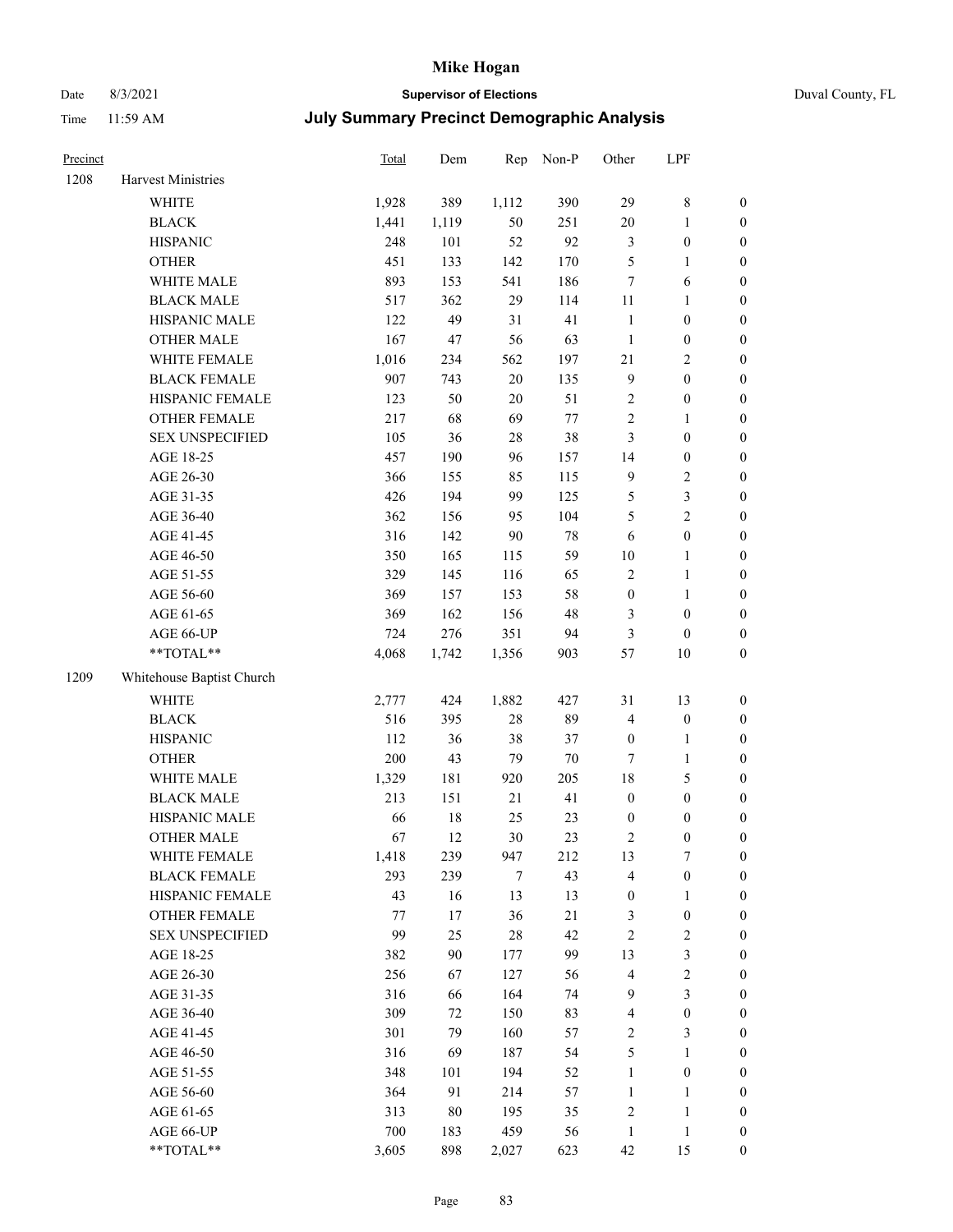## Date 8/3/2021 **Supervisor of Elections** Duval County, FL

| Precinct |                             | Total | Dem   | Rep    | Non-P   | Other            | LPF                     |                  |
|----------|-----------------------------|-------|-------|--------|---------|------------------|-------------------------|------------------|
| 1210     | Shindler Dr Baptist Church  |       |       |        |         |                  |                         |                  |
|          | <b>WHITE</b>                | 1,768 | 330   | 1,016  | 382     | 25               | 15                      | 0                |
|          | <b>BLACK</b>                | 768   | 583   | 45     | 132     | $\,$ 8 $\,$      | $\boldsymbol{0}$        | $\boldsymbol{0}$ |
|          | <b>HISPANIC</b>             | 269   | 108   | 56     | 99      | $\overline{4}$   | $\sqrt{2}$              | $\boldsymbol{0}$ |
|          | <b>OTHER</b>                | 257   | 88    | $80\,$ | 83      | 5                | $\mathbf{1}$            | $\boldsymbol{0}$ |
|          | WHITE MALE                  | 836   | 122   | 510    | 183     | 10               | 11                      | $\boldsymbol{0}$ |
|          | <b>BLACK MALE</b>           | 337   | 235   | 25     | $70\,$  | $\boldsymbol{7}$ | $\boldsymbol{0}$        | $\boldsymbol{0}$ |
|          | HISPANIC MALE               | 129   | 51    | 31     | $44\,$  | $\sqrt{2}$       | $\mathbf{1}$            | $\boldsymbol{0}$ |
|          | <b>OTHER MALE</b>           | 93    | 26    | 36     | 30      | $\mathbf{1}$     | $\boldsymbol{0}$        | $\boldsymbol{0}$ |
|          | WHITE FEMALE                | 910   | 204   | 494    | 193     | 15               | $\overline{\mathbf{4}}$ | $\boldsymbol{0}$ |
|          | <b>BLACK FEMALE</b>         | 416   | 338   | 19     | 58      | $\mathbf{1}$     | $\boldsymbol{0}$        | $\boldsymbol{0}$ |
|          | HISPANIC FEMALE             | 135   | 54    | 24     | 54      | 2                | $\mathbf{1}$            | 0                |
|          | OTHER FEMALE                | 132   | 49    | $40\,$ | 41      | $\overline{c}$   | $\boldsymbol{0}$        | $\boldsymbol{0}$ |
|          | <b>SEX UNSPECIFIED</b>      | 74    | 30    | 18     | 23      | $\sqrt{2}$       | $\mathbf{1}$            | $\boldsymbol{0}$ |
|          | AGE 18-25                   | 344   | 127   | 98     | 106     | $11\,$           | $\sqrt{2}$              | $\boldsymbol{0}$ |
|          | AGE 26-30                   | 318   | 101   | 105    | 102     | 7                | $\mathfrak{Z}$          | $\boldsymbol{0}$ |
|          | AGE 31-35                   | 272   | 105   | $88\,$ | 71      | $\overline{4}$   | $\overline{\mathbf{4}}$ | $\boldsymbol{0}$ |
|          | AGE 36-40                   | 261   | 101   | 75     | 77      | 5                | $\mathfrak{Z}$          | $\boldsymbol{0}$ |
|          | AGE 41-45                   | 226   | 78    | 84     | 60      | $\sqrt{2}$       | $\overline{2}$          | $\boldsymbol{0}$ |
|          | AGE 46-50                   | 252   | 89    | 102    | 58      | 3                | $\boldsymbol{0}$        | $\boldsymbol{0}$ |
|          | AGE 51-55                   | 300   | 110   | 129    | 58      | $\sqrt{2}$       | $\mathbf{1}$            | $\boldsymbol{0}$ |
|          | AGE 56-60                   | 292   | 105   | 131    | 53      | $\sqrt{2}$       | $\mathbf{1}$            | 0                |
|          | AGE 61-65                   | 257   | 99    | 113    | 42      | $\mathbf{1}$     | $\sqrt{2}$              | 0                |
|          | AGE 66-UP                   | 540   | 194   | 272    | 69      | $\mathfrak{S}$   | $\boldsymbol{0}$        | $\boldsymbol{0}$ |
|          | $**TOTAL**$                 | 3,062 | 1,109 | 1,197  | 696     | 42               | $18\,$                  | $\boldsymbol{0}$ |
| 1211     | Christian Family Fellowship |       |       |        |         |                  |                         |                  |
|          | WHITE                       | 2,656 | 470   | 1,544  | 576     | 55               | 11                      | $\boldsymbol{0}$ |
|          | <b>BLACK</b>                | 2,374 | 1,812 | 92     | 439     | $28\,$           | $\mathfrak{Z}$          | $\boldsymbol{0}$ |
|          | <b>HISPANIC</b>             | 609   | 223   | 156    | 220     | $\overline{9}$   | $\mathbf{1}$            | $\boldsymbol{0}$ |
|          | <b>OTHER</b>                | 713   | 218   | 202    | 276     | 15               | $\sqrt{2}$              | $\boldsymbol{0}$ |
|          | WHITE MALE                  | 1,277 | 177   | 771    | 295     | 27               | $\boldsymbol{7}$        | $\boldsymbol{0}$ |
|          | <b>BLACK MALE</b>           | 1,032 | 728   | 52     | 234     | 17               | $\mathbf{1}$            | $\boldsymbol{0}$ |
|          | HISPANIC MALE               | 289   | 89    | 89     | 107     | $\mathfrak z$    | $\mathbf{1}$            | $\boldsymbol{0}$ |
|          | <b>OTHER MALE</b>           | 278   | 78    | 89     | 106     | 3                | $\overline{c}$          | $\boldsymbol{0}$ |
|          | WHITE FEMALE                | 1,357 | 291   | 757    | 277     | 28               | 4                       | 0                |
|          | <b>BLACK FEMALE</b>         | 1,313 | 1,062 | 40     | 198     | 11               | $\sqrt{2}$              | $\overline{0}$   |
|          | HISPANIC FEMALE             | 311   | 131   | 63     | $111\,$ | 6                | $\boldsymbol{0}$        | $\overline{0}$   |
|          | OTHER FEMALE                | 358   | 112   | 98     | 137     | $11\,$           | $\boldsymbol{0}$        | $\overline{0}$   |
|          | <b>SEX UNSPECIFIED</b>      | 137   | 55    | 35     | 46      | $\mathbf{1}$     | $\boldsymbol{0}$        | 0                |
|          | AGE 18-25                   | 800   | 338   | 182    | 260     | 18               | $\sqrt{2}$              | 0                |
|          | AGE 26-30                   | 662   | 241   | 169    | 222     | 26               | $\overline{\mathbf{4}}$ | 0                |
|          | AGE 31-35                   | 628   | 272   | 155    | 184     | 14               | $\mathfrak{Z}$          | 0                |
|          | AGE 36-40                   | 609   | 272   | 157    | 166     | $10\,$           | $\overline{\mathbf{4}}$ | 0                |
|          | AGE 41-45                   | 568   | 246   | 147    | 165     | 8                | $\sqrt{2}$              | 0                |
|          | AGE 46-50                   | 594   | 281   | 194    | 111     | 7                | $\mathbf{1}$            | 0                |
|          | AGE 51-55                   | 582   | 286   | 192    | 96      | 7                | $\mathbf{1}$            | 0                |
|          | AGE 56-60                   | 578   | 256   | 207    | 112     | 3                | $\boldsymbol{0}$        | 0                |
|          | AGE 61-65                   | 512   | 221   | 211    | $77 \,$ | 3                | $\boldsymbol{0}$        | $\boldsymbol{0}$ |
|          | AGE 66-UP                   | 819   | 310   | 380    | 118     | 11               | $\boldsymbol{0}$        | 0                |
|          | **TOTAL**                   | 6,352 | 2,723 | 1,994  | 1,511   | 107              | 17                      | $\boldsymbol{0}$ |
|          |                             |       |       |        |         |                  |                         |                  |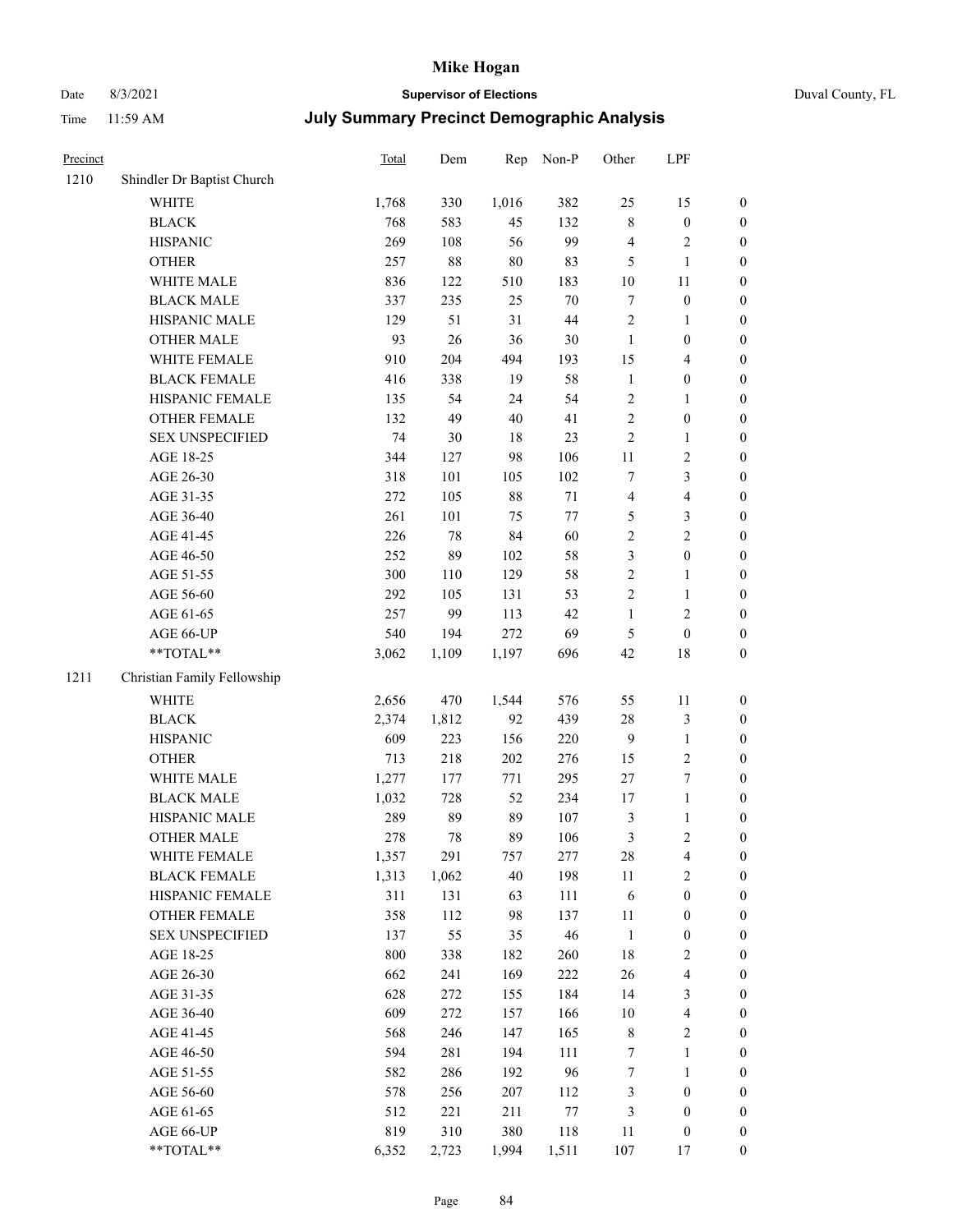# Date 8/3/2021 **Supervisor of Elections** Duval County, FL

| Precinct |                         | Total | Dem   | Rep   | Non-P   | Other            | LPF              |                  |
|----------|-------------------------|-------|-------|-------|---------|------------------|------------------|------------------|
| 1212     | West Regional Library   |       |       |       |         |                  |                  |                  |
|          | <b>WHITE</b>            | 2,951 | 454   | 1,891 | 560     | 37               | $\boldsymbol{9}$ | 0                |
|          | <b>BLACK</b>            | 2,965 | 2,366 | 109   | 450     | 40               | $\boldsymbol{0}$ | $\boldsymbol{0}$ |
|          | <b>HISPANIC</b>         | 442   | 172   | 102   | 162     | 5                | 1                | $\boldsymbol{0}$ |
|          | <b>OTHER</b>            | 589   | 205   | 160   | 215     | 9                | $\boldsymbol{0}$ | $\boldsymbol{0}$ |
|          | WHITE MALE              | 1,384 | 174   | 917   | 265     | 21               | $\tau$           | $\boldsymbol{0}$ |
|          | <b>BLACK MALE</b>       | 1,283 | 973   | 56    | 233     | 21               | $\boldsymbol{0}$ | $\boldsymbol{0}$ |
|          | HISPANIC MALE           | 212   | 73    | 58    | 75      | 5                | $\mathbf{1}$     | $\boldsymbol{0}$ |
|          | <b>OTHER MALE</b>       | 219   | 72    | 65    | $77 \,$ | 5                | $\boldsymbol{0}$ | $\boldsymbol{0}$ |
|          | WHITE FEMALE            | 1,527 | 276   | 950   | 283     | 16               | $\sqrt{2}$       | $\boldsymbol{0}$ |
|          | <b>BLACK FEMALE</b>     | 1,625 | 1,350 | 50    | 206     | 19               | $\boldsymbol{0}$ | $\boldsymbol{0}$ |
|          | HISPANIC FEMALE         | 220   | 96    | 41    | 83      | $\boldsymbol{0}$ | $\boldsymbol{0}$ | $\boldsymbol{0}$ |
|          | OTHER FEMALE            | 278   | 104   | 82    | 89      | 3                | $\boldsymbol{0}$ | $\boldsymbol{0}$ |
|          | <b>SEX UNSPECIFIED</b>  | 199   | 79    | 43    | 76      | $\mathbf{1}$     | $\boldsymbol{0}$ | $\boldsymbol{0}$ |
|          | AGE 18-25               | 838   | 395   | 171   | 249     | $22\,$           | 1                | $\boldsymbol{0}$ |
|          | AGE 26-30               | 574   | 232   | 155   | 177     | 9                | $\mathbf{1}$     | $\boldsymbol{0}$ |
|          | AGE 31-35               | 662   | 284   | 201   | 169     | 8                | $\boldsymbol{0}$ | $\boldsymbol{0}$ |
|          | AGE 36-40               | 724   | 342   | 211   | 160     | 9                | $\sqrt{2}$       | $\boldsymbol{0}$ |
|          | AGE 41-45               | 729   | 367   | 220   | 130     | 11               | $\mathbf{1}$     | $\boldsymbol{0}$ |
|          | AGE 46-50               | 705   | 345   | 214   | 130     | 13               | $\mathfrak{Z}$   | $\boldsymbol{0}$ |
|          | AGE 51-55               | 651   | 336   | 200   | 107     | 7                | $\mathbf{1}$     | $\boldsymbol{0}$ |
|          | AGE 56-60               | 640   | 304   | 255   | $77 \,$ | 4                | $\boldsymbol{0}$ | 0                |
|          | AGE 61-65               | 492   | 235   | 196   | 58      | 2                | 1                | 0                |
|          | AGE 66-UP               | 932   | 357   | 439   | 130     | 6                | $\boldsymbol{0}$ | $\boldsymbol{0}$ |
|          | $**TOTAL**$             | 6,947 | 3,197 | 2,262 | 1,387   | 91               | $10\,$           | $\boldsymbol{0}$ |
| 1213     | New Hope Baptist Temple |       |       |       |         |                  |                  |                  |
|          | <b>WHITE</b>            | 2,570 | 476   | 1,465 | 579     | 36               | 14               | $\boldsymbol{0}$ |
|          | <b>BLACK</b>            | 1,923 | 1,506 | 73    | 324     | 19               | $\mathbf{1}$     | $\boldsymbol{0}$ |
|          | <b>HISPANIC</b>         | 446   | 167   | 63    | 209     | $\boldsymbol{7}$ | $\boldsymbol{0}$ | $\boldsymbol{0}$ |
|          | <b>OTHER</b>            | 408   | 140   | 109   | 154     | 5                | $\boldsymbol{0}$ | $\boldsymbol{0}$ |
|          | WHITE MALE              | 1,204 | 171   | 746   | 262     | 15               | 10               | $\boldsymbol{0}$ |
|          | <b>BLACK MALE</b>       | 727   | 528   | 36    | 149     | 13               | $\mathbf{1}$     | $\boldsymbol{0}$ |
|          | HISPANIC MALE           | 205   | 70    | 31    | 100     | 4                | $\boldsymbol{0}$ | $\boldsymbol{0}$ |
|          | <b>OTHER MALE</b>       | 142   | 49    | 39    | 52      | 2                | $\boldsymbol{0}$ | $\boldsymbol{0}$ |
|          | WHITE FEMALE            | 1,326 | 294   | 695   | 312     | 21               | 4                | 0                |
|          | <b>BLACK FEMALE</b>     | 1,168 | 956   | 36    | 170     | 6                | $\boldsymbol{0}$ | $\boldsymbol{0}$ |
|          | HISPANIC FEMALE         | 231   | 94    | 32    | 102     | 3                | $\boldsymbol{0}$ | $\overline{0}$   |
|          | <b>OTHER FEMALE</b>     | 190   | 69    | 54    | 64      | 3                | $\boldsymbol{0}$ | $\overline{0}$   |
|          | <b>SEX UNSPECIFIED</b>  | 154   | 58    | 41    | 55      | $\boldsymbol{0}$ | $\boldsymbol{0}$ | 0                |
|          | AGE 18-25               | 639   | 265   | 133   | 227     | 12               | $\sqrt{2}$       | 0                |
|          | AGE 26-30               | 554   | 235   | 111   | 191     | 12               | 5                | 0                |
|          | AGE 31-35               | 561   | 239   | 132   | 181     | 8                | $\mathbf{1}$     | 0                |
|          | AGE 36-40               | 473   | 219   | 109   | 140     | 5                | $\boldsymbol{0}$ | 0                |
|          | AGE 41-45               | 426   | 201   | 107   | 108     | 8                | $\sqrt{2}$       | 0                |
|          | AGE 46-50               | 419   | 182   | 132   | 100     | 2                | 3                | 0                |
|          | AGE 51-55               | 513   | 242   | 171   | 92      | $\boldsymbol{7}$ | $\mathbf{1}$     | $\boldsymbol{0}$ |
|          | AGE 56-60               | 460   | 193   | 190   | 74      | 3                | $\boldsymbol{0}$ | $\overline{0}$   |
|          | AGE 61-65               | 459   | 197   | 202   | 55      | 4                | 1                | $\overline{0}$   |
|          | AGE 66-UP               | 843   | 316   | 423   | 98      | 6                | $\boldsymbol{0}$ | 0                |
|          | **TOTAL**               | 5,347 | 2,289 | 1,710 | 1,266   | 67               | 15               | $\boldsymbol{0}$ |
|          |                         |       |       |       |         |                  |                  |                  |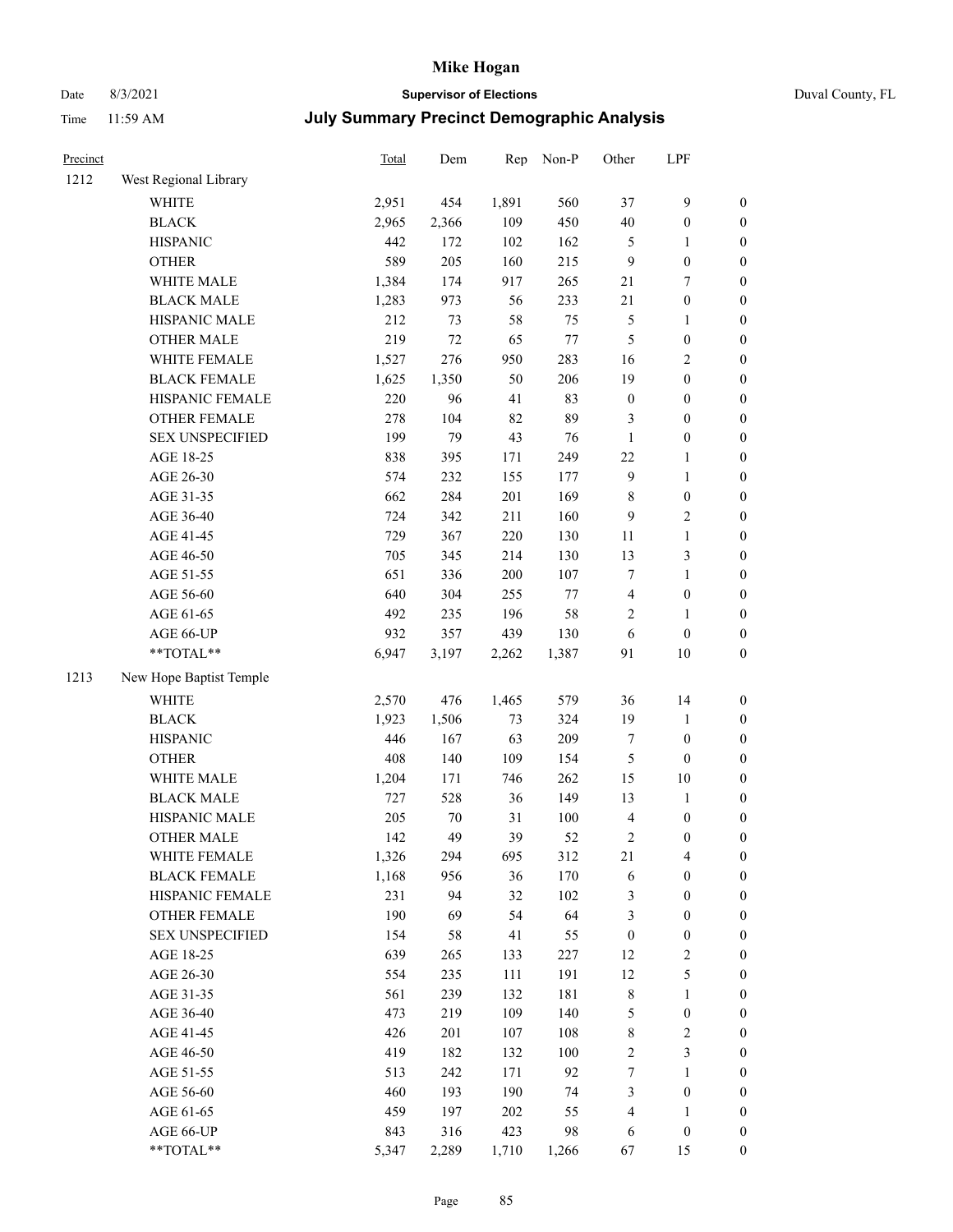# Date 8/3/2021 **Supervisor of Elections** Duval County, FL

| Precinct |                              | Total | Dem    | Rep            | Non-P            | Other            | LPF              |                  |
|----------|------------------------------|-------|--------|----------------|------------------|------------------|------------------|------------------|
| 1301     | Bennie Furlong Senior Center |       |        |                |                  |                  |                  |                  |
|          | <b>WHITE</b>                 | 3,087 | 769    | 1,644          | 604              | 55               | 15               | $\boldsymbol{0}$ |
|          | <b>BLACK</b>                 | 37    | 28     | 3              | 6                | $\boldsymbol{0}$ | $\boldsymbol{0}$ | $\boldsymbol{0}$ |
|          | <b>HISPANIC</b>              | 61    | 22     | 19             | 19               | 1                | $\boldsymbol{0}$ | $\boldsymbol{0}$ |
|          | <b>OTHER</b>                 | 172   | 50     | 46             | 67               | 6                | $\mathfrak{Z}$   | $\boldsymbol{0}$ |
|          | WHITE MALE                   | 1,524 | 323    | 847            | 317              | 25               | 12               | $\boldsymbol{0}$ |
|          | <b>BLACK MALE</b>            | 17    | 13     | $\mathbf{1}$   | 3                | $\boldsymbol{0}$ | $\boldsymbol{0}$ | $\boldsymbol{0}$ |
|          | HISPANIC MALE                | 26    | 6      | 8              | 12               | $\boldsymbol{0}$ | $\boldsymbol{0}$ | $\boldsymbol{0}$ |
|          | <b>OTHER MALE</b>            | 68    | 18     | 23             | 24               | 2                | 1                | $\boldsymbol{0}$ |
|          | WHITE FEMALE                 | 1,532 | 438    | 782            | 279              | 30               | $\mathfrak{Z}$   | $\boldsymbol{0}$ |
|          | <b>BLACK FEMALE</b>          | 18    | 14     | $\mathfrak{2}$ | $\mathfrak{2}$   | $\boldsymbol{0}$ | $\boldsymbol{0}$ | 0                |
|          | HISPANIC FEMALE              | 34    | 16     | 11             | 6                | $\mathbf{1}$     | $\boldsymbol{0}$ | $\boldsymbol{0}$ |
|          | OTHER FEMALE                 | 70    | 24     | 20             | $22\,$           | 2                | $\sqrt{2}$       | $\boldsymbol{0}$ |
|          | <b>SEX UNSPECIFIED</b>       | 68    | 17     | 18             | 31               | $\overline{c}$   | $\boldsymbol{0}$ | $\boldsymbol{0}$ |
|          | AGE 18-25                    | 295   | 72     | 128            | 81               | $11\,$           | $\mathfrak{Z}$   | $\boldsymbol{0}$ |
|          | AGE 26-30                    | 249   | 45     | 121            | 73               | $\overline{4}$   | 6                | $\boldsymbol{0}$ |
|          | AGE 31-35                    | 296   | 75     | 120            | 88               | 11               | $\sqrt{2}$       | $\boldsymbol{0}$ |
|          | AGE 36-40                    | 208   | 56     | 93             | 57               | $\mathbf{1}$     | $\mathbf{1}$     | $\boldsymbol{0}$ |
|          | AGE 41-45                    | 237   | 66     | 105            | 60               | 5                | $\mathbf{1}$     | $\boldsymbol{0}$ |
|          | AGE 46-50                    | 254   | 61     | 123            | 61               | 8                | $\mathbf{1}$     | $\boldsymbol{0}$ |
|          | AGE 51-55                    | 280   | 53     | 177            | 46               | 4                | $\boldsymbol{0}$ | 0                |
|          | AGE 56-60                    | 337   | 82     | 185            | 60               | 7                | 3                | $\boldsymbol{0}$ |
|          | AGE 61-65                    | 380   | 83     | 234            | 60               | 3                | $\boldsymbol{0}$ | $\boldsymbol{0}$ |
|          | AGE 66-UP                    | 821   | 276    | 426            | 110              | 8                | 1                | $\boldsymbol{0}$ |
|          | **TOTAL**                    | 3,357 | 869    | 1,712          | 696              | 62               | 18               | $\boldsymbol{0}$ |
| 1302     | Bethlehem Lutheran Church    |       |        |                |                  |                  |                  |                  |
|          | <b>WHITE</b>                 | 2,961 | 651    | 1,701          | 565              | 24               | 20               | $\boldsymbol{0}$ |
|          | <b>BLACK</b>                 | 26    | 17     | $\overline{4}$ | $\overline{4}$   | $\mathbf{1}$     | $\boldsymbol{0}$ | $\boldsymbol{0}$ |
|          | <b>HISPANIC</b>              | 61    | 17     | 24             | 15               | 3                | $\sqrt{2}$       | $\boldsymbol{0}$ |
|          | <b>OTHER</b>                 | 164   | 41     | 66             | 51               | 6                | $\boldsymbol{0}$ | $\overline{0}$   |
|          | WHITE MALE                   | 1,472 | 262    | 881            | 300              | $11\,$           | 18               | $\boldsymbol{0}$ |
|          | <b>BLACK MALE</b>            | 16    | 10     | $\sqrt{2}$     | $\mathfrak{Z}$   | $\mathbf{1}$     | $\boldsymbol{0}$ | $\boldsymbol{0}$ |
|          | HISPANIC MALE                | 19    | 6      | $\sqrt{6}$     | 6                | $\boldsymbol{0}$ | 1                | 0                |
|          | <b>OTHER MALE</b>            | 69    | 17     | 28             | 20               | 4                | $\boldsymbol{0}$ | $\boldsymbol{0}$ |
|          | WHITE FEMALE                 | 1,456 | 385    | 798            | 258              | 13               | $\boldsymbol{2}$ | $\overline{0}$   |
|          | <b>BLACK FEMALE</b>          | 9     | $\tau$ | $\mathbf{1}$   | 1                | $\boldsymbol{0}$ | $\boldsymbol{0}$ | $\overline{0}$   |
|          | HISPANIC FEMALE              | 42    | 11     | 18             | $\boldsymbol{9}$ | 3                | $\mathbf{1}$     | $\overline{0}$   |
|          | <b>OTHER FEMALE</b>          | 58    | 15     | 29             | 13               | 1                | $\boldsymbol{0}$ | 0                |
|          | <b>SEX UNSPECIFIED</b>       | 71    | 13     | 32             | 25               | $\mathbf{1}$     | $\boldsymbol{0}$ | 0                |
|          | AGE 18-25                    | 288   | 68     | 152            | 58               | 7                | 3                | 0                |
|          | AGE 26-30                    | 301   | 62     | 158            | 73               | 6                | $\sqrt{2}$       | 0                |
|          | AGE 31-35                    | 335   | 65     | 167            | 99               | 2                | $\sqrt{2}$       | 0                |
|          | AGE 36-40                    | 319   | 64     | 172            | 75               | 4                | $\overline{4}$   | 0                |
|          | AGE 41-45                    | 280   | 67     | 133            | $77 \,$          | $\mathbf{1}$     | $\sqrt{2}$       | 0                |
|          | AGE 46-50                    | 247   | 53     | 128            | 63               | $\mathbf{1}$     | $\sqrt{2}$       | 0                |
|          | AGE 51-55                    | 239   | 47     | 148            | 40               | 2                | $\sqrt{2}$       | $\boldsymbol{0}$ |
|          | AGE 56-60                    | 279   | 52     | 188            | 34               | 4                | $\mathbf{1}$     | $\boldsymbol{0}$ |
|          | AGE 61-65                    | 310   | 80     | 188            | 38               | 3                | $\mathbf{1}$     | 0                |
|          | AGE 66-UP                    | 614   | 168    | 361            | 78               | 4                | $\mathfrak{Z}$   | 0                |
|          | **TOTAL**                    | 3,212 | 726    | 1,795          | 635              | 34               | $22\,$           | $\boldsymbol{0}$ |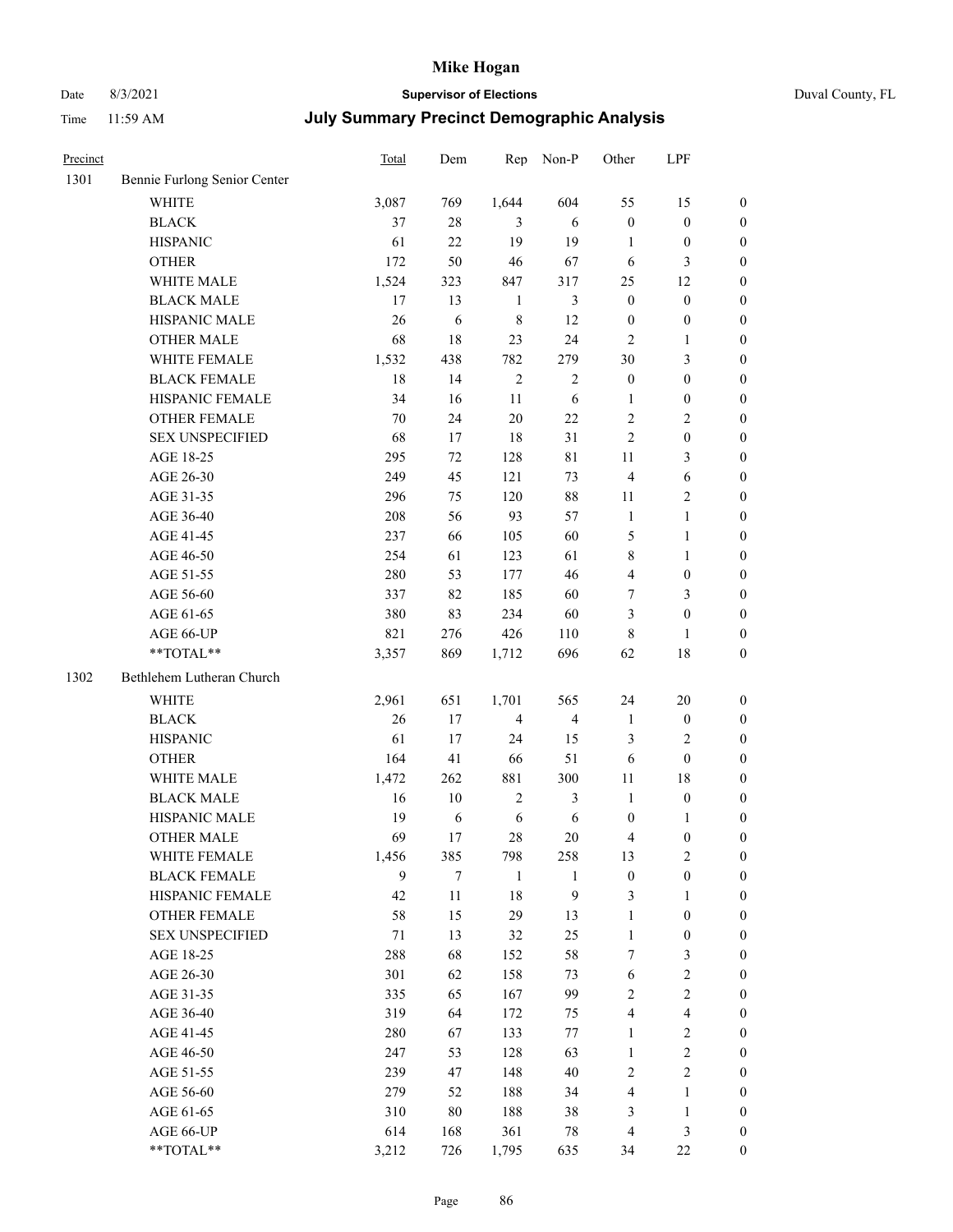# Date 8/3/2021 **Supervisor of Elections** Duval County, FL

| Precinct |                                                            | Total | Dem            | Rep            | Non-P  | Other            | LPF              |                       |
|----------|------------------------------------------------------------|-------|----------------|----------------|--------|------------------|------------------|-----------------------|
| 1303     | American Legion Post 129                                   |       |                |                |        |                  |                  |                       |
|          | <b>WHITE</b>                                               | 2,573 | 604            | 1,352          | 557    | 48               | 12               | 0                     |
|          | <b>BLACK</b>                                               | 116   | 90             | $\overline{4}$ | 21     | $\mathbf{1}$     | $\boldsymbol{0}$ | 0                     |
|          | <b>HISPANIC</b>                                            | 80    | 24             | 29             | $27\,$ | $\boldsymbol{0}$ | $\boldsymbol{0}$ | $\boldsymbol{0}$      |
|          | <b>OTHER</b>                                               | 164   | 32             | $71\,$         | 55     | 5                | 1                | $\boldsymbol{0}$      |
|          | WHITE MALE                                                 | 1,252 | 243            | 691            | 288    | 23               | $\tau$           | $\boldsymbol{0}$      |
|          | <b>BLACK MALE</b>                                          | 55    | 37             | $\sqrt{2}$     | 15     | $\mathbf{1}$     | $\boldsymbol{0}$ | $\boldsymbol{0}$      |
|          | HISPANIC MALE                                              | 31    | $\mathfrak{Z}$ | 12             | 16     | $\boldsymbol{0}$ | $\boldsymbol{0}$ | $\boldsymbol{0}$      |
|          | <b>OTHER MALE</b>                                          | 58    | 11             | 26             | 20     | $\mathbf{1}$     | $\boldsymbol{0}$ | $\boldsymbol{0}$      |
|          | WHITE FEMALE                                               | 1,303 | 360            | 649            | 264    | 25               | $\mathfrak s$    | $\boldsymbol{0}$      |
|          | <b>BLACK FEMALE</b>                                        | 60    | 52             | $\sqrt{2}$     | 6      | $\boldsymbol{0}$ | $\boldsymbol{0}$ | $\boldsymbol{0}$      |
|          | HISPANIC FEMALE                                            | 48    | $21\,$         | 16             | 11     | $\boldsymbol{0}$ | $\boldsymbol{0}$ | 0                     |
|          | OTHER FEMALE                                               | 63    | 14             | 30             | 16     | 3                | $\boldsymbol{0}$ | $\boldsymbol{0}$      |
|          | <b>SEX UNSPECIFIED</b>                                     | 63    | 9              | 28             | 24     | $\mathbf{1}$     | $\mathbf{1}$     | $\boldsymbol{0}$      |
|          | AGE 18-25                                                  | 276   | $71\,$         | 116            | 80     | 6                | $\mathfrak{Z}$   | $\boldsymbol{0}$      |
|          | AGE 26-30                                                  | 329   | 74             | 151            | 96     | 6                | $\sqrt{2}$       | $\boldsymbol{0}$      |
|          | AGE 31-35                                                  | 272   | 67             | 118            | 79     | 5                | 3                | $\boldsymbol{0}$      |
|          | AGE 36-40                                                  | 247   | 65             | 97             | 75     | 7                | 3                | $\boldsymbol{0}$      |
|          | AGE 41-45                                                  | 217   | 52             | 104            | 57     | 4                | $\boldsymbol{0}$ | $\boldsymbol{0}$      |
|          | AGE 46-50                                                  | 199   | 39             | 105            | 47     | 7                | $\mathbf{1}$     | $\boldsymbol{0}$      |
|          | AGE 51-55                                                  | 210   | 46             | 117            | 43     | 4                | $\boldsymbol{0}$ | $\boldsymbol{0}$      |
|          | AGE 56-60                                                  | 272   | 65             | 148            | 55     | 4                | $\boldsymbol{0}$ |                       |
|          | AGE 61-65                                                  | 271   | 89             | 136            | 41     | 5                | $\boldsymbol{0}$ | 0<br>$\boldsymbol{0}$ |
|          |                                                            | 640   |                | 364            | $87\,$ |                  |                  |                       |
|          | AGE 66-UP<br>$**TOTAL**$                                   |       | 182            |                | 660    | 6<br>54          | 1                | $\boldsymbol{0}$      |
|          |                                                            | 2,933 | 750            | 1,456          |        |                  | 13               | $\boldsymbol{0}$      |
| 1304     | Jacksonville Beach City Hall                               |       |                |                |        |                  |                  |                       |
|          | WHITE                                                      | 2,749 | 719            | 1,271          | 688    | 50               | 21               | $\boldsymbol{0}$      |
|          | <b>BLACK</b>                                               | 248   | 185            | 12             | 50     | $\boldsymbol{0}$ | $\mathbf{1}$     | $\boldsymbol{0}$      |
|          | <b>HISPANIC</b>                                            | 114   | 42             | 40             | 28     | 4                | $\boldsymbol{0}$ | $\boldsymbol{0}$      |
|          | <b>OTHER</b>                                               | 200   | 52             | 52             | $87\,$ | 8                | 1                | $\boldsymbol{0}$      |
|          | WHITE MALE                                                 | 1,362 | 284            | 645            | 394    | 25               | 14               | $\boldsymbol{0}$      |
|          | <b>BLACK MALE</b>                                          | 88    | 61             | $\mathfrak{Z}$ | 23     | $\boldsymbol{0}$ | $\mathbf{1}$     | $\boldsymbol{0}$      |
|          | HISPANIC MALE                                              | 58    | 17             | 25             | 16     | $\boldsymbol{0}$ | $\boldsymbol{0}$ | 0                     |
|          | <b>OTHER MALE</b>                                          | 82    | 21             | 20             | 36     | 4                | $\mathbf{1}$     | $\boldsymbol{0}$      |
|          | WHITE FEMALE                                               | 1,359 | 429            | 610            | 289    | 25               | 6                | 0                     |
|          | <b>BLACK FEMALE</b>                                        | 158   | 122            | 9              | $27\,$ | $\boldsymbol{0}$ | $\boldsymbol{0}$ | $\overline{0}$        |
|          | HISPANIC FEMALE                                            | 53    | 23             | 15             | $11\,$ | 4                | $\boldsymbol{0}$ | $\overline{0}$        |
|          | OTHER FEMALE                                               | 85    | $27\,$         | 23             | 32     | 3                | $\boldsymbol{0}$ | $\overline{0}$        |
|          | <b>SEX UNSPECIFIED</b>                                     | 65    | 14             | 25             | 24     | $\mathbf{1}$     | $\mathbf{1}$     | 0                     |
|          | AGE 18-25                                                  | 291   | 102            | 93             | 85     | 10               | $\mathbf{1}$     | 0                     |
|          | AGE 26-30                                                  | 475   | 131            | 181            | 149    | $10\,$           | $\overline{4}$   | 0                     |
|          | AGE 31-35                                                  | 374   | 103            | 140            | 116    | 9                | 6                | 0                     |
|          | AGE 36-40                                                  | 307   | 80             | 107            | 116    | 2                | $\sqrt{2}$       | 0                     |
|          | AGE 41-45                                                  | 231   | 66             | 85             | 70     | 8                | $\sqrt{2}$       | 0                     |
|          | AGE 46-50                                                  | 216   | 58             | 96             | 58     | $\mathbf{2}$     | $\sqrt{2}$       | 0                     |
|          | AGE 51-55                                                  | 259   | 69             | 120            | 66     | $\mathbf{2}$     | $\sqrt{2}$       | 0                     |
|          | AGE 56-60                                                  | 270   | 71             | 136            | 54     | 7                | $\sqrt{2}$       | $\overline{0}$        |
|          | AGE 61-65                                                  | 216   | 74             | 102            | 38     | 2                | $\boldsymbol{0}$ | $\overline{0}$        |
|          | AGE 66-UP                                                  | 672   | 244            | 315            | 101    | 10               | $\mathfrak{2}$   | 0                     |
|          | $\mathrm{*}\mathrm{*} \mathrm{TOTAL} \mathrm{*}\mathrm{*}$ | 3,311 | 998            | 1,375          | 853    | 62               | 23               | $\boldsymbol{0}$      |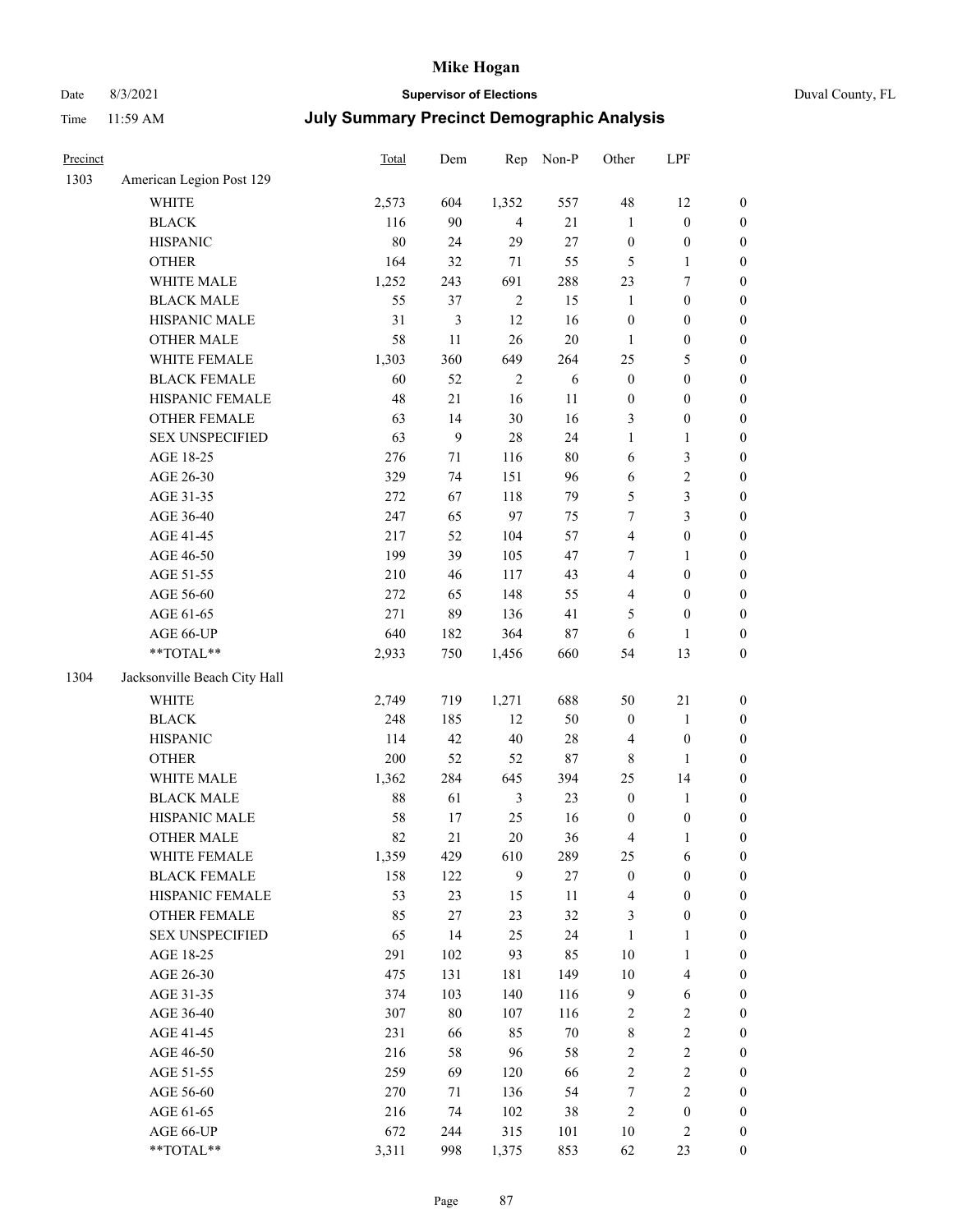# Date 8/3/2021 **Supervisor of Elections** Duval County, FL

| Precinct |                                                           | Total  | Dem              | Rep              | Non-P          | Other            | LPF              |                  |
|----------|-----------------------------------------------------------|--------|------------------|------------------|----------------|------------------|------------------|------------------|
| 1305     | Beaches Regional Library                                  |        |                  |                  |                |                  |                  |                  |
|          | <b>WHITE</b>                                              | 2,708  | 747              | 1,359            | 553            | 36               | 13               | $\boldsymbol{0}$ |
|          | <b>BLACK</b>                                              | 22     | 13               | $\overline{2}$   | 5              | $\mathbf{2}$     | $\boldsymbol{0}$ | $\boldsymbol{0}$ |
|          | <b>HISPANIC</b>                                           | 65     | 27               | 21               | 15             | $\mathbf{1}$     | 1                | $\boldsymbol{0}$ |
|          | <b>OTHER</b>                                              | 131    | 38               | 48               | 40             | 3                | $\sqrt{2}$       | $\boldsymbol{0}$ |
|          | WHITE MALE                                                | 1,271  | 262              | 692              | 291            | 16               | 10               | $\boldsymbol{0}$ |
|          | <b>BLACK MALE</b>                                         | 13     | 6                | $\mathbf{2}$     | $\mathfrak{Z}$ | 2                | $\boldsymbol{0}$ | $\boldsymbol{0}$ |
|          | HISPANIC MALE                                             | 24     | 9                | 8                | 6              | $\mathbf{1}$     | $\boldsymbol{0}$ | $\boldsymbol{0}$ |
|          | <b>OTHER MALE</b>                                         | 47     | 11               | 19               | 14             | 2                | $\mathbf{1}$     | $\boldsymbol{0}$ |
|          | WHITE FEMALE                                              | 1,407  | 476              | 653              | 256            | 19               | $\mathfrak{Z}$   | $\boldsymbol{0}$ |
|          | <b>BLACK FEMALE</b>                                       | 9      | $\boldsymbol{7}$ | $\boldsymbol{0}$ | $\sqrt{2}$     | $\boldsymbol{0}$ | $\boldsymbol{0}$ | 0                |
|          | HISPANIC FEMALE                                           | 39     | 17               | 12               | 9              | $\boldsymbol{0}$ | $\mathbf{1}$     | $\boldsymbol{0}$ |
|          | OTHER FEMALE                                              | 55     | 21               | 18               | 14             | $\mathbf{1}$     | $\mathbf{1}$     | $\boldsymbol{0}$ |
|          | <b>SEX UNSPECIFIED</b>                                    | 61     | 16               | 26               | 18             | $\mathbf{1}$     | $\boldsymbol{0}$ | $\boldsymbol{0}$ |
|          | AGE 18-25                                                 | 262    | 79               | 100              | $71\,$         | 9                | $\mathfrak{Z}$   | $\boldsymbol{0}$ |
|          | AGE 26-30                                                 | 277    | 82               | 113              | 74             | 5                | 3                | $\boldsymbol{0}$ |
|          | AGE 31-35                                                 | 262    | 74               | 109              | 73             | 4                | $\sqrt{2}$       | $\boldsymbol{0}$ |
|          | AGE 36-40                                                 | 265    | 66               | 117              | $77\,$         | 5                | $\boldsymbol{0}$ | $\boldsymbol{0}$ |
|          | AGE 41-45                                                 | 176    | 52               | $72\,$           | 47             | $\overline{c}$   | $\mathfrak{Z}$   | $\boldsymbol{0}$ |
|          | AGE 46-50                                                 | 242    | 56               | 124              | 57             | 3                | $\sqrt{2}$       | $\boldsymbol{0}$ |
|          | AGE 51-55                                                 | 237    | 55               | 126              | 48             | 6                | $\sqrt{2}$       | 0                |
|          | AGE 56-60                                                 | 251    | 60               | 151              | 34             | 6                | $\boldsymbol{0}$ | $\boldsymbol{0}$ |
|          | AGE 61-65                                                 | 285    | 65               | 161              | 58             | $\boldsymbol{0}$ | $\mathbf{1}$     | $\boldsymbol{0}$ |
|          | AGE 66-UP                                                 | 669    | 236              | 357              | 74             | 2                | $\boldsymbol{0}$ | $\boldsymbol{0}$ |
|          | $\mathrm{*}\mathrm{*}\mathrm{TOTAL} \mathrm{*}\mathrm{*}$ | 2,926  | 825              | 1,430            | 613            | 42               | 16               | $\boldsymbol{0}$ |
| 1306     | Atlantic Beach City Hall                                  |        |                  |                  |                |                  |                  |                  |
|          | <b>WHITE</b>                                              | 2,319  | 739              | 1,039            | 500            | 34               | $\boldsymbol{7}$ | $\boldsymbol{0}$ |
|          | <b>BLACK</b>                                              | 95     | $72\,$           | 5                | 18             | $\boldsymbol{0}$ | $\boldsymbol{0}$ | $\boldsymbol{0}$ |
|          | <b>HISPANIC</b>                                           | 43     | 22               | 10               | 11             | $\boldsymbol{0}$ | $\boldsymbol{0}$ | $\boldsymbol{0}$ |
|          | <b>OTHER</b>                                              | 158    | 42               | 52               | 60             | $\overline{c}$   | $\sqrt{2}$       | $\boldsymbol{0}$ |
|          | WHITE MALE                                                | 1,097  | 286              | 529              | 261            | 16               | $\mathfrak s$    | $\boldsymbol{0}$ |
|          | <b>BLACK MALE</b>                                         | 50     | 35               | 3                | 12             | $\boldsymbol{0}$ | $\boldsymbol{0}$ | $\boldsymbol{0}$ |
|          | HISPANIC MALE                                             | 22     | 10               | $\boldsymbol{7}$ | $\mathfrak s$  | $\boldsymbol{0}$ | $\boldsymbol{0}$ | 0                |
|          | <b>OTHER MALE</b>                                         | 51     | 9                | 18               | 24             | 0                | $\boldsymbol{0}$ | $\boldsymbol{0}$ |
|          | WHITE FEMALE                                              | 1,201  | 445              | 502              | 234            | 18               | $\sqrt{2}$       | 0                |
|          | <b>BLACK FEMALE</b>                                       | 45     | 37               | $\sqrt{2}$       | 6              | $\boldsymbol{0}$ | $\boldsymbol{0}$ | $\overline{0}$   |
|          | HISPANIC FEMALE                                           | $20\,$ | 12               | 3                | 5              | $\boldsymbol{0}$ | $\boldsymbol{0}$ | $\overline{0}$   |
|          | <b>OTHER FEMALE</b>                                       | $71\,$ | 26               | 26               | 17             | 1                | $\mathbf{1}$     | 0                |
|          | <b>SEX UNSPECIFIED</b>                                    | 58     | 15               | 16               | 25             | $\mathbf{1}$     | $\mathbf{1}$     | $\overline{0}$   |
|          | AGE 18-25                                                 | 203    | 65               | 74               | 60             | 4                | $\boldsymbol{0}$ | 0                |
|          | AGE 26-30                                                 | 223    | 79               | 74               | 62             | 8                | $\boldsymbol{0}$ | 0                |
|          | AGE 31-35                                                 | 243    | 83               | 81               | 70             | 8                | 1                | 0                |
|          | AGE 36-40                                                 | 218    | $70\,$           | 73               | 68             | 5                | $\sqrt{2}$       | 0                |
|          | AGE 41-45                                                 | 194    | 61               | 76               | 52             | 3                | $\sqrt{2}$       | 0                |
|          | AGE 46-50                                                 | 198    | 55               | 87               | 52             | 3                | $\mathbf{1}$     | $\overline{0}$   |
|          | AGE 51-55                                                 | 195    | 61               | 92               | 38             | 3                | $\mathbf{1}$     | $\boldsymbol{0}$ |
|          | AGE 56-60                                                 | 249    | 60               | 136              | 53             | $\boldsymbol{0}$ | $\boldsymbol{0}$ | $\overline{0}$   |
|          | AGE 61-65                                                 | 261    | 100              | 121              | 39             | $\mathbf{1}$     | $\boldsymbol{0}$ | 0                |
|          | AGE 66-UP                                                 | 631    | 241              | 292              | 95             | $\mathbf{1}$     | $\sqrt{2}$       | 0                |
|          | **TOTAL**                                                 | 2,615  | 875              | 1,106            | 589            | 36               | 9                | $\boldsymbol{0}$ |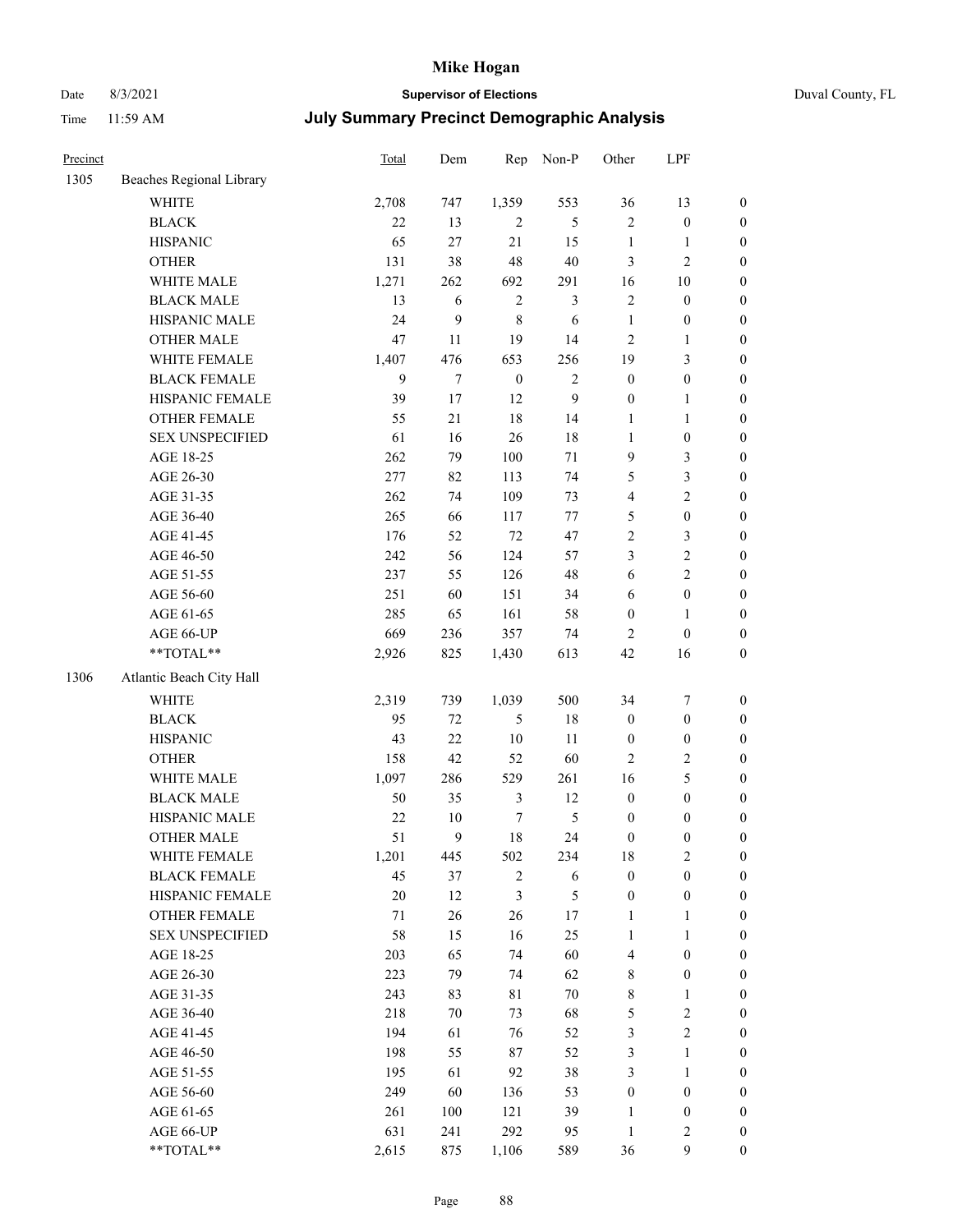## Date 8/3/2021 **Supervisor of Elections** Duval County, FL

| Precinct |                               | Total | Dem              | Rep          | Non-P        | Other                   | LPF              |                  |
|----------|-------------------------------|-------|------------------|--------------|--------------|-------------------------|------------------|------------------|
| 1307     | Adele Grage Cultural Center   |       |                  |              |              |                         |                  |                  |
|          | <b>WHITE</b>                  | 2,783 | 784              | 1,445        | 505          | 36                      | 13               | 0                |
|          | <b>BLACK</b>                  | 19    | 12               | 3            | 3            | $\boldsymbol{0}$        | $\mathbf{1}$     | $\boldsymbol{0}$ |
|          | <b>HISPANIC</b>               | 48    | 18               | 22           | $\,$ 8 $\,$  | $\boldsymbol{0}$        | $\boldsymbol{0}$ | $\boldsymbol{0}$ |
|          | <b>OTHER</b>                  | 147   | 32               | 61           | 49           | 5                       | $\boldsymbol{0}$ | $\boldsymbol{0}$ |
|          | WHITE MALE                    | 1,286 | 292              | 704          | 260          | 20                      | 10               | $\boldsymbol{0}$ |
|          | <b>BLACK MALE</b>             | 10    | 6                | $\mathbf{1}$ | $\sqrt{2}$   | $\boldsymbol{0}$        | 1                | $\boldsymbol{0}$ |
|          | HISPANIC MALE                 | 23    | 6                | 11           | 6            | $\boldsymbol{0}$        | $\boldsymbol{0}$ | $\boldsymbol{0}$ |
|          | <b>OTHER MALE</b>             | 57    | 11               | 28           | 18           | $\boldsymbol{0}$        | $\boldsymbol{0}$ | $\boldsymbol{0}$ |
|          | WHITE FEMALE                  | 1,480 | 486              | 732          | 243          | 16                      | $\mathfrak{Z}$   | $\boldsymbol{0}$ |
|          | <b>BLACK FEMALE</b>           | 9     | 6                | $\sqrt{2}$   | $\mathbf{1}$ | $\boldsymbol{0}$        | $\boldsymbol{0}$ | $\boldsymbol{0}$ |
|          | HISPANIC FEMALE               | 23    | 12               | 9            | $\sqrt{2}$   | $\boldsymbol{0}$        | $\boldsymbol{0}$ | $\boldsymbol{0}$ |
|          | OTHER FEMALE                  | 61    | 16               | 24           | $17\,$       | 4                       | $\boldsymbol{0}$ | $\boldsymbol{0}$ |
|          | <b>SEX UNSPECIFIED</b>        | 48    | 11               | 20           | 16           | $\mathbf{1}$            | $\boldsymbol{0}$ | $\boldsymbol{0}$ |
|          | AGE 18-25                     | 211   | 64               | 94           | 45           | 6                       | $\sqrt{2}$       | $\boldsymbol{0}$ |
|          | AGE 26-30                     | 132   | 41               | 52           | 34           | 5                       | $\boldsymbol{0}$ | $\boldsymbol{0}$ |
|          | AGE 31-35                     | 111   | 34               | 39           | 36           | $\overline{c}$          | $\boldsymbol{0}$ | $\boldsymbol{0}$ |
|          | AGE 36-40                     | 145   | 32               | 60           | 49           | $\overline{c}$          | $\sqrt{2}$       | $\boldsymbol{0}$ |
|          | AGE 41-45                     | 132   | 33               | 64           | 34           | $\boldsymbol{0}$        | $\mathbf{1}$     | $\boldsymbol{0}$ |
|          | AGE 46-50                     | 134   | 39               | 55           | 35           | $\mathbf{1}$            | $\overline{4}$   | $\boldsymbol{0}$ |
|          | AGE 51-55                     | 237   | 53               | 138          | 42           | 3                       | $\mathbf{1}$     | $\boldsymbol{0}$ |
|          | AGE 56-60                     | 256   | 51               | 155          | 47           | $\overline{c}$          | $\mathbf{1}$     | 0                |
|          | AGE 61-65                     | 296   | 98               | 145          | 43           | 8                       | $\sqrt{2}$       | $\boldsymbol{0}$ |
|          | AGE 66-UP                     | 1,343 | 401              | 729          | 200          | 12                      | $\mathbf{1}$     | $\boldsymbol{0}$ |
|          | $**TOTAL**$                   | 2,997 | 846              | 1,531        | 565          | 41                      | 14               | $\boldsymbol{0}$ |
|          |                               |       |                  |              |              |                         |                  |                  |
| 1308     | Community Presbyterian Church |       |                  |              |              |                         |                  |                  |
|          | WHITE                         | 2,597 | 702              | 1,272        | 573          | 35                      | 15               | $\boldsymbol{0}$ |
|          | <b>BLACK</b>                  | 364   | 292              | 16           | 55           | $\boldsymbol{0}$        | $\mathbf{1}$     | $\boldsymbol{0}$ |
|          | <b>HISPANIC</b>               | 73    | 29               | 22           | 22           | $\boldsymbol{0}$        | $\boldsymbol{0}$ | $\boldsymbol{0}$ |
|          | <b>OTHER</b>                  | 162   | 58               | 51           | 48           | 4                       | $\mathbf{1}$     | $\boldsymbol{0}$ |
|          | WHITE MALE                    | 1,224 | 274              | 637          | 290          | 13                      | 10               | $\boldsymbol{0}$ |
|          | <b>BLACK MALE</b>             | 149   | 107              | $11\,$       | 31           | $\boldsymbol{0}$        | $\boldsymbol{0}$ | $\boldsymbol{0}$ |
|          | HISPANIC MALE                 | 28    | $\boldsymbol{9}$ | $\,8\,$      | 11           | $\boldsymbol{0}$        | $\boldsymbol{0}$ | $\boldsymbol{0}$ |
|          | <b>OTHER MALE</b>             | 54    | 16               | 20           | 15           | 3                       | $\boldsymbol{0}$ | $\boldsymbol{0}$ |
|          | WHITE FEMALE                  | 1,351 | 420              | 629          | 276          | 21                      | 5                | 0                |
|          | <b>BLACK FEMALE</b>           | 209   | 180              | 5            | 23           | $\boldsymbol{0}$        | $\mathbf{1}$     | $\overline{0}$   |
|          | HISPANIC FEMALE               | 44    | 19               | 14           | $11\,$       | $\boldsymbol{0}$        | $\boldsymbol{0}$ | $\overline{0}$   |
|          | OTHER FEMALE                  | 62    | $27\,$           | 18           | 16           | 1                       | $\boldsymbol{0}$ | $\overline{0}$   |
|          | <b>SEX UNSPECIFIED</b>        | 74    | 29               | 19           | 24           | $\mathbf{1}$            | $\mathbf{1}$     | 0                |
|          | AGE 18-25                     | 328   | 112              | 116          | 91           | 9                       | $\boldsymbol{0}$ | 0                |
|          | AGE 26-30                     | 204   | 67               | 69           | 61           | 4                       | 3                | 0                |
|          | AGE 31-35                     | 243   | 84               | 77           | 76           | 4                       | $\sqrt{2}$       | 0                |
|          | AGE 36-40                     | 254   | 74               | 96           | 79           | 2                       | $\mathfrak{Z}$   | 0                |
|          | AGE 41-45                     | 241   | 75               | 94           | 68           | 1                       | $\mathfrak{Z}$   | 0                |
|          | AGE 46-50                     | 246   | 83               | 100          | 61           | $\boldsymbol{0}$        | $\sqrt{2}$       | 0                |
|          | AGE 51-55                     | 259   | 69               | 126          | 56           | 5                       | 3                | 0                |
|          | AGE 56-60                     | 377   | 119              | 185          | 67           | 5                       | 1                | 0                |
|          | AGE 61-65                     | 306   | 106              | 157          | 41           | $\overline{\mathbf{c}}$ | $\boldsymbol{0}$ | 0                |
|          | AGE 66-UP                     | 738   | 292              | 341          | 98           | 7                       | $\boldsymbol{0}$ | 0                |
|          | **TOTAL**                     | 3,196 | 1,081            | 1,361        | 698          | 39                      | 17               | $\boldsymbol{0}$ |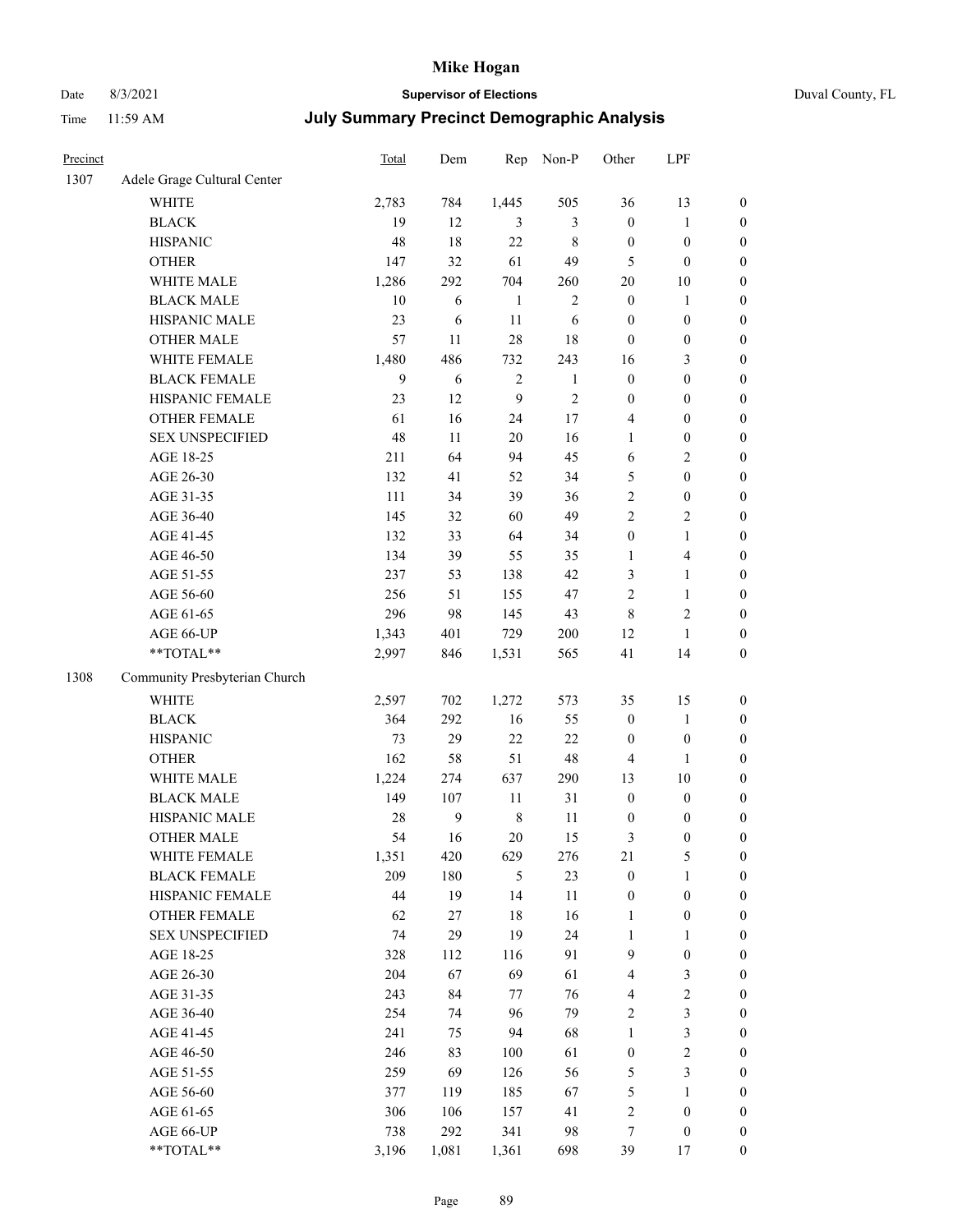## Date 8/3/2021 **Supervisor of Elections** Duval County, FL

| Precinct |                                       | Total | Dem            |                | Rep Non-P      | Other            | LPF              |                  |
|----------|---------------------------------------|-------|----------------|----------------|----------------|------------------|------------------|------------------|
| 1309     | Christ United Methodist Church        |       |                |                |                |                  |                  |                  |
|          | <b>WHITE</b>                          | 2,800 | 698            | 1,426          | 615            | 46               | 15               | 0                |
|          | <b>BLACK</b>                          | 40    | 17             | 9              | 11             | 3                | $\boldsymbol{0}$ | $\boldsymbol{0}$ |
|          | <b>HISPANIC</b>                       | 56    | 17             | 24             | 13             | 1                | 1                | $\boldsymbol{0}$ |
|          | <b>OTHER</b>                          | 154   | 33             | 45             | 69             | 3                | $\overline{4}$   | $\boldsymbol{0}$ |
|          | WHITE MALE                            | 1,345 | 244            | 739            | 327            | 25               | 10               | $\boldsymbol{0}$ |
|          | <b>BLACK MALE</b>                     | 20    | 10             | 3              | $\mathfrak{S}$ | 2                | $\boldsymbol{0}$ | $\boldsymbol{0}$ |
|          | HISPANIC MALE                         | 26    | $\mathfrak{S}$ | 12             | $8\,$          | $\mathbf{1}$     | $\boldsymbol{0}$ | $\boldsymbol{0}$ |
|          | <b>OTHER MALE</b>                     | 57    | 12             | 15             | 26             | $\mathbf{2}$     | $\sqrt{2}$       | $\boldsymbol{0}$ |
|          | WHITE FEMALE                          | 1,422 | 450            | 670            | 276            | 21               | $\mathfrak s$    | 0                |
|          | <b>BLACK FEMALE</b>                   | 20    | $\tau$         | 6              | 6              | $\mathbf{1}$     | $\boldsymbol{0}$ | 0                |
|          | HISPANIC FEMALE                       | 29    | 12             | 11             | $\mathfrak{S}$ | $\boldsymbol{0}$ | $\mathbf{1}$     | 0                |
|          | OTHER FEMALE                          | 65    | 16             | 24             | 23             | $\boldsymbol{0}$ | $\sqrt{2}$       | 0                |
|          | SEX UNSPECIFIED                       | 65    | 9              | 24             | 31             | 1                | $\boldsymbol{0}$ | $\boldsymbol{0}$ |
|          | AGE 18-25                             | 276   | 58             | 117            | $88\,$         | $10\,$           | $\mathfrak{Z}$   | $\boldsymbol{0}$ |
|          | AGE 26-30                             | 264   | 71             | 101            | $87\,$         | 5                | $\boldsymbol{0}$ | $\boldsymbol{0}$ |
|          | AGE 31-35                             | 281   | 64             | 122            | 82             | $10\,$           | $\mathfrak{Z}$   | $\boldsymbol{0}$ |
|          | AGE 36-40                             | 310   | 71             | 142            | $87\,$         | 5                | 5                | $\overline{0}$   |
|          | AGE 41-45                             | 269   | 65             | 118            | 79             | 5                | $\sqrt{2}$       | $\overline{0}$   |
|          | AGE 46-50                             | 248   | 52             | 118            | 72             | 3                | $\mathfrak{Z}$   | 0                |
|          | AGE 51-55                             | 247   | 57             | 136            | 53             | $\boldsymbol{0}$ | $\mathbf{1}$     | 0                |
|          | AGE 56-60                             | 245   | 53             | 133            | 50             | 7                | $\sqrt{2}$       | 0                |
|          | AGE 61-65                             | 282   | 64             | 172            | 43             | 3                | $\boldsymbol{0}$ | 0                |
|          | AGE 66-UP                             | 628   | 210            | 345            | 67             | 5                | $\mathbf{1}$     | $\boldsymbol{0}$ |
|          | **TOTAL**                             | 3,050 | 765            | 1,504          | 708            | 53               | 20               | $\boldsymbol{0}$ |
| 1310     | First Christian Church of the Beaches |       |                |                |                |                  |                  |                  |
|          | WHITE                                 | 2,880 | 711            | 1,446          | 659            | 49               | 15               | $\boldsymbol{0}$ |
|          | <b>BLACK</b>                          | 41    | 24             | 7              | 9              | $\mathbf{1}$     | $\boldsymbol{0}$ | $\boldsymbol{0}$ |
|          | <b>HISPANIC</b>                       | 99    | 26             | 43             | 25             | 5                | $\boldsymbol{0}$ | $\boldsymbol{0}$ |
|          | <b>OTHER</b>                          | 181   | $40\,$         | 60             | 76             | $\sqrt{2}$       | $\mathfrak{Z}$   | $\overline{0}$   |
|          | WHITE MALE                            | 1,424 | 303            | 713            | 367            | $28\,$           | 13               | $\boldsymbol{0}$ |
|          | <b>BLACK MALE</b>                     | 23    | 11             | $\overline{4}$ | $\tau$         | $\mathbf{1}$     | $\boldsymbol{0}$ | 0                |
|          | HISPANIC MALE                         | 49    | $\overline{9}$ | 27             | 11             | 2                | $\boldsymbol{0}$ | 0                |
|          | <b>OTHER MALE</b>                     | 69    | 13             | 22             | 31             | $\overline{c}$   | 1                | $\boldsymbol{0}$ |
|          | WHITE FEMALE                          | 1,432 | 404            | 720            | 285            | 21               | $\overline{c}$   | $\overline{0}$   |
|          | <b>BLACK FEMALE</b>                   | 17    | 12             | 3              | $\overline{2}$ | $\boldsymbol{0}$ | $\boldsymbol{0}$ | $\overline{0}$   |
|          | HISPANIC FEMALE                       | 50    | 17             | 16             | 14             | 3                | $\boldsymbol{0}$ | $\overline{0}$   |
|          | <b>OTHER FEMALE</b>                   | 73    | $20\,$         | 30             | $22\,$         | $\boldsymbol{0}$ | $\mathbf{1}$     | 0                |
|          | <b>SEX UNSPECIFIED</b>                | 64    | 12             | 21             | $30\,$         | $\boldsymbol{0}$ | $\mathbf{1}$     | 0                |
|          | AGE 18-25                             | 287   | 74             | 113            | 85             | 13               | $\sqrt{2}$       | 0                |
|          | AGE 26-30                             | 335   | $78\,$         | 135            | 113            | 6                | $\mathfrak{Z}$   | 0                |
|          | AGE 31-35                             | 347   | 82             | 148            | 112            | 4                | $\mathbf{1}$     | 0                |
|          | AGE 36-40                             | 257   | 71             | 100            | $77\,$         | 6                | $\mathfrak{Z}$   | 0                |
|          | AGE 41-45                             | 243   | 62             | 105            | 67             | 5                | $\overline{4}$   | 0                |
|          | AGE 46-50                             | 224   | 58             | 110            | 50             | 4                | $\sqrt{2}$       | 0                |
|          | AGE 51-55                             | 268   | 62             | 148            | 55             | 3                | $\boldsymbol{0}$ | $\boldsymbol{0}$ |
|          | AGE 56-60                             | 317   | 68             | 180            | 60             | 6                | $\mathfrak{Z}$   | $\boldsymbol{0}$ |
|          | AGE 61-65                             | 283   | 66             | 151            | 63             | 3                | $\boldsymbol{0}$ | 0                |
|          | AGE 66-UP                             | 640   | 180            | 366            | $87\,$         | 7                | $\boldsymbol{0}$ | 0                |
|          | **TOTAL**                             | 3,201 | 801            | 1,556          | 769            | 57               | 18               | $\overline{0}$   |
|          |                                       |       |                |                |                |                  |                  |                  |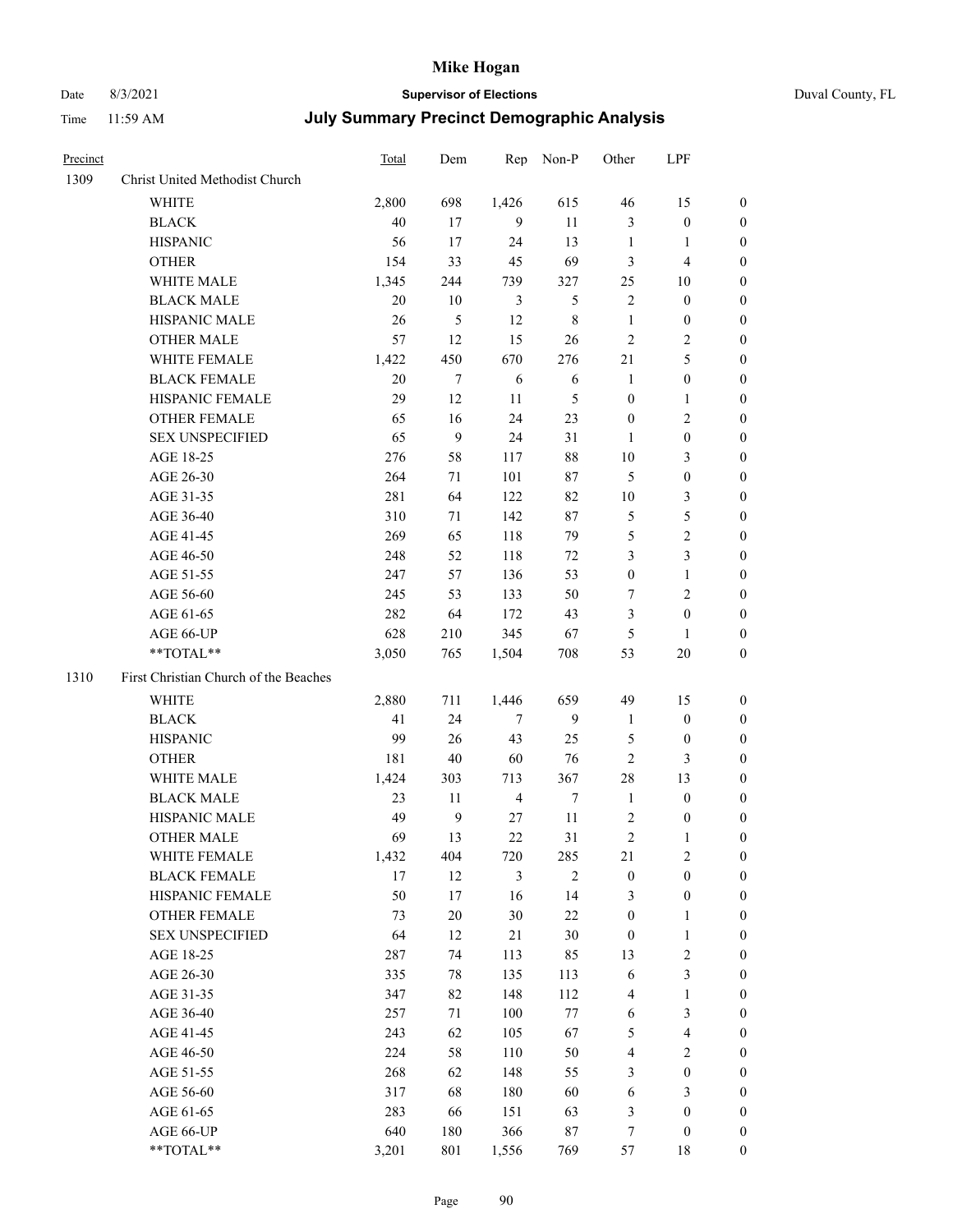## Date 8/3/2021 **Supervisor of Elections** Duval County, FL

| Precinct |                            | Total | Dem    | Rep            | Non-P            | Other            | LPF                     |                  |
|----------|----------------------------|-------|--------|----------------|------------------|------------------|-------------------------|------------------|
| 1311     | Hampton Inn                |       |        |                |                  |                  |                         |                  |
|          | <b>WHITE</b>               | 3,412 | 766    | 1,810          | 751              | 63               | $22\,$                  | $\boldsymbol{0}$ |
|          | <b>BLACK</b>               | 71    | 50     | 6              | 13               | $\mathbf{1}$     | $\mathbf{1}$            | $\boldsymbol{0}$ |
|          | <b>HISPANIC</b>            | 81    | 31     | 29             | 19               | 2                | $\boldsymbol{0}$        | $\boldsymbol{0}$ |
|          | <b>OTHER</b>               | 240   | 63     | 110            | 65               | $\mathbf{1}$     | $\mathbf{1}$            | $\boldsymbol{0}$ |
|          | WHITE MALE                 | 1,574 | 270    | 890            | 377              | 25               | 12                      | $\boldsymbol{0}$ |
|          | <b>BLACK MALE</b>          | 44    | 30     | $\overline{4}$ | $\boldsymbol{9}$ | $\mathbf{1}$     | $\boldsymbol{0}$        | $\boldsymbol{0}$ |
|          | HISPANIC MALE              | 23    | $10\,$ | $\,$ 8 $\,$    | $\mathfrak{S}$   | $\boldsymbol{0}$ | $\boldsymbol{0}$        | $\boldsymbol{0}$ |
|          | <b>OTHER MALE</b>          | 91    | 22     | 45             | 23               | $\boldsymbol{0}$ | $\mathbf{1}$            | $\boldsymbol{0}$ |
|          | WHITE FEMALE               | 1,807 | 489    | 909            | 361              | 38               | $10\,$                  | $\boldsymbol{0}$ |
|          | <b>BLACK FEMALE</b>        | 27    | $20\,$ | $\overline{2}$ | $\overline{4}$   | $\boldsymbol{0}$ | $\mathbf{1}$            | 0                |
|          | HISPANIC FEMALE            | 55    | 21     | 20             | 12               | $\overline{2}$   | $\boldsymbol{0}$        | $\boldsymbol{0}$ |
|          | OTHER FEMALE               | 112   | 34     | 52             | 25               | $\mathbf{1}$     | $\boldsymbol{0}$        | $\boldsymbol{0}$ |
|          | <b>SEX UNSPECIFIED</b>     | 71    | 14     | 25             | 32               | $\boldsymbol{0}$ | $\boldsymbol{0}$        | $\boldsymbol{0}$ |
|          | AGE 18-25                  | 319   | 67     | 147            | $90\,$           | 13               | $\sqrt{2}$              | $\boldsymbol{0}$ |
|          | AGE 26-30                  | 339   | 85     | 155            | 89               | 6                | $\overline{\mathbf{4}}$ | $\boldsymbol{0}$ |
|          | AGE 31-35                  | 367   | 65     | 180            | 114              | 5                | $\mathfrak{Z}$          | $\boldsymbol{0}$ |
|          | AGE 36-40                  | 336   | 76     | 150            | 99               | 7                | $\overline{\mathbf{4}}$ | $\boldsymbol{0}$ |
|          | AGE 41-45                  | 302   | 76     | 131            | $88\,$           | $\overline{4}$   | $\mathfrak{Z}$          | $\boldsymbol{0}$ |
|          | AGE 46-50                  | 256   | 45     | 148            | 56               | 4                | $\mathfrak{Z}$          | $\boldsymbol{0}$ |
|          | AGE 51-55                  | 317   | 52     | 187            | 68               | 7                | $\mathfrak{Z}$          | 0                |
|          | AGE 56-60                  | 365   | 81     | 209            | 65               | 9                | $\mathbf{1}$            | $\boldsymbol{0}$ |
|          | AGE 61-65                  | 316   | 96     | 174            | 41               | 4                | $\mathbf{1}$            | $\boldsymbol{0}$ |
|          | AGE 66-UP                  | 887   | 267    | 474            | 138              | 8                | $\boldsymbol{0}$        | $\boldsymbol{0}$ |
|          | **TOTAL**                  | 3,804 | 910    | 1,955          | 848              | 67               | 24                      | $\boldsymbol{0}$ |
| 1312     | Oceanside Church of Christ |       |        |                |                  |                  |                         |                  |
|          | WHITE                      | 1,964 | 533    | 836            | 550              | 32               | 13                      | $\boldsymbol{0}$ |
|          | <b>BLACK</b>               | 338   | 246    | 17             | 71               | 4                | $\boldsymbol{0}$        | $\boldsymbol{0}$ |
|          | <b>HISPANIC</b>            | 139   | 61     | 33             | 42               | 3                | $\boldsymbol{0}$        | $\boldsymbol{0}$ |
|          | <b>OTHER</b>               | 178   | 55     | 50             | 69               | 3                | $\mathbf{1}$            | $\boldsymbol{0}$ |
|          | WHITE MALE                 | 938   | 181    | 439            | 299              | $11\,$           | $8\,$                   | $\boldsymbol{0}$ |
|          | <b>BLACK MALE</b>          | 151   | 99     | 11             | 39               | $\mathbf{2}$     | $\boldsymbol{0}$        | $\boldsymbol{0}$ |
|          | HISPANIC MALE              | 65    | 23     | 17             | 25               | $\boldsymbol{0}$ | $\boldsymbol{0}$        | 0                |
|          | <b>OTHER MALE</b>          | 64    | 19     | 14             | 31               | $\boldsymbol{0}$ | $\boldsymbol{0}$        | $\boldsymbol{0}$ |
|          | WHITE FEMALE               | 1,008 | 344    | 390            | 248              | 21               | 5                       | $\overline{0}$   |
|          | <b>BLACK FEMALE</b>        | 179   | 143    | 5              | 29               | 2                | $\boldsymbol{0}$        | $\overline{0}$   |
|          | HISPANIC FEMALE            | 73    | 38     | 15             | 17               | 3                | $\boldsymbol{0}$        | $\overline{0}$   |
|          | <b>OTHER FEMALE</b>        | 79    | 26     | 26             | 25               | $\mathbf{1}$     | $\mathbf{1}$            | 0                |
|          | <b>SEX UNSPECIFIED</b>     | 62    | $22\,$ | 19             | 19               | $\sqrt{2}$       | $\boldsymbol{0}$        | 0                |
|          | AGE 18-25                  | 284   | 94     | 83             | 94               | $10\,$           | $\mathfrak{Z}$          | 0                |
|          | AGE 26-30                  | 325   | 100    | 107            | 110              | 5                | $\mathfrak{Z}$          | 0                |
|          | AGE 31-35                  | 308   | 90     | 95             | 112              | 8                | $\mathfrak{Z}$          | 0                |
|          | AGE 36-40                  | 274   | 100    | 77             | $88\,$           | 6                | $\mathfrak{Z}$          | 0                |
|          | AGE 41-45                  | 215   | $78\,$ | 58             | $77\,$           | 2                | $\boldsymbol{0}$        | 0                |
|          | AGE 46-50                  | 223   | 64     | 87             | 68               | 4                | $\boldsymbol{0}$        | 0                |
|          | AGE 51-55                  | 209   | 62     | 98             | 48               | $\boldsymbol{0}$ | $\mathbf{1}$            | $\boldsymbol{0}$ |
|          | AGE 56-60                  | 226   | 65     | 109            | 50               | 1                | $\mathbf{1}$            | $\boldsymbol{0}$ |
|          | AGE 61-65                  | 210   | 86     | 93             | 29               | 2                | $\boldsymbol{0}$        | 0                |
|          | AGE 66-UP                  | 345   | 156    | 129            | 56               | 4                | $\boldsymbol{0}$        | 0                |
|          | **TOTAL**                  | 2,619 | 895    | 936            | 732              | 42               | 14                      | $\boldsymbol{0}$ |
|          |                            |       |        |                |                  |                  |                         |                  |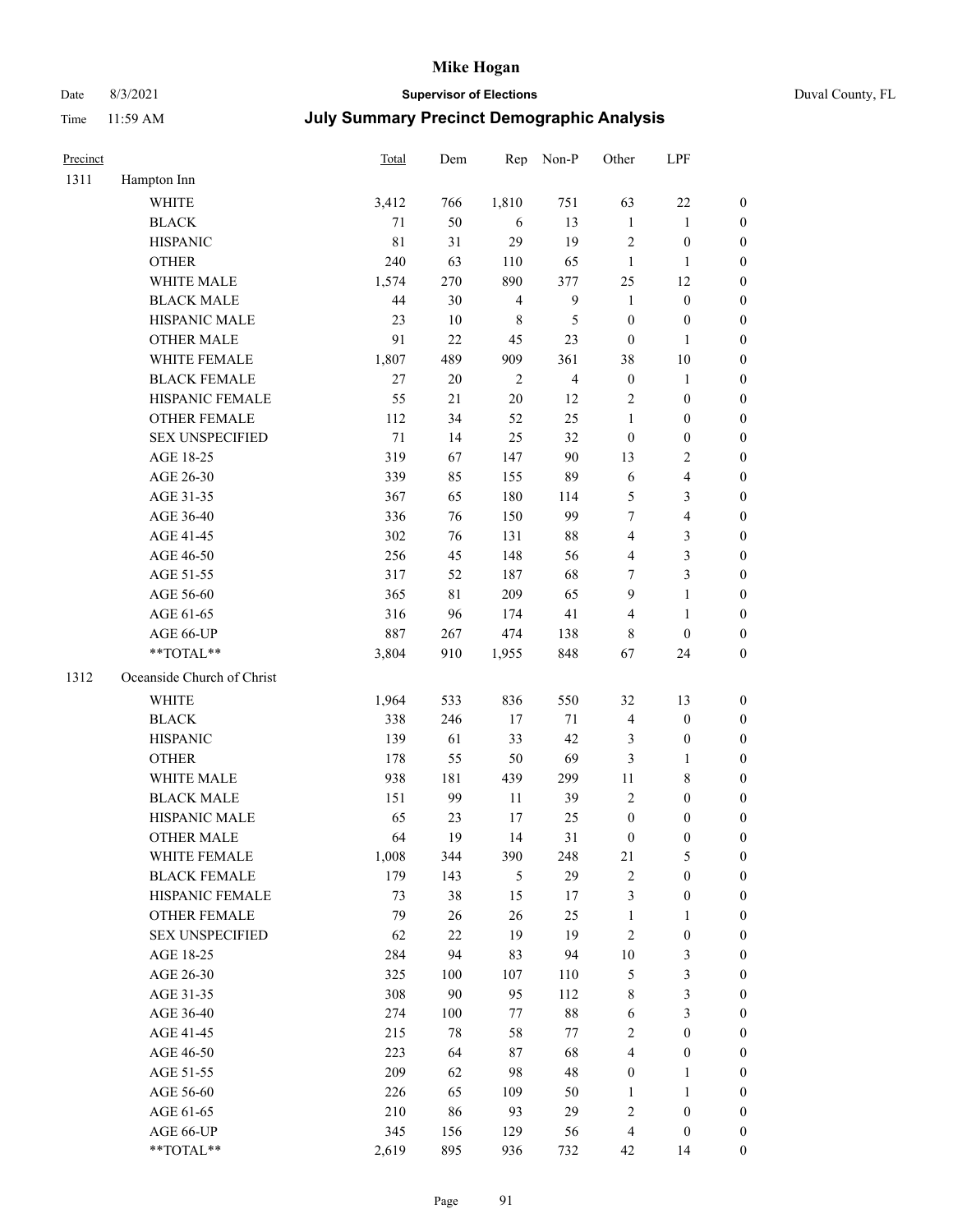## Date 8/3/2021 **Supervisor of Elections** Duval County, FL

| Precinct |                          | Total  | Dem         | Rep            | Non-P  | Other                   | LPF              |                  |
|----------|--------------------------|--------|-------------|----------------|--------|-------------------------|------------------|------------------|
| 1313     | Rivertown Church         |        |             |                |        |                         |                  |                  |
|          | <b>WHITE</b>             | 3,758  | 645         | 2,313          | 749    | 41                      | 10               | 0                |
|          | <b>BLACK</b>             | 191    | 136         | 11             | 44     | $\boldsymbol{0}$        | $\boldsymbol{0}$ | $\boldsymbol{0}$ |
|          | <b>HISPANIC</b>          | 170    | 65          | 49             | 53     | 3                       | $\boldsymbol{0}$ | $\boldsymbol{0}$ |
|          | <b>OTHER</b>             | 306    | 64          | 114            | 121    | 6                       | 1                | $\boldsymbol{0}$ |
|          | WHITE MALE               | 1,854  | 240         | 1,180          | 412    | 17                      | $\mathfrak s$    | $\boldsymbol{0}$ |
|          | <b>BLACK MALE</b>        | 67     | 43          | 7              | 17     | $\boldsymbol{0}$        | $\boldsymbol{0}$ | $\boldsymbol{0}$ |
|          | HISPANIC MALE            | 82     | 25          | 25             | 30     | 2                       | $\boldsymbol{0}$ | $\boldsymbol{0}$ |
|          | <b>OTHER MALE</b>        | 104    | 23          | 34             | 47     | $\boldsymbol{0}$        | $\boldsymbol{0}$ | $\boldsymbol{0}$ |
|          | WHITE FEMALE             | 1,874  | 402         | 1,113          | 330    | 24                      | $\mathfrak s$    | $\boldsymbol{0}$ |
|          | <b>BLACK FEMALE</b>      | 124    | 93          | $\overline{4}$ | $27\,$ | $\boldsymbol{0}$        | $\boldsymbol{0}$ | $\boldsymbol{0}$ |
|          | HISPANIC FEMALE          | 85     | 38          | 23             | 23     | 1                       | $\boldsymbol{0}$ | 0                |
|          | OTHER FEMALE             | 145    | 30          | 63             | 46     | 5                       | $\mathbf{1}$     | $\boldsymbol{0}$ |
|          | <b>SEX UNSPECIFIED</b>   | 90     | 16          | 38             | 35     | $\mathbf{1}$            | $\boldsymbol{0}$ | $\boldsymbol{0}$ |
|          | AGE 18-25                | 430    | 105         | 182            | 136    | 6                       | 1                | $\boldsymbol{0}$ |
|          | AGE 26-30                | 329    | 82          | 142            | 98     | 3                       | $\overline{4}$   | $\boldsymbol{0}$ |
|          | AGE 31-35                | 330    | $88\,$      | 148            | 91     | 3                       | $\boldsymbol{0}$ | $\boldsymbol{0}$ |
|          | AGE 36-40                | 397    | 82          | 195            | 108    | 9                       | 3                | $\boldsymbol{0}$ |
|          | AGE 41-45                | 370    | 82          | 173            | 110    | 5                       | $\boldsymbol{0}$ | $\boldsymbol{0}$ |
|          | AGE 46-50                | 359    | 57          | 220            | 75     | 7                       | $\boldsymbol{0}$ | $\boldsymbol{0}$ |
|          | AGE 51-55                | 348    | 64          | 206            | 73     | 4                       | 1                | $\boldsymbol{0}$ |
|          | AGE 56-60                | 431    | 69          | 286            | 71     | 4                       | $\mathbf{1}$     | 0                |
|          | AGE 61-65                | 364    | 55          | 238            | 66     | 4                       | $\mathbf{1}$     | 0                |
|          | AGE 66-UP                | 1,067  | 226         | 697            | 139    | 5                       | $\boldsymbol{0}$ | $\boldsymbol{0}$ |
|          | $**TOTAL**$              | 4,425  | 910         | 2,487          | 967    | 50                      | 11               | $\boldsymbol{0}$ |
| 1314     | Mayport Community Center |        |             |                |        |                         |                  |                  |
|          | <b>WHITE</b>             | 788    | 129         | 427            | 204    | 19                      | $\mathbf{9}$     | $\boldsymbol{0}$ |
|          | <b>BLACK</b>             | 168    | 108         | 10             | 43     | 7                       | $\boldsymbol{0}$ | $\boldsymbol{0}$ |
|          | <b>HISPANIC</b>          | 92     | 26          | 31             | 31     | $\boldsymbol{0}$        | $\overline{4}$   | $\boldsymbol{0}$ |
|          | <b>OTHER</b>             | 129    | 31          | 53             | 40     | 5                       | $\boldsymbol{0}$ | $\boldsymbol{0}$ |
|          | WHITE MALE               | 400    | 48          | 234            | 102    | 10                      | 6                | $\boldsymbol{0}$ |
|          | <b>BLACK MALE</b>        | 76     | 41          | $\mathfrak{S}$ | 26     | $\overline{4}$          | $\boldsymbol{0}$ | $\boldsymbol{0}$ |
|          | HISPANIC MALE            | 44     | 11          | 15             | 15     | $\boldsymbol{0}$        | $\mathfrak{Z}$   | $\boldsymbol{0}$ |
|          | <b>OTHER MALE</b>        | 45     | $\,$ 8 $\,$ | 21             | 12     | 4                       | $\boldsymbol{0}$ | $\boldsymbol{0}$ |
|          | WHITE FEMALE             | 370    | 78          | 183            | 97     | 9                       | 3                | 0                |
|          | <b>BLACK FEMALE</b>      | 89     | 65          | 5              | 16     | 3                       | $\boldsymbol{0}$ | $\overline{0}$   |
|          | HISPANIC FEMALE          | 46     | 14          | 15             | 16     | $\boldsymbol{0}$        | 1                | $\overline{0}$   |
|          | OTHER FEMALE             | 63     | 16          | 25             | $22\,$ | $\boldsymbol{0}$        | $\boldsymbol{0}$ | 0                |
|          | <b>SEX UNSPECIFIED</b>   | 44     | 13          | 18             | 12     | 1                       | $\boldsymbol{0}$ | 0                |
|          | AGE 18-25                | 159    | 46          | 59             | 46     | 4                       | $\overline{4}$   | 0                |
|          | AGE 26-30                | 122    | 29          | 38             | 52     | $\mathbf{2}$            | $\mathbf{1}$     | 0                |
|          | AGE 31-35                | 154    | 37          | 56             | 52     | 5                       | $\overline{4}$   | 0                |
|          | AGE 36-40                | 180    | 51          | 73             | 48     | 5                       | $\mathfrak{Z}$   | 0                |
|          | AGE 41-45                | 144    | 33          | 69             | 37     | 4                       | $\mathbf{1}$     | 0                |
|          | AGE 46-50                | 127    | 30          | 69             | 25     | 3                       | $\boldsymbol{0}$ | 0                |
|          | AGE 51-55                | $70\,$ | $\tau$      | 44             | 15     | 4                       | $\boldsymbol{0}$ | 0                |
|          | AGE 56-60                | 71     | 18          | 36             | 16     | 1                       | $\boldsymbol{0}$ | 0                |
|          | AGE 61-65                | 55     | 11          | 28             | 14     | $\overline{\mathbf{c}}$ | $\boldsymbol{0}$ | 0                |
|          | AGE 66-UP                | 95     | 32          | 49             | 13     | $\mathbf{1}$            | $\boldsymbol{0}$ | 0                |
|          | **TOTAL**                | 1,177  | 294         | 521            | 318    | 31                      | 13               | $\boldsymbol{0}$ |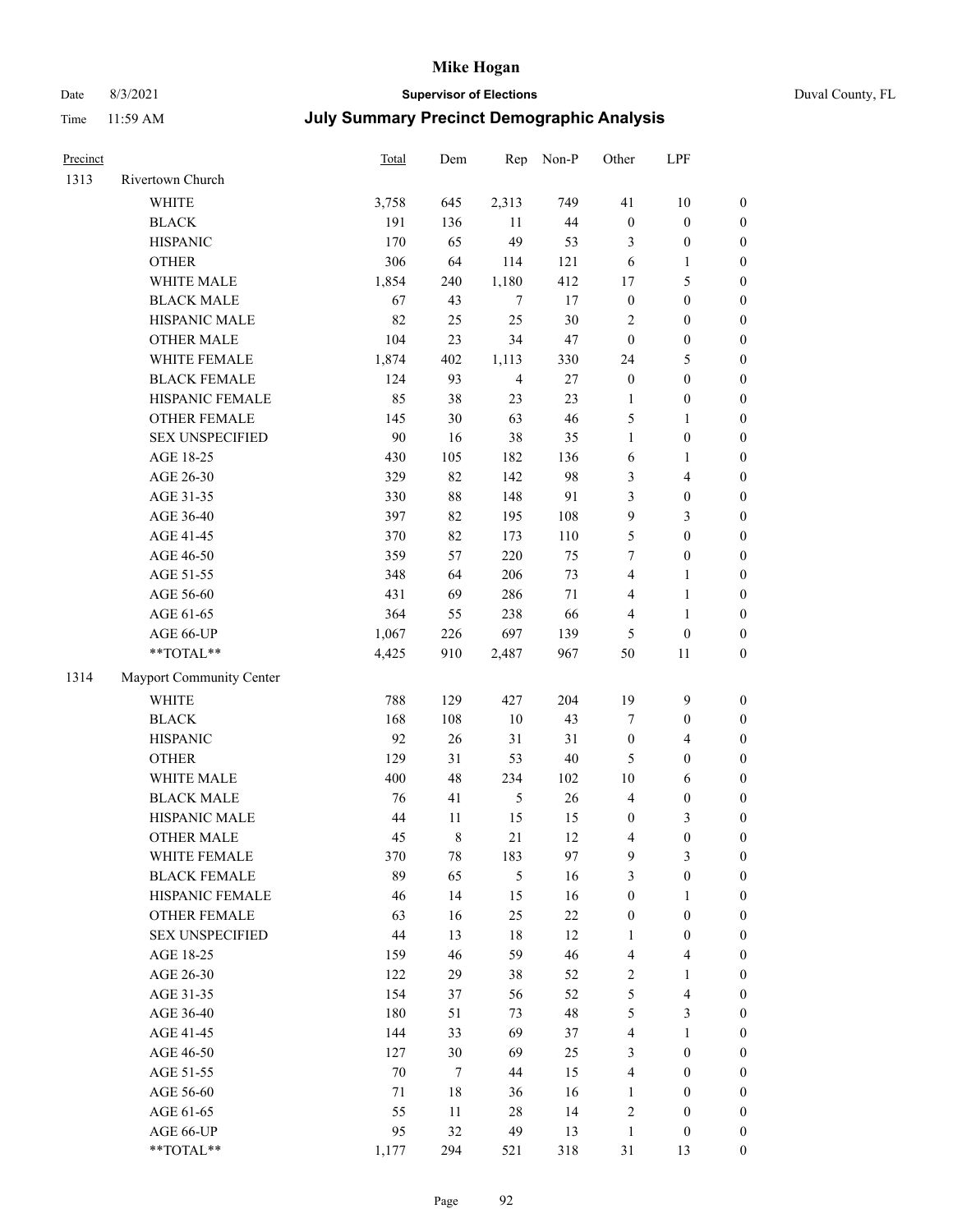# Date 8/3/2021 **Supervisor of Elections** Duval County, FL

| Precinct |                            | Total | Dem    | Rep    | Non-P | Other            | LPF              |                  |
|----------|----------------------------|-------|--------|--------|-------|------------------|------------------|------------------|
| 1315     | USO Center of Jacksonville |       |        |        |       |                  |                  |                  |
|          | <b>WHITE</b>               | 4,432 | 1,049  | 2,048  | 1,218 | $87\,$           | 30               | 0                |
|          | <b>BLACK</b>               | 816   | 555    | 59     | 184   | 14               | $\overline{4}$   | $\boldsymbol{0}$ |
|          | <b>HISPANIC</b>            | 435   | 153    | 109    | 160   | 9                | $\overline{4}$   | $\boldsymbol{0}$ |
|          | <b>OTHER</b>               | 600   | 159    | 187    | 244   | 7                | 3                | $\boldsymbol{0}$ |
|          | WHITE MALE                 | 2,114 | 405    | 1,043  | 601   | 46               | 19               | $\boldsymbol{0}$ |
|          | <b>BLACK MALE</b>          | 374   | 224    | 33     | 109   | 5                | $\mathfrak{Z}$   | $\boldsymbol{0}$ |
|          | HISPANIC MALE              | 207   | 59     | 57     | 84    | 5                | $\sqrt{2}$       | $\boldsymbol{0}$ |
|          | <b>OTHER MALE</b>          | 232   | 50     | 83     | 95    | $\mathbf{1}$     | 3                | $\boldsymbol{0}$ |
|          | WHITE FEMALE               | 2,267 | 629    | 987    | 600   | 40               | $11\,$           | $\boldsymbol{0}$ |
|          | <b>BLACK FEMALE</b>        | 427   | 318    | $26\,$ | 74    | 9                | $\boldsymbol{0}$ | 0                |
|          | HISPANIC FEMALE            | 218   | $90\,$ | 49     | 73    | 4                | $\sqrt{2}$       | 0                |
|          | OTHER FEMALE               | 263   | 79     | 85     | 96    | 3                | $\boldsymbol{0}$ | $\boldsymbol{0}$ |
|          | <b>SEX UNSPECIFIED</b>     | 181   | 62     | $40\,$ | 74    | 4                | $\mathbf{1}$     | $\boldsymbol{0}$ |
|          | AGE 18-25                  | 697   | 218    | 197    | 256   | 21               | $\mathfrak s$    | $\boldsymbol{0}$ |
|          | AGE 26-30                  | 747   | 200    | 237    | 275   | $22\,$           | 13               | $\boldsymbol{0}$ |
|          | AGE 31-35                  | 681   | 207    | 214    | 242   | $10\,$           | $\,$ $\,$        | $\boldsymbol{0}$ |
|          | AGE 36-40                  | 611   | 197    | 192    | 206   | 10               | 6                | $\boldsymbol{0}$ |
|          | AGE 41-45                  | 508   | 135    | 176    | 187   | $\,$ 8 $\,$      | $\sqrt{2}$       | $\boldsymbol{0}$ |
|          | AGE 46-50                  | 494   | 140    | 193    | 149   | $\boldsymbol{9}$ | $\mathfrak{Z}$   | $\boldsymbol{0}$ |
|          | AGE 51-55                  | 477   | 134    | 222    | 113   | 7                | $\mathbf{1}$     | $\boldsymbol{0}$ |
|          | AGE 56-60                  | 541   | 169    | 249    | 116   | 7                | $\boldsymbol{0}$ | 0                |
|          | AGE 61-65                  | 500   | 172    | 210    | 104   | 12               | $\overline{c}$   | 0                |
|          | AGE 66-UP                  | 1,027 | 344    | 513    | 158   | $11\,$           | $\mathbf{1}$     | $\boldsymbol{0}$ |
|          | $**TOTAL**$                | 6,283 | 1,916  | 2,403  | 1,806 | 117              | 41               | $\boldsymbol{0}$ |
|          |                            |       |        |        |       |                  |                  |                  |
| 1401     | Church at Argyle           |       |        |        |       |                  |                  |                  |
|          | <b>WHITE</b>               | 1,541 | 340    | 810    | 345   | 36               | $10\,$           | $\boldsymbol{0}$ |
|          | <b>BLACK</b>               | 850   | 644    | 44     | 144   | 18               | $\boldsymbol{0}$ | $\boldsymbol{0}$ |
|          | <b>HISPANIC</b>            | 267   | 117    | 52     | 93    | 4                | $\mathbf{1}$     | $\boldsymbol{0}$ |
|          | <b>OTHER</b>               | 299   | 94     | 86     | 109   | 8                | $\sqrt{2}$       | $\boldsymbol{0}$ |
|          | WHITE MALE                 | 699   | 118    | 391    | 170   | 14               | 6                | $\boldsymbol{0}$ |
|          | <b>BLACK MALE</b>          | 320   | 218    | 25     | 68    | $\mathbf{9}$     | $\boldsymbol{0}$ | $\boldsymbol{0}$ |
|          | HISPANIC MALE              | 111   | 46     | 24     | 39    | 2                | $\boldsymbol{0}$ | $\boldsymbol{0}$ |
|          | <b>OTHER MALE</b>          | 105   | 25     | 41     | 34    | $\overline{4}$   | $\mathbf{1}$     | $\boldsymbol{0}$ |
|          | WHITE FEMALE               | 831   | 221    | 412    | 172   | 22               | 4                | 0                |
|          | <b>BLACK FEMALE</b>        | 522   | 420    | 18     | 75    | 9                | $\boldsymbol{0}$ | $\overline{0}$   |
|          | HISPANIC FEMALE            | 152   | 69     | 28     | 53    | 2                | $\boldsymbol{0}$ | $\overline{0}$   |
|          | <b>OTHER FEMALE</b>        | 160   | 62     | 39     | 55    | 3                | $\mathbf{1}$     | $\overline{0}$   |
|          | <b>SEX UNSPECIFIED</b>     | 57    | 16     | 14     | 25    | $\mathbf{1}$     | $\mathbf{1}$     | 0                |
|          | AGE 18-25                  | 302   | 118    | 71     | 96    | 15               | $\sqrt{2}$       | 0                |
|          | AGE 26-30                  | 326   | 146    | 71     | 98    | 9                | $\sqrt{2}$       | 0                |
|          | AGE 31-35                  | 329   | 139    | 78     | 105   | 4                | 3                | 0                |
|          | AGE 36-40                  | 286   | 125    | $80\,$ | 69    | 9                | $\mathfrak{Z}$   | 0                |
|          | AGE 41-45                  | 232   | 86     | 67     | 72    | 6                | $\mathbf{1}$     | 0                |
|          | AGE 46-50                  | 245   | 97     | 88     | 54    | 5                | $\mathbf{1}$     | 0                |
|          | AGE 51-55                  | 237   | 106    | 91     | 36    | 4                | $\boldsymbol{0}$ | 0                |
|          | AGE 56-60                  | 244   | 102    | 99     | 42    | 1                | $\boldsymbol{0}$ | 0                |
|          | AGE 61-65                  | 260   | 94     | 116    | 46    | 4                | $\boldsymbol{0}$ | $\overline{0}$   |
|          | AGE 66-UP                  | 496   | 182    | 231    | 73    | 9                | $\mathbf{1}$     | 0                |
|          | $**TOTAL**$                | 2,957 | 1,195  | 992    | 691   | 66               | 13               | $\boldsymbol{0}$ |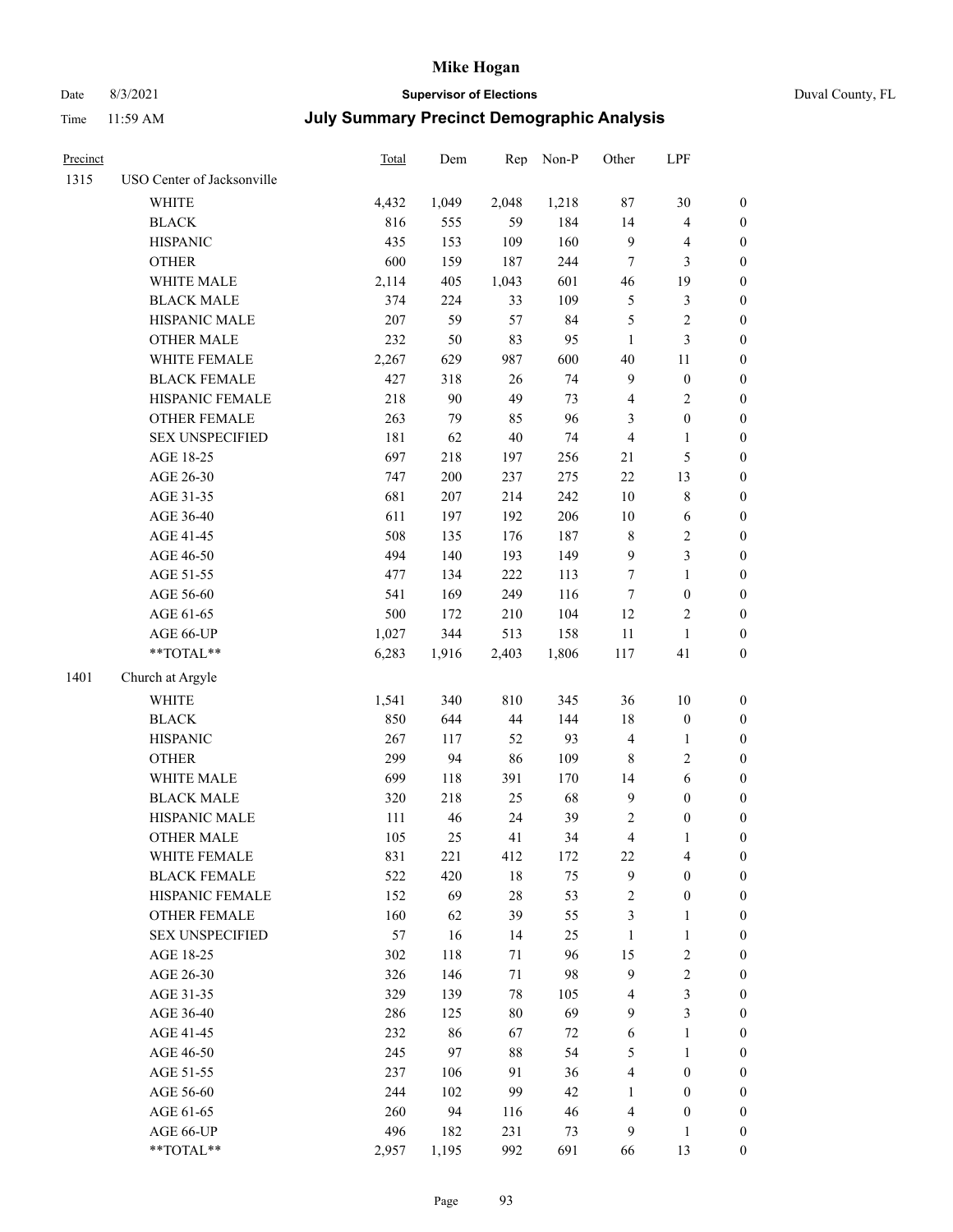# Date 8/3/2021 **Supervisor of Elections** Duval County, FL

| Precinct |                              | Total | Dem          | Rep    | Non-P  | Other          | LPF              |                                      |
|----------|------------------------------|-------|--------------|--------|--------|----------------|------------------|--------------------------------------|
| 1402     | Kirkwood Presbyterian Church |       |              |        |        |                |                  |                                      |
|          | <b>WHITE</b>                 | 1,473 | 246          | 914    | 281    | 23             | $\mathbf{9}$     | 0                                    |
|          | <b>BLACK</b>                 | 826   | 629          | 44     | 143    | $\,$ $\,$      | $\sqrt{2}$       | 0                                    |
|          | <b>HISPANIC</b>              | 270   | 102          | 80     | 84     | 3              | $\mathbf{1}$     | $\boldsymbol{0}$                     |
|          | <b>OTHER</b>                 | 427   | 106          | 151    | 161    | 9              | $\boldsymbol{0}$ | $\boldsymbol{0}$                     |
|          | WHITE MALE                   | 726   | 104          | 461    | 146    | 7              | $\,$ 8 $\,$      | $\boldsymbol{0}$                     |
|          | <b>BLACK MALE</b>            | 364   | 263          | 26     | $70\,$ | 3              | $\sqrt{2}$       | $\boldsymbol{0}$                     |
|          | HISPANIC MALE                | 125   | 42           | 42     | 38     | 2              | $\mathbf{1}$     | $\boldsymbol{0}$                     |
|          | <b>OTHER MALE</b>            | 163   | 42           | 62     | 55     | 4              | $\boldsymbol{0}$ | $\boldsymbol{0}$                     |
|          | WHITE FEMALE                 | 731   | 141          | 443    | 130    | 16             | 1                | $\boldsymbol{0}$                     |
|          | <b>BLACK FEMALE</b>          | 451   | 358          | 17     | $71\,$ | 5              | $\boldsymbol{0}$ | $\boldsymbol{0}$                     |
|          | HISPANIC FEMALE              | 145   | 60           | 38     | 46     | $\mathbf{1}$   | $\boldsymbol{0}$ | $\boldsymbol{0}$                     |
|          | OTHER FEMALE                 | 209   | 55           | 81     | 69     | 4              | $\boldsymbol{0}$ | $\boldsymbol{0}$                     |
|          | <b>SEX UNSPECIFIED</b>       | 82    | 18           | 19     | 44     | $\mathbf{1}$   | $\boldsymbol{0}$ | $\boldsymbol{0}$                     |
|          | AGE 18-25                    | 268   | 99           | 62     | 103    | $\overline{c}$ | $\sqrt{2}$       | $\boldsymbol{0}$                     |
|          | AGE 26-30                    | 263   | 92           | 77     | 86     | 5              | $\mathfrak{Z}$   | $\boldsymbol{0}$                     |
|          | AGE 31-35                    | 265   | 88           | 90     | 83     | $\overline{c}$ | $\sqrt{2}$       | $\boldsymbol{0}$                     |
|          | AGE 36-40                    | 262   | 117          | 66     | 67     | 9              | 3                | $\boldsymbol{0}$                     |
|          | AGE 41-45                    | 242   | 100          | $77\,$ | 60     | 4              | $\mathbf{1}$     | $\boldsymbol{0}$                     |
|          | AGE 46-50                    | 234   | 83           | 96     | 52     | 3              | $\boldsymbol{0}$ | $\boldsymbol{0}$                     |
|          | AGE 51-55                    | 265   | 97           | 115    | 49     | 4              | $\boldsymbol{0}$ | $\boldsymbol{0}$                     |
|          | AGE 56-60                    | 312   | 101          | 154    | 52     |                | $\boldsymbol{0}$ |                                      |
|          | AGE 61-65                    | 297   | 99           | 149    | 43     | 5<br>6         | $\boldsymbol{0}$ | 0<br>$\boldsymbol{0}$                |
|          |                              | 588   |              | 303    | 74     |                |                  |                                      |
|          | AGE 66-UP<br>$**TOTAL**$     | 2,996 | 207<br>1,083 | 1,189  | 669    | 3<br>43        | 1<br>12          | $\boldsymbol{0}$<br>$\boldsymbol{0}$ |
|          |                              |       |              |        |        |                |                  |                                      |
| 1403     | Argyle Branch Library        |       |              |        |        |                |                  |                                      |
|          | <b>WHITE</b>                 | 1,450 | 271          | 791    | 350    | 31             | $\boldsymbol{7}$ | $\boldsymbol{0}$                     |
|          | <b>BLACK</b>                 | 779   | 598          | 23     | 145    | 12             | $\mathbf{1}$     | $\boldsymbol{0}$                     |
|          | <b>HISPANIC</b>              | 305   | 111          | 83     | 108    | 3              | $\boldsymbol{0}$ | $\boldsymbol{0}$                     |
|          | <b>OTHER</b>                 | 298   | 92           | 103    | 97     | 6              | $\boldsymbol{0}$ | $\boldsymbol{0}$                     |
|          | WHITE MALE                   | 684   | 111          | 386    | 165    | 15             | $\boldsymbol{7}$ | $\boldsymbol{0}$                     |
|          | <b>BLACK MALE</b>            | 336   | 242          | 12     | $71\,$ | 10             | $\mathbf{1}$     | $\boldsymbol{0}$                     |
|          | HISPANIC MALE                | 142   | 45           | 44     | 52     | $\mathbf{1}$   | $\boldsymbol{0}$ | 0                                    |
|          | <b>OTHER MALE</b>            | 118   | 30           | 45     | 42     | $\mathbf{1}$   | $\boldsymbol{0}$ | $\boldsymbol{0}$                     |
|          | WHITE FEMALE                 | 753   | 159          | 397    | 182    | 15             | 0                | 0                                    |
|          | <b>BLACK FEMALE</b>          | 428   | 346          | 10     | 70     | 2              | $\boldsymbol{0}$ | $\overline{0}$                       |
|          | HISPANIC FEMALE              | 158   | 63           | 39     | 54     | $\overline{c}$ | $\boldsymbol{0}$ | $\overline{0}$                       |
|          | OTHER FEMALE                 | 146   | 46           | 54     | 41     | 5              | $\boldsymbol{0}$ | $\overline{0}$                       |
|          | <b>SEX UNSPECIFIED</b>       | 67    | 30           | 13     | 23     | $\mathbf{1}$   | $\boldsymbol{0}$ | 0                                    |
|          | AGE 18-25                    | 308   | 112          | 72     | 114    | 10             | $\boldsymbol{0}$ | $\theta$                             |
|          | AGE 26-30                    | 263   | 98           | 75     | 86     | 4              | $\boldsymbol{0}$ | 0                                    |
|          | AGE 31-35                    | 312   | 102          | 91     | 111    | 8              | $\boldsymbol{0}$ | 0                                    |
|          | AGE 36-40                    | 288   | 124          | 73     | 83     | 4              | $\overline{4}$   | 0                                    |
|          | AGE 41-45                    | 267   | 106          | 68     | 84     | 8              | $\mathbf{1}$     | 0                                    |
|          | AGE 46-50                    | 243   | 102          | 84     | 50     | 6              | $\mathbf{1}$     | 0                                    |
|          | AGE 51-55                    | 216   | 84           | 87     | 42     | 3              | $\boldsymbol{0}$ | 0                                    |
|          | AGE 56-60                    | 252   | 83           | 134    | 32     | $\overline{c}$ | 1                | 0                                    |
|          | AGE 61-65                    | 228   | 91           | 99     | 34     | 3              | $\mathbf{1}$     | 0                                    |
|          | AGE 66-UP                    | 455   | 170          | 217    | 64     | 4              | $\boldsymbol{0}$ | 0                                    |
|          | **TOTAL**                    | 2,832 | 1,072        | 1,000  | 700    | 52             | 8                | $\boldsymbol{0}$                     |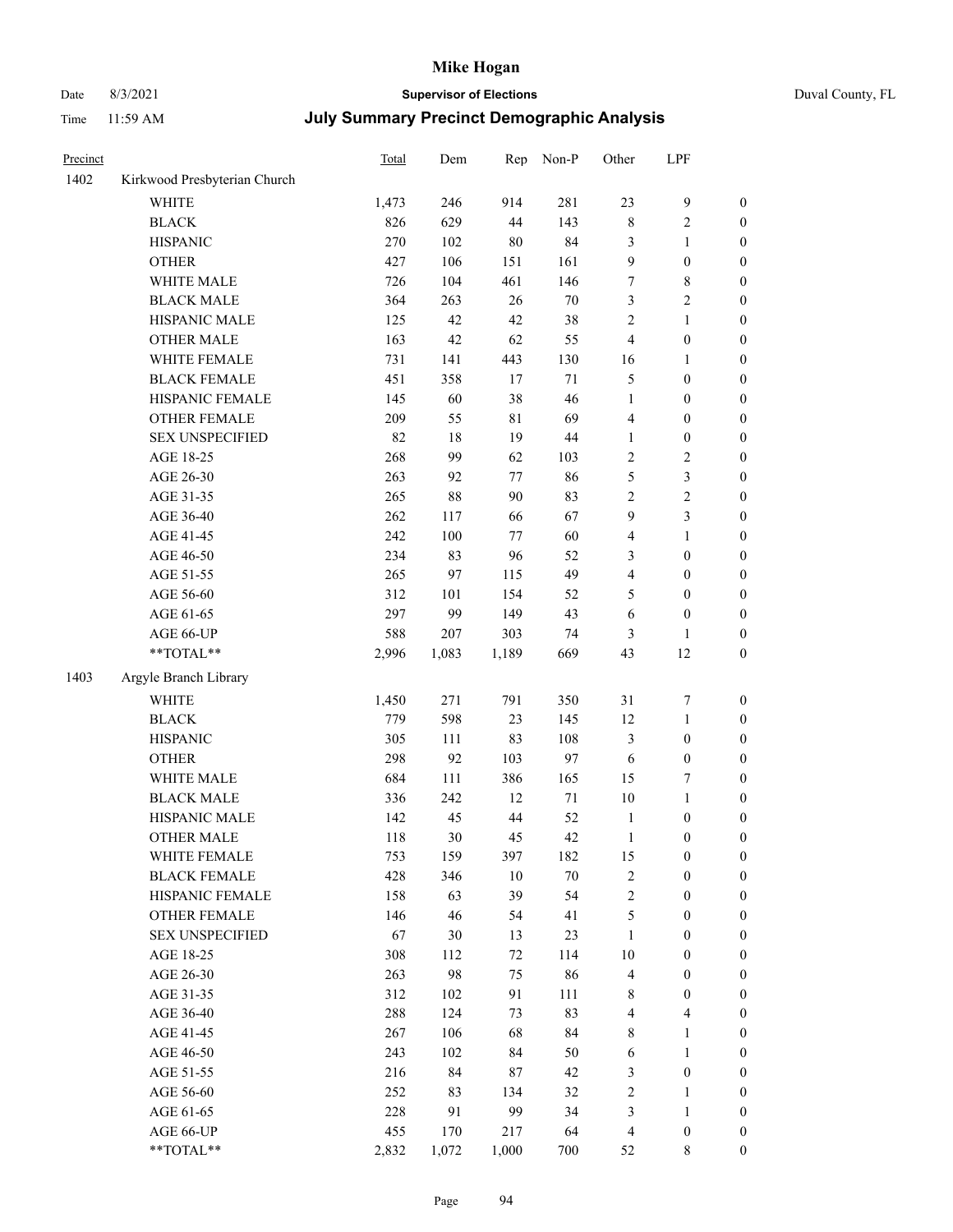# Date 8/3/2021 **Supervisor of Elections** Duval County, FL

| Precinct |                            | Total | Dem    | Rep            | Non-P          | Other            | LPF                     |                  |
|----------|----------------------------|-------|--------|----------------|----------------|------------------|-------------------------|------------------|
| 1404     | Grace Church of Avondale   |       |        |                |                |                  |                         |                  |
|          | <b>WHITE</b>               | 3,938 | 1,631  | 1,515          | 715            | 49               | $28\,$                  | $\boldsymbol{0}$ |
|          | <b>BLACK</b>               | 91    | 69     | $\sqrt{6}$     | 14             | $\mathbf{1}$     | $\mathbf{1}$            | $\boldsymbol{0}$ |
|          | <b>HISPANIC</b>            | 161   | 80     | 31             | 42             | 6                | $\sqrt{2}$              | $\boldsymbol{0}$ |
|          | <b>OTHER</b>               | 260   | 104    | 52             | 99             | $\overline{c}$   | 3                       | $\boldsymbol{0}$ |
|          | WHITE MALE                 | 1,854 | 660    | 755            | 398            | 24               | 17                      | $\boldsymbol{0}$ |
|          | <b>BLACK MALE</b>          | 51    | 35     | $\mathfrak{Z}$ | 11             | $\mathbf{1}$     | $\mathbf{1}$            | $\boldsymbol{0}$ |
|          | HISPANIC MALE              | 69    | 34     | 15             | 17             | $\overline{c}$   | $\mathbf{1}$            | $\boldsymbol{0}$ |
|          | <b>OTHER MALE</b>          | 106   | 40     | 19             | 45             | $\boldsymbol{0}$ | $\sqrt{2}$              | 0                |
|          | WHITE FEMALE               | 2,057 | 962    | 751            | 309            | 24               | 11                      | 0                |
|          | <b>BLACK FEMALE</b>        | 38    | 32     | $\mathfrak{Z}$ | 3              | $\boldsymbol{0}$ | $\boldsymbol{0}$        | $\boldsymbol{0}$ |
|          | HISPANIC FEMALE            | 90    | 45     | 16             | 24             | $\overline{4}$   | $\mathbf{1}$            | $\boldsymbol{0}$ |
|          | OTHER FEMALE               | 107   | 50     | $22\,$         | 33             | $\sqrt{2}$       | $\boldsymbol{0}$        | $\boldsymbol{0}$ |
|          | <b>SEX UNSPECIFIED</b>     | 78    | 26     | $20\,$         | 30             | $\mathbf{1}$     | $\mathbf{1}$            | $\boldsymbol{0}$ |
|          | AGE 18-25                  | 338   | 142    | 107            | 79             | 6                | $\overline{\mathbf{4}}$ | $\boldsymbol{0}$ |
|          | AGE 26-30                  | 460   | 198    | 141            | 109            | 8                | $\overline{\mathbf{4}}$ | $\boldsymbol{0}$ |
|          | AGE 31-35                  | 517   | 214    | 160            | 134            | 7                | $\overline{2}$          | $\boldsymbol{0}$ |
|          | AGE 36-40                  | 476   | 210    | 126            | 129            | 7                | $\overline{4}$          | $\boldsymbol{0}$ |
|          | AGE 41-45                  | 399   | 173    | 110            | 98             | 8                | $10\,$                  | $\boldsymbol{0}$ |
|          | AGE 46-50                  | 326   | 136    | 123            | 61             | $\mathbf{2}$     | $\overline{4}$          | 0                |
|          | AGE 51-55                  | 375   | 126    | 152            | 91             | $\sqrt{6}$       | $\boldsymbol{0}$        | 0                |
|          | AGE 56-60                  | 382   | 155    | 166            | 55             | 4                | $\overline{c}$          | $\boldsymbol{0}$ |
|          | AGE 61-65                  | 331   | 150    | 131            | 43             | 5                | $\sqrt{2}$              | $\boldsymbol{0}$ |
|          | AGE 66-UP                  | 846   | 380    | 388            | 71             | 5                | $\mathbf{2}$            | $\boldsymbol{0}$ |
|          | $**TOTAL**$                | 4,450 | 1,884  | 1,604          | 870            | 58               | 34                      | $\boldsymbol{0}$ |
| 1405     | Murray Hill Baptist Church |       |        |                |                |                  |                         |                  |
|          | <b>WHITE</b>               | 1,876 | 804    | 663            | 363            | 26               | $20\,$                  | $\boldsymbol{0}$ |
|          | <b>BLACK</b>               | 187   | 139    | 11             | 37             | $\boldsymbol{0}$ | $\boldsymbol{0}$        | $\boldsymbol{0}$ |
|          | <b>HISPANIC</b>            | 103   | 51     | 25             | 25             | $\mathbf{1}$     | $\mathbf{1}$            | $\boldsymbol{0}$ |
|          | <b>OTHER</b>               | 144   | 62     | 33             | $44\,$         | 3                | $\mathbf{2}$            | $\boldsymbol{0}$ |
|          | WHITE MALE                 | 860   | 329    | 318            | 190            | 13               | $10\,$                  | $\boldsymbol{0}$ |
|          | <b>BLACK MALE</b>          | 80    | 53     | 6              | 21             | $\boldsymbol{0}$ | $\boldsymbol{0}$        | 0                |
|          | HISPANIC MALE              | 43    | $20\,$ | 14             | $\overline{9}$ | $\boldsymbol{0}$ | $\boldsymbol{0}$        | 0                |
|          | <b>OTHER MALE</b>          | 60    | 22     | 14             | 22             | $\mathbf{1}$     | $\mathbf{1}$            | $\boldsymbol{0}$ |
|          | WHITE FEMALE               | 993   | 468    | 336            | 167            | 13               | 9                       | $\boldsymbol{0}$ |
|          | <b>BLACK FEMALE</b>        | 104   | 83     | $\mathfrak{S}$ | 16             | $\boldsymbol{0}$ | $\boldsymbol{0}$        | $\boldsymbol{0}$ |
|          | HISPANIC FEMALE            | 57    | 29     | $11\,$         | 15             | $\mathbf{1}$     | $\mathbf{1}$            | $\overline{0}$   |
|          | <b>OTHER FEMALE</b>        | 52    | 29     | 13             | $\,$ $\,$      | $\sqrt{2}$       | $\boldsymbol{0}$        | $\overline{0}$   |
|          | <b>SEX UNSPECIFIED</b>     | 61    | 23     | 15             | 21             | $\boldsymbol{0}$ | $\sqrt{2}$              | 0                |
|          | AGE 18-25                  | 148   | 68     | 29             | 44             | 5                | $\sqrt{2}$              | 0                |
|          | AGE 26-30                  | 276   | 129    | 60             | 73             | $\mathbf{9}$     | 5                       | 0                |
|          | AGE 31-35                  | 329   | 170    | 79             | 67             | $\overline{4}$   | 9                       | 0                |
|          | AGE 36-40                  | 231   | 128    | 49             | 52             | $\overline{c}$   | $\boldsymbol{0}$        | 0                |
|          | AGE 41-45                  | 194   | 101    | 44             | 47             | $\mathbf{1}$     | $\mathbf{1}$            | $\boldsymbol{0}$ |
|          | AGE 46-50                  | 146   | 57     | 46             | 35             | 4                | $\overline{\mathbf{4}}$ | $\boldsymbol{0}$ |
|          | AGE 51-55                  | 150   | 59     | 59             | 31             | $\boldsymbol{0}$ | $\mathbf{1}$            | $\boldsymbol{0}$ |
|          | AGE 56-60                  | 152   | 59     | 63             | 28             | $\overline{c}$   | $\boldsymbol{0}$        | $\boldsymbol{0}$ |
|          | AGE 61-65                  | 176   | 70     | 77             | 29             | $\boldsymbol{0}$ | $\boldsymbol{0}$        | $\boldsymbol{0}$ |
|          | AGE 66-UP                  | 508   | 215    | 226            | 63             | 3                | $\mathbf{1}$            | $\boldsymbol{0}$ |
|          | **TOTAL**                  | 2,310 | 1,056  | 732            | 469            | 30               | 23                      | $\overline{0}$   |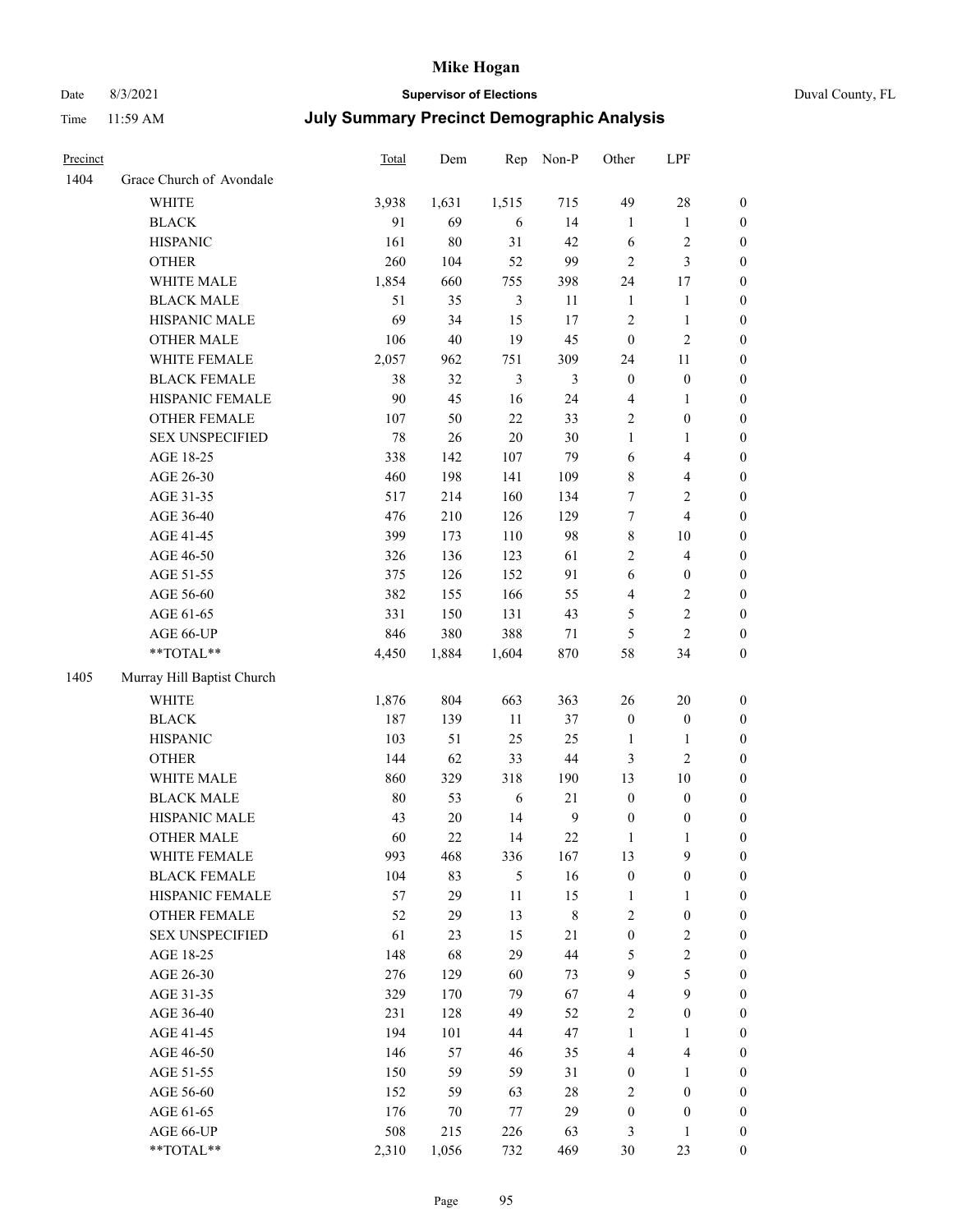# Date 8/3/2021 **Supervisor of Elections** Duval County, FL

| Precinct |                                                           | Total | Dem              | Rep           | Non-P  | Other            | LPF              |                  |
|----------|-----------------------------------------------------------|-------|------------------|---------------|--------|------------------|------------------|------------------|
| 1406     | <b>Hillcrest Baptist</b>                                  |       |                  |               |        |                  |                  |                  |
|          | <b>WHITE</b>                                              | 1,056 | 221              | 604           | 210    | 12               | $\boldsymbol{9}$ | 0                |
|          | <b>BLACK</b>                                              | 360   | 290              | 16            | 47     | 5                | $\sqrt{2}$       | $\boldsymbol{0}$ |
|          | <b>HISPANIC</b>                                           | 152   | 61               | 38            | 50     | 2                | $\mathbf{1}$     | $\boldsymbol{0}$ |
|          | <b>OTHER</b>                                              | 193   | 35               | 55            | 94     | 7                | $\sqrt{2}$       | $\boldsymbol{0}$ |
|          | WHITE MALE                                                | 486   | 82               | 294           | 99     | 5                | 6                | $\boldsymbol{0}$ |
|          | <b>BLACK MALE</b>                                         | 153   | 115              | 11            | $21\,$ | 4                | $\sqrt{2}$       | $\boldsymbol{0}$ |
|          | HISPANIC MALE                                             | 63    | 20               | 17            | 25     | 0                | $\mathbf{1}$     | $\boldsymbol{0}$ |
|          | <b>OTHER MALE</b>                                         | 84    | 15               | 29            | 37     | $\mathbf{1}$     | $\sqrt{2}$       | $\boldsymbol{0}$ |
|          | WHITE FEMALE                                              | 558   | 135              | 303           | 110    | 7                | 3                | $\boldsymbol{0}$ |
|          | <b>BLACK FEMALE</b>                                       | 202   | 172              | $\mathfrak s$ | 24     | $\mathbf{1}$     | $\boldsymbol{0}$ | $\boldsymbol{0}$ |
|          | HISPANIC FEMALE                                           | 84    | 37               | $20\,$        | 25     | $\mathbf{2}$     | $\boldsymbol{0}$ | $\boldsymbol{0}$ |
|          | OTHER FEMALE                                              | 91    | 19               | 22            | 44     | 6                | $\boldsymbol{0}$ | $\boldsymbol{0}$ |
|          | <b>SEX UNSPECIFIED</b>                                    | 40    | 12               | 12            | 16     | $\boldsymbol{0}$ | $\boldsymbol{0}$ | $\boldsymbol{0}$ |
|          | AGE 18-25                                                 | 149   | 51               | 38            | 54     | 5                | $\mathbf{1}$     | $\boldsymbol{0}$ |
|          | AGE 26-30                                                 | 143   | 47               | 42            | 44     | 5                | $\mathfrak s$    | $\boldsymbol{0}$ |
|          | AGE 31-35                                                 | 180   | 70               | 51            | 52     | 3                | $\overline{4}$   | $\boldsymbol{0}$ |
|          | AGE 36-40                                                 | 154   | 51               | 46            | 53     | $\overline{c}$   | $\sqrt{2}$       | $\boldsymbol{0}$ |
|          | AGE 41-45                                                 | 119   | 43               | 42            | $30\,$ | 4                | $\boldsymbol{0}$ | $\boldsymbol{0}$ |
|          | AGE 46-50                                                 | 130   | 37               | 55            | 33     | 5                | $\boldsymbol{0}$ | $\boldsymbol{0}$ |
|          | AGE 51-55                                                 | 146   | 50               | 68            | $27\,$ | 1                | $\boldsymbol{0}$ | $\boldsymbol{0}$ |
|          | AGE 56-60                                                 | 183   | 55               | 94            | 33     | $\boldsymbol{0}$ | 1                | 0                |
|          | AGE 61-65                                                 | 179   | 67               | 89            | $22\,$ | $\boldsymbol{0}$ | $\mathbf{1}$     | $\boldsymbol{0}$ |
|          | AGE 66-UP                                                 | 378   | 136              | 188           | 53     | 1                | $\boldsymbol{0}$ | $\boldsymbol{0}$ |
|          | $\mathrm{*}\mathrm{*}\mathrm{TOTAL} \mathrm{*}\mathrm{*}$ | 1,761 | 607              | 713           | 401    | 26               | 14               | $\boldsymbol{0}$ |
| 1407     | Jacksonville Association of Fire Fighters                 |       |                  |               |        |                  |                  |                  |
|          | WHITE                                                     | 1,143 | 568              | 267           | 268    | $27\,$           | 13               | $\boldsymbol{0}$ |
|          | <b>BLACK</b>                                              | 265   | 203              | 12            | 46     | 3                | $\mathbf{1}$     | $\boldsymbol{0}$ |
|          | <b>HISPANIC</b>                                           | 69    | 37               | $11\,$        | 17     | 4                | $\boldsymbol{0}$ | $\boldsymbol{0}$ |
|          | <b>OTHER</b>                                              | 143   | 58               | 22            | 59     | 3                | $\mathbf{1}$     | $\boldsymbol{0}$ |
|          | WHITE MALE                                                | 559   | 252              | 139           | 141    | 16               | 11               | $\boldsymbol{0}$ |
|          | <b>BLACK MALE</b>                                         | 112   | 80               | 5             | 25     | $\mathbf{1}$     | $\mathbf{1}$     | $\boldsymbol{0}$ |
|          | HISPANIC MALE                                             | 25    | $\boldsymbol{9}$ | 5             | $10\,$ | $\mathbf{1}$     | $\boldsymbol{0}$ | 0                |
|          | <b>OTHER MALE</b>                                         | 57    | 23               | 8             | 24     | $\mathbf{1}$     | $\mathbf{1}$     | $\boldsymbol{0}$ |
|          | WHITE FEMALE                                              | 567   | 307              | 126           | 121    | 11               | $\overline{c}$   | 0                |
|          | <b>BLACK FEMALE</b>                                       | 151   | 123              | 6             | 20     | 2                | $\boldsymbol{0}$ | $\overline{0}$   |
|          | HISPANIC FEMALE                                           | 43    | $27\,$           | 6             | 7      | 3                | $\boldsymbol{0}$ | $\overline{0}$   |
|          | OTHER FEMALE                                              | 55    | 24               | $10\,$        | 20     | 1                | $\boldsymbol{0}$ | $\overline{0}$   |
|          | <b>SEX UNSPECIFIED</b>                                    | 51    | 21               | 7             | $22\,$ | $\mathbf{1}$     | $\boldsymbol{0}$ | 0                |
|          | AGE 18-25                                                 | 161   | 93               | 16            | 44     | 8                | $\boldsymbol{0}$ | 0                |
|          | AGE 26-30                                                 | 286   | 170              | 48            | 62     | 4                | $\sqrt{2}$       | 0                |
|          | AGE 31-35                                                 | 300   | 142              | 54            | $88\,$ | 11               | 5                | 0                |
|          | AGE 36-40                                                 | 172   | 82               | 31            | 51     | 4                | $\overline{4}$   | 0                |
|          | AGE 41-45                                                 | 133   | 58               | 19            | 51     | 4                | $\mathbf{1}$     | 0                |
|          | AGE 46-50                                                 | 120   | 69               | 25            | 21     | 3                | $\sqrt{2}$       | 0                |
|          | AGE 51-55                                                 | 94    | 47               | 24            | $20\,$ | $\overline{c}$   | $\mathbf{1}$     | 0                |
|          | AGE 56-60                                                 | 83    | 41               | 25            | 17     | $\boldsymbol{0}$ | $\boldsymbol{0}$ | 0                |
|          | AGE 61-65                                                 | 90    | 60               | 16            | 14     | $\boldsymbol{0}$ | $\boldsymbol{0}$ | 0                |
|          | AGE 66-UP                                                 | 181   | 104              | 54            | 22     | $\mathbf{1}$     | $\boldsymbol{0}$ | 0                |
|          | **TOTAL**                                                 | 1,620 | 866              | 312           | 390    | 37               | 15               | $\boldsymbol{0}$ |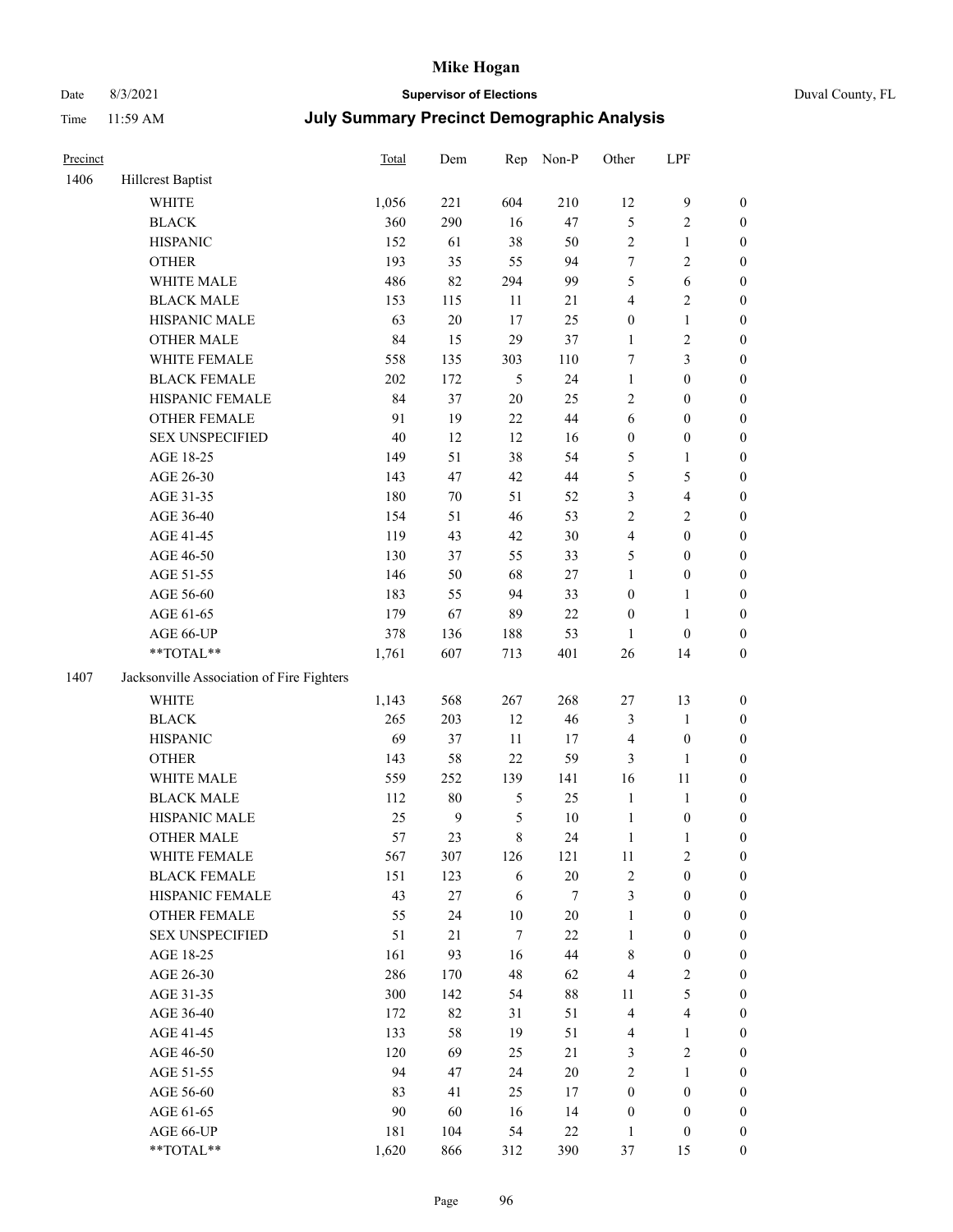## Date 8/3/2021 **Supervisor of Elections** Duval County, FL

| Precinct |                               | Total | Dem    | Rep     | Non-P  | Other            | LPF              |                  |
|----------|-------------------------------|-------|--------|---------|--------|------------------|------------------|------------------|
| 1408     | St. Johns Presbyterian Church |       |        |         |        |                  |                  |                  |
|          | <b>WHITE</b>                  | 3,006 | 919    | 1,449   | 578    | 44               | 16               | $\boldsymbol{0}$ |
|          | <b>BLACK</b>                  | 218   | 154    | 25      | 37     | $\mathbf{2}$     | $\boldsymbol{0}$ | $\boldsymbol{0}$ |
|          | <b>HISPANIC</b>               | 122   | 53     | 32      | 33     | 4                | $\boldsymbol{0}$ | $\boldsymbol{0}$ |
|          | <b>OTHER</b>                  | 214   | 68     | 60      | 78     | 7                | $\mathbf{1}$     | $\boldsymbol{0}$ |
|          | WHITE MALE                    | 1,421 | 368    | 711     | 312    | 19               | 11               | $\boldsymbol{0}$ |
|          | <b>BLACK MALE</b>             | 103   | 65     | 14      | 23     | $\mathbf{1}$     | $\boldsymbol{0}$ | $\boldsymbol{0}$ |
|          | HISPANIC MALE                 | 61    | $27\,$ | 17      | 17     | $\boldsymbol{0}$ | $\boldsymbol{0}$ | $\boldsymbol{0}$ |
|          | <b>OTHER MALE</b>             | 82    | 28     | 26      | $27\,$ | $\boldsymbol{0}$ | 1                | $\boldsymbol{0}$ |
|          | WHITE FEMALE                  | 1,550 | 543    | 718     | 259    | 25               | $\mathfrak s$    | $\boldsymbol{0}$ |
|          | <b>BLACK FEMALE</b>           | 113   | 87     | 11      | 14     | $\mathbf{1}$     | $\boldsymbol{0}$ | 0                |
|          | HISPANIC FEMALE               | 58    | 25     | 14      | 15     | 4                | $\boldsymbol{0}$ | $\boldsymbol{0}$ |
|          | OTHER FEMALE                  | 85    | 28     | 24      | $27\,$ | 6                | $\boldsymbol{0}$ | $\boldsymbol{0}$ |
|          | <b>SEX UNSPECIFIED</b>        | 87    | 23     | 31      | 32     | $\mathbf{1}$     | $\boldsymbol{0}$ | $\boldsymbol{0}$ |
|          | AGE 18-25                     | 251   | 80     | $77 \,$ | 78     | 13               | $\mathfrak{Z}$   | $\boldsymbol{0}$ |
|          | AGE 26-30                     | 345   | 126    | 117     | 92     | 10               | $\boldsymbol{0}$ | $\boldsymbol{0}$ |
|          | AGE 31-35                     | 370   | 130    | 129     | 100    | $\boldsymbol{7}$ | $\overline{4}$   | $\boldsymbol{0}$ |
|          | AGE 36-40                     | 346   | 135    | 112     | 91     | 5                | $\mathfrak{Z}$   | $\boldsymbol{0}$ |
|          | AGE 41-45                     | 263   | 92     | 91      | 74     | 4                | $\sqrt{2}$       | $\boldsymbol{0}$ |
|          | AGE 46-50                     | 238   | 70     | 112     | 51     | 4                | $\mathbf{1}$     | $\boldsymbol{0}$ |
|          | AGE 51-55                     | 255   | 72     | 122     | 55     | 5                | $\mathbf{1}$     | 0                |
|          | AGE 56-60                     | 294   | 92     | 153     | 48     | $\mathbf{1}$     | $\boldsymbol{0}$ | $\boldsymbol{0}$ |
|          | AGE 61-65                     | 367   | 110    | 208     | 45     | 3                | $\mathbf{1}$     | $\boldsymbol{0}$ |
|          | AGE 66-UP                     | 831   | 287    | 445     | 92     | 5                | $\sqrt{2}$       | $\boldsymbol{0}$ |
|          | $**TOTAL**$                   | 3,560 | 1,194  | 1,566   | 726    | 57               | 17               | $\boldsymbol{0}$ |
| 1409     | St. Peter's Episcopal Church  |       |        |         |        |                  |                  |                  |
|          | WHITE                         | 3,262 | 703    | 1,789   | 689    | 69               | 12               | $\boldsymbol{0}$ |
|          | <b>BLACK</b>                  | 1,332 | 983    | 56      | 276    | 16               | $\mathbf{1}$     | $\boldsymbol{0}$ |
|          | <b>HISPANIC</b>               | 458   | 181    | 99      | 166    | 9                | 3                | $\boldsymbol{0}$ |
|          | <b>OTHER</b>                  | 550   | 145    | 168     | 223    | 12               | $\sqrt{2}$       | $\boldsymbol{0}$ |
|          | WHITE MALE                    | 1,593 | 285    | 908     | 362    | 30               | $\,$ $\,$        | $\boldsymbol{0}$ |
|          | <b>BLACK MALE</b>             | 587   | 393    | 29      | 155    | $10\,$           | $\boldsymbol{0}$ | $\boldsymbol{0}$ |
|          | HISPANIC MALE                 | 225   | 74     | 58      | 88     | 4                | 1                | 0                |
|          | <b>OTHER MALE</b>             | 214   | 54     | 79      | 76     | 5                | $\boldsymbol{0}$ | $\boldsymbol{0}$ |
|          | WHITE FEMALE                  | 1,622 | 413    | 853     | 316    | 36               | $\overline{4}$   | $\boldsymbol{0}$ |
|          | <b>BLACK FEMALE</b>           | 721   | 573    | 25      | 116    | 6                | $\mathbf{1}$     | $\boldsymbol{0}$ |
|          | HISPANIC FEMALE               | 221   | 101    | 39      | 75     | 5                | $\mathbf{1}$     | $\boldsymbol{0}$ |
|          | <b>OTHER FEMALE</b>           | 241   | $70\,$ | 69      | 97     | 4                | $\mathbf{1}$     | 0                |
|          | <b>SEX UNSPECIFIED</b>        | 178   | 49     | 52      | 69     | 6                | $\sqrt{2}$       | 0                |
|          | AGE 18-25                     | 672   | 239    | 165     | 243    | 21               | $\overline{4}$   | 0                |
|          | AGE 26-30                     | 570   | 183    | 165     | 205    | 14               | $\sqrt{3}$       | 0                |
|          | AGE 31-35                     | 541   | 207    | 153     | 164    | 14               | $\sqrt{3}$       | 0                |
|          | AGE 36-40                     | 478   | 183    | 151     | 128    | 11               | $\mathfrak s$    | 0                |
|          | AGE 41-45                     | 452   | 157    | 155     | 130    | $10\,$           | $\boldsymbol{0}$ | 0                |
|          | AGE 46-50                     | 421   | 152    | 165     | 97     | 7                | $\boldsymbol{0}$ | 0                |
|          | AGE 51-55                     | 453   | 166    | 172     | 109    | 6                | $\boldsymbol{0}$ | $\boldsymbol{0}$ |
|          | AGE 56-60                     | 509   | 191    | 224     | 88     | 5                | $\mathbf{1}$     | $\boldsymbol{0}$ |
|          | AGE 61-65                     | 478   | 165    | 234     | 72     | 6                | $\mathbf{1}$     | 0                |
|          | AGE 66-UP                     | 1,028 | 369    | 528     | 118    | 12               | $\mathbf{1}$     | 0                |
|          | **TOTAL**                     | 5,602 | 2,012  | 2,112   | 1,354  | 106              | 18               | $\overline{0}$   |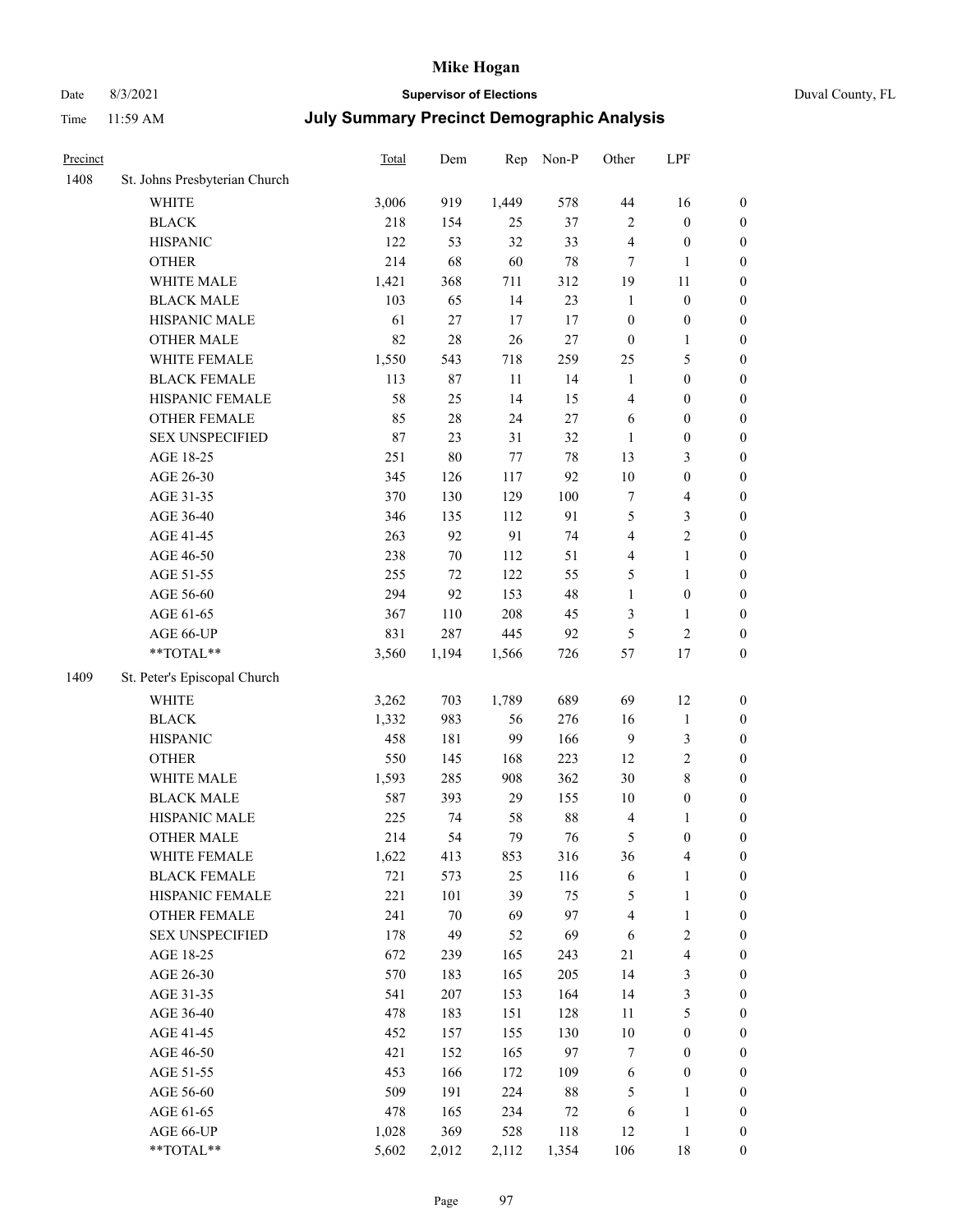## Date 8/3/2021 **Supervisor of Elections** Duval County, FL

| Precinct |                                | <b>Total</b> | Dem    | Rep            | Non-P  | Other                   | LPF              |                  |
|----------|--------------------------------|--------------|--------|----------------|--------|-------------------------|------------------|------------------|
| 1410     | <b>Fleet Reserve</b>           |              |        |                |        |                         |                  |                  |
|          | WHITE                          | 2,544        | 531    | 1,386          | 564    | 47                      | 16               | $\boldsymbol{0}$ |
|          | <b>BLACK</b>                   | 1,631        | 1,243  | 67             | 298    | $20\,$                  | $\mathfrak{Z}$   | 0                |
|          | <b>HISPANIC</b>                | 426          | 163    | $8\sqrt{1}$    | 171    | 8                       | $\mathfrak{Z}$   | $\boldsymbol{0}$ |
|          | <b>OTHER</b>                   | 511          | 179    | 119            | 204    | 5                       | $\overline{4}$   | $\boldsymbol{0}$ |
|          | WHITE MALE                     | 1,152        | 184    | 662            | 271    | 26                      | $\boldsymbol{9}$ | $\boldsymbol{0}$ |
|          | <b>BLACK MALE</b>              | 633          | 435    | 48             | 139    | $10\,$                  | $\mathbf{1}$     | $\boldsymbol{0}$ |
|          | HISPANIC MALE                  | 191          | 69     | 39             | $80\,$ | 3                       | $\boldsymbol{0}$ | $\boldsymbol{0}$ |
|          | <b>OTHER MALE</b>              | 200          | 64     | 48             | 85     | $\overline{c}$          | $\mathbf{1}$     | $\boldsymbol{0}$ |
|          | WHITE FEMALE                   | 1,363        | 339    | 712            | 284    | 21                      | $\overline{7}$   | $\boldsymbol{0}$ |
|          | <b>BLACK FEMALE</b>            | 961          | 780    | 17             | 152    | $10\,$                  | $\sqrt{2}$       | 0                |
|          | HISPANIC FEMALE                | 226          | 93     | 36             | 90     | 4                       | $\mathfrak{Z}$   | 0                |
|          | OTHER FEMALE                   | 238          | 98     | 53             | 86     | $\boldsymbol{0}$        | $\mathbf{1}$     | 0                |
|          | <b>SEX UNSPECIFIED</b>         | 148          | 54     | 38             | 50     | $\overline{4}$          | $\sqrt{2}$       | $\boldsymbol{0}$ |
|          | AGE 18-25                      | 606          | 255    | 114            | 217    | 18                      | $\sqrt{2}$       | $\boldsymbol{0}$ |
|          | AGE 26-30                      | 490          | 204    | 97             | 173    | $11\,$                  | 5                | $\boldsymbol{0}$ |
|          | AGE 31-35                      | 488          | 208    | 122            | 146    | $\boldsymbol{7}$        | $\mathfrak s$    | $\boldsymbol{0}$ |
|          | AGE 36-40                      | 431          | 188    | 95             | 137    | 7                       | $\overline{4}$   | $\boldsymbol{0}$ |
|          | AGE 41-45                      | 390          | 165    | 115            | 101    | 6                       | $\mathfrak{Z}$   | $\boldsymbol{0}$ |
|          | AGE 46-50                      | 422          | 183    | 129            | 102    | 6                       | $\sqrt{2}$       | 0                |
|          | AGE 51-55                      | 459          | 168    | 182            | 101    | 6                       | $\sqrt{2}$       | 0                |
|          | AGE 56-60                      | 466          | 197    | 189            | 74     | 5                       | $\mathbf{1}$     | 0                |
|          | AGE 61-65                      | 424          | 177    | 185            | 54     | 6                       | $\sqrt{2}$       | 0                |
|          | AGE 66-UP                      | 936          | 371    | 425            | 132    | 8                       | $\boldsymbol{0}$ | $\boldsymbol{0}$ |
|          | **TOTAL**                      | 5,112        | 2,116  | 1,653          | 1,237  | $80\,$                  | 26               | $\boldsymbol{0}$ |
| 1411     | Ortega United Methodist Church |              |        |                |        |                         |                  |                  |
|          | WHITE                          | 5,113        | 1,036  | 3,350          | 651    | 54                      | 22               | $\boldsymbol{0}$ |
|          | <b>BLACK</b>                   | 142          | 108    | 5              | $27\,$ | 2                       | $\boldsymbol{0}$ | $\boldsymbol{0}$ |
|          | <b>HISPANIC</b>                | 110          | 31     | 52             | 23     | 3                       | $\mathbf{1}$     | $\boldsymbol{0}$ |
|          | <b>OTHER</b>                   | 223          | 51     | 92             | 71     | 8                       | $\mathbf{1}$     | $\boldsymbol{0}$ |
|          | WHITE MALE                     | 2,379        | 401    | 1,607          | 332    | 28                      | 11               | $\boldsymbol{0}$ |
|          | <b>BLACK MALE</b>              | 61           | $44\,$ | $\mathfrak{Z}$ | 13     | $\mathbf{1}$            | $\boldsymbol{0}$ | $\boldsymbol{0}$ |
|          | HISPANIC MALE                  | 57           | 17     | 26             | 11     | 3                       | 0                | 0                |
|          | <b>OTHER MALE</b>              | 78           | 14     | 36             | 25     | 3                       | $\boldsymbol{0}$ | $\boldsymbol{0}$ |
|          | WHITE FEMALE                   | 2,684        | 626    | 1,713          | 308    | 26                      | 11               | 0                |
|          | <b>BLACK FEMALE</b>            | 79           | 62     | 2              | 14     | 1                       | $\boldsymbol{0}$ | 0                |
|          | HISPANIC FEMALE                | 53           | 14     | 26             | 12     | $\boldsymbol{0}$        | 1                | $\boldsymbol{0}$ |
|          | <b>OTHER FEMALE</b>            | 90           | 29     | 39             | 19     | $\overline{\mathbf{c}}$ | $\mathbf{1}$     | 0                |
|          | <b>SEX UNSPECIFIED</b>         | 107          | 19     | 47             | 38     | 3                       | $\boldsymbol{0}$ | 0                |
|          | AGE 18-25                      | 559          | 122    | 295            | 123    | 14                      | $\mathfrak s$    | 0                |
|          | AGE 26-30                      | 423          | 93     | 233            | 93     | 4                       | $\boldsymbol{0}$ | 0                |
|          | AGE 31-35                      | 507          | 108    | 297            | 89     | $10\,$                  | $\mathfrak z$    | 0                |
|          | AGE 36-40                      | 438          | 96     | 227            | 101    | 7                       | $\boldsymbol{7}$ | 0                |
|          | AGE 41-45                      | 389          | 93     | 221            | 67     | 5                       | $\mathfrak{Z}$   | 0                |
|          | AGE 46-50                      | 420          | 90     | 239            | $88\,$ | 3                       | $\boldsymbol{0}$ | 0                |
|          | AGE 51-55                      | 461          | 95     | 293            | 63     | $\boldsymbol{7}$        | $\mathfrak{Z}$   | $\boldsymbol{0}$ |
|          | AGE 56-60                      | 431          | 83     | 317            | 26     | 3                       | $\sqrt{2}$       | $\boldsymbol{0}$ |
|          | AGE 61-65                      | 520          | 121    | 356            | 39     | 4                       | $\boldsymbol{0}$ | $\overline{0}$   |
|          | AGE 66-UP                      | 1,440        | 325    | 1,021          | 83     | $10\,$                  | $\mathbf{1}$     | 0                |
|          | **TOTAL**                      | 5,588        | 1,226  | 3,499          | 772    | 67                      | 24               | $\boldsymbol{0}$ |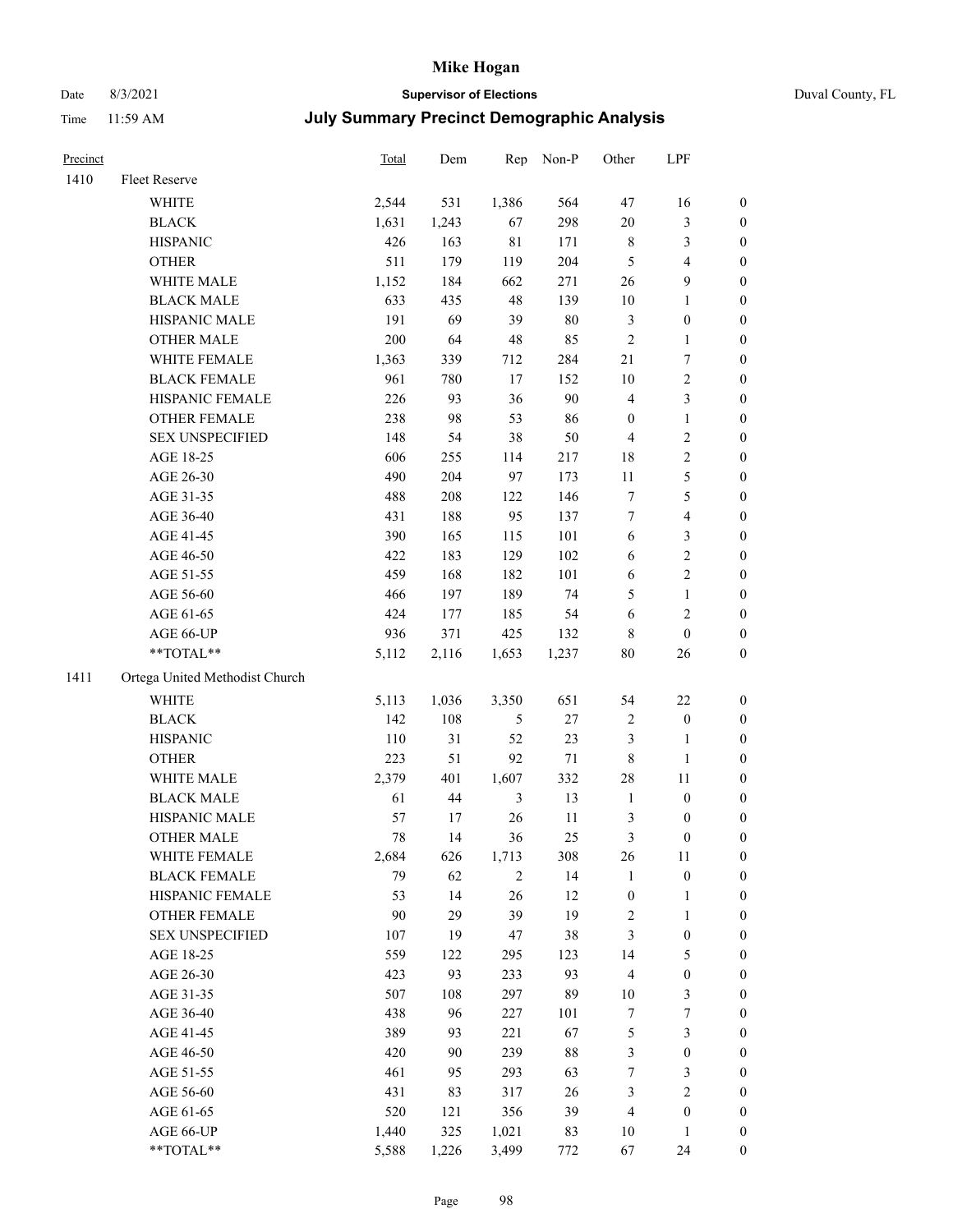# Date 8/3/2021 **Supervisor of Elections** Duval County, FL

| Precinct |                                                            | Total  | Dem   | Rep         | Non-P  | Other            | LPF              |                  |
|----------|------------------------------------------------------------|--------|-------|-------------|--------|------------------|------------------|------------------|
| 1412     | Saint Catherine's Episcopal Church                         |        |       |             |        |                  |                  |                  |
|          | <b>WHITE</b>                                               | 1,878  | 564   | 878         | 384    | 36               | 16               | 0                |
|          | <b>BLACK</b>                                               | 591    | 462   | 16          | 107    | 6                | $\boldsymbol{0}$ | 0                |
|          | <b>HISPANIC</b>                                            | 173    | 77    | 34          | 56     | 4                | $\sqrt{2}$       | $\boldsymbol{0}$ |
|          | <b>OTHER</b>                                               | 210    | 64    | 46          | 92     | 7                | $\mathbf{1}$     | $\boldsymbol{0}$ |
|          | WHITE MALE                                                 | 865    | 234   | 428         | 172    | 17               | 14               | $\boldsymbol{0}$ |
|          | <b>BLACK MALE</b>                                          | 198    | 149   | $\,$ 8 $\,$ | 38     | 3                | $\boldsymbol{0}$ | $\boldsymbol{0}$ |
|          | HISPANIC MALE                                              | 82     | 35    | 21          | 23     | $\overline{c}$   | $\mathbf{1}$     | $\boldsymbol{0}$ |
|          | <b>OTHER MALE</b>                                          | 66     | 22    | 17          | 24     | 2                | $\mathbf{1}$     | $\boldsymbol{0}$ |
|          | WHITE FEMALE                                               | 987    | 322   | 439         | 206    | 18               | $\sqrt{2}$       | $\boldsymbol{0}$ |
|          | <b>BLACK FEMALE</b>                                        | 381    | 307   | 7           | 64     | 3                | $\boldsymbol{0}$ | $\boldsymbol{0}$ |
|          | HISPANIC FEMALE                                            | 88     | 42    | 13          | 30     | $\overline{c}$   | 1                | $\boldsymbol{0}$ |
|          | OTHER FEMALE                                               | 93     | 31    | 22          | 35     | 5                | $\boldsymbol{0}$ | $\boldsymbol{0}$ |
|          | <b>SEX UNSPECIFIED</b>                                     | 92     | 25    | 19          | 47     | $\mathbf{1}$     | $\boldsymbol{0}$ | $\boldsymbol{0}$ |
|          | AGE 18-25                                                  | 262    | 109   | 55          | 84     | 12               | $\sqrt{2}$       | $\boldsymbol{0}$ |
|          | AGE 26-30                                                  | 302    | 142   | 64          | 79     | 11               | 6                | $\boldsymbol{0}$ |
|          | AGE 31-35                                                  | 333    | 141   | 78          | 100    | 10               | $\overline{4}$   | $\boldsymbol{0}$ |
|          | AGE 36-40                                                  | 287    | 118   | 76          | 83     | 6                | $\overline{4}$   | $\boldsymbol{0}$ |
|          | AGE 41-45                                                  | 221    | 83    | 71          | 62     | 5                | $\boldsymbol{0}$ | $\boldsymbol{0}$ |
|          | AGE 46-50                                                  | 218    | 84    | 72          | 58     | 4                | $\boldsymbol{0}$ | $\boldsymbol{0}$ |
|          | AGE 51-55                                                  | 205    | 89    | 87          | 29     | 0                | $\boldsymbol{0}$ | $\boldsymbol{0}$ |
|          | AGE 56-60                                                  | 290    | 106   | 127         | 55     | $\boldsymbol{0}$ | $\sqrt{2}$       | 0                |
|          | AGE 61-65                                                  | 246    | 97    | 117         | $28\,$ | 3                | $\mathbf{1}$     | $\boldsymbol{0}$ |
|          | AGE 66-UP                                                  | 488    | 198   | 227         | 61     | $\mathfrak{2}$   | $\boldsymbol{0}$ | $\boldsymbol{0}$ |
|          | $**TOTAL**$                                                | 2,852  | 1,167 | 974         | 639    | 53               | 19               | $\boldsymbol{0}$ |
| 1413     | Trinity Lutheran Church - ELCA                             |        |       |             |        |                  |                  |                  |
|          | <b>WHITE</b>                                               | 3,339  | 1,482 | 1,108       | 661    | 60               | 28               | $\boldsymbol{0}$ |
|          | <b>BLACK</b>                                               | 250    | 178   | 13          | 55     | 4                | $\boldsymbol{0}$ | $\boldsymbol{0}$ |
|          | <b>HISPANIC</b>                                            | 142    | 82    | 17          | 42     | 1                | $\boldsymbol{0}$ | $\boldsymbol{0}$ |
|          | <b>OTHER</b>                                               | 275    | 120   | 48          | 97     | 10               | $\boldsymbol{0}$ | $\boldsymbol{0}$ |
|          | WHITE MALE                                                 | 1,560  | 606   | 561         | 346    | 26               | 21               | $\boldsymbol{0}$ |
|          | <b>BLACK MALE</b>                                          | 122    | 87    | 6           | $27\,$ | $\mathfrak{2}$   | $\boldsymbol{0}$ | $\boldsymbol{0}$ |
|          | HISPANIC MALE                                              | $70\,$ | 41    | $\,$ 8 $\,$ | $21\,$ | $\boldsymbol{0}$ | $\boldsymbol{0}$ | 0                |
|          | <b>OTHER MALE</b>                                          | 111    | 40    | 20          | 47     | 4                | $\boldsymbol{0}$ | $\boldsymbol{0}$ |
|          | WHITE FEMALE                                               | 1,745  | 866   | 530         | 308    | 34               | 7                | 0                |
|          | <b>BLACK FEMALE</b>                                        | 124    | 90    | 6           | 26     | 2                | $\boldsymbol{0}$ | $\overline{0}$   |
|          | HISPANIC FEMALE                                            | 68     | 39    | 8           | 20     | 1                | $\boldsymbol{0}$ | $\overline{0}$   |
|          | OTHER FEMALE                                               | 106    | 53    | 18          | 31     | 4                | $\boldsymbol{0}$ | $\overline{0}$   |
|          | <b>SEX UNSPECIFIED</b>                                     | 100    | 40    | 29          | 29     | 2                | $\boldsymbol{0}$ | 0                |
|          | AGE 18-25                                                  | 292    | 162   | 50          | 69     | 9                | $\sqrt{2}$       | 0                |
|          | AGE 26-30                                                  | 560    | 277   | 105         | 153    | 18               | $\boldsymbol{7}$ | 0                |
|          | AGE 31-35                                                  | 615    | 302   | 141         | 153    | 15               | $\overline{4}$   | 0                |
|          | AGE 36-40                                                  | 453    | 187   | 122         | 123    | 11               | 10               | 0                |
|          | AGE 41-45                                                  | 279    | 143   | 58          | $72\,$ | 3                | $\mathfrak{Z}$   | 0                |
|          | AGE 46-50                                                  | 265    | 114   | 84          | 64     | 2                | $\mathbf{1}$     | 0                |
|          | AGE 51-55                                                  | 281    | 107   | 103         | 65     | 5                | $\mathbf{1}$     | 0                |
|          | AGE 56-60                                                  | 251    | 113   | 103         | 31     | 4                | $\boldsymbol{0}$ | 0                |
|          | AGE 61-65                                                  | 279    | 138   | 103         | 34     | 4                | $\boldsymbol{0}$ | 0                |
|          | AGE 66-UP                                                  | 731    | 319   | 317         | 91     | 4                | $\boldsymbol{0}$ | 0                |
|          | $\mathrm{*}\mathrm{*} \mathrm{TOTAL} \mathrm{*}\mathrm{*}$ | 4,006  | 1,862 | 1,186       | 855    | 75               | 28               | $\boldsymbol{0}$ |
|          |                                                            |        |       |             |        |                  |                  |                  |